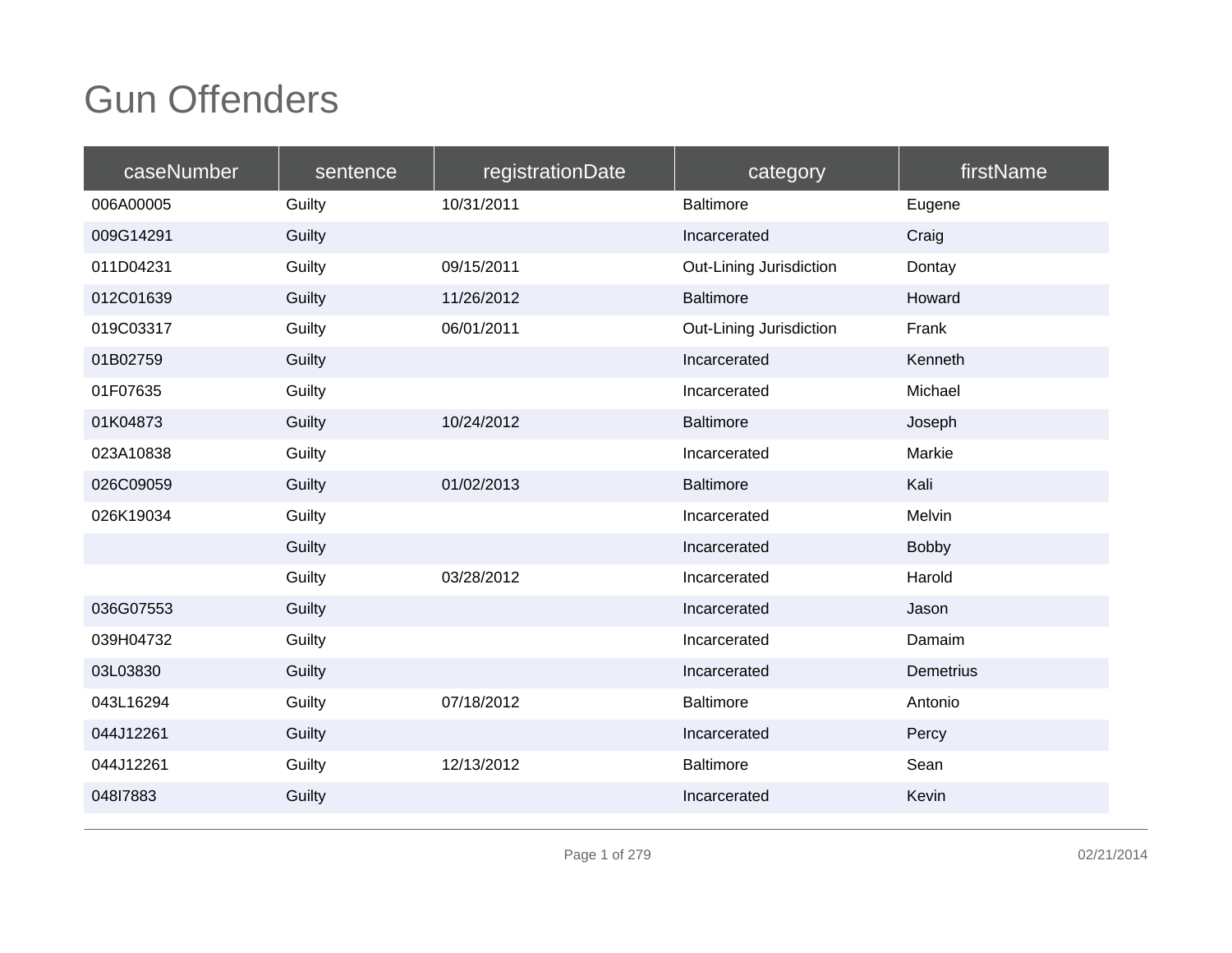| middleName       | lastName      | age | sex  | race         | district            | post |
|------------------|---------------|-----|------|--------------|---------------------|------|
| Mark             | Smith         | 41  | Male | <b>Black</b> | <b>WESTERN</b>      | 732  |
|                  | Williams      | 40  | Male | <b>Black</b> | <b>SOUTHWESTERN</b> | 826  |
|                  | Purnell       | 25  | Male | <b>Black</b> |                     |      |
| Nicholas         | Motley        | 28  | Male | <b>Black</b> | <b>SOUTHEASTERN</b> | 221  |
| Joseph           | <b>Blank</b>  | 40  | Male | White        |                     |      |
| Wayne            | Locus         | 21  | Male | <b>Black</b> | <b>SOUTHERN</b>     | 924  |
|                  | Mott          | 26  | Male | <b>Black</b> |                     |      |
| Lee              | Griffin       | 18  | Male | <b>Black</b> | <b>EASTERN</b>      | 334  |
|                  | Cole          | 24  | Male | <b>Black</b> | <b>NORTHEASTERN</b> | 435  |
| Alexander        | Moulton       | 33  | Male | <b>Black</b> | SOUTHEASTERN        | 211  |
| Dante            | Cummings      | 31  | Male | <b>Black</b> | <b>NORTHWESTERN</b> | 622  |
| Clinton          | Williams      | 19  | Male | <b>Black</b> | <b>SOUTHEASTERN</b> | 213  |
| Malcolm          | Singfield     | 23  | Male | <b>Black</b> |                     |      |
| Beau             | Moody         | 37  | Male | <b>Black</b> |                     |      |
|                  | Thompson      | 31  | Male | <b>Black</b> |                     |      |
| <b>Domminick</b> | Mayes         | 21  | Male | <b>Black</b> | <b>NORTHEASTERN</b> | 421  |
| Mendell          | <b>Bowens</b> | 19  | Male | <b>Black</b> | <b>SOUTHWESTERN</b> | 834  |
|                  | Johnson       | 20  | Male | <b>Black</b> | <b>EASTERN</b>      | 315  |
|                  | Howard        | 21  | Male | <b>Black</b> | SOUTHEASTERN        | 223  |
|                  | Scott         | 19  | Male | <b>Black</b> | SOUTHWESTERN        | 833  |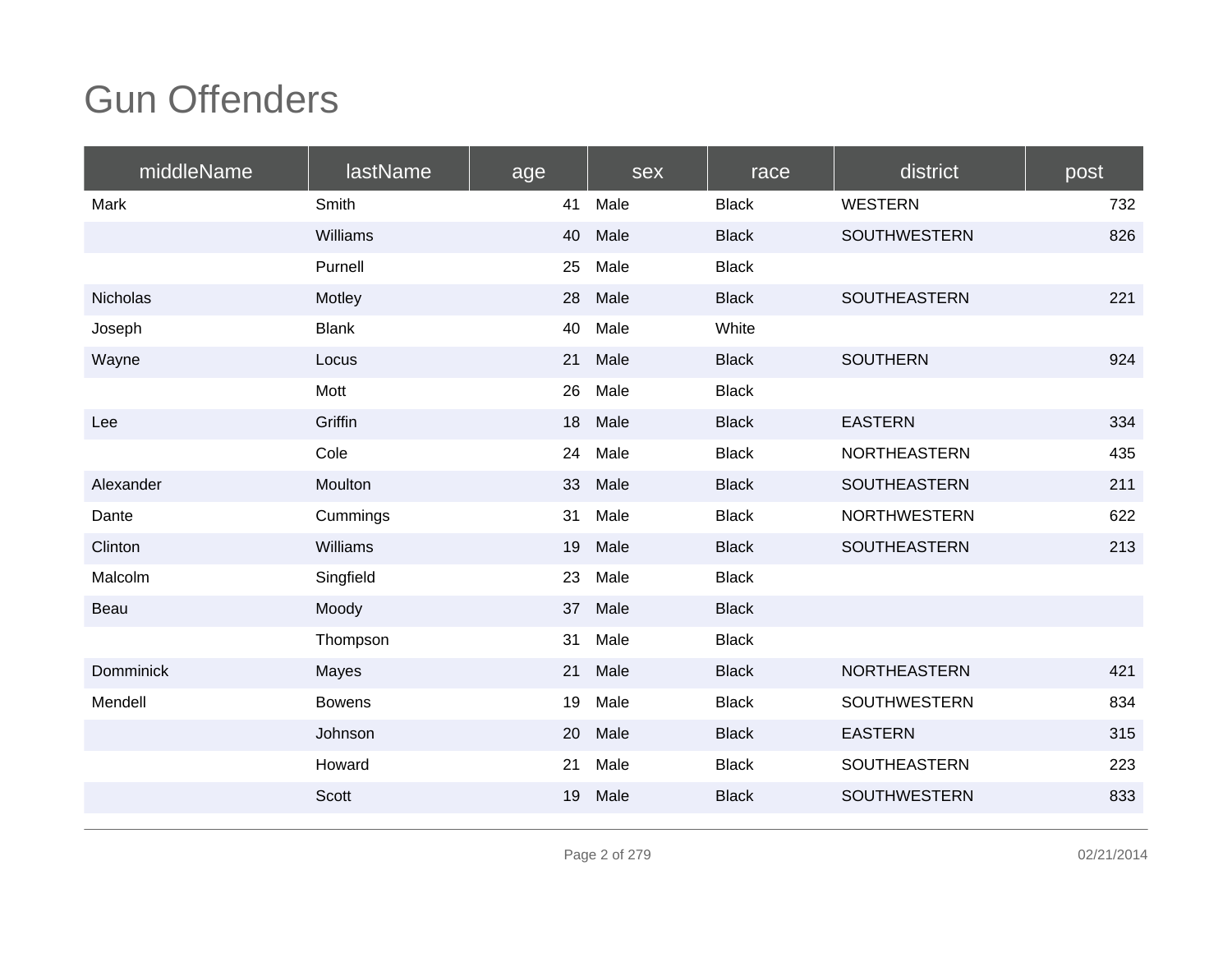Johnston Square

Beechfield

| neighborhood            | Location 1                        |
|-------------------------|-----------------------------------|
| Sandtown-Winchester     | (39.30928710620, -76.64809106520) |
| Tremont                 | (39.28141859700, -76.69504078880) |
|                         |                                   |
| <b>McElderry Park</b>   | (39.29631672390, -76.57997524140) |
|                         |                                   |
| <b>Cherry Hill</b>      | (39.24247165830, -76.62274858020) |
|                         |                                   |
| Madison-Eastend         | (39.29925861590, -76.57811432180) |
| Cedmont                 | (39.34570941610, -76.53174310380) |
| Jonestown               | (39.29332478400, -76.60628205430) |
| <b>West Forest Park</b> | (39.31590114090, -76.69209786750) |
| Washington Hill         | (39.29153626510, -76.59283389250) |
|                         |                                   |
|                         |                                   |
|                         |                                   |
| New Northwood           | (39.35086409000, -76.59773732820) |
| Millhill                | (39.27776397470, -76.65970139070) |

 (39.30124191480, -76.61067474690) Ellwood Park/Monument (39.29723162910, -76.57584502440)(39.27411300710, -76.69447009360)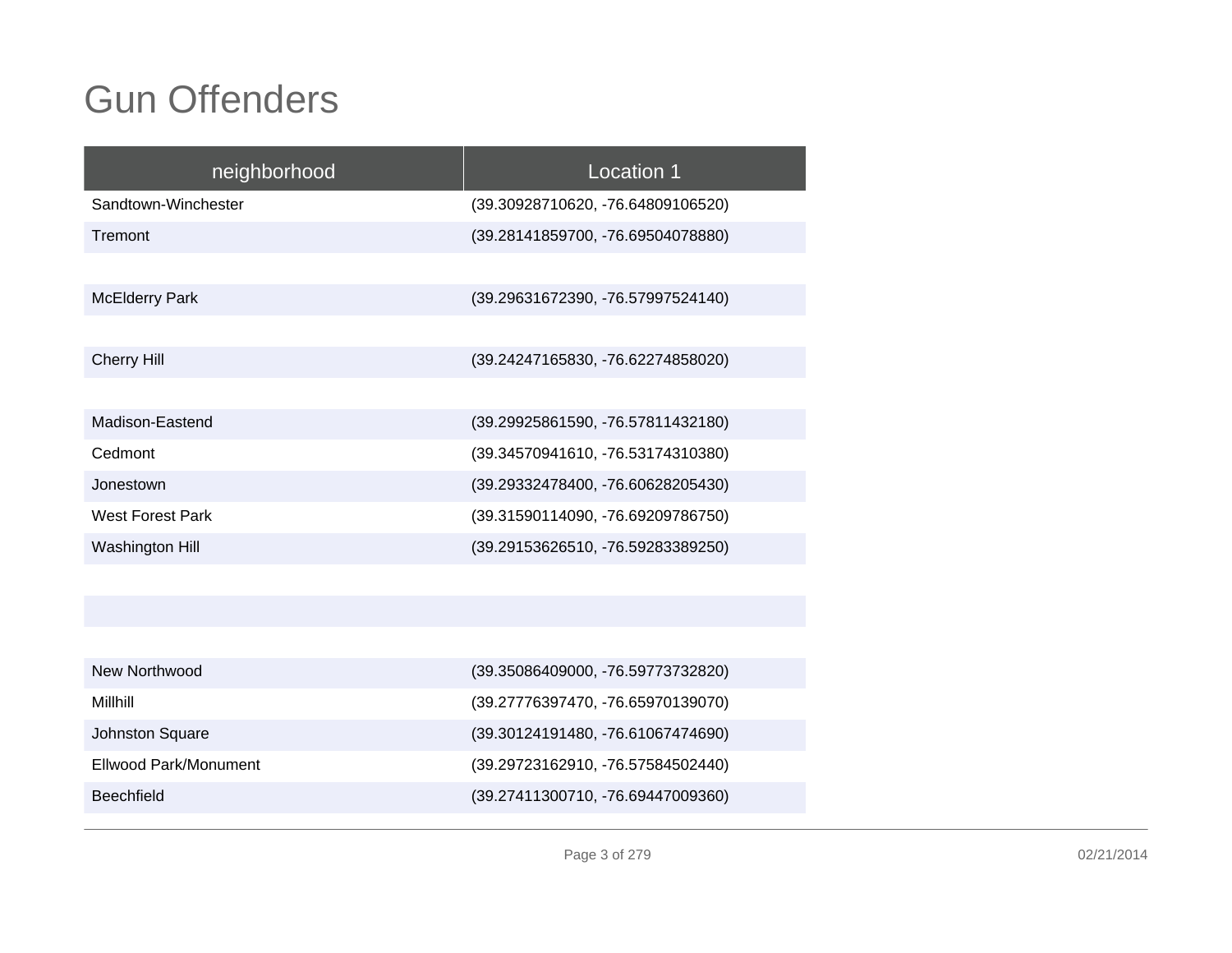| 049L13256            | Guilty | 09/12/2011 | Incarcerated            | Sean    |
|----------------------|--------|------------|-------------------------|---------|
| 051L7323             | Guilty | 11/28/2012 | <b>Baltimore</b>        | Darryl  |
| 053C08753            | Guilty | 05/11/2012 | Incarcerated            | Andrew  |
| 55000000000000000000 | Guilty |            | Incarcerated            | Raymond |
| 00000000000000000000 |        |            |                         |         |
| 00000000000000000000 |        |            |                         |         |
| 00000000000000000000 |        |            |                         |         |
| 00000000000000000000 |        |            |                         |         |
| 00000000000000000000 |        |            |                         |         |
| 00000000000000000000 |        |            |                         |         |
| 00000000000000000000 |        |            |                         |         |
| 00000000000000000000 |        |            |                         |         |
| 00000000000000000000 |        |            |                         |         |
| 00000000000000000000 |        |            |                         |         |
| 00000000000000000000 |        |            |                         |         |
| 00000000000000000000 |        |            |                         |         |
| 000000000000         |        |            |                         |         |
| 055L05914            | Guilty | 08/27/2012 | Incarcerated            | Damon   |
|                      | Guilty |            | Incarcerated            | Leon    |
| 057D05427            | Guilty | 08/06/2012 | Out-Lining Jurisdiction | Shawn   |
|                      | Guilty |            | Incarcerated            | Irvin   |
| 058F15639            | Guilty |            | Incarcerated            | Rory    |
| 0599H05616           | Guilty | 11/29/2012 | <b>Baltimore</b>        | Anthony |
| 05B04039             | Guilty | 05/07/2009 | Incarcerated            | Paris   |
|                      |        |            |                         |         |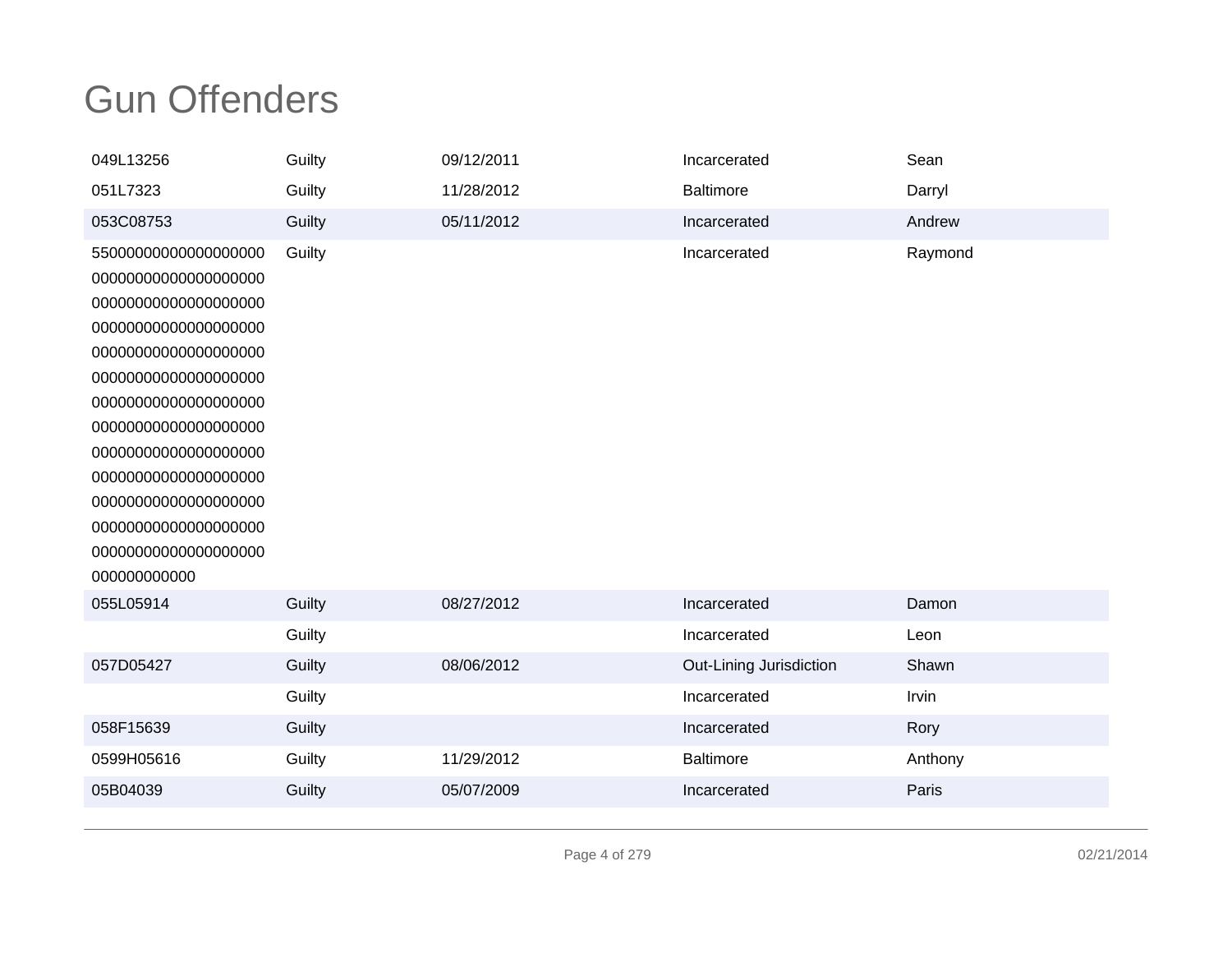| Christopher | Mouzon   | 22 | Male | <b>Black</b> |                |     |
|-------------|----------|----|------|--------------|----------------|-----|
|             | Williams | 24 | Male | <b>Black</b> | <b>EASTERN</b> | 312 |
|             | Height   | 27 | Male | <b>Black</b> | <b>EASTERN</b> | 323 |
|             | Handy    | 37 | Male | <b>Black</b> |                |     |

|               | Mullen         | 25 | Male | <b>Black</b> | <b>NORTHERN</b>     | 534 |
|---------------|----------------|----|------|--------------|---------------------|-----|
|               | Young          | 36 | Male | <b>Black</b> | <b>NORTHERN</b>     | 531 |
|               | Jeter          | 23 | Male | <b>Black</b> |                     |     |
|               | Marley         | 70 | Male | White        | <b>SOUTHWESTERN</b> | 835 |
| Howard        | Washington     | 37 | Male | <b>Black</b> | <b>WESTERN</b>      | 725 |
| <b>Tyrone</b> | Webster        | 41 | Male | <b>Black</b> | <b>SOUTHERN</b>     | 924 |
| Antoine       | <b>Ballard</b> | 27 | Male | <b>Black</b> | <b>NORTHWESTERN</b> | 613 |
|               |                |    |      |              |                     |     |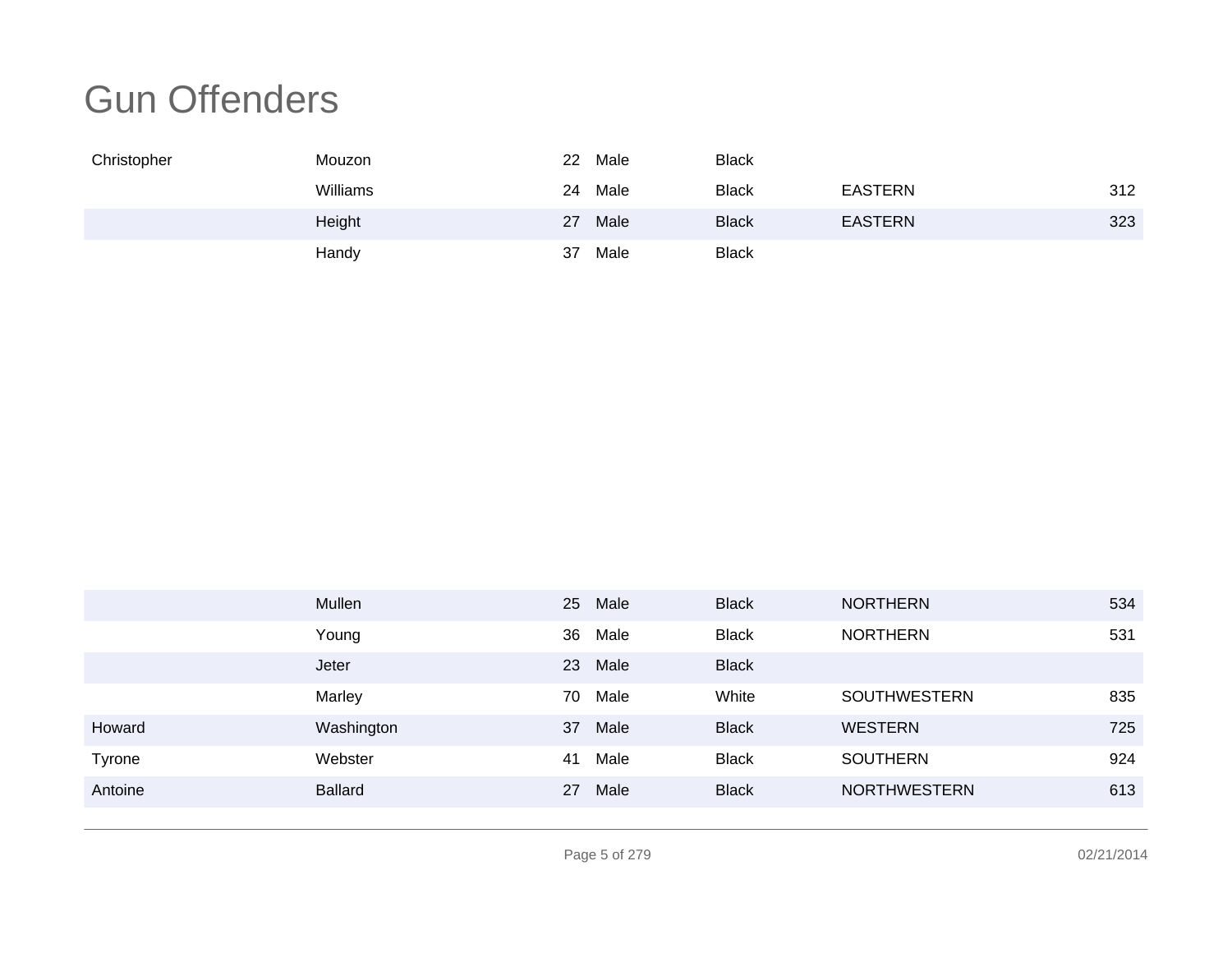East Baltimore Midway

Milton-Montford

(39.31510112950, -76.60035964970)

(39.30097004160, -76.58302590280)

| Levindale               | (39.35064385130, -76.66739897850) |
|-------------------------|-----------------------------------|
| Greenspring             | (39.33884651650, -76.65853109580) |
|                         |                                   |
| <b>Carrollton Ridge</b> | (39.28155939910, -76.65102548180) |
| Mosher                  | (39.29551986230, -76.66392818560) |
| <b>Cherry Hill</b>      | (39.24766552770, -76.61981879760) |
| <b>Towanda-Grantley</b> | (39.33894199560, -76.67136280540) |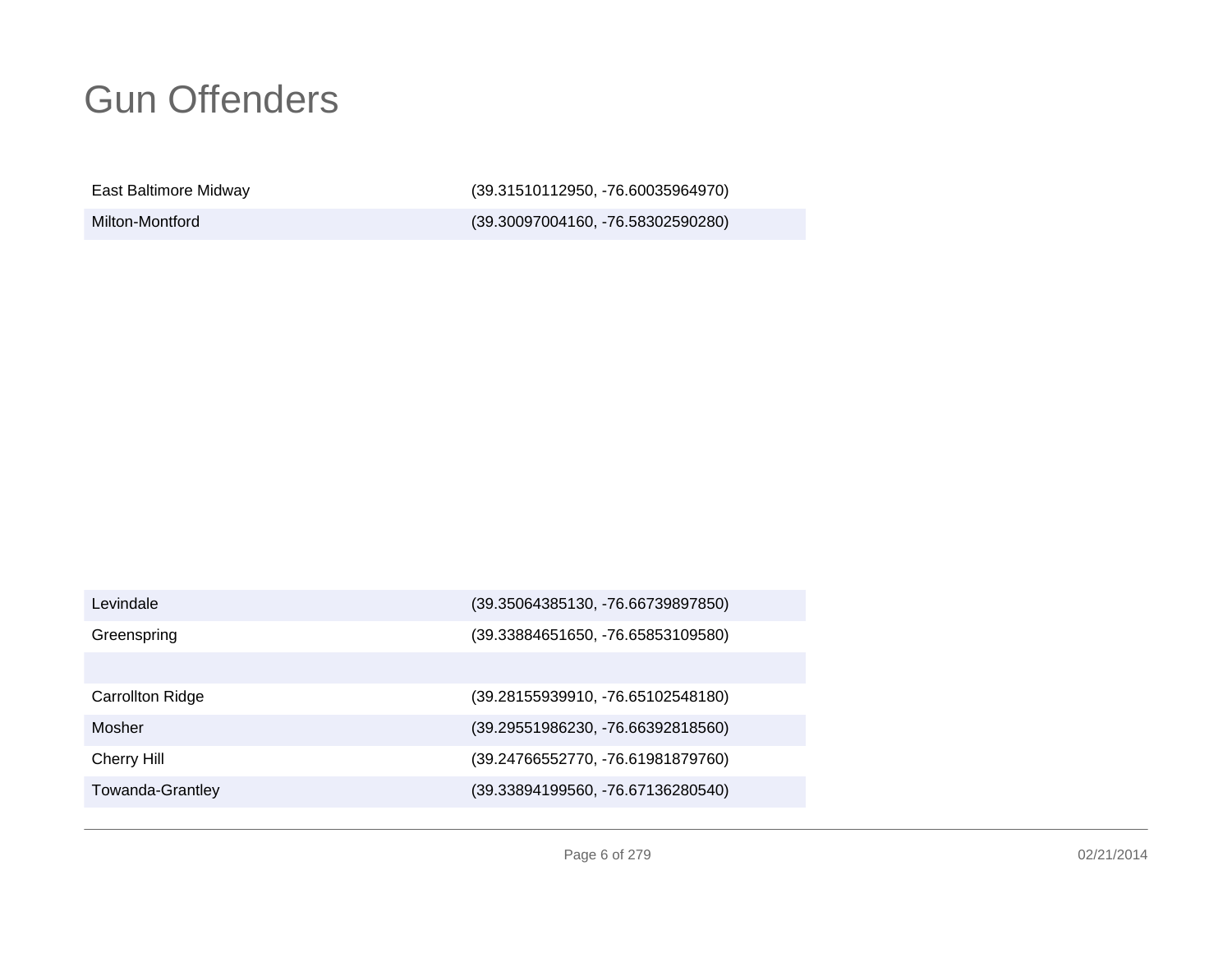| 06 8115102 | Guilty |            | Incarcerated     | Kevin          |
|------------|--------|------------|------------------|----------------|
| 061K15514  | Guilty | 11/28/2012 | <b>Baltimore</b> | <b>Tyree</b>   |
| 062F14099  | Guilty |            | Incarcerated     | Davon          |
| 062J02463  | Guilty |            | Incarcerated     | <b>Boisey</b>  |
| 062K11258  | Guilty | 12/18/2012 | <b>Baltimore</b> | Seth           |
| 063C16846  | Guilty |            | Incarcerated     | <b>Troy</b>    |
|            | Guilty | 11/10/2010 | Incarcerated     | Franklin       |
| 063F16254  | Guilty | 08/20/2012 | <b>Baltimore</b> | Ibn            |
| 063F17790  | Guilty | 12/11/2012 | <b>Baltimore</b> | Clarence       |
| 063J00961  | Guilty |            | Incarcerated     | Davon          |
| 063K11503  | Guilty |            | Incarcerated     | Phillip        |
| 063K14351  | Guilty | 06/30/2010 | Incarcerated     | Dujuan         |
| 064J17380  | Guilty |            | Incarcerated     | Kenneth        |
| 064K01288  | Guilty |            | Incarcerated     | Dean           |
| 064K05206  | Guilty | 03/23/2012 | Incarcerated     | James          |
| 065G04591  | Guilty | 01/03/2013 | <b>Baltimore</b> | Vashawn        |
| 065K13603  | Guilty |            | Incarcerated     | Yusuf          |
| 065K2856   | Guilty | 12/10/2012 | <b>Baltimore</b> | David          |
| 065L11524  | Guilty |            | Incarcerated     | Lascell        |
| 066108692  | Guilty | 09/13/2012 | <b>Baltimore</b> | Walter         |
| 066K14641  | Guilty | 02/08/2011 | Incarcerated     | Antonio        |
| 067K11158  | Guilty | 12/01/2011 | Incarcerated     | <b>Brandon</b> |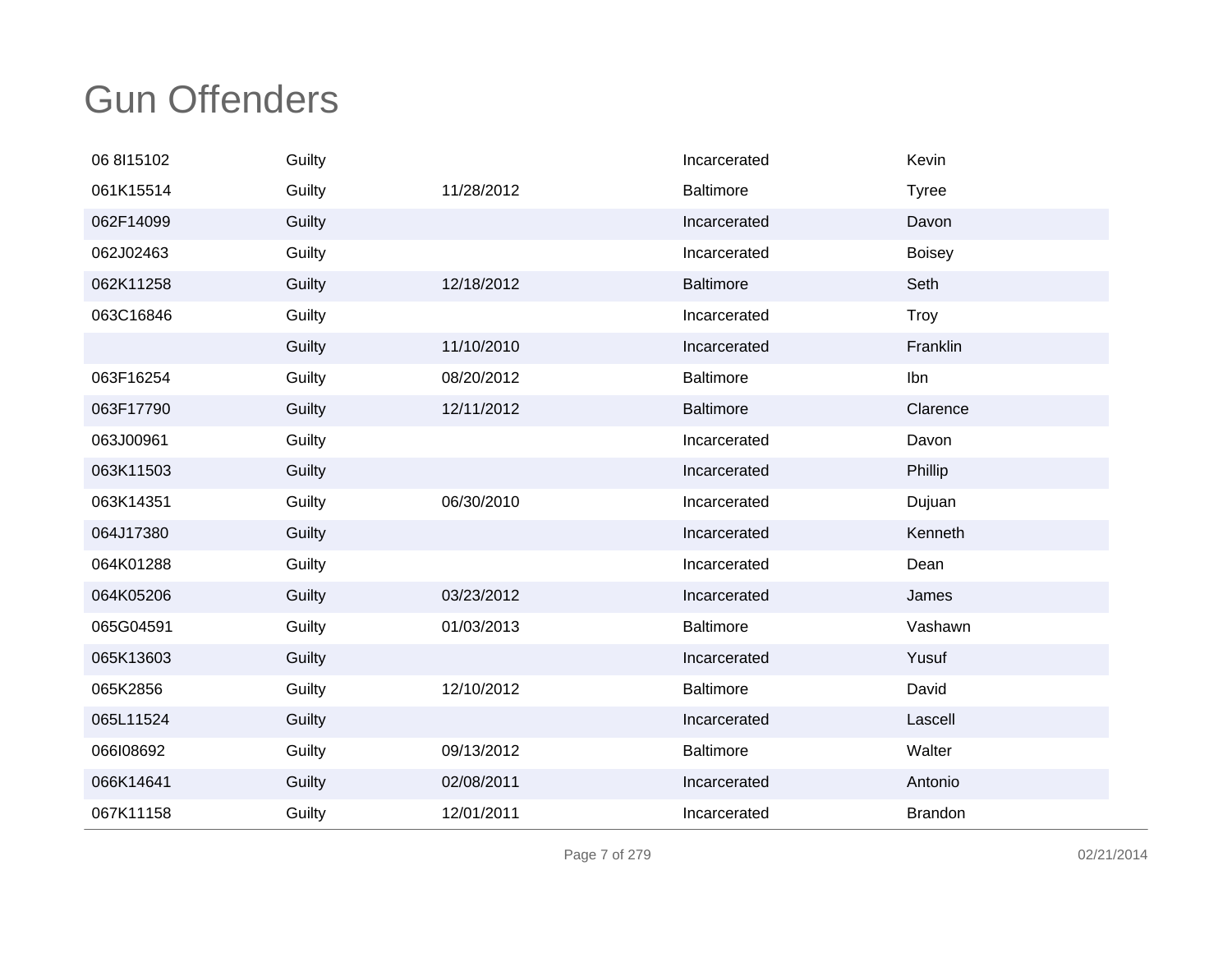|           | Parker        | 25 | Male | <b>Black</b> | SOUTHWESTERN        | 814 |
|-----------|---------------|----|------|--------------|---------------------|-----|
| Allen     | Rogers        | 29 | Male | <b>Black</b> | <b>WESTERN</b>      | 736 |
|           | Gregg         | 20 | Male | <b>Black</b> | <b>EASTERN</b>      | 311 |
| Levern    | Neal          | 42 | Male | <b>Black</b> | NORTHEASTERN        | 436 |
| Akili     | Mcduffie      | 22 | Male | <b>Black</b> | <b>EASTERN</b>      | 312 |
|           | <b>Dukes</b>  | 39 | Male | <b>Black</b> | NORTHEASTERN        | 427 |
| James     | Gross         | 27 | Male | <b>Black</b> |                     |     |
| Shaw      | <b>Brown</b>  | 45 | Male | <b>Black</b> | <b>NORTHEASTERN</b> | 412 |
|           | Davidson      | 20 | Male | <b>Black</b> | <b>EASTERN</b>      | 332 |
|           | Gardner       | 21 | Male | <b>Black</b> | <b>NORTHERN</b>     | 531 |
| Tamil     | Scott         | 24 | Male | <b>Black</b> | <b>EASTERN</b>      | 325 |
| Maurice   | Carter        | 25 | Male | <b>Black</b> | <b>EASTERN</b>      | 333 |
|           | Megginson     | 25 | Male | <b>Black</b> |                     |     |
|           | Carter        | 21 | Male | <b>Black</b> | <b>NORTHEASTERN</b> | 415 |
| Mark      | Dorsey        | 28 | Male | <b>Black</b> | NORTHEASTERN        | 421 |
| Jermaine  | Peterson      | 28 | Male | <b>Black</b> | <b>SOUTHWESTERN</b> | 812 |
| Ibnsyed   | Winston-Bey   | 30 | Male | <b>Black</b> |                     |     |
| Keith     | Hickman       | 24 | Male | <b>Black</b> | <b>EASTERN</b>      | 321 |
|           | Owens         | 21 | Male | <b>Black</b> | <b>WESTERN</b>      | 731 |
| Nathaniel | Alston        | 20 | Male | <b>Black</b> | <b>NORTHWESTERN</b> | 615 |
|           | <b>Burrs</b>  | 18 | Male | <b>Black</b> |                     |     |
| Shawn     | <b>Burton</b> | 21 | Male | <b>Black</b> |                     |     |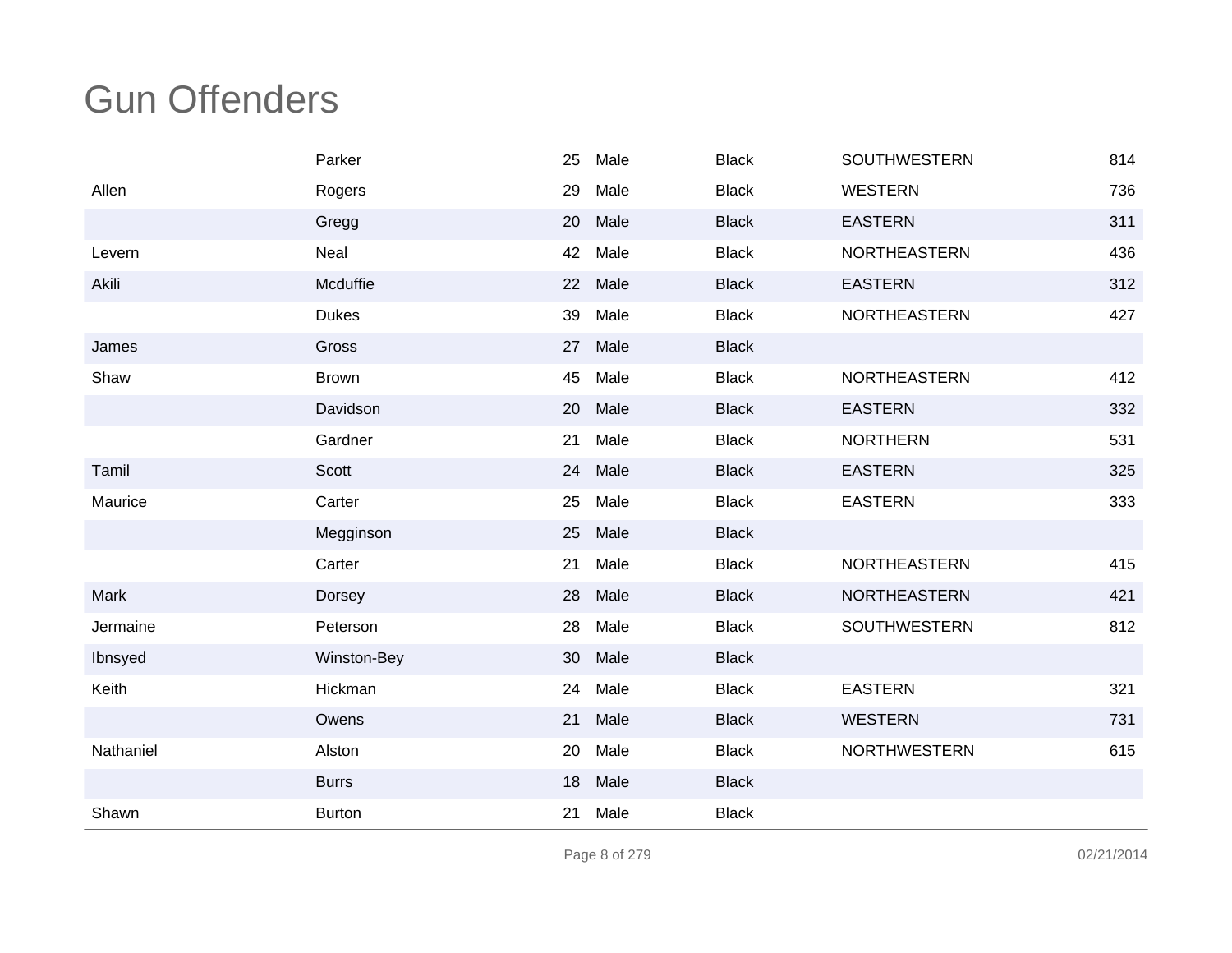| Winchester                      | (39.30133746420, -76.66473030400) |
|---------------------------------|-----------------------------------|
| Parkview/Woodbrook              | (39.31518531830, -76.64762029490) |
| East Baltimore Midway           | (39.31359907510, -76.60818686930) |
| Parkside                        | (39.32504643940, -76.56135297880) |
| East Baltimore Midway           | (39.31524349770, -76.59917592660) |
| Waltherson                      | (39.34453896770, -76.55755994530) |
|                                 |                                   |
| Coldstream Homestead Montebello | (39.32160268160, -76.59040117380) |
| <b>EASTERN</b>                  | (39.30462508730, -76.58679928800) |
| Greenspring                     | (39.33914437910, -76.66270794870) |
| <b>Middle East</b>              | (39.29908582730, -76.58731189400) |
| <b>Biddle Street</b>            | (39.30299938510, -76.57828937850) |
|                                 |                                   |
| Belair-Edison                   | (39.32340250060, -76.57004405420) |
| New Northwood                   | (39.34938519310, -76.59715977470) |
| <b>Mount Holly</b>              | (39.31092601990, -76.67653621160) |
|                                 |                                   |
| Oliver                          | (39.31056830830, -76.59788406420) |
| Sandtown-Winchester             | (39.30693178220, -76.64137122690) |
| <b>Central Park Heights</b>     | (39.34902251270, -76.67109710110) |
|                                 |                                   |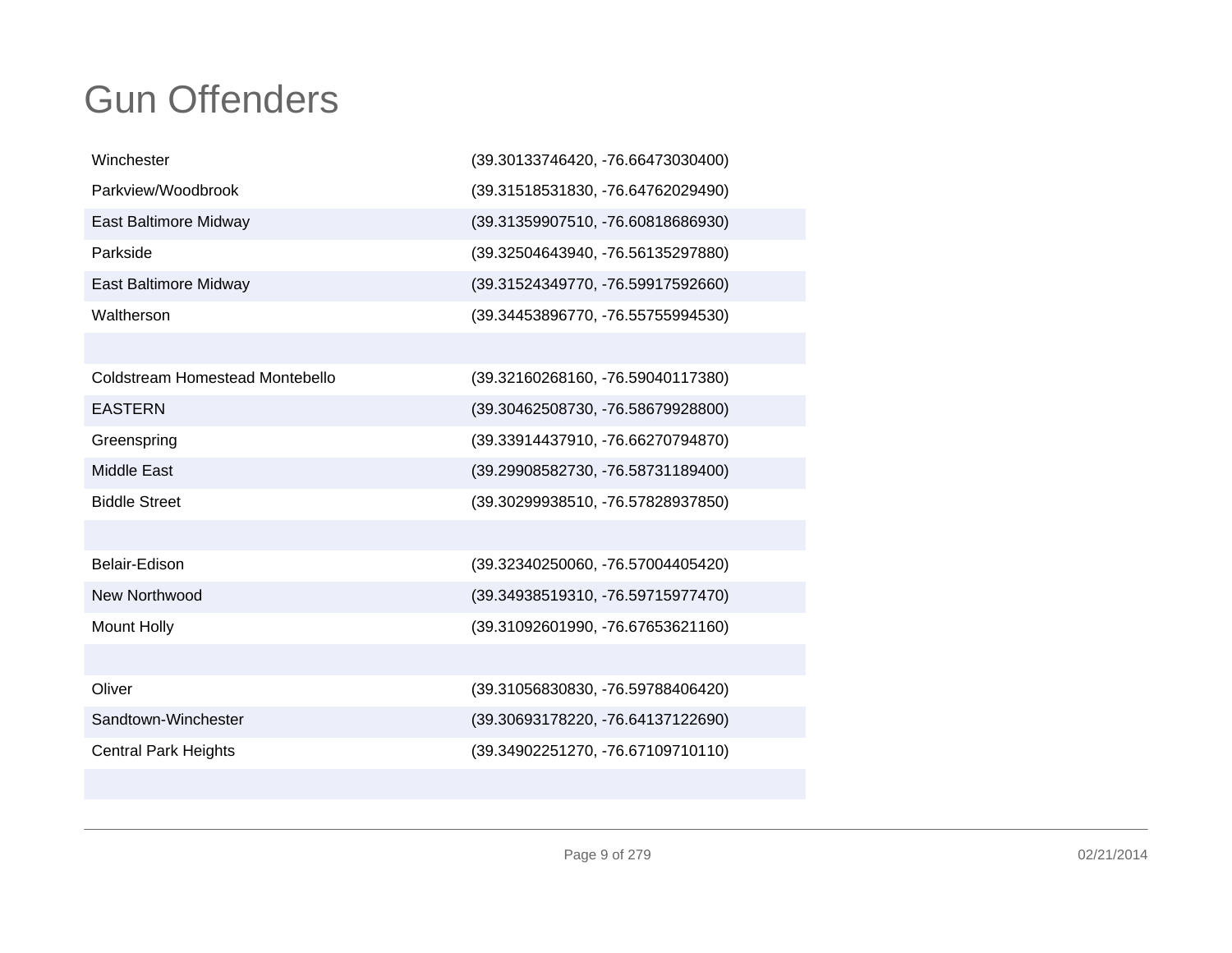| 067L10752  | Guilty | 09/25/2012 | <b>Baltimore</b> | Jamel           |
|------------|--------|------------|------------------|-----------------|
| 0688D7553  | Guilty |            | Incarcerated     | Jamal           |
| 068D7553   | Guilty |            | Incarcerated     | Dwayne          |
| 068J00987  | Guilty | 11/08/2012 | <b>Baltimore</b> | Tyrone          |
| 068K1385   | Guilty | 12/26/2012 | <b>Baltimore</b> | <b>Brian</b>    |
| 069115602  | Guilty |            | Incarcerated     | Khomar          |
| 069L08310  | Guilty | 05/29/2012 | Incarcerated     | Darnell         |
| 069L0855   | Guilty |            | Incarcerated     | James           |
| 07 9A04144 | Guilty |            | Incarcerated     | Randy           |
| 071C13426  | Guilty | 07/23/2012 | <b>Baltimore</b> | <b>Dominick</b> |
| 071D00947  | Guilty | 01/02/2013 | <b>Baltimore</b> | Ray             |
| 071D99999  | Guilty | 08/12/2011 | Incarcerated     | John            |
|            | Guilty | 12/07/2012 | <b>Baltimore</b> | Tovarren        |
|            | Guilty |            | Incarcerated     | Ronnie          |
|            | Guilty |            | Incarcerated     | Carlton         |
| 071F16423  | Guilty | 10/31/2012 | <b>Baltimore</b> | Arnell          |
| 071G12409  | Guilty | 11/07/2012 | <b>Baltimore</b> | Jarrett         |
| 071G12409  | Guilty |            | Incarcerated     | Jerrod          |
| 071G13501  | Guilty |            | Incarcerated     | Michael         |
| 071H6475   | Guilty | 12/17/2012 | <b>Baltimore</b> | Donte           |
| 071K09374  | Guilty |            | Incarcerated     | Elbert          |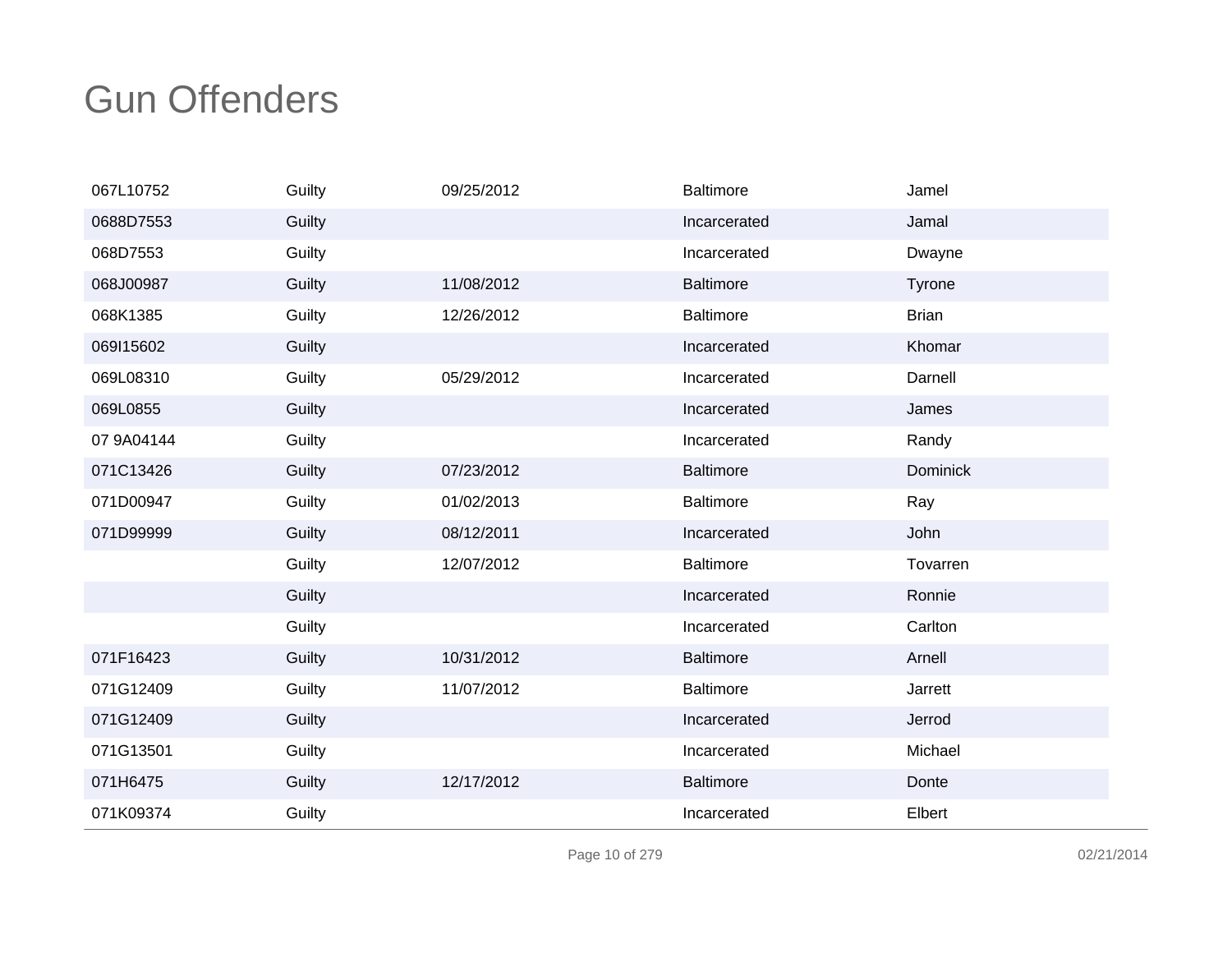| Donnell  | Sims         | 24 | Male | <b>Black</b> | <b>SOUTHWESTERN</b> | 834 |
|----------|--------------|----|------|--------------|---------------------|-----|
|          | Charles      | 22 | Male | <b>Black</b> | <b>SOUTHWESTERN</b> | 815 |
|          | <b>Drake</b> | 23 | Male | <b>Black</b> | <b>NORTHWESTERN</b> | 625 |
| Edward   | Rogers       | 28 | Male | <b>Black</b> | <b>SOUTHWESTERN</b> | 824 |
| Terrence | Nesbitt      | 20 | Male | <b>Black</b> | <b>WESTERN</b>      | 725 |
|          | Lee          | 27 | Male | <b>Black</b> | <b>SOUTHWESTERN</b> | 833 |
| Marcus   | Edmonds      | 28 | Male | <b>Black</b> |                     |     |
|          | Rienaldo     | 37 | Male | <b>Black</b> |                     |     |
|          | Golden       | 19 | Male | <b>Black</b> | <b>SOUTHERN</b>     | 913 |
| Emanuel  | Seldon       | 23 | Male | <b>Black</b> | <b>SOUTHWESTERN</b> | 815 |
| Monte    | Isaac        | 23 | Male | <b>Black</b> | <b>SOUTHWESTERN</b> | 833 |
|          | Harrison     | 19 | Male | <b>Black</b> | <b>WESTERN</b>      | 715 |
| Deandre  | Scott        | 23 | Male | <b>Black</b> | <b>CENTRAL</b>      | 123 |
| James    | Lester       | 20 | Male | <b>Black</b> | <b>SOUTHERN</b>     | 931 |
|          | Waite        | 34 | Male | <b>Black</b> |                     |     |
| Patrick  | Fair         | 28 | Male | <b>Black</b> | <b>NORTHEASTERN</b> | 423 |
| Maurice  | Johnson      | 23 | Male | <b>Black</b> | NORTHEASTERN        | 414 |
|          | Kane         | 21 | Male | <b>Black</b> | <b>EASTERN</b>      | 334 |
| Anthony  | Truesdale    | 40 | Male | <b>Black</b> | <b>WESTERN</b>      | 723 |
| Antonio  | Williams     | 25 | Male | <b>Black</b> | <b>WESTERN</b>      | 735 |
|          | Crump        | 37 | Male | <b>Black</b> | <b>CENTRAL</b>      | 131 |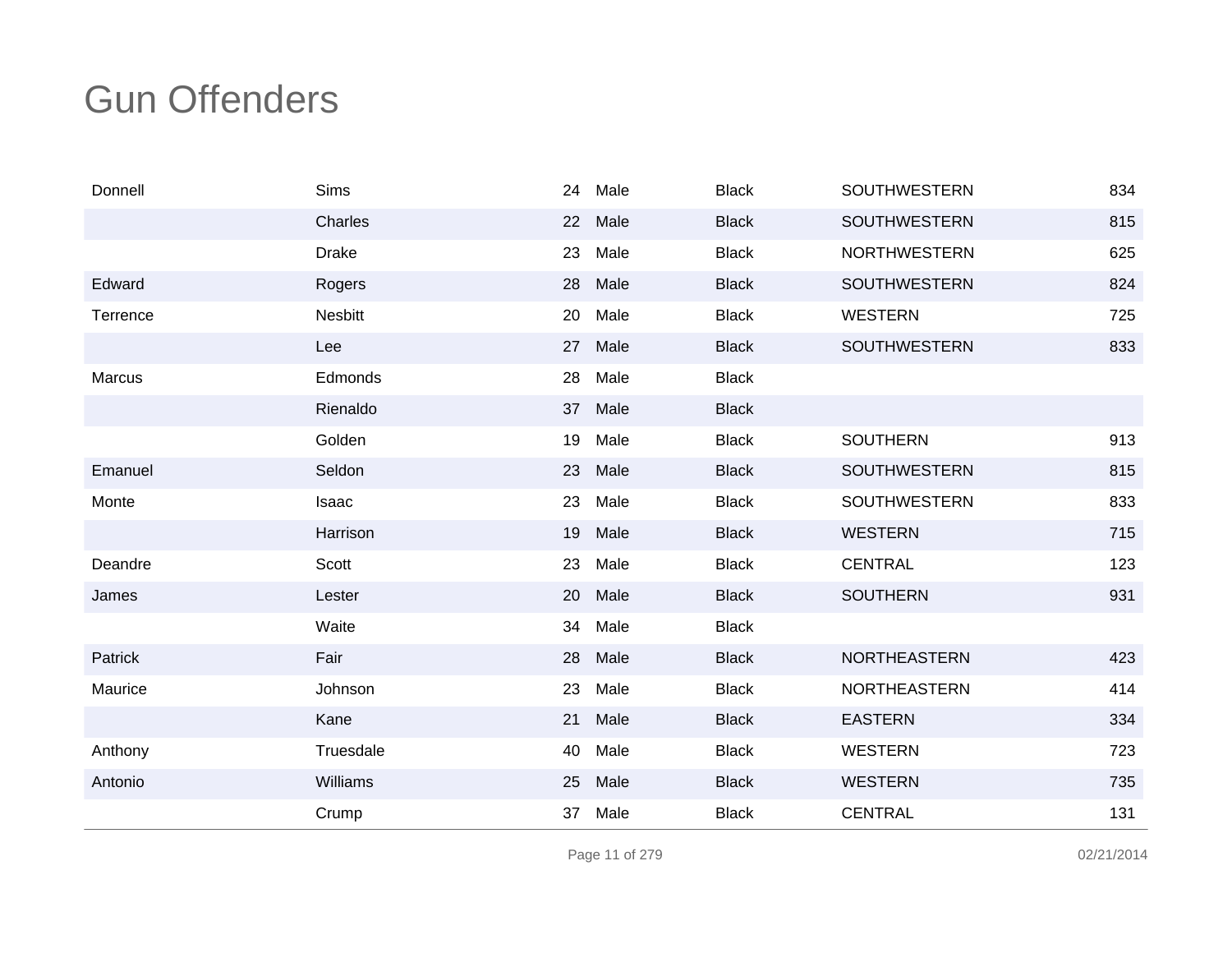| Millhill       | (39.27695281280, -76.65804214020)   |
|----------------|-------------------------------------|
| Allendale      | (39.29089403040, -76.67448140310)   |
| East Arlington | (39.33221975320, -76.67200424070)   |
| Uplands        | (39.28713116060, -76.68982711480)   |
| Mosher         | $(39.29816928100, -76.66218625600)$ |
| Irvington      | (39.28110981020, -76.68349835940)   |

| <b>Brooklyn</b>     | (39.23388074160, -76.59694753680) |
|---------------------|-----------------------------------|
| Edmondson Village   | (39.29703922750, -76.67559713630) |
| <b>Beechfield</b>   | (39.28019181250, -76.69956778700) |
| Sandtown-Winchester | (39.30156914860, -76.64023512690) |
| Upton               | (39.30119184620, -76.62723522200) |
| Washington Village  | (39.28148070780, -76.63723836080) |

| Loch Raven                 | (39.36167174610, -76.58258917470) |
|----------------------------|-----------------------------------|
| Ednor Gardens-Lakeside     | (39.32850068080, -76.59732039790) |
| Madison-Eastend            | (39.29951293570, -76.57600772570) |
| Midtown-Edmondson          | (39.29709664700, -76.64826149470) |
| Coppin Heights/Ash-Co-East | (39.30700756470, -76.65491235510) |
| <b>Druid Heights</b>       | (39.30560284850, -76.63504397660) |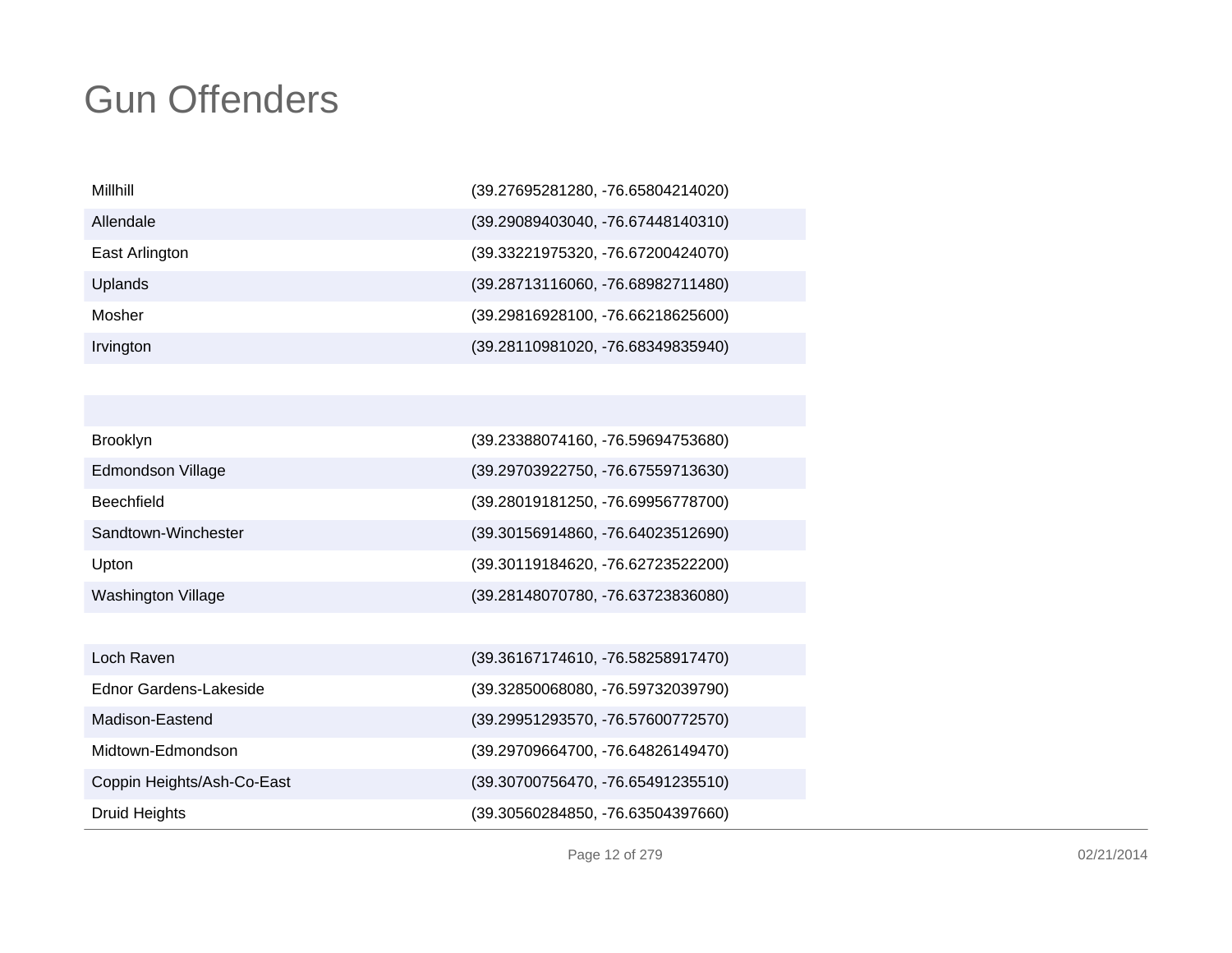| 071L05488 | Guilty | 11/19/2012 | Out-Lining Jurisdiction | Rodric         |
|-----------|--------|------------|-------------------------|----------------|
| 071L12247 | Guilty | 03/07/2012 | Out-Lining Jurisdiction | <b>Nevin</b>   |
| 072A12741 | Guilty | 05/25/2011 | Out-Lining Jurisdiction | Juan           |
| 072A9531  | Guilty |            | Incarcerated            | Anthony        |
| 072D10686 | Guilty |            | Incarcerated            | Dominic        |
| 072D10686 | Guilty |            | Incarcerated            | Jamal          |
| 072D10686 | Guilty |            | Incarcerated            | Barry          |
|           | Guilty | 09/05/2012 | <b>Baltimore</b>        | Jerome         |
| 072F13628 | Guilty |            | Incarcerated            | Gerod          |
| 072G16210 | Guilty | 02/25/2010 | Out-Lining Jurisdiction | <b>Stanley</b> |
| 072J04913 | Guilty | 06/07/2011 | Incarcerated            | Andrew         |
| 072J05984 | Guilty | 12/06/2012 | <b>Baltimore</b>        | James          |
| 072K11206 | Guilty | 11/01/2012 | <b>Baltimore</b>        | Ernest         |
| 073B09773 | Guilty | 10/09/2012 | <b>Baltimore</b>        | Michael        |
| 073B11119 | Guilty |            | Incarcerated            | Antoine        |
| 073C05669 | Guilty | 09/11/2012 | Incarcerated            | Robert         |
| 073D01000 | Guilty |            | Incarcerated            | Christopher    |
| 073D01949 | Guilty | 11/03/2011 | Incarcerated            | Donnell        |
| 073D06029 | Guilty | 09/25/2012 | <b>Baltimore</b>        | Kennard        |
| 073D09488 | Guilty |            | Incarcerated            | Shaka          |
| 073D10755 | Guilty |            | Incarcerated            | Malcolm        |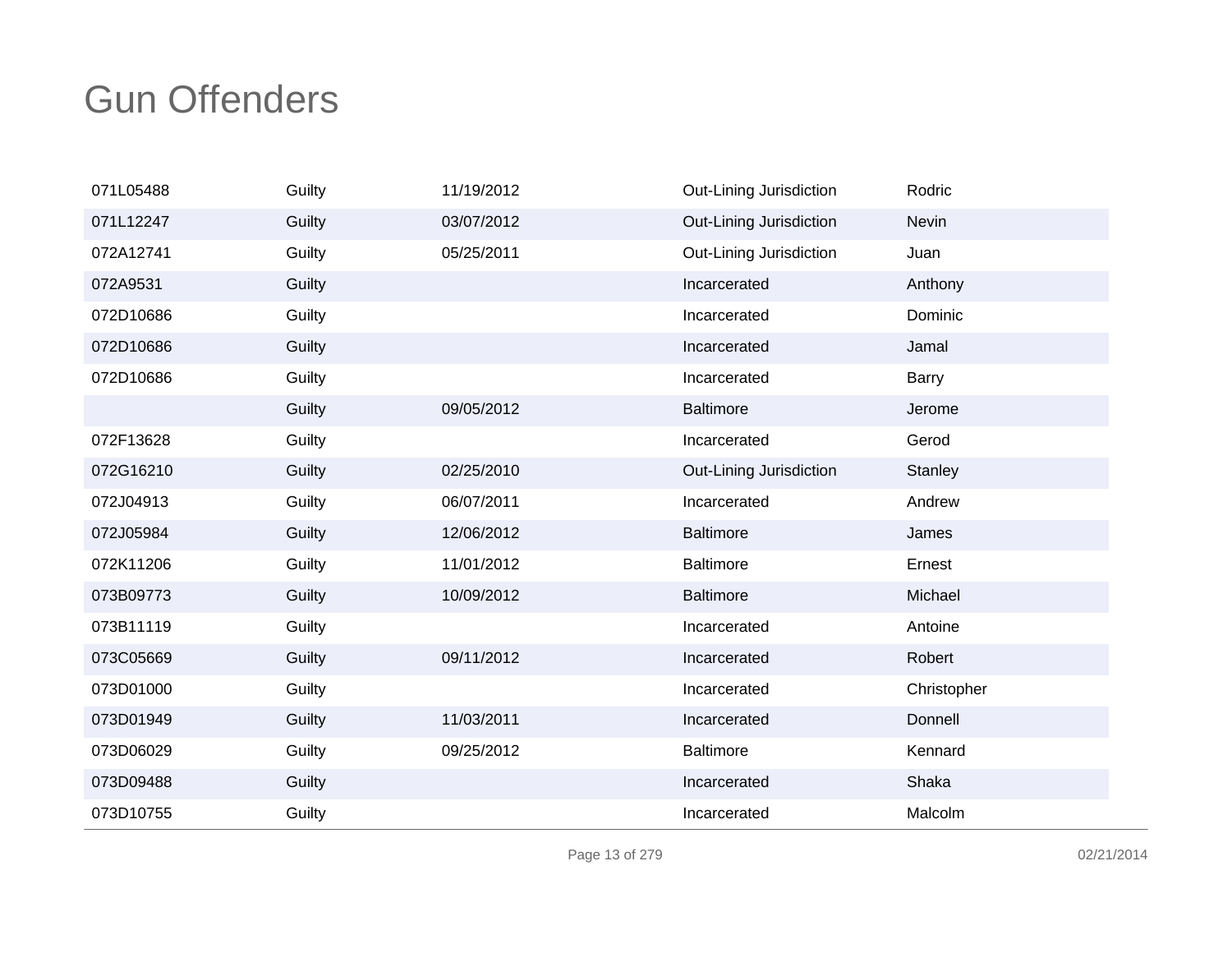| Alvin    | Elliott   | 25 | Male | <b>Black</b> |                     |     |
|----------|-----------|----|------|--------------|---------------------|-----|
| Jerrell  | Suggs     | 20 | Male | <b>Black</b> |                     |     |
| Jose     | Hernandez | 19 | Male | White        |                     |     |
| Houston  | Monroe    | 28 | Male | <b>Black</b> | SOUTHWESTERN        | 812 |
|          | Smith     | 20 | Male | <b>Black</b> | <b>NORTHWESTERN</b> | 622 |
| Vernon   | Johnson   | 19 | Male | <b>Black</b> | <b>SOUTHWESTERN</b> | 815 |
|          | Williams  | 19 | Male | <b>Black</b> | SOUTHEASTERN        | 221 |
| Edmund   | Jackson   | 46 | Male | <b>Black</b> | <b>NORTHEASTERN</b> | 415 |
| Damon    | Lewis     | 26 | Male | <b>Black</b> |                     |     |
| Dwight   | Giddins   | 25 | Male | <b>Black</b> |                     |     |
| Meredith | Pratt     | 22 | Male | <b>Black</b> | <b>EASTERN</b>      | 325 |
| Philip   | Garrison  | 48 | Male | White        | <b>SOUTHEASTERN</b> | 224 |
|          | Maxwell   | 38 | Male | <b>Black</b> | NORTHEASTERN        | 436 |
| Eugene   | Stratton  | 55 | Male | <b>Black</b> | <b>CENTRAL</b>      | 131 |
|          | Hudson    | 31 | Male | <b>Black</b> |                     |     |
| Lee      | Holley    | 20 | Male | <b>Black</b> | NORTHEASTERN        | 424 |
| John     | Heyward   | 23 | Male | <b>Black</b> | <b>SOUTHERN</b>     | 924 |
| Melvin   | Jackson   | 24 | Male | <b>Black</b> | <b>EASTERN</b>      | 313 |
|          | Carver    | 24 | Male | <b>Black</b> | <b>CENTRAL</b>      | 132 |
|          | Kamara    | 20 | Male | <b>Black</b> | <b>SOUTHERN</b>     | 924 |
|          | Moore     | 19 | Male | <b>Black</b> | NORTHEASTERN        | 421 |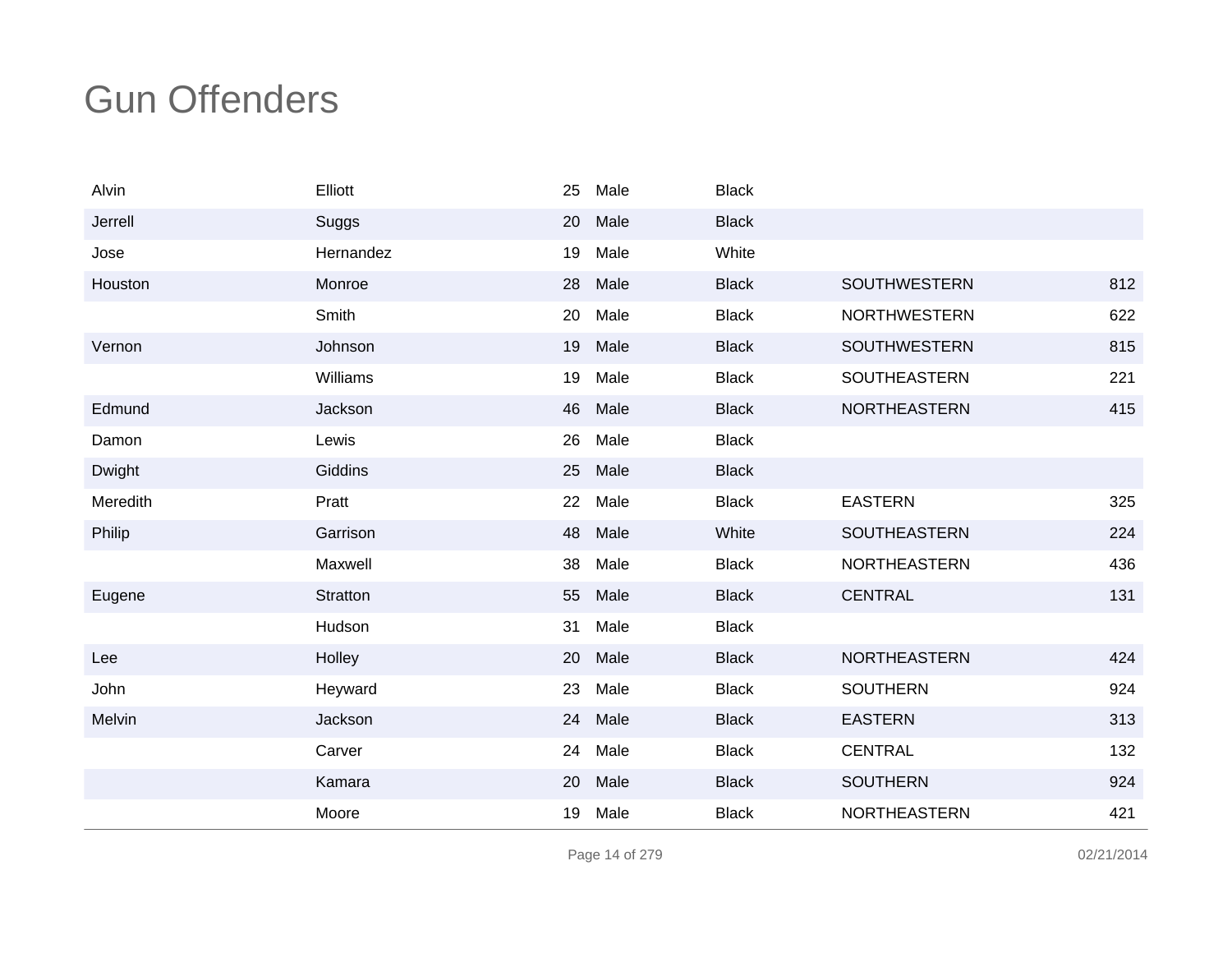| Walbrook              | (39.31318637400, -76.67296366280) |
|-----------------------|-----------------------------------|
| West Forest Park      | (39.31883923750, -76.69317233910) |
| Allendale             | (39.28903457750, -76.67642340220) |
| <b>McElderry Park</b> | (39.29667319330, -76.58416936010) |
| Belair-Edison         | (39.32091703890, -76.57000913070) |

| Milton-Montford | $(39.29939538380, -76.58308145750)$ |
|-----------------|-------------------------------------|
| Highlandtown    | (39.28916391720, -76.57010169000)   |
| Parkside        | $(39.32157170480, -76.55562858970)$ |
| Upton           | $(39.30656184060, -76.63657901260)$ |

| Harford-Echodale/Perring Parkway | (39.35801573360, -76.55817665360) |
|----------------------------------|-----------------------------------|
| <b>Cherry Hill</b>               | (39.24882041440, -76.61848600240) |
| Oliver                           | (39.30984906080, -76.60394638940) |
| Upton                            | (39.30296019110, -76.63186845410) |
| <b>Cherry Hill</b>               | (39.24585764570, -76.62744574880) |
| New Northwood                    | (39.35020227840, -76.59764602490) |

Page 15 of 279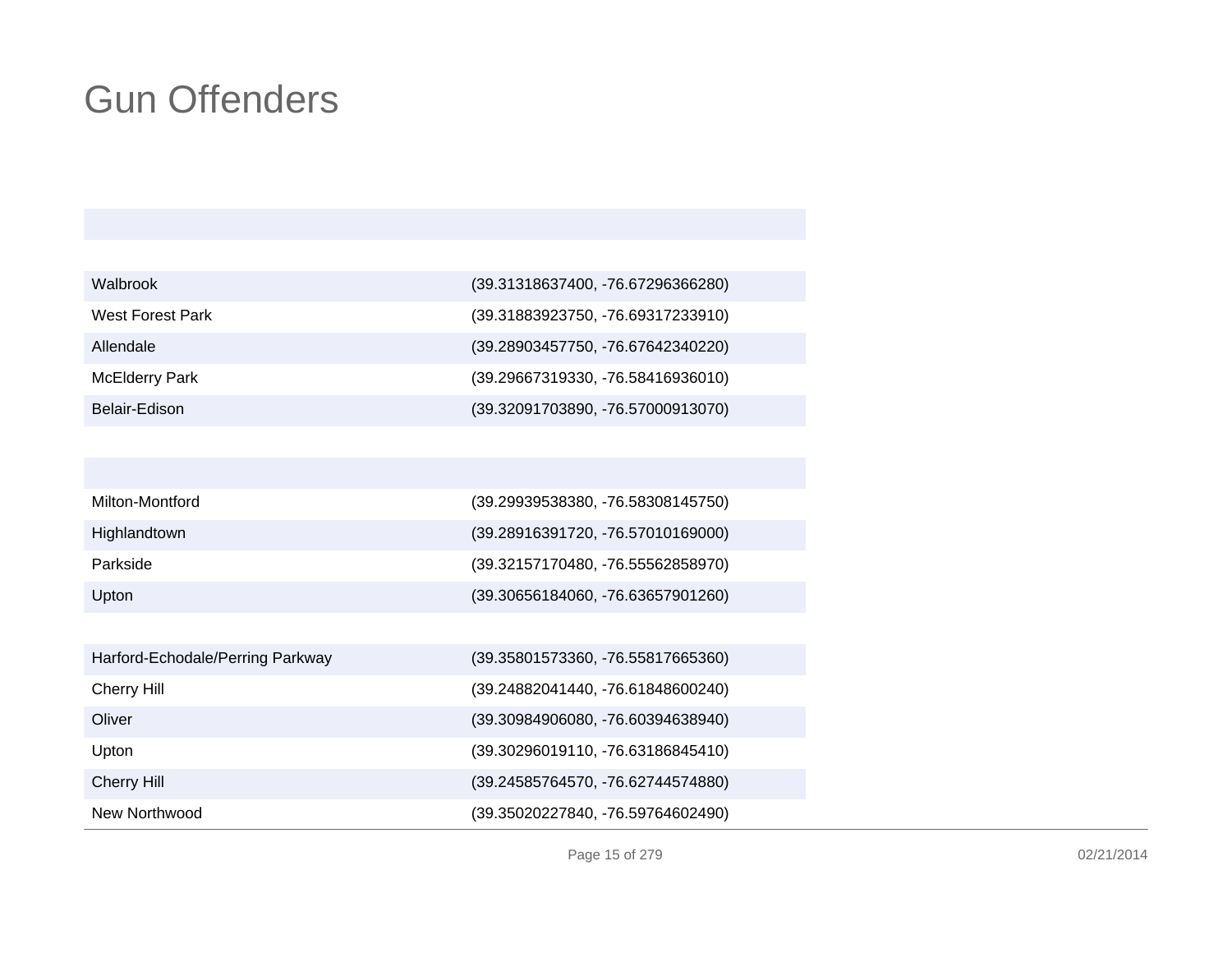| 073D15337 | Guilty |            | Incarcerated            | Tracy           |
|-----------|--------|------------|-------------------------|-----------------|
| 073F12783 | Guilty | 02/21/2012 | Incarcerated            | William         |
| 073F13209 | Guilty | 03/30/2011 | Incarcerated            | James           |
| 073G09776 | Guilty |            | Incarcerated            | Reginald        |
| 073G13915 | Guilty |            | Incarcerated            | Ramsey          |
| 073H03824 | Guilty |            | Incarcerated            | Dwayne          |
| 073H10644 | Guilty | 12/21/2012 | <b>Baltimore</b>        | Tavon           |
| 073104245 | Guilty | 09/26/2011 | Out-Lining Jurisdiction | Zarentee        |
| 073111638 | Guilty |            | Incarcerated            | David           |
| 073I1638  | Guilty | 11/09/2012 | <b>Baltimore</b>        | Rashad          |
| 073J05770 | Guilty | 01/11/2012 | Incarcerated            | Lorenzo         |
| 073J09967 | Guilty | 03/27/2008 | Incarcerated            | Windell         |
| 073K05456 | Guilty |            | Incarcerated            | Andra           |
| 073K05456 | Guilty |            | Incarcerated            | Wayne           |
| 073L02802 | Guilty | 11/16/2010 | Incarcerated            | Renard          |
| 073L08440 | Guilty | 03/31/2011 | Out-Lining Jurisdiction | Darrell         |
| 073L9999  | Guilty |            | Incarcerated            | Antwon          |
| 074A04241 | Guilty |            | Incarcerated            | Daunte          |
| 074B11891 | Guilty |            | Incarcerated            | India           |
| 074B11891 | Guilty | 10/31/2012 | <b>Baltimore</b>        | <b>Brittany</b> |
| 074C15311 | Guilty | 08/13/2012 | <b>Baltimore</b>        | Juanita         |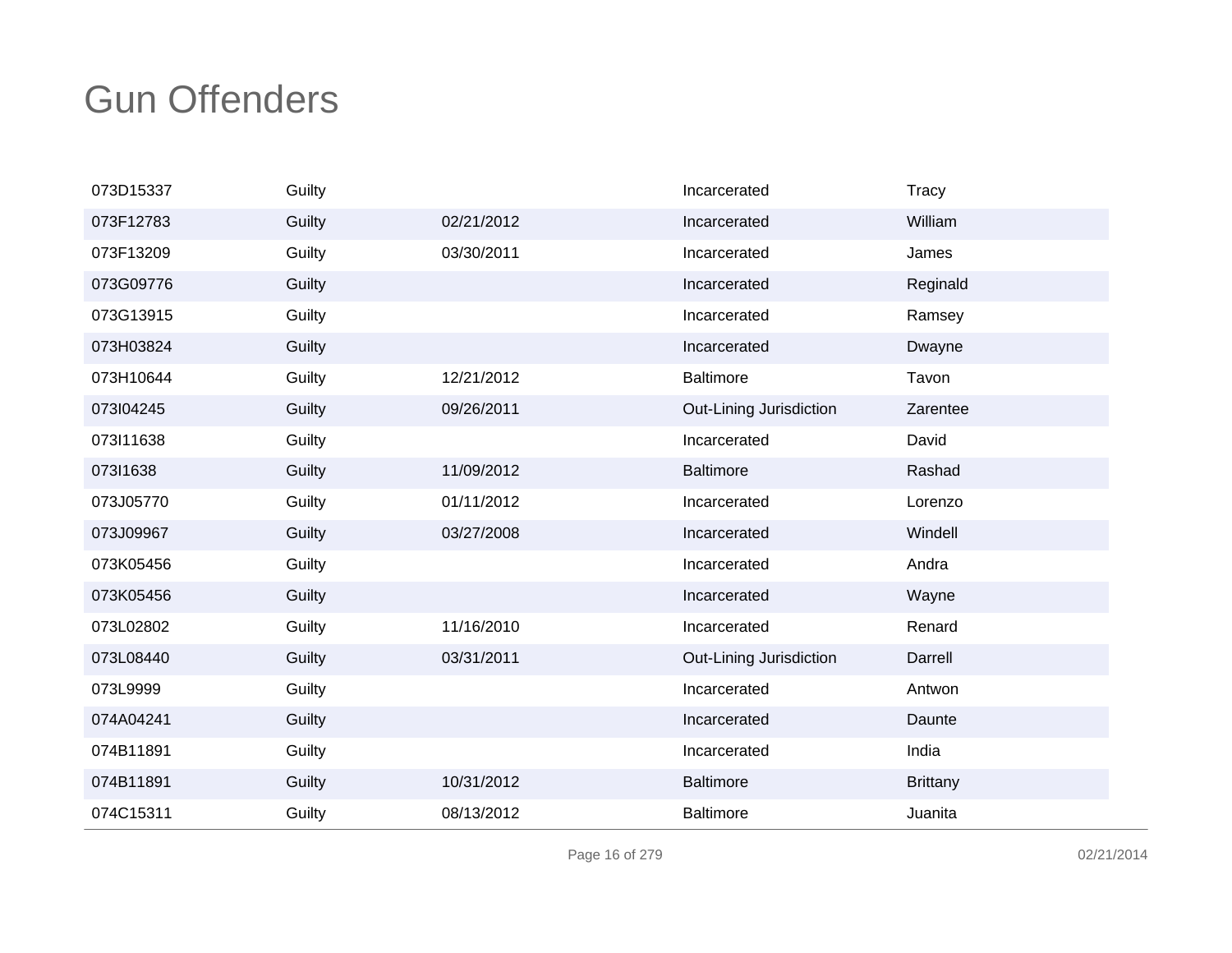| Kennard | Williams        | 35              | Male      | <b>Black</b> | <b>NORTHEASTERN</b> | 411 |
|---------|-----------------|-----------------|-----------|--------------|---------------------|-----|
| Edward  | <b>Harris</b>   | 22              | Male      | <b>Black</b> | <b>NORTHERN</b>     | 516 |
| Andre   | Reddick         | 19              | Male      | <b>Black</b> | <b>WESTERN</b>      | 732 |
|         | <b>Rollins</b>  | 32 <sup>2</sup> | Male      | <b>Black</b> | <b>NORTHEASTERN</b> | 415 |
| Louis   | Cole            | 23              | Male      | <b>Black</b> | <b>CENTRAL</b>      | 142 |
|         | Erving          | 18              | Male      | <b>Black</b> | <b>EASTERN</b>      | 332 |
| Terrell | Hall            | 26              | Male      | <b>Black</b> | <b>EASTERN</b>      | 311 |
| Antonio | <b>Roberts</b>  | 34              | Male      | <b>Black</b> |                     |     |
|         | Davis           | 21              | Male      | <b>Black</b> | NORTHEASTERN        | 435 |
| Isaiah  | Forman          | 23              | Male      | <b>Black</b> | <b>NORTHEASTERN</b> | 435 |
| Duron   | Pinkney         | 20              | Male      | <b>Black</b> |                     |     |
|         | Windeley        | 20              | Male      | <b>Black</b> | <b>NORTHEASTERN</b> | 415 |
| Lamont  | <b>Smothers</b> | 28              | Male      | <b>Black</b> | <b>SOUTHWESTERN</b> | 833 |
|         | Mccants         | 24              | Male      | <b>Black</b> | <b>EASTERN</b>      | 332 |
|         | Pace            | 40              | Male      | <b>Black</b> | <b>EASTERN</b>      | 333 |
|         | Wilson          | 33              | Male      | <b>Black</b> |                     |     |
| Louis   | Johnson         | 28              | Male      | <b>Black</b> | <b>WESTERN</b>      | 714 |
|         | Emerson         | 21              | Male      | <b>Black</b> | <b>NORTHEASTERN</b> | 412 |
|         | Williams        |                 | 23 Female | <b>Black</b> | <b>SOUTHWESTERN</b> | 815 |
| Alea    | <b>Briscoe</b>  | 18              | Female    | <b>Black</b> | <b>NORTHEASTERN</b> | 411 |
| Marie   | Robinson        |                 | 31 Female | <b>Black</b> | <b>NORTHERN</b>     | 523 |

Page 17 of 279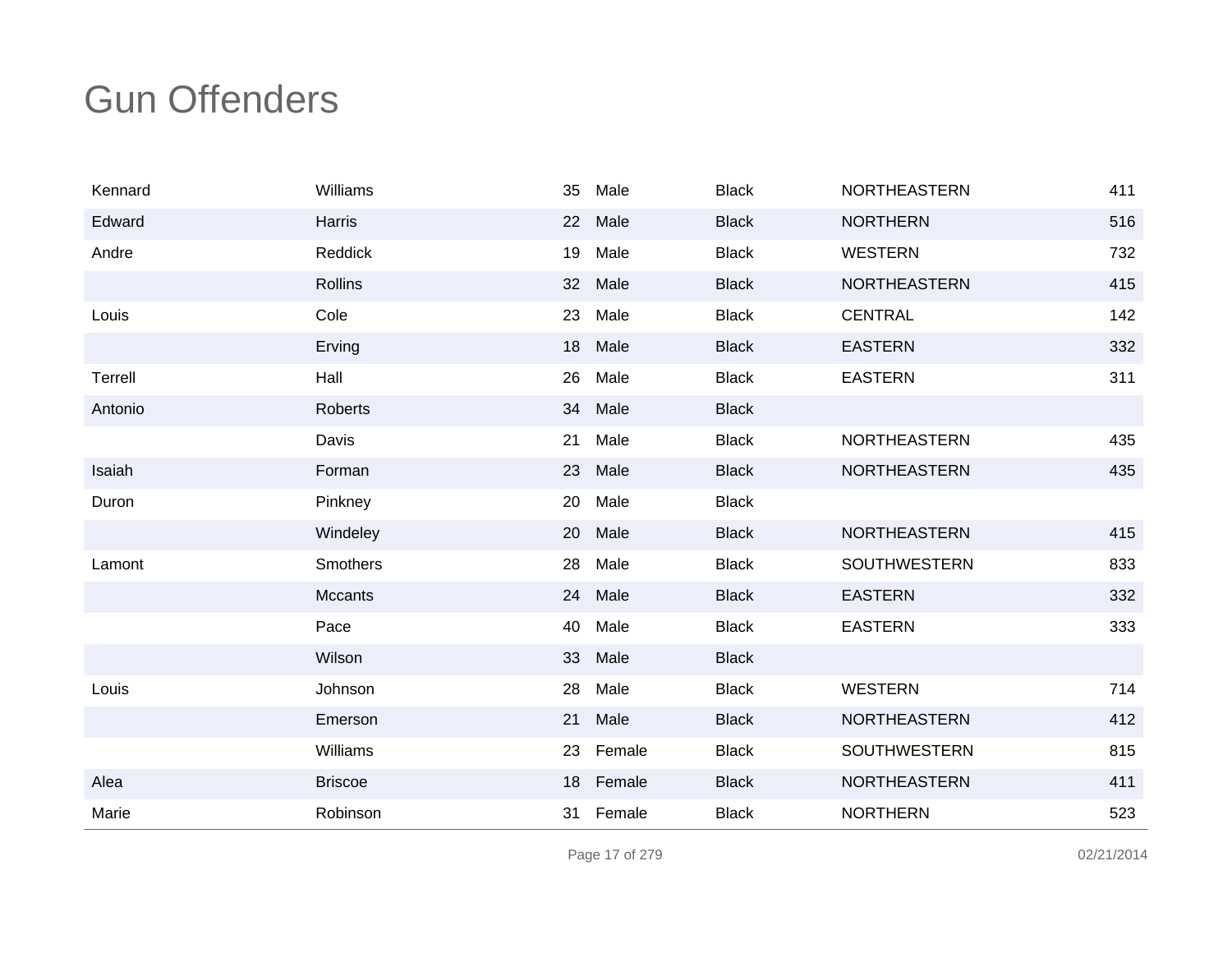| Coldstream Homestead Montebello        | (39.32005220990, -76.59414472850) |
|----------------------------------------|-----------------------------------|
| <b>Barclay</b>                         | (39.31600026720, -76.61269064920) |
| Mondawmin                              | (39.31126474910, -76.64821098820) |
| Belair-Edison                          | (39.31717230860, -76.57115911420) |
| Mid-Town Belvedere                     | (39.30443928030, -76.61690265940) |
| <b>Broadway East</b>                   | (39.30821023690, -76.58720800040) |
| East Baltimore Midway                  | (39.31545999050, -76.60915795550) |
|                                        |                                   |
| Cedonia                                | (39.33527631150, -76.53436333770) |
| Frankford                              | (39.33573565570, -76.52990438370) |
|                                        |                                   |
| Belair-Edison                          | (39.32836397760, -76.57487692790) |
| Yale Heights                           | (39.27679579990, -76.68671318490) |
| <b>Broadway East</b>                   | (39.30564673210, -76.58663939550) |
| <b>Biddle Street</b>                   | (39.30379780990, -76.57913829800) |
|                                        |                                   |
| Poppleton                              | (39.29275822570, -76.63101569600) |
| <b>Coldstream Homestead Montebello</b> | (39.32463650830, -76.59481332490) |
| <b>Franklintown Road</b>               | (39.29850391500, -76.66718670640) |
| Coldstream Homestead Montebello        | (39.31987039860, -76.59906087120) |
| Mid-Govans                             | (39.35902394410, -76.60398411890) |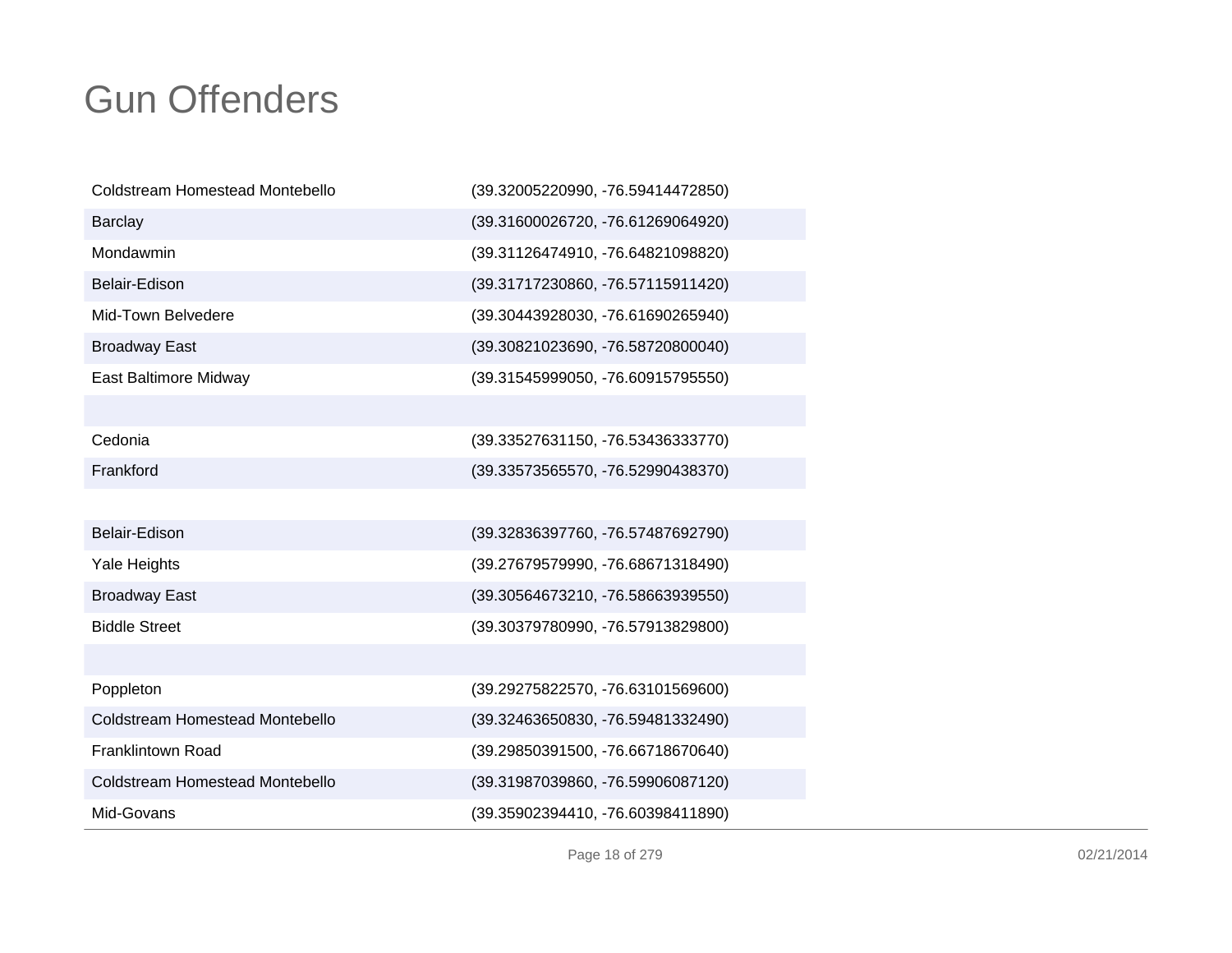| 074C6341  | Guilty | 11/14/2012 | Baltimore               | Antonio        |
|-----------|--------|------------|-------------------------|----------------|
|           | Guilty |            | Incarcerated            | <b>Brandon</b> |
|           | Guilty | 11/01/2011 | Incarcerated            | Dyrel          |
| 074F00818 | Guilty |            | Incarcerated            | Joseph         |
| 074F01893 | Guilty | 05/31/2011 | Incarcerated            | Myron          |
| 074F07465 | Guilty | 07/25/2012 | Incarcerated            | Dwayne         |
| 074G04597 | Guilty | 11/05/2012 | Baltimore               | Donta          |
| 074G07548 | Guilty |            | Incarcerated            | Bagada         |
| 074G09485 | Guilty |            | Incarcerated            | Antoine        |
| 074G10030 | Guilty |            | Incarcerated            | Darius         |
| 074H05779 | Guilty | 02/25/2010 | Incarcerated            | Maurice        |
| 074H14859 | Guilty | 07/20/2010 | Out-Lining Jurisdiction | Marvin         |
| 074H15646 | Guilty | 04/26/2011 | Out-Lining Jurisdiction | Richard        |
| 074l10156 | Guilty | 10/21/2010 | Out-Lining Jurisdiction | John           |
| 074114464 | Guilty | 10/12/2012 | <b>Baltimore</b>        | Charles        |
| 074J07244 | Guilty | 01/07/2013 | <b>Baltimore</b>        | Albert         |
| 074J10118 | Guilty | 03/26/2012 | Incarcerated            | Kenneth        |
| 074J14546 | Guilty | 05/11/2010 | Out-Lining Jurisdiction | Raymond        |
| 074K04665 | Guilty |            | Incarcerated            | Carl           |
| 074K07584 | Guilty |            | Incarcerated            | Leroy          |
| 074L01285 | Guilty | 01/03/2013 | <b>Baltimore</b>        | Tavon          |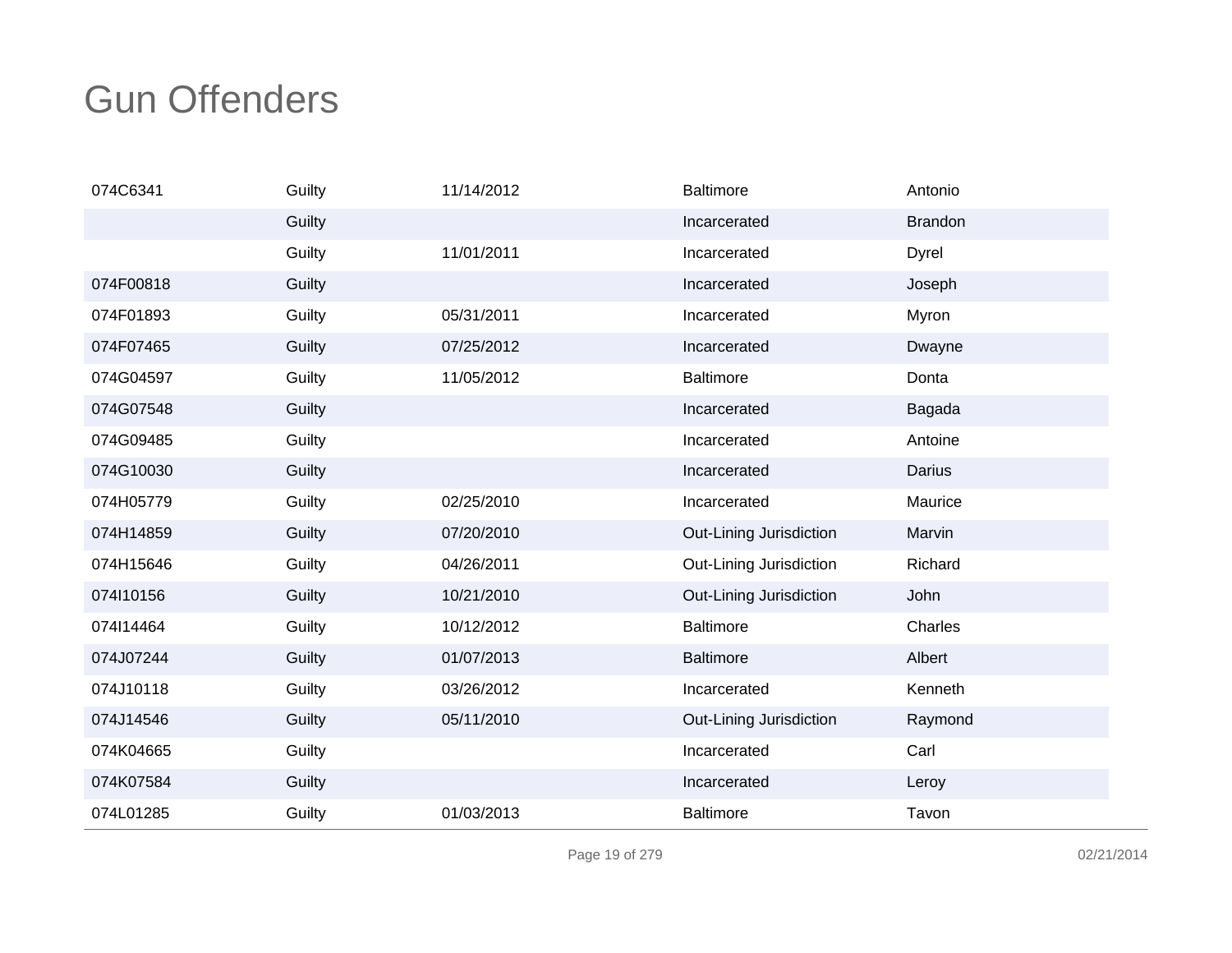| Lee            | Santiful      | 20 | Male    | <b>Black</b> | <b>NORTHEASTERN</b> | 425 |
|----------------|---------------|----|---------|--------------|---------------------|-----|
|                | Wall          | 22 | Male    | <b>Black</b> | <b>NORTHEASTERN</b> | 426 |
| Alexander      | <b>Ricks</b>  | 22 | Male    | <b>Black</b> | <b>EASTERN</b>      | 311 |
|                | Coates        | 24 | Male    | <b>Black</b> | <b>NORTHEASTERN</b> | 414 |
| Demario        | Singleton     | 38 | Male    | <b>Black</b> | <b>NORTHEASTERN</b> | 434 |
| Ozon           | Averette      | 23 | Male    | <b>Black</b> | <b>EASTERN</b>      | 331 |
| Lemel          | Rich          | 18 | Male    | <b>Black</b> | <b>WESTERN</b>      | 736 |
|                | <b>Dionas</b> |    | 23 Male | <b>Black</b> |                     |     |
|                | Means         | 19 | Male    | <b>Black</b> | NORTHEASTERN        | 426 |
|                | Hester        | 21 | Male    | <b>Black</b> | <b>NORTHEASTERN</b> | 425 |
|                | <b>Brewer</b> | 19 | Male    | <b>Black</b> |                     |     |
| Vincent        | Campbell      | 28 | Male    | <b>Black</b> |                     |     |
| Lee            | Wilson        | 48 | Male    | <b>Black</b> |                     |     |
|                | Miller        | 30 | Male    | <b>Black</b> |                     |     |
| Eric           | Scott         | 23 | Male    | <b>Black</b> | <b>EASTERN</b>      | 322 |
| Deshane        | Mullen        | 33 | Male    | <b>Black</b> | SOUTHWESTERN        | 833 |
| <b>Stewart</b> | Jackson       | 19 | Male    | <b>Black</b> | <b>NORTHEASTERN</b> | 436 |
| <b>Bernard</b> | Richardson    | 29 | Male    | <b>Black</b> |                     |     |
|                | Lassiter      | 22 | Male    | <b>Black</b> | NORTHEASTERN        | 414 |
|                | Smith         | 35 | Male    | <b>Black</b> | NORTHEASTERN        | 415 |
| Jamal          | Green         | 27 | Male    | <b>Black</b> |                     |     |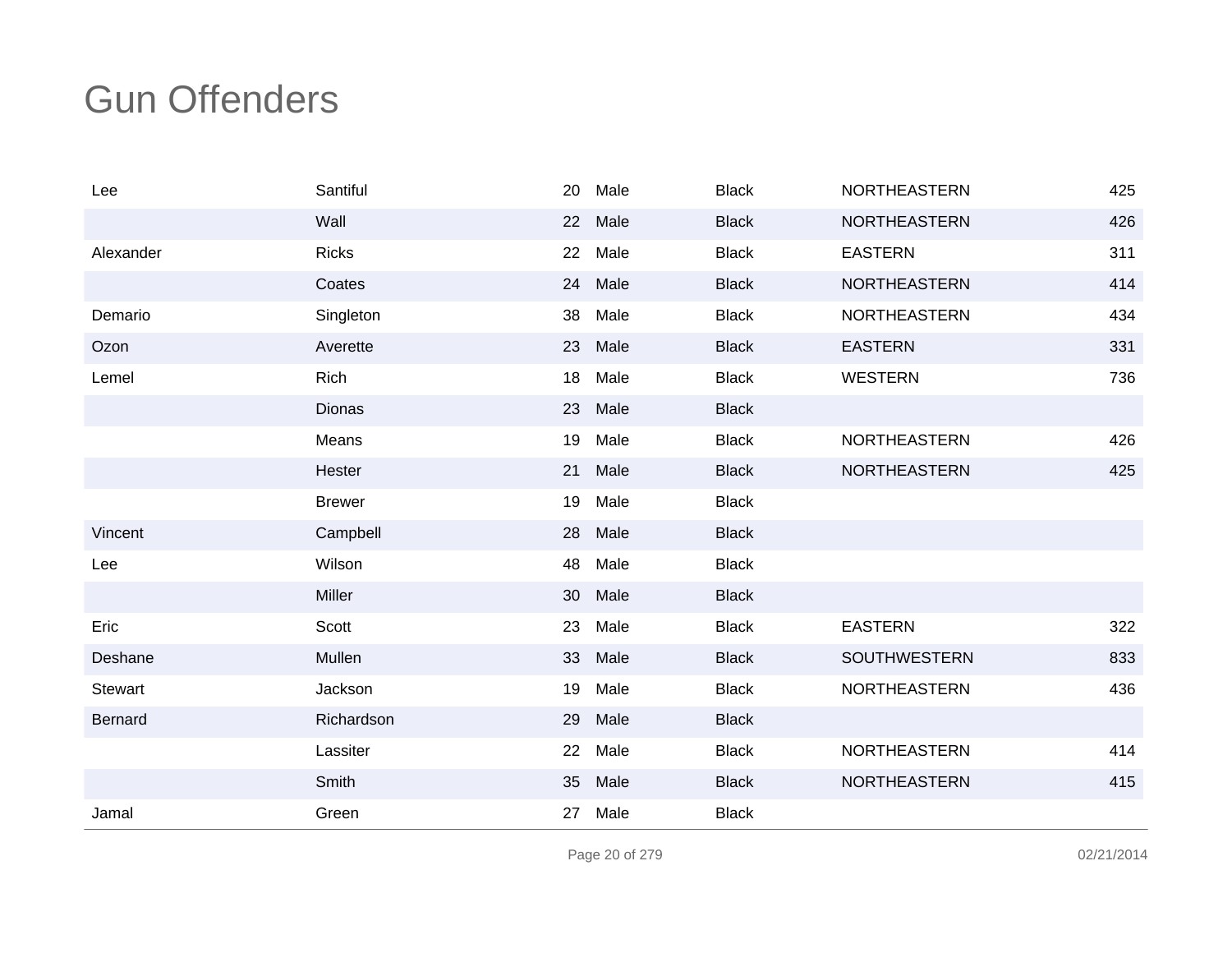| Westfield              | (39.35523613710, -76.54912902160) |
|------------------------|-----------------------------------|
| Perring Loch           | (39.35355835400, -76.57927564930) |
| East Baltimore Midway  | (39.31612242080, -76.60622009280) |
| Ednor Gardens-Lakeside | (39.33454177410, -76.59361033760) |
| Frankford              | (39.32170371140, -76.54054553120) |
| <b>Broadway East</b>   | (39.31111512930, -76.58392337350) |
| Parkview/Woodbrook     | (39.31509374440, -76.64696158330) |
|                        |                                   |
| Perring Loch           | (39.35142546330, -76.58535422730) |
| <b>Rosemont East</b>   | (39.35236373240, -76.53432529190) |

| <b>Gay Street</b>               | (39.30253124070, -76.59469499340) |
|---------------------------------|-----------------------------------|
| Yale Heights                    | (39.27667007800, -76.69056267220) |
| Frankford                       | (39.32707785960, -76.55942937040) |
|                                 |                                   |
| Coldstream Homestead Montebello | (39.32827893160, -76.59308437970) |
| Belair-Edison                   | (39.32146749130, -76.56245628200) |
|                                 |                                   |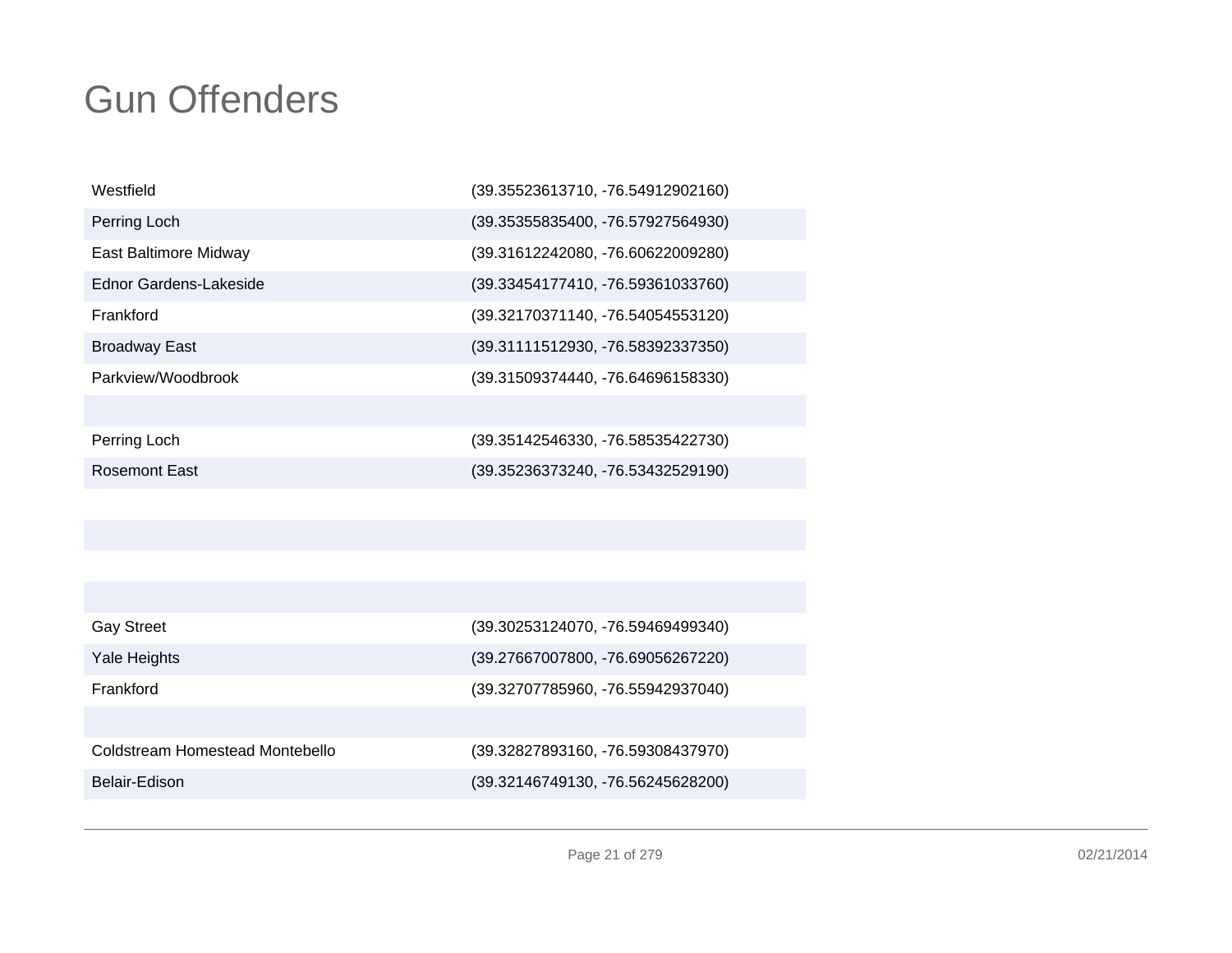| 074L04391          | Guilty  | 10/01/2012 | <b>Baltimore</b>        | Kevin          |
|--------------------|---------|------------|-------------------------|----------------|
| 074L09747          | Guilty  |            | Incarcerated            | Tony           |
| 075A01994          | Guilty  |            | Incarcerated            | Dontae         |
| 075B09747          | Guilty  |            | Incarcerated            | <b>Stewart</b> |
| 075B11880          | Guilty  | 10/04/2012 | <b>Baltimore</b>        | Jordan         |
| 075C06038          | Guilty  | 09/21/2012 | <b>Baltimore</b>        | Keith          |
| 075D00357          | Guilty  |            | Incarcerated            | Dishon         |
| 075D00357          | Guilty  | 09/27/2012 | <b>Baltimore</b>        | Kevin          |
| 750000000000000000 | Guilty  | 01/11/2013 | <b>Baltimore</b>        | Shantey        |
|                    | Guilty  | 10/10/2012 | <b>Baltimore</b>        | Eric           |
| 075F01122          | Guilty  |            | Incarcerated            | Markez         |
| 075F01122          | Guiilty |            | Incarcerated            | <b>Dedrick</b> |
| 075F10553          | Guilty  | 02/23/2010 | Out-Lining Jurisdiction | Michael        |
| 075F13844          | Guilty  | 09/17/2012 | <b>Baltimore</b>        | Marcus         |
| 075G11374          | Guilty  | 10/11/2012 | <b>Baltimore</b>        | Angela         |
| 075H12265          | Guilty  |            | Incarcerated            | Roger          |
| 075J06086          | Guilty  | 05/23/2012 | Incarcerated            | Shelton        |
|                    | Guilty  |            | Incarcerated            | Chawn          |
|                    | Guilty  | 01/04/2013 | <b>Baltimore</b>        | Aaron          |
| 076F14898          | Guilty  | 07/06/2011 | Out-Lining Jurisdiction | Dominique      |
| 076G06468          | Guilty  | 03/18/2011 | Incarcerated            | Robert         |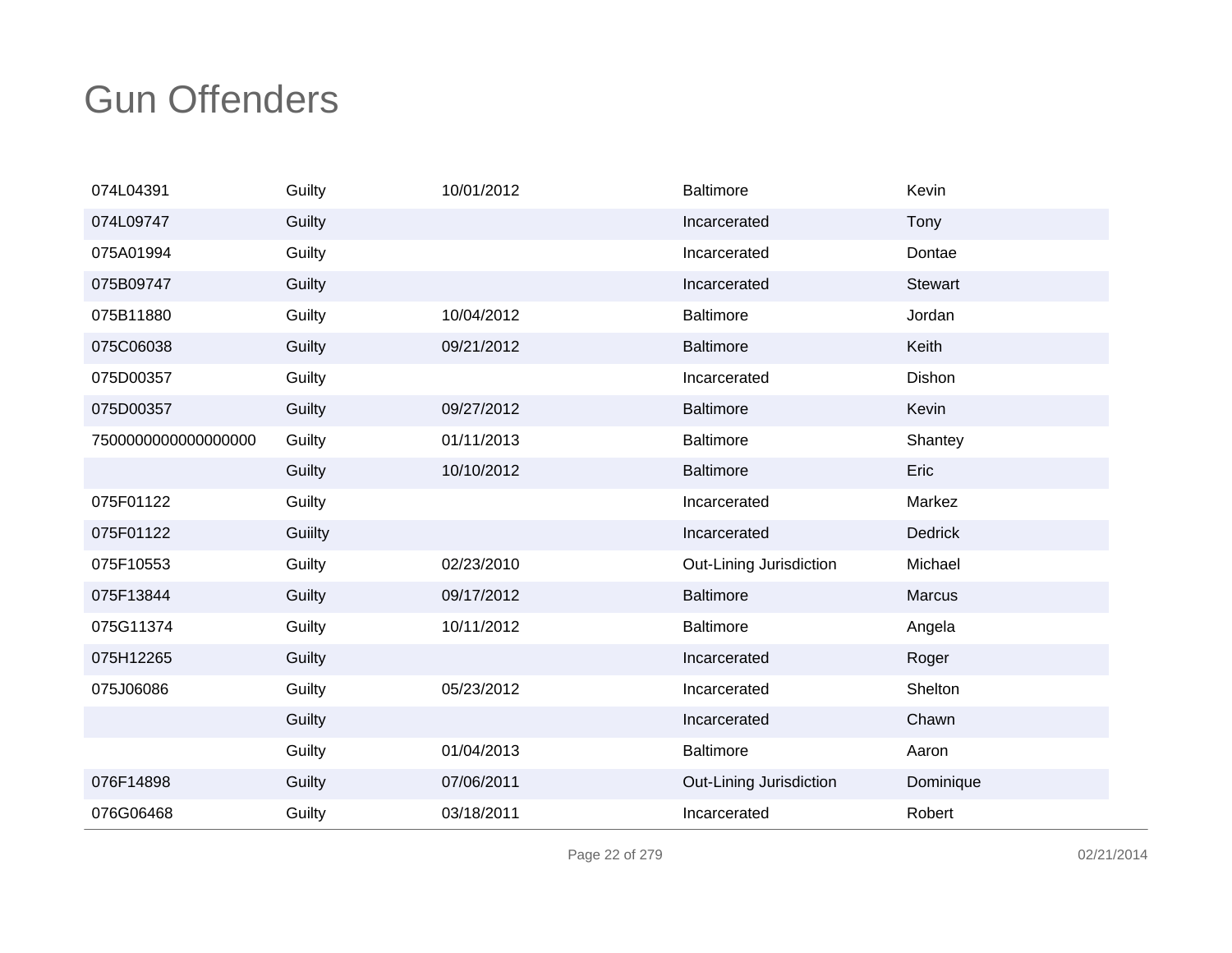| <b>Brian</b> | Reverley     | 19              | Male   | <b>Black</b> | <b>SOUTHWESTERN</b> | 816 |
|--------------|--------------|-----------------|--------|--------------|---------------------|-----|
|              | Evans        | 30              | Male   | <b>Black</b> | <b>SOUTHEASTERN</b> | 223 |
|              | Yates        | 29              | Male   | <b>Black</b> | <b>NORTHWESTERN</b> | 635 |
| Lee          | Williams     | 24              | Male   | <b>Black</b> | <b>NORTHERN</b>     | 524 |
| Rashad       | Grimes       | 21              | Male   | <b>Black</b> | <b>NORTHWESTERN</b> | 622 |
| Allen        | Lewis        | 37              | Male   | <b>Black</b> | <b>NORTHEASTERN</b> | 426 |
|              | Cohen        | 19              | Male   | <b>Black</b> | <b>SOUTHWESTERN</b> | 815 |
| Jamal        | Davis        | 20              | Male   | <b>Black</b> | <b>NORTHERN</b>     | 534 |
| Charnita     | Cash         | 19              | Female | <b>Black</b> | <b>SOUTHEASTERN</b> | 223 |
| David        | Hayes        | 32 <sup>2</sup> | Male   | <b>Black</b> | <b>NORTHWESTERN</b> | 625 |
| Deaz         | Davis        | 27              | Male   | <b>Black</b> | <b>EASTERN</b>      | 315 |
|              | Strong       | 24              | Male   | <b>Black</b> | NORTHEASTERN        | 411 |
| Keith        | Muhammad     | 34              | Male   | <b>Black</b> |                     |     |
|              | Alsup        | 28              | Male   | <b>Black</b> | <b>NORTHERN</b>     | 524 |
| Latosha      | Vaughn       | 41              | Female | <b>Black</b> | <b>SOUTHWESTERN</b> | 833 |
|              | Ervin        | 38              | Male   | <b>Black</b> | <b>EASTERN</b>      | 315 |
|              | Mccain       | 31              | Male   | <b>Black</b> | <b>SOUTHERN</b>     | 911 |
|              | Taylor       | 32              | Male   | <b>Black</b> | <b>NORTHWESTERN</b> | 615 |
| Marcellous   | Anderson     | 27              | Male   | <b>Black</b> | <b>WESTERN</b>      | 721 |
| Henry        | Cook         | 18              | Male   | <b>Black</b> |                     |     |
| Lee          | <b>Brown</b> | 27              | Male   | <b>Black</b> |                     |     |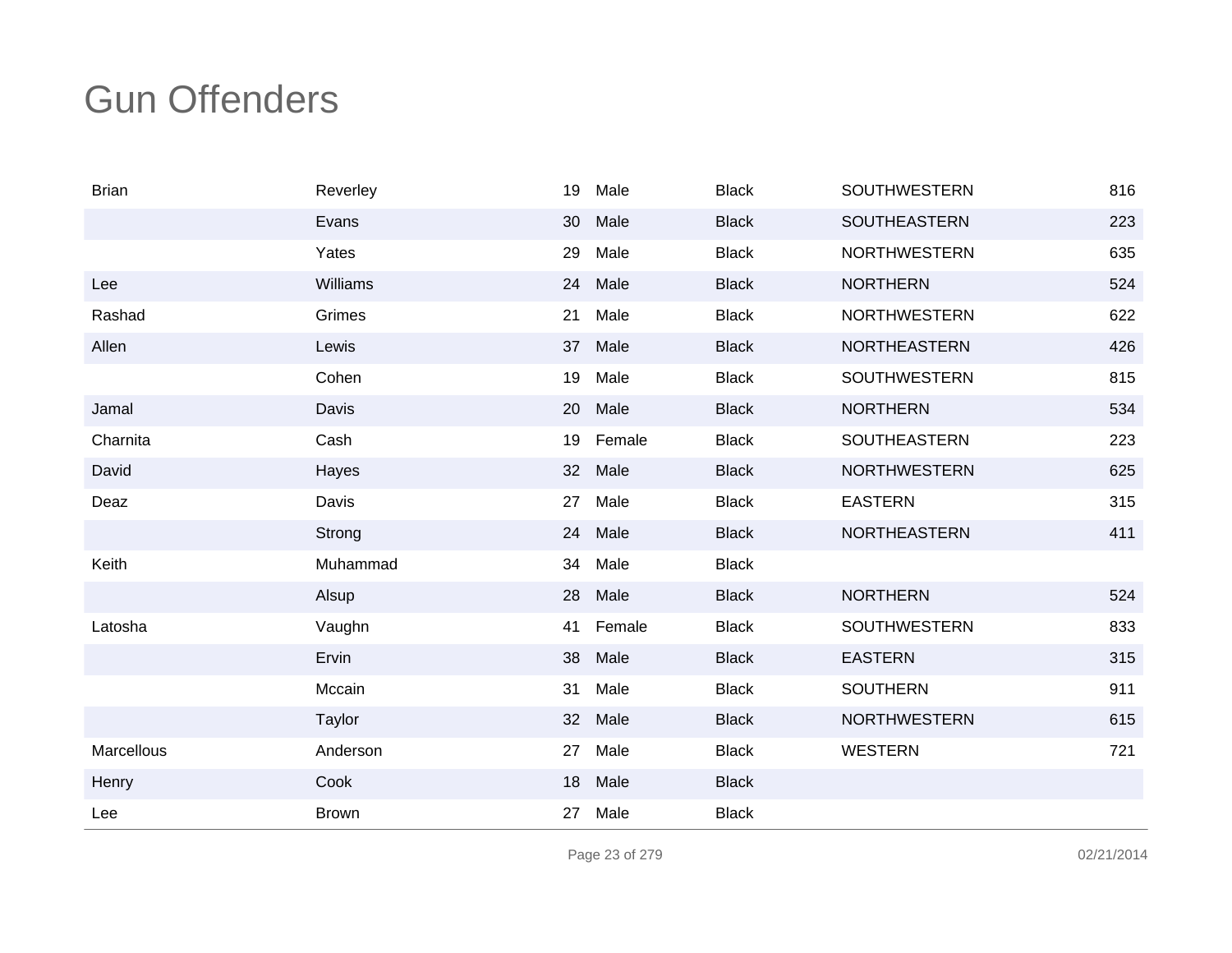| Allendale                       | (39.28966548660, -76.67325542170)   |
|---------------------------------|-------------------------------------|
| Ellwood Park/Monument           | (39.29726190070, -76.57294664620)   |
| Glen                            | (39.35718661160, -76.68295538060)   |
| <b>Wilson Park</b>              | (39.34435159600, -76.60697399170)   |
| <b>Windsor Hills</b>            | (39.31793819840, -76.68559902150)   |
| Perring Loch                    | (39.35372341550, -76.58124414450)   |
| Franklintown Road               | (39.29438621360, -76.66794994070)   |
| Cylburn                         | (39.34776099580, -76.66562680010)   |
| <b>Fllwood Park/Monument</b>    | (39.29856244080, -76.57151882620)   |
| Ashburton                       | (39.33101608180, -76.67378014660)   |
| Penn-Fallsway                   | (39.30118712860, -76.61067001950)   |
| Coldstream Homestead Montebello | (39.31980026110, -76.59922526390)   |
|                                 |                                     |
| <b>Kenilworth Park</b>          | $(39.34735358480, -76.60311080640)$ |
| Irvington                       | (39.28096627190, -76.68455732990)   |
| Penn-Fallsway                   | (39.29878149880, -76.61004773280)   |
| <b>Brooklyn</b>                 | (39.23326571700, -76.59439805240)   |

Central Park HeightsPenrose/Fayette Street Outreach (39.34584038870, -76.66866231540)

(39.29287922110, -76.64792926600)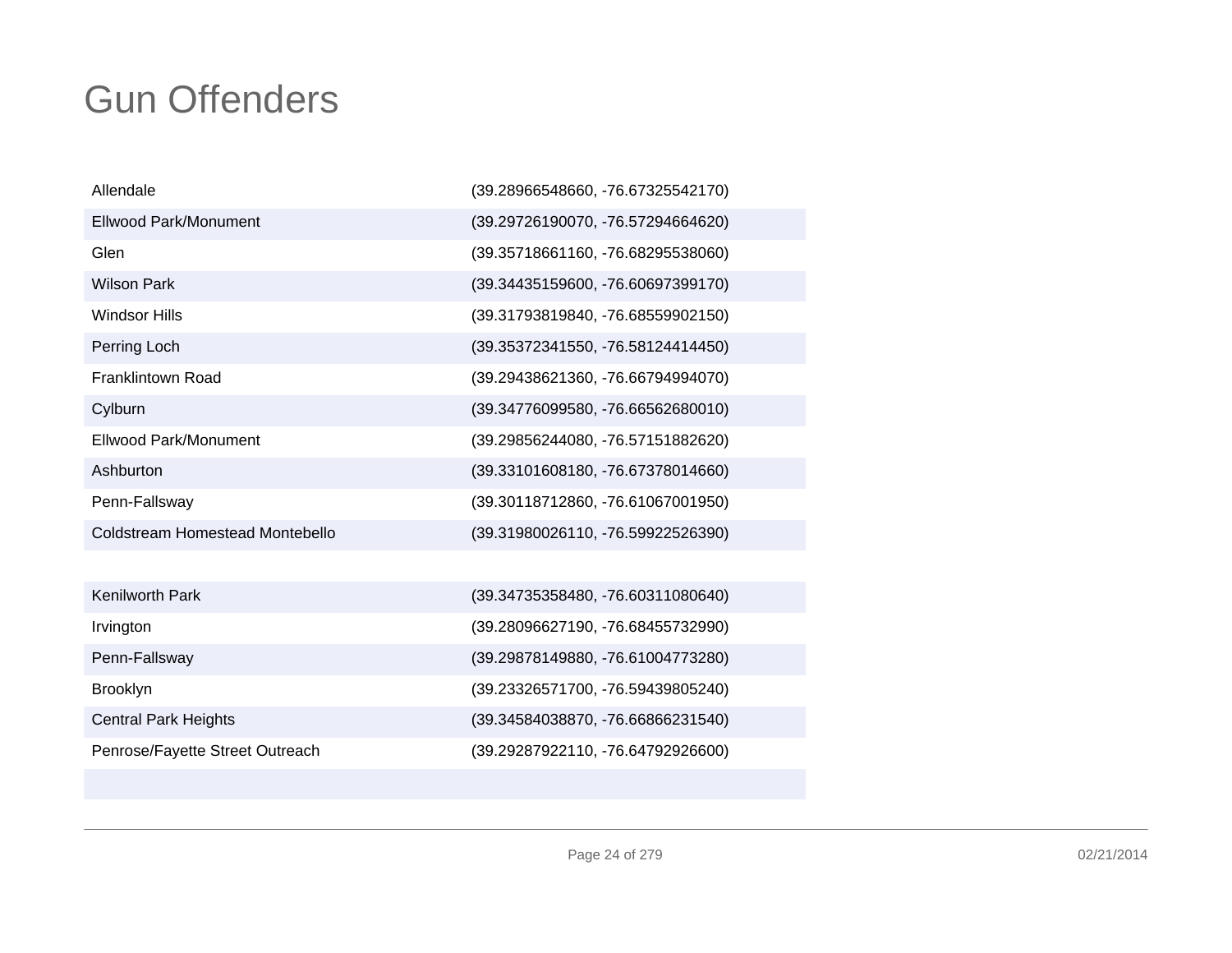| 076G13450 | Guilty |            | Incarcerated            | Kenneth   |
|-----------|--------|------------|-------------------------|-----------|
| 076H09286 | Guilty |            | Incarcerated            | Rodney    |
| 076H16023 | Guilty |            | Incarcerated            | Deonte    |
| 076106567 | Guilty |            | Incarcerated            | Vern      |
| 07615655  | Guilty | 08/25/2011 | Incarcerated            | Artis     |
| 076J01076 | Guilty | 03/21/2011 | Out-Lining Jurisdiction | Dwight    |
| 076J08745 | Guilty | 02/22/2012 | Out-Lining Jurisdiction | David     |
| 076K01586 | Guilty |            | Incarcerated            | James     |
| 076K04524 | Guilty |            | Incarcerated            | Alexander |
| 076K04524 | Guilty | 12/12/2012 | <b>Baltimore</b>        | Orlando   |
| 076K12244 | Guilty | 10/26/2012 | <b>Baltimore</b>        | Eljay     |
| 076L05130 | Guilty | 05/31/2012 | Incarcerated            | Roosevelt |
| 076L06729 | Guilty | 11/30/2012 | <b>Baltimore</b>        | Jason     |
| 076L06799 | Guilty |            | Incarcerated            | Vincent   |
| 076L07942 | Guilty | 10/31/2012 | Incarcerated            | Desean    |
| 076L08953 | Guilty |            | Incarcerated            | Andrew    |
| 076L12258 | Guilty | 06/07/2011 | Out-Lining Jurisdiction | Matthew   |
| 077A06404 | Guilty | 10/04/2012 | <b>Baltimore</b>        | Juan      |
| 077B04768 | Guilty |            | Incarcerated            | Dwayne    |
| 077C04927 | Guilty |            | Incarcerated            | Lamont    |
| 077C06025 | Guilty | 07/19/2012 | Incarcerated            | Ernest    |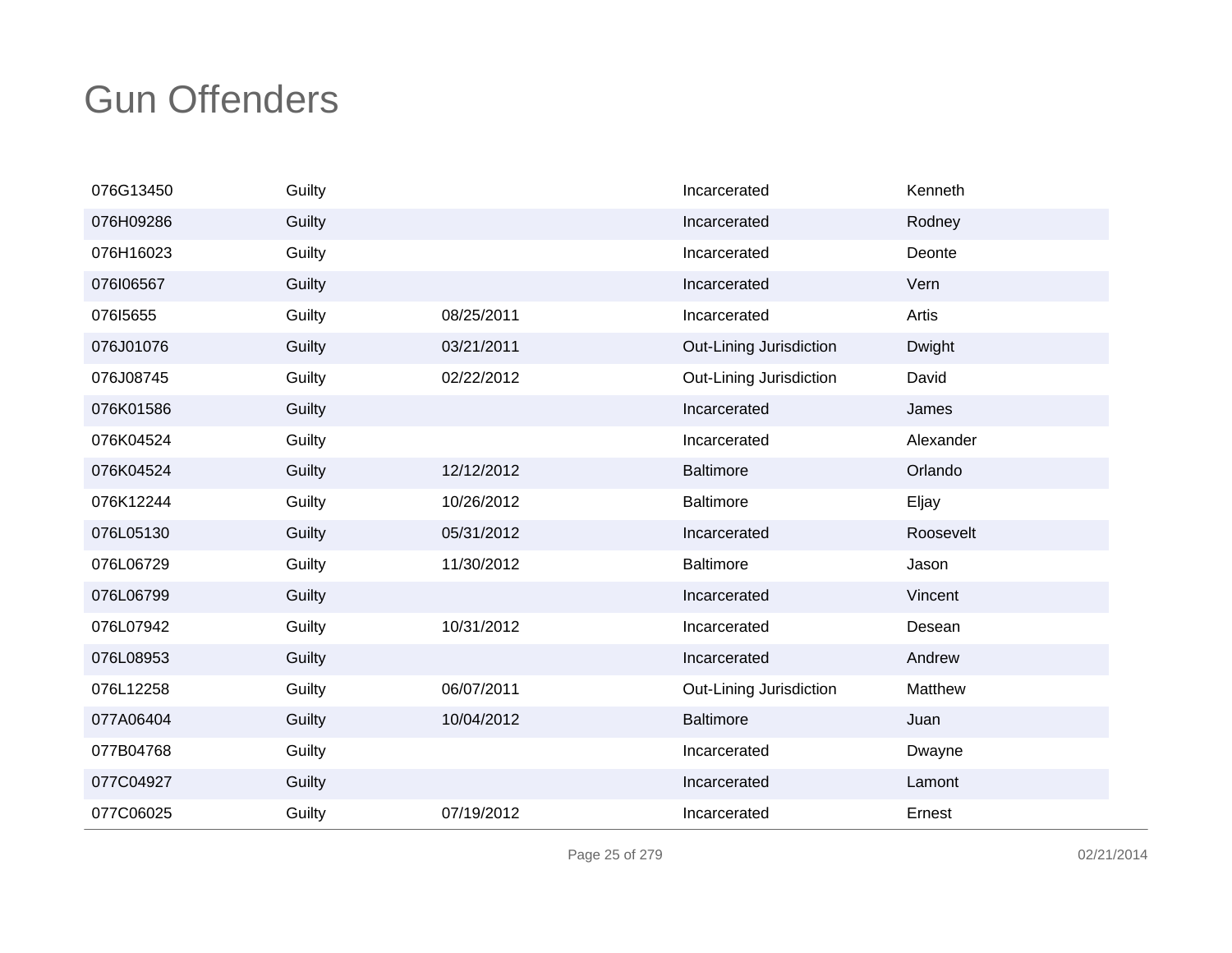|                | Bonaparte     | 18 | Male | <b>Black</b> | <b>CENTRAL</b>      | 132 |
|----------------|---------------|----|------|--------------|---------------------|-----|
|                | Spriggs       | 26 | Male | <b>Black</b> | <b>NORTHWESTERN</b> | 624 |
|                | Young         | 30 | Male | <b>Black</b> | <b>NORTHWESTERN</b> | 622 |
|                | Norton        | 26 | Male | <b>Black</b> |                     |     |
|                | Dirton        | 27 | Male | <b>Black</b> | <b>WESTERN</b>      | 725 |
|                | Johnson       | 30 | Male | <b>Black</b> |                     |     |
| Monroe         | Winder        | 26 | Male | <b>Black</b> |                     |     |
|                | Anderson      | 28 | Male | <b>Black</b> | <b>SOUTHERN</b>     | 913 |
|                | Bannerman     | 25 | Male | <b>Black</b> | <b>NORTHWESTERN</b> | 614 |
| Lamont         | Johnson       | 25 | Male | <b>Black</b> | NORTHEASTERN        | 426 |
| Maurice        | Swilling      | 24 | Male | <b>Black</b> | <b>SOUTHERN</b>     | 924 |
| Mckinley       | <b>Harris</b> | 34 | Male | <b>Black</b> | <b>CENTRAL</b>      | 134 |
| <b>Brandon</b> | <b>Brooks</b> | 20 | Male | <b>Black</b> | <b>NORTHERN</b>     | 531 |
|                | Clark         | 26 | Male | <b>Black</b> | <b>NORTHWESTERN</b> | 622 |
| Darrell        | Mccorkle      | 20 | Male | <b>Black</b> | <b>NORTHWESTERN</b> | 625 |
|                | Williams      | 40 | Male | <b>Black</b> | <b>NORTHWESTERN</b> | 624 |
| Christopher    | Lawrence      | 17 | Male | <b>Black</b> |                     |     |
| Anthony        | Grant         | 21 | Male | <b>Black</b> | <b>WESTERN</b>      | 732 |
|                | Gwynn         | 35 | Male | <b>Black</b> | <b>NORTHWESTERN</b> | 635 |
|                | Harrell       | 23 | Male | <b>Black</b> | <b>WESTERN</b>      | 732 |
| Dovell         | Harrison      | 32 | Male | <b>Black</b> | <b>SOUTHERN</b>     | 912 |

Page 26 of 279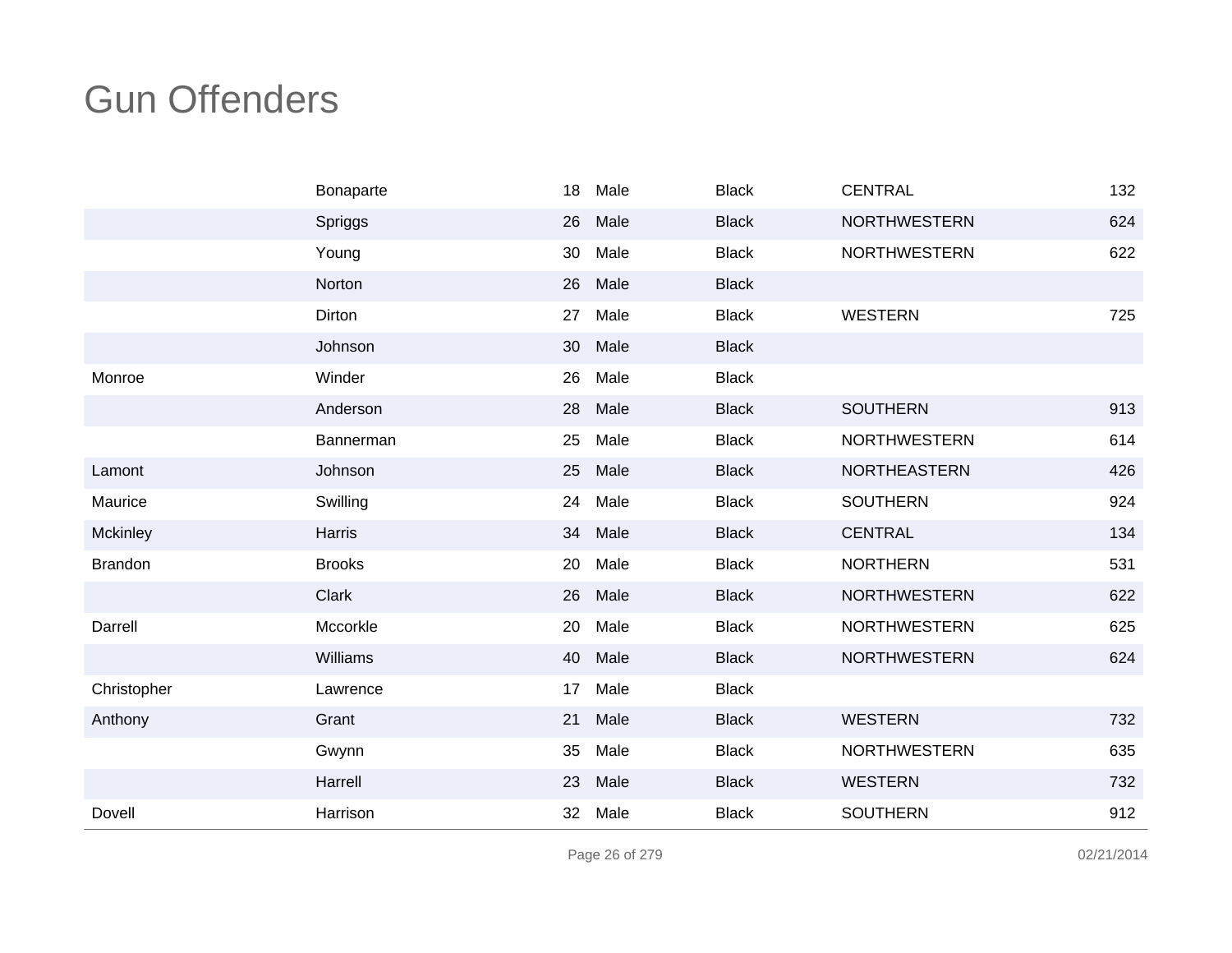| Upton                             | (39.30074928970, -76.63292794200) |
|-----------------------------------|-----------------------------------|
| Dorchester                        | (39.33135005260, -76.68723808990) |
| CONCERNED CITIZENS OF FOREST PARK | (39.32418255590, -76.68205694370) |
|                                   |                                   |
| Mosher                            | (39.29818551120, -76.66051787610) |
|                                   |                                   |
|                                   |                                   |
| <b>Brooklyn</b>                   | (39.22936122050, -76.60161576630) |
| <b>Central Park Heights</b>       | (39.34579408380, -76.67866732810) |
| Perring Loch                      | (39.35475693720, -76.58298013200) |
| <b>Cherry Hill</b>                | (39.24780451750, -76.62474258090) |
| <b>Reservoir Hill</b>             | (39.31534391460, -76.63263407590) |
| Greenspring                       | (39.33910564700, -76.66265768830) |
| <b>West Forest Park</b>           | (39.32347873960, -76.68723985320) |
| East Arlington                    | (39.33289155330, -76.66889388820) |
| West Arlington                    | (39.33867020470, -76.68585397960) |
|                                   |                                   |
| <b>WESTERN</b>                    | (39.30883760530, -76.64737906700) |
| Glen                              | (39.35309806440, -76.69102120180) |
| Easterwood                        | (39.30818515130, -76.64896683290) |
| <b>Fairfield Area</b>             | (39.23451986010, -76.59642045030) |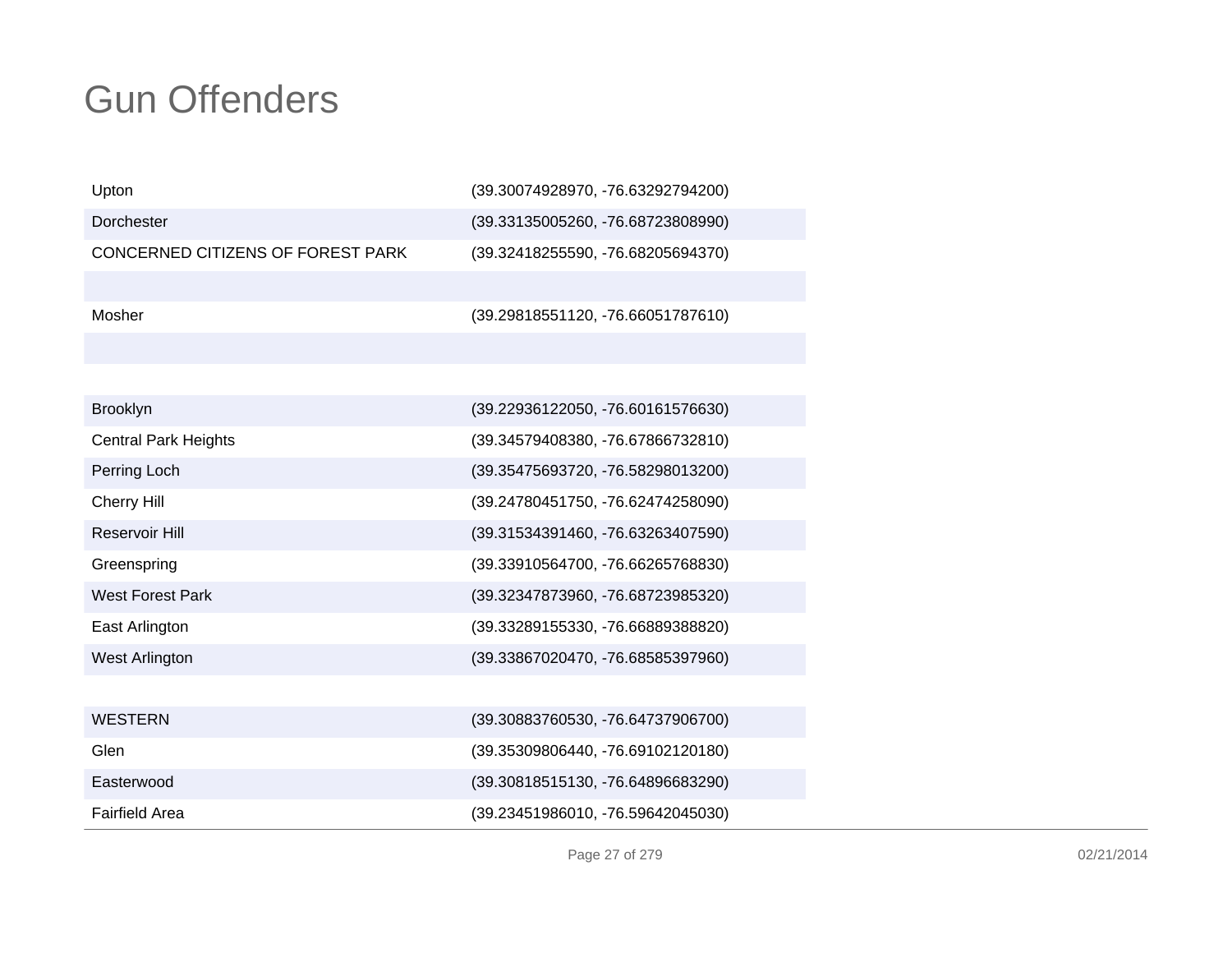| 077C15012 | Guilty |            | Incarcerated            | Eric           |
|-----------|--------|------------|-------------------------|----------------|
| 077D13435 | Guilty | 01/20/2012 | Out-Lining Jurisdiction | <b>Bryan</b>   |
| 077F01152 | Guilty | 10/15/2012 | <b>Baltimore</b>        | Jason          |
| 077F1178  | Guilty |            | Incarcerated            | <b>Derrick</b> |
| 077F14698 | Guilty | 08/30/2010 | Incarcerated            | Dominic        |
| 077G01336 | Guilty |            | Incarcerated            | Daniel         |
| 077G14110 | Guilty | 10/15/2012 | <b>Baltimore</b>        | Earl           |
| 077H12260 | Guilty |            | Incarcerated            | Gregory        |
| 077113583 | Guilty | 11/20/2012 | Out-Lining Jurisdiction | Russell        |
| 077J04694 | Guilty |            | Incarcerated            | Deaunte        |
| 077J05837 | Guilty | 07/24/2012 | <b>Baltimore</b>        | Marquay        |
| 077J06322 | Guilty | 11/17/2011 | <b>Baltimore</b>        | Shawn          |
| 077J06774 | Guilty |            | Incarcerated            | Montez         |
| 077J15701 | Guilty | 07/23/2012 | <b>Baltimore</b>        | Michael        |
| 077K03382 | Guilty | 05/30/2012 | Out-Lining Jurisdiction | Carlos         |
| 077L00010 | Guilty | 08/08/2012 | <b>Baltimore</b>        | Mark           |
| 077L00380 | Guilty | 10/19/2011 | Incarcerated            | Tavon          |
| 077L13770 | Guilty | 12/03/2012 | <b>Baltimore</b>        | Deshawn        |
| 077L13812 | Guilty |            | Incarcerated            | Kevin          |
| 078A01150 | Guilty | 09/14/2012 | <b>Baltimore</b>        | Rodd           |
| 078B551   | Guilty |            | Incarcerated            | Walter         |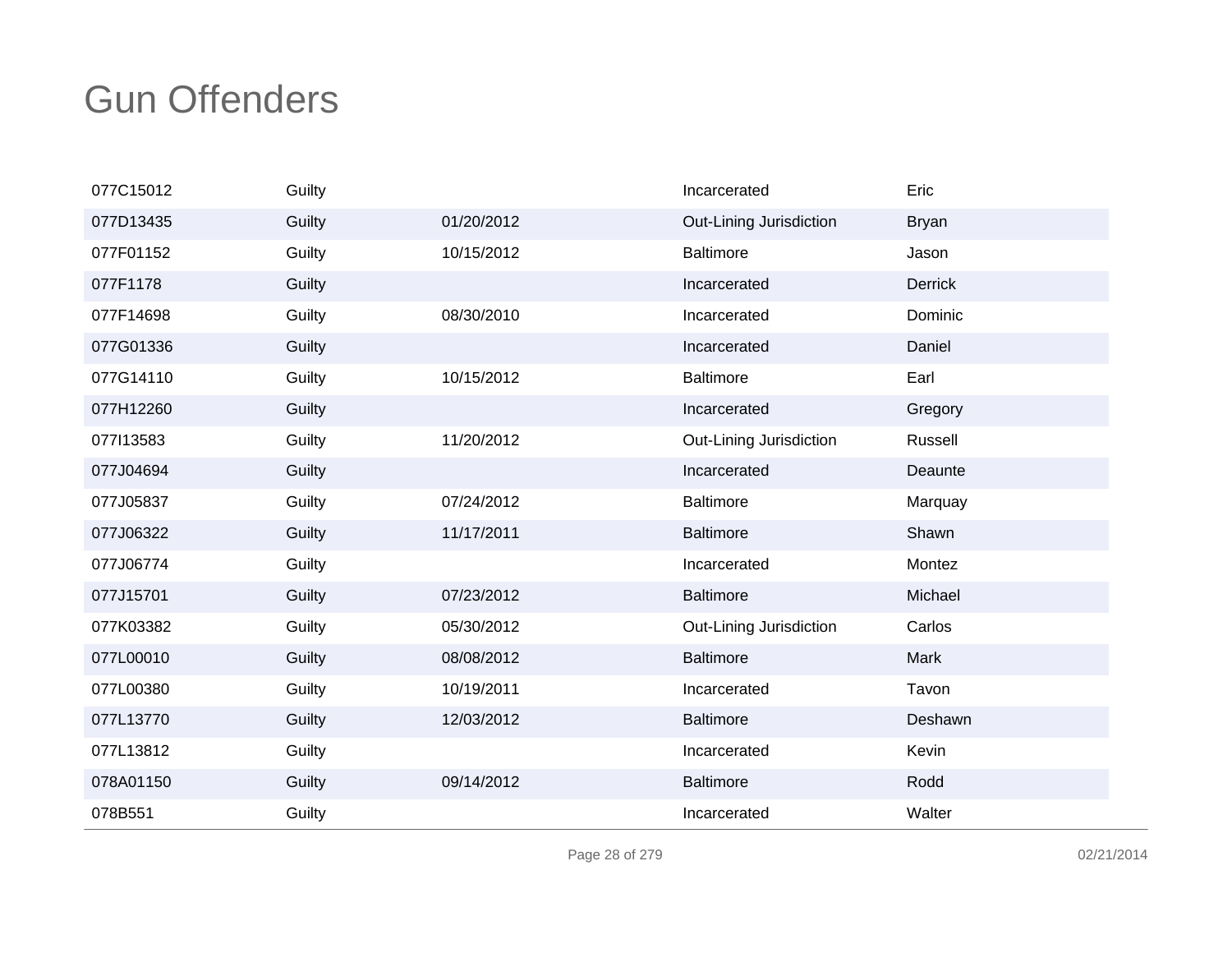|          | Tatum           | 39 | Male | <b>Black</b> | <b>WESTERN</b>      | 711 |
|----------|-----------------|----|------|--------------|---------------------|-----|
| Neil     | Fultz           | 32 | Male | White        |                     |     |
| Lamont   | Austin          | 29 | Male | <b>Black</b> | <b>EASTERN</b>      | 324 |
|          | Reed            | 34 | Male | <b>Black</b> | <b>WESTERN</b>      | 725 |
| Kevin    | Smiley          | 21 | Male | <b>Black</b> | <b>NORTHWESTERN</b> | 621 |
|          | Jones           | 29 | Male | <b>Black</b> | <b>CENTRAL</b>      | 122 |
|          | Musheer         | 53 | Male | <b>Black</b> | WESTERN             | 735 |
| Tyrone   | Gray            | 32 | Male | <b>Black</b> |                     |     |
| Anthony  | Peterson        | 27 | Male | <b>Black</b> |                     |     |
| Lamont   | Johnson         | 19 | Male | <b>Black</b> | <b>WESTERN</b>      | 712 |
| Terrell  | Thornton        | 26 | Male | <b>Black</b> | <b>NORTHWESTERN</b> | 625 |
| Tavon    | Davis           | 35 | Male | <b>Black</b> | <b>EASTERN</b>      | 314 |
|          | Richards        | 19 | Male | <b>Black</b> | <b>SOUTHERN</b>     | 924 |
| Corey    | <b>Burnette</b> | 29 | Male | <b>Black</b> | <b>WESTERN</b>      | 724 |
| Mccarbin | Jones           | 31 | Male | <b>Black</b> |                     |     |
| Jason    | White           | 40 | Male | <b>Black</b> | <b>SOUTHWESTERN</b> | 823 |
| Antonio  | Jones           | 27 | Male | <b>Black</b> | <b>NORTHWESTERN</b> | 611 |
| Juwan    | Richardson      | 28 | Male | <b>Black</b> | <b>NORTHWESTERN</b> | 626 |
|          | Morris          | 37 | Male | <b>Black</b> | <b>SOUTHWESTERN</b> | 833 |
|          | <b>Brown</b>    | 27 | Male | <b>Black</b> | SOUTHWESTERN        | 833 |
| Raymond  | Olivis          | 53 | Male | <b>Black</b> | SOUTHWESTERN        | 821 |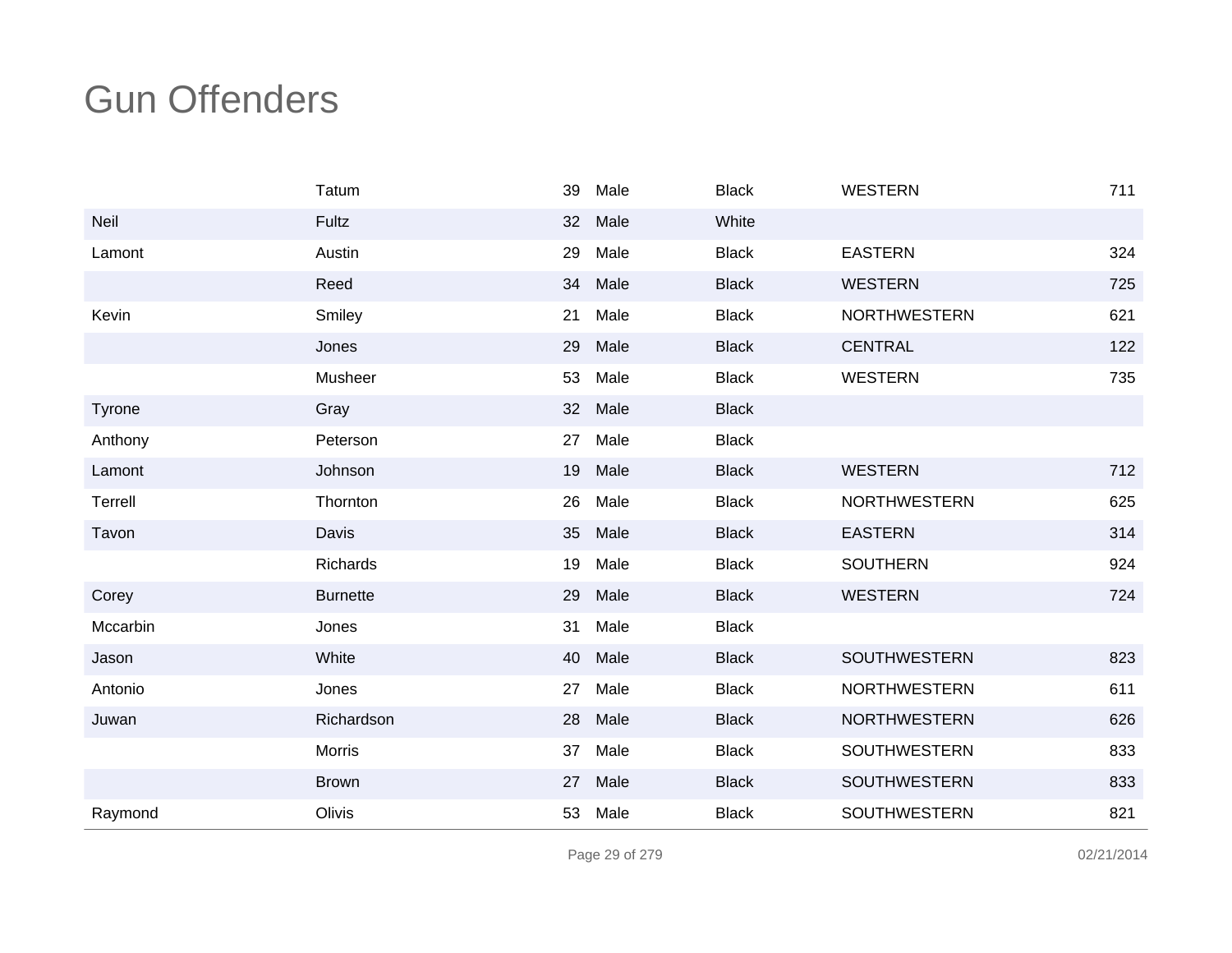Penrose/Fayette Street Outreach

Irvington

Edmondson Village

(39.28949436490, -76.64727469880)

| <b>Gay Street</b>        | (39.29945269840, -76.59623608940) |
|--------------------------|-----------------------------------|
| Bridgeview/Greenlawn     | (39.30149010270, -76.65862779140) |
| Hanlon-Longwood          | (39.31642785570, -76.66819152800) |
| <b>Heritage Crossing</b> | (39.29491180380, -76.62932256660) |
| Panway/Braddish Avenue   | (39.31135097480, -76.66504674550) |

| Poppleton              | (39.29002558080, -76.63095412130) |
|------------------------|-----------------------------------|
| Ashburton              | (39.32735993740, -76.67133715910) |
| <b>Greenmount West</b> | (39.30846820390, -76.61078016790) |
| <b>Cherry Hill</b>     | (39.24399769320, -76.62519643020) |
| Midtown-Edmondson      | (39.29866562520, -76.64871758300) |
|                        |                                   |
| Rognel Heights         | (39.29902859290, -76.69108759650) |
| <b>Liberty Square</b>  | (39.32197812360, -76.65721734340) |
| West Arlington         | (39.34270174560, -76.69193057060) |
| Yale Heights           | (39.27759109770, -76.69103727600) |

(39.30045977990, -76.68545677020)

(39.27814402850, -76.68394964550)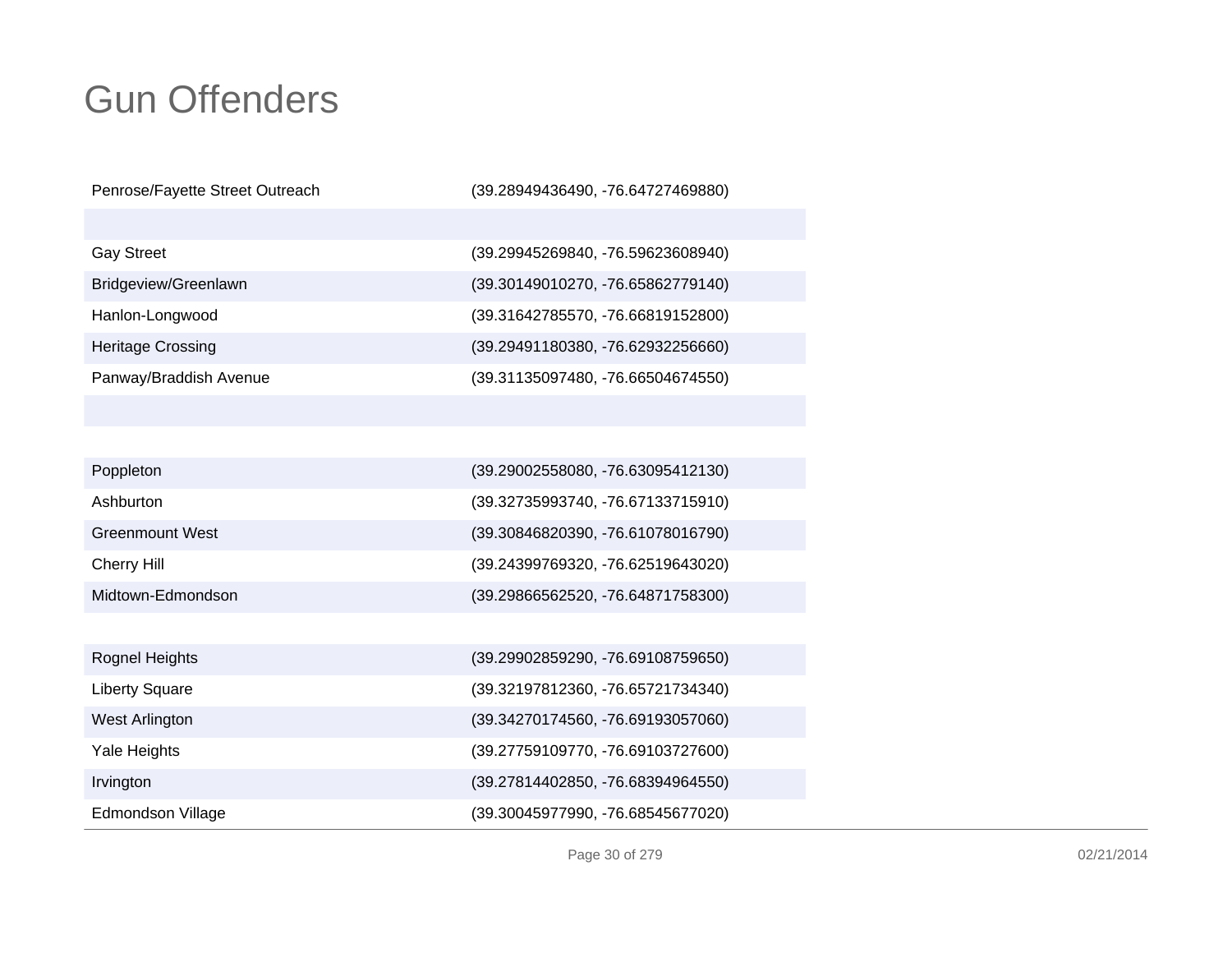| 078D03684                                                                                                                                                                                                                                                                                                                            | Guilty | 07/27/2010 | Out-Lining Jurisdiction | Jaron   |
|--------------------------------------------------------------------------------------------------------------------------------------------------------------------------------------------------------------------------------------------------------------------------------------------------------------------------------------|--------|------------|-------------------------|---------|
| 78000000000000000000<br>00000000000000000000<br>00000000000000000000<br>00000000000000000000<br>00000000000000000000<br>00000000000000000000<br>00000000000000000000<br>00000000000000000000<br>00000000000000000000<br>00000000000000000000<br>00000000000000000000<br>00000000000000000000<br>00000000000000000000<br>000000000000 | Guilty | 08/06/2012 | <b>Baltimore</b>        | Dennis  |
|                                                                                                                                                                                                                                                                                                                                      | Guilty | 06/08/2011 | Out-Lining Jurisdiction | Montray |
|                                                                                                                                                                                                                                                                                                                                      | Guilty |            | Incarcerated            | Schvel  |
| 078F10915                                                                                                                                                                                                                                                                                                                            | Guilty |            | Incarcerated            | Jamal   |
| 07817216                                                                                                                                                                                                                                                                                                                             | Guilty | 12/10/2012 | <b>Baltimore</b>        | Donte   |
| 078K01067                                                                                                                                                                                                                                                                                                                            | Guilty | 08/08/2012 | <b>Baltimore</b>        | Jerrard |
| 078K14008                                                                                                                                                                                                                                                                                                                            | Guilty | 11/14/2012 | <b>Baltimore</b>        | Michael |
| 078L00265                                                                                                                                                                                                                                                                                                                            | Guilty | 09/18/2012 | <b>Baltimore</b>        | James   |
| 078L02060                                                                                                                                                                                                                                                                                                                            | Guilty | 12/21/2012 | <b>Baltimore</b>        | Charles |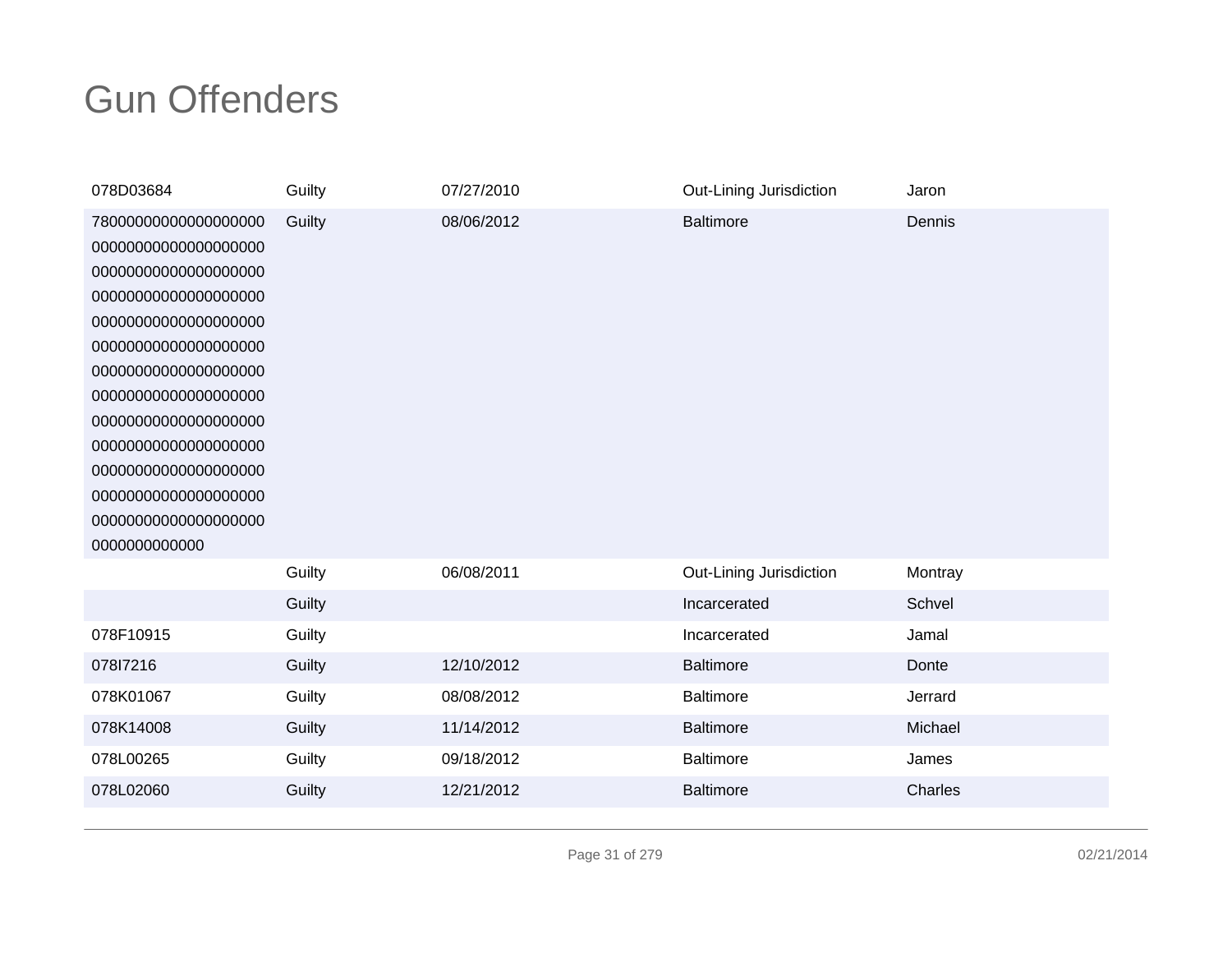|                | Taylor  |    | 20 Male | <b>Black</b> |              |     |
|----------------|---------|----|---------|--------------|--------------|-----|
| <b>Bernard</b> | Turner  | 24 | Male    | <b>Black</b> | SOUTHWESTERN | 815 |
| Kirk           | Scott   | 19 | Male    | <b>Black</b> |              |     |
|                | Mack    | 18 | Male    | <b>Black</b> |              |     |
|                | Dunn    | 21 | Male    | <b>Black</b> |              |     |
| Milton         | Ray     | 27 | Male    | <b>Black</b> | SOUTHWESTERN | 823 |
|                | Baker   | 28 | Male    | <b>Black</b> | SOUTHERN     | 934 |
| Lynn           | Edmonds | 28 | Male    | <b>Black</b> | SOUTHWESTERN | 816 |
| Darnell        | Johnson | 22 | Male    | <b>Black</b> | SOUTHWESTERN | 816 |
| Dontay         | Johnson | 34 | Male    | <b>Black</b> | NORTHWESTERN | 611 |
|                |         |    |         |              |              |     |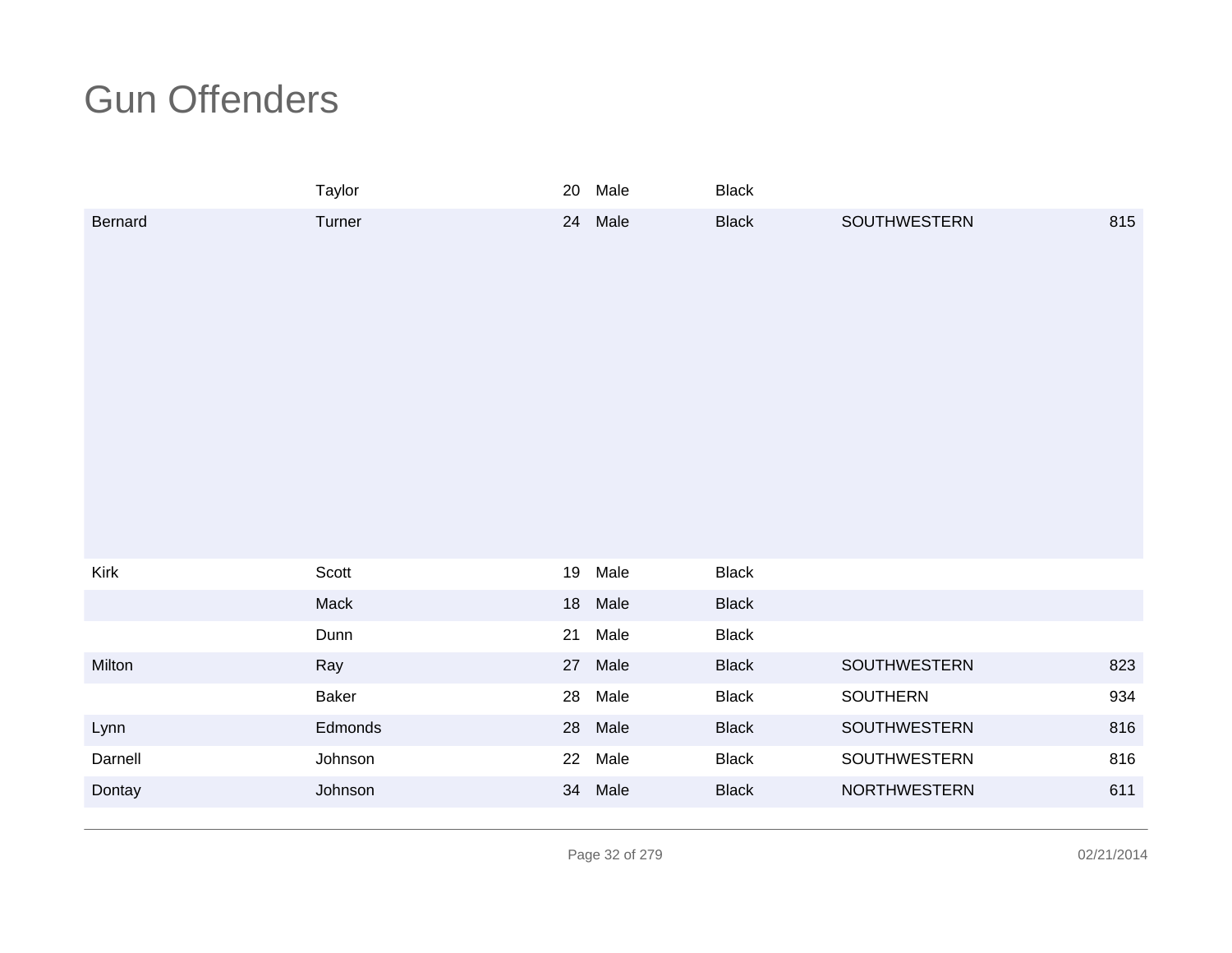Franklintown Road

(39.29493211640, -76.66863522680)

| Rognel Heights                  | (39.29827577760, -76.68826574270) |
|---------------------------------|-----------------------------------|
| <b>Carrollton Ridge</b>         | (39.28037917170, -76.64652166120) |
| Penrose/Fayette Street Outreach | (39.29267556740, -76.66297839360) |
| Shipley Hill                    | (39.28837951500, -76.66014208380) |
| Park Circle                     | (39.32803790310, -76.66037188550) |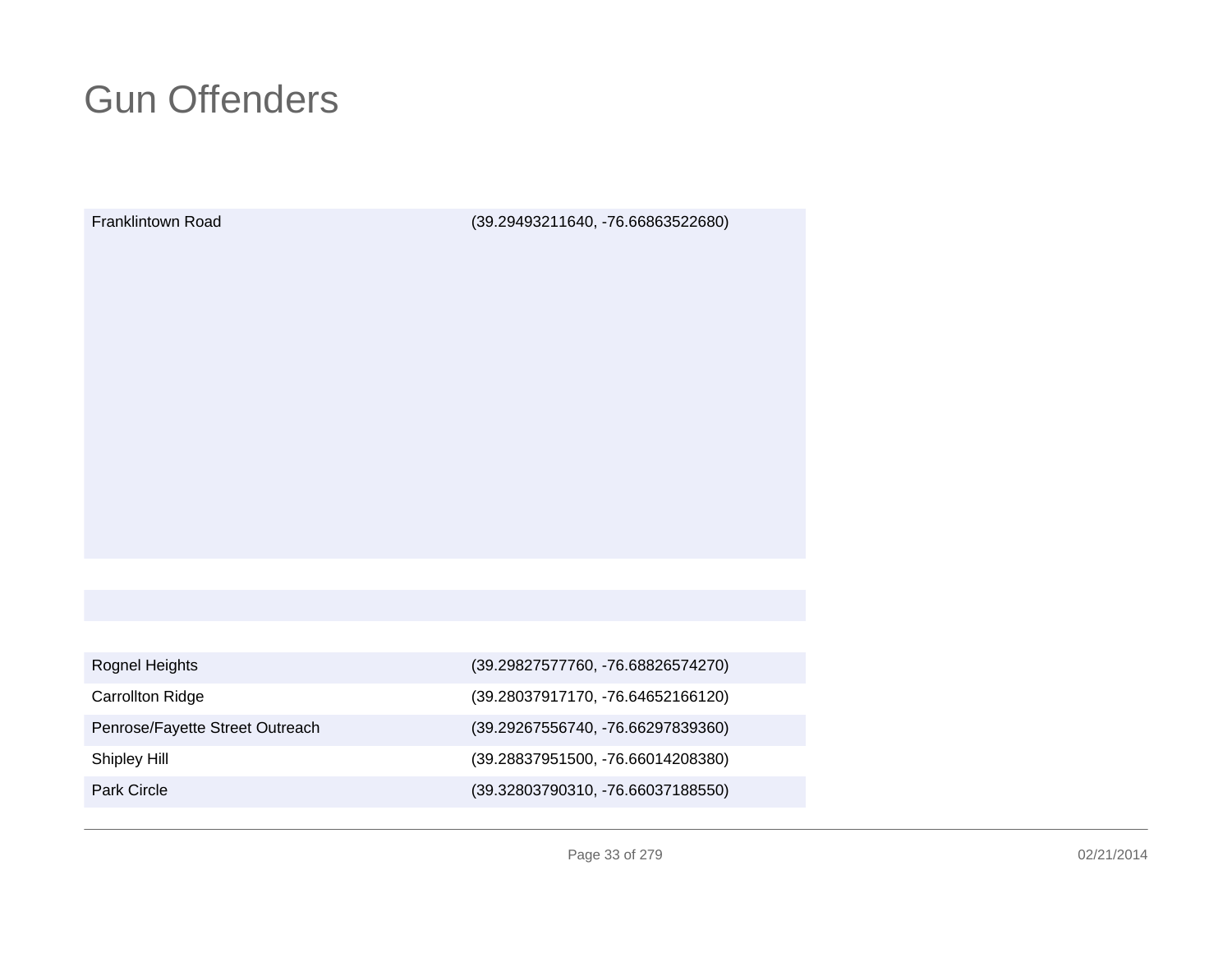| 078L11441  | Guilty | 10/26/2012 | Baltimore               | Yimoe          |
|------------|--------|------------|-------------------------|----------------|
| 079A02620  | Guilty | 11/30/2012 | <b>Baltimore</b>        | Donta          |
| 079A13540  | Guilty | 08/17/2012 | Out-Lining Jurisdiction | Lawrence       |
| 079A9199   | Guilty | 07/20/2012 | <b>Baltimore</b>        | Charles        |
| 079C09706  | Guilty | 08/15/2012 | <b>Baltimore</b>        | <b>Brandon</b> |
| 079D5156   | Guilty |            | Incarcerated            | Raymond        |
|            | Guilty | 06/18/2010 | Out-Lining Jurisdiction | <b>Terry</b>   |
|            | Guilty | 04/17/2012 | Out-Lining Jurisdiction | Derrick        |
|            | Guilty | 12/13/2012 | <b>Baltimore</b>        | Floyd          |
|            | Guilty | 02/08/2011 | Incarcerated            | Jason          |
| 079F11623  | Guilty | 01/10/2013 | <b>Baltimore</b>        | Gregory        |
| 079G02836  | Guilty | 10/18/2012 | Out-Lining Jurisdiction | Danny          |
| 079G04844  | Guilty | 04/04/2012 | Incarcerated            | George         |
| 079G04844  | Guilty | 11/28/2012 | Baltimore               | Tremaine       |
| 079G12147  | Guilty |            | Incarcerated            | Scott          |
| 079109565  | Guilty | 10/27/2011 | Out-Lining Jurisdiction | Robert         |
| 079J1073   | Guilty | 11/20/2012 | <b>Baltimore</b>        | Mark           |
| 079K13917  | Guilty | 12/11/2012 | Baltimore               | <b>Terry</b>   |
| 08 3F13057 | Guilty | 09/05/2012 | Incarcerated            | Demetrius      |
| 08 8G10398 | Guilty | 10/18/2012 | <b>Baltimore</b>        | Lopaka         |
| 081A03727  | Guilty | 12/06/2011 | Incarcerated            | James          |
| 081A05437  | Guilty | 10/15/2012 | <b>Baltimore</b>        | Gregory        |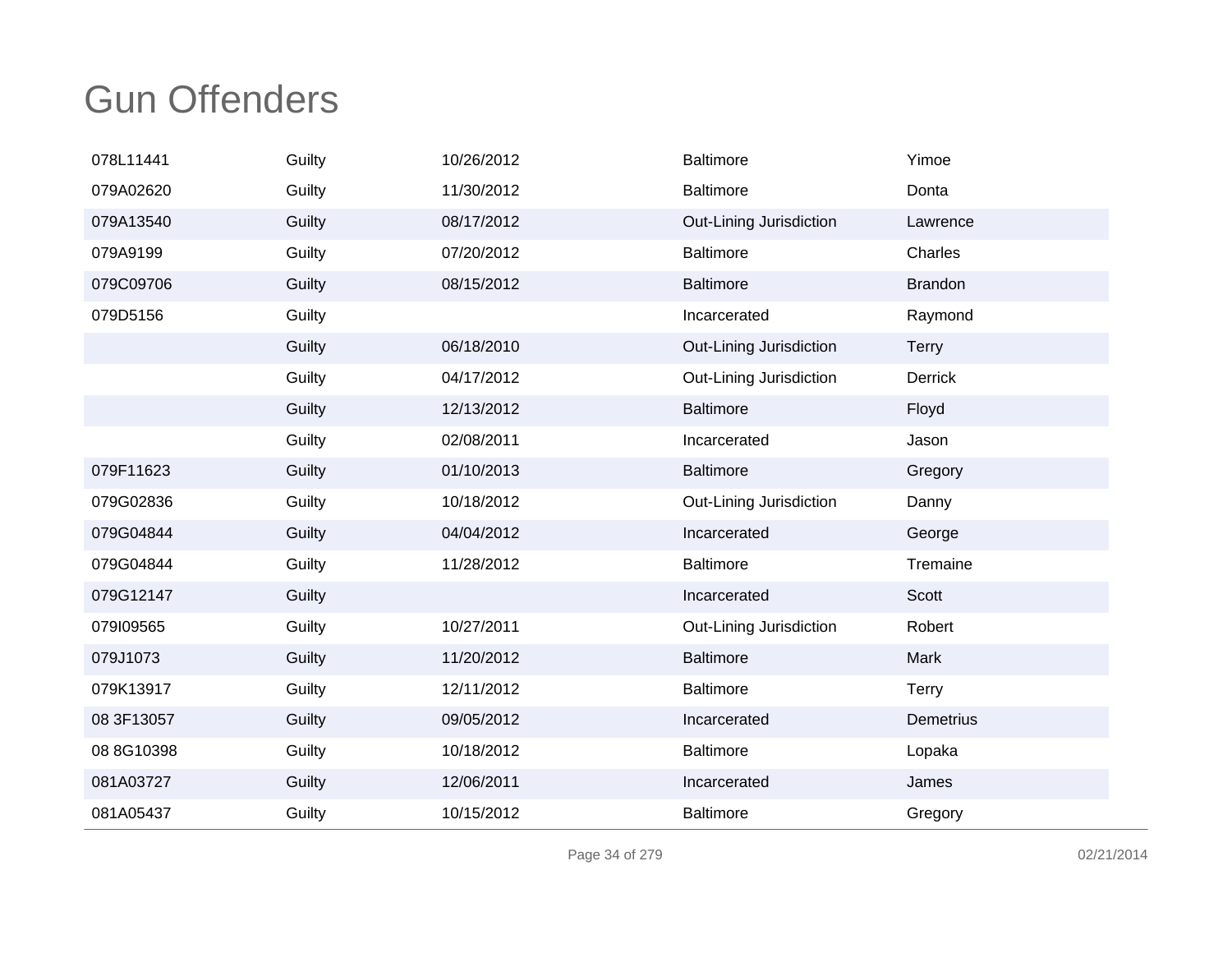|                | Siddah          | 41 | Male    | <b>Black</b> | <b>WESTERN</b>  | 724 |
|----------------|-----------------|----|---------|--------------|-----------------|-----|
| Ibn            | Shuron          | 36 | Male    | <b>Black</b> | <b>NORTHERN</b> | 531 |
| Derek          | <b>Briscoe</b>  | 39 | Male    | <b>Black</b> |                 |     |
| M              | Wade            | 24 | Male    | <b>Black</b> | SOUTHWESTERN    | 823 |
|                | Fleet           | 27 | Male    | <b>Black</b> | <b>SOUTHERN</b> | 922 |
|                | <b>Saunders</b> | 21 | Male    | <b>Black</b> | <b>SOUTHERN</b> | 922 |
|                | Price           |    | 19 Male | <b>Black</b> |                 |     |
| Robert         | Kess            | 99 | Male    | <b>Black</b> |                 |     |
|                | Mitchell        |    | 24 Male | <b>Black</b> | SOUTHWESTERN    | 826 |
| <b>Nicolas</b> | French          | 23 | Male    | <b>Black</b> |                 |     |
|                | Powell          |    | 42 Male | <b>Black</b> | <b>SOUTHERN</b> | 924 |
| Esae           | Veney           | 20 | Male    | <b>Black</b> |                 |     |
|                | <b>Nealy</b>    | 20 | Male    | <b>Black</b> | <b>WESTERN</b>  | 713 |
| Bernardo       | Harris          |    | 18 Male | <b>Black</b> | <b>WESTERN</b>  | 714 |
| Edward         | Mabe            | 25 | Male    | White        | <b>SOUTHERN</b> | 911 |
| Lee            | O' Neil         | 38 | Male    | White        |                 |     |
| Sr             | Fitzgerald      | 39 | Male    | <b>Black</b> | <b>SOUTHERN</b> | 912 |
| Nathaniel      | Jones           | 26 | Male    | <b>Black</b> | <b>EASTERN</b>  | 312 |
|                | <b>Rich</b>     |    | 26 Male | <b>Black</b> | NORTHEASTERN    | 436 |
| Andre          | Redding         | 26 | Male    | <b>Black</b> |                 |     |
| Donald         | Wilkes          |    | 21 Male | <b>Black</b> | <b>WESTERN</b>  | 732 |
| Leonard        | Evans           | 53 | Male    | <b>Black</b> | <b>WESTERN</b>  | 721 |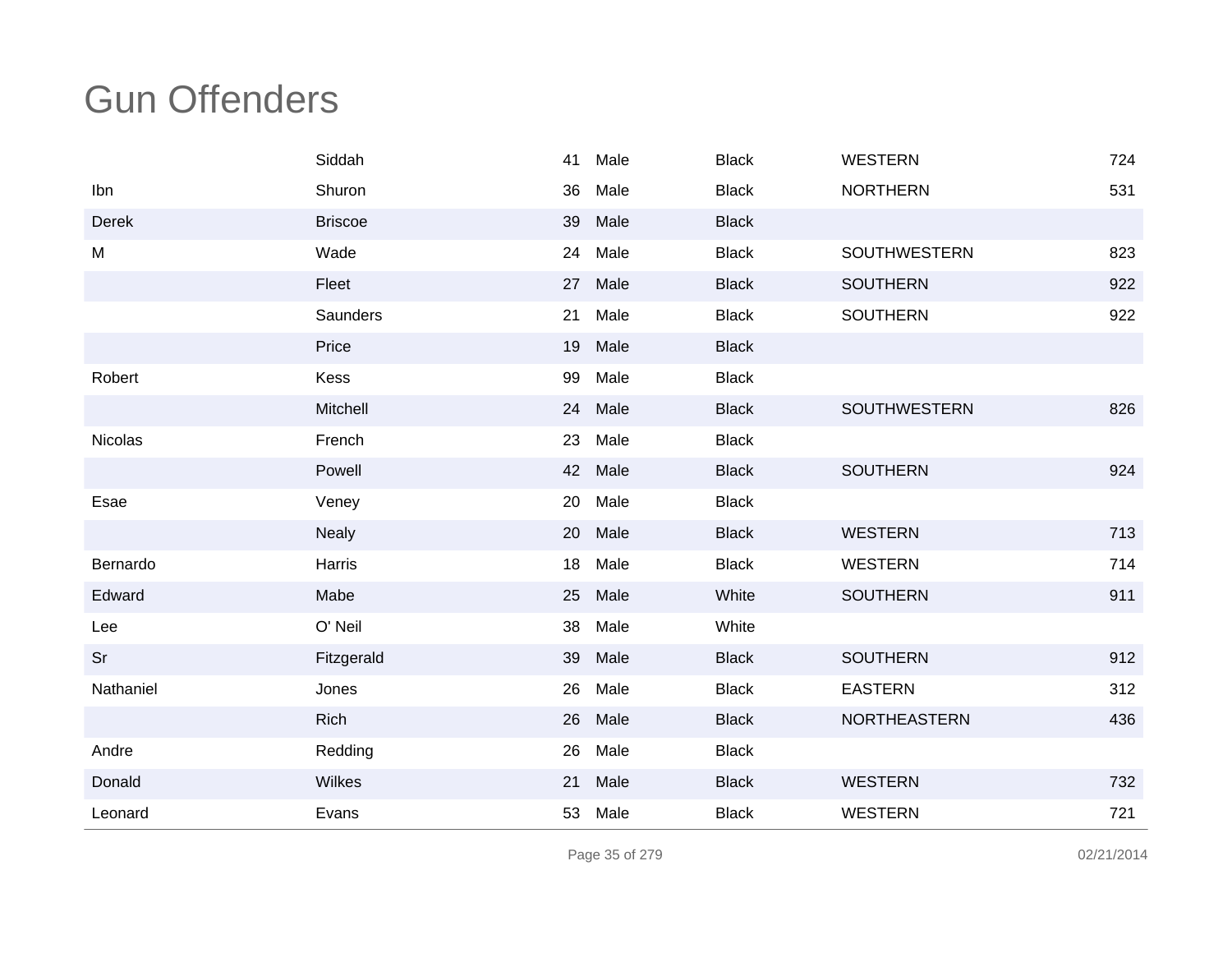| <b>Harlem Park</b>              | (39.29874090040, -76.64661254730) |
|---------------------------------|-----------------------------------|
| <b>Park Circle</b>              | (39.33468556860, -76.65773624170) |
|                                 |                                   |
| Rognel Heights                  | (39.29870441200, -76.68932275260) |
| Westport                        | (39.26316646380, -76.63285903150) |
| Westport                        | (39.26315553160, -76.63294443760) |
|                                 |                                   |
|                                 |                                   |
| Westgate                        | (39.28104206700, -76.70865529610) |
|                                 |                                   |
| <b>Cherry Hill</b>              | (39.24786848220, -76.62722915800) |
|                                 |                                   |
| <b>Harlem Park</b>              | (39.29578900630, -76.63990688720) |
| Upton                           | (39.29816979930, -76.63393103190) |
| <b>Curtis Bay</b>               | (39.22972497530, -76.58890754120) |
|                                 |                                   |
| Brooklyn                        | (39.23763112990, -76.60271509930) |
| East Baltimore Midway           | (39.31664314220, -76.60208165340) |
| Frankford                       | (39.32086030480, -76.55050168800) |
|                                 |                                   |
| Penn North                      | (39.30894876050, -76.64219523850) |
| Penrose/Fayette Street Outreach | (39.29037399950, -76.65182979750) |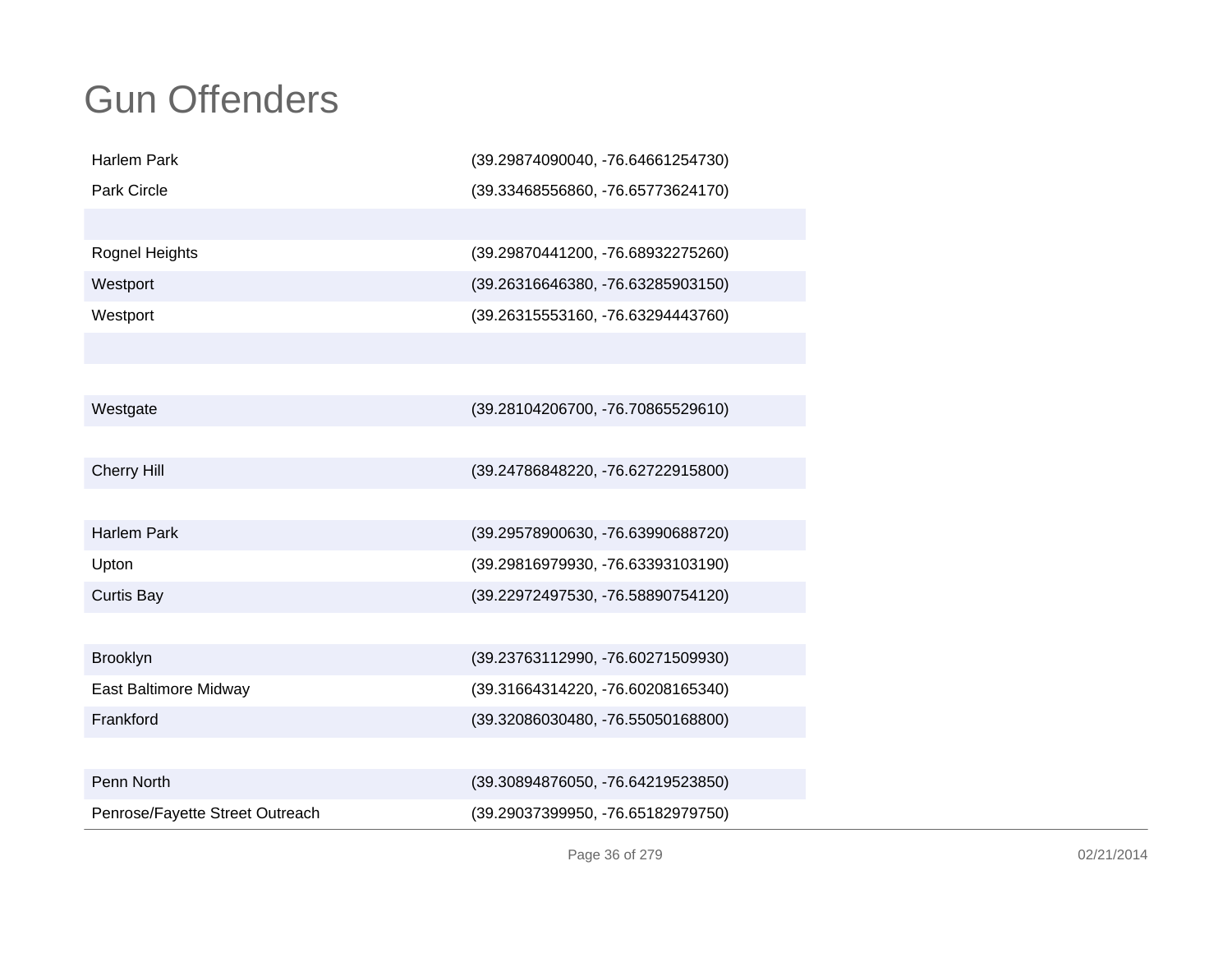| 081A99999 | Guilty |            | Incarcerated            | Darrell |
|-----------|--------|------------|-------------------------|---------|
| 081A99999 | Guilty |            | Incarcerated            | Artez   |
| 081B09999 | Guilty | 07/23/2012 | Out-Lining Jurisdiction | Daryl   |
| 081B12526 | Guilty |            | Incarcerated            | John    |
| 081D00050 | Guilty | 12/06/2011 | Incarcerated            | Terrell |
| 081D04348 | Guilty | 08/06/2012 | <b>Baltimore</b>        | Andre   |
|           | Guilty | 10/04/2012 | Baltimore               | Michael |
|           | Guilty |            | Incarcerated            | Timothy |
|           | Guilty | 11/09/2012 | Out-Lining Jurisdiction | Curtis  |
|           | Guilty |            | Incarcerated            | Terrell |
| 081F09999 | Guilty |            | Incarcerated            | Jamal   |
| 081F15990 | Guilty | 11/08/2011 | Out-Lining Jurisdiction | Gerard  |
| 081F9999  | Guilty |            | Incarcerated            | Craig   |
| 081G09839 | Guilty |            | Incarcerated            | Maurice |
| 081H09002 | Guilty |            | Incarcerated            | Darrell |
| 081I99999 | Guilty |            | Incarcerated            | David   |
| 081J14037 | Guilty | 12/20/2012 | <b>Baltimore</b>        | Freddy  |
| 081L05671 | Guilty |            | Incarcerated            | Devin   |
| 081L12694 | Guilty |            | Incarcerated            | Lionel  |
| 081L13522 | Guilty |            | Incarcerated            | William |
| 082A09595 | Guilty | 07/16/2012 | <b>Baltimore</b>        | Danquel |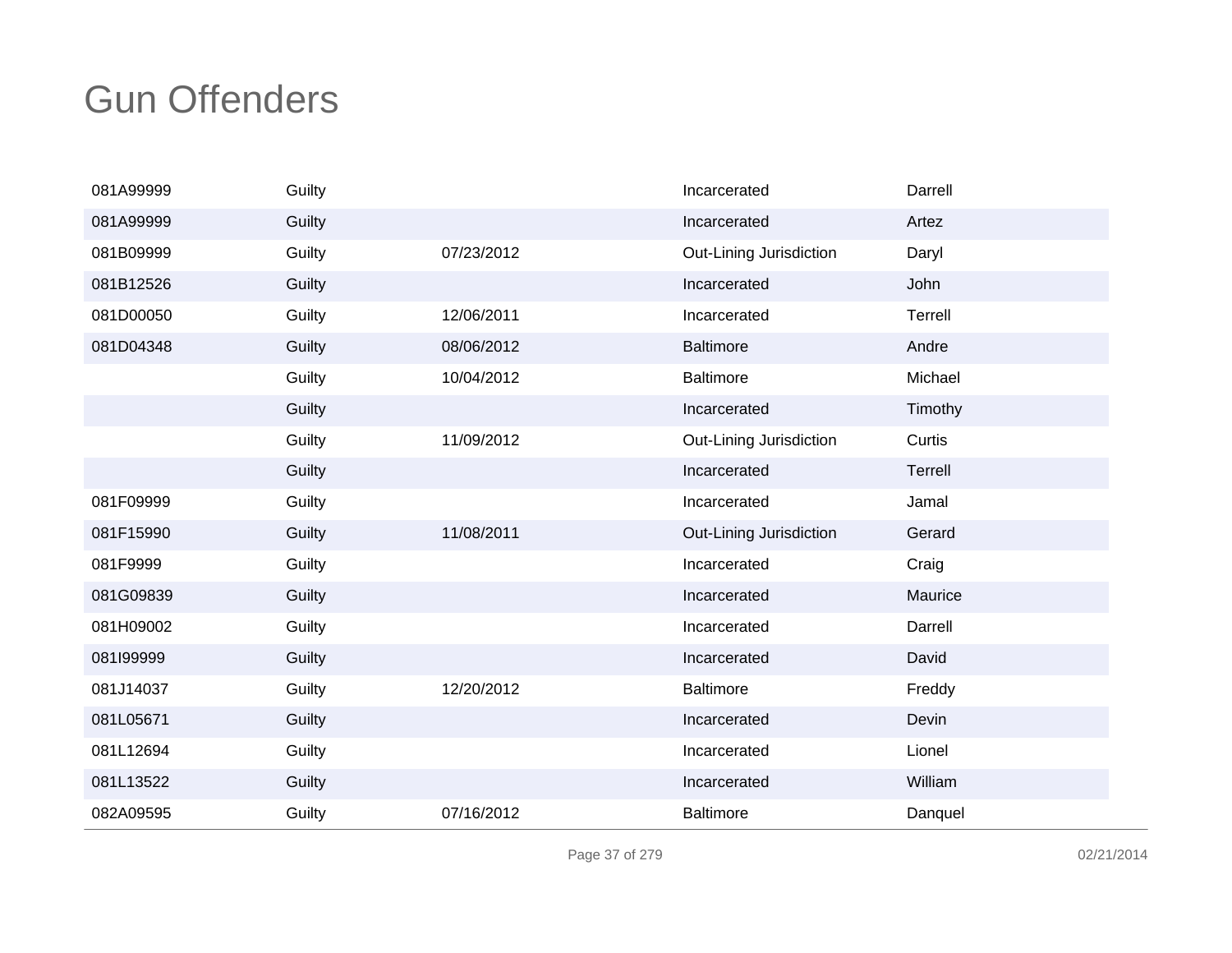|              | Little       | 37              | Male | <b>Black</b> | <b>SOUTHWESTERN</b> | 826 |
|--------------|--------------|-----------------|------|--------------|---------------------|-----|
| <b>Tyrez</b> | Mccallum     | 21              | Male | <b>Black</b> | NORTHEASTERN        | 435 |
| Lamont       | Williams     | 22              | Male | <b>Black</b> |                     |     |
| Arthur       | Jenkins      | 30              | Male | <b>Black</b> |                     |     |
|              | Evans        | 25              | Male | <b>Black</b> | SOUTHWESTERN        | 833 |
| Alexander    | <b>Mines</b> | 28              | Male | <b>Black</b> | <b>NORTHERN</b>     | 524 |
| Dwajan       | Fitzgerald   | 20              | Male | <b>Black</b> | SOUTHWESTERN        | 824 |
|              | Rawlings     | 22              | Male | <b>Black</b> |                     |     |
| Cornell      | Mclean       | 27              | Male | <b>Black</b> |                     |     |
| Davon        | Jefferson    | 20              | Male | <b>Black</b> | <b>SOUTHWESTERN</b> | 836 |
|              | Rogers       | 23              | Male | <b>Black</b> | <b>WESTERN</b>      | 732 |
|              | Hall         | 31              | Male | <b>Black</b> |                     |     |
|              | Jackson      | 29              | Male | <b>Black</b> |                     |     |
|              | Fullwood     | 32 <sup>°</sup> | Male | <b>Black</b> | SOUTHWESTERN        | 826 |
|              | Hendricks    | 22              | Male | <b>Black</b> | <b>CENTRAL</b>      | 123 |
|              | Davis        | 21              | Male | <b>Black</b> |                     |     |
|              | Taylor       | 46              | Male | <b>Black</b> | <b>EASTERN</b>      | 322 |
|              | Brockington  | 22              | Male | <b>Black</b> | SOUTHEASTERN        | 223 |
|              | Prince       | 22              | Male | <b>Black</b> | <b>NORTHWESTERN</b> | 621 |
|              | Horne        | 46              | Male | <b>Black</b> | <b>NORTHWESTERN</b> | 614 |
| Sharod       | Darden       | 34              | Male | <b>Black</b> | SOUTHEASTERN        | 213 |

Page 38 of 279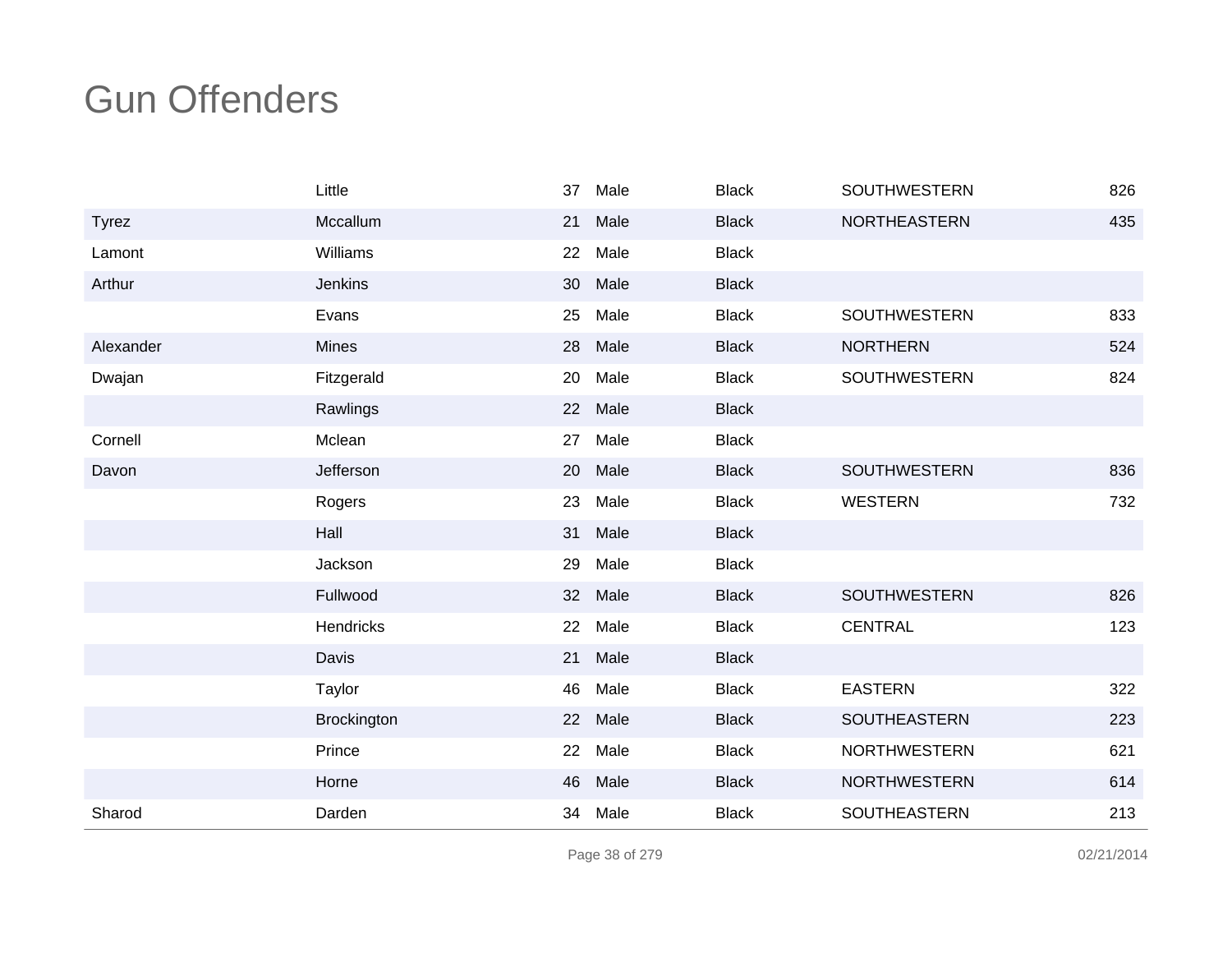| Westgate                    | (39.28258063770, -76.70602583490) |
|-----------------------------|-----------------------------------|
| Cedmont                     | (39.34187721050, -76.53681171060) |
|                             |                                   |
|                             |                                   |
| <b>Beechfield</b>           | (39.27836745450, -76.69812151900) |
| Winston-Govans              | (39.34888375300, -76.60472090700) |
| Irvington                   | (39.28276105000, -76.68337226260) |
|                             |                                   |
|                             |                                   |
| Shipley Hill                | (39.28391770160, -76.65613838490) |
| Sandtown-Winchester         | (39.30789270730, -76.64770005370) |
|                             |                                   |
|                             |                                   |
| Tremont                     | (39.28337037020, -76.69496079140) |
| Upton                       | (39.30063947360, -76.62473977410) |
|                             |                                   |
| Johnston Square             | (39.30354635060, -76.60128248980) |
| Baltimore-Linwood           | (39.29235742250, -76.57218165740) |
| Walbrook                    | (39.31434967440, -76.66822692360) |
| <b>Central Park Heights</b> | (39.34492301020, -76.67443526300) |
| <b>Butcher's Hill</b>       | (39.29177750890, -76.58803340190) |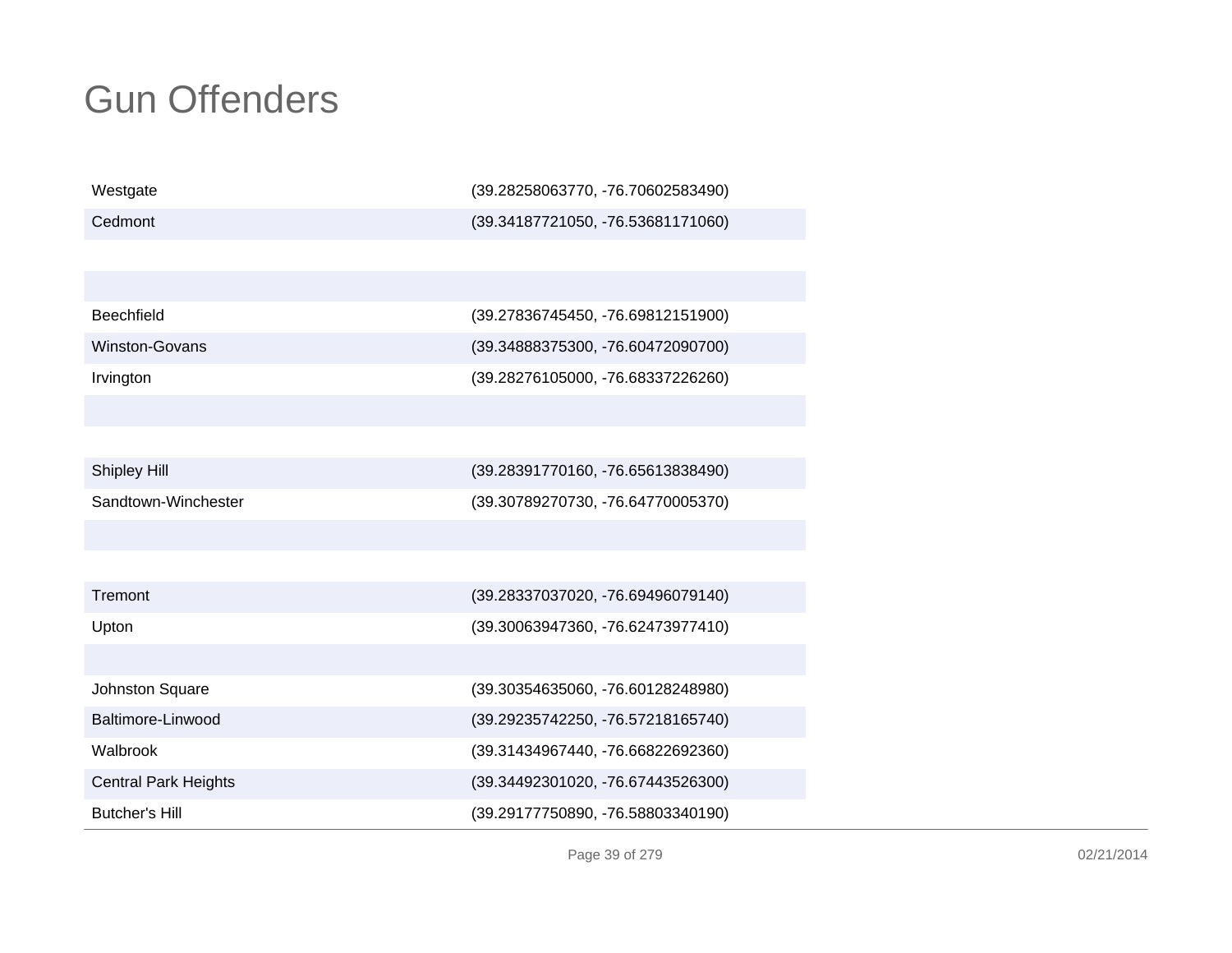| 082D03766 | Guilty |            | Incarcerated            | Montreal      |
|-----------|--------|------------|-------------------------|---------------|
|           | Guilty | 07/30/2009 | Incarcerated            | <b>Bobby</b>  |
|           | Guilty | 07/24/2012 | <b>Baltimore</b>        | Antoine       |
| 082F03321 | Guilty | 08/08/2011 | Incarcerated            | Donte         |
| 082G14862 | Guilty |            | Incarcerated            | <b>Bryant</b> |
| 082G15330 | Guilty | 11/01/2012 | <b>Baltimore</b>        | Vertino       |
| 082H06596 | Guilty | 07/17/2012 | Out-Lining Jurisdiction | Jamal         |
| 082H10115 | Guilty |            | Incarcerated            | Andrew        |
| 082H10115 | Guilty | 01/30/2012 | Incarcerated            | David         |
| 082H10115 | Guilty |            | Incarcerated            | Deshane       |
| 082108445 | Guilty |            | Incarcerated            | Michael       |
| 082J00022 | Guilty |            | Incarcerated            | Keon          |
| 082J05121 | Guilty | 11/09/2012 | <b>Baltimore</b>        | Paris         |
| 082K01744 | Guilty | 08/23/2012 | <b>Baltimore</b>        | John          |
| 082K06095 | Guilty | 11/26/2012 | <b>Baltimore</b>        | Michael       |
| 082L04292 | Guilty | 11/13/2012 | <b>Baltimore</b>        | Steven        |
| 082L11128 | Guilty | 12/28/2012 | <b>Baltimore</b>        | Courtney      |
| 083A09169 | Guilty | 07/03/2012 | <b>Baltimore</b>        | <b>Brian</b>  |
| 083A4105  | Guilty | 07/23/2012 | Incarcerated            | Charles       |
| 083B12453 | Guilty | 01/09/2013 | <b>Baltimore</b>        | Terrelle      |
| 083B99999 | Guilty |            | Incarcerated            | Rodney        |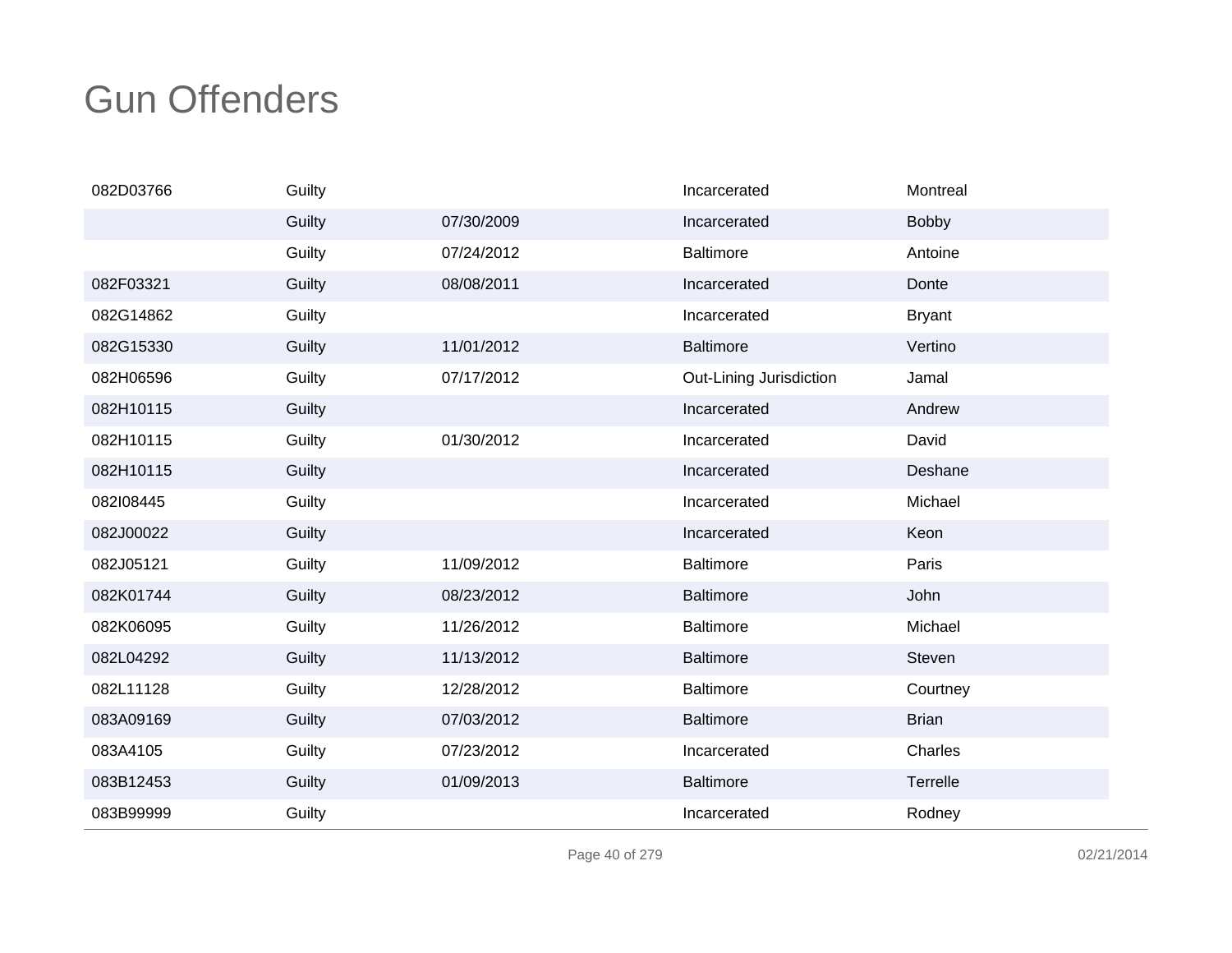|          | Proctor   | 20 | Male   | <b>Black</b> | <b>WESTERN</b>      | 721 |
|----------|-----------|----|--------|--------------|---------------------|-----|
| Clinton  | Williams  | 19 | Male   | <b>Black</b> | SOUTHEASTERN        | 213 |
| Dontay   | Gibson    | 28 | Male   | <b>Black</b> | <b>EASTERN</b>      | 323 |
| Antwan   | Davis     | 26 | Male   | <b>Black</b> | <b>WESTERN</b>      | 732 |
|          | Adams     | 20 | Male   | <b>Black</b> | <b>EASTERN</b>      | 333 |
|          | Yeldon    | 51 | Male   | <b>Black</b> | <b>CENTRAL</b>      | 132 |
|          | Shaw      | 24 | Male   | <b>Black</b> |                     |     |
|          | Williams  | 19 | Male   | <b>Black</b> | SOUTHEASTERN        | 221 |
| Leon     | Perkins   | 23 | Male   | <b>Black</b> | <b>NORTHEASTERN</b> | 415 |
|          | Dunlap    | 25 | Male   | <b>Black</b> | <b>NORTHEASTERN</b> | 413 |
|          | Baynor    | 16 | Male   | <b>Black</b> | <b>SOUTHWESTERN</b> | 824 |
| Jerrel   | Scurry    | 22 | Male   | <b>Black</b> |                     |     |
| Jermaine | Mcguire   | 34 | Male   | <b>Black</b> | <b>WESTERN</b>      | 714 |
| Wade     | Bowman    | 28 | Male   | <b>Black</b> | SOUTHEASTERN        | 223 |
|          | Jackson   | 25 | Male   | <b>Black</b> | <b>NORTHEASTERN</b> | 434 |
| Dominic  | Knight    | 21 | Male   | <b>Black</b> | <b>NORTHWESTERN</b> | 626 |
| Markel   | Bell      | 18 | Female | <b>Black</b> | NORTHEASTERN        | 436 |
| Dion     | Mondowney | 21 | Male   | <b>Black</b> | NORTHEASTERN        | 413 |
| Lawrence | Bowman    | 27 | Male   | <b>Black</b> | <b>NORTHWESTERN</b> | 622 |
| Nathelle | Hartley   | 26 | Male   | <b>Black</b> | <b>NORTHEASTERN</b> | 412 |
|          | Lee       | 21 | Male   | <b>Black</b> | <b>EASTERN</b>      | 321 |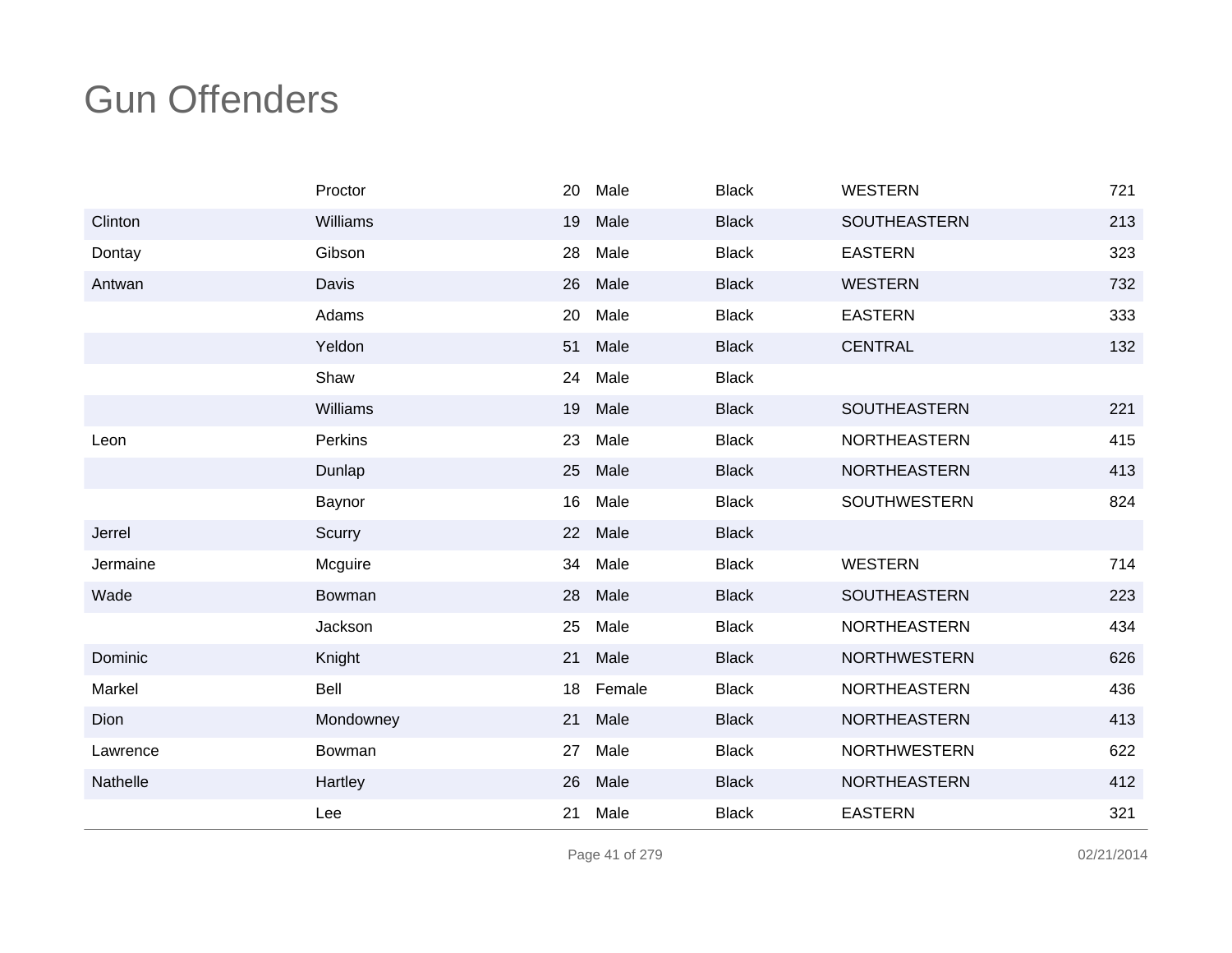| Penrose/Fayette Street Outreach | (39.29192762470, -76.64997047900) |
|---------------------------------|-----------------------------------|
| Washington Hill                 | (39.29153626510, -76.59283389250) |
| Milton-Montford                 | (39.30182923180, -76.58341775690) |
| Sandtown-Winchester             | (39.30714116750, -76.64457993410) |
| <b>Berea</b>                    | (39.30599898750, -76.58135623420) |
| Upton                           | (39.30103628320, -76.63506106530) |
|                                 |                                   |
| <b>McElderry Park</b>           | (39.29608958100, -76.57782424640) |
| Belair-Edison                   | (39.32478094080, -76.57621724700) |
| Belair-Edison                   | (39.31570316310, -76.57088467290) |
| Irvington                       | (39.28452815650, -76.68338893080) |
|                                 |                                   |
| <b>Harlem Park</b>              | (39.29671387680, -76.63673912210) |
| <b>Ellwood Park/Monument</b>    | (39.29635512370, -76.57290279240) |
| Frankford                       | (39.32781023980, -76.53619423420) |
| West Arlington                  | (39.34173693450, -76.68987963280) |
| Frankford                       | (39.32170218330, -76.55077761500) |
| Belair-Edison                   | (39.31618431810, -76.56601108840) |
| Garwyn Oaks                     | (39.31908543520, -76.68172611670) |
| Coldstream Homestead Montebello | (39.32536504080, -76.59170477740) |
| Oliver                          | (39.31084759280, -76.59770957580) |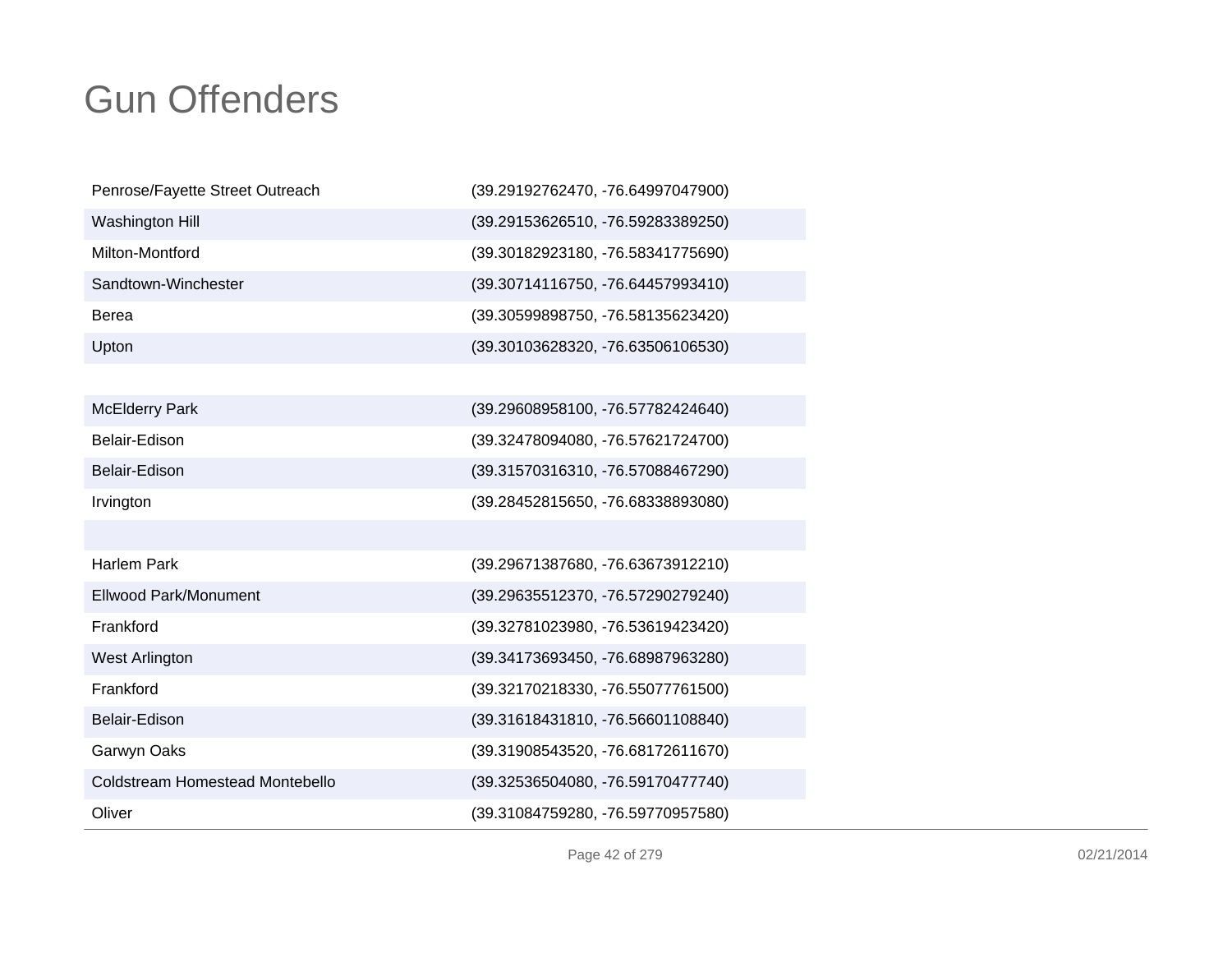| 083C13004 | Guilty |            | Incarcerated            | Tavon         |
|-----------|--------|------------|-------------------------|---------------|
| 083D07132 | Guilty |            | Incarcerated            | Charles       |
| 083D08321 | Guilty | 10/31/2012 | <b>Baltimore</b>        | Clarence      |
| 083D08815 | Guilty | 10/23/2012 | <b>Baltimore</b>        | <b>Bryant</b> |
| 083D13200 | Guilty | 09/26/2012 | Baltimore               | Terndaric     |
|           | Guilty | 05/24/2011 | Out-Lining Jurisdiction | Harold        |
|           | Guilty | 10/26/2012 | Incarcerated            | Devonte       |
|           | Guilty |            | Incarcerated            | Damien        |
| 083G00589 | Guilty | 12/03/2009 | <b>Baltimore</b>        | Adrian        |
| 083G00589 | Guilty | 09/04/2012 | <b>Baltimore</b>        | Erik          |
| 083G02229 | Guilty | 10/03/2012 | Baltimore               | Chris         |
| 083G04190 | Guilty |            | Incarcerated            | Ronald        |
| 083G08964 | Guilty |            | Incarcerated            | Derrick       |
| 083H01990 | Guilty |            | Incarcerated            | Reginald      |
| 083H09875 | Guilty | 09/18/2012 | <b>Baltimore</b>        | Floyd         |
| 083H13702 | Guilty | 11/09/2012 | <b>Baltimore</b>        | Antoine       |
| 083100027 | Guilty | 03/09/2011 | Incarcerated            | Dante         |
| 083l01578 | Guilty |            | Incarcerated            | Michael       |
| 083105883 | Guilty | 12/03/2012 | <b>Baltimore</b>        | Antwan        |
| 083J00819 | Guilty | 12/16/2011 | Incarcerated            | Larry         |
| 083J12981 | Guilty | 07/19/2011 | Incarcerated            | William       |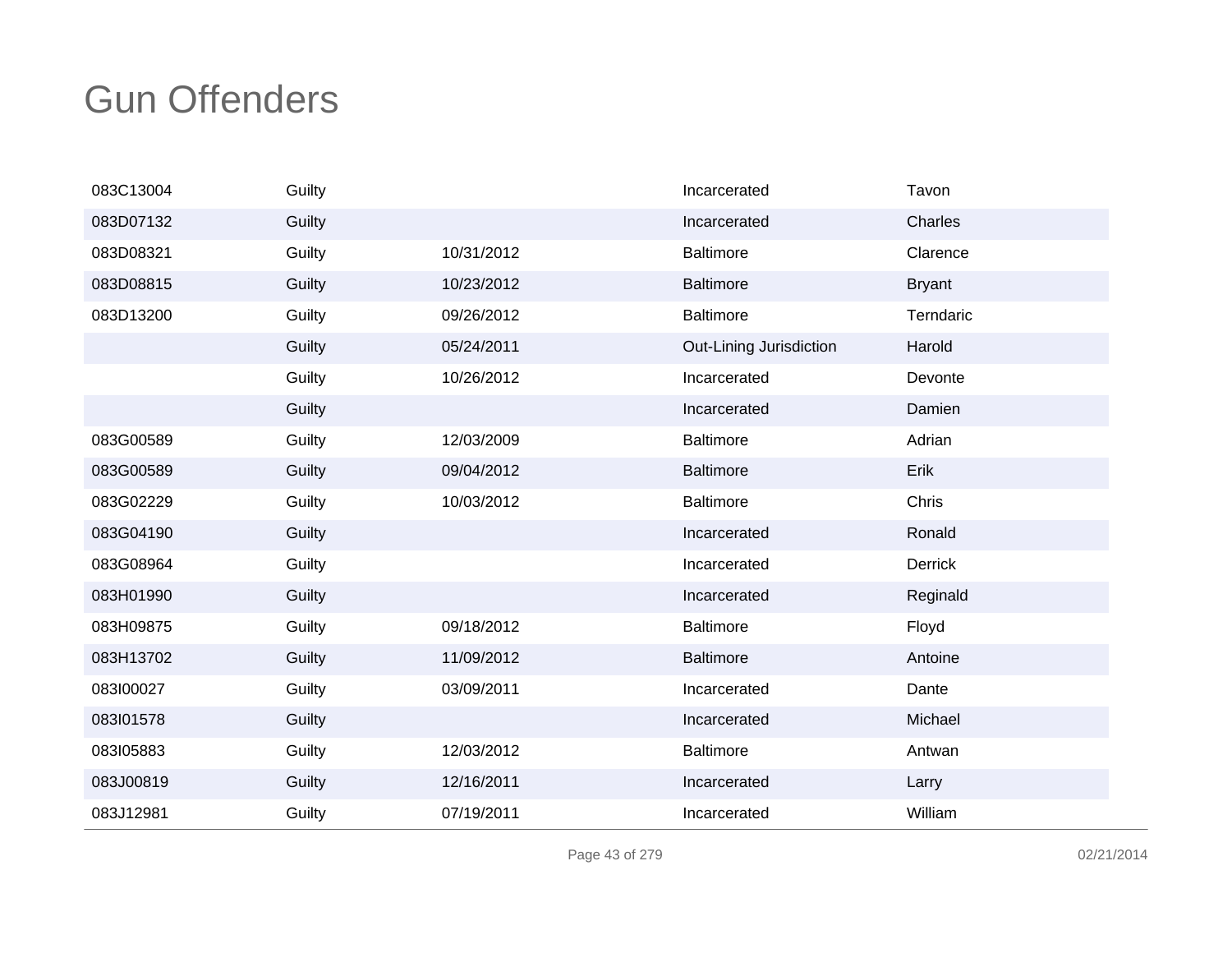|           | Omar          | 24 | Male    | <b>Black</b> | <b>EASTERN</b>      | 334 |
|-----------|---------------|----|---------|--------------|---------------------|-----|
|           | Jakes         | 19 | Male    | <b>Black</b> | <b>EASTERN</b>      | 331 |
| Devet     | Winston       | 32 | Male    | <b>Black</b> | <b>EASTERN</b>      | 312 |
| Lamont    | Adams         | 38 | Male    | <b>Black</b> | <b>NORTHERN</b>     | 516 |
| Jamard    | Epps          | 21 | Male    | <b>Black</b> | <b>NORTHERN</b>     | 513 |
|           | Stewart       | 21 | Male    | <b>Black</b> |                     |     |
| Darrell   | Boone         | 21 | Male    | <b>Black</b> |                     |     |
|           | Davis         | 19 | Male    | <b>Black</b> | <b>EASTERN</b>      | 331 |
| Hubert    | Phillips      | 27 | Male    | <b>Black</b> | <b>EASTERN</b>      | 315 |
| Kenneth   | Harrison      | 28 | Male    | <b>Black</b> | <b>EASTERN</b>      | 325 |
| Demont    | Keeling       | 30 | Male    | <b>Black</b> | SOUTHEASTERN        | 212 |
|           | Whitener      | 18 | Male    | <b>Black</b> | <b>CENTRAL</b>      | 114 |
| Kennard   | Davis         | 38 | Male    | <b>Black</b> | <b>EASTERN</b>      | 312 |
|           | Purcell       | 28 | Male    | <b>Black</b> | <b>EASTERN</b>      | 322 |
| Donald    | Watson        | 25 | Male    | <b>Black</b> | <b>EASTERN</b>      | 331 |
| Devon     | <b>Brown</b>  | 25 | Male    | <b>Black</b> | <b>NORTHEASTERN</b> | 421 |
| Demetrius | Turner        | 29 | Male    | <b>Black</b> | <b>EASTERN</b>      | 331 |
|           | Johnson       | 33 | Male    | <b>Black</b> | <b>EASTERN</b>      | 321 |
| Demitruis | <b>Brooks</b> | 27 | Male    | <b>Black</b> | <b>NORTHEASTERN</b> | 413 |
| Junior    | Matthews      | 28 | Male    | <b>Black</b> |                     |     |
| Marcus    | Jones         |    | 34 Male | <b>Black</b> |                     |     |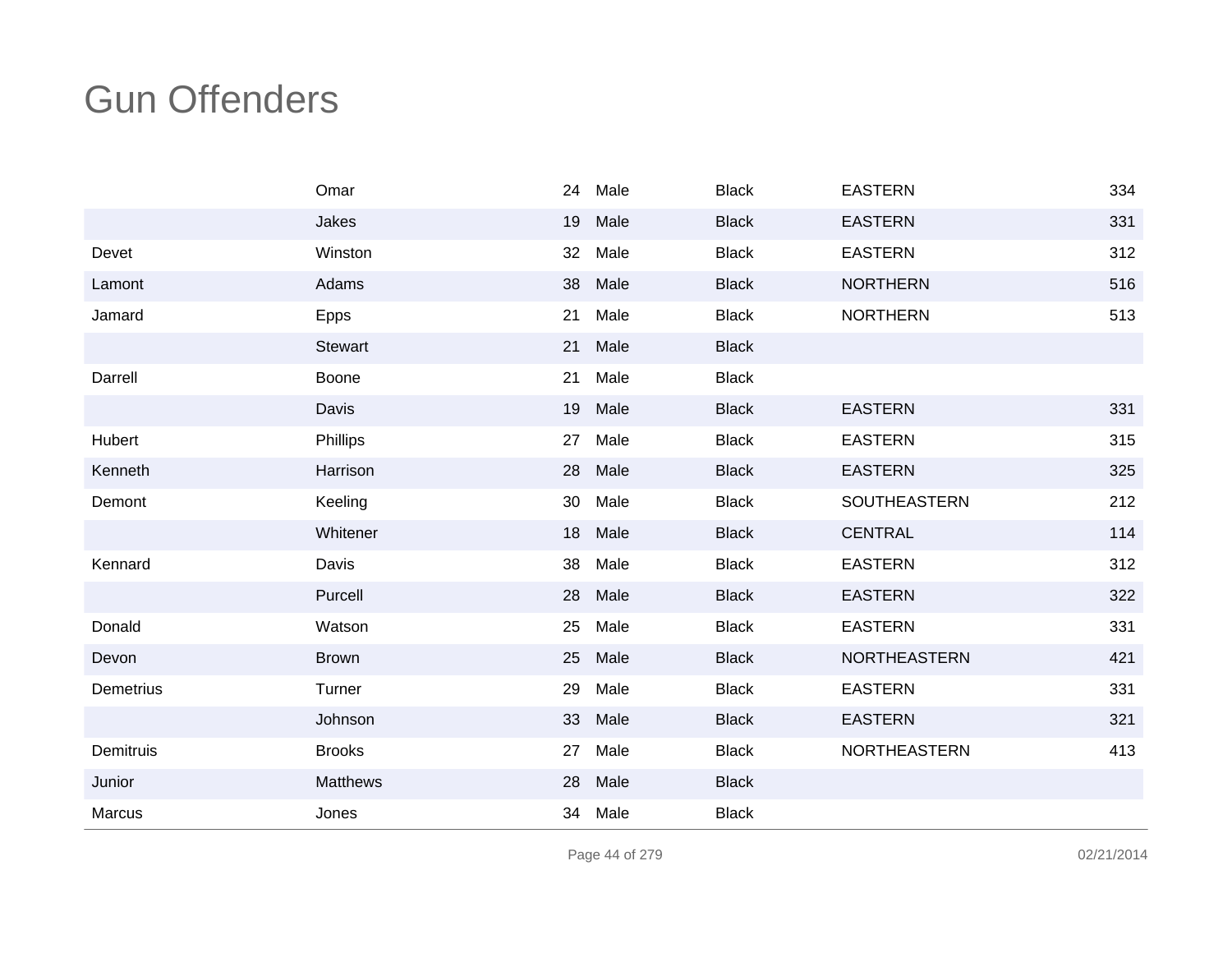| Madison-Eastend        | (39.30012231960, -76.57736718350) |
|------------------------|-----------------------------------|
| South Clifton Park     | (39.31334634860, -76.58600396880) |
| East Baltimore Midway  | (39.31500853740, -76.59927591500) |
| <b>Charles Village</b> | (39.31450234380, -76.61810736150) |
| <b>Better Waverly</b>  | (39.32091688440, -76.60851047820) |

| <b>Broadway East</b> | (39.31021707770, -76.58299310970) |
|----------------------|-----------------------------------|
| Oldtown              | (39.29974256220, -76.60435890130) |
| Milton-Montford      | (39.29932309180, -76.58512945710) |
| Dunbar-Broadway      | (39.29401405080, -76.59633128020) |
| Downtown             | (39.29297442700, -76.61835563550) |
| Darley Park          | (39.31472878240, -76.59258311590) |
| Oliver               | (39.30435583860, -76.59801868540) |
| <b>Broadway East</b> | (39.31084259760, -76.58967824620) |
|                      | (39.35316006330, -76.59797080810) |
| <b>Broadway East</b> | (39.30937634460, -76.58295634430) |
| <b>Broadway East</b> | (39.31078502120, -76.59118441420) |
| Four By Four         | (39.31586790350, -76.57664109970) |

Page 45 of 279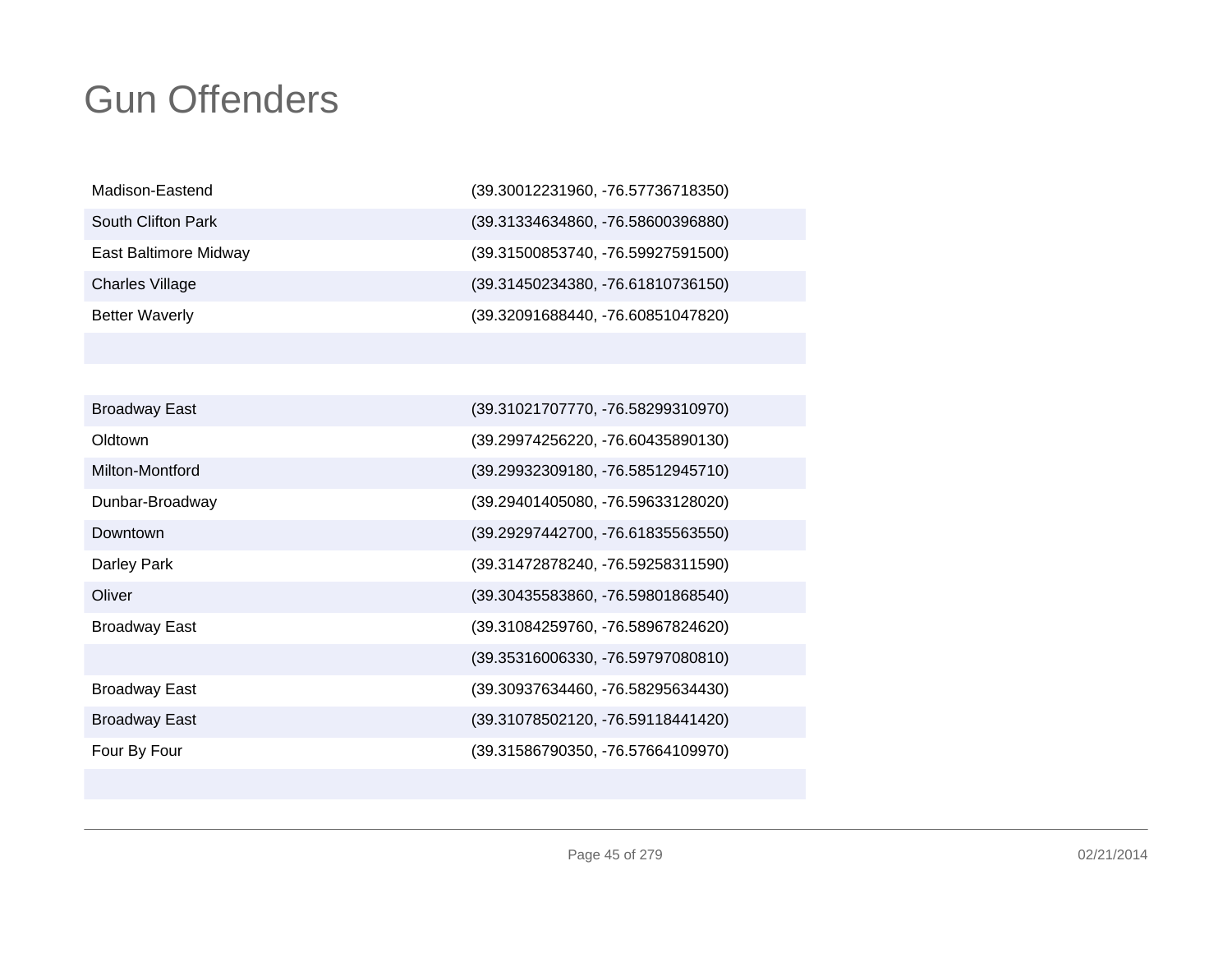| 083J13467 | Guilty | 01/19/2012 | Out-Lining Jurisdiction | <b>Brandon</b> |
|-----------|--------|------------|-------------------------|----------------|
| 083K04468 | Guilty | 11/15/2010 | Incarcerated            | Ruben          |
| 083K09929 | Guilty | 10/03/2012 | <b>Baltimore</b>        | Dominac        |
| 083K11311 | Guilty | 06/14/2012 | Incarcerated            | Terrence       |
| 083K11311 | Guilty | 06/08/2012 | Incarcerated            | James          |
| 083L04194 | Guilty |            | Incarcerated            | Darryl         |
| 083L09169 | Guilty |            | Incarcerated            | Antonio        |
| 083L09201 | Guilty | 11/16/2012 | <b>Baltimore</b>        | Isadore        |
| 084C02761 | Guilty |            | Incarcerated            | <b>Travis</b>  |
| 084C08528 | Guilty | 11/02/2012 | <b>Baltimore</b>        | Ray            |
| 084C11981 | Guilty | 12/20/2012 | <b>Baltimore</b>        | Kelvin         |
| 084C13644 | Guilty | 07/25/2011 | Out-Lining Jurisdiction | James          |
| 084D06062 | Guilty | 04/25/2012 | Incarcerated            | Sean           |
|           | Guilty | 03/12/2012 | Out-Lining Jurisdiction | Gregory        |
|           | Guilty |            | Incarcerated            | Mandela        |
|           | Guilty | 11/30/2012 | <b>Baltimore</b>        | Warren         |
| 084G13032 | Guilty | 10/12/2012 | <b>Baltimore</b>        | Herbert        |
| 084H02472 | Guilty | 03/21/2012 | Out-Lining Jurisdiction | Colby          |
| 084H02493 | Guilty |            | Incarcerated            | David          |
| 084H02493 | Guilty |            | Incarcerated            | Kevin          |
| 084H08241 | Guilty |            | Incarcerated            | Kevin          |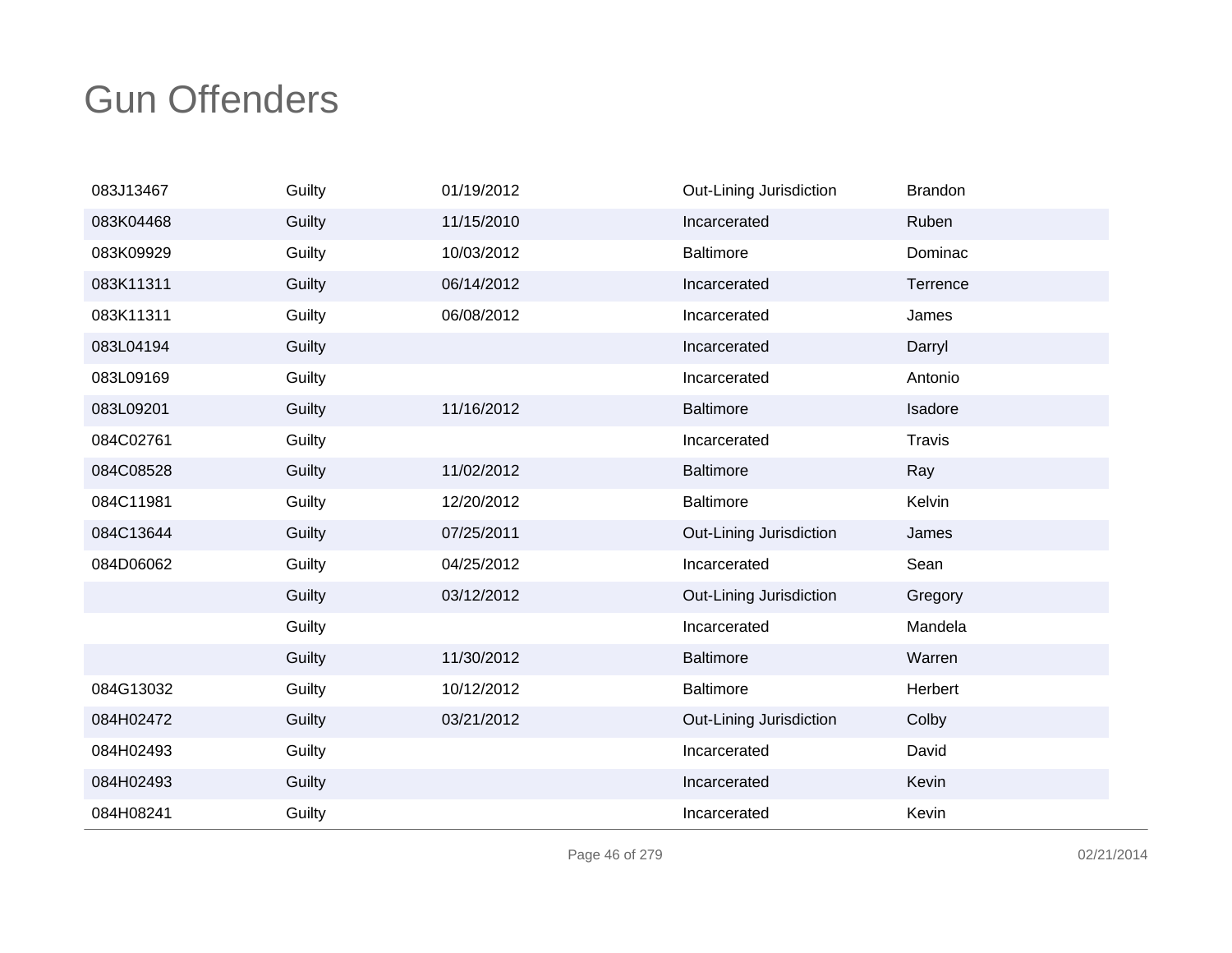| Joseph        | Jefferson       | 27 | Male | <b>Black</b> |                     |     |
|---------------|-----------------|----|------|--------------|---------------------|-----|
| Zee           | Rivera          | 23 | Male | Unknown      |                     |     |
| Martez        | Cook            | 30 | Male | <b>Black</b> | <b>EASTERN</b>      | 312 |
|               | <b>Rollins</b>  | 23 | Male | <b>Black</b> | <b>EASTERN</b>      | 333 |
| Lamont        | <b>Brinkley</b> | 22 | Male | <b>Black</b> | <b>SOUTHEASTERN</b> | 221 |
|               | Anderson        | 18 | Male | <b>Black</b> | NORTHEASTERN        | 412 |
|               | Edwards         | 19 | Male | <b>Black</b> | <b>EASTERN</b>      | 313 |
|               | Sykes           | 55 | Male | <b>Black</b> | <b>EASTERN</b>      | 315 |
|               | Johnson         | 22 | Male | <b>Black</b> | <b>NORTHEASTERN</b> | 412 |
| Charles       | Gordon          | 26 | Male | <b>Black</b> | <b>NORTHEASTERN</b> | 415 |
| Antonio       | Jackson         | 28 | Male | <b>Black</b> | SOUTHWESTERN        | 834 |
| <b>Troy</b>   | Allen           | 39 | Male | <b>Black</b> |                     |     |
| Lamont        | White           | 20 | Male | <b>Black</b> | <b>NORTHEASTERN</b> | 415 |
| M             | Jenkins         | 23 | Male | <b>Black</b> |                     |     |
| Isleandawalla | Lewis           | 21 | Male | <b>Black</b> |                     |     |
| Devon         | Hill            | 18 | Male | <b>Black</b> |                     |     |
|               | <b>Brown</b>    | 44 | Male | <b>Black</b> | NORTHEASTERN        | 413 |
|               | Woodard         | 21 | Male | <b>Black</b> |                     |     |
|               | Jefferson       | 17 | Male | <b>Black</b> | <b>EASTERN</b>      | 312 |
|               | Johnson         | 16 | Male | <b>Black</b> | <b>NORTHEASTERN</b> | 412 |
|               | Mackey          | 22 | Male | <b>Black</b> | <b>WESTERN</b>      | 736 |

Page 47 of 279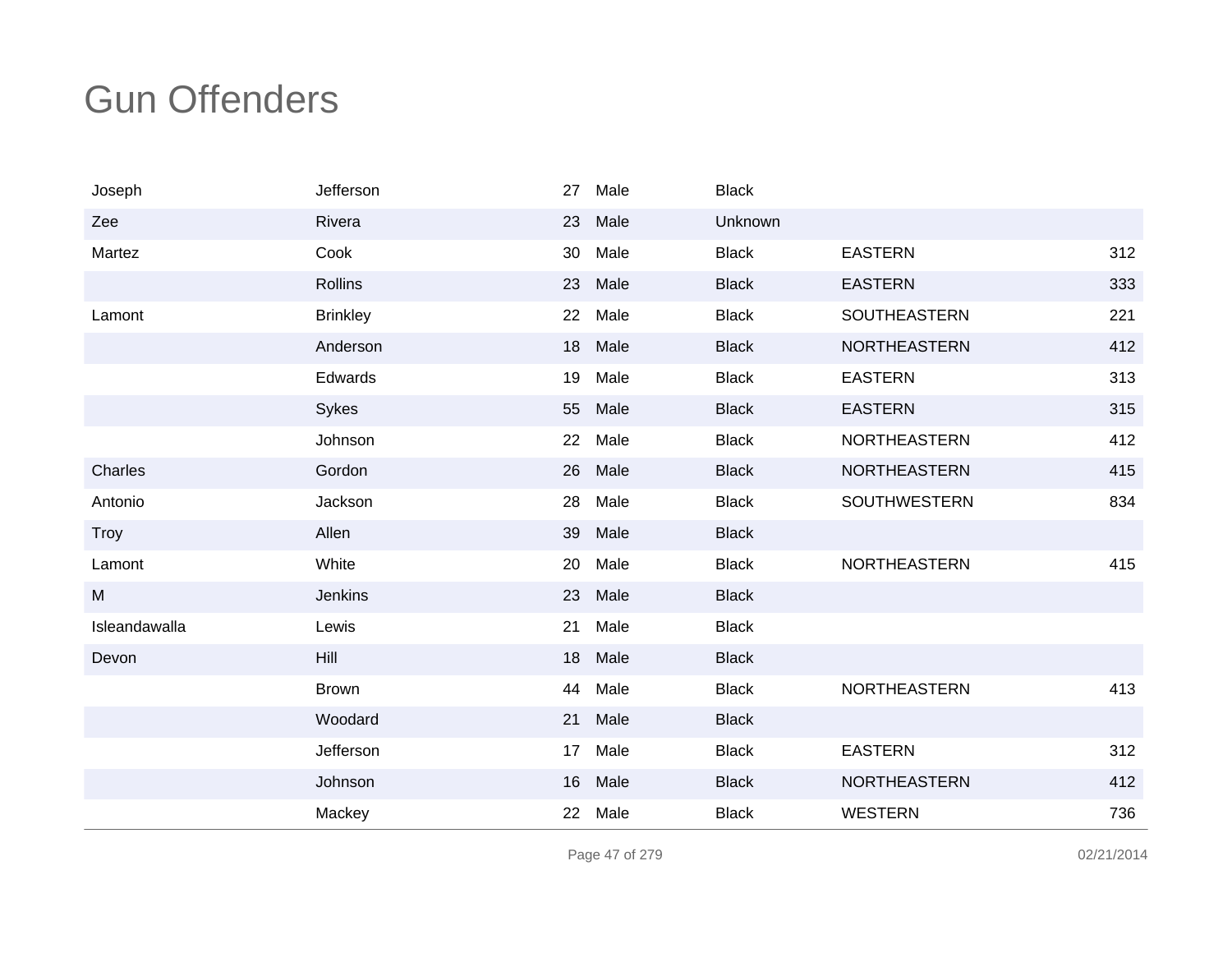| East Baltimore Midway                  | (39.31646356770, -76.60188420590) |
|----------------------------------------|-----------------------------------|
| Berea                                  | (39.30749901820, -76.58143920940) |
| <b>McElderry Park</b>                  | (39.29535026940, -76.57714271440) |
| Coldstream Homestead Montebello        | (39.32531099130, -76.59154198540) |
| Oliver                                 | (39.30681826190, -76.60171908240) |
| <b>Johnston Square</b>                 | (39.30148202940, -76.60459776980) |
| Coldstream Homestead Montebello        | (39.32335675120, -76.58930510780) |
| Belair-Edison                          | (39.31952470980, -76.57323217070) |
| Millhill                               | (39.27792394390, -76.65928821990) |
|                                        |                                   |
| Belair-Edison                          | (39.32167754360, -76.56545397600) |
|                                        |                                   |
|                                        |                                   |
|                                        |                                   |
| Belair-Edison                          | (39.31892493620, -76.55724148390) |
|                                        |                                   |
| East Baltimore Midway                  | (39.31649427380, -76.60193802450) |
| <b>Coldstream Homestead Montebello</b> | (39.32243076730, -76.59063301620) |
| Parkview/Woodbrook                     | (39.31600886220, -76.64962374260) |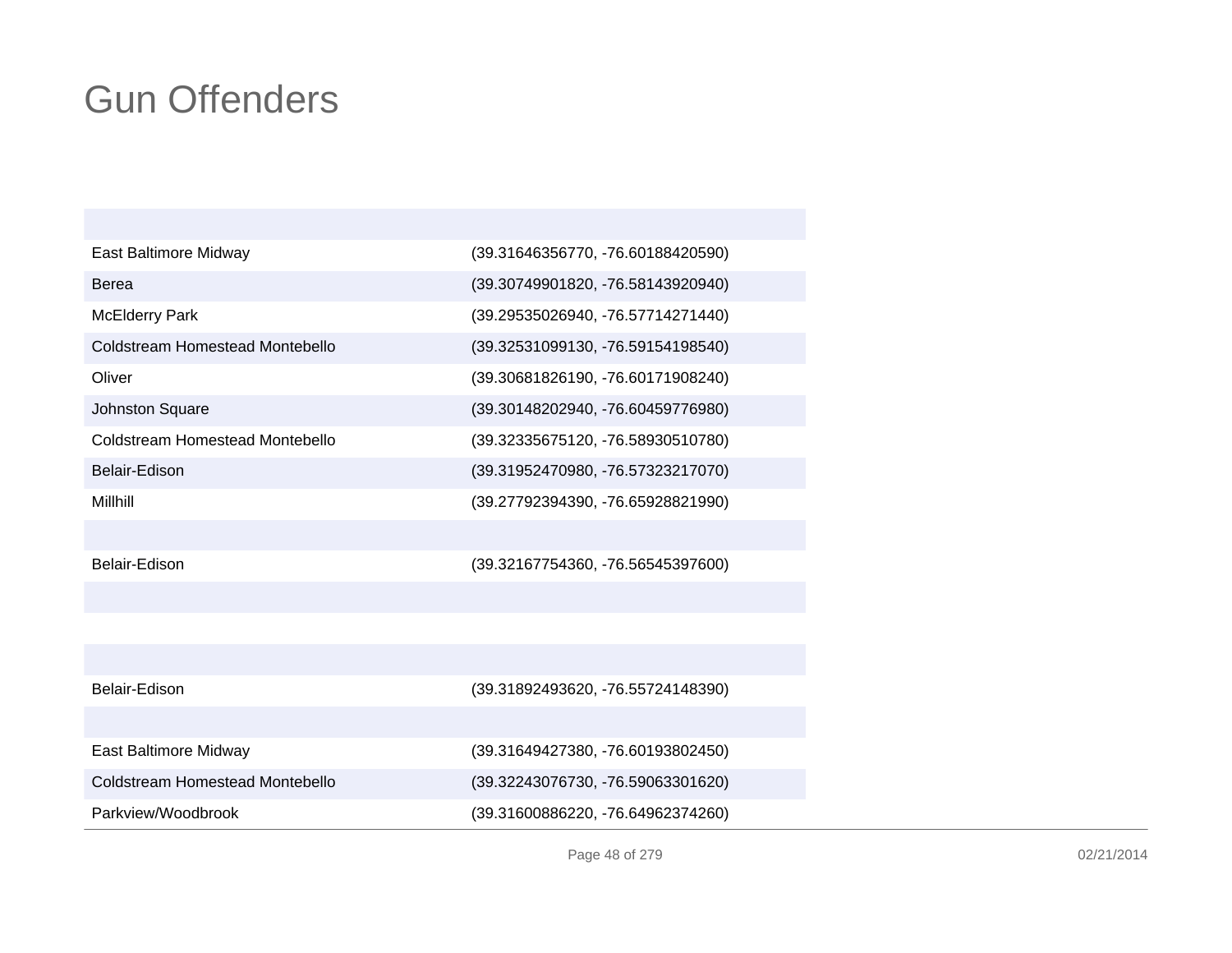| 084H09062 | Guilty | 08/13/2010 | Out-Lining Jurisdiction | Christen      |
|-----------|--------|------------|-------------------------|---------------|
| 084H12740 | Guilty | 08/02/2012 | <b>Baltimore</b>        | <b>Bryant</b> |
| 084H1382  | Guilty |            | Incarcerated            | Windell       |
| 084100020 | Guilty |            | Incarcerated            | Donte         |
| 084l01525 | Guilty | 12/17/2012 | Out-Lining Jurisdiction | Ryan          |
| 084l01822 | Guilty |            | Incarcerated            | <b>Derek</b>  |
| 084104841 | Guilty | 12/07/2012 | <b>Baltimore</b>        | Shawn         |
| 084l10297 | Guilty |            | Incarcerated            | Gary          |
| 084l10297 | Guilty |            | Incarcerated            | Jerome        |
| 084l10297 | Guilty |            | Incarcerated            | Charles       |
| 084l12154 | Guilty |            | Incarcerated            | Dennis        |
| 084J07551 | Guilty |            | Incarcerated            | Anthony       |
| 084J07551 | Guilty |            | Incarcerated            | Randy         |
| 084J11833 | Guilty |            | Incarcerated            | Doreian       |
| 084J12817 | Guilty | 09/04/2012 | <b>Baltimore</b>        | Aleasha       |
| 084K03362 | Guilty | 06/10/2011 | Incarcerated            | Charles       |
| 084K04506 | Guilty |            | Incarcerated            | John          |
| 084K12833 | Guilty | 12/10/2012 | <b>Baltimore</b>        | Julio         |
| 084L02573 | Guilty | 07/28/2010 | Out-Lining Jurisdiction | Nancy         |
| 084L10362 | Guilty | 01/07/2011 | Incarcerated            | <b>Steve</b>  |
| 084L8396  | Guilty |            | Incarcerated            | Everett       |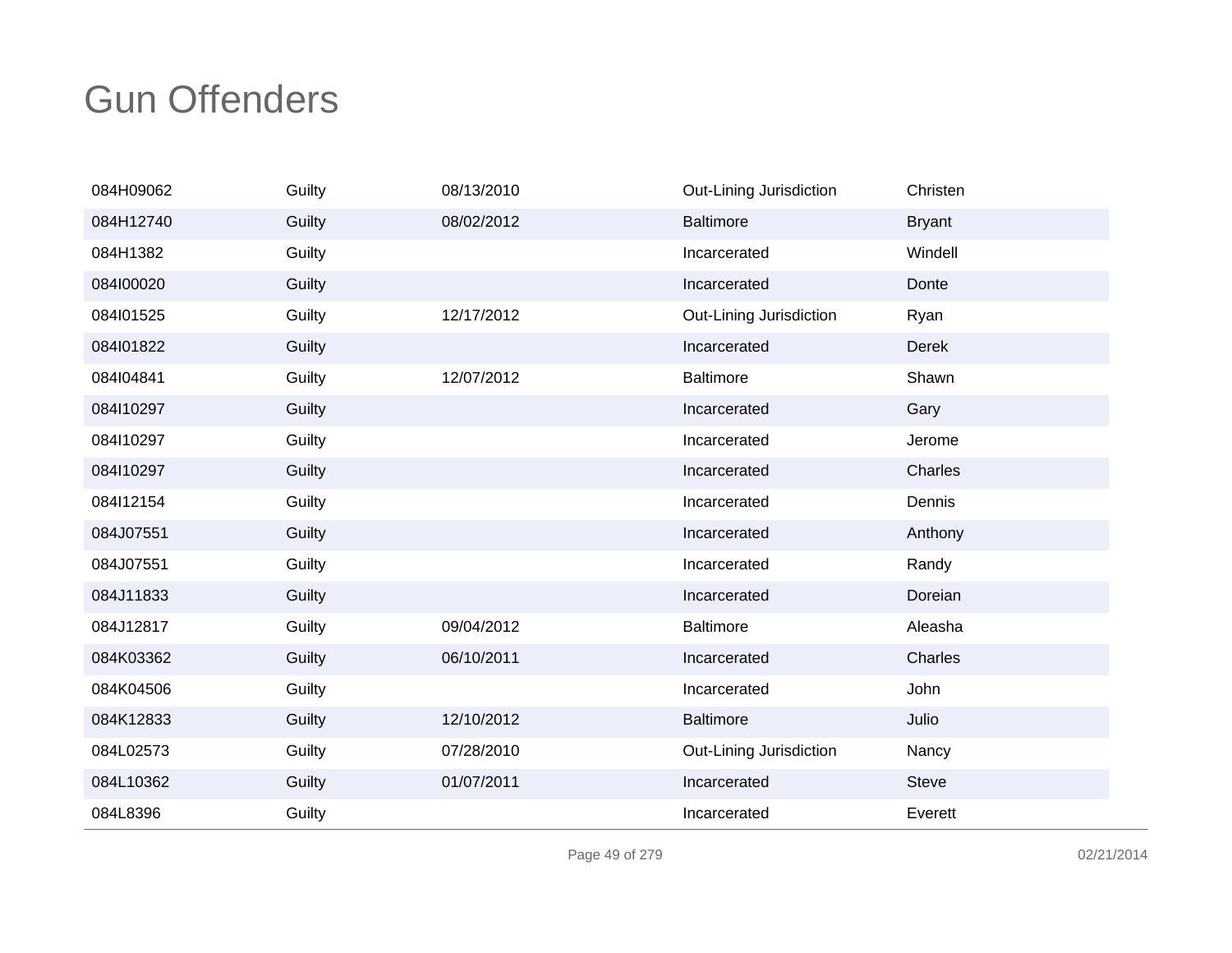| Douglas      | Johnson       | 25 | Male    | <b>Black</b> | <b>SOUTHERN</b>     | 934 |
|--------------|---------------|----|---------|--------------|---------------------|-----|
| Dwayne       | Johnson       | 30 | Male    | <b>Black</b> | SOUTHWESTERN        | 822 |
|              | Windley       | 20 | Male    | <b>Black</b> | NORTHEASTERN        | 415 |
| Francis      | Johnson       | 18 | Male    | <b>Black</b> |                     |     |
| Patrick      | Knight        | 18 | Male    | <b>Black</b> |                     |     |
| Lamont       | Frazier       | 20 | Male    | <b>Black</b> | <b>NORTHEASTERN</b> | 412 |
| Husami       | Wise          | 27 | Male    | <b>Black</b> | NORTHEASTERN        | 411 |
| Anthony      | Collins       |    | 22 Male | <b>Black</b> |                     |     |
|              | Williams      | 27 | Male    | <b>Black</b> | NORTHEASTERN        | 421 |
| Yasin        | Mcganey       |    | 22 Male | <b>Black</b> | SOUTHEASTERN        | 234 |
|              | Hite          | 16 | Male    | <b>Black</b> | NORTHEASTERN        | 411 |
| Arnold       | Diggs         | 26 | Male    | <b>Black</b> | <b>NORTHERN</b>     | 523 |
| $\mathsf{A}$ | Sharpe        | 25 | Male    | <b>Black</b> | NORTHEASTERN        | 412 |
| Terrell      | Powell        | 20 | Male    | <b>Black</b> | NORTHEASTERN        | 424 |
| Patricia     | <b>Bowie</b>  | 33 | Female  | <b>Black</b> | NORTHEASTERN        | 411 |
| Dante        | Patterson     | 25 | Male    | <b>Black</b> |                     |     |
| Demary       | Lightner      | 23 | Male    | <b>Black</b> |                     |     |
|              | Delgado       | 20 | Male    | <b>Black</b> | <b>WESTERN</b>      | 715 |
| Marie        | Peterson      | 42 | Female  | White        |                     |     |
| Trayon       | Loney         | 21 | Male    | <b>Black</b> |                     |     |
| Dupree       | <b>Myrick</b> | 30 | Male    | <b>Black</b> |                     |     |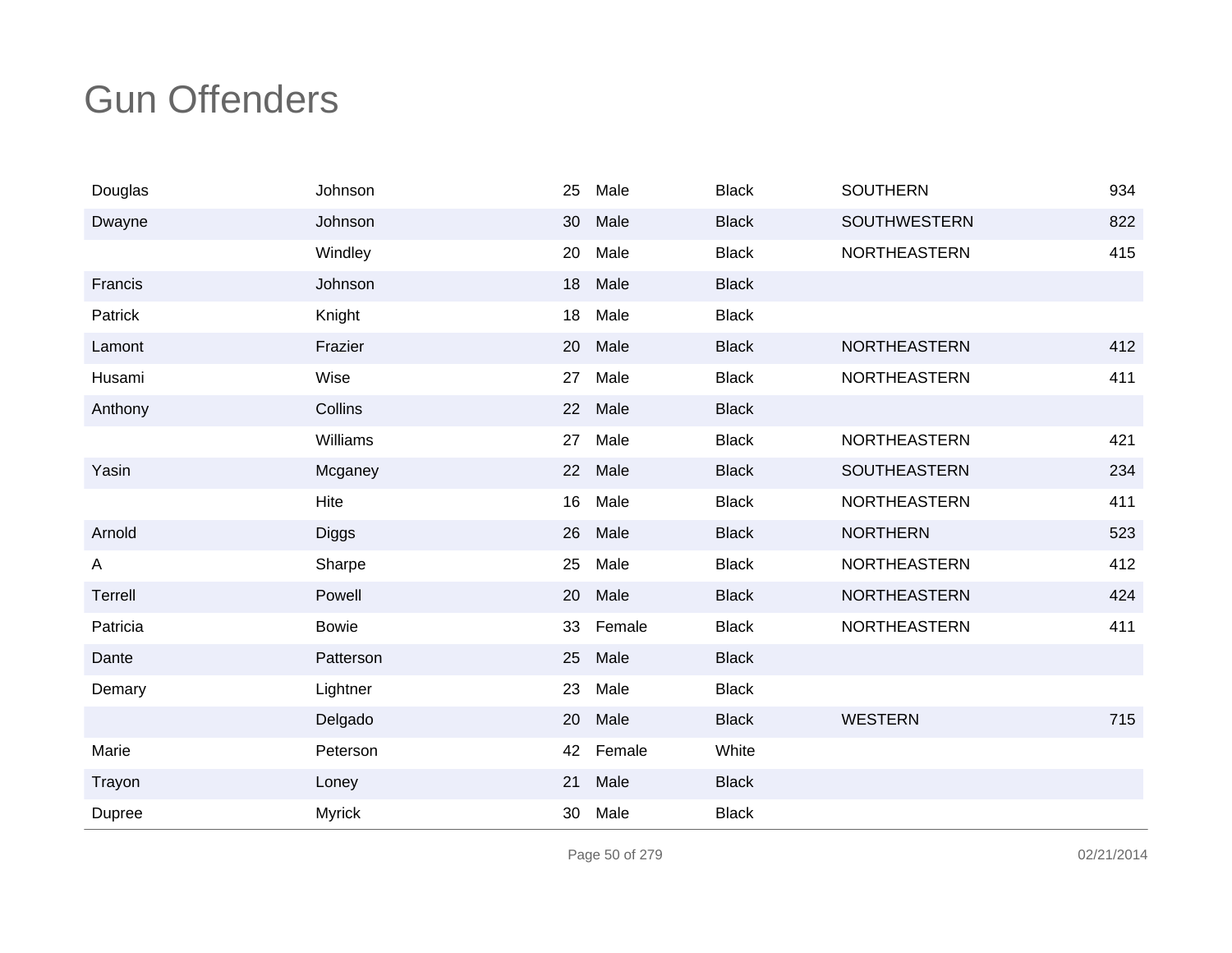| <b>Carrollton Ridge</b>          | (39.28363537720, -76.64733317520) |
|----------------------------------|-----------------------------------|
| Edmondson Village                | (39.29795218280, -76.68401133750) |
| Belair-Edison                    | (39.32836397760, -76.57487692790) |
|                                  |                                   |
|                                  |                                   |
| Four By Four                     | (39.31613659630, -76.57993026100) |
| Coldstream Homestead Montebello  | (39.32352275250, -76.59827814550) |
|                                  |                                   |
| Hillen                           | (39.34266945760, -76.59087502320) |
| <b>Broening Manor</b>            | (39.27322620660, -76.53399801360) |
| Coldstream Homestead Montebello  | (39.31920292470, -76.59632951010) |
| Mid-Govans                       | (39.35647749600, -76.60639426570) |
| Coldstream Homestead Montebello  | (39.32459198560, -76.59011225320) |
| Harford-Echodale/Perring Parkway | (39.35901833080, -76.57015229090) |
| Coldstream Homestead Montebello  | (39.32169507220, -76.59577374270) |
|                                  |                                   |
|                                  |                                   |
| Sandtown-Winchester              | (39.30292546610, -76.64314731030) |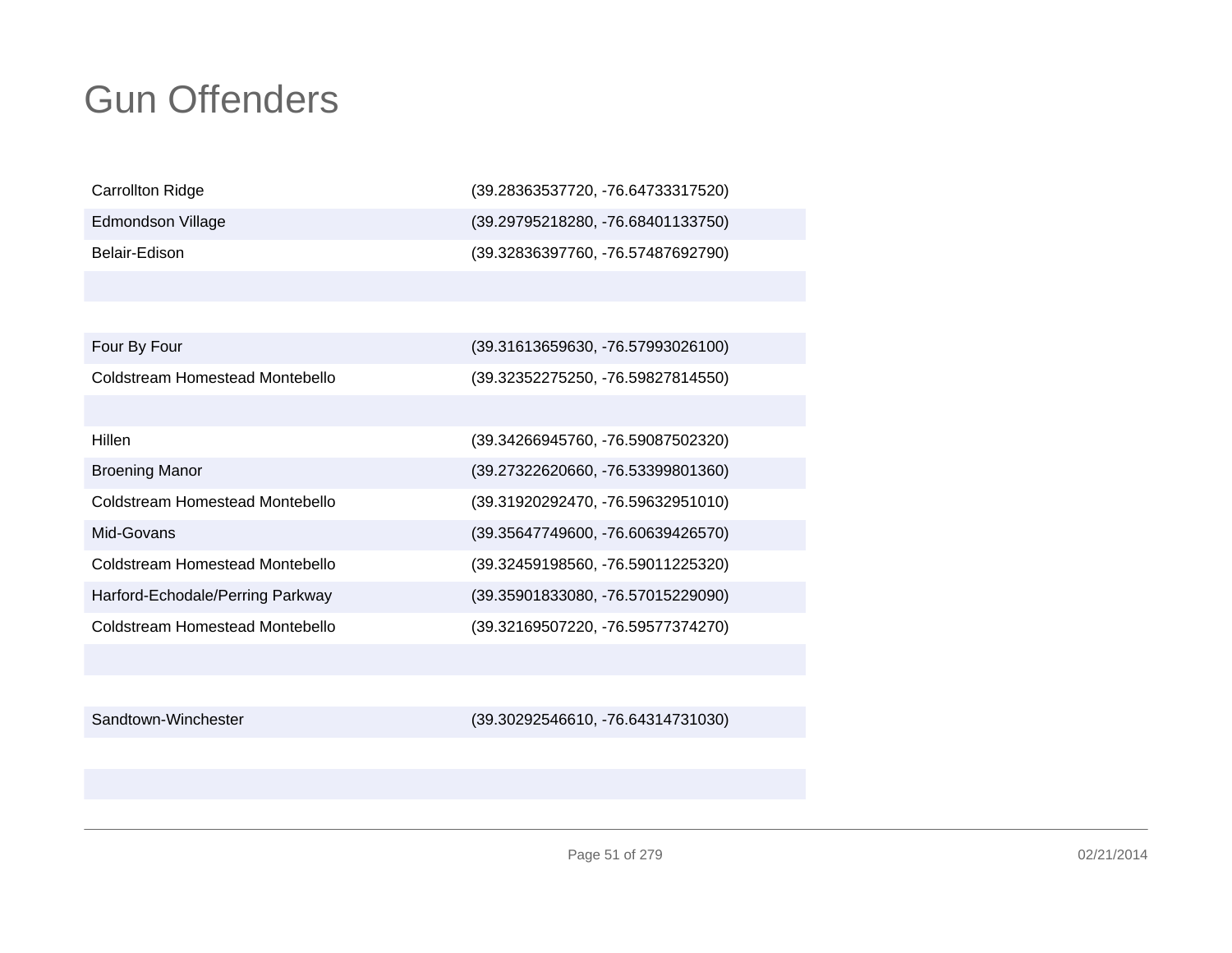| 085A03765 | Guilty |            | Incarcerated            | Kevin          |
|-----------|--------|------------|-------------------------|----------------|
| 085A03765 | Guilty |            | Incarcerated            | <b>Rubin</b>   |
| 085A03765 | Guilty |            | Incarcerated            | <b>Derrick</b> |
| 085B03589 | Guilty | 03/20/2012 | Out-Lining Jurisdiction | Johnathan      |
| 085D00384 | Guilty | 11/13/2012 | <b>Baltimore</b>        | Graylin        |
| 085D15109 | Guilty |            | Incarcerated            | Doral          |
|           | Guilty | 08/30/2012 | <b>Baltimore</b>        | Darius         |
|           | Guilty |            | Incarcerated            | Sean           |
| 085H11345 | Guilty |            | Incarcerated            | <b>Brandon</b> |
| 08517543  | Guilty |            | Incarcerated            | Dominic        |
| 085J07118 | Guilty | 12/27/2010 | Out-Lining Jurisdiction | Jalessa        |
| 085J07118 | Guilty | 11/09/2012 | <b>Baltimore</b>        | Douglas        |
| 085J07118 | Guilty | 03/08/2012 | Incarcerated            | Ranzino        |
| 085J7118  | Guilty | 05/10/2011 | <b>Baltimore</b>        | George         |
| 085K00374 | Guilty |            | Incarcerated            | Charles        |
| 085K08900 | Guilty | 04/19/2010 | Out-Lining Jurisdiction | Kennard        |
| 085L08388 | Guilty | 12/04/2012 | <b>Baltimore</b>        | Calvin         |
| 086A00388 | Guilty | 05/13/2011 | Incarcerated            | Tommie         |
| 086A4298  | Guilty | 10/19/2012 | Incarcerated            | Anthony        |
| 086C02825 | Guilty |            | Incarcerated            | Fernando       |
| 086C08159 | Guilty | 08/10/2012 | <b>Baltimore</b>        | Ronald         |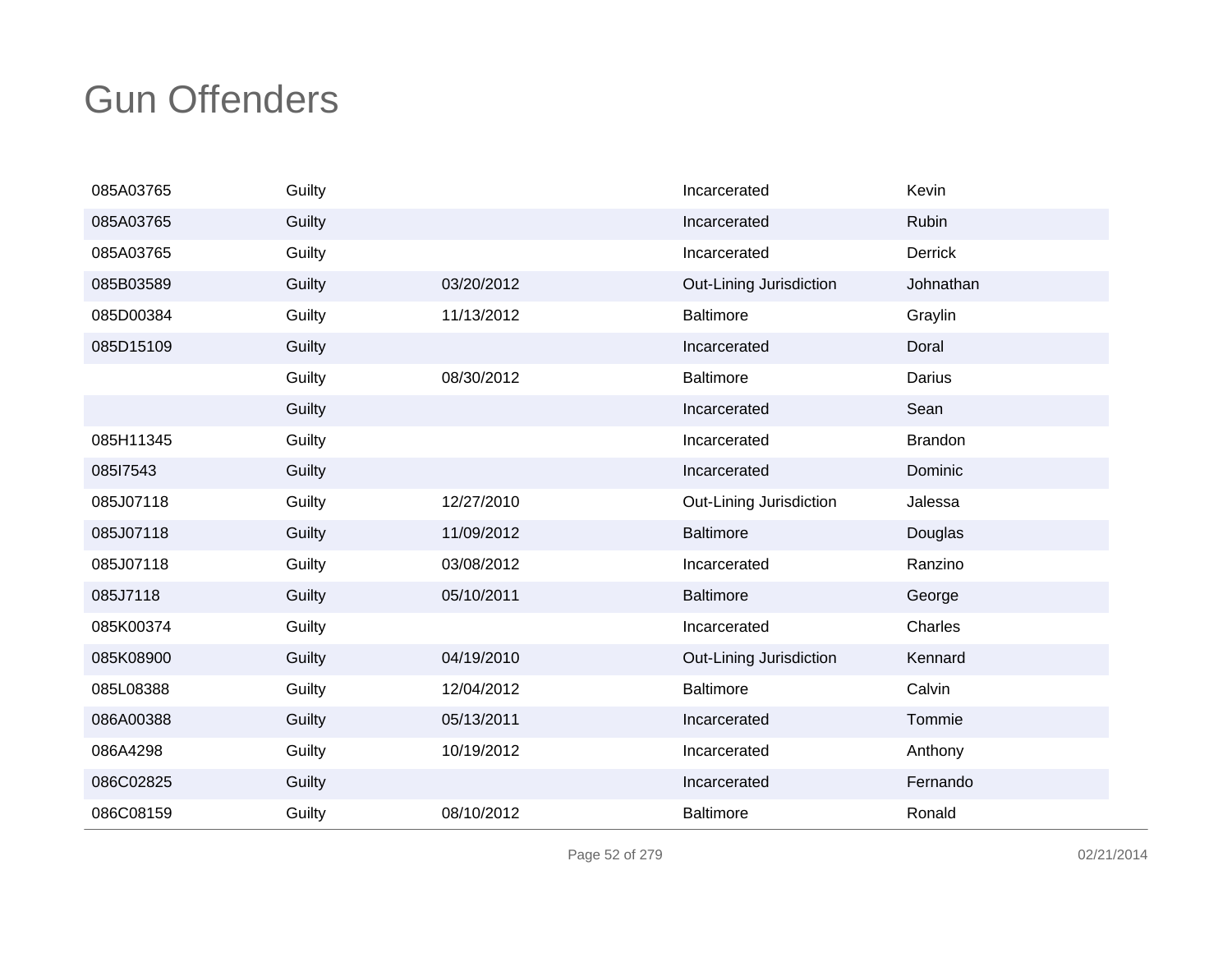|                | Perry           | 20 | Male   | <b>Black</b> | <b>NORTHERN</b>     | 513 |
|----------------|-----------------|----|--------|--------------|---------------------|-----|
|                | <b>Stewart</b>  | 24 | Male   | <b>Black</b> | <b>NORTHERN</b>     | 513 |
|                | Carr            | 25 | Male   | <b>Black</b> | NORTHEASTERN        | 422 |
| Daniel         | Heath           | 19 | Male   | <b>Black</b> |                     |     |
|                | Williams        | 28 | Male   | <b>Black</b> | NORTHEASTERN        | 413 |
|                | Robinson        | 20 | Male   | <b>Black</b> | <b>WESTERN</b>      | 721 |
| Demetrius      | Mccall          | 23 | Male   | <b>Black</b> | <b>EASTERN</b>      | 313 |
| Christopher    | Gardner         | 21 | Male   | <b>Black</b> | <b>NORTHERN</b>     | 524 |
|                | <b>Barfield</b> | 23 | Male   | <b>Black</b> | <b>NORTHERN</b>     | 523 |
|                | Webster         | 50 | Male   | White        | <b>SOUTHEASTERN</b> | 232 |
| Monee          | <b>Brooks</b>   | 19 | Female | <b>Black</b> |                     |     |
| Omar           | Ferguson        | 22 | Male   | <b>Black</b> | NORTHEASTERN        | 423 |
| Quintel        | <b>Brooks</b>   | 21 | Male   | <b>Black</b> | <b>NORTHEASTERN</b> | 423 |
| Irvin          | Graham          | 19 | Male   | <b>Black</b> | NORTHEASTERN        | 423 |
|                | Owens           | 23 | Male   | <b>Black</b> | <b>NORTHERN</b>     | 531 |
|                | Wilson          | 30 | Male   | <b>Black</b> |                     |     |
| <b>Bernett</b> | Gray            | 23 | Male   | <b>Black</b> | <b>NORTHERN</b>     | 534 |
|                | Graham          | 44 | Male   | <b>Black</b> | <b>NORTHWESTERN</b> | 612 |
| Gregory        | Falcon          | 44 | Male   | <b>Black</b> |                     |     |
|                | Perez           | 24 | Male   | <b>Black</b> | <b>NORTHERN</b>     | 531 |
| Linwood        | Clark           | 35 | Male   | <b>Black</b> | <b>NORTHEASTERN</b> | 435 |

Page 53 of 279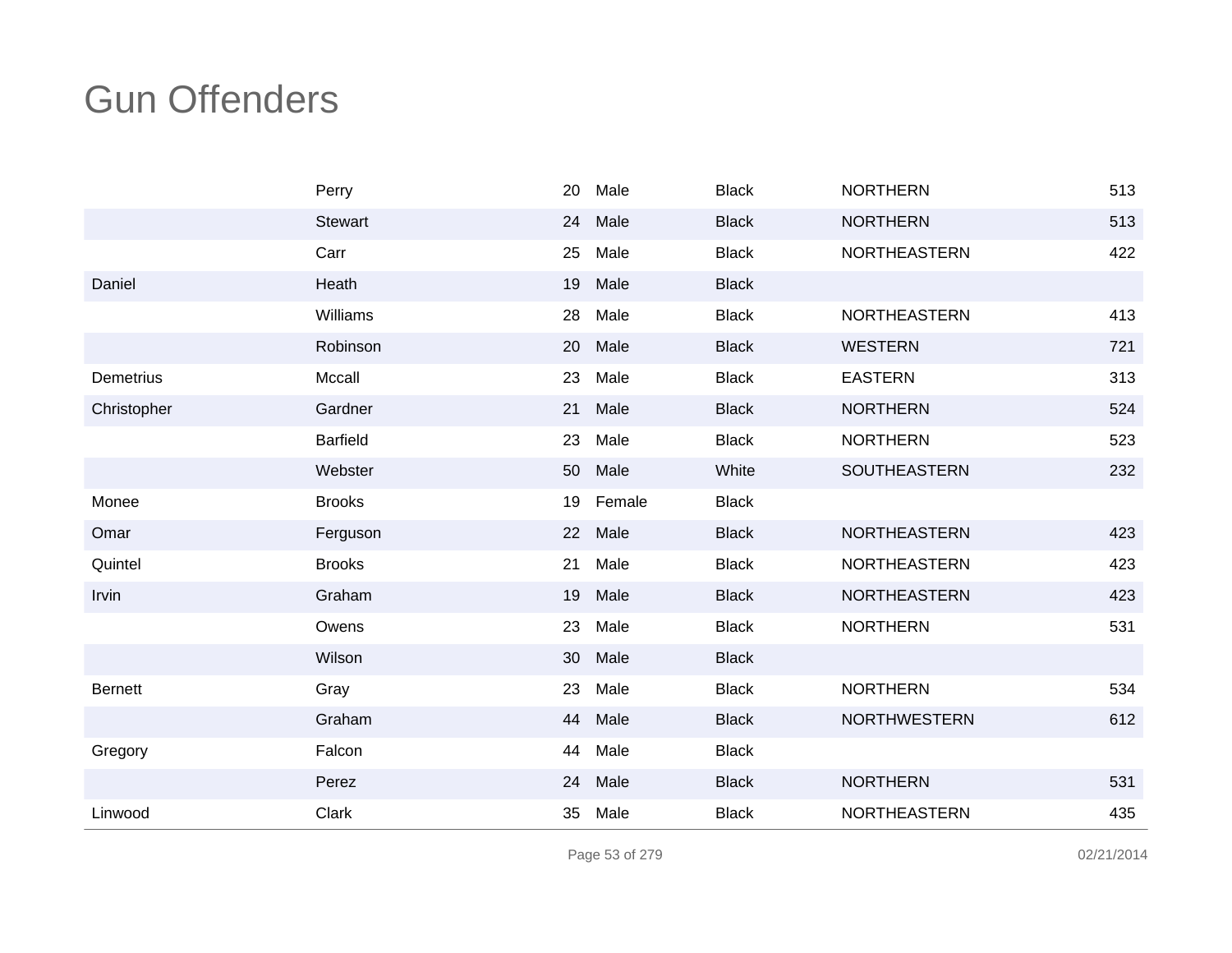| <b>Better Waverly</b>           | (39.32490580030, -76.60517462280) |
|---------------------------------|-----------------------------------|
| <b>Better Waverly</b>           | (39.32537625570, -76.60186469800) |
| Lauraville                      | (39.34427732720, -76.57785998610) |
|                                 |                                   |
| Four By Four                    | (39.31647212820, -76.57886290420) |
| Penrose/Fayette Street Outreach | (39.29119131440, -76.65052811680) |
| Johnston Square                 | (39.30494576850, -76.60426763450) |
| <b>Wilson Park</b>              | (39.34416357730, -76.60275988010) |
| <b>Cameron Village</b>          | (39.35964699490, -76.60171048710) |
| Joseph Lee                      | (39.28834492630, -76.54662514330) |
|                                 |                                   |
| Loch Raven                      | (39.35966927690, -76.58459858210) |
| Loch Raven                      | (39.36058855160, -76.58007676020) |
| Loch Raven                      | (39.36122812700, -76.57952623120) |
| Greenspring                     | (39.33830675340, -76.66003878020) |
|                                 |                                   |
| Cylburn                         | (39.34897996250, -76.66291326830) |
| Towanda-Grantley                | (39.33290833740, -76.66334879220) |
|                                 |                                   |
| Greenspring                     | (39.33889069910, -76.65852465280) |
| Cedmont                         | (39.34258627730, -76.53136941710) |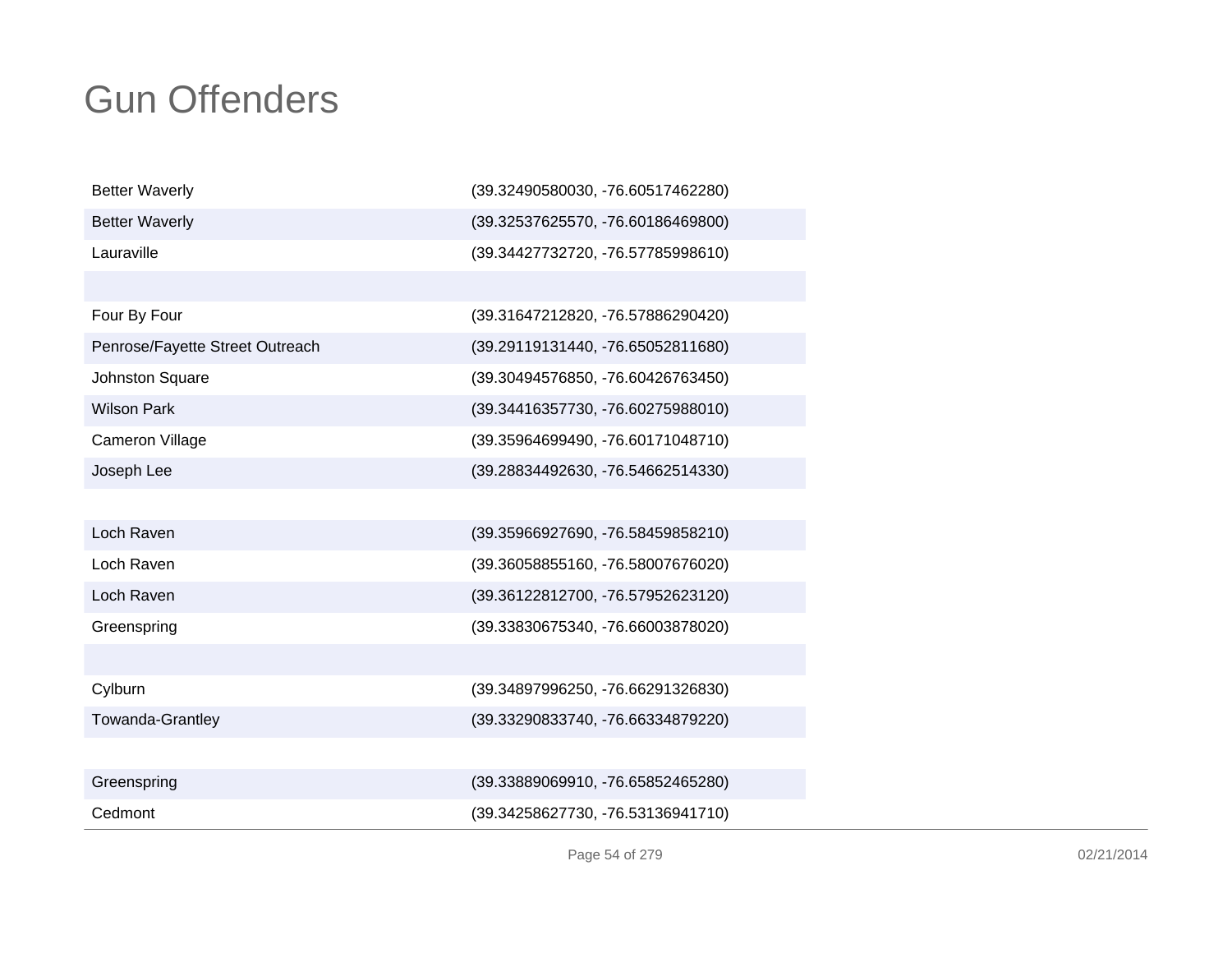| 086C12494 | Guilty | 11/07/2012 | <b>Baltimore</b>        | Derwyn        |
|-----------|--------|------------|-------------------------|---------------|
|           | Guilty | 07/08/2011 | Incarcerated            | Evan          |
| 086F04686 | Guilty |            | Incarcerated            | Sirlilar      |
| 086F09395 | Guilty |            | Incarcerated            | <b>Troy</b>   |
| 086F09395 | Guilty |            | Incarcerated            | Carl          |
| 086F13654 | Guilty | 09/27/2012 | <b>Baltimore</b>        | Darryl        |
| 086F4686  | Guilty |            | Incarcerated            | Lavel         |
| 086G8590  | Guilty | 11/01/2012 | <b>Baltimore</b>        | James         |
| 086J07313 | Guilty | 09/12/2012 | <b>Baltimore</b>        | Richard       |
| 086J12288 | Guilty | 10/03/2012 | <b>Baltimore</b>        | Tavon         |
| 086K01770 | Guilty | 09/11/2012 | Out-Lining Jurisdiction | Tevaughn      |
| 086K02890 | Guilty |            | Incarcerated            | Daevon        |
| 086K11033 | Guilty | 09/14/2012 | <b>Baltimore</b>        | Lewis         |
| 086L02067 | Guilty | 08/23/2012 | <b>Baltimore</b>        | Corey         |
| 086L09578 | Guilty | 01/31/2011 | Incarcerated            | <b>Toysie</b> |
| 086L13543 | Guilty | 09/28/2010 | Out-Lining Jurisdiction | <b>Blake</b>  |
| 087A02011 | Guilty | 05/07/2012 | <b>Baltimore</b>        | <b>Barry</b>  |
| 087A11452 | Guilty |            | Incarcerated            | James         |
| 087A12860 | Guilty | 08/23/2012 | <b>Baltimore</b>        | Devin         |
| 087B11138 | Guilty |            | Incarcerated            | Kenneth       |
| 087C13000 | Guilty | 11/22/2011 | Incarcerated            | David         |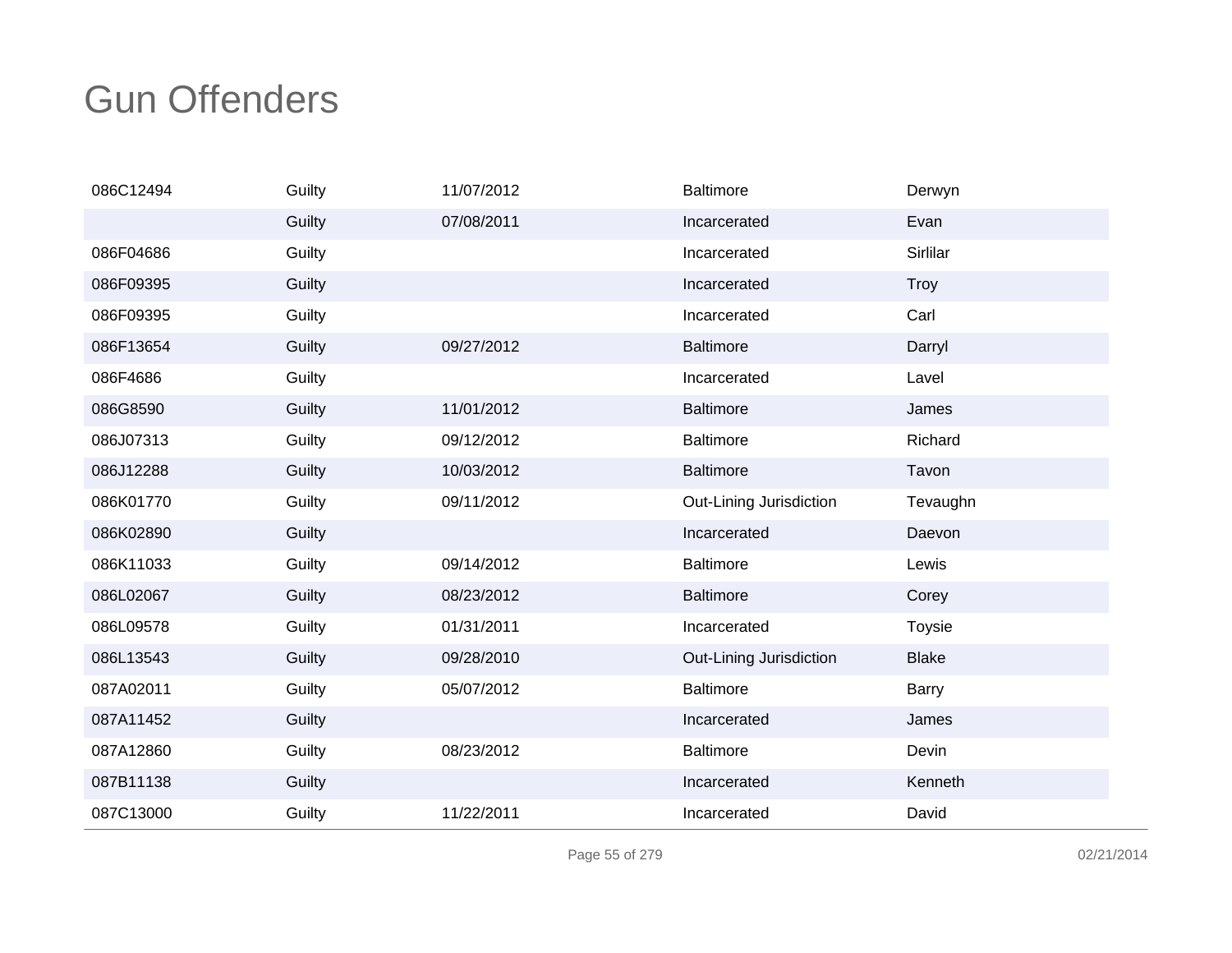| Andre          | Mixon            | 23 | Male   | <b>Black</b> | <b>NORTHWESTERN</b> | 632 |
|----------------|------------------|----|--------|--------------|---------------------|-----|
| Lamont         | Jackson          | 22 | Male   | <b>Black</b> |                     |     |
| Jewelle        | <b>Stokes</b>    | 20 | Female | <b>Black</b> | SOUTHWESTERN        | 823 |
|                | Singley          | 27 | Male   | <b>Black</b> |                     |     |
|                | Waller           | 20 | Male   | <b>Black</b> | <b>NORTHWESTERN</b> | 614 |
| Keith          | <b>Brightful</b> | 40 | Male   | <b>Black</b> | <b>SOUTHERN</b>     | 931 |
|                | Edmond           | 20 | Male   | <b>Black</b> | <b>NORTHWESTERN</b> | 612 |
| Ronald         | Holliday         | 46 | Male   | <b>Black</b> | <b>NORTHEASTERN</b> | 412 |
|                | Mcclain          | 53 | Male   | <b>Black</b> | <b>NORTHWESTERN</b> | 635 |
| Maurice        | <b>Brodie</b>    | 25 | Male   | <b>Black</b> | <b>SOUTHWESTERN</b> | 815 |
| Melvin         | Robinson         | 34 | Male   | <b>Black</b> |                     |     |
| Rashawn        | Cannon           | 20 | Male   | <b>Black</b> |                     |     |
| Obery          | Walden           | 57 | Male   | <b>Black</b> | <b>NORTHWESTERN</b> | 633 |
| <b>Brandon</b> | Carroll          | 26 | Male   | <b>Black</b> | <b>NORTHWESTERN</b> | 625 |
|                | Mccain           | 18 | Male   | <b>Black</b> | <b>CENTRAL</b>      | 124 |
| Madison        | Crosby           | 26 | Male   | <b>Black</b> |                     |     |
| Demarcko       | Mayo             | 22 | Male   | <b>Black</b> | <b>CENTRAL</b>      | 124 |
| Lee            | Fortune          | 36 | Male   | <b>Black</b> | <b>SOUTHERN</b>     | 933 |
| Vincent        | Malone           | 23 | Male   | <b>Black</b> | <b>WESTERN</b>      | 733 |
|                | Price            | 20 | Male   | <b>Black</b> | SOUTHWESTERN        | 822 |
| Lamont         | Ames             | 21 | Male   | <b>Black</b> | <b>CENTRAL</b>      | 134 |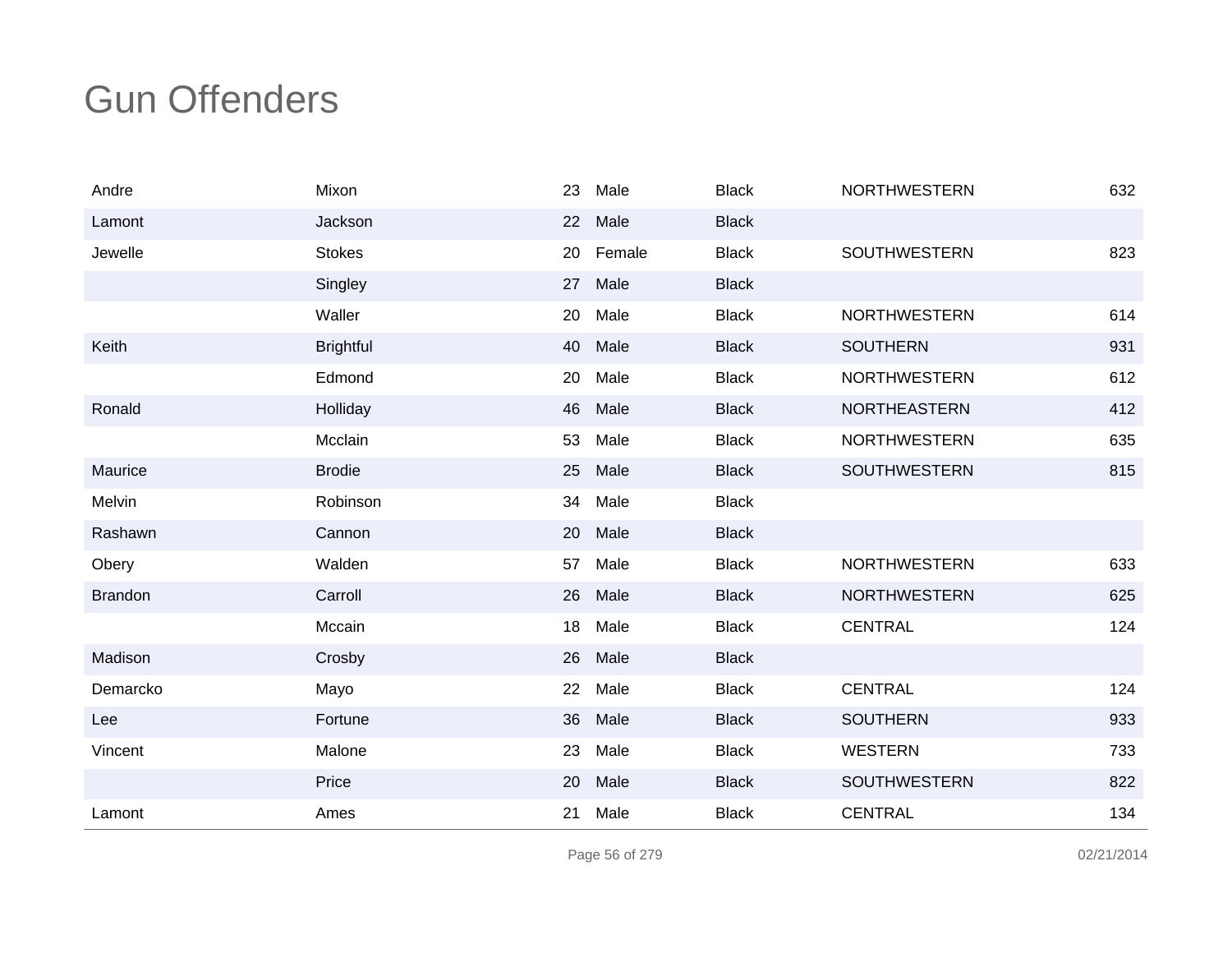| <b>Reisterstown Station</b>     | (39.35846402010, -76.71069460620) |
|---------------------------------|-----------------------------------|
|                                 |                                   |
| <b>West Hills</b>               | (39.29597416930, -76.70329798450) |
|                                 |                                   |
| <b>Central Park Heights</b>     | (39.34551789830, -76.67786390900) |
| Washington Village              | (39.28154783110, -76.63514336080) |
| <b>Central Park Heights</b>     | (39.33987007580, -76.66596397630) |
| Coldstream Homestead Montebello | (39.32355050330, -76.59329408930) |
| Glen                            | (39.35797116520, -76.67987548440) |
| Allendale                       | (39.28859252770, -76.67569261640) |
|                                 |                                   |
|                                 |                                   |
| Arlington                       | (39.34741146210, -76.67856740440) |
| East Arlington                  | (39.33118777870, -76.67027494030) |
| Upton                           | (39.29803831550, -76.62779904870) |
|                                 |                                   |
| Upton                           | (39.29803831550, -76.62779904870) |
| <b>Franklin Square</b>          | (39.28736785740, -76.64531261000) |
| Penn North                      | (39.31382471220, -76.64325159900) |
| Allendale                       | (39.29115919610, -76.67826547790) |
| Reservoir Hill                  | (39.31597020240, -76.63506261140) |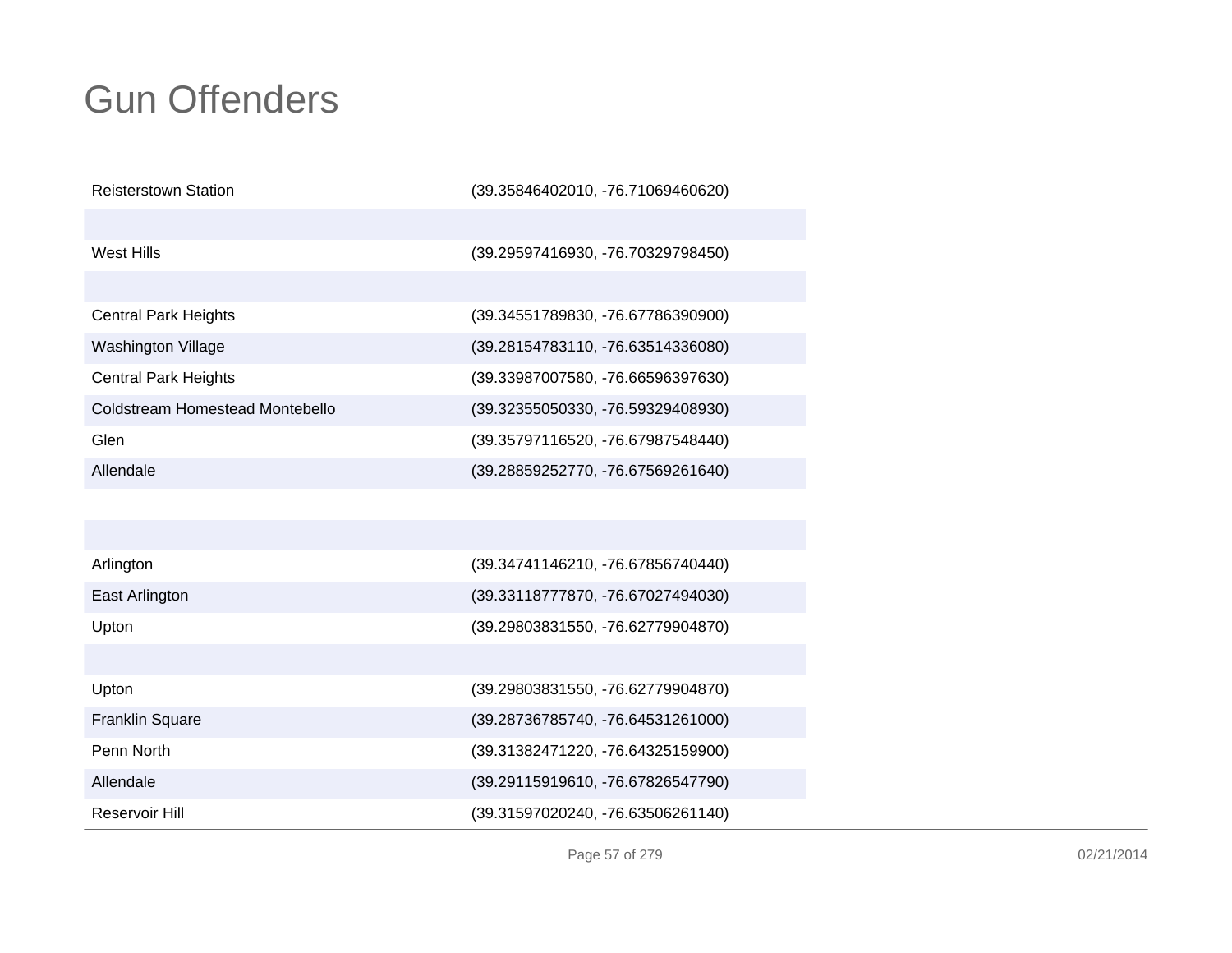| 087C14044 | Guilty | 07/25/2012 | <b>Baltimore</b>        | Rodney      |
|-----------|--------|------------|-------------------------|-------------|
| 087D01006 | Guilty | 09/04/2012 | Incarcerated            | Gregory     |
| 087D15129 | Guilty | 10/11/2012 | <b>Baltimore</b>        | Hernandez   |
|           | Guilty | 12/05/2012 | <b>Baltimore</b>        | Bernard     |
|           | Guilty | 11/29/2012 | <b>Baltimore</b>        | Bernard     |
|           | Guity  | 09/09/2011 | Incarcerated            | Lucky       |
|           | Guilty | 07/02/2008 | Incarcerated            | Daryl       |
| 087F06292 | Guilty | 08/08/2012 | Out-Lining Jurisdiction | Kendal      |
| 087F11124 | Guilty |            | Incarcerated            | Charles     |
| 087F15422 | Guilty | 12/19/2011 | Incarcerated            | Christopher |
| 087G00827 | Guilty | 10/31/2012 | <b>Baltimore</b>        | Jimmy       |
| 087G10552 | Guilty | 11/05/2012 | <b>Baltimore</b>        | Roger       |
| 087G15627 | Guilty | 08/22/2011 | Incarcerated            | Marvin      |
| 087H00561 | Guilty |            | Incarcerated            | Donnell     |
| 087H01058 | Guilty |            | Incarcerated            | Charles     |
| 087H09311 | Guilty |            | Incarcerated            | Julian      |
| 087107489 | Guilty |            | Incarcerated            | Ishmael     |
| 087K11502 | Guilty | 03/09/2012 | Incarcerated            | Ricardo     |
| 087L01006 | Guilty |            | Incarcerated            | Terrell     |
| 087L02358 | Guilty | 09/05/2012 | <b>Baltimore</b>        | Rydell      |
| 087L06935 | Guilty | 03/09/2012 | <b>Baltimore</b>        | Deonte      |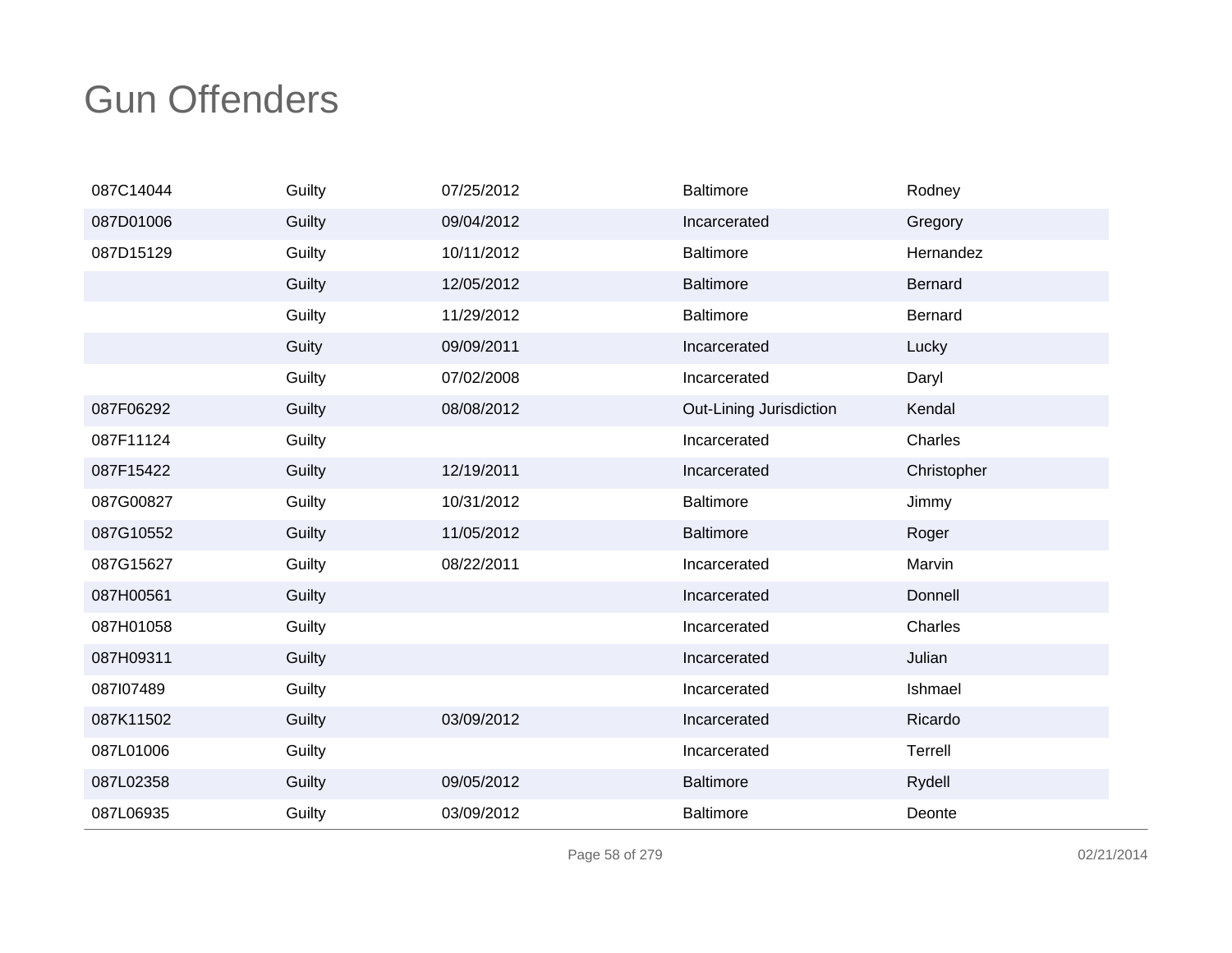| Lamont         | Palmer          | 25 | Male | <b>Black</b> | <b>CENTRAL</b>      | 124 |
|----------------|-----------------|----|------|--------------|---------------------|-----|
| Antonio        | Nelson          | 29 | Male | <b>Black</b> | <b>NORTHEASTERN</b> | 415 |
| Wayne          | Jennings        | 30 | Male | <b>Black</b> | <b>WESTERN</b>      | 725 |
|                | Woodland        | 26 | Male | <b>Black</b> | <b>CENTRAL</b>      | 123 |
|                | Reed            | 41 | Male | <b>Black</b> | <b>NORTHWESTERN</b> | 633 |
| Christopher    | Crosby          | 22 | Male | <b>Black</b> | <b>WESTERN</b>      | 731 |
| Anthony        | Curry           | 17 | Male | <b>Black</b> | <b>WESTERN</b>      | 713 |
| Dont'a         | Anderson        | 29 | Male | <b>Black</b> |                     |     |
|                | Witherspoon     | 49 | Male | <b>Black</b> | <b>NORTHERN</b>     | 534 |
| Anthony        | Owens           | 35 | Male | <b>Black</b> | <b>SOUTHERN</b>     | 933 |
| Lavon          | Furtick         | 40 | Male | <b>Black</b> | <b>SOUTHWESTERN</b> | 835 |
| Dewayne        | Spears          | 27 | Male | <b>Black</b> | <b>CENTRAL</b>      | 134 |
|                | Wooten          | 31 | Male | <b>Black</b> | SOUTHEASTERN        | 211 |
|                | Gary            | 20 | Male | <b>Black</b> |                     |     |
|                | Forbes          | 26 | Male | <b>Black</b> | NORTHEASTERN        | 426 |
| <b>Delbert</b> | Grey            | 28 | Male | <b>Black</b> | <b>WESTERN</b>      | 733 |
|                | Debruhl         | 24 | Male | <b>Black</b> | <b>CENTRAL</b>      | 132 |
| Darnell        | Goods           | 28 | Male | <b>Black</b> | <b>NORTHEASTERN</b> | 435 |
|                | Thompson        | 38 | Male | <b>Black</b> |                     |     |
| Vonsal         | <b>Bratcher</b> | 30 | Male | <b>Black</b> | <b>WESTERN</b>      | 711 |
| Eric           | <b>Bouldin</b>  | 17 | Male | <b>Black</b> | <b>NORTHEASTERN</b> | 436 |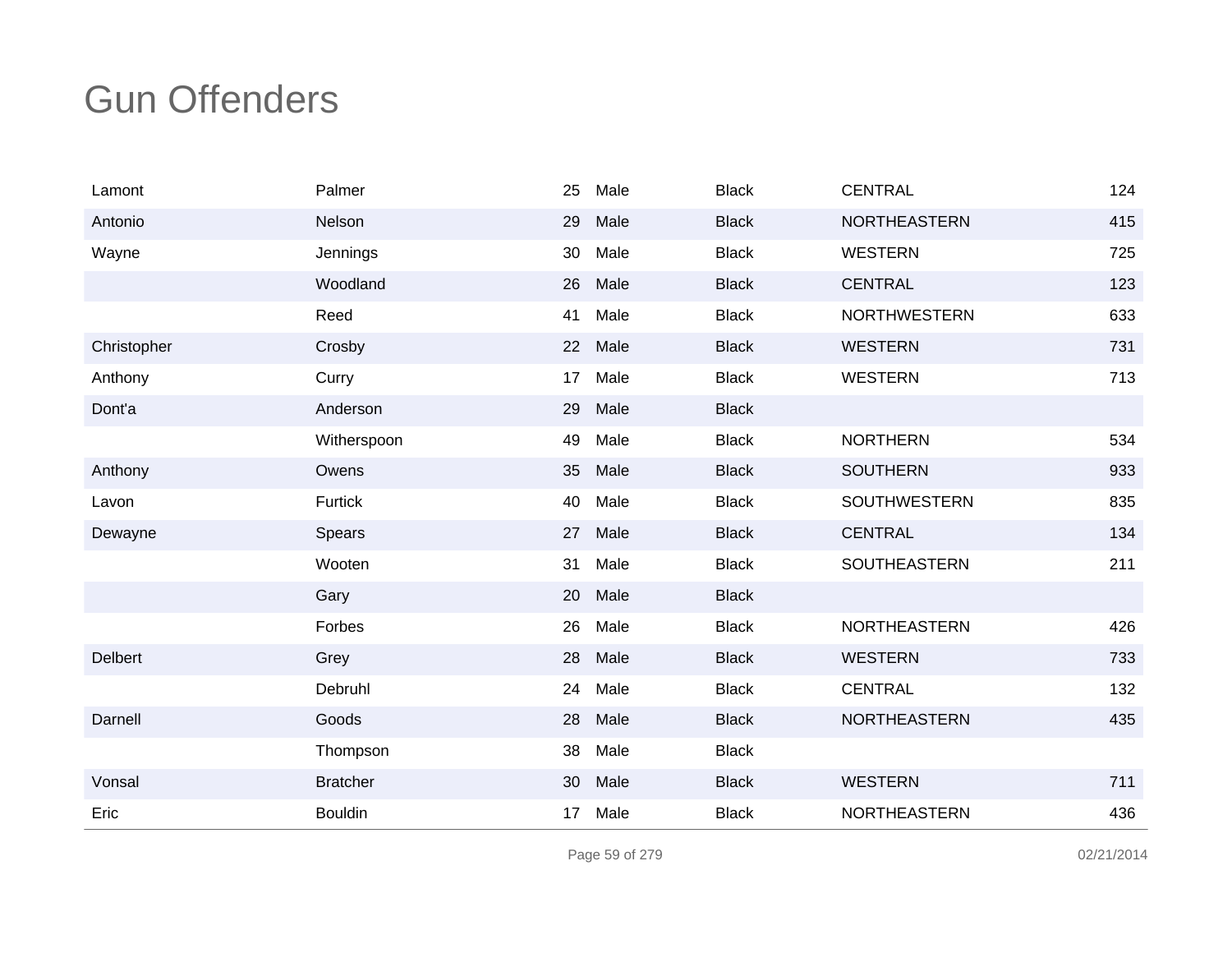| Upton                  | (39.29809063200, -76.62786858370) |
|------------------------|-----------------------------------|
| Belair-Edison          | (39.32415210290, -76.56765300730) |
| Mosher                 | (39.29815685090, -76.66109322110) |
| Upton                  | (39.30109721570, -76.62517240230) |
| Levindale              | (39.35264522550, -76.66804317530) |
| Sandtown-Winchester    | (39.30591660820, -76.64259061440) |
| <b>Harlem Park</b>     | (39.29904934030, -76.63810943770) |
|                        |                                   |
| Cylburn                | (39.34969627480, -76.66734032740) |
| <b>Union Square</b>    | (39.28576797410, -76.64286382500) |
| Millhill               | (39.28268002290, -76.65259410540) |
| Reservoir Hill         | (39.31602514640, -76.63506085130) |
| Washington Hill        | (39.29204928150, -76.59808964450) |
|                        |                                   |
| Perring Loch           | (39.35042666350, -76.58569295440) |
| Sandtown-Winchester    | (39.30988704530, -76.64589455690) |
| <b>Madison Park</b>    | (39.30650506600, -76.63112051900) |
| Frankford              | (39.33766773240, -76.54929584650) |
|                        |                                   |
| <b>Franklin Square</b> | (39.29066149360, -76.64310156100) |
| Belair-Edison          | (39.32759728680, -76.56463386100) |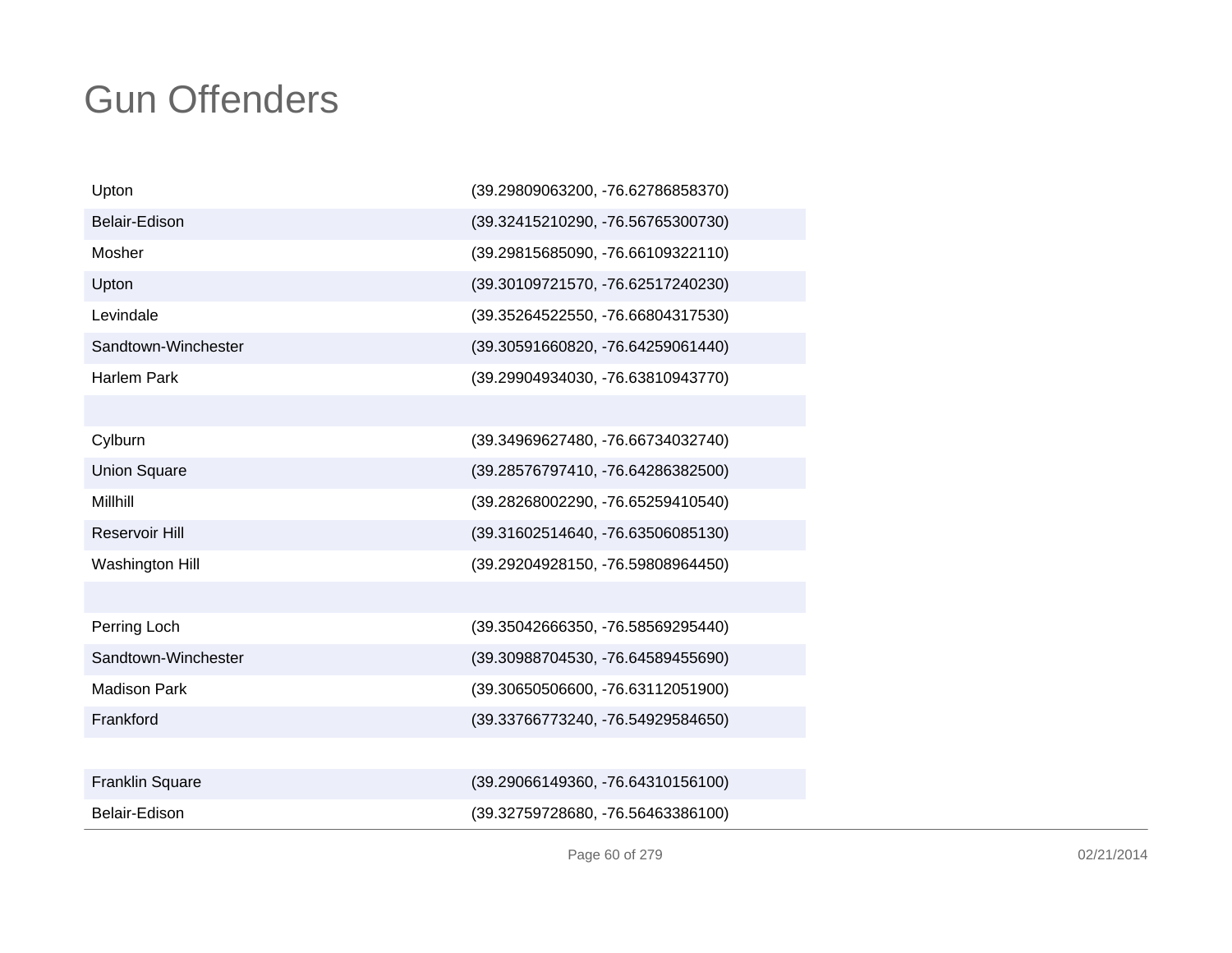| 088A06832 | Guilty |            | Incarcerated            | Frankie         |
|-----------|--------|------------|-------------------------|-----------------|
| 088A09278 | Guilty | 09/13/2012 | <b>Baltimore</b>        | Danny           |
| 088B03413 | Guilty | 09/13/2012 | <b>Baltimore</b>        | Peggy           |
| 088B10327 | Guilty |            | Incarcerated            | Nathaniel       |
| 088B3113  | Guilty |            | Incarcerated            | Corey           |
| 088C10639 | Guilty | 12/13/2012 | <b>Baltimore</b>        | Douglas         |
| 088D07840 | Guilty |            | Incarcerated            | Charles         |
| 088D8087  | Guilty | 05/21/2008 | Incarcerated            | Timothy         |
|           | Guilty | 12/03/2012 | Baltimore               | Joseph          |
| 088F04624 | Guilty | 02/08/2012 | Incarcerated            | Ernest          |
| 088F06291 | Guilty | 11/13/2012 | <b>Baltimore</b>        | Travis          |
| 088F4624  | Guilty | 06/28/2010 | Out-Lining Jurisdiction | <b>Dominick</b> |
| 088G00267 | Guilty |            | Incarcerated            | Ajon            |
| 088G00267 | Guilty | 12/12/2012 | <b>Baltimore</b>        | Anthony         |
| 088G07023 | Guilty | 08/27/2012 | <b>Baltimore</b>        | <b>Stacey</b>   |
| 088G09619 | Guilty |            | Incarcerated            | Danielle        |
| 088H02224 | Guilty |            | Incarcerated            | Donte           |
| 088H03998 | Guilty | 09/07/2012 | <b>Baltimore</b>        | Ronald          |
| 088H03998 | Guilty | 07/19/2012 | <b>Baltimore</b>        | Sudi            |
| 088H04149 | Guilty | 12/07/2011 | Incarcerated            | Quinton         |
| 088H09520 | Guilty | 12/26/2012 | <b>Baltimore</b>        | Alton           |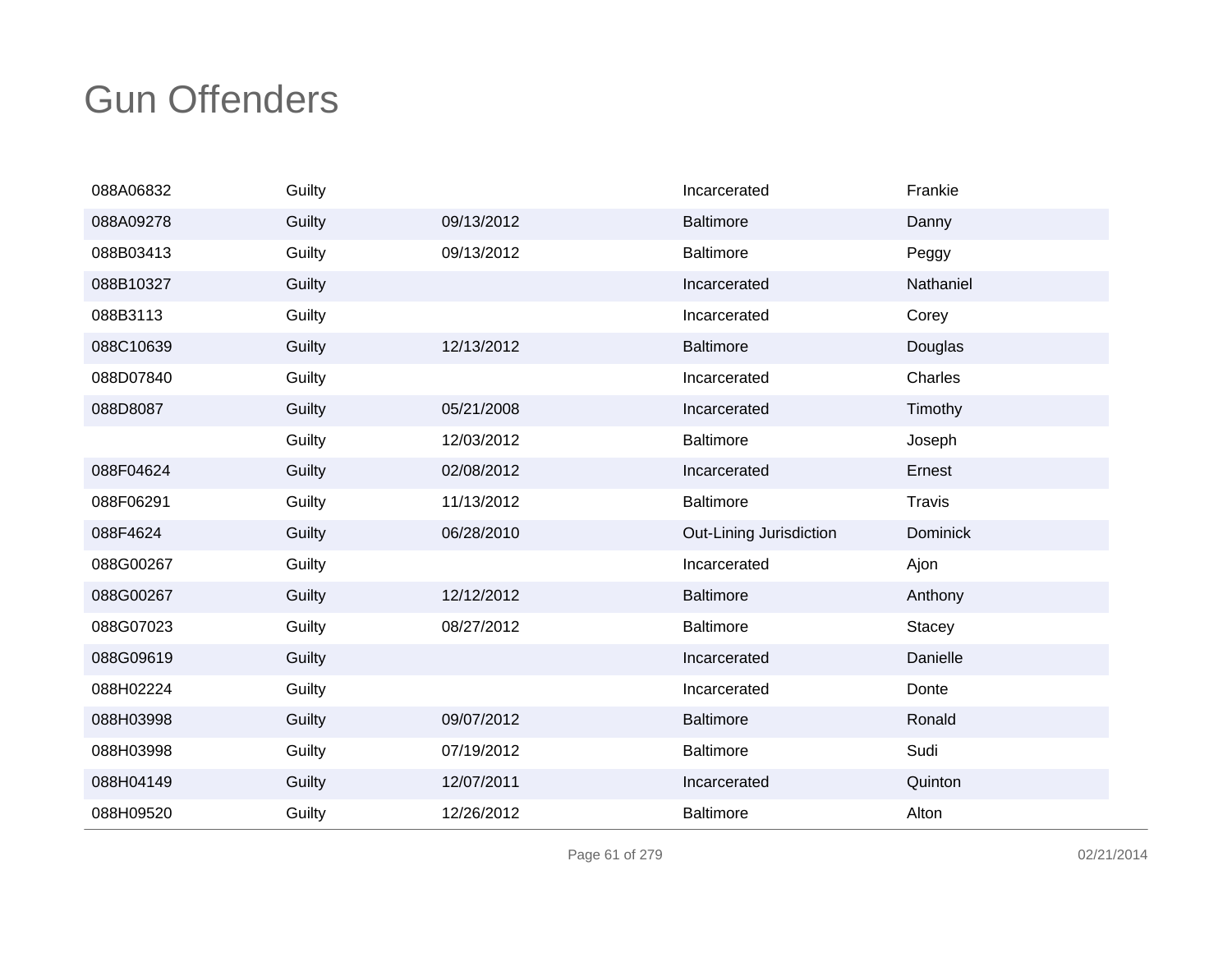|               | Summers          | 19 | Male   | <b>Black</b> | <b>WESTERN</b>      | 725 |
|---------------|------------------|----|--------|--------------|---------------------|-----|
| Lee           | Reese            | 28 | Male   | <b>Black</b> | <b>NORTHWESTERN</b> | 621 |
| Sue           | Ager             | 44 | Female | White        | <b>SOUTHWESTERN</b> | 835 |
|               | Coles            | 26 | Male   | <b>Black</b> |                     |     |
|               | Frazier          | 25 | Male   | <b>Black</b> | SOUTHWESTERN        | 821 |
|               | Fisher           | 45 | Male   | <b>Black</b> | <b>CENTRAL</b>      | 131 |
|               | Atkins           | 27 | Male   | <b>Black</b> | <b>WESTERN</b>      | 725 |
|               | Rawlings         | 22 | Male   | <b>Black</b> |                     |     |
| Michael       | Stoll            | 17 | Male   | White        | <b>SOUTHWESTERN</b> | 834 |
| Lee           | Mcnair           | 18 | Male   | <b>Black</b> | <b>NORTHERN</b>     | 516 |
| Lavon         | James            | 25 | Male   | <b>Black</b> | <b>NORTHWESTERN</b> | 622 |
| Deonte        | Dixon            | 18 | Male   | <b>Black</b> |                     |     |
|               | Cornish          | 29 | Male   | <b>Black</b> | <b>SOUTHWESTERN</b> | 833 |
| Earl          | Yerby            | 28 | Male   | <b>Black</b> | <b>NORTHWESTERN</b> | 614 |
| <b>Tobias</b> | Maith            | 37 | Male   | <b>Black</b> | <b>WESTERN</b>      | 715 |
| Denise        | Johnson          | 23 | Female | <b>Black</b> | <b>NORTHERN</b>     | 534 |
|               | Mayfield         | 29 | Male   | <b>Black</b> | <b>NORTHWESTERN</b> | 623 |
|               | <b>Mccormick</b> | 26 | Male   | <b>Black</b> | <b>NORTHWESTERN</b> | 624 |
| Musa          | <b>Myers</b>     | 26 | Male   | <b>Black</b> | SOUTHEASTERN        | 221 |
| Maurice       | Ward             | 22 | Male   | <b>Black</b> | <b>WESTERN</b>      | 725 |
| Dinell        | Herring          | 40 | Male   | <b>Black</b> | <b>NORTHWESTERN</b> | 622 |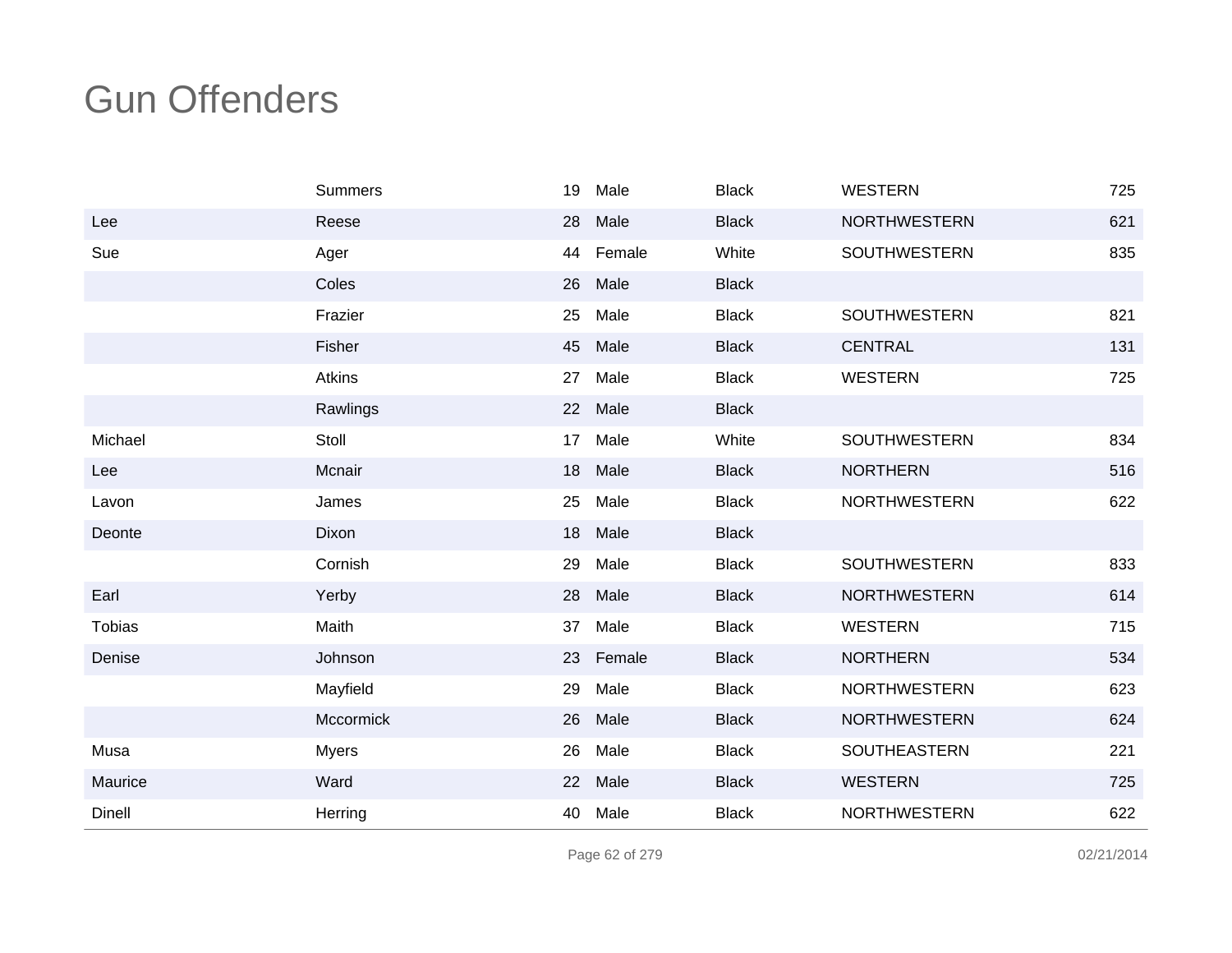| Bridgeview/Greenlawn                     | (39.29919622740, -76.65352288870) |
|------------------------------------------|-----------------------------------|
| Hanlon-Longwood                          | (39.31603800680, -76.66875111850) |
| <b>Carrollton Ridge</b>                  | (39.28355915920, -76.65257965510) |
|                                          |                                   |
| Edmondson Village                        | (39.30010434960, -76.68360906960) |
| <b>Druid Heights</b>                     | (39.30714329310, -76.63696689970) |
| Mosher                                   | (39.29720527240, -76.66409648740) |
|                                          |                                   |
| <b>Gwynns Falls</b>                      | (39.27755951730, -76.66887063980) |
| <b>Charles Village</b>                   | (39.31940832700, -76.61649222960) |
| <b>Concerned Citizens Of Forest Park</b> | (39.32164046860, -76.68405793320) |
|                                          |                                   |
| Beechfield                               | (39.27449178750, -76.69577046660) |
|                                          | (39.34374045490, -76.68174862730) |
| Sandtown-Winchester                      | (39.30183587080, -76.64450261810) |
| Parklane                                 | (39.34346971870, -76.65922934440) |
| <b>Howard Park</b>                       | (39.32611731090, -76.70839582760) |
| West Arlington                           | (39.33660903630, -76.68544375750) |
| <b>McElderry Park</b>                    | (39.29768171140, -76.58287414750) |
| Rosemont Homeowners/Tenants              | (39.29453397740, -76.66086340410) |
| <b>West Forest Park</b>                  | (39.32062491740, -76.69018550100) |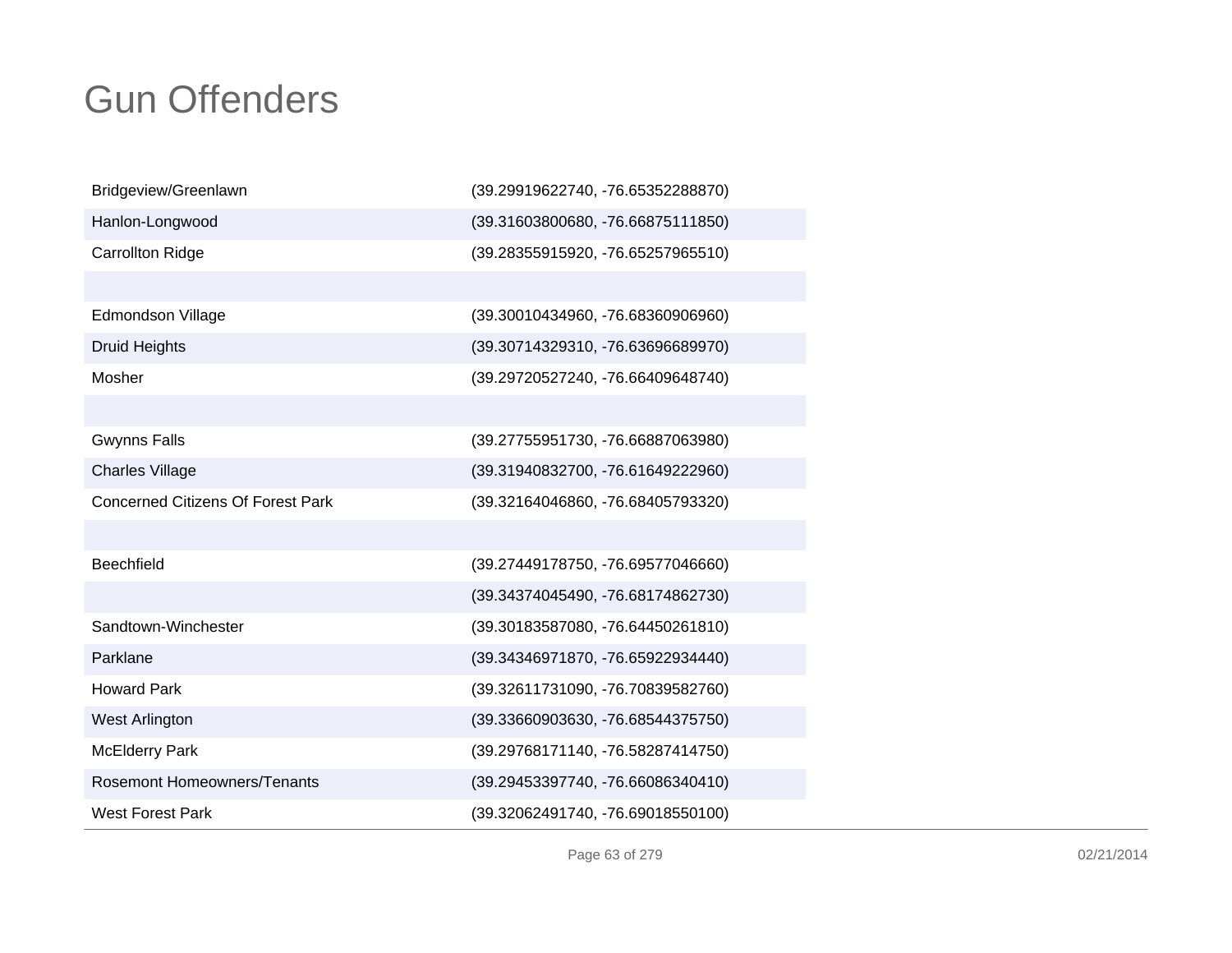| 088110280 | Guilty | 08/09/2012 | Incarcerated            | <b>Tyrell</b>  |
|-----------|--------|------------|-------------------------|----------------|
| 088J07570 | Guilty | 12/13/2012 | <b>Baltimore</b>        | Daniel         |
| 088J11897 | Guilty | 11/26/2012 | Baltimore               | Michael        |
| 088J14740 | Guilty |            | Incarcerated            | Kelly          |
| 088K05029 | Guilty | 07/25/2012 | <b>Baltimore</b>        | Edward         |
| 088K05660 | Guilty | 10/02/2012 | <b>Baltimore</b>        | James          |
| 088K06025 | Guilty | 11/08/2012 | Baltimore               | Charles        |
| 088L01326 | Guilty | 10/24/2012 | Out-Lining Jurisdiction | <b>Billy</b>   |
| 088L01540 | Guilty | 07/19/2012 | <b>Baltimore</b>        | <b>Brandon</b> |
| 088L04913 | Guilty | 02/22/2010 | Out-Lining Jurisdiction | Robert         |
| 088L06214 | Guilty | 12/07/2012 | <b>Baltimore</b>        | Darren         |
| 088L06850 | Guilty | 01/25/2010 | Out-Lining Jurisdiction | <b>Brandon</b> |
| 089A05533 | Guilty | 09/04/2012 | <b>Baltimore</b>        | Jerod          |
| 089B13249 | PBJ    | 07/07/2010 | Incarcerated            | Eric           |
| 089C11591 | Life   |            | Incarcerated            | Demetrius      |
| 089C13104 | Guilty |            | Incarcerated            | Darante        |
| 089D13682 | Guilty | 09/30/2009 | Incarcerated            | Kenneth        |
|           | Guilty | 11/13/2012 | <b>Baltimore</b>        | Lamont         |
| 089F00407 | Guilty | 08/15/2012 | <b>Baltimore</b>        | Robert         |
| 089F10925 | Guilty | 12/07/2012 | <b>Baltimore</b>        | Tiffany        |
| 089G02149 | Guilty |            | Incarcerated            | Keith          |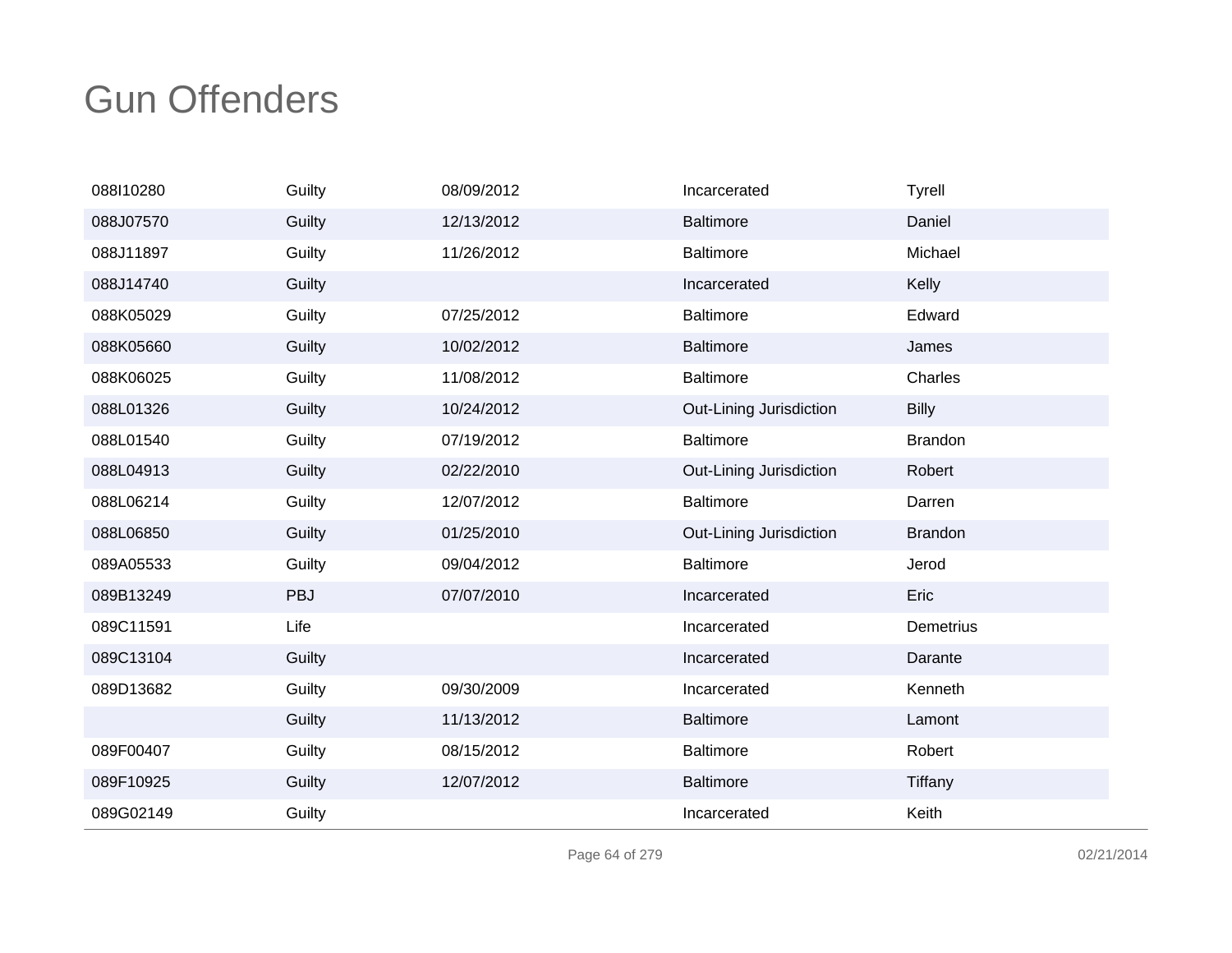| Martin  | Hill         | 24 | Male   | <b>Black</b> |                     |     |
|---------|--------------|----|--------|--------------|---------------------|-----|
| Antoine | Mcneal       | 28 | Male   | <b>Black</b> | <b>NORTHWESTERN</b> | 634 |
| Donte   | Sherman      | 29 | Male   | <b>Black</b> | <b>SOUTHWESTERN</b> | 833 |
| Katrell | Toomer       | 21 | Male   | <b>Black</b> | <b>NORTHERN</b>     | 523 |
|         | Mcclean      | 74 | Male   | <b>Black</b> | <b>NORTHERN</b>     | 525 |
| Victor  | Henderson    | 21 | Male   | <b>Black</b> | <b>NORTHWESTERN</b> | 625 |
| Douglas | Williams     | 23 | Male   | <b>Black</b> | SOUTHWESTERN        | 822 |
| Lewis   | Rucker       | 24 | Male   | <b>Black</b> |                     |     |
| Jeffrey | Thorne       | 23 | Male   | <b>Black</b> | SOUTHWESTERN        | 822 |
| Louis   | <b>Myles</b> | 62 | Male   | <b>Black</b> |                     |     |
| Michael | Lewis        | 23 | Male   | <b>Black</b> | <b>WESTERN</b>      | 715 |
| Antonio | Sye          | 25 | Male   | <b>Black</b> |                     |     |
| Andre   | Gilmore      | 18 | Male   | <b>Black</b> | SOUTHWESTERN        | 811 |
| Darnell | Hursey       | 18 | Male   | <b>Black</b> |                     |     |
|         | Smith        | 28 | Male   | <b>Black</b> | <b>SOUTHERN</b>     | 935 |
|         | Jones        | 20 | Male   | <b>Black</b> | <b>WESTERN</b>      | 711 |
| Wayne   | Locus        | 21 | Male   | <b>Black</b> | <b>SOUTHERN</b>     | 924 |
| Wesley  | Harden       | 33 | Male   | <b>Black</b> |                     |     |
| Maurice | Smith        | 31 | Male   | <b>Black</b> | <b>SOUTHERN</b>     | 924 |
| Nicole  | Lowery       | 24 | Female | <b>Black</b> | <b>SOUTHERN</b>     | 921 |
|         | Fisher       | 22 | Male   | <b>Black</b> | SOUTHWESTERN        | 836 |

Page 65 of 279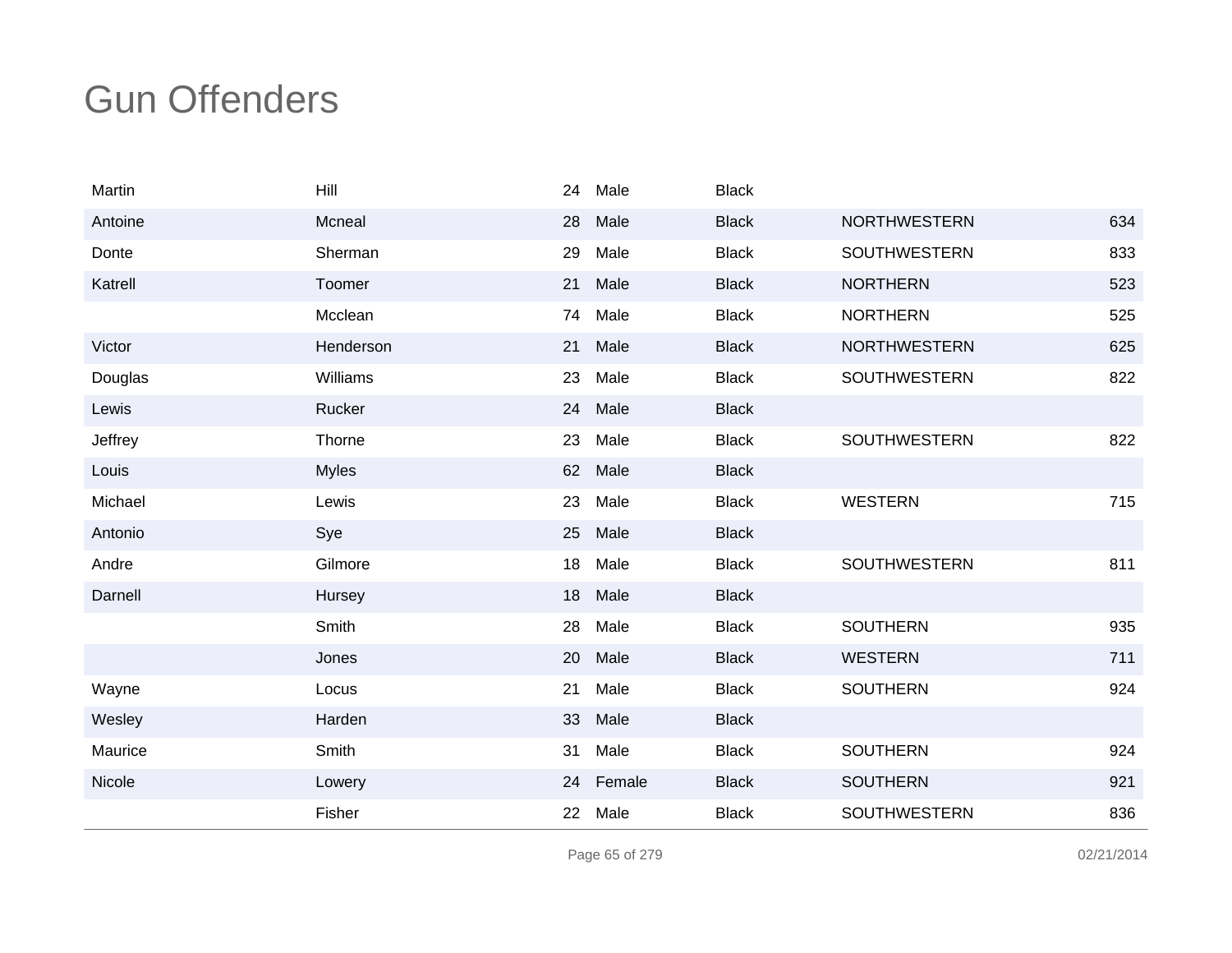| Arlington                 | (39.35017286080, -76.68552321390) |
|---------------------------|-----------------------------------|
| <b>Beechfield</b>         | (39.27913634650, -76.69485373440) |
| Mid-Govans                | (39.36083412850, -76.60359842860) |
| <b>NORTHERN</b>           | (39.33447511670, -76.60894174170) |
| Ashburton                 | (39.32423763020, -76.66577795110) |
| Edmondson Village         | (39.29581252020, -76.68127798630) |
|                           |                                   |
| Allendale                 | (39.29082928270, -76.68047961240) |
|                           |                                   |
| Sandtown-Winchester       | (39.30247374110, -76.63700229630) |
|                           |                                   |
| Walbrook                  | (39.30958342310, -76.66836491950) |
|                           |                                   |
| New Southwest/Mount Clare | (39.28281329670, -76.64137807420) |
| <b>Franklin Square</b>    | (39.28816489110, -76.64517520850) |
| Cherry Hill               | (39.24247165830, -76.62274858020) |
|                           |                                   |
| Cherry Hill               | (39.24816884550, -76.62045395950) |
| <b>Washington Village</b> | (39.27842769980, -76.63610933370) |
| Booth-Boyd                | (39.28701943970, -76.65038999120) |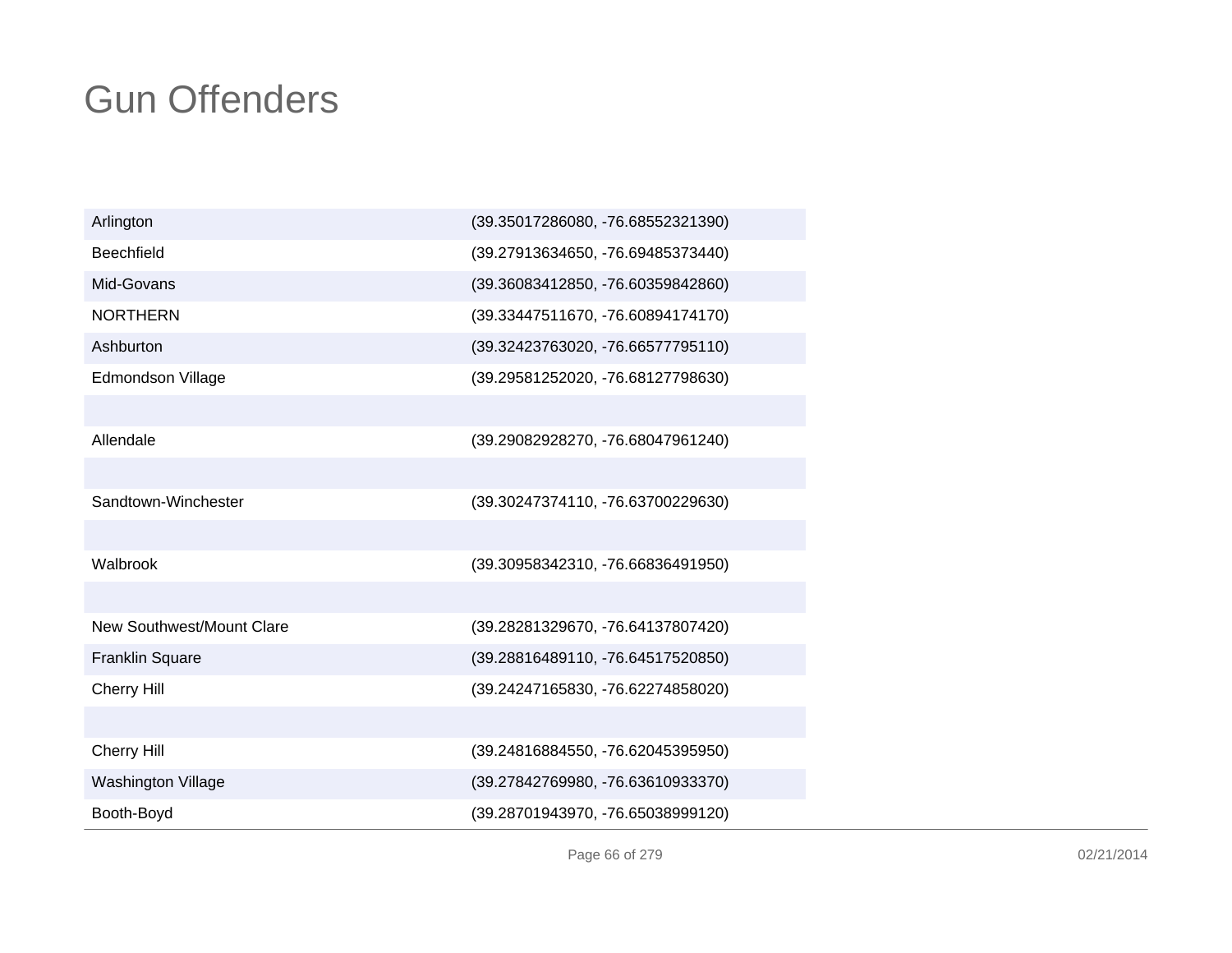| 089G02220  | Guilty |            | Incarcerated            | Travoy   |
|------------|--------|------------|-------------------------|----------|
| 089G05771  | Guilty | 10/16/2012 | Baltimore               | Curon    |
| 089G07294  | Guilty |            | Incarcerated            | Matthew  |
| 089G07678  | Guilty |            | Incarcerated            | Raheem   |
| 089G14492  | Guilty |            | Incarcerated            | Jawaun   |
| 089G14492  | Guilty |            | Incarcerated            | Tyrone   |
| 089H03542  | Guilty | 09/27/2012 | <b>Baltimore</b>        | Dario    |
| 089H12445  | Guilty | 09/27/2012 | <b>Baltimore</b>        | Gerald   |
| 089105381  | Guilty | 10/22/2012 | <b>Baltimore</b>        | Vincent  |
| 089J03474  | Guilty | 05/29/2012 | Out-Lining Jurisdiction | David    |
| 089J13671  | Guilty | 05/09/2012 | Out-Lining Jurisdiction | Justin   |
| 089J13671  | Guilty |            | Incarcerated            | Sintel   |
| 089K03739  | Guilty |            | Incarcerated            | Jamal    |
| 089K11523  | Guilty |            | Incarcerated            | Antonio  |
| 089K4194   | Guilty | 06/08/2009 | Incarcerated            | Alonzo   |
| 089L04763  | Guilty | 10/03/2011 | Out-Lining Jurisdiction | Isaiah   |
| 08C11989   | Guilty | 07/31/2012 | <b>Baltimore</b>        | Darrion  |
| 08L00740   | Guilty |            | Incarcerated            | Deandre  |
| 09 8D09954 | Guilty |            | Incarcerated            | Aaron    |
| 091A00046  | Guilty | 11/19/2012 | <b>Baltimore</b>        | Chauncey |
| 091A09963  | Guilty |            | Incarcerated            | Shawn    |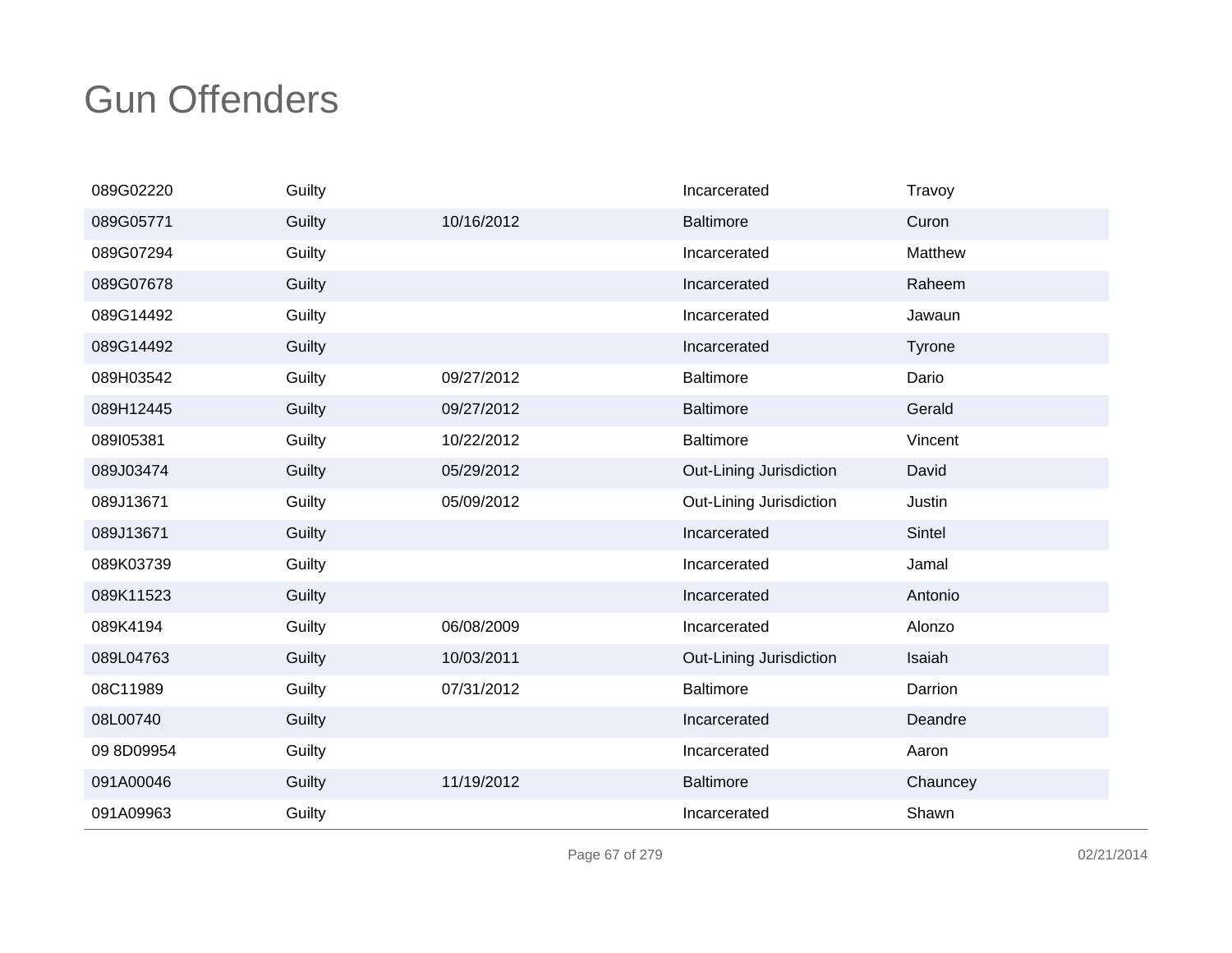|          | Johnson   | 26 | Male | <b>Black</b> |                     |     |
|----------|-----------|----|------|--------------|---------------------|-----|
| Jerel    | Patterson | 27 | Male | <b>Black</b> |                     | 415 |
|          | Gonzalez  | 24 | Male | <b>Black</b> | <b>SOUTHERN</b>     | 913 |
| Jabar    | Dorsey    | 15 | Male | <b>Black</b> | <b>SOUTHERN</b>     | 913 |
| Cilek    | Harris    | 19 | Male | <b>Black</b> | <b>SOUTHERN</b>     | 922 |
|          | Fields    | 19 | Male | <b>Black</b> | <b>SOUTHERN</b>     | 922 |
| Marshon  | Floyd     | 18 | Male | <b>Black</b> | <b>SOUTHERN</b>     | 923 |
| Jermaine | Allen     | 20 | Male | <b>Black</b> | <b>SOUTHERN</b>     | 924 |
| Anthony  | Williams  | 44 | Male | <b>Black</b> | NORTHEASTERN        | 411 |
| Lamont   | Jones     | 30 | Male | <b>Black</b> |                     |     |
| Josea    | Hopkins   | 18 | Male | <b>Black</b> |                     |     |
|          | Colvin    | 17 | Male | <b>Black</b> | <b>SOUTHERN</b>     | 931 |
|          | Forbes    | 34 | Male | <b>Black</b> | <b>SOUTHERN</b>     | 913 |
|          | Wees      | 28 | Male | <b>Black</b> |                     |     |
| Jamal    | Clea      | 19 | Male | <b>Black</b> | <b>SOUTHERN</b>     | 922 |
| Victor   | Roberts   | 30 | Male | <b>Black</b> |                     |     |
| Deangelo | Mallette  | 19 | Male | <b>Black</b> | <b>SOUTHWESTERN</b> | 814 |
|          | Carroll   | 20 | Male | <b>Black</b> | <b>WESTERN</b>      | 735 |
| James    | Davis     | 26 | Male | <b>Black</b> | <b>WESTERN</b>      | 725 |
|          | Daniels   | 28 | Male | <b>Black</b> | <b>NORTHWESTERN</b> | 623 |
| Jerome   | Smith     | 23 | Male | <b>Black</b> |                     |     |

Page 68 of 279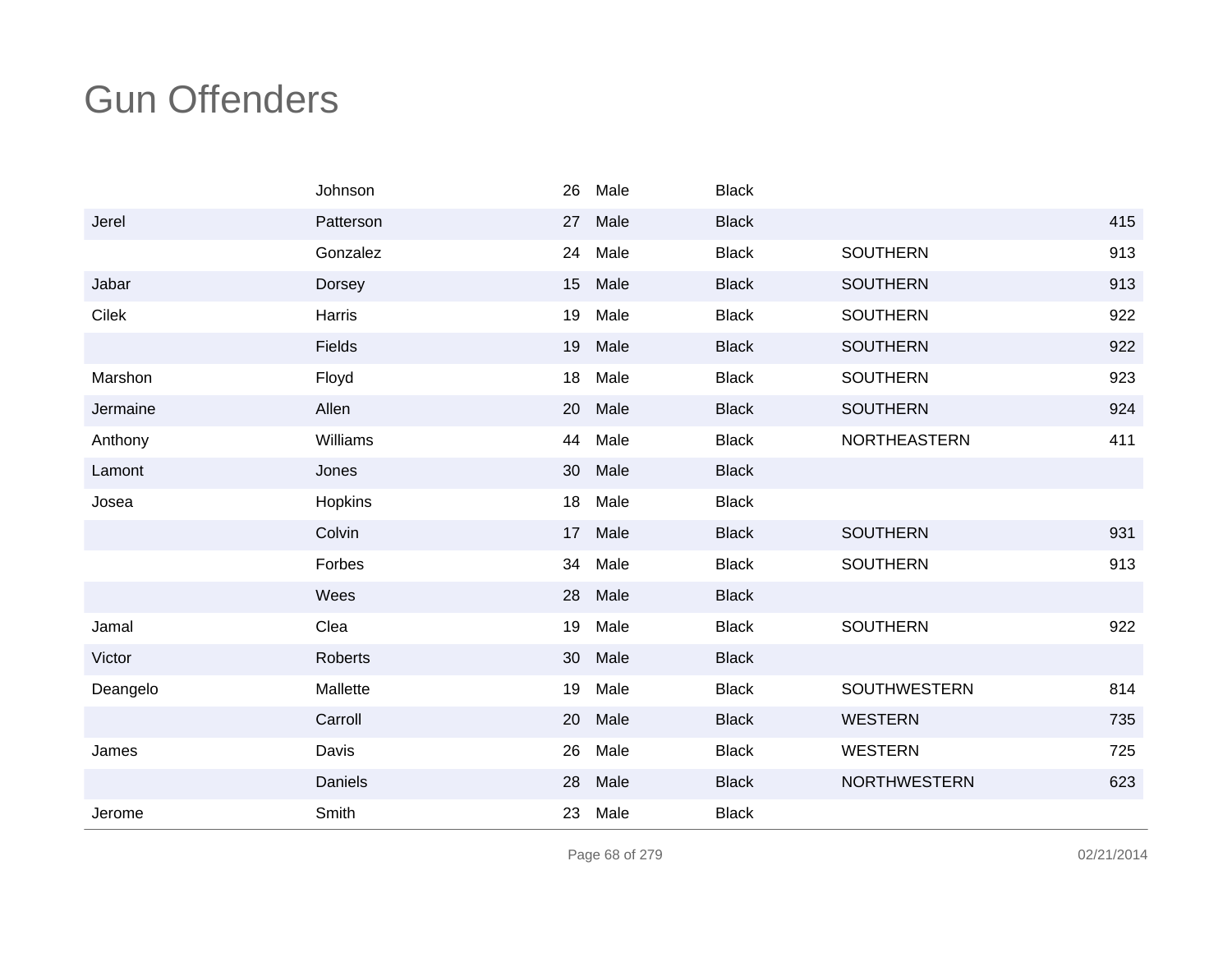| Brooklyn                           | (39.23402168500, -76.59679723850) |
|------------------------------------|-----------------------------------|
| <b>Brooklyn</b>                    | (39.23236660170, -76.60042740300) |
| Westport                           | (39.26221535630, -76.63343287280) |
| Westport                           | (39.26400648110, -76.63233862490) |
| Lakeland                           | (39.25235938750, -76.64329630260) |
| <b>Cherry Hill</b>                 | (39.24933010850, -76.61760171740) |
| Coldstream Homestead Montebello    | (39.31880622380, -76.59774197420) |
|                                    |                                   |
|                                    |                                   |
| <b>Barre Circle</b>                | (39.28398948990, -76.62884946240) |
| Brooklyn                           | (39.23325687960, -76.59861465420) |
|                                    |                                   |
| <b>Cherry Hill</b>                 | (39.25228095950, -76.62640514350) |
|                                    | (39.33150372180, -76.52725159120) |
|                                    | (39.30183141130, -76.66090258920) |
| Mondawmin                          | (39.31071138170, -76.65341215560) |
| <b>Rosemont Homeowners/Tenants</b> | (39.29461332200, -76.65867045030) |
| <b>Howard Park</b>                 | (39.32638523040, -76.70678556880) |
|                                    |                                   |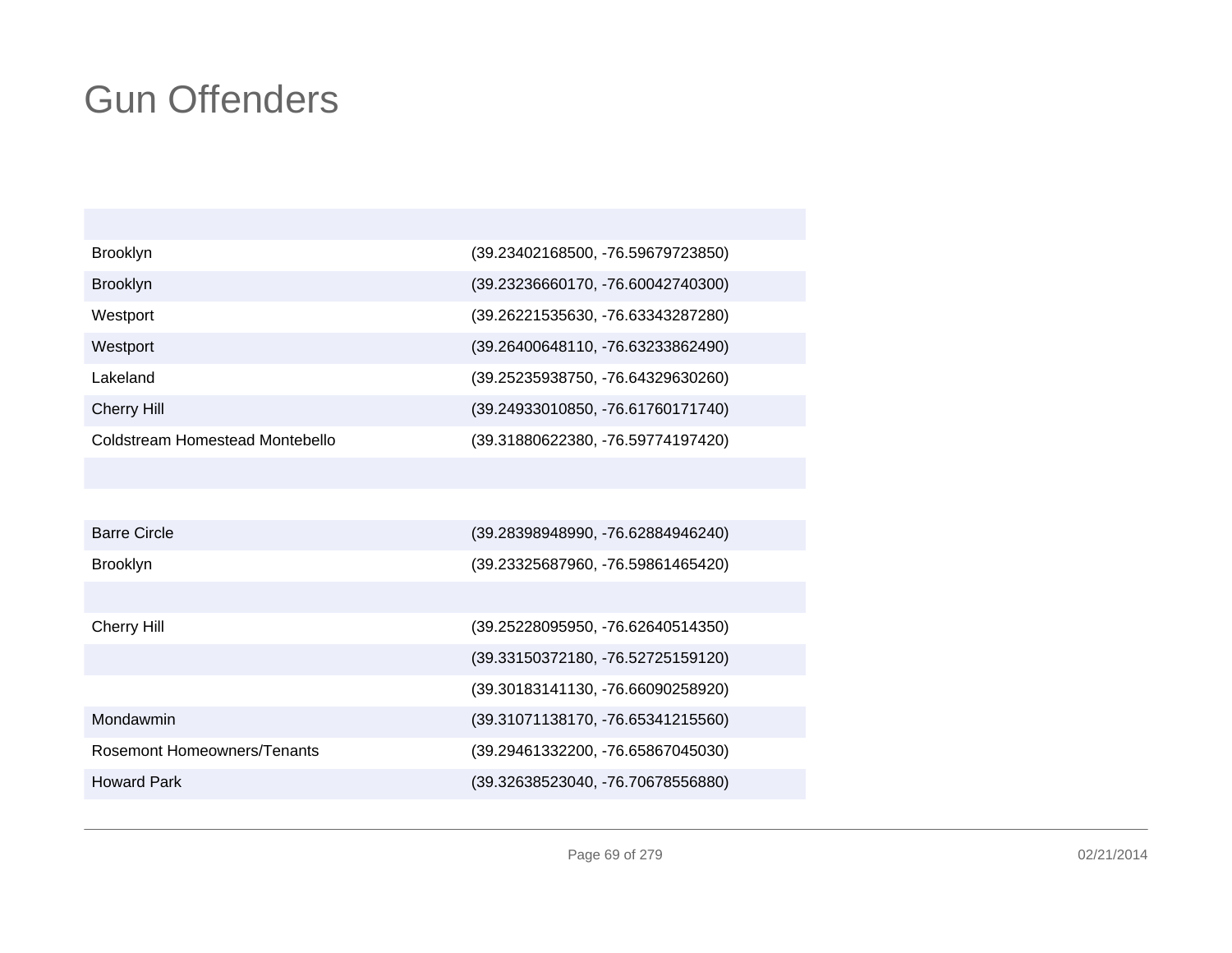| 091A1261  | Guilty |            | Incarcerated            | Walter         |
|-----------|--------|------------|-------------------------|----------------|
| 091B06831 | Guilty |            | Incarcerated            | Dennis         |
| 091C03456 | Guilty | 08/27/2012 | <b>Baltimore</b>        | Jason          |
| 091D07475 | Guilty |            | Incarcerated            | Mansor         |
| 091D12104 | Guilty | 07/06/2012 | Out-Lining Jurisdiction | Roderick       |
|           | Guilty |            | Incarcerated            | Carl           |
|           | Guilty |            | Incarcerated            | Torrez         |
| 091F10006 | Guilty | 08/09/2012 | <b>Baltimore</b>        | Jeremiah       |
| 091F14130 | PBJ    | 09/14/2012 | <b>Baltimore</b>        | Anthony        |
| 091G00219 | Guilty | 11/19/2012 | Incarcerated            | Turrone        |
| 091G00219 | Guilty | 12/11/2012 | <b>Baltimore</b>        | Terina         |
| 091G02145 | Guilty | 10/01/2012 | <b>Baltimore</b>        | Charles        |
| 091G07478 | Guilty |            | Incarcerated            | Dante          |
| 091H03951 | Guilty | 10/12/2012 | <b>Baltimore</b>        | Damien         |
| 091H08464 | Guilty | 01/07/2013 | <b>Baltimore</b>        | Dennis         |
| 091H4364  | Guilty |            | Incarcerated            | Anthony        |
| 091H99999 | Guilty |            | Incarcerated            | <b>Brandon</b> |
| 091l03497 | Guilty | 02/09/2010 | Incarcerated            | Amos           |
| 091l13091 | Guilty | 10/09/2012 | <b>Baltimore</b>        | Clinton        |
| 091J01291 | Guilty |            | Incarcerated            | Chancy         |
| 091J07108 | Guilty | 11/30/2012 | <b>Baltimore</b>        | Tyrone         |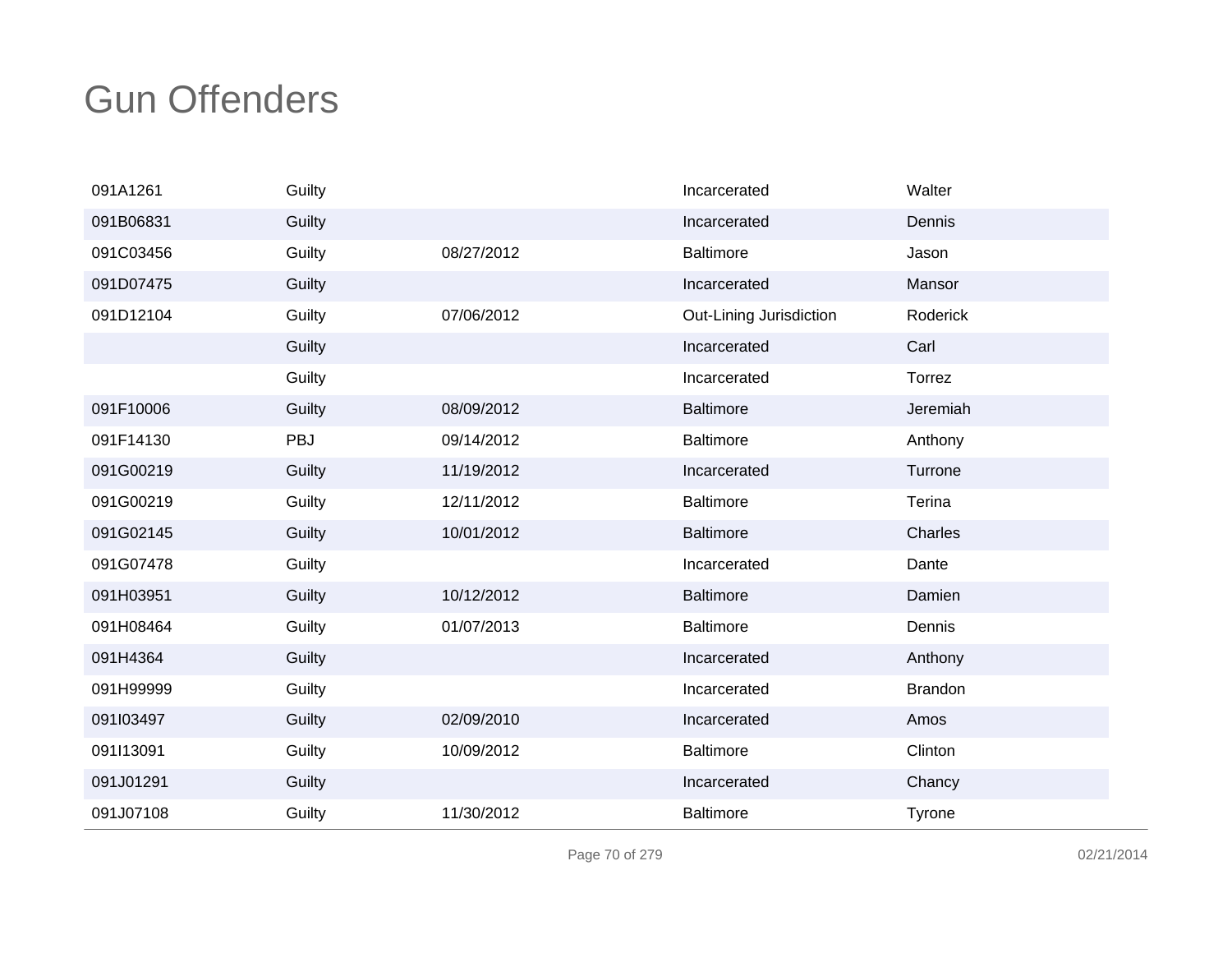|              | Taylor         | 29 | Male   | <b>Black</b> | <b>SOUTHERN</b>     | 913 |
|--------------|----------------|----|--------|--------------|---------------------|-----|
|              | <b>Bullock</b> | 30 | Male   | <b>Black</b> | NORTHEASTERN        | 415 |
| Tavon        | Ghee           | 25 | Male   | <b>Black</b> | <b>WESTERN</b>      | 712 |
|              | Aleem          | 22 | Male   | <b>Black</b> |                     |     |
| Anthony      | Godbolt        | 31 | Male   | <b>Black</b> |                     |     |
|              | Coleman        | 30 | Male   | <b>Black</b> | <b>NORTHEASTERN</b> | 412 |
|              | Seymore        | 23 | Male   | <b>Black</b> |                     |     |
| Alexander    | Richardson     | 33 | Male   | <b>Black</b> | <b>NORTHERN</b>     | 531 |
| James        | Jenkins        | 26 | Male   | <b>Black</b> | <b>NORTHEASTERN</b> | 422 |
| Martin       | Scott          | 24 | Male   | <b>Black</b> | <b>SOUTHWESTERN</b> | 833 |
| Renee        | Malone         | 22 | Female | <b>Black</b> | <b>CENTRAL</b>      | 135 |
| Douglas      | <b>Diggs</b>   | 33 | Male   | <b>Black</b> | <b>WESTERN</b>      | 721 |
| $\mathsf{A}$ | Mccray         | 23 | Male   | <b>Black</b> | <b>NORTHEASTERN</b> | 413 |
|              | Williams       | 29 | Male   | <b>Black</b> | NORTHEASTERN        | 422 |
|              | Hamlett        | 40 | Male   | <b>Black</b> | <b>CENTRAL</b>      | 124 |
|              | Griffin        | 20 | Male   | <b>Black</b> |                     |     |
|              | Gardner        | 18 | Male   | <b>Black</b> |                     |     |
|              | Johnson        | 24 | Male   | <b>Black</b> | <b>EASTERN</b>      | 322 |
| Lamar        | Lomax          | 30 | Male   | <b>Black</b> | NORTHEASTERN        | 414 |
|              | Robinson       | 45 | Male   | <b>Black</b> |                     |     |
|              | Simmons        | 56 | Male   | <b>Black</b> | NORTHEASTERN        | 412 |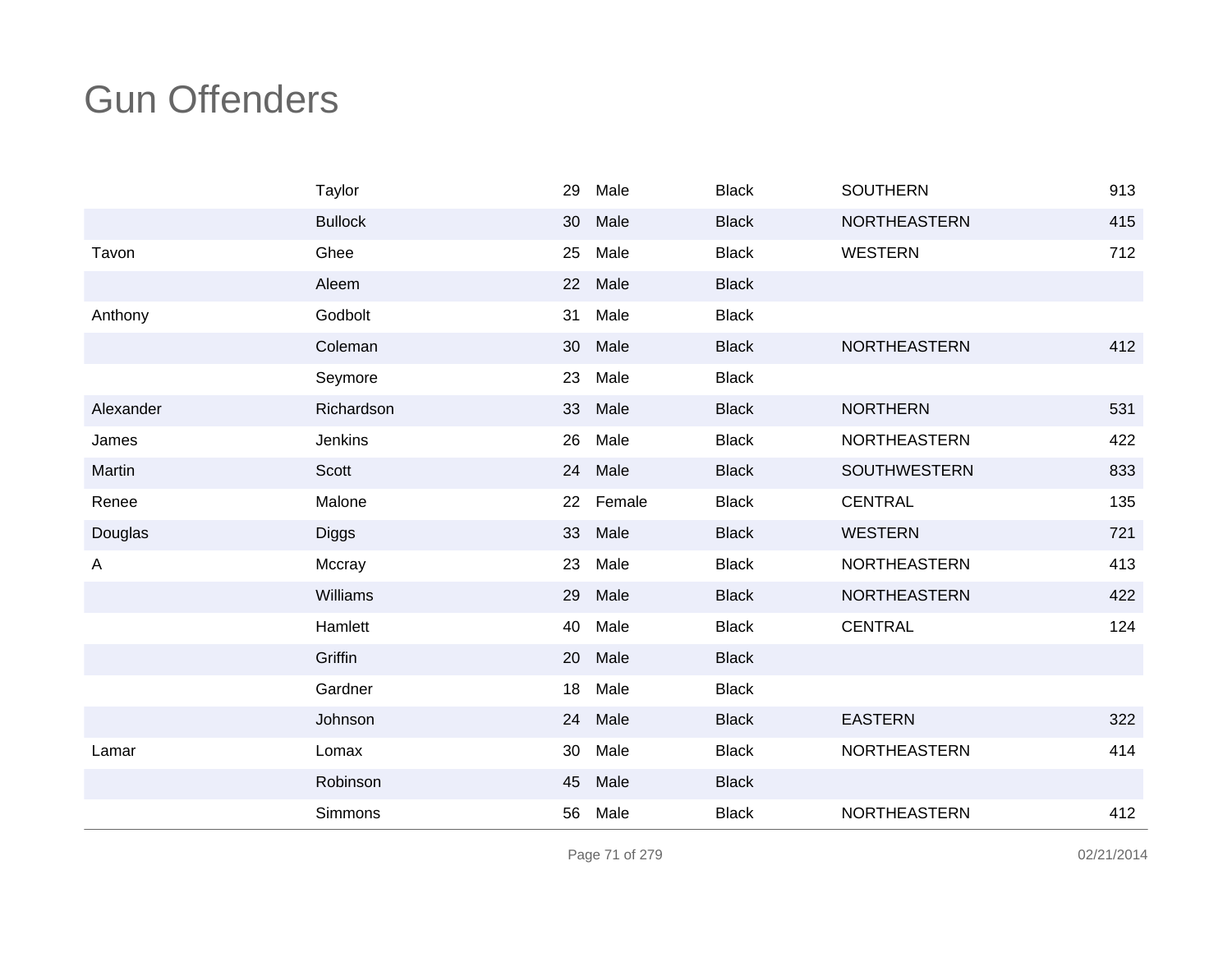| <b>Brooklyn</b>                 | (39.22917558490, -76.60020107690) |
|---------------------------------|-----------------------------------|
| Belair-Edison                   | (39.32447151640, -76.56983843970) |
| Franklin Square                 | (39.28966291190, -76.64047025450) |
|                                 |                                   |
|                                 |                                   |
| Coldstream Homestead Montebello | (39.32181827710, -76.59016693060) |
|                                 |                                   |
| Greenspring                     | (39.33756403120, -76.66013871120) |
| Moravia-Walther                 | (39.34040898880, -76.56439073140) |
| <b>SOUTHWESTERN</b>             | (39.27814682580, -76.68377576550) |
| Reservoir Hill                  | (39.31294668280, -76.63810887070) |
| Booth-Boyd                      | (39.28803605110, -76.64909850650) |
| Four By Four                    | (39.31530376980, -76.57657408560) |
| Frankford                       | (39.33047865700, -76.56237346120) |
| <b>Heritage Crossing</b>        | (39.29730614320, -76.62832723460) |
|                                 |                                   |
|                                 |                                   |
| <b>Gay Street</b>               | (39.30134177250, -76.59782922920) |
| Ednor Gardens-Lakeside          | (39.33463730660, -76.60104141080) |
|                                 |                                   |
| Coldstream Homestead Montebello | (39.32458425850, -76.59267463950) |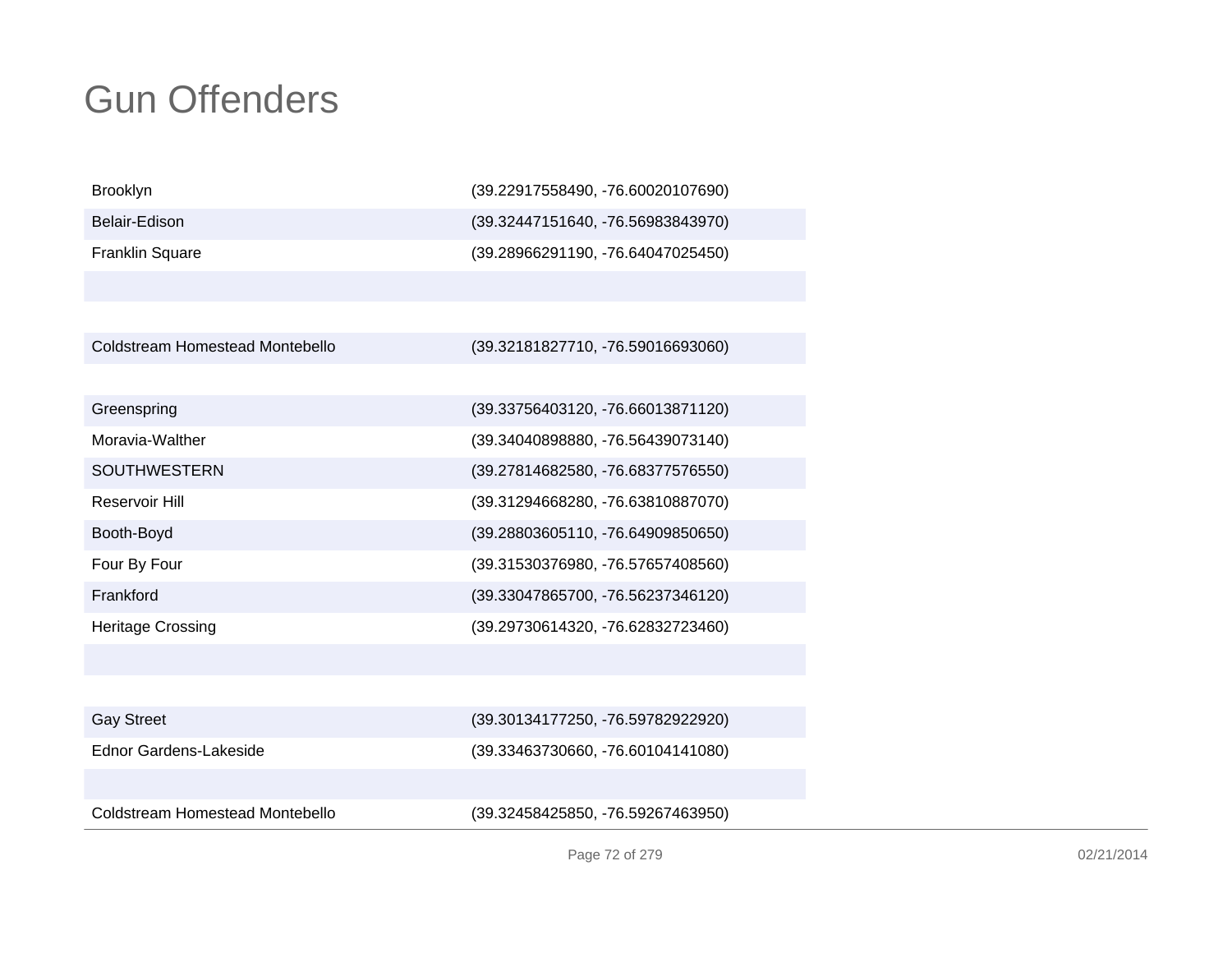| 091J09110  | Guilty |            | Incarcerated            | Leroy         |
|------------|--------|------------|-------------------------|---------------|
| 091K06209  | Guilty | 01/03/2013 | <b>Baltimore</b>        | Rodney        |
| 091K11797  | Guilty | 04/30/2010 | Out-Lining Jurisdiction | <b>Tyrone</b> |
| 091K99999  | PBJ    | 08/21/2012 | <b>Baltimore</b>        | Kimberly      |
| 092A06597  | Guilty | 08/27/2012 | <b>Baltimore</b>        | Leroy         |
| 092D03527  | Guilty | 09/07/2012 | <b>Baltimore</b>        | Latroya       |
| 092D11761  | Guilty | 02/08/2011 | Incarcerated            | Kenny         |
| 092D14918  | Guilty | 12/19/2011 | Out-Lining Jurisdiction | Augustine     |
|            | Guilty | 08/03/2012 | <b>Baltimore</b>        | James         |
| 092F01397  | Guilty |            | Incarcerated            | Tavon         |
| 092F04052  | Guilty | 08/22/2012 | <b>Baltimore</b>        | Jermal        |
| 092F07949  | Guilty |            | Incarcerated            | Shabazz       |
| 092G04650  | PBJ    | 12/07/2012 | <b>Baltimore</b>        | Diane         |
| 092G05297  | Guilty | 01/07/2013 | <b>Baltimore</b>        | Travon        |
| 092G11516  | Guilty | 09/11/2012 | <b>Baltimore</b>        | Alvin         |
| 092G12898  | Guilty |            | Incarcerated            | Michael       |
| 092G13775  | Guilty | 01/04/2013 | <b>Baltimore</b>        | William       |
| 092H00227  | PBJ    | 06/05/2012 | Incarcerated            | Ryan          |
| 092H013952 | Guilty | 10/03/2012 | <b>Baltimore</b>        | Vernal        |
| 092H11996  | Guilty |            | Incarcerated            | <b>Ricky</b>  |
| 092106311  | Guilty | 11/13/2012 | <b>Baltimore</b>        | Jeffrey       |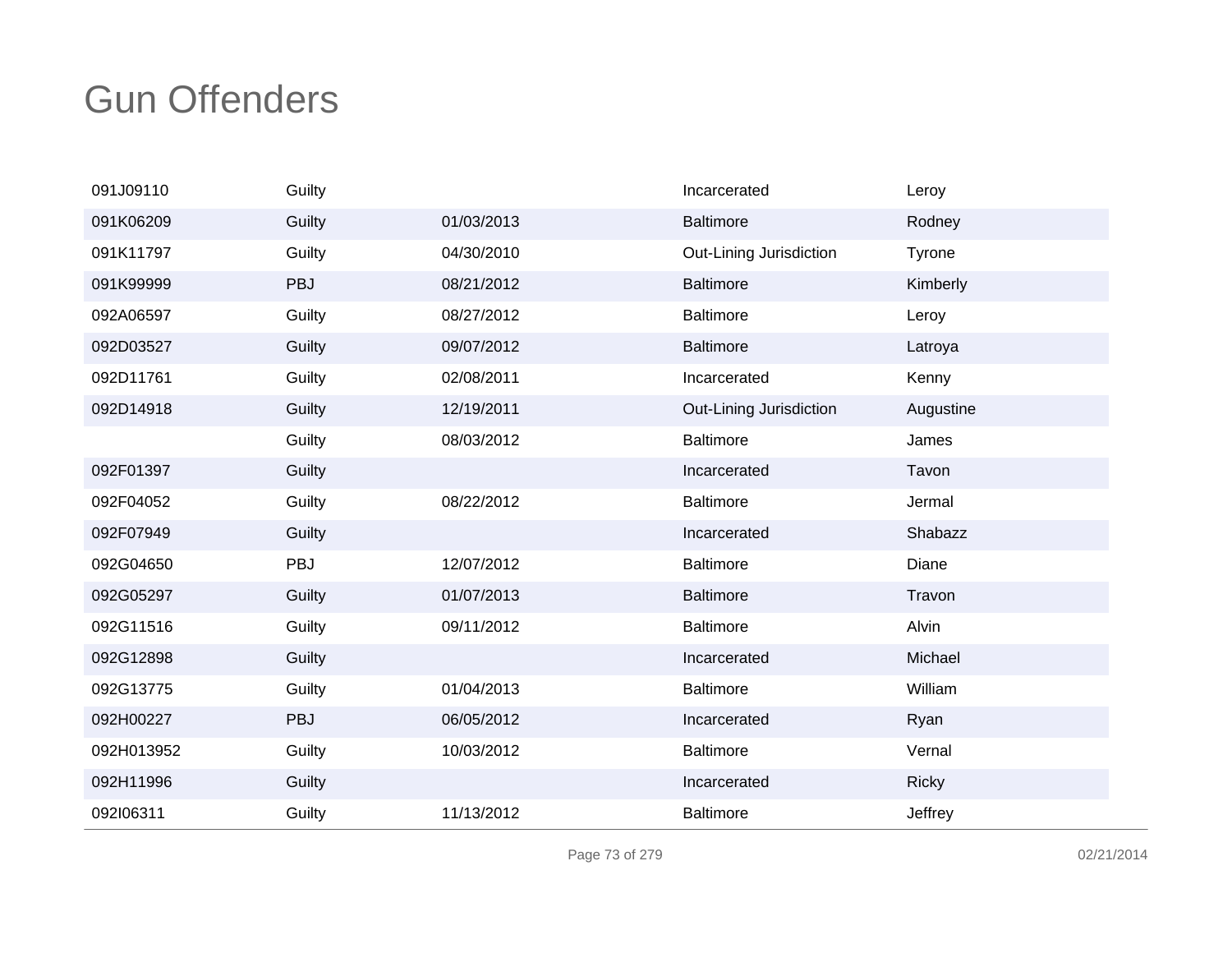|             | Adams          | 24 | Male   | <b>Black</b> | <b>NORTHEASTERN</b> | 427 |
|-------------|----------------|----|--------|--------------|---------------------|-----|
| Deon        | Corbin-Jones   | 19 | Male   | <b>Black</b> | <b>NORTHERN</b>     | 522 |
| Nathaniel   | Hopkins        | 30 | Male   | <b>Black</b> |                     |     |
|             | Gasque         | 34 | Female | <b>Black</b> | <b>NORTHEASTERN</b> | 426 |
| Wilbert     | Price          | 40 | Male   | <b>Black</b> | <b>EASTERN</b>      | 322 |
| Vawnell     | Dorsey         | 22 | Female | <b>Black</b> | <b>WESTERN</b>      | 722 |
| Roger       | Mcbride        | 28 | Male   | <b>Black</b> | SOUTHWESTERN        | 836 |
|             | Tamburello     | 61 | Male   | White        |                     |     |
| Lamont      | Patrick        | 46 | Male   | <b>Black</b> | SOUTHEASTERN        | 221 |
|             | Dale           | 20 | Male   | <b>Black</b> |                     |     |
| Fenton      | Smith          | 24 | Male   | <b>Black</b> | <b>WESTERN</b>      | 725 |
|             | Watkins        | 17 | Male   | <b>Black</b> |                     |     |
| Florence    | Vanstory       | 53 | Female | <b>Black</b> | SOUTHEASTERN        | 222 |
| Rashad      | Griffin        | 22 | Male   | <b>Black</b> | <b>NORTHEASTERN</b> | 435 |
| Alphonso    | Cureton        | 24 | Male   | <b>Black</b> | <b>EASTERN</b>      | 334 |
| Steven      | Akonom         | 23 | Male   | White        | <b>SOUTHEASTERN</b> | 233 |
| Arthur      | Crosby         | 26 | Male   | <b>Black</b> | <b>CENTRAL</b>      | 124 |
| Christopher | Jett           | 20 | Male   | <b>Black</b> |                     |     |
|             | <b>Briscoe</b> | 28 | Male   | <b>Black</b> | <b>NORTHWESTERN</b> | 615 |
|             | <b>Barts</b>   | 51 | Male   | White        | <b>SOUTHEASTERN</b> | 232 |
| Trayvon     | Jones          | 24 | Male   | <b>Black</b> | SOUTHEASTERN        | 221 |

Page 74 of 279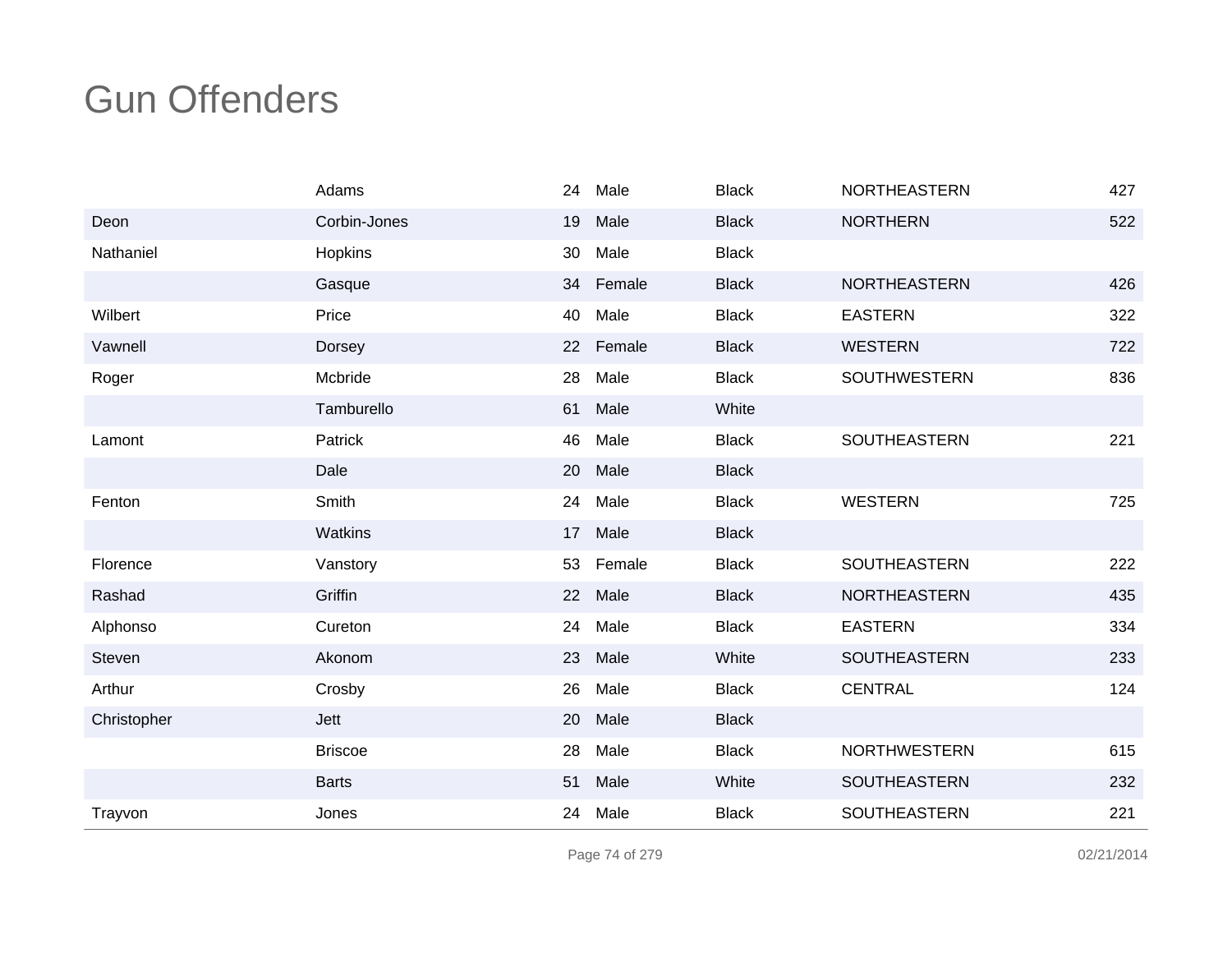| Glenham-Belford             | (39.34457986640, -76.54378171800) |
|-----------------------------|-----------------------------------|
| Chinquapin Park-Belvedere   | (39.36568404730, -76.60235083130) |
|                             |                                   |
| Perring Loch                | (39.35138446590, -76.58588278540) |
| <b>Gay Street</b>           | (39.30204378750, -76.59719749760) |
| <b>Harlem Park</b>          | (39.29700583810, -76.64429101200) |
| Shipley Hill                | (39.28523170280, -76.65675338400) |
|                             |                                   |
| <b>McElderry Park</b>       | (39.29762765310, -76.58416115960) |
|                             |                                   |
| Bridgeview/Greenlawn        | (39.30172368090, -76.65450015150) |
|                             |                                   |
| Baltimore-Linwood           | (39.29365289960, -76.57837145270) |
| Frankford                   | (39.33900019460, -76.53882752360) |
| Madison-Eastend             | (39.29963462550, -76.57665020210) |
| Greektown                   | (39.28575584490, -76.55285565550) |
| <b>CENTRAL</b>              | (39.29693517060, -76.62655352340) |
|                             |                                   |
| <b>Central Park Heights</b> | (39.35080877940, -76.67046031660) |
| Kresson                     | (39.29163988100, -76.56051629550) |
| <b>McElderry Park</b>       | (39.29823908440, -76.58087268810) |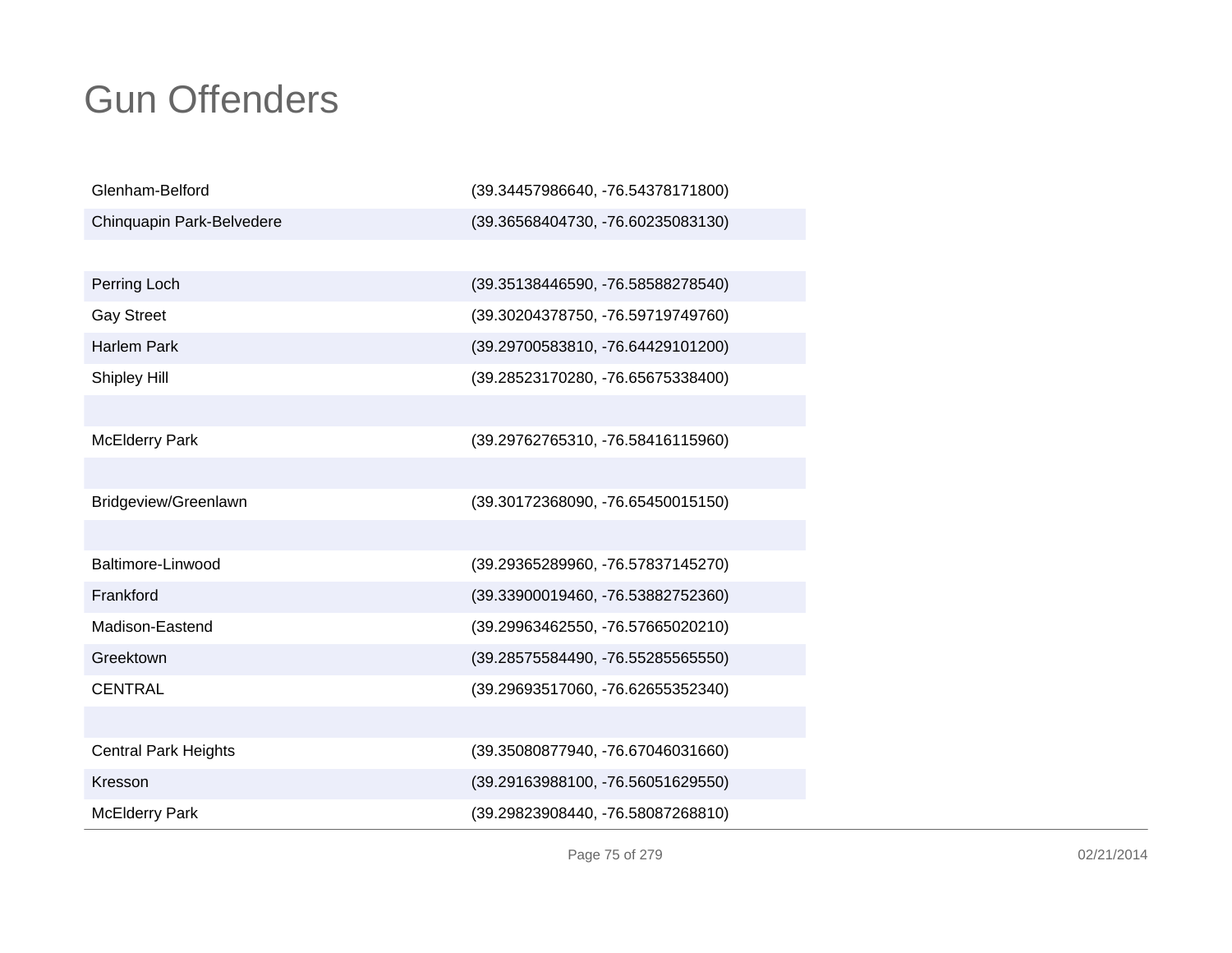| 092J00252 | Guilty |            | Incarcerated            | Antoine         |
|-----------|--------|------------|-------------------------|-----------------|
| 092J01974 | Guilty |            | Incarcerated            | Andrew          |
| 092J06427 | Guilty | 07/26/2012 | <b>Baltimore</b>        | Dylan           |
| 092J11001 | Guilty | 09/12/2012 | <b>Baltimore</b>        | Kendell         |
| 092J14429 | Guilty | 06/09/2011 | Out-Lining Jurisdiction | Pamela          |
| 092K01408 | Guilty |            | Incarcerated            | Adam            |
| 092K10115 | Guilty | 03/22/2010 | Out-Lining Jurisdiction | Arthur          |
| 092L04770 | Guilty |            | Incarcerated            | Anthony         |
| 092L06794 | Guilty |            | Incarcerated            | Michael         |
| 092L09280 | Guilty |            | Incarcerated            | Anthony         |
| 093A00030 | Guilty | 04/23/2012 | <b>Baltimore</b>        | Joshua          |
| 093A01261 | Guilty |            | Incarcerated            | Ronald          |
| 093A05958 | Guilty | 11/08/2011 | Incarcerated            | April           |
| 093A-2365 | Guilty |            | Incarcerated            | Tywan           |
| 093B07161 | Guilty |            | Incarcerated            | Rasheem         |
| 093B07161 | Guilty |            | Incarcerated            | <b>Brittany</b> |
| 093D01640 | Guilty | 08/29/2012 | <b>Baltimore</b>        | Darryl          |
| 093D02057 | Guilty | 06/22/2012 | Incarcerated            | Devinn          |
| 093D04104 | Guilty |            | Incarcerated            | Lamont          |
| 093D09589 | Guilty | 11/13/2009 | Incarcerated            | Michael         |
| 093D10576 | Guilty | 09/14/2012 | <b>Baltimore</b>        | Stephen         |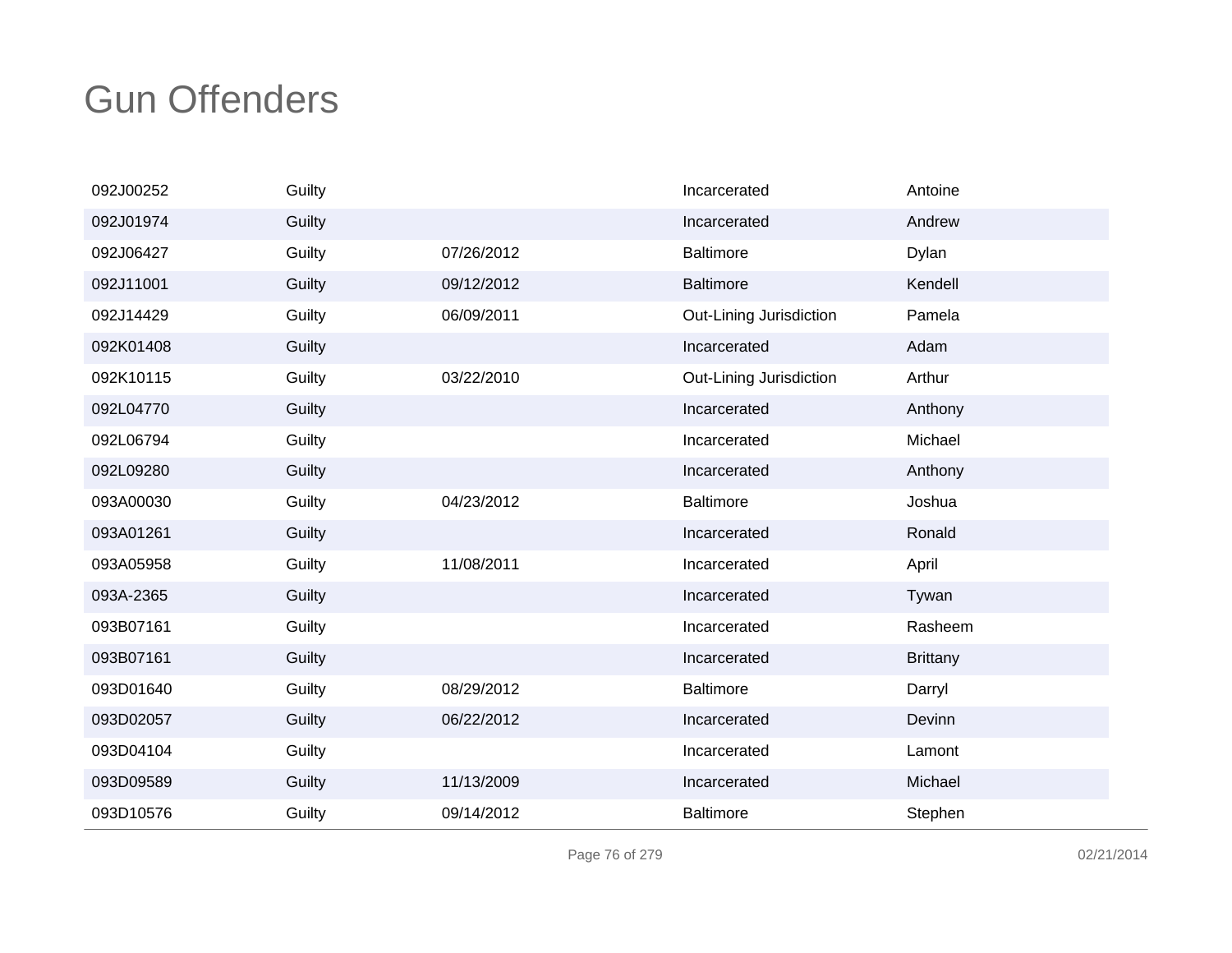|         | Edwards        | 25 | Male   | <b>Black</b> |                     |     |
|---------|----------------|----|--------|--------------|---------------------|-----|
|         | Alston         | 17 | Male   | <b>Black</b> |                     |     |
| Terrell | <b>Butler</b>  | 19 | Male   | <b>Black</b> | NORTHEASTERN        | 434 |
| Lamont  | Johnson        | 20 | Male   | <b>Black</b> | <b>SOUTHERN</b>     | 942 |
| Marie   | Marshall       | 44 | Female | White        |                     |     |
| Joseph  | Locklear       | 19 | Male   | <b>Black</b> | SOUTHEASTERN        | 222 |
| Charles | Campbell       | 39 | Male   | White        |                     |     |
|         | Lowery         | 32 | Male   | <b>Black</b> | <b>CENTRAL</b>      | 111 |
|         | Lacks          | 27 | Male   | <b>Black</b> |                     |     |
|         | Hall           | 16 | Male   | <b>Black</b> |                     |     |
| Khan    | Leslie         | 33 | Male   | <b>Black</b> | NORTHEASTERN        | 434 |
|         | Gamble         | 21 | Male   | <b>Black</b> |                     |     |
|         | Johnson        | 27 | Female | <b>Black</b> | <b>EASTERN</b>      | 325 |
|         | Campbell       | 29 | Male   | <b>Black</b> | NORTHEASTERN        | 414 |
|         | Harley         | 19 | Male   | <b>Black</b> | <b>NORTHERN</b>     | 525 |
|         | Powers         | 20 | Female | <b>Black</b> | SOUTHEASTERN        | 223 |
| Thomas  | Mcgowan        | 28 | Male   | <b>Black</b> | <b>NORTHERN</b>     | 524 |
| Martel  | Taylor         | 30 | Male   | <b>Black</b> | <b>EASTERN</b>      | 312 |
|         | Burnham        | 29 | Male   | <b>Black</b> | <b>NORTHEASTERN</b> | 436 |
| Desmond | <b>Delilly</b> | 21 | Male   | <b>Black</b> | SOUTHEASTERN        | 222 |
| Amaurdl | Cain           | 22 | Male   | <b>Black</b> | NORTHEASTERN        | 415 |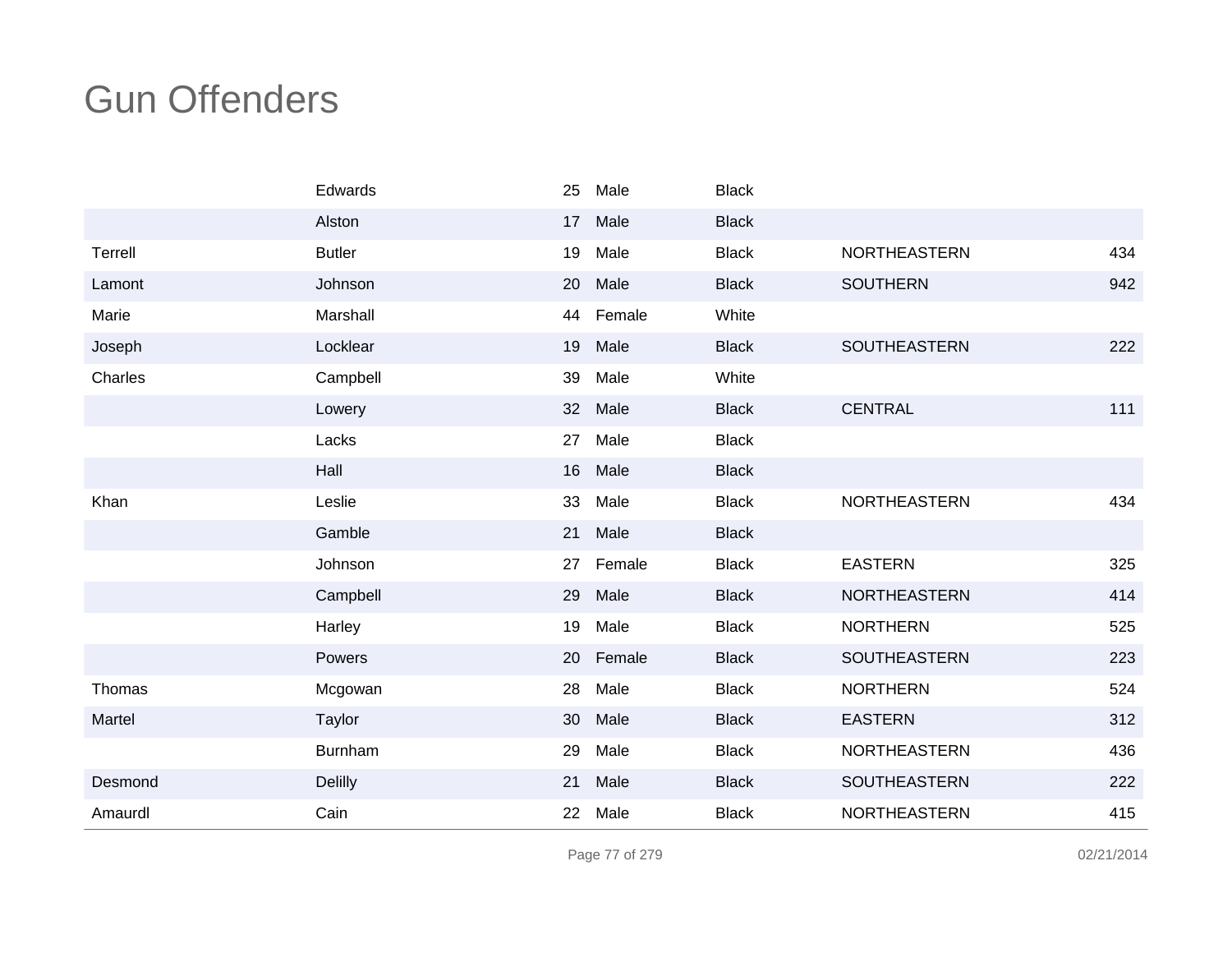| Frankford                     | (39.32053433810, -76.53945107210) |
|-------------------------------|-----------------------------------|
|                               | (39.27782445140, -76.61252540050) |
|                               |                                   |
| Baltimore-Linwood             | (39.29271636640, -76.57766535490) |
|                               |                                   |
| Downtown                      | (39.29147621830, -76.61114227950) |
|                               |                                   |
|                               |                                   |
| Frankford                     | (39.32277855600, -76.53967844020) |
|                               |                                   |
| <b>McElderry Park</b>         | (39.29879484760, -76.58277740670) |
| <b>Ednor Gardens-Lakeside</b> | (39.33334796770, -76.60022447340) |
| Pen Lucy                      | (39.33969441600, -76.60727593360) |
| Baltimore-Linwood             | (39.29301539460, -76.56948320970) |
| Woodbourne-McCabe             | (39.35372938670, -76.60429015140) |
| East Baltimore Midway         | (39.31506947680, -76.59947797380) |
| Parkside                      | (39.32230006000, -76.55575229110) |
| Baltimore-Linwood             | (39.29340820860, -76.58047942050) |
| Belair-Edison                 | (39.32523256090, -76.57165484580) |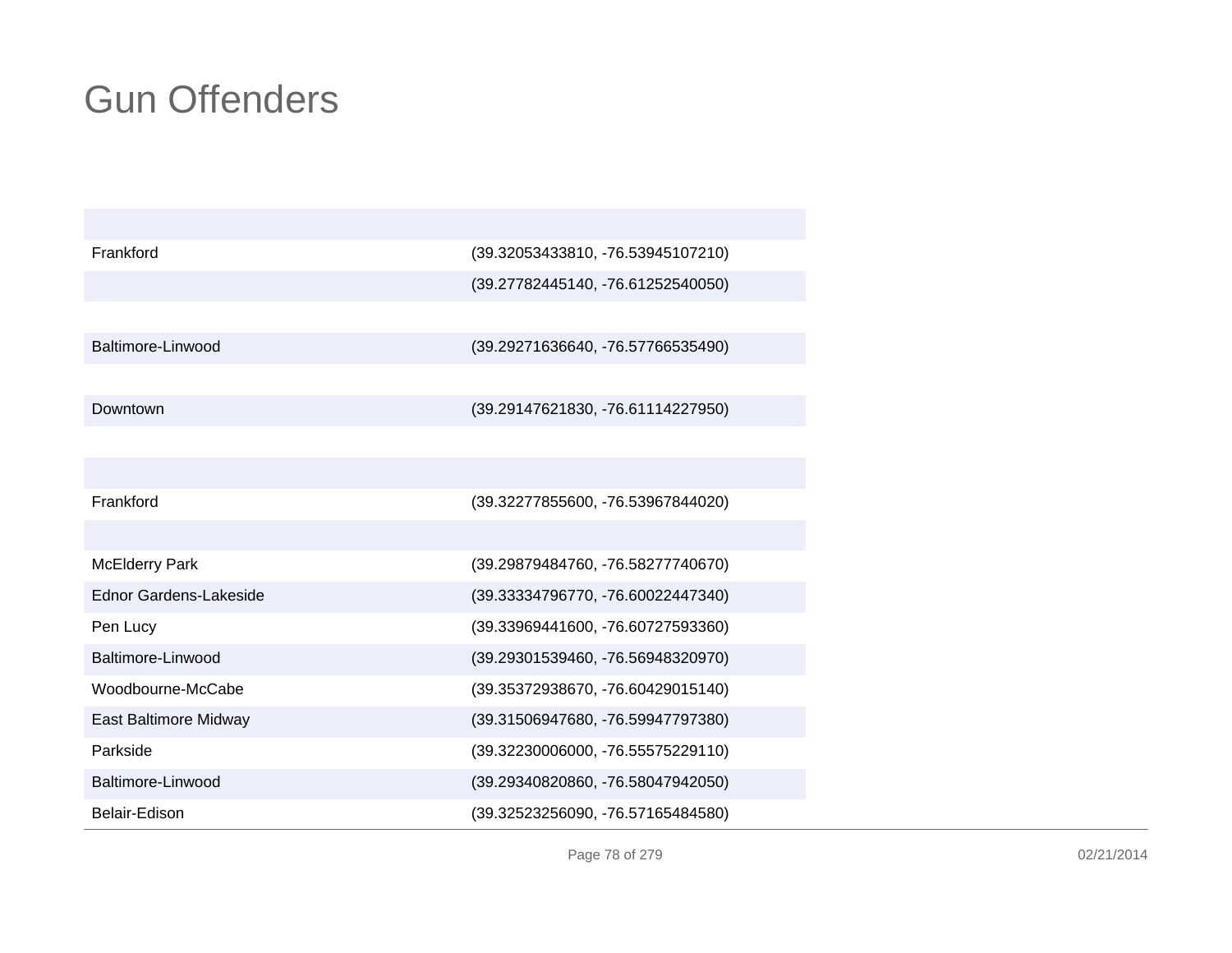| 093D11715 | Guilty     |            | Incarcerated            | Nolan      |
|-----------|------------|------------|-------------------------|------------|
|           | Guilty     | 07/23/2012 | <b>Baltimore</b>        | Marquettae |
| 093F05415 | Guilty     |            | Incarcerated            | Dennis     |
| 093H08180 | Guilty     | 10/18/2011 | Incarcerated            | Michael    |
| 093H09222 | Guilty     |            | Incarcerated            | Jermaine   |
| 093H14273 | Guilty     | 04/30/2012 | Incarcerated            | Corey      |
| 093100568 | Guilty     |            | Incarcerated            | Andre      |
| 093l02117 | Guilty     | 09/06/2012 | <b>Baltimore</b>        | Shawn      |
| 093l07792 | Guilty     | 02/02/2012 | Incarcerated            | Alonzo     |
| 093I4917  | Guilty     | 09/18/2012 | <b>Baltimore</b>        | Robert     |
| 093J02926 | Guilty     | 09/06/2012 | <b>Baltimore</b>        | Antonio    |
| 093J03672 | Guilty     |            | Incarcerated            | Joshua     |
| 093J04766 | Guilty     |            | Incarcerated            | Chauncey   |
| 093J07850 | <b>PBJ</b> | 01/22/2010 | Out-Lining Jurisdiction | Lani       |
| 093J10105 | Guilty     |            | Incarcerated            | Raymond    |
| 093J11856 | Guilty     | 01/05/2010 | Incarcerated            | Michael    |
| 093K02353 | Guilty     |            | Incarcerated            | Diontaye   |
| 093K03427 | Guilty     |            | Incarcerated            | Terrell    |
| 093K08215 | Guilty     | 02/16/2010 | Incarcerated            | Lantz      |
| 093K11841 | Guilty     | 09/21/2012 | <b>Baltimore</b>        | Derone     |
| 093K13035 | Guilty     | 11/27/2012 | <b>Baltimore</b>        | Davon      |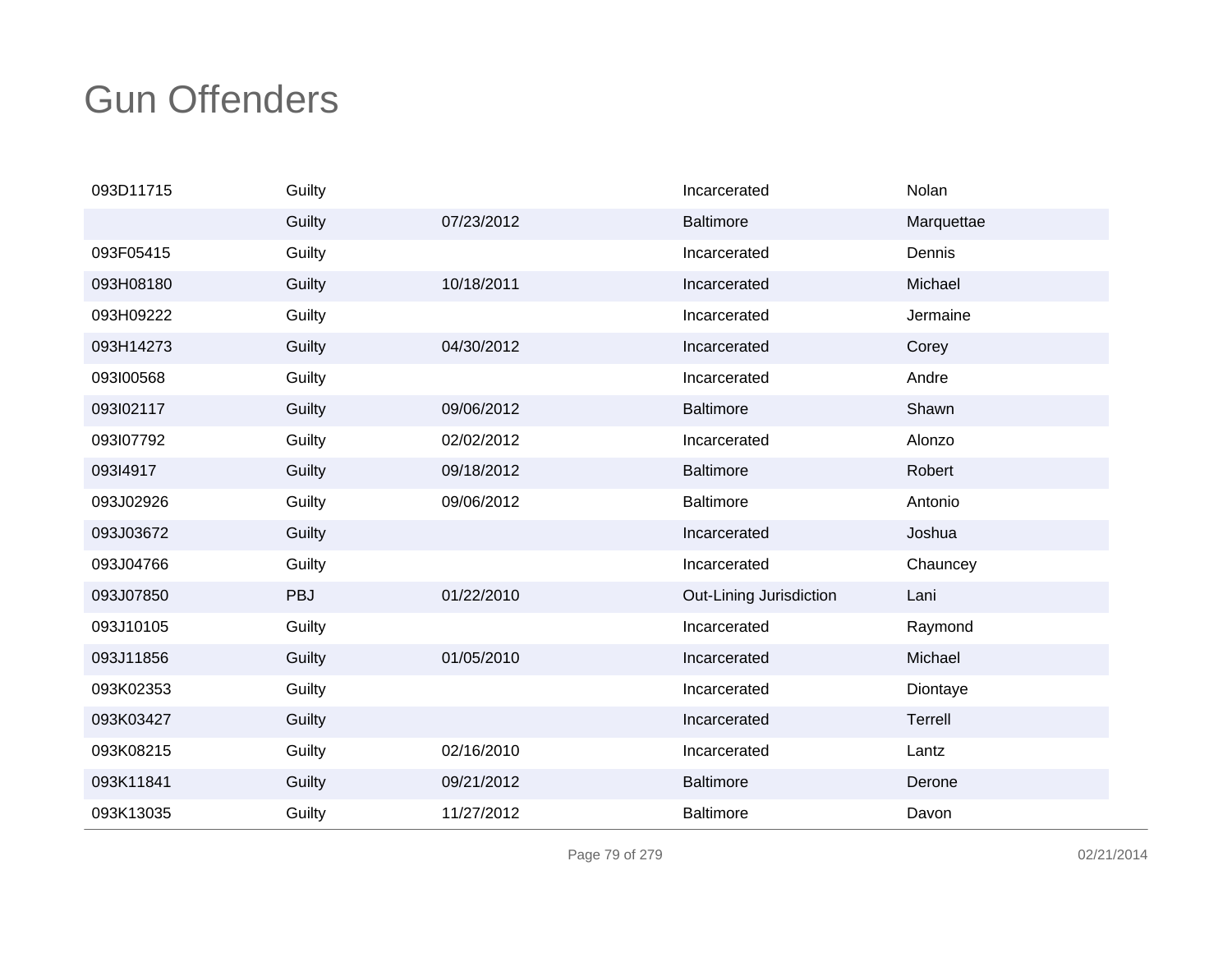|           | Floyd            | 20              | Male      | <b>Black</b> | <b>EASTERN</b>      | 313 |
|-----------|------------------|-----------------|-----------|--------------|---------------------|-----|
| Louise    | Hurd             | 39              | Female    | <b>Black</b> | <b>WESTERN</b>      | 736 |
|           | Hairston         | 20              | Male      | <b>Black</b> |                     |     |
| Allen     | Smith            | 18              | Male      | <b>Black</b> | <b>EASTERN</b>      | 334 |
| Martin    | Hood             | 33              | Male      | <b>Black</b> |                     |     |
| Cornell   | Satchel          | 24              | Male      | <b>Black</b> | <b>EASTERN</b>      | 325 |
| Charles   | Anderson         | 23              | Male      | <b>Black</b> | <b>EASTERN</b>      | 333 |
| Tavon     | Miles            | 31              | Male      | <b>Black</b> | NORTHEASTERN        | 413 |
| Jamal     | Clea             | 19              | Male      | <b>Black</b> | <b>SOUTHERN</b>     | 922 |
|           | Wynder           | 21              | Male      | <b>Black</b> | <b>NORTHEASTERN</b> | 411 |
|           | Pate             | 41              | Male      | <b>Black</b> | <b>NORTHEASTERN</b> | 427 |
| Roosevelt | Kelly            | 20              | Male      | <b>Black</b> | SOUTHEASTERN        | 223 |
|           | Jones            | 19              | Male      | <b>Black</b> |                     |     |
| Andrea    | Wallace          |                 | 20 Female | <b>Black</b> |                     |     |
|           | Mccullough       | 27              | Male      | <b>Black</b> | <b>EASTERN</b>      | 321 |
| Raphael   | Hunter           | 19              | Male      | <b>Black</b> | <b>NORTHERN</b>     | 522 |
| Lamont    | Demory           | 18              | Male      | <b>Black</b> | NORTHEASTERN        | 422 |
|           | Patterson        | 31              | Male      | <b>Black</b> |                     |     |
| Michael   | <b>Deshields</b> | 21              | Male      | <b>Black</b> | <b>EASTERN</b>      | 315 |
| Wayland   | Jones            | 18              | Male      | <b>Black</b> | <b>NORTHEASTERN</b> | 413 |
| Anthony   | Davis            | 17 <sub>2</sub> | Male      | <b>Black</b> | <b>EASTERN</b>      | 321 |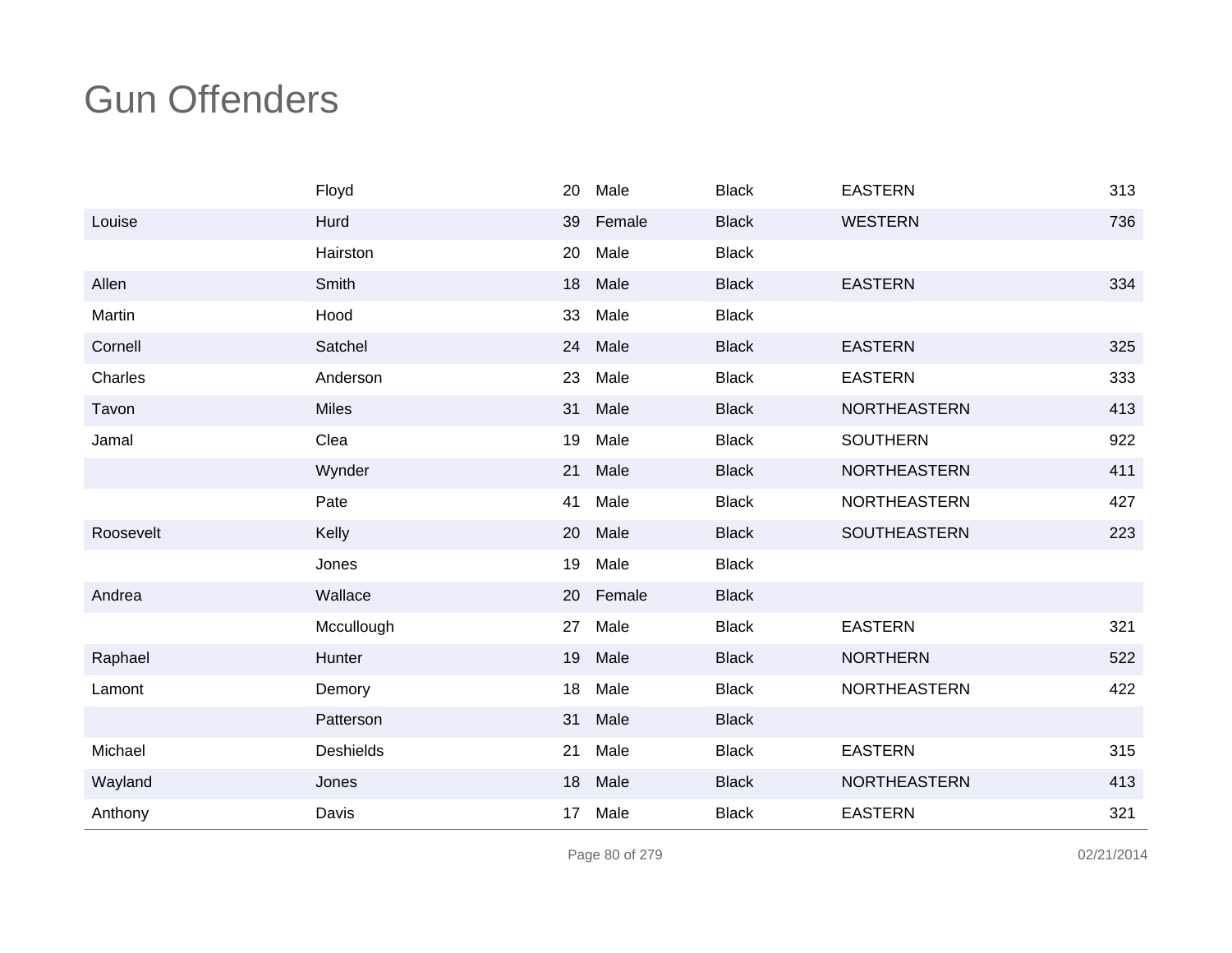| Oliver                          | (39.30555604230, -76.60362990710) |
|---------------------------------|-----------------------------------|
| Mondawmin                       | (39.31181967030, -76.65062755390) |
|                                 |                                   |
| Madison-Eastend                 | (39.30006104670, -76.57757092360) |
|                                 |                                   |
| Milton-Montford                 | (39.30040342280, -76.58236288870) |
| Berea                           | (39.30916799360, -76.57799765160) |
| Belair-Edison                   | (39.31700186750, -76.57788906880) |
| <b>Cherry Hill</b>              | (39.25228095950, -76.62640514350) |
| Coldstream Homestead Montebello | (39.31943784530, -76.59469343220) |
| Glenham-Belford                 | (39.34943301970, -76.54089340680) |
| <b>Ellwood Park/Monument</b>    | (39.29855942030, -76.57077891050) |
|                                 |                                   |
|                                 |                                   |
| Oliver                          | (39.30835496700, -76.59895429360) |
| Rosebank                        | (39.36406045660, -76.61306015030) |
| Arcadia                         | (39.32909116690, -76.56432427480) |
|                                 |                                   |
| Oldtown                         | (39.29978621110, -76.60335329350) |
| Belair-Edison                   | (39.31730711130, -76.56833467540) |
| Oliver                          | (39.31003402840, -76.59515664140) |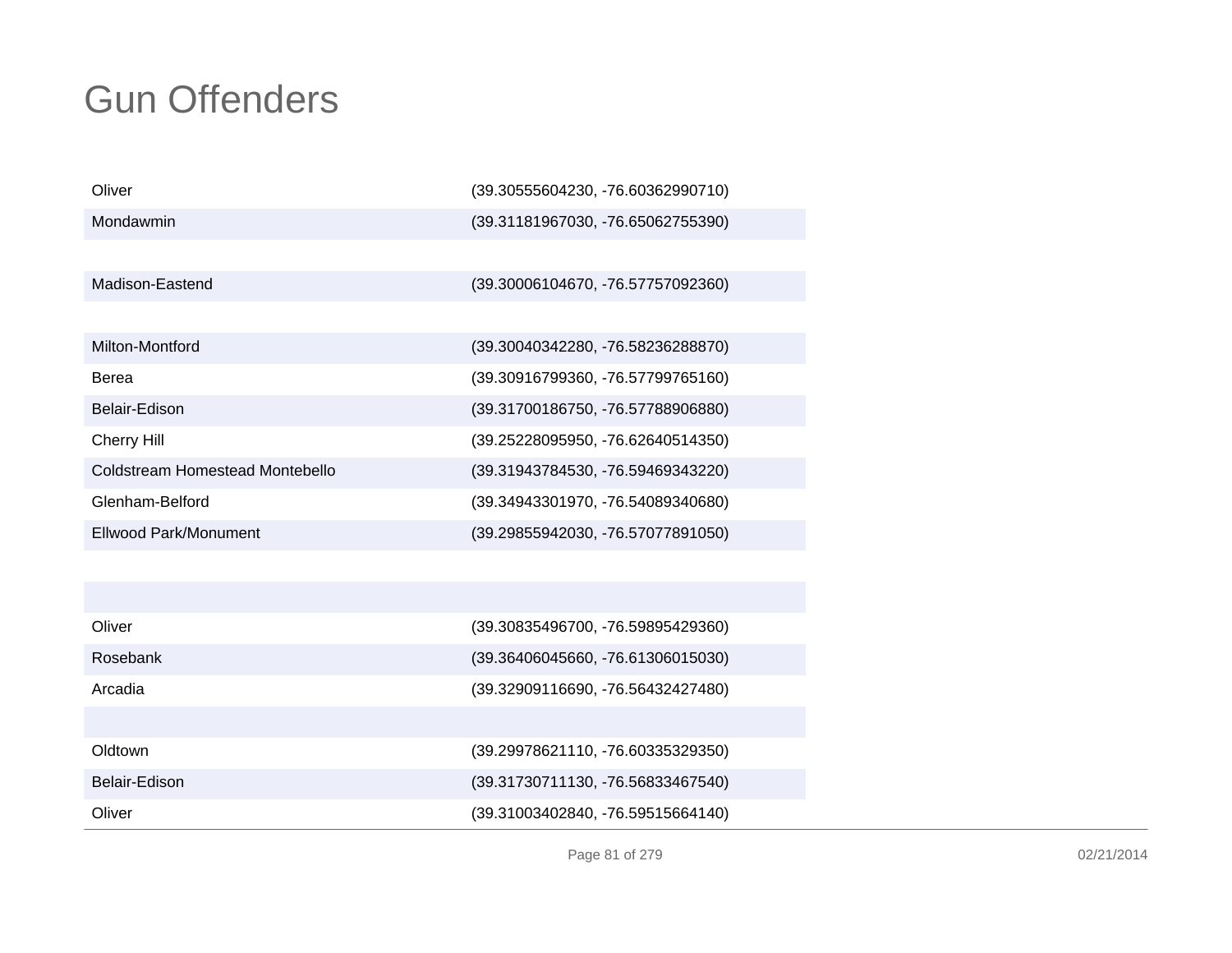| 093L00027 | Guilty | 01/11/2013 | <b>Baltimore</b>        | Marcus   |
|-----------|--------|------------|-------------------------|----------|
| 093L01999 | Guilty | 10/10/2012 | <b>Baltimore</b>        | James    |
| 093L05724 | Guilty | 07/17/2012 | <b>Baltimore</b>        | Dana     |
| 093L07179 | Guilty | 01/09/2013 | <b>Baltimore</b>        | Eric     |
| 093L07191 | Guilty |            | Incarcerated            | Dontay   |
| 093L07191 | Guilty | 09/11/2012 | <b>Baltimore</b>        | Thomas   |
| 093L7191  | Guilty | 09/21/2012 | <b>Baltimore</b>        | Corey    |
| 094A05140 | Guilty |            | Incarcerated            | Davin    |
| 094A07363 | Guilty | 11/20/2012 | Out-Lining Jurisdiction | Joseph   |
| 094A12315 | Guilty |            | Incarcerated            | Jonathan |
| 094A12364 | Guilty |            | Incarcerated            | Jonathan |
| 094B11372 | Guilty | 02/08/2012 | Out-Lining Jurisdiction | Phillip  |
| 094C10003 | Guilty |            | Incarcerated            | Donald   |
| 094D00629 | Guilty | 08/02/2012 | <b>Baltimore</b>        | Eric     |
| 094D02221 | Guilty |            | Incarcerated            | Curtis   |
| 094D04556 | Guilty | 09/21/2010 | Incarcerated            | Ronald   |
| 094D04556 | Guilty | 03/18/2010 | Incarcerated            | Ronald   |
| 094D06334 | Guilty |            | Incarcerated            | Jermaine |
| 094D06617 | Guilty |            | Incarcerated            | Corey    |
| 094D14536 | Guilty | 08/06/2012 | <b>Baltimore</b>        | Jerome   |
|           | Guilty | 04/04/2011 | Out-Lining Jurisdiction | Salvator |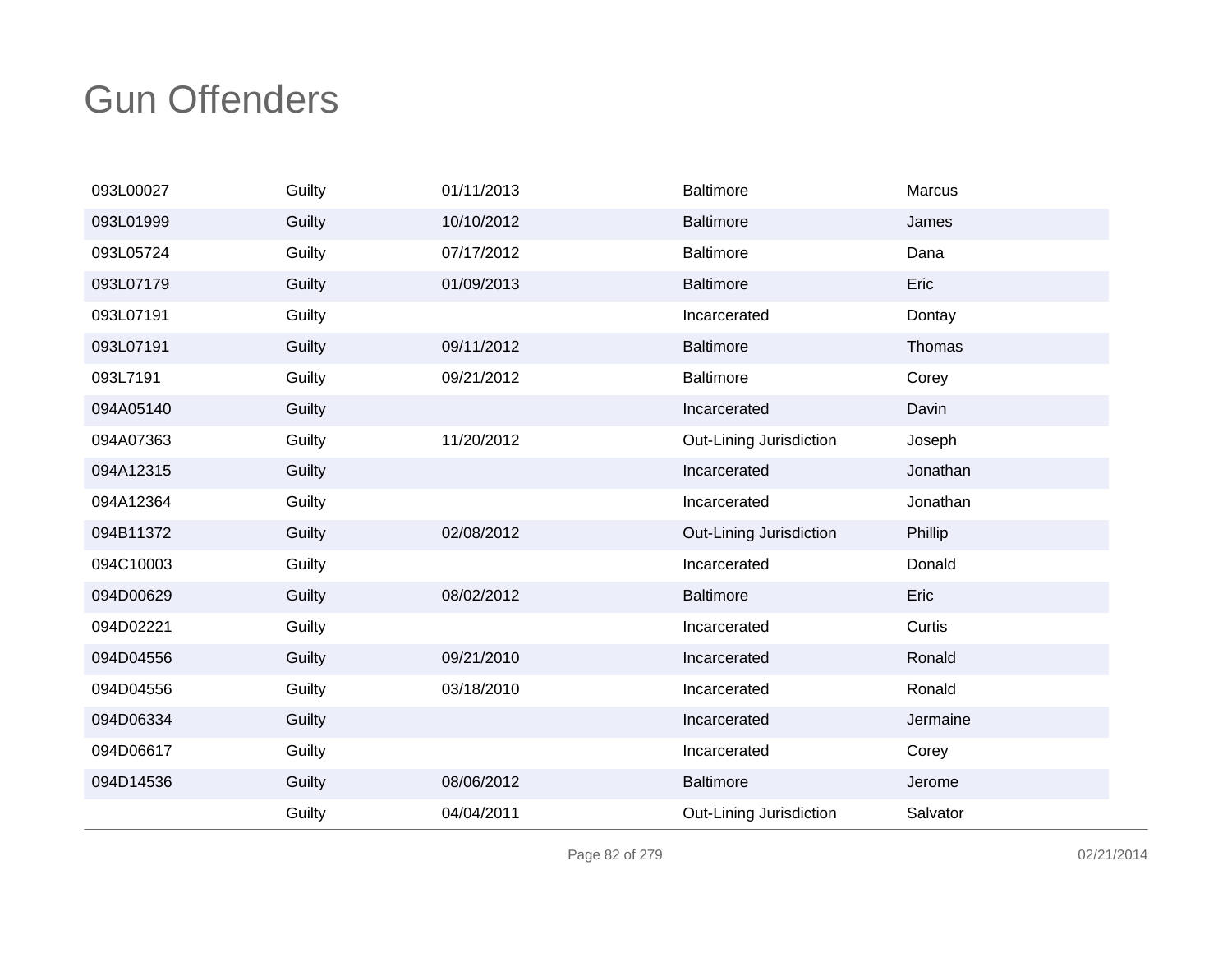| Carvelly  | Vines           | 22 | Male | <b>Black</b> | <b>NORTHEASTERN</b> | 413 |
|-----------|-----------------|----|------|--------------|---------------------|-----|
| Jerome    | Cooper          | 37 | Male | <b>Black</b> | <b>EASTERN</b>      | 312 |
| Earl      | Harrell         | 42 | Male | <b>Black</b> | <b>EASTERN</b>      | 311 |
| Eugene    | Baylor          | 23 | Male | <b>Black</b> | <b>EASTERN</b>      | 325 |
| Ramone    | <b>Matthews</b> | 22 | Male | <b>Black</b> | <b>EASTERN</b>      | 311 |
| Edward    | Carter          | 20 | Male | <b>Black</b> | <b>EASTERN</b>      | 334 |
| Anthony   | <b>Wilkins</b>  | 40 | Male | <b>Black</b> | <b>CENTRAL</b>      | 135 |
| Jamal     | Allen           | 23 | Male | <b>Black</b> | <b>SOUTHEASTERN</b> | 224 |
| Clifton   | Ogelsby         | 35 | Male | <b>Black</b> |                     |     |
|           | Crutchfield     | 21 | Male | <b>Black</b> | NORTHEASTERN        | 426 |
|           | <b>Brown</b>    | 18 | Male | <b>Black</b> | NORTHEASTERN        | 423 |
|           | Johnson         | 30 | Male | <b>Black</b> |                     |     |
|           | Mont            | 23 | Male | <b>Black</b> | <b>NORTHEASTERN</b> | 426 |
| Zollie    | Williams        | 27 | Male | <b>Black</b> | <b>NORTHEASTERN</b> | 436 |
|           | Warren          | 38 | Male | <b>Black</b> | NORTHEASTERN        | 436 |
| Nathaniel | Hill            | 21 | Male | <b>Black</b> | <b>WESTERN</b>      | 722 |
| Nathaniel | Hill            | 21 | Male | <b>Black</b> | <b>WESTERN</b>      | 722 |
|           | Harvey          | 38 | Male | <b>Black</b> | <b>NORTHERN</b>     | 534 |
|           | Cooper          | 21 | Male | <b>Black</b> | <b>NORTHEASTERN</b> | 435 |
|           | Faulkner        | 27 | Male | <b>Black</b> | NORTHEASTERN        | 415 |
| Joseph    | Rende           | 52 | Male | White        |                     |     |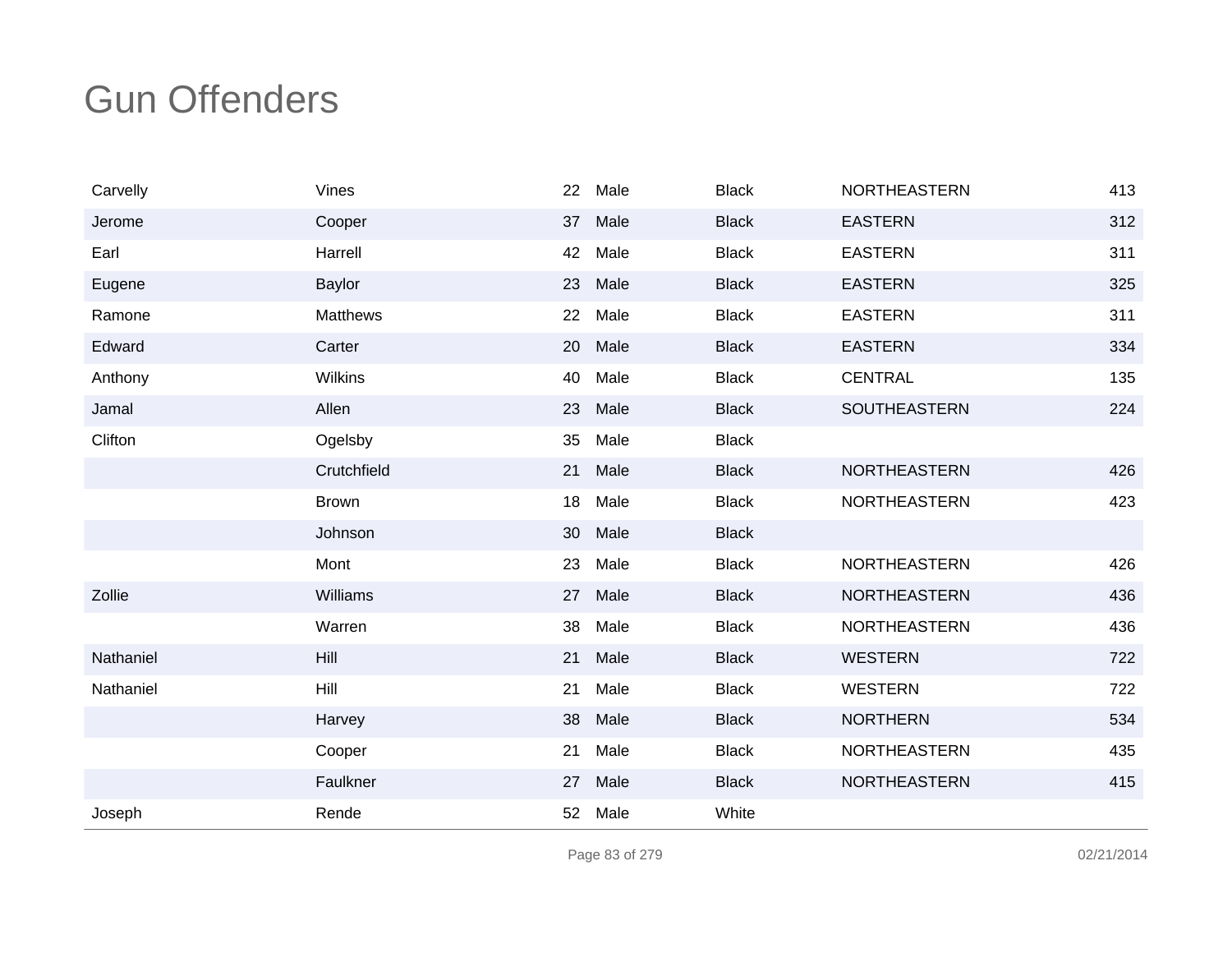| Belair-Edison         | (39.31937195280, -76.56148691470) |
|-----------------------|-----------------------------------|
| Darley Park           | (39.31471262320, -76.59485701530) |
| East Baltimore Midway | (39.31406677880, -76.60468227970) |
| <b>Middle East</b>    | (39.29470861500, -76.58755758500) |
| East Baltimore Midway | (39.31592305930, -76.60593616890) |
| Madison-Eastend       | (39.29922830270, -76.57811180790) |
| Druid Heights         | (39.30730401850, -76.63828777450) |
| Baltimore-Linwood     | (39.29096333940, -76.57100274390) |
|                       |                                   |
| Perring Loch          | (39.35335196440, -76.57842228700) |
| Loch Raven            | (39.35932258420, -76.58691551800) |
|                       |                                   |
| Perring Loch          | (39.35551324200, -76.58502109160) |
| Frankford             | (39.32715744640, -76.55959519840) |
| Parkside              | (39.32140079440, -76.55581052400) |
| <b>Harlem Park</b>    | (39.29700583810, -76.64429101200) |
| <b>Harlem Park</b>    | (39.29700583810, -76.64429101200) |
| Cylburn               | (39.34590232640, -76.66419159710) |
| Cedmont               | (39.34245917860, -76.53128372500) |
| Belair-Edison         | (39.32783007610, -76.57405435670) |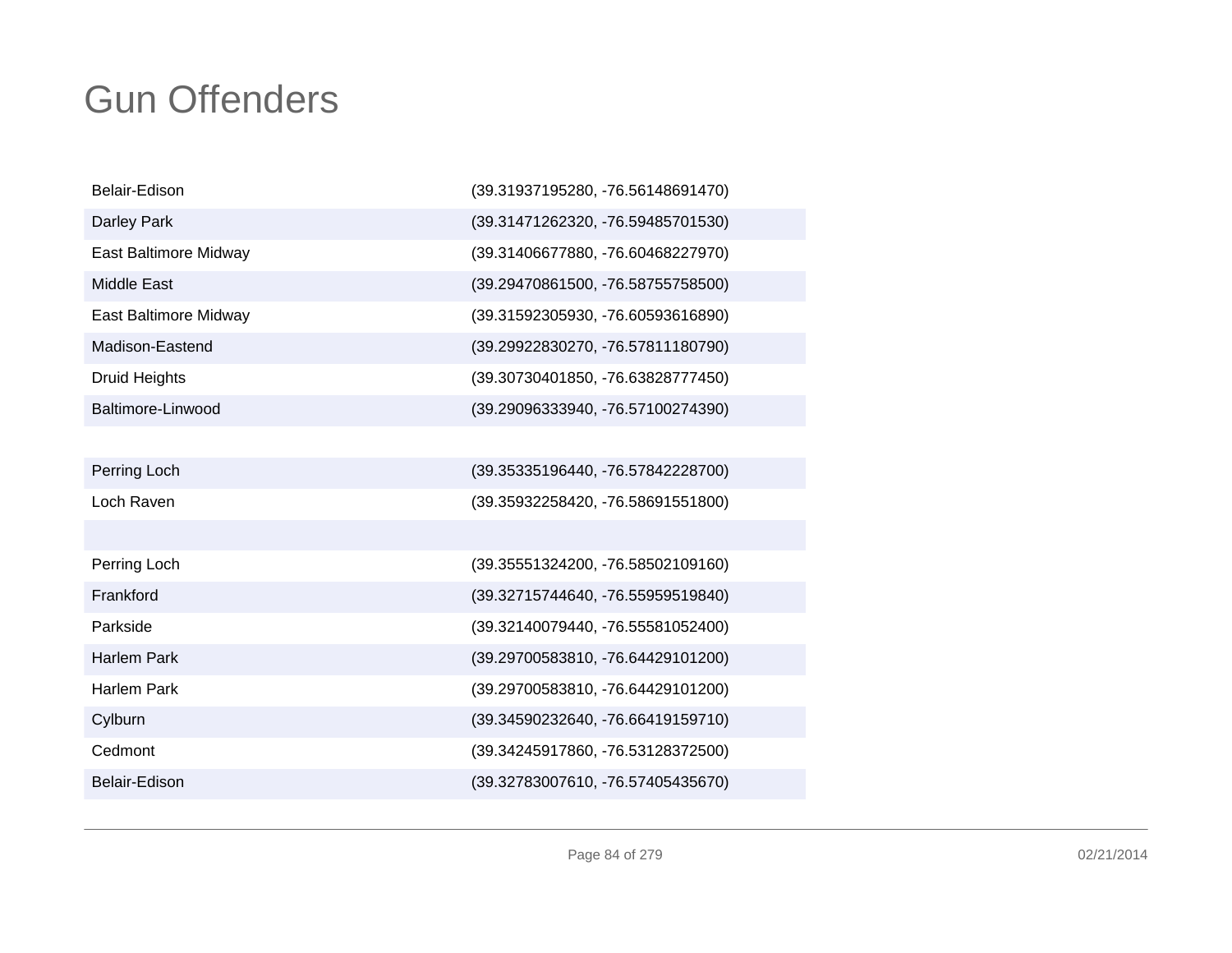|            | Guilty     | 09/18/2012 | <b>Baltimore</b>        | Darriel       |
|------------|------------|------------|-------------------------|---------------|
|            | Guilty     |            | Incarcerated            | Jajuan        |
|            | Guilty     | 12/11/2012 | <b>Baltimore</b>        | Philip        |
| 094F011830 | Guilty     | 11/26/2012 | <b>Baltimore</b>        | Keion         |
| 094F12149  | Guilty     | 11/08/2012 | Baltimore               | Tracey        |
| 094F12793  | Guilty     |            | Incarcerated            | Darian        |
| 094F12982  | Guilty     | 12/06/2012 | <b>Baltimore</b>        | Joshua        |
| 094F13066  | Guilty     |            | Incarcerated            | Randy         |
| 094F13658  | Guilty     | 10/05/2009 | Incarcerated            | Darrion       |
| 094F14923  | Guilty     |            | Incarcerated            | <b>Dustin</b> |
| 094F14923  | Guilty     |            | Incarcerated            | Montrell      |
| 094G04095  | Guilty     |            | Incarcerated            | Anthony       |
| 094G05155  | Guilty     | 08/27/2012 | <b>Baltimore</b>        | Howard        |
| 094G7907   | Guilty     | 09/17/2012 | <b>Baltimore</b>        | Raymond       |
| 094H04540  | Guilty     | 01/04/2013 | <b>Baltimore</b>        | Russell       |
| 094H07418  | Guilty     |            | Incarcerated            | Lawrence      |
| 094H07561  | Guilty     |            | Incarcerated            | Conti         |
| 094H09276  | <b>PBJ</b> | 05/10/2010 | Out-Lining Jurisdiction | Aaron         |
| 094h09515  | Guilty     | 12/19/2012 | <b>Baltimore</b>        | Terrance      |
| 094H12736  | Guilty     |            | Incarcerated            | Aaron         |
| 094H14921  | Guilty     | 11/15/2012 | <b>Baltimore</b>        | Damon         |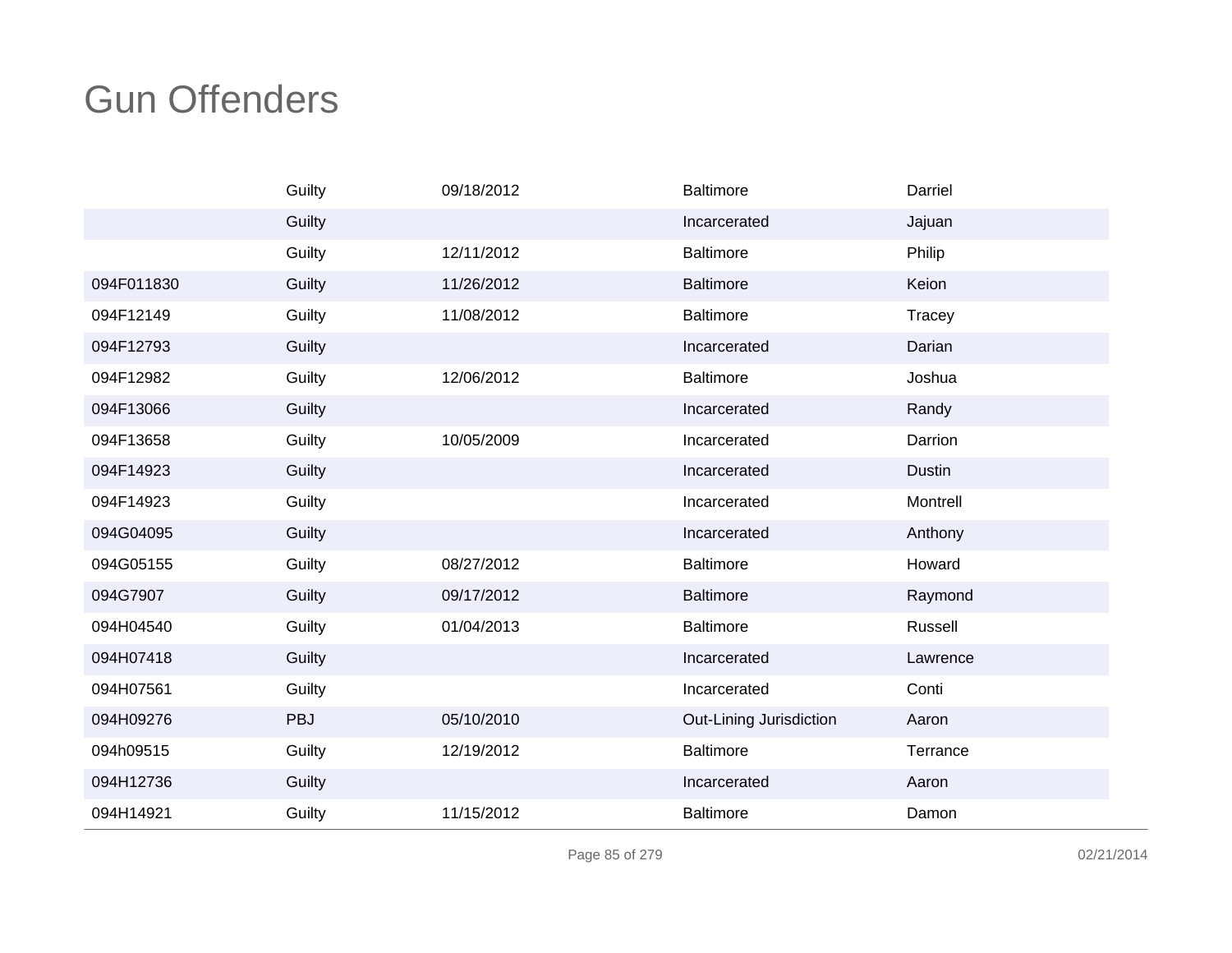| Antoni    | <b>Brathwaite</b> | 22 | Male | <b>Black</b> | <b>SOUTHERN</b>     | 924 |
|-----------|-------------------|----|------|--------------|---------------------|-----|
|           | <b>Barlow</b>     | 23 | Male | <b>Black</b> |                     |     |
| Lawrence  | Moore             | 21 | Male | <b>Black</b> | <b>NORTHEASTERN</b> | 426 |
| Calvinlee | Eaton             | 19 | Male | <b>Black</b> | <b>NORTHEASTERN</b> | 421 |
| Mariano   | <b>Diggs</b>      | 42 | Male | <b>Black</b> | NORTHEASTERN        | 424 |
|           | Mcfarland         | 20 | Male | <b>Black</b> | <b>NORTHEASTERN</b> | 412 |
| Ellis     | Carroll           | 18 | Male | <b>Black</b> | <b>CENTRAL</b>      | 123 |
| Devon     | Rochester         | 25 | Male | <b>Black</b> | SOUTHEASTERN        | 213 |
| Deangelo  | Mallette          | 19 | Male | <b>Black</b> | <b>NORTHEASTERN</b> | 411 |
|           | Scott             | 23 | Male | <b>Black</b> | NORTHEASTERN        | 426 |
|           | Powell            | 21 | Male | <b>Black</b> | <b>NORTHEASTERN</b> | 423 |
|           | Mack              | 19 | Male | <b>Black</b> | NORTHEASTERN        | 436 |
| Vincent   | Scott             | 24 | Male | <b>Black</b> | <b>NORTHERN</b>     | 522 |
|           | <b>Hicks</b>      | 17 | Male | <b>Black</b> | <b>NORTHEASTERN</b> | 411 |
| Scott     | Edmonds           | 24 | Male | <b>Black</b> | <b>NORTHERN</b>     | 522 |
|           | Commodore         | 28 | Male | <b>Black</b> |                     |     |
|           | Mims              | 49 | Male | <b>Black</b> | <b>WESTERN</b>      | 735 |
| Valente   | Lockett           | 27 | Male | <b>Black</b> |                     |     |
| James     | Chester           | 16 | Male | <b>Black</b> | <b>NORTHERN</b>     | 524 |
|           | <b>Mills</b>      | 27 | Male | <b>Black</b> |                     |     |
| Lamont    | Williams          | 33 | Male | <b>Black</b> | <b>WESTERN</b>      | 736 |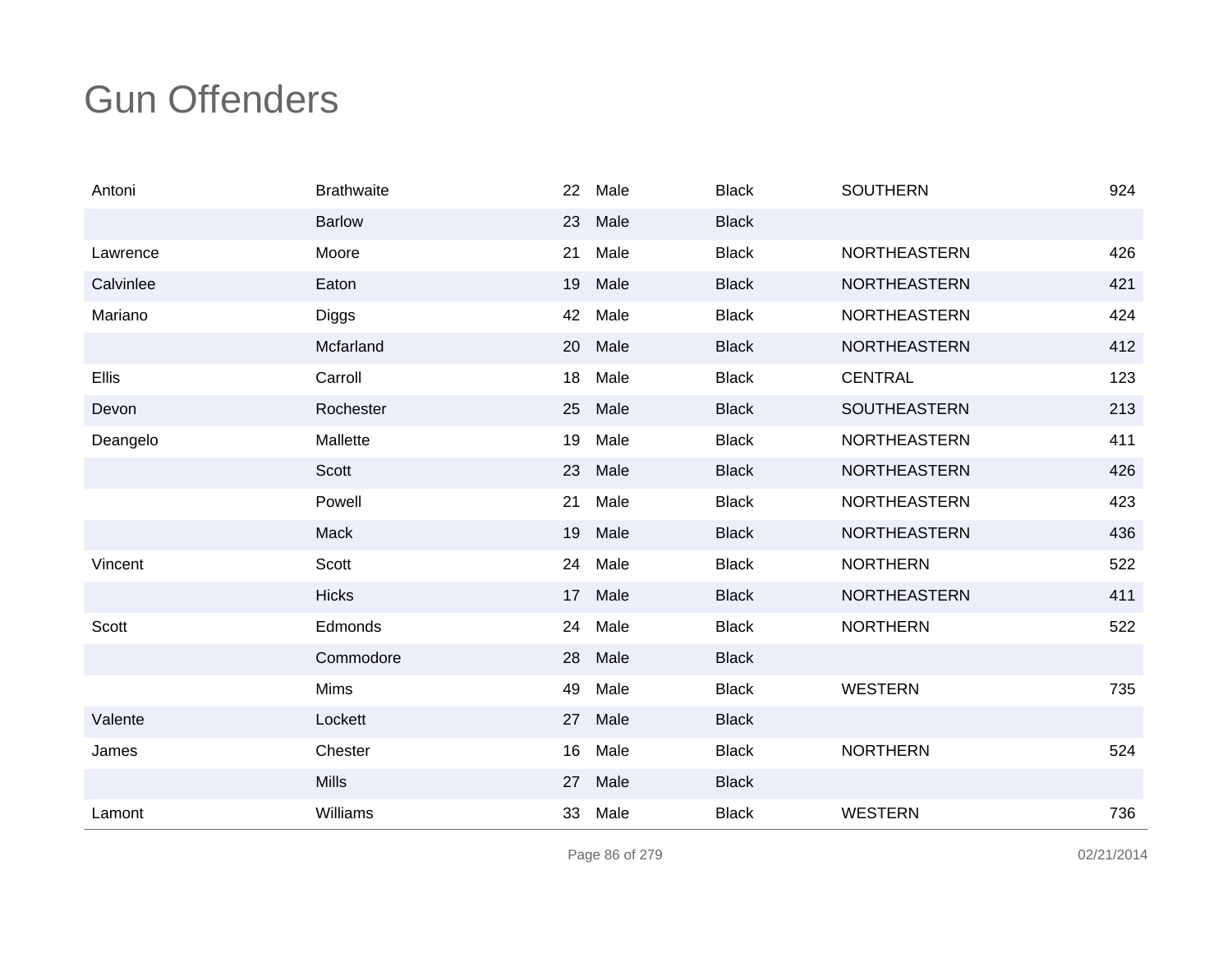| <b>Cherry Hill</b>                     | (39.24864417150, -76.62133353720) |
|----------------------------------------|-----------------------------------|
|                                        |                                   |
| Harford-Echodale/Perring Parkway       | (39.35400795170, -76.56534204050) |
| New Northwood                          | (39.34601940190, -76.59586144940) |
| Harford-Echodale/Perring Parkway       | (39.35919094740, -76.57237284050) |
| <b>Coldstream Homestead Montebello</b> | (39.32458078000, -76.59470839980) |
| Seton Hill                             | (39.29500509350, -76.62266474860) |
| <b>Butcher's Hill</b>                  | (39.29235864100, -76.58694702130) |
| Coldstream Homestead Montebello        | (39.32534108250, -76.59479641130) |
| Perring Loch                           | (39.35261503380, -76.58097282590) |
| Loch Raven                             | (39.35755328680, -76.57909214320) |
| Frankford                              | (39.32956868080, -76.56267446050) |
| <b>Cameron Village</b>                 | (39.36046374050, -76.60113312080) |
| <b>Coldstream Homestead Montebello</b> | (39.31937728880, -76.59459711580) |
| Lake Walker                            | (39.37040084690, -76.60054790280) |
|                                        |                                   |
| Coppin Heights/Ash-Co-East             | (39.30664645280, -76.65496215580) |
|                                        |                                   |
| <b>NORTHERN</b>                        | (39.35211333460, -76.60444480280) |
|                                        |                                   |
| Parkview/Woodbrook                     | (39.31642395670, -76.64922194120) |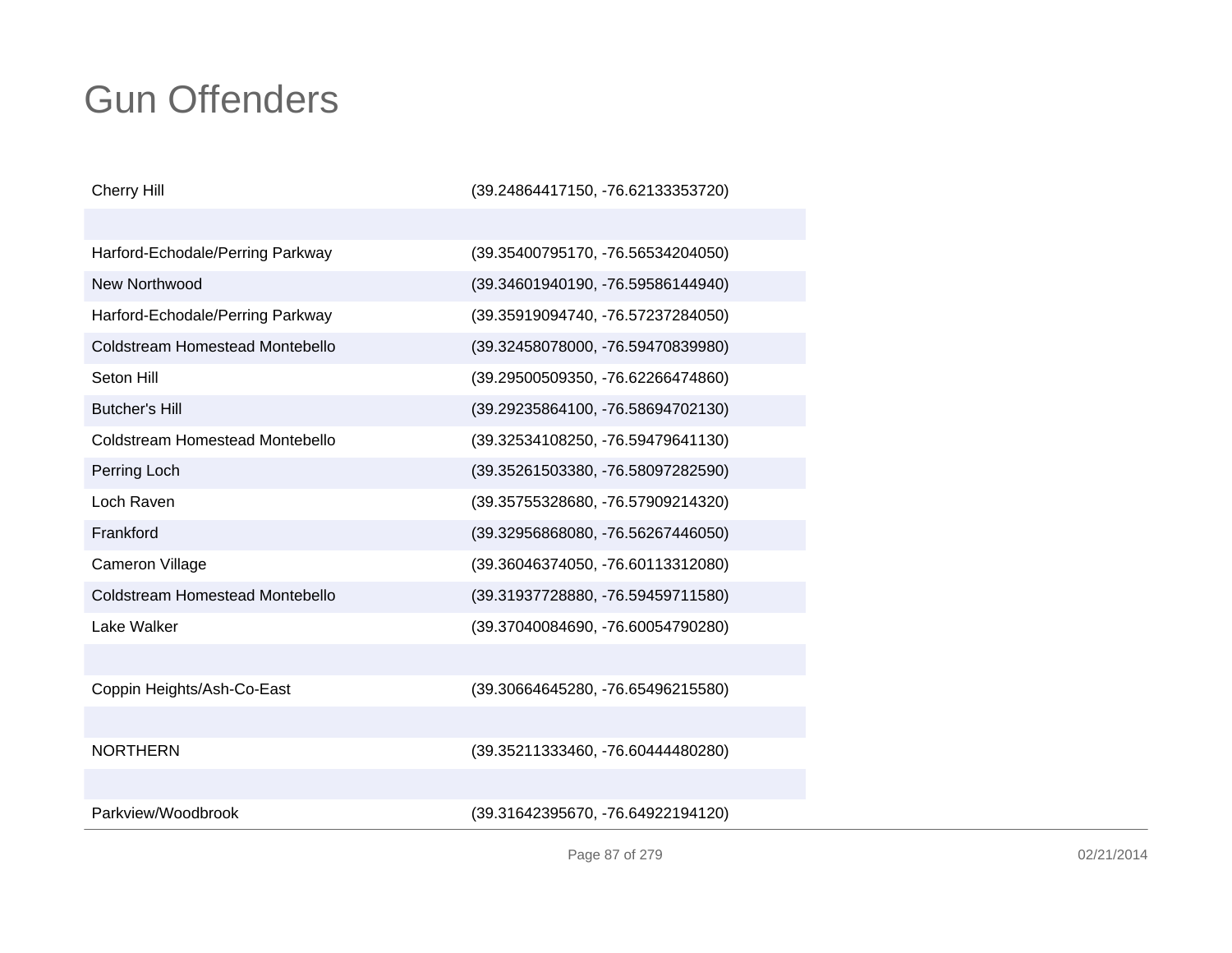| 094107813 | Guilty | 08/03/2012 | <b>Baltimore</b>        | Ladaze         |
|-----------|--------|------------|-------------------------|----------------|
| 094108307 | Guilty |            | Incarcerated            | <b>Ricky</b>   |
| 094108323 | Guilty | 07/30/2010 | Out-Lining Jurisdiction | Robert         |
| 094l08478 | Guilty | 12/05/2012 | <b>Baltimore</b>        | Andre          |
| 094113032 | Guilty | 10/31/2012 | Baltimore               | Ramadan        |
| 09411832  | Guilty | 06/20/2012 | Incarcerated            | Maurice        |
| 094J01063 | Guilty | 04/30/2010 | Out-Lining Jurisdiction | Luther         |
| 094J01787 | Guilty | 07/30/2012 | Incarcerated            | Trayontay      |
| 094J04326 | Guilty |            | Incarcerated            | Nyene          |
| 094J04438 | Guilty |            | Incarcerated            | Bernard        |
| 094J12773 | Guilty |            | Incarcerated            | <b>Bruce</b>   |
| 094J12790 | Guilty | 05/02/2011 | Out-Lining Jurisdiction | Adam           |
| 094J13334 | Guilty | 12/19/2012 | <b>Baltimore</b>        | Steven         |
| 094J14763 | Guilty |            | Incarcerated            | Antwane        |
| 094K01376 | Guilty |            | Incarcerated            | Antonio        |
| 094K03838 | Guilty | 07/03/2012 | Out-Lining Jurisdiction | <b>Tiffany</b> |
| 094K08651 | Guilty |            | Incarcerated            | Jerry          |
| 094K09230 | Guilty | 01/14/2013 | <b>Baltimore</b>        | Michael        |
| 094K11824 | Guilty | 11/01/2012 | <b>Baltimore</b>        | Damyan         |
| 094K12634 | Guilty | 01/02/2013 | <b>Baltimore</b>        | <b>Tracy</b>   |
| 094L04876 | Guilty | 10/17/2012 | <b>Baltimore</b>        | Tarron         |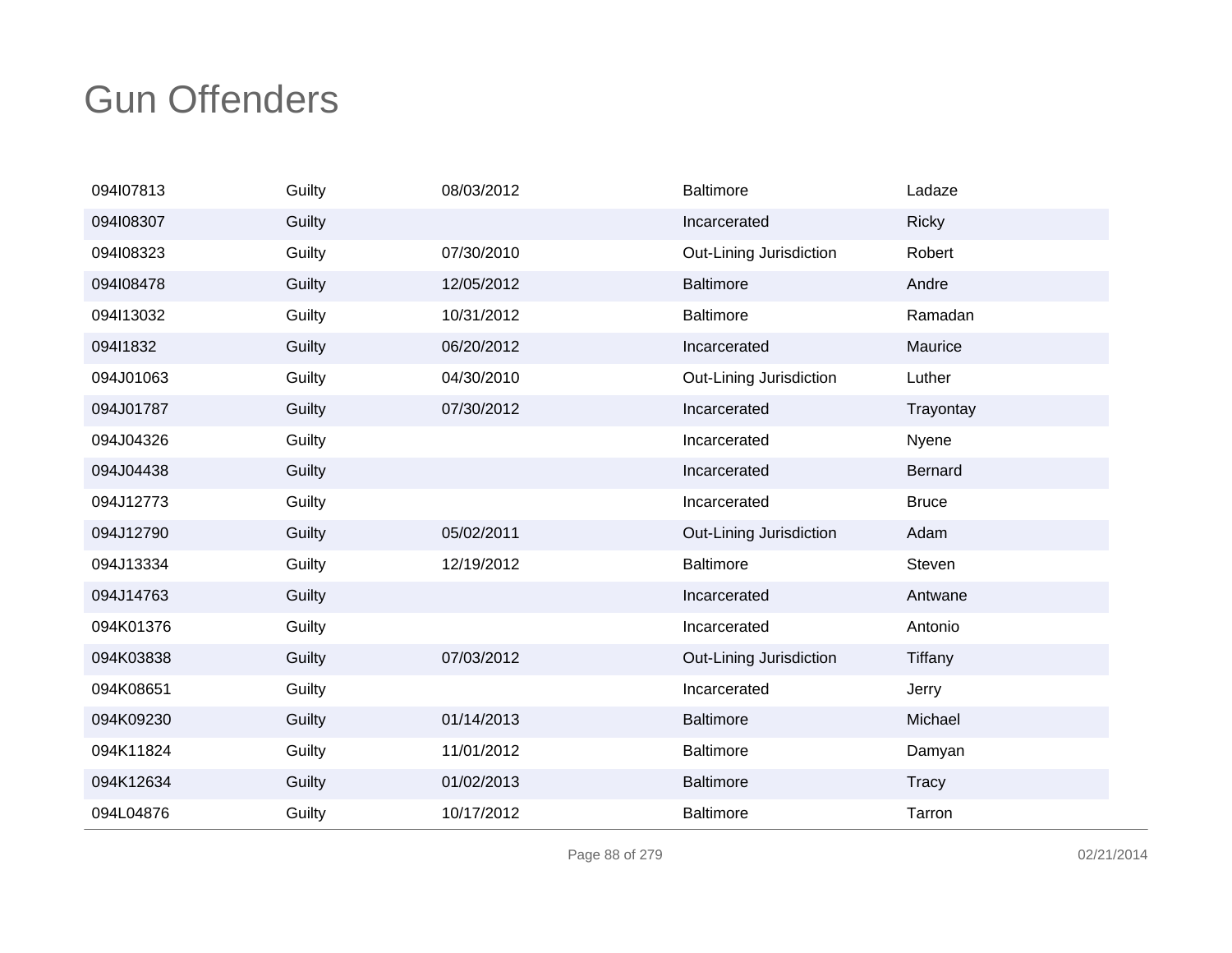| Omere                | Stanley       | 21              | Male      | <b>Black</b> | <b>NORTHERN</b>     | 522 |
|----------------------|---------------|-----------------|-----------|--------------|---------------------|-----|
| Ricardo              | Jones         | 34              | Male      | <b>Black</b> | <b>NORTHEASTERN</b> | 415 |
| Garfield             | Wright        | 31              | Male      | <b>Black</b> |                     |     |
| Ramone               | Wilson        | 24              | Male      | <b>Black</b> | <b>SOUTHEASTERN</b> | 223 |
| Ibn Wazir Abdul Haqq | <b>Burton</b> | 33              | Male      | <b>Black</b> | <b>NORTHEASTERN</b> | 415 |
| Ernest               | Hill          | 28              | Male      | <b>Black</b> | <b>NORTHEASTERN</b> | 426 |
| Anderson             | Washington    | 27              | Male      | <b>Black</b> |                     |     |
| Martez Lamont        | Johnson       | 18              | Male      | <b>Black</b> | <b>SOUTHEASTERN</b> | 223 |
|                      | Carter        | 31              | Male      | <b>Black</b> |                     |     |
| George               | Knotts        | 31              | Male      | <b>Black</b> | <b>WESTERN</b>      | 732 |
|                      | Penix         | 36              | Male      | White        | <b>NORTHEASTERN</b> | 425 |
| Wesley               | Parks         | 27              | Male      | White        |                     |     |
|                      | Harris        | 23              | Male      | <b>Black</b> | NORTHEASTERN        | 415 |
| Dwayne               | <b>Brown</b>  | 19              | Male      | <b>Black</b> |                     |     |
|                      | Taylor        | 32 <sup>2</sup> | Male      | <b>Black</b> |                     |     |
| Renee                | <b>Brown</b>  |                 | 27 Female | <b>Black</b> |                     |     |
|                      | Robinson      | 33              | Male      | <b>Black</b> | <b>EASTERN</b>      | 334 |
| Antwon               | Lee           | 32              | Male      | <b>Black</b> | <b>NORTHEASTERN</b> | 421 |
| Lemar                | <b>Nicks</b>  | 32              | Male      | <b>Black</b> | <b>NORTHERN</b>     | 512 |
| Maurice              | Davis         | 36              | Male      | <b>Black</b> | <b>WESTERN</b>      | 721 |
| Chance               | Johnson       | 18              | Male      | <b>Black</b> | <b>NORTHEASTERN</b> | 435 |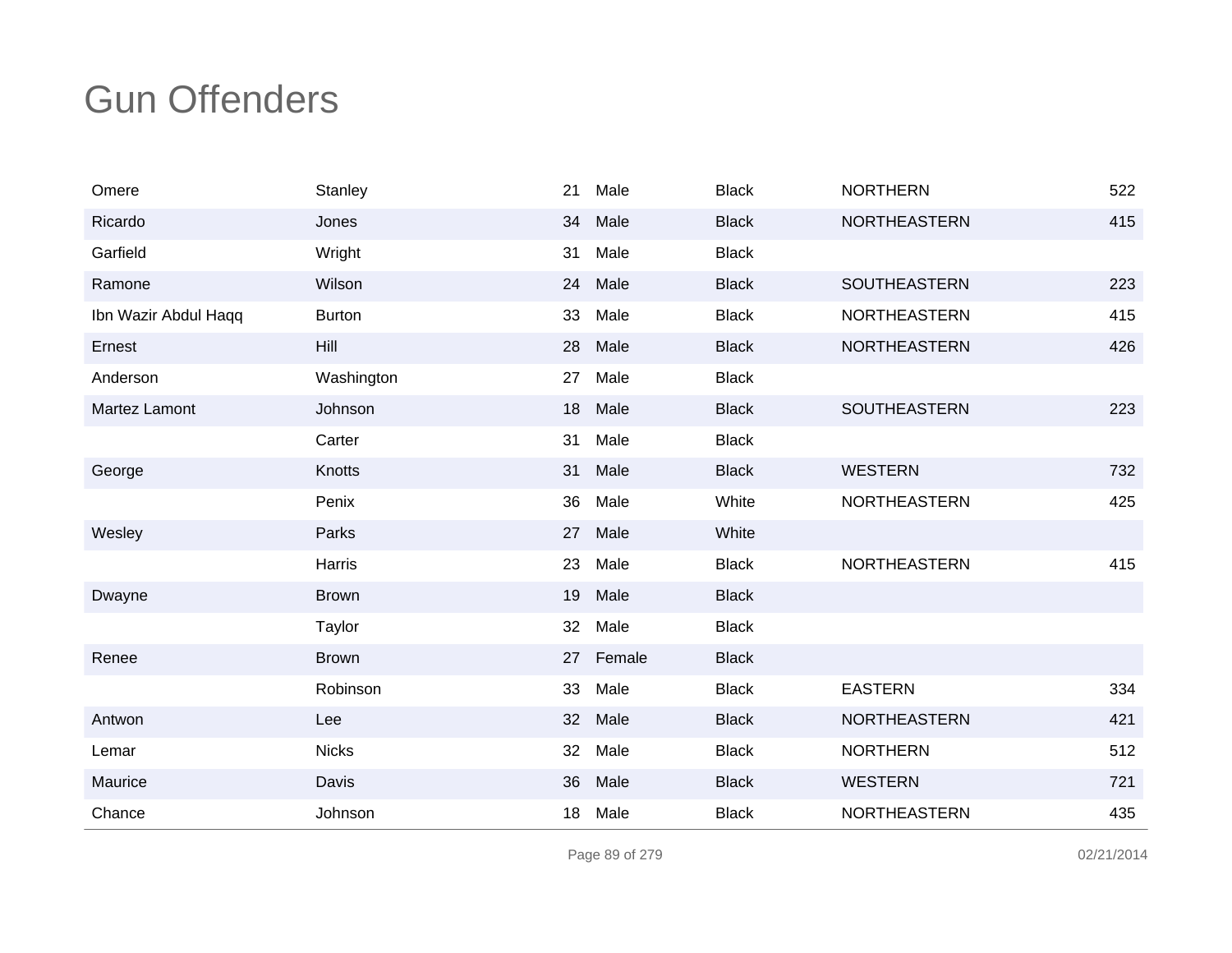| Lake Walker                     | (39.36708832940, -76.60210208860) |
|---------------------------------|-----------------------------------|
| Belair-Edison                   | (39.31891790830, -76.56903524320) |
|                                 |                                   |
| Baltimore-Linwood               | (39.29289876490, -76.57484585250) |
| <b>NORTHEASTERN</b>             | (39.32350415770, -76.56794268480) |
| Lauraville                      | (39.35275020010, -76.57196528750) |
|                                 |                                   |
| Ellwood Park/Monument           | (39.29659416080, -76.57299020590) |
|                                 |                                   |
| Sandtown-Winchester             | (39.30870591810, -76.64359808510) |
| North Harford Road              | (39.36980416960, -76.54392055570) |
|                                 |                                   |
| Belair-Edison                   | (39.32341137440, -76.57326414640) |
|                                 |                                   |
|                                 |                                   |
|                                 |                                   |
| Madison-Eastend                 | (39.30154144850, -76.57754822080) |
| Hillen                          | (39.34008818920, -76.58970940400) |
| Harwood                         | (39.32276665410, -76.61054218440) |
| Penrose/Fayette Street Outreach | (39.29202547820, -76.65031998830) |
| Cedonia                         | (39.33452608370, -76.53681978000) |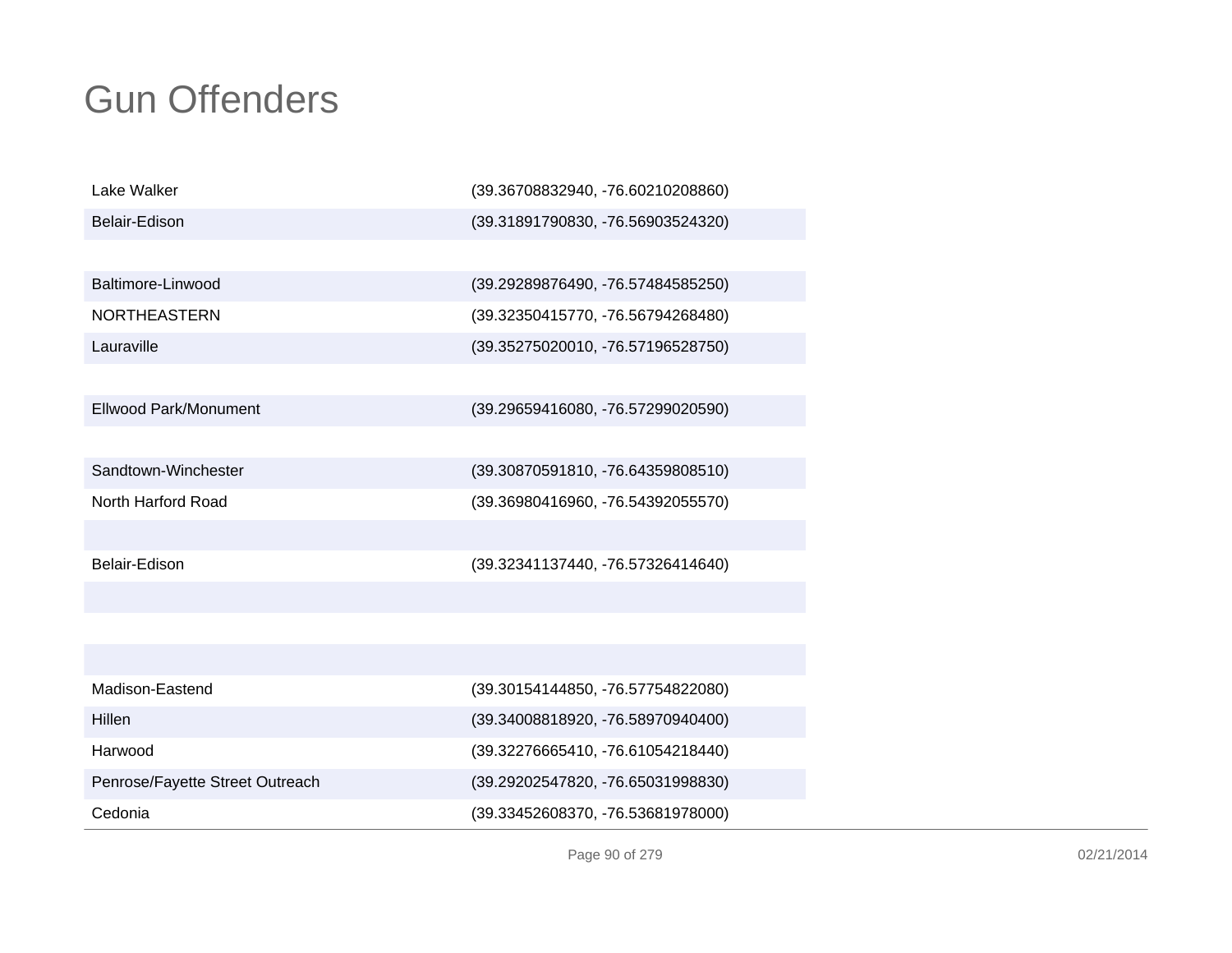| 094L07396  | Guilty |            | Incarcerated     | Kevin         |
|------------|--------|------------|------------------|---------------|
| 094L07396  | Guilty |            | Incarcerated     | Andre         |
| 094L10081  | Guilty |            | Incarcerated     | Lamont        |
| 094L12724  | Guilty | 11/13/2012 | <b>Baltimore</b> | Ivan          |
| 095B06513  | Guilty | 11/30/2012 | Baltimore        | Antoine       |
| 095D01323  | Guilty |            | Incarcerated     | Hakeem        |
| 095D08029  | Guilty | 12/06/2012 | Baltimore        | Damon         |
|            | Guilty | 11/30/2012 | <b>Baltimore</b> | Stanley       |
|            | Guilty | 11/27/2012 | <b>Baltimore</b> | Maurice       |
| 095F01158  | Guilty | 01/18/2011 | Incarcerated     | Christopher   |
| 095F0266   | Guilty |            | Incarcerated     | <b>Divest</b> |
| 095F10265  | Guilty |            | Incarcerated     | Justin        |
| 095F12920  | Guilty |            | Incarcerated     | Darryl        |
| 095F99999  | Guilty | 01/08/2013 | <b>Baltimore</b> | Kian          |
| 095H14344  | Guilty |            | Incarcerated     | Andrew        |
| 095106626  | Guilty |            | Incarcerated     | Maurice       |
| 095J12128  | Guilty |            | Incarcerated     | Anthony       |
| 095L05185  | Guilty | 09/25/2012 | <b>Baltimore</b> | Walter        |
| 095L12702  | Guilty | 11/26/2012 | <b>Baltimore</b> | Enoch         |
| 0963L11113 | Guilty |            | Incarcerated     | Dwayne        |
| 096A03847  | Guilty |            | Incarcerated     | Douglass      |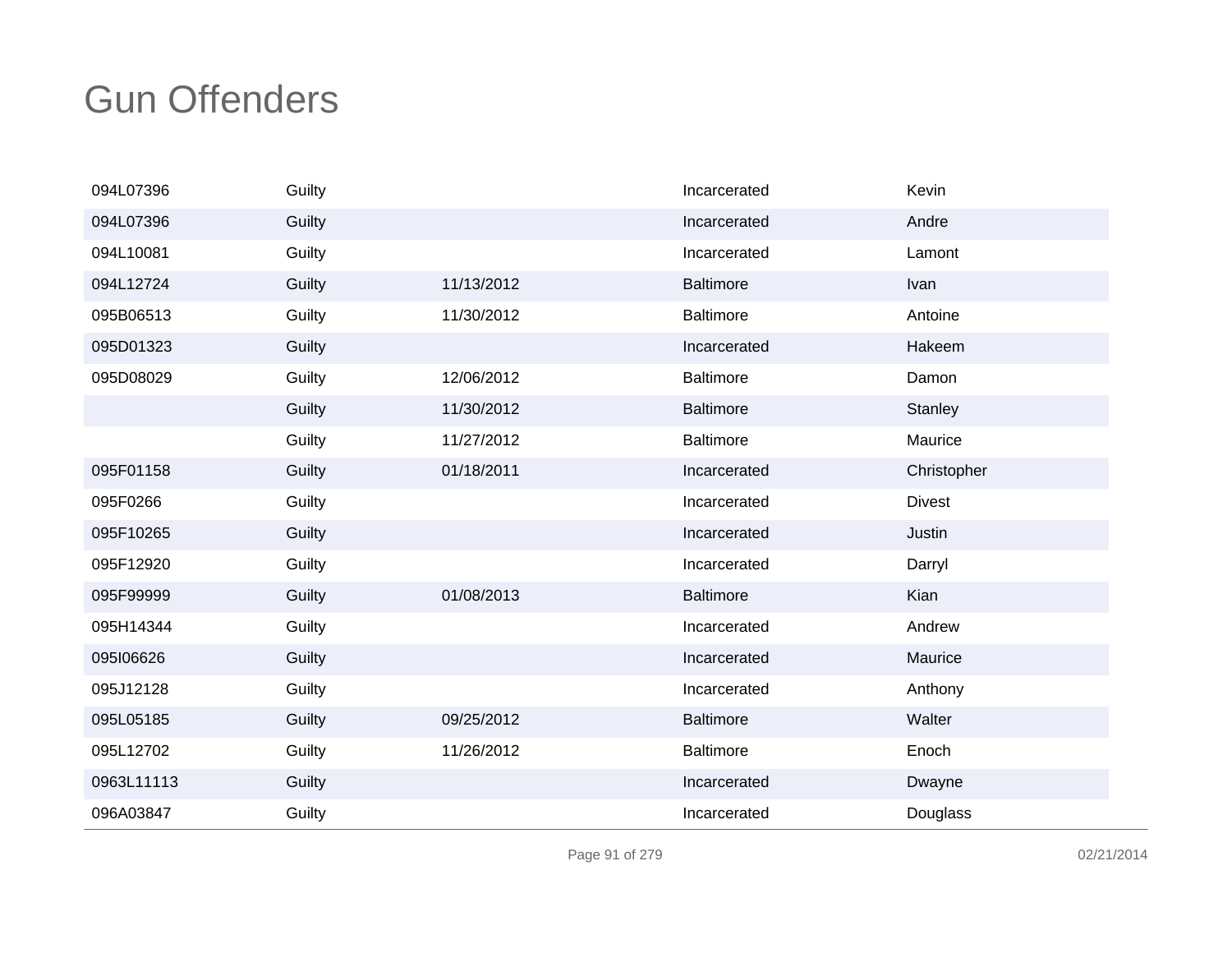|               | Evans           | 19 | Male | <b>Black</b> | SOUTHEASTERN        | 221 |
|---------------|-----------------|----|------|--------------|---------------------|-----|
|               | Credle          | 16 | Male | <b>Black</b> | NORTHEASTERN        | 413 |
|               | Parker          | 21 | Male | <b>Black</b> | <b>EASTERN</b>      | 325 |
| Delano        | <b>Brown</b>    | 26 | Male | <b>Black</b> | <b>NORTHERN</b>     | 522 |
|               | Patterson       | 30 | Male | <b>Black</b> | <b>CENTRAL</b>      | 123 |
| Shawn         | Wilson          | 20 | Male | <b>Black</b> |                     |     |
| <b>Tyrell</b> | Patterson       | 26 | Male | <b>Black</b> |                     |     |
| Sylvester     | Williams        | 61 | Male | <b>Black</b> | <b>NORTHERN</b>     | 534 |
|               | Blakney         | 39 | Male | <b>Black</b> | <b>NORTHWESTERN</b> | 634 |
| Joseph        | Mooney          | 17 | Male | White        | <b>NORTHERN</b>     | 533 |
| Anthony       | Turner          | 35 | Male | <b>Black</b> | <b>NORTHERN</b>     | 525 |
| Terrell       | <b>Jeffries</b> | 24 | Male | <b>Black</b> | <b>NORTHERN</b>     | 522 |
|               | <b>Bowling</b>  | 23 | Male | <b>Black</b> | NORTHEASTERN        | 413 |
| Marquise      | Waters          | 19 | Male | <b>Black</b> | <b>NORTHWESTERN</b> | 611 |
| William       | Hyle            | 19 | Male | White        |                     |     |
|               | <b>Brown</b>    | 44 | Male | <b>Black</b> |                     |     |
| Theodore      | <b>Barnes</b>   | 18 | Male | <b>Black</b> | <b>NORTHERN</b>     | 531 |
| Leander       | Faucette        | 39 | Male | <b>Black</b> | <b>NORTHWESTERN</b> | 615 |
| Marshall      | <b>Burress</b>  | 43 | Male | <b>Black</b> | <b>NORTHEASTERN</b> | 436 |
|               | Rouzer          | 47 | Male | <b>Black</b> | SOUTHEASTERN        | 213 |
|               | Sparrow         | 25 | Male | <b>Black</b> | <b>CENTRAL</b>      | 134 |

Page 92 of 279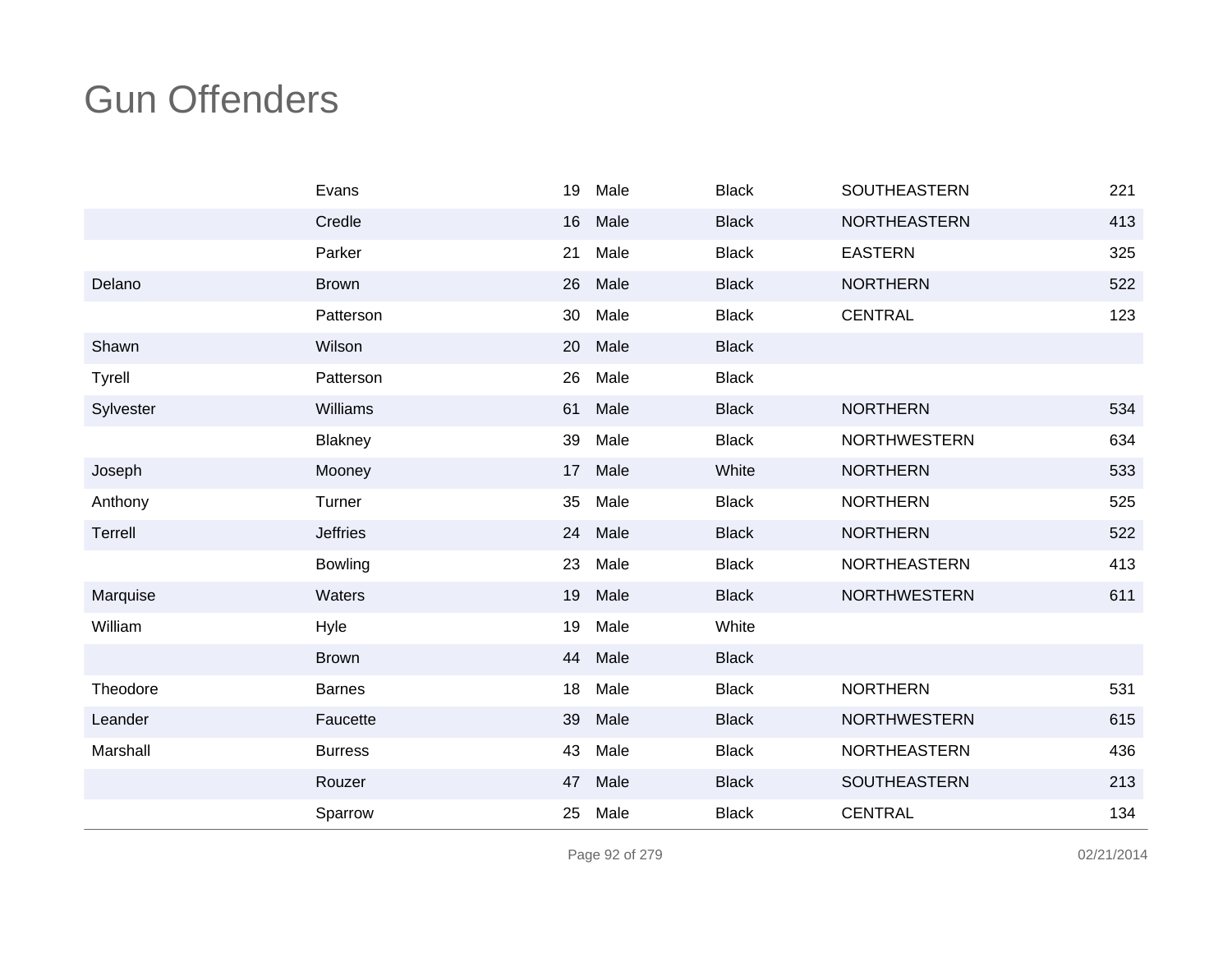| $(39.29622062460, -76.58003851660)$ |
|-------------------------------------|
| (39.31535447520, -76.57681169000)   |
| (39.29418431020, -76.58826138430)   |
| (39.36436103940, -76.59375346250)   |
| (39.29814434090, -76.62305190420)   |
|                                     |

| Cylburn                   | (39.34579239770, -76.66646475420) |
|---------------------------|-----------------------------------|
| Woodmere                  | (39.34587123460, -76.68949294590) |
| Hampden                   | (39.33250117510, -76.63915968140) |
| Pen Lucy                  | (39.33971818270, -76.60470622660) |
| Chinquapin Park-Belvedere | (39.36210015920, -76.60014343730) |
| Belair-Edison             | (39.31795449890, -76.55762800780) |
| Burleith-Leighton         | (39.31880483150, -76.65919552970) |

| Greenspring                 | (39.33575699810, -76.66029919430) |
|-----------------------------|-----------------------------------|
| <b>Central Park Heights</b> | (39.34643226020, -76.67089759840) |
| Frankford                   | (39.33005004330, -76.55463787000) |
| <b>Upper Fells Point</b>    | (39.29039811000, -76.59232644480) |
| <b>Bolton Hill</b>          | (39.31049693800, -76.62915926550) |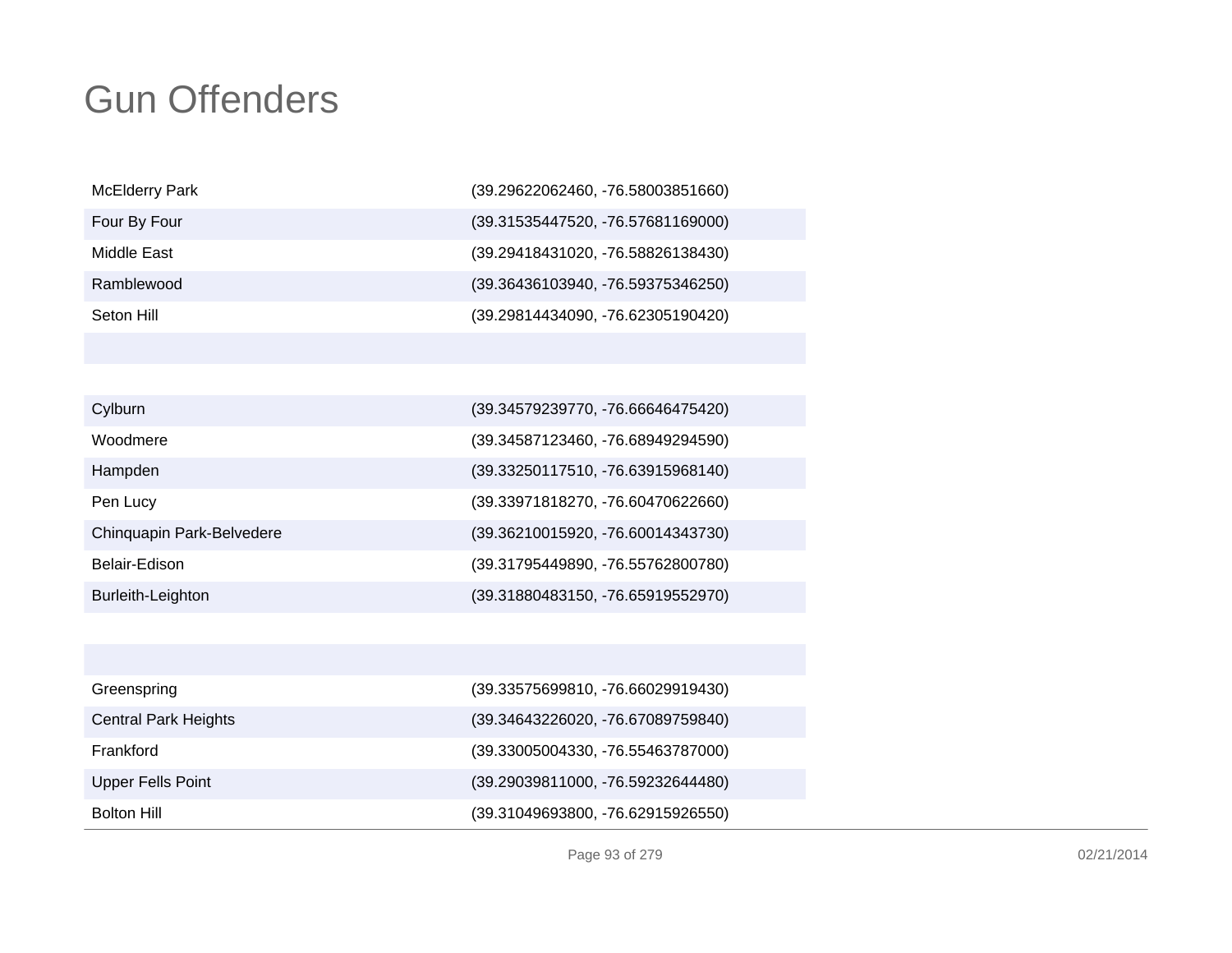| 096A06541 | Guilty | 11/15/2012 | <b>Baltimore</b>        | Juwanna       |
|-----------|--------|------------|-------------------------|---------------|
| 096A06541 | Guilty |            | Incarcerated            | Linda         |
| 096A07363 | Guilty | 11/14/2012 | <b>Baltimore</b>        | Ralph         |
| 096A07363 | Guilty |            | Incarcerated            | Dwayne        |
| 096B00280 | Guilty | 10/26/2012 | <b>Baltimore</b>        | Delonte       |
| 096C05352 | Guilty | 08/28/2012 | <b>Baltimore</b>        | Devin         |
| 096C10505 | Guilty |            | Incarcerated            | Dwayne        |
| 096D04055 | Guilty |            | Incarcerated            | Christopher   |
| 096D09184 | Guilty | 09/25/2012 | <b>Baltimore</b>        | <b>Tyrise</b> |
| 096D13977 | Guilty | 01/08/2013 | <b>Baltimore</b>        | Kelly         |
|           | Guilty |            | Incarcerated            | Don           |
| 096F05587 | Guilty |            | Incarcerated            | Darryl        |
| 096F5455  | Guilty | 11/26/2012 | Incarcerated            | Papo          |
| 096G01004 | Guilty | 08/09/2012 | <b>Baltimore</b>        | James         |
| 096G04662 | Guilty | 12/03/2012 | <b>Baltimore</b>        | Duane         |
| 096G05679 | Guilty | 01/10/2013 | <b>Baltimore</b>        | Eric          |
| 096G14346 | PBJ    | 04/16/2010 | Out-Lining Jurisdiction | Carson        |
| 096G14599 | Guilty | 07/16/2012 | Baltimore               | Chandler      |
| 096H06914 | Guilty | 10/22/2012 | Out-Lining Jurisdiction | Ridgley       |
| 096H13895 | Guilty |            | Incarcerated            | Tony          |
| 096100828 | Guilty |            | Incarcerated            | Anthony       |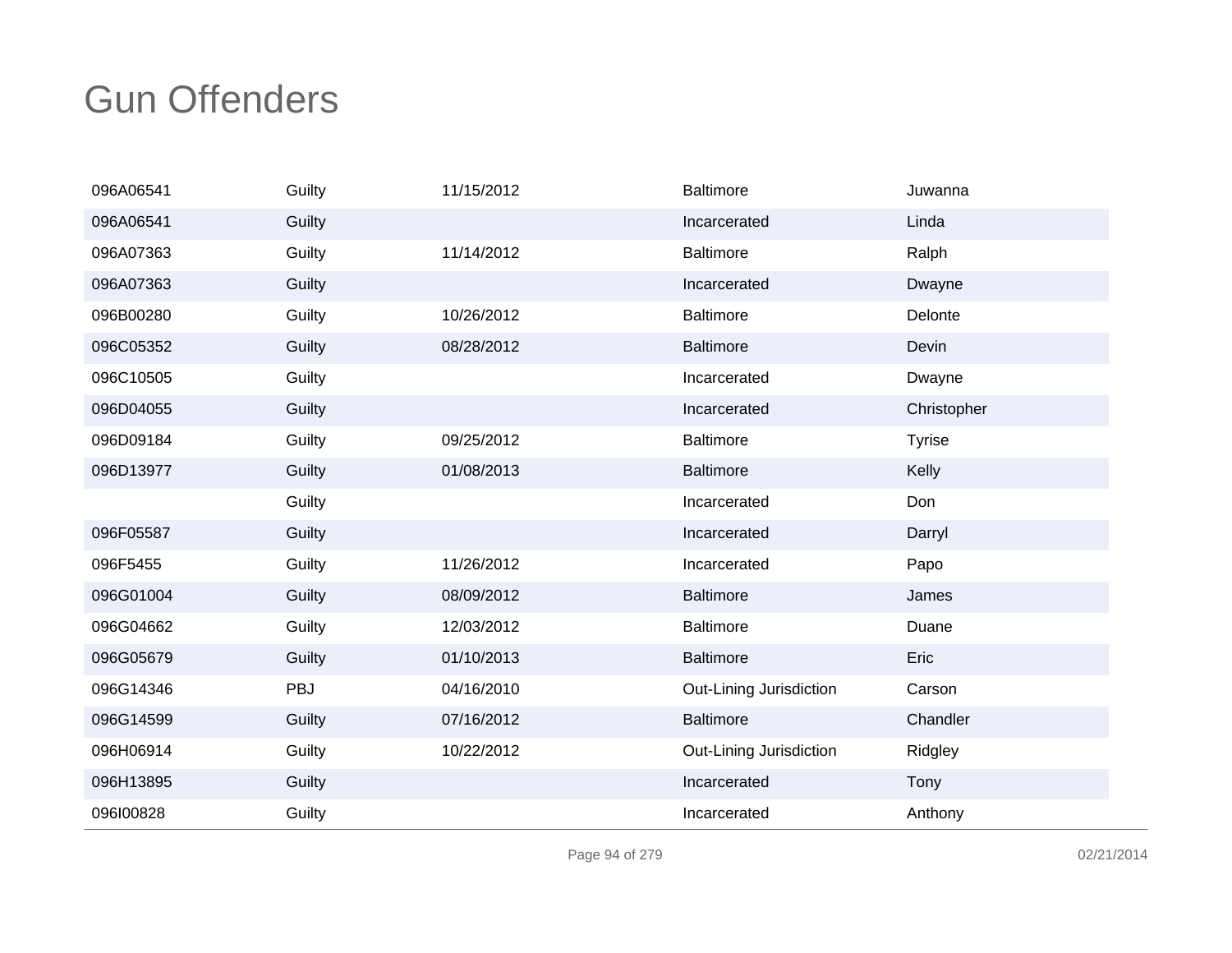| Latayvia             | Jones       |    | 20 Female | <b>Black</b> | <b>WESTERN</b>      | 735 |
|----------------------|-------------|----|-----------|--------------|---------------------|-----|
|                      | Hamilton    | 23 | Female    | <b>Black</b> | <b>NORTHEASTERN</b> | 413 |
| Lee                  | Timmons     | 34 | Male      | <b>Black</b> | <b>WESTERN</b>      | 735 |
|                      | Spence      | 35 | Male      | <b>Black</b> | SOUTHEASTERN        | 213 |
| Oniel                | Epps        | 18 | Male      | <b>Black</b> | <b>NORTHWESTERN</b> | 612 |
| Daniel               | Darden      | 18 | Male      | <b>Black</b> | <b>NORTHWESTERN</b> | 621 |
| Alan                 | Smith       | 21 | Male      | <b>Black</b> |                     |     |
|                      | Kemp        | 19 | Male      | <b>Black</b> | <b>NORTHWESTERN</b> | 611 |
| Jomarl               | Mclean      | 22 | Male      | <b>Black</b> | <b>NORTHWESTERN</b> | 625 |
| Michael              | Mccraw      | 22 | Male      | <b>Black</b> | <b>NORTHWESTERN</b> | 634 |
|                      | Parker      | 46 | Male      | <b>Black</b> | <b>NORTHWESTERN</b> | 621 |
| Leon                 | Harvin      | 18 | Male      | <b>Black</b> | <b>NORTHWESTERN</b> | 612 |
|                      | Cruz-Diaz   | 21 | Male      | <b>Black</b> | <b>NORTHERN</b>     | 534 |
| Milton               | Harp        | 50 | Male      | <b>Black</b> | <b>NORTHWESTERN</b> | 614 |
| Anthony              | Swift       | 31 | Male      | <b>Black</b> | <b>NORTHWESTERN</b> | 634 |
| Richard              | Daniels     | 27 | Male      | <b>Black</b> | <b>NORTHWESTERN</b> | 624 |
| Octavius-Fitzherbert | Reid        | 23 | Male      | <b>Black</b> |                     |     |
| Filex                | Newman      | 24 | Male      | <b>Black</b> | <b>NORTHWESTERN</b> | 626 |
| Adam                 | <b>Bond</b> | 27 | Male      | <b>Black</b> |                     |     |
|                      | Davis       | 42 | Male      | <b>Black</b> | SOUTHWESTERN        | 816 |
|                      | Chapman     | 18 | Male      | <b>Black</b> | <b>NORTHERN</b>     | 531 |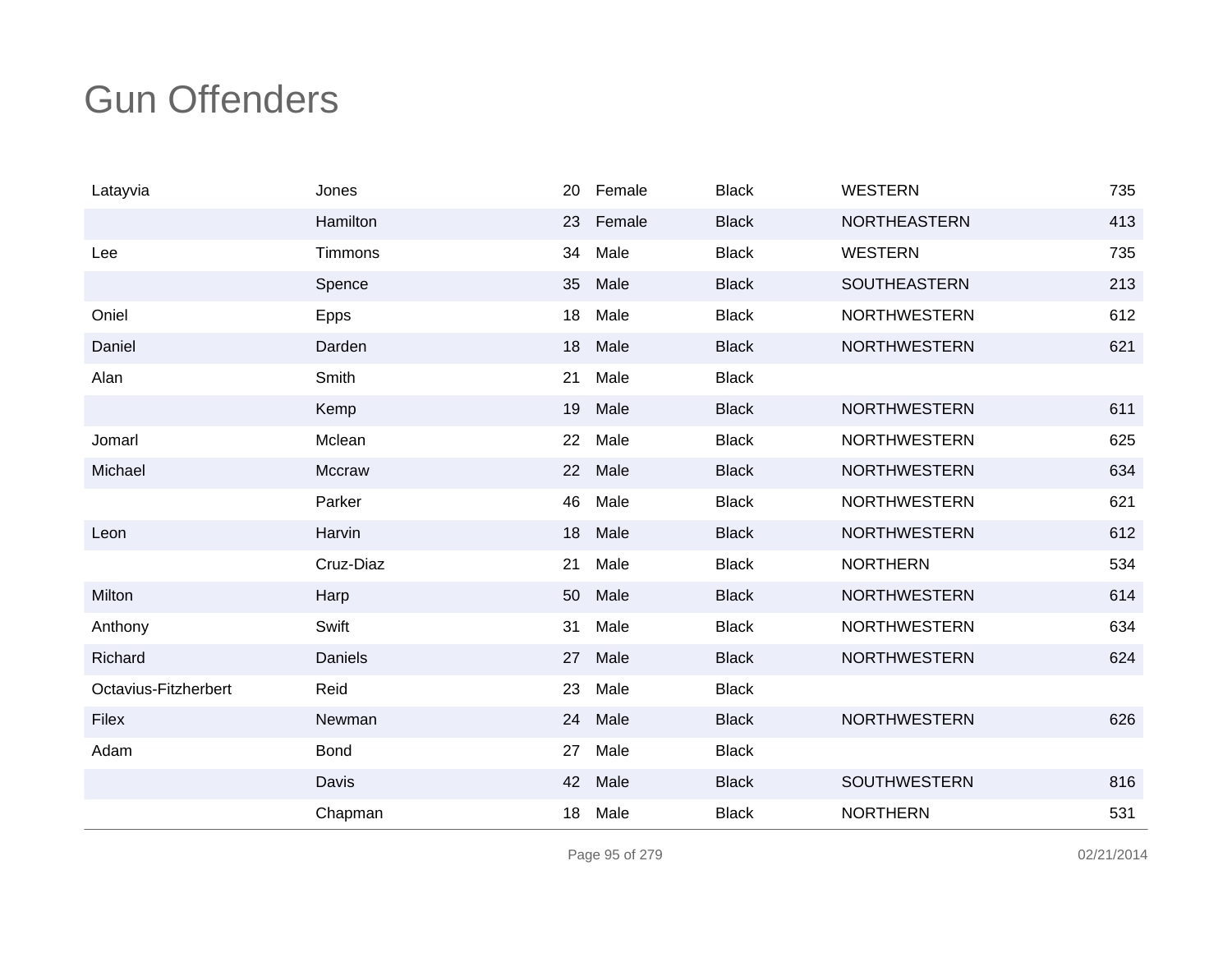| Coppin Heights/Ash-Co-East  | (39.30758214080, -76.65643016150) |
|-----------------------------|-----------------------------------|
| Belair-Edison               | (39.31547358220, -76.56577005120) |
| Mondawmin                   | (39.31028420050, -76.65410915990) |
| Washington Hill             | (39.29160922610, -76.59091812810) |
| <b>Park Circle</b>          | (39.33089525130, -76.66008985130) |
| Hanlon-Longwood             | (39.31635910620, -76.67308042870) |
|                             |                                   |
| <b>Park Circle</b>          | (39.32741331410, -76.65996515280) |
| East Arlington              | (39.33384945280, -76.67024754270) |
| Woodmere                    | (39.34549734520, -76.68987158370) |
| <b>Forest Park</b>          | (39.32427292440, -76.67545097460) |
| <b>Central Park Heights</b> | (39.33610906690, -76.66386946540) |
| Cylburn                     | (39.34932285480, -76.66195314320) |
| Langston Hughes             | (39.34322412280, -76.67884065250) |
| Arlington                   | (39.34777838250, -76.68210788590) |
| <b>NORTHWESTERN</b>         | (39.33960216270, -76.68162075720) |
|                             |                                   |
| <b>Grove Park</b>           | (39.34074471660, -76.69976967550) |
|                             |                                   |

| Carroll-South Hilton | (39.28586362020, -76.67163075300)   |
|----------------------|-------------------------------------|
| Greenspring          | $(39.33649286290, -76.66113648850)$ |

Page 96 of 279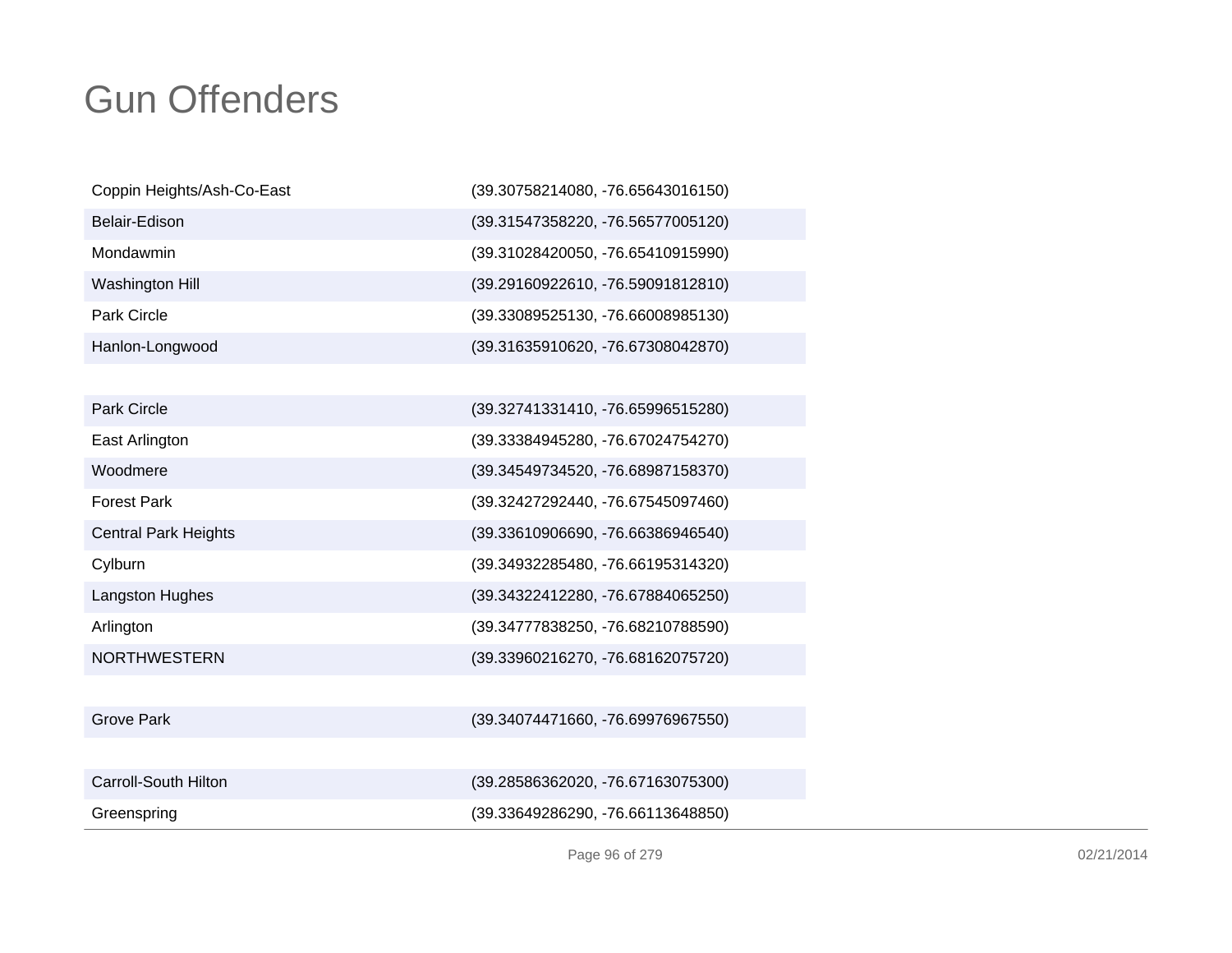| 096112434 | Guilty |            | Incarcerated            | Kevon        |
|-----------|--------|------------|-------------------------|--------------|
| 096114577 | Guilty | 11/15/2012 | <b>Baltimore</b>        | John         |
| 096J04937 | Guilty |            | Incarcerated            | Paris        |
| 096J06060 | Guilty |            | Incarcerated            | Christamy    |
| 096J09540 | Guilty | 09/21/2010 | Out-Lining Jurisdiction | <b>Ricky</b> |
| 096J09540 | Guilty | 09/24/2012 | <b>Baltimore</b>        | Justin       |
| 096J09540 | Guilty | 09/24/2012 | <b>Baltimore</b>        | Joel         |
| 096J09541 | Guilty | 06/15/2011 | Incarcerated            | Piaget       |
| 096J11056 | Guilty | 04/13/2012 | Out-Lining Jurisdiction | Tavon        |
| 096K02911 | Guilty | 03/19/2012 | Incarcerated            | Shane        |
| 096K09673 | Guilty | 09/09/2010 | Incarcerated            | Tyrone       |
| 096K09968 | Guilty | 08/30/2012 | Incarcerated            | Reginald     |
| 096L00395 | Guilty | 08/24/2012 | <b>Baltimore</b>        | James        |
| 096L01938 | Guilty | 08/23/2012 | <b>Baltimore</b>        | <b>Troy</b>  |
| 096L03972 | Guilty |            | Incarcerated            | Jamon        |
| 096L08149 | Guilty |            | Incarcerated            | Robert       |
| 096L12382 | Guilty | 03/16/2011 | Out-Lining Jurisdiction | Kenneth      |
| 096L12743 | Guilty | 10/03/2012 | <b>Baltimore</b>        | Jerrod       |
| 097A00065 | Guilty | 12/26/2012 | Incarcerated            | Keith        |
| 097A09003 | Guilty |            | Incarcerated            | Renzell      |
| 097A12367 | Guilty | 05/04/2012 | Incarcerated            | Jamarl       |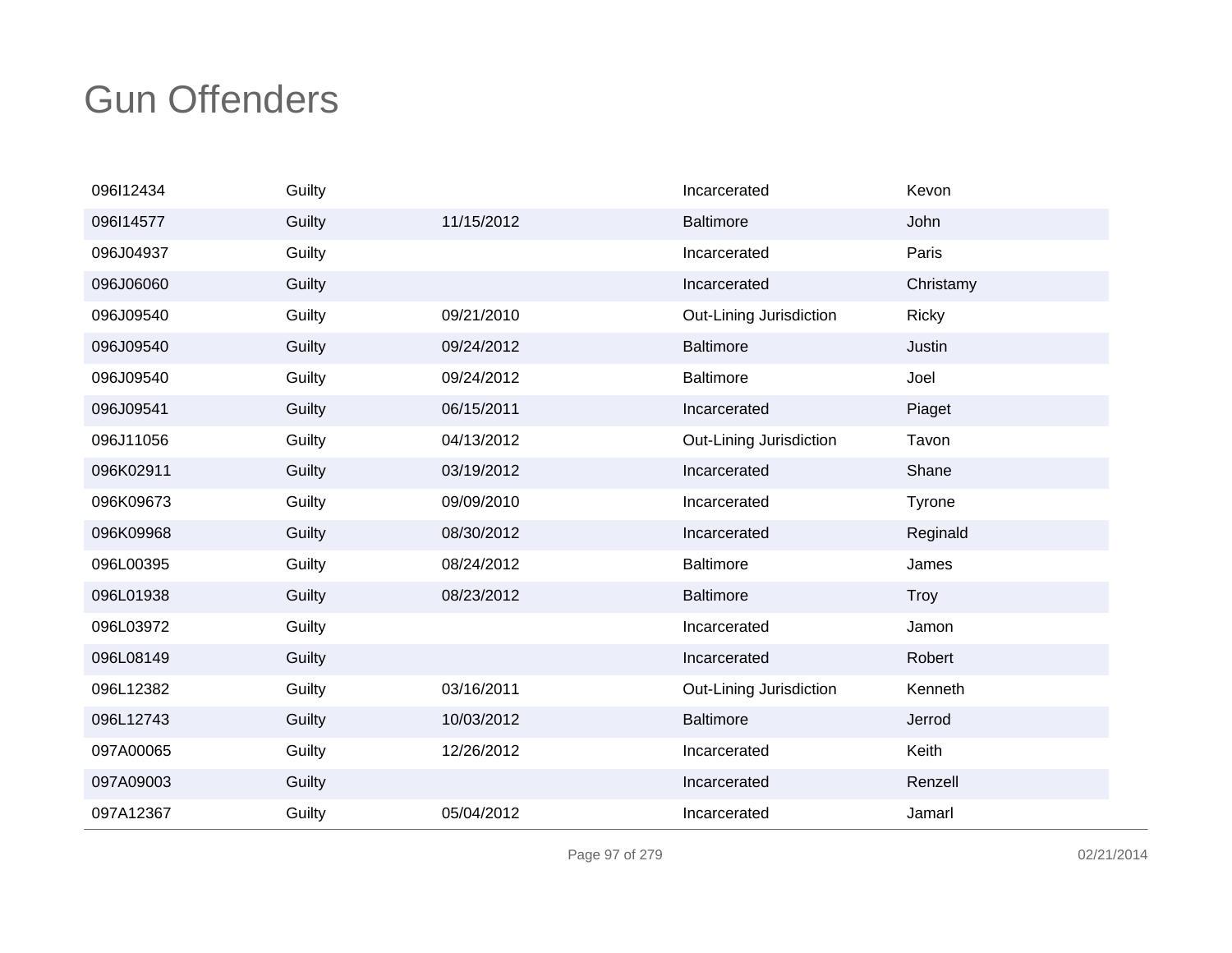|               | Wilson         | 18 | Male   | <b>Black</b> | <b>NORTHWESTERN</b> | 614 |
|---------------|----------------|----|--------|--------------|---------------------|-----|
| Joseph        | <b>Blum</b>    | 21 | Male   | <b>Black</b> | <b>NORTHWESTERN</b> | 626 |
| Antoine       | <b>Ballard</b> | 27 | Male   | <b>Black</b> | <b>NORTHWESTERN</b> | 613 |
|               | Demory         | 19 | Female | <b>Black</b> |                     |     |
| Michael       | Edwards        | 20 | Male   | <b>Black</b> |                     |     |
| Lewis-Bashawn | Young          | 20 | Male   | <b>Black</b> | <b>NORTHWESTERN</b> | 613 |
| Vashawn       | Hill           | 19 | Male   | <b>Black</b> | <b>NORTHERN</b>     | 522 |
| James         | Waters         | 20 | Male   | <b>Black</b> | <b>NORTHWESTERN</b> | 624 |
| Laron         | Copes-Bey      | 25 | Male   | <b>Black</b> |                     |     |
| Anthony       | Smallwood      | 18 | Male   | <b>Black</b> | <b>WESTERN</b>      | 712 |
|               | Royster        | 22 | Male   | <b>Black</b> | <b>NORTHWESTERN</b> | 614 |
| Leroy         | Stringfellow   | 41 | Male   | <b>Black</b> | <b>NORTHWESTERN</b> | 622 |
| Henry         | Roberts        | 45 | Male   | <b>Black</b> | <b>EASTERN</b>      | 315 |
| Duane         | <b>Roberts</b> | 17 | Male   | <b>Black</b> | <b>NORTHWESTERN</b> | 623 |
| Damier        | Brockington    | 36 | Male   | <b>Black</b> |                     |     |
|               | Harrison       | 37 | Male   | <b>Black</b> |                     |     |
| Eugene        | Henry          | 26 | Male   | <b>Black</b> |                     |     |
| Clifton       | Queen          | 25 | Male   | <b>Black</b> | <b>CENTRAL</b>      | 132 |
|               | Pompey         | 24 | Male   | <b>Black</b> |                     |     |
|               | Williams       | 36 | Male   | <b>Black</b> | <b>NORTHWESTERN</b> | 623 |
|               | Ray            | 27 | Male   | <b>Black</b> | SOUTHWESTERN        | 833 |

Page 98 of 279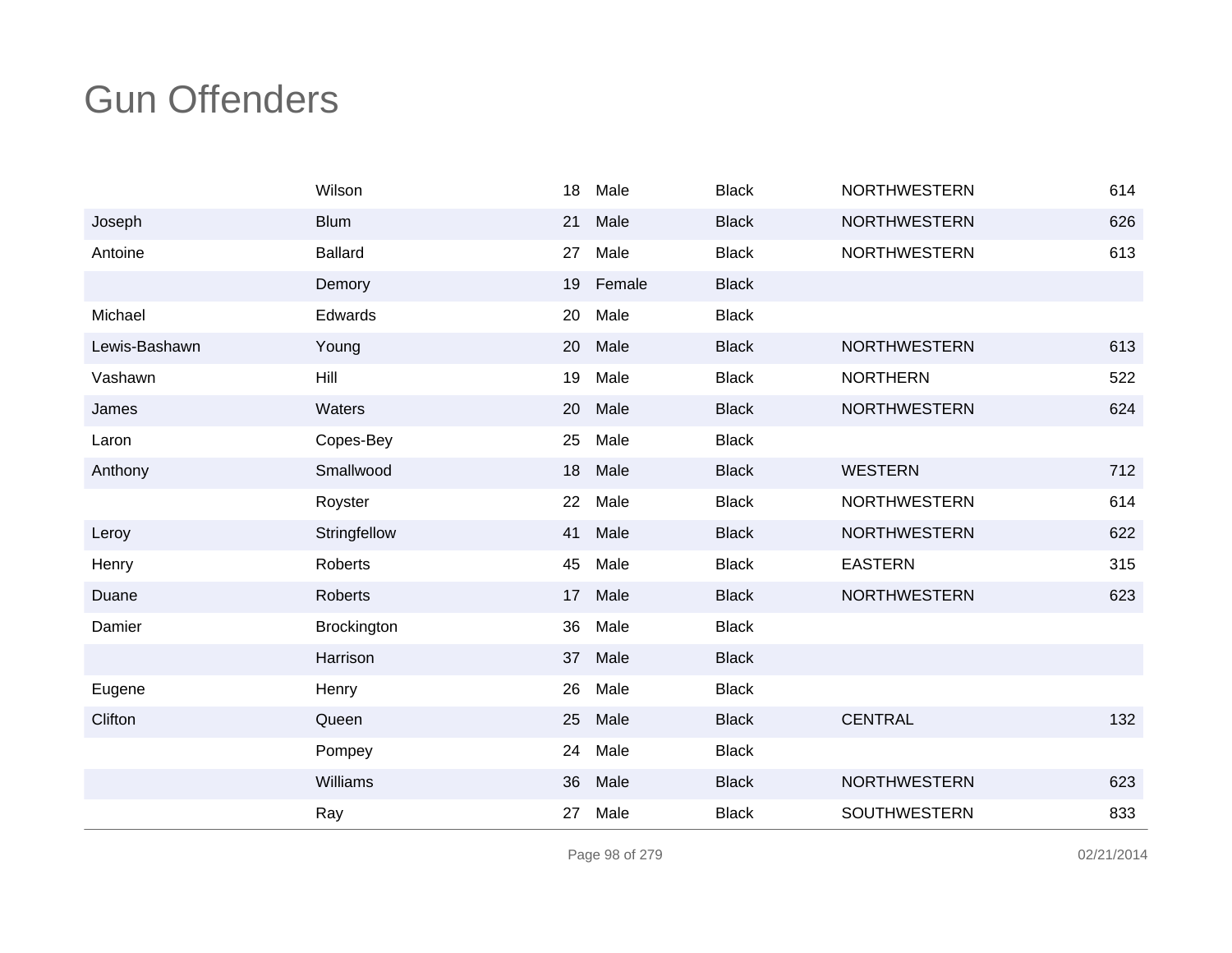| <b>Central Park Heights</b>              | (39.34194791090, -76.67700946500) |
|------------------------------------------|-----------------------------------|
| <b>Howard Park</b>                       | (39.33598925950, -76.69344170930) |
| <b>Towanda-Grantley</b>                  | (39.33894199560, -76.67136280540) |
|                                          |                                   |
|                                          |                                   |
| <b>Towanda-Grantley</b>                  | (39.33470366950, -76.66547638490) |
| Chinquapin Park-Belvedere                | (39.36237162760, -76.60244915590) |
| Dorchester                               | (39.32967846450, -76.68856265140) |
|                                          |                                   |
| <b>Franklin Square</b>                   | (39.29221802540, -76.63893817320) |
| Langston Hughes                          | (39.34480321200, -76.67874468000) |
| <b>Concerned Citizens Of Forest Park</b> | (39.32413847540, -76.68200808860) |
| Oldtown                                  | (39.29857718260, -76.60006682080) |
| <b>Howard Park</b>                       | (39.32793818610, -76.71114346680) |

| <b>Howard Park</b><br>Yale Heights | (39.32708676640, -76.71053710120)<br>(39.27646284420, -76.68868371000) |
|------------------------------------|------------------------------------------------------------------------|
|                                    |                                                                        |
| Upton                              | (39.30358754880, -76.63245752460)                                      |
|                                    |                                                                        |
|                                    |                                                                        |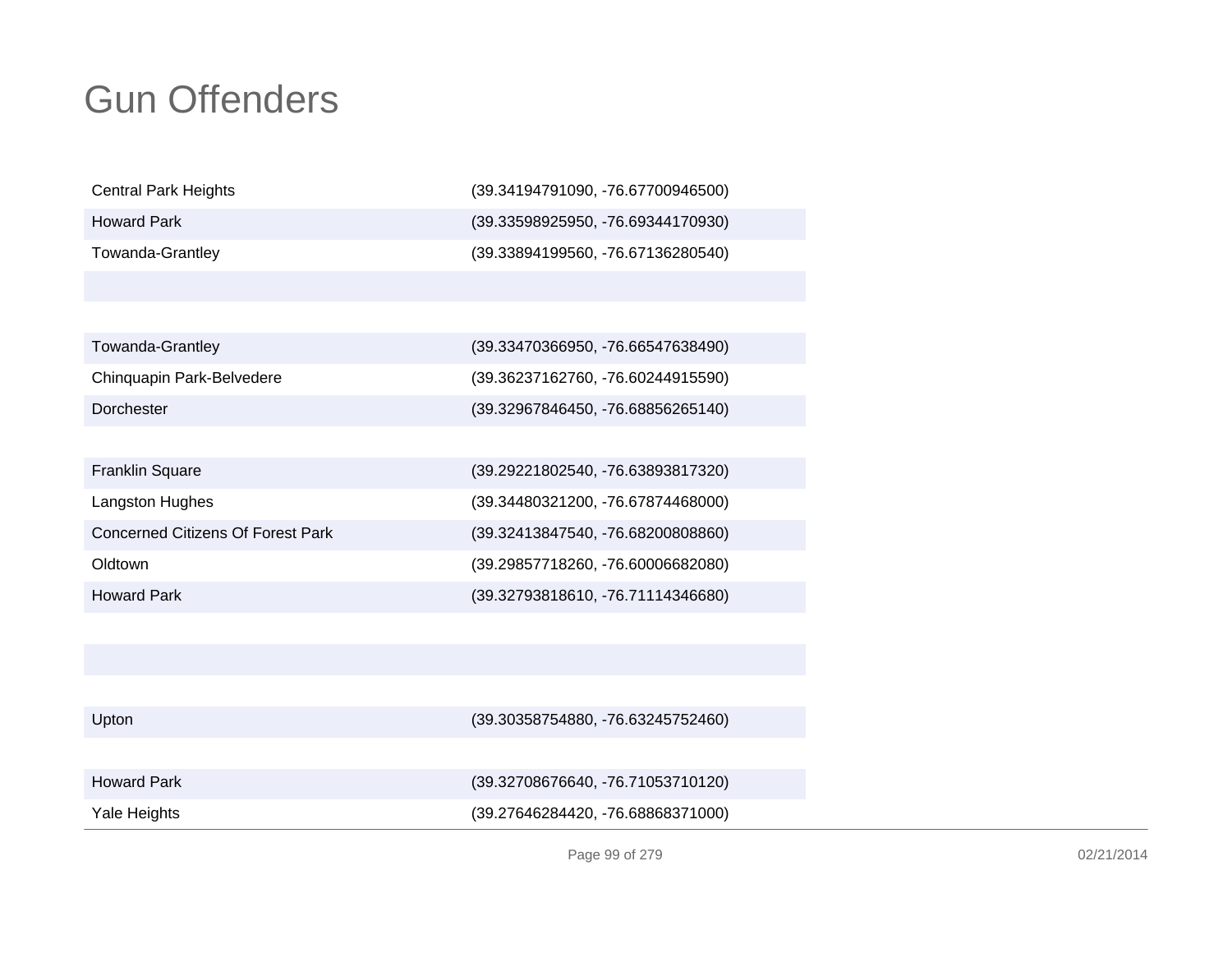| 097B00015 | Guilty | 08/01/2012 | <b>Baltimore</b>        | James     |
|-----------|--------|------------|-------------------------|-----------|
| 097B11218 | Guilty |            | Incarcerated            | Johnny    |
| 097C05463 | Guilty | 10/25/2012 | Out-Lining Jurisdiction | Roscoe    |
| 097C09877 | Guilty | 08/22/2012 | Out-Lining Jurisdiction | Glendrict |
| 097C10352 | Guilty | 01/14/2013 | <b>Baltimore</b>        | Rienaldo  |
| 097C10779 | Guilty | 04/03/2012 | Incarcerated            | Dejuan    |
| 097D01123 | Guilty | 11/30/2012 | <b>Baltimore</b>        | James     |
| 097D05863 | Guilty |            | Incarcerated            | Davon     |
|           | Guilty |            | Incarcerated            | Donte     |
|           | Guilty | 08/02/2012 | <b>Baltimore</b>        | Sergio    |
|           | Guilty | 08/23/2012 | <b>Baltimore</b>        | Lekia     |
| 097F00437 | Guilty | 08/23/2010 | Incarcerated            | Victor    |
| 097F01330 | Guilty | 11/07/2012 | <b>Baltimore</b>        | Kawan     |
| 097F02807 | Guilty | 12/12/2012 | <b>Baltimore</b>        | Michael   |
| 097F08412 | Guilty | 12/17/2012 | <b>Baltimore</b>        | Darrell   |
| 097F09899 | Guilty | 08/02/2012 | <b>Baltimore</b>        | Fred      |
| 097G0289  | Guilty |            | Incarcerated            | Shawn     |
| 097G06669 | Guilty | 07/18/2012 | <b>Baltimore</b>        | Clyde     |
| 097G08101 | Guilty | 12/12/2012 | <b>Baltimore</b>        | Sheila    |
| 097G11717 | Guilty |            | Incarcerated            | Michael   |
| 097G12168 | Guilty |            | Incarcerated            | Purnell   |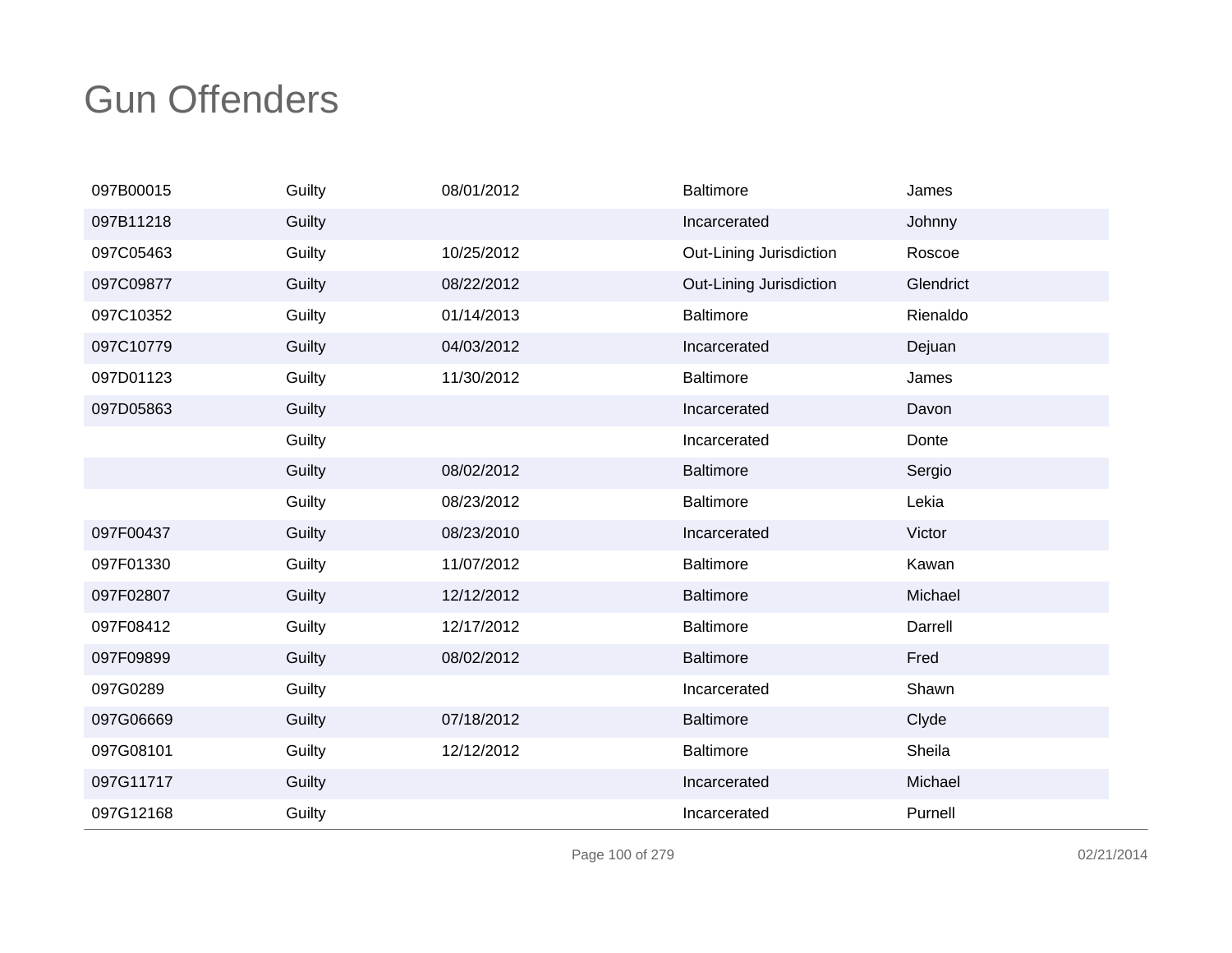| Edward         | Mcnair          | 49 | Male      | <b>Black</b> | <b>CENTRAL</b>      | 134 |
|----------------|-----------------|----|-----------|--------------|---------------------|-----|
|                | <b>Smalls</b>   | 40 | Male      | <b>Black</b> | <b>WESTERN</b>      | 713 |
| Avon           | Evans           | 39 | Male      | <b>Black</b> |                     |     |
| James          | Frazier         | 42 | Male      | <b>Black</b> |                     |     |
| <b>Bernard</b> | James           | 19 | Male      | <b>Black</b> | <b>WESTERN</b>      | 714 |
|                | Duff            | 20 | Male      | <b>Black</b> | <b>NORTHWESTERN</b> | 612 |
| Kevin          | Little          | 48 | Male      | <b>Black</b> | <b>WESTERN</b>      | 732 |
|                | Miller          | 25 | Male      | <b>Black</b> | <b>SOUTHWESTERN</b> | 811 |
|                | Johnson         | 30 | Male      | <b>Black</b> | <b>WESTERN</b>      | 735 |
| Lamar          | Robinson        | 21 | Male      | <b>Black</b> | <b>CENTRAL</b>      | 124 |
| Laverne        | Farmer          | 31 | Female    | <b>Black</b> | <b>WESTERN</b>      | 732 |
| Leonard        | Williams        | 19 | Male      | <b>Black</b> | SOUTHWESTERN        | 814 |
| Shateer        | Salter          | 33 | Male      | <b>Black</b> | <b>NORTHERN</b>     | 525 |
| Joseph         | Taylor          | 21 | Male      | <b>Black</b> | <b>WESTERN</b>      | 732 |
| Maurice        | Hill            | 18 | Male      | <b>Black</b> | <b>EASTERN</b>      | 312 |
| Lee            | Dixon           | 42 | Male      | <b>Black</b> | <b>WESTERN</b>      | 715 |
| Donte          | Sinclair        | 35 | Male      | <b>Black</b> | <b>WESTERN</b>      | 723 |
| Sterling       | Garnes          | 61 | Male      | <b>Black</b> | <b>WESTERN</b>      | 721 |
| Denise         | Christian-Canon |    | 54 Female | <b>Black</b> | <b>WESTERN</b>      | 711 |
| Paul           | Frank           | 21 | Male      | <b>Black</b> | <b>WESTERN</b>      | 711 |
|                | Williams        | 19 | Male      | <b>Black</b> | SOUTHWESTERN        | 836 |

Page 101 of 279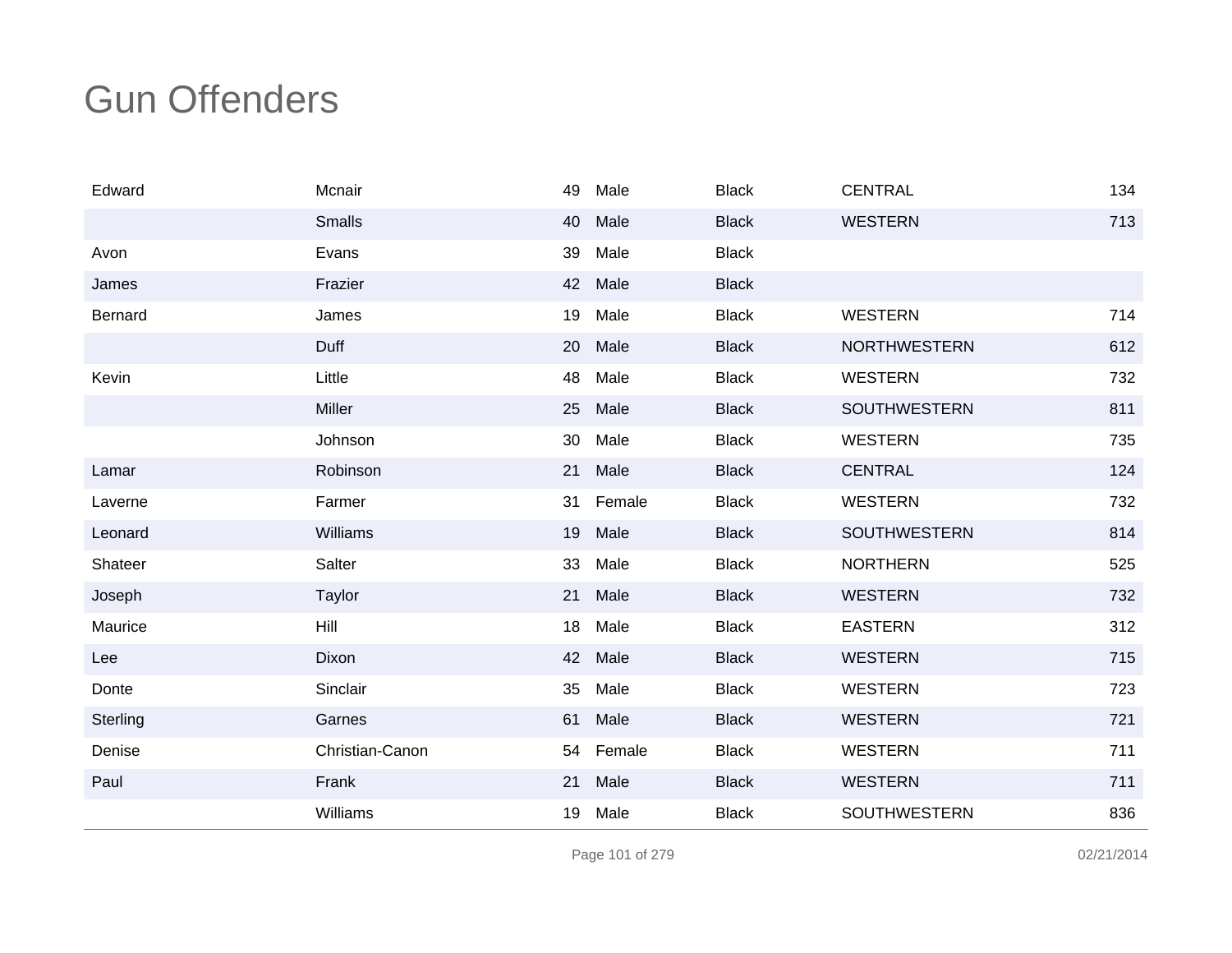| Reservoir Hill                     | (39.31365038490, -76.63217466350) |
|------------------------------------|-----------------------------------|
| <b>Harlem Park</b>                 | (39.29680505080, -76.63943438040) |
|                                    |                                   |
|                                    |                                   |
| Upton                              | (39.29719350240, -76.63338144140) |
| <b>Central Park Heights</b>        | (39.33540245430, -76.66336289050) |
| Easterwood                         | (39.30794996970, -76.64975281260) |
| Northwest Community Action         | (39.30716961820, -76.66616096390) |
| Coppin Heights/Ash-Co-East         | (39.30787920310, -76.65496503150) |
| Upton                              | (39.30230167270, -76.62897465460) |
| Easterwood                         | (39.30689180040, -76.64969343210) |
| <b>Franklintown Road</b>           | (39.29912952010, -76.66612779020) |
| Pen Lucy                           | (39.33818428630, -76.60545217550) |
| Sandtown-Winchester                | (39.30731075410, -76.64346192180) |
| Darley Park                        | (39.31477433120, -76.59287693010) |
| Sandtown-Winchester                | (39.30295334190, -76.64180812500) |
| <b>Rosemont Homeowners/Tenants</b> | (39.29398019530, -76.65843095700) |
| Penrose/Fayette Street Outreach    | (39.29032605060, -76.65476576680) |
| Penrose/Fayette Street Outreach    | (39.29056658720, -76.64780149920) |
| Penrose/Fayette Street Outreach    | (39.28888428750, -76.64758065100) |
| Shipley Hill                       | (39.28469548060, -76.65643663370) |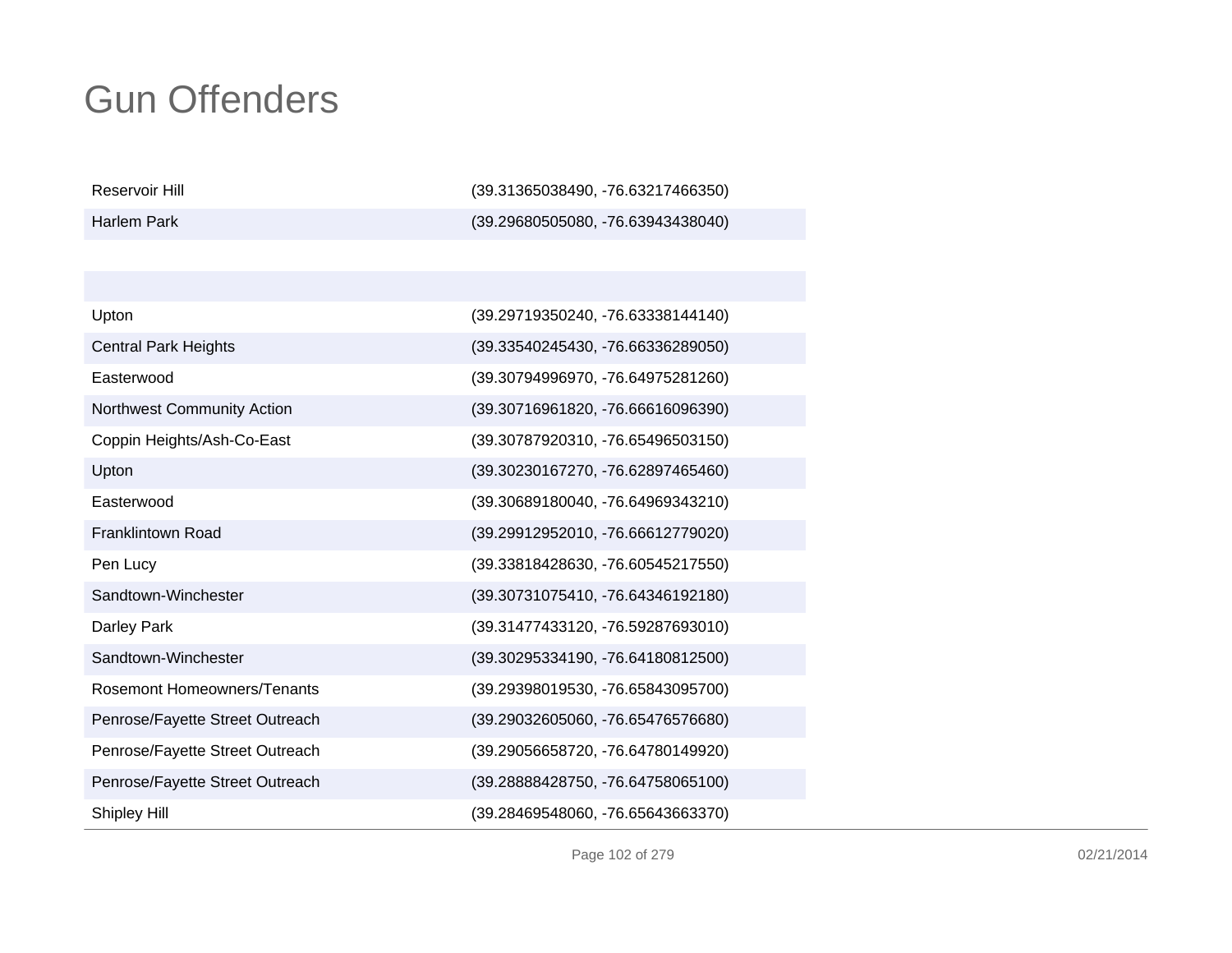| 097H01275 | Guilty | 09/11/2012 | <b>Baltimore</b>        | Mustafa |
|-----------|--------|------------|-------------------------|---------|
| 097H03155 | Guilty | 03/05/2012 | <b>Baltimore</b>        | Antwone |
| 097H07408 | Guilty |            | Incarcerated            | Jacob   |
| 097H08588 | Guilty | 12/11/2012 | <b>Baltimore</b>        | Albert  |
| 097100987 | Guilty | 01/08/2013 | <b>Baltimore</b>        | James   |
| 097114659 | Guilty |            | Incarcerated            | Deonta  |
| 09714037  | Guilty | 08/08/2012 | <b>Baltimore</b>        | Rashid  |
| 097J01004 | Guilty |            | Incarcerated            | Alfonso |
| 097J04696 | Guilty | 08/22/2012 | <b>Baltimore</b>        | Edward  |
| 097J06947 | Guilty |            | Incarcerated            | Daryl   |
| 097K01320 | Guilty | 10/19/2012 | <b>Baltimore</b>        | Darius  |
| 097K03336 | Guilty |            | Incarcerated            | Kevin   |
| 097K04532 | Guilty | 07/23/2012 | Baltimore               | Mark    |
| 097K07561 | Guilty | 10/17/2011 | Incarcerated            | Martin  |
| 097K11869 | Guilty | 09/23/2011 | Incarcerated            | Anthony |
| 097K11869 | Guilty | 09/25/2012 | <b>Baltimore</b>        | Jerome  |
| 097L02369 | Guilty | 12/11/2012 | <b>Baltimore</b>        | Daniel  |
| 097L08519 | Guilty |            | Incarcerated            | Anthony |
| 098A00039 | Guilty | 08/23/2012 | <b>Baltimore</b>        | Darrick |
| 098A09804 | Guilty |            | Incarcerated            | Darrell |
| 098A12818 | Guilty | 05/19/2011 | Out-Lining Jurisdiction | Kinte   |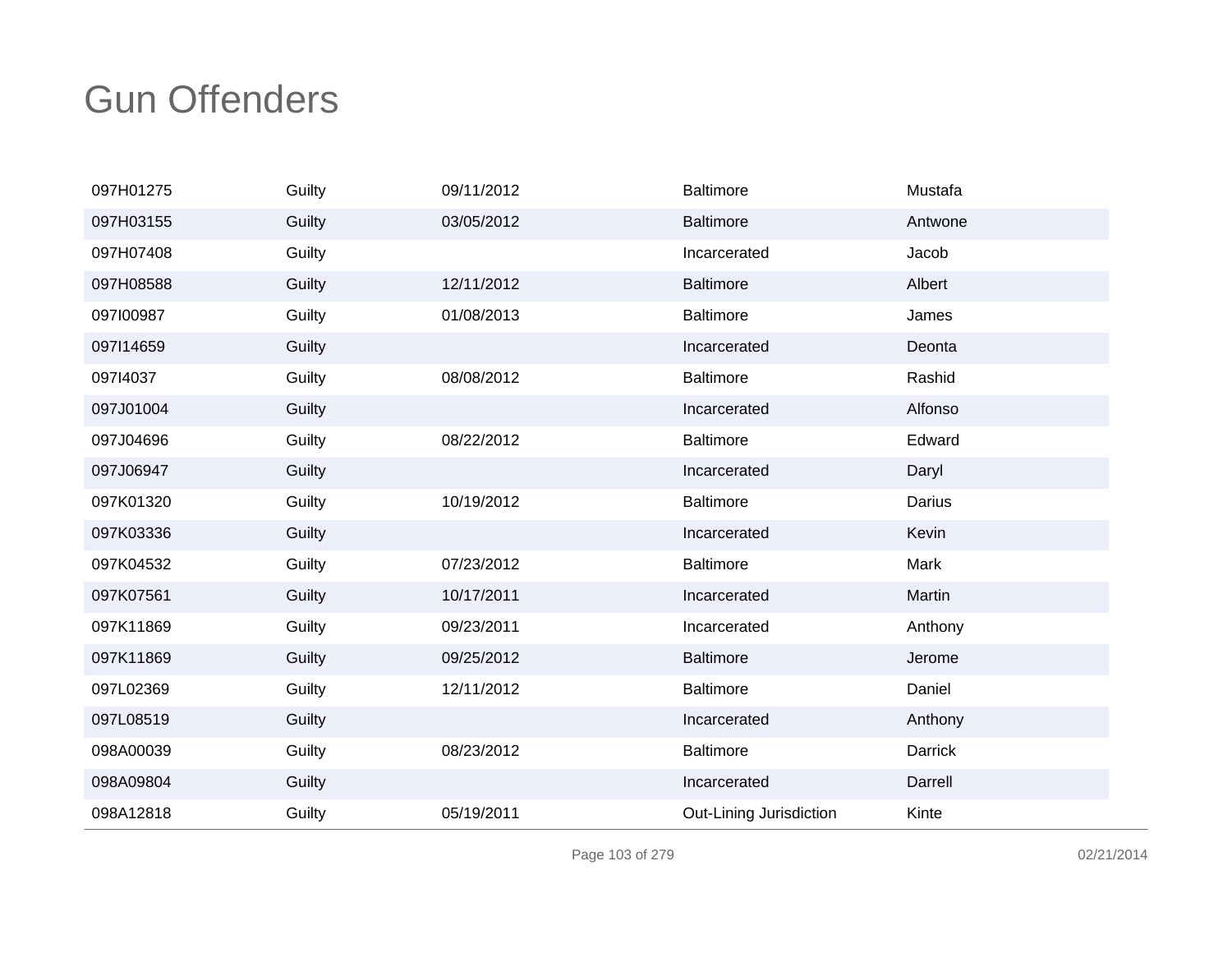| Abdul     | Hakim    | 43 | Male | <b>Black</b> | <b>WESTERN</b>      | 713 |
|-----------|----------|----|------|--------------|---------------------|-----|
| Donnell   | Sanders  | 36 | Male | <b>Black</b> | <b>WESTERN</b>      | 735 |
| Tyrone    | White    | 31 | Male | <b>Black</b> | NORTHEASTERN        | 423 |
| Bernard   | Jackson  | 22 | Male | <b>Black</b> | <b>NORTHEASTERN</b> | 436 |
| Lamont    | Caldwell | 36 | Male | <b>Black</b> | <b>WESTERN</b>      | 721 |
|           | Douglas  | 17 | Male | <b>Black</b> | <b>NORTHWESTERN</b> | 623 |
| Hakim     | Mayo     | 20 | Male | <b>Black</b> | <b>SOUTHWESTERN</b> | 814 |
| Valentine | Young    | 43 | Male | <b>Black</b> | <b>NORTHEASTERN</b> | 414 |
| Gregory   | Kingwood | 47 | Male | <b>Black</b> | <b>CENTRAL</b>      | 135 |
|           | Fletcher | 23 | Male | <b>Black</b> |                     |     |
| Davon     | Junior   | 19 | Male | <b>Black</b> |                     | 814 |
|           | Robins   | 29 | Male | <b>Black</b> | <b>EASTERN</b>      | 322 |
|           | Higgins  | 33 | Male | <b>Black</b> | <b>WESTERN</b>      | 713 |
|           | Harris   | 26 | Male | <b>Black</b> |                     |     |
| Samuel    | Johnson  | 22 | Male | <b>Black</b> | <b>SOUTHWESTERN</b> | 814 |
| James     | Grant    | 19 | Male | <b>Black</b> | <b>EASTERN</b>      | 333 |
| Nelson    | Purdie   | 25 | Male | <b>Black</b> | <b>CENTRAL</b>      | 122 |
|           | Griffin  | 23 | Male | <b>Black</b> | <b>WESTERN</b>      | 732 |
|           | Foster   | 39 | Male | <b>Black</b> | <b>EASTERN</b>      | 324 |
|           | Smith    | 23 | Male | <b>Black</b> |                     |     |
| Marquis   | Johnson  | 35 | Male | <b>Black</b> |                     |     |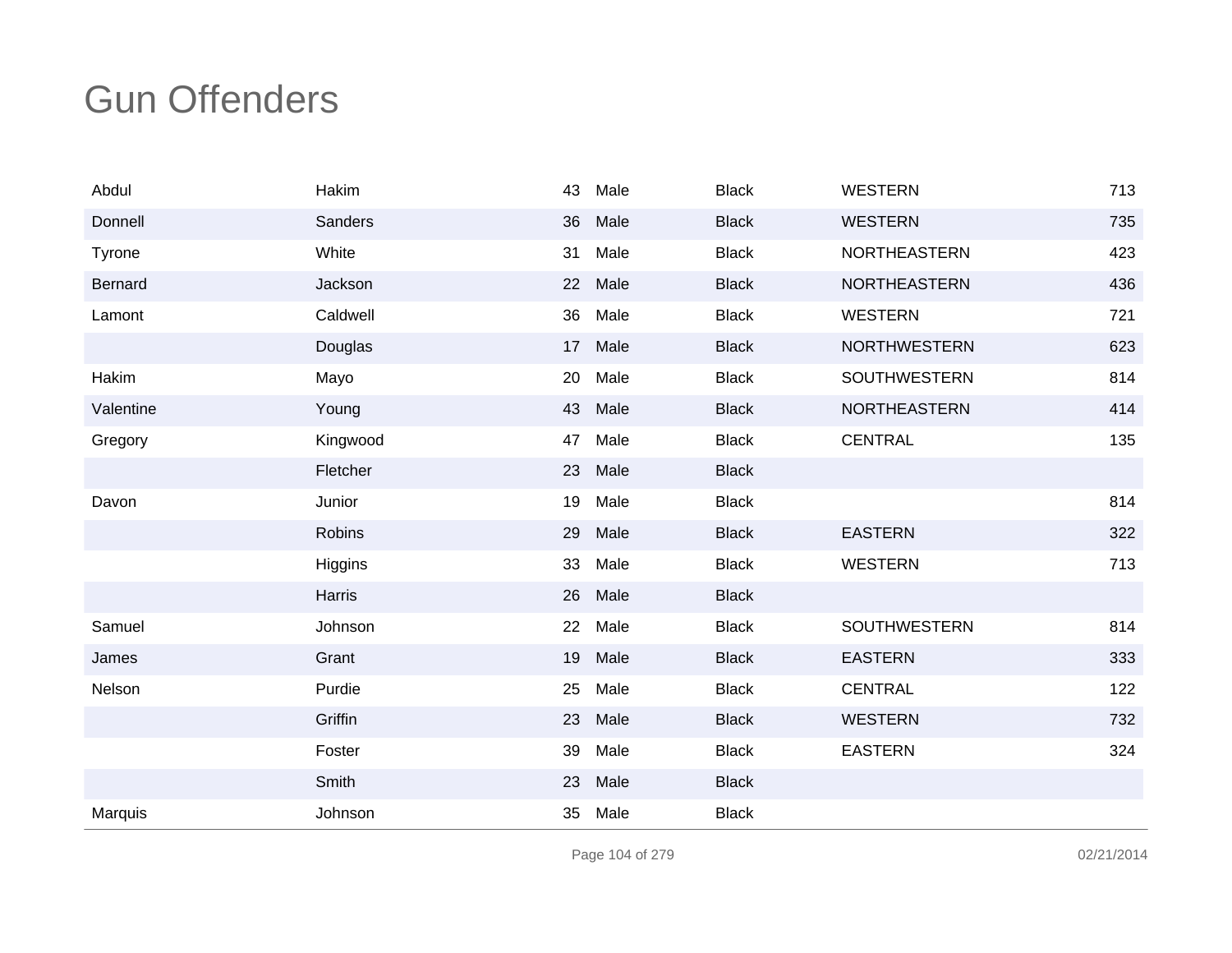| Harlem Park                     | (39.29707059540, -76.63715852250) |
|---------------------------------|-----------------------------------|
| Easterwood                      | (39.30669954500, -76.65249451680) |
| Loch Raven                      | (39.35617662280, -76.57866735990) |
| Frankford                       | (39.32463950170, -76.55039896540) |
| Penrose/Fayette Street Outreach | (39.28988747580, -76.64880258160) |
| <b>Howard Park</b>              | (39.32897161640, -76.70594188530) |
| Northwest Community Action      | (39.30534745790, -76.66427967980) |
| Ednor Gardens-Lakeside          | (39.33322627230, -76.60015012620) |
| Reservoir Hill                  | (39.31094846680, -76.63443118720) |
|                                 |                                   |
|                                 |                                   |
| <b>Gay Street</b>               | (39.30049006120, -76.59543719460) |
| Sandtown-Winchester             | (39.29904766190, -76.63932734480) |
|                                 |                                   |
| Rosemont                        | (39.30345021910, -76.66770855940) |
| <b>Biddle Street</b>            | (39.30414561420, -76.58125080640) |
| Poppleton                       | (39.29011191270, -76.62875240470) |
| Penn North                      | (39.30887203420, -76.64276452400) |

Middle East

(39.29695916940, -76.58777092960)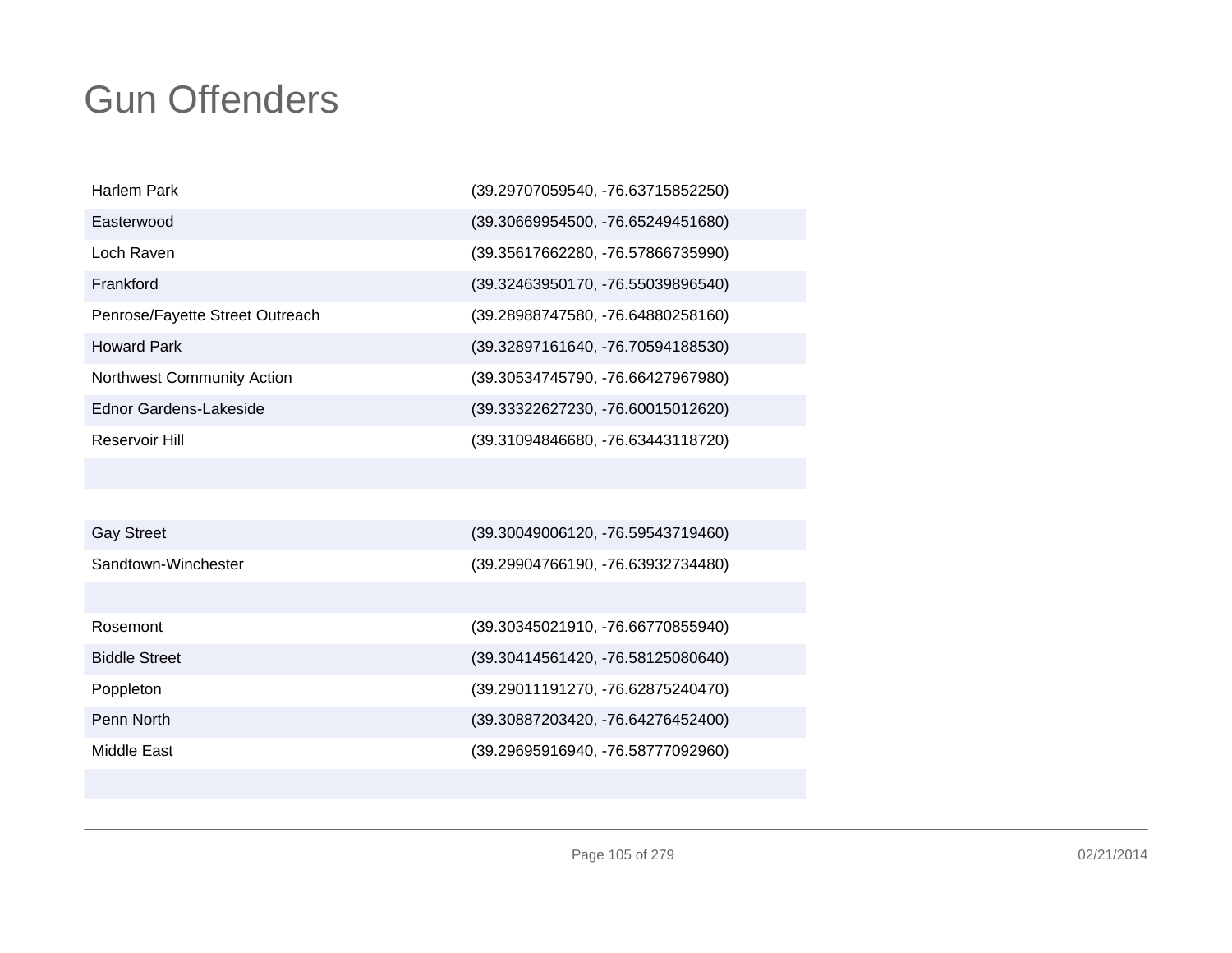| 098B00007 | Guilty | 07/11/2012 | Incarcerated            | James     |
|-----------|--------|------------|-------------------------|-----------|
| 098B02278 | Guilty | 08/20/2012 | <b>Baltimore</b>        | Tonya     |
| 098B02941 | Guilty |            | Incarcerated            | Joseph    |
| 098B04794 | Guilty | 09/04/2012 | <b>Baltimore</b>        | Michael   |
| 098C04299 | Guilty | 06/14/2012 | Incarcerated            | Davon     |
| 098C06849 | Guilty | 01/24/2011 | Incarcerated            | Quentin   |
| 098C13151 | Guilty | 08/10/2012 | <b>Baltimore</b>        | Charles   |
| 098C14408 | Guilty | 07/18/2012 | <b>Baltimore</b>        | Jamal     |
| 098C14408 | Guilty | 11/19/2012 | <b>Baltimore</b>        | Nathaniel |
| 098D05079 | Guilty |            | Incarcerated            | Ericka    |
| 098D09954 | Guilty |            | Incarcerated            | Derrell   |
| 098D09954 | Guilty |            | Incarcerated            | William   |
| 098D09954 | Guilty |            | Incarcerated            | Humphrey  |
| 098D10085 | Guilty | 05/04/2012 | Out-Lining Jurisdiction | Tyrone    |
| 098D10085 | Guilty | 07/09/2012 | Incarcerated            | Rymek     |
| 098D11017 | Guilty | 12/10/2012 | <b>Baltimore</b>        | Neil      |
| 098D13477 | Guilty | 12/26/2012 | <b>Baltimore</b>        | Calvin    |
| 098D9954  | Guilty |            | Incarcerated            | Peter     |
|           | Guilty | 03/26/2012 | Incarcerated            | Deshawd   |
|           | Guitly | 12/11/2012 | <b>Baltimore</b>        | Lloyd     |
|           | Guilty | 11/02/2012 | <b>Baltimore</b>        | Damien    |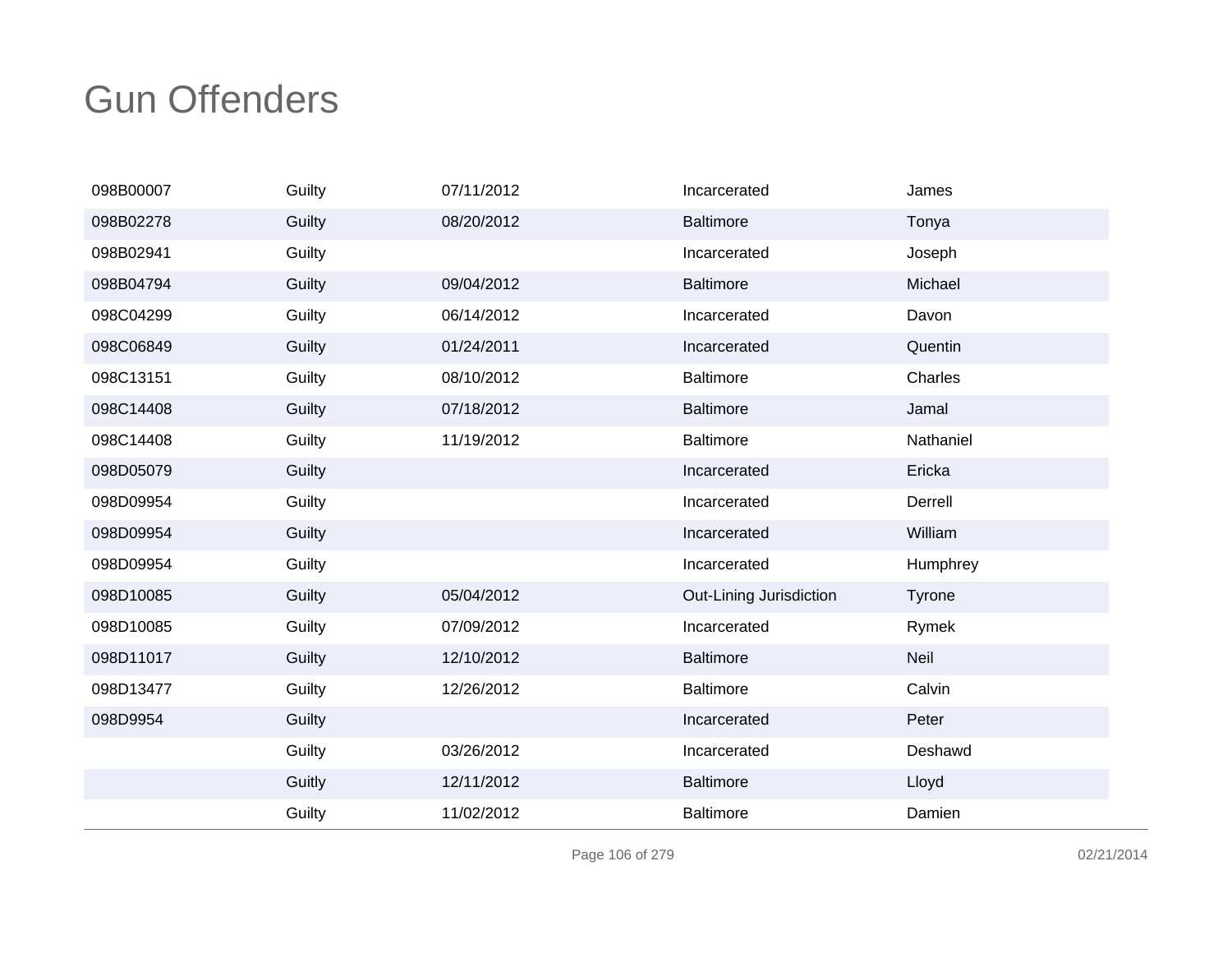|             | <b>Bennett</b> | 26 | Male   | <b>Black</b> | <b>NORTHWESTERN</b> | 621 |
|-------------|----------------|----|--------|--------------|---------------------|-----|
|             | Gaither        | 40 | Female | <b>Black</b> | SOUTHWESTERN        | 822 |
|             | Coates         | 20 | Male   | <b>Black</b> | <b>SOUTHWESTERN</b> | 814 |
|             | <b>Dawkins</b> | 37 | Male   | <b>Black</b> | <b>SOUTHWESTERN</b> | 816 |
| Antwon      | Coates         | 23 | Male   | <b>Black</b> | <b>EASTERN</b>      | 312 |
| Cecil       | Speight        | 21 | Male   | <b>Black</b> | <b>WESTERN</b>      | 736 |
| Emory       | Figgs          | 38 | Male   | <b>Black</b> | <b>SOUTHWESTERN</b> | 811 |
| Christopher | Fair           | 25 | Male   | <b>Black</b> | <b>SOUTHWESTERN</b> | 823 |
| Wesley      | <b>Batty</b>   | 20 | Male   | <b>Black</b> | <b>SOUTHERN</b>     | 923 |
| Antoinette  | <b>Burke</b>   | 17 | Female | <b>Black</b> | <b>SOUTHWESTERN</b> | 833 |
| Rickey      | Johnson        | 30 | Male   | <b>Black</b> |                     |     |
| Arthur      | Rhodes         | 23 | Male   | <b>Black</b> | <b>SOUTHWESTERN</b> | 835 |
| Bougarte    | Johnson        | 38 | Male   | <b>Black</b> | <b>NORTHERN</b>     | 525 |
| Marquise    | Stridiron      | 23 | Male   | <b>Black</b> |                     |     |
|             | Milligan       | 23 | Male   | <b>Black</b> | <b>EASTERN</b>      | 333 |
| Grant       | <b>Diggs</b>   | 29 | Male   | <b>Black</b> | <b>SOUTHWESTERN</b> | 822 |
| Bernard     | Freeman        | 22 | Male   | <b>Black</b> | <b>WESTERN</b>      | 715 |
|             | <b>Miller</b>  | 20 | Male   | <b>Black</b> | <b>WESTERN</b>      | 723 |
| Jamal       | Gray           | 23 | Male   | <b>Black</b> | <b>SOUTHWESTERN</b> | 823 |
| Alvin       | Hartz          | 23 | Male   | <b>Black</b> | SOUTHWESTERN        | 822 |
| Jamal       | <b>Bennett</b> | 20 | Male   | <b>Black</b> | SOUTHWESTERN        | 833 |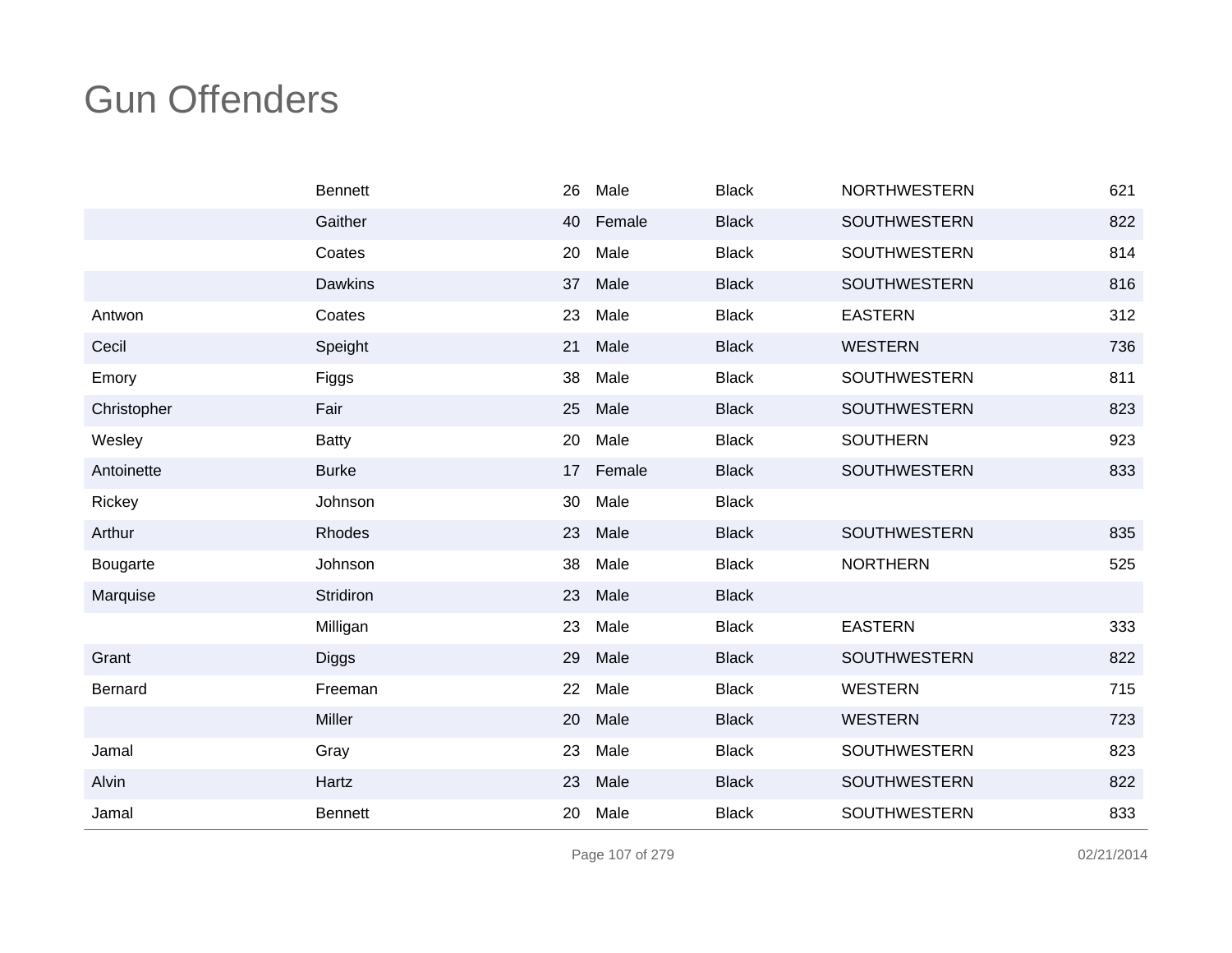| Garwyn Oaks                   | (39.31435175320, -76.68022631640) |
|-------------------------------|-----------------------------------|
| <b>Edmondson Village</b>      | (39.29730055430, -76.68134510680) |
| Winchester                    | (39.30142220110, -76.66245267180) |
| Saint Josephs                 | (39.28936480600, -76.67251771150) |
| East Baltimore Midway         | (39.31630318380, -76.59909929520) |
| Parkview/Woodbrook            | (39.31447776770, -76.64622858550) |
| Walbrook                      | (39.30918997370, -76.66611676980) |
| <b>Hunting Ridge</b>          | (39.29565298640, -76.69588206090) |
| Westport                      | (39.26318391950, -76.64076252540) |
| <b>Beechfield</b>             | (39.27537786840, -76.69877405170) |
|                               |                                   |
| <b>Carrollton Ridge</b>       | (39.28261943350, -76.65113595180) |
| <b>Ednor Gardens-Lakeside</b> | (39.33656686250, -76.60530582700) |
|                               |                                   |
| Berea                         | (39.30693953990, -76.58074206230) |
| <b>Edmondson Village</b>      | (39.29736196810, -76.68000032660) |
| Sandtown-Winchester           | (39.29904059080, -76.64566556690) |
| Midtown-Edmondson             | (39.29614852090, -76.65327989480) |
| Rognel Heights                | (39.29603594370, -76.68795309010) |
| <b>Edmondson Village</b>      | (39.29664148600, -76.68508439560) |
| <b>Beechfield</b>             | (39.27852859270, -76.69631264790) |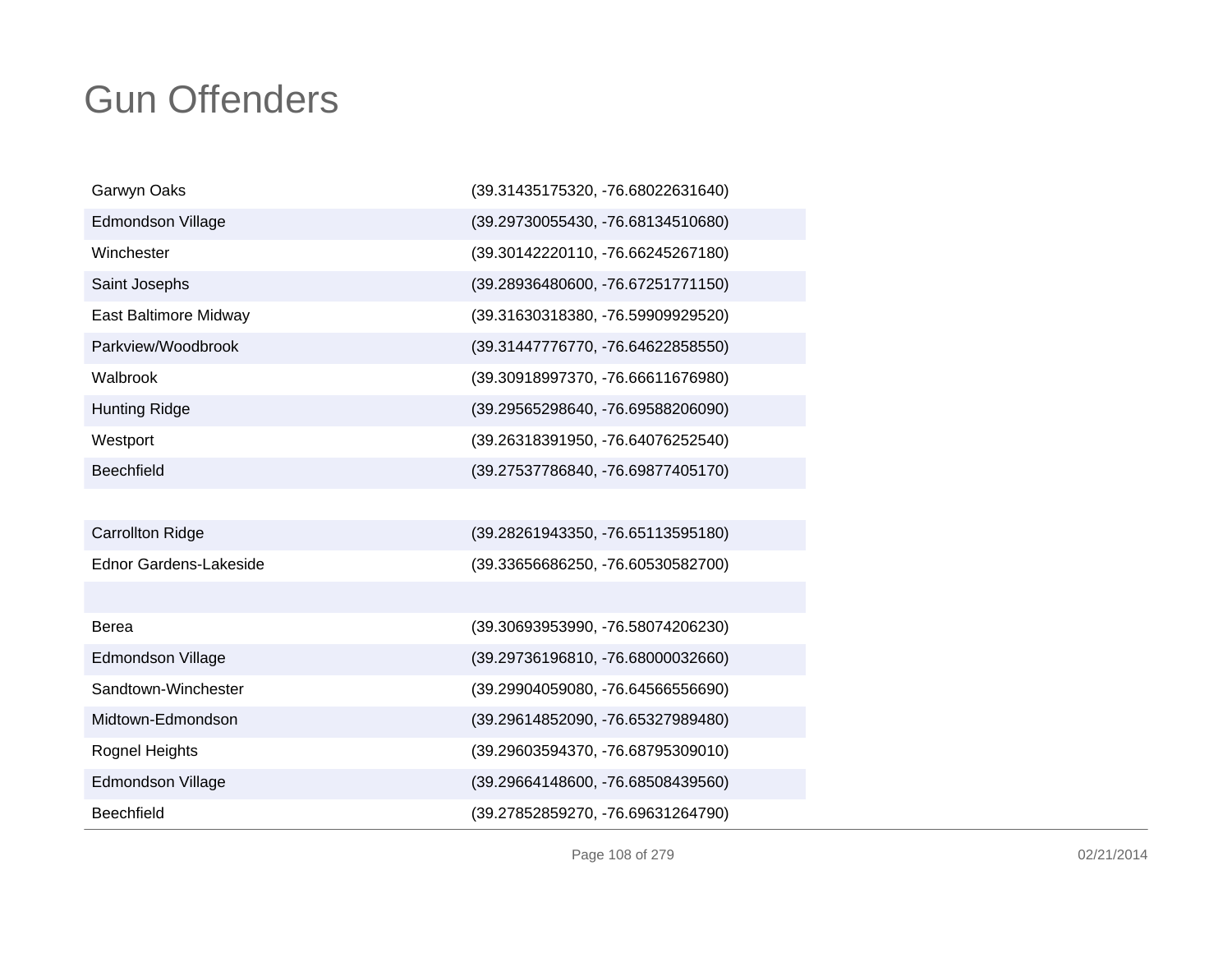|           | Guilty |            | Incarcerated            | Eddie        |
|-----------|--------|------------|-------------------------|--------------|
|           | Guilty | 09/22/2011 | Out-Lining Jurisdiction | Kaman        |
|           | Guilty | 02/09/2010 | Incarcerated            | Vonnelle     |
| 098F01873 | Guilty |            | Incarcerated            | Nicholas     |
| 098F01873 | Guilty | 06/22/2011 | Incarcerated            | Terrell      |
| 098F01873 | Guilty | 08/29/2012 | <b>Baltimore</b>        | Kevin        |
| 098F05676 | Guilty | 08/07/2012 | Baltimore               | Randy        |
| 098F09418 | Guilty | 03/23/2010 | Incarcerated            | Sean         |
| 098F12306 | Guilty | 09/26/2012 | Incarcerated            | James        |
| 098G00849 | Guilty |            | Incarcerated            | Lamont       |
| 098G13673 | Guilty | 08/15/2012 | <b>Baltimore</b>        | Kenneth      |
| 098H10149 | Guilty |            | Incarcerated            | <b>Brian</b> |
| 098H3527  | Guilty | 01/14/2010 | Out-Lining Jurisdiction | Robert       |
| 098105175 | Guilty | 09/24/2012 | <b>Baltimore</b>        | Raymond      |
| 098114326 | Guilty | 07/27/2012 | Baltimore               | Kawon        |
| 098114326 | Guilty | 11/28/2012 | <b>Baltimore</b>        | Jeffrey      |
| 098I2939  | Guilty |            | Incarcerated            | Devin        |
| 098J01011 | Guilty | 11/27/2012 | <b>Baltimore</b>        | <b>Bruce</b> |
| 098J01103 | Guilty | 09/10/2012 | Out-Lining Jurisdiction | Perry        |
| 098J04137 | Guilty | 10/09/2012 | <b>Baltimore</b>        | Keon         |
| 098J04561 | Guilty |            | Incarcerated            | Demetrius    |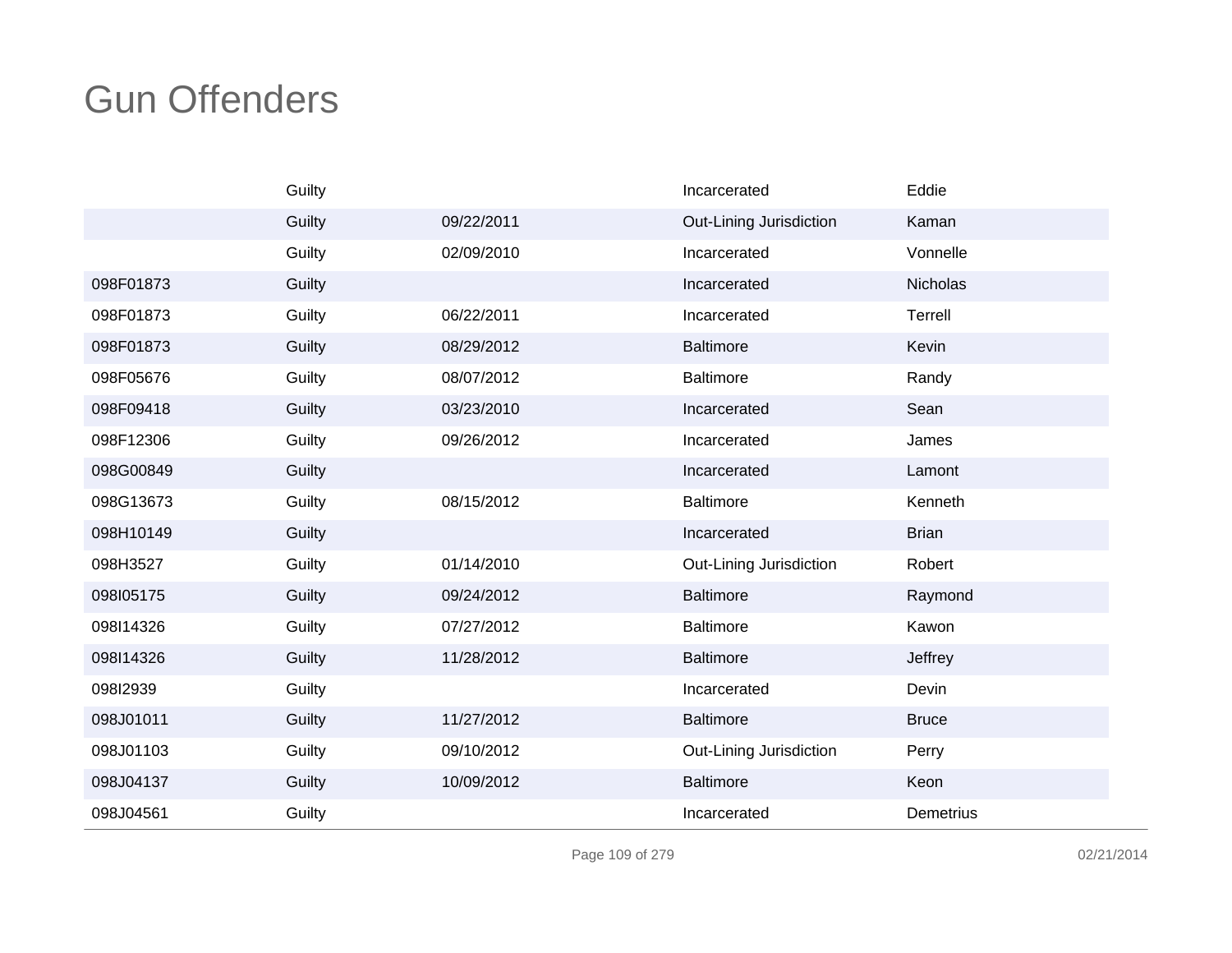|                | Williams        | 55 | Male | <b>Black</b> | <b>SOUTHWESTERN</b> | 815 |
|----------------|-----------------|----|------|--------------|---------------------|-----|
| Patrice        | Mckenzie        | 24 | Male | <b>Black</b> |                     |     |
| Tavon          | Winchester      | 19 | Male | <b>Black</b> | SOUTHWESTERN        | 815 |
|                | Deminds         | 21 | Male | <b>Black</b> | <b>SOUTHWESTERN</b> | 815 |
| Antoine        | Wormley         | 24 | Male | <b>Black</b> | <b>WESTERN</b>      | 725 |
| James          | Moore           | 28 | Male | <b>Black</b> | <b>SOUTHERN</b>     | 911 |
| Dionte         | <b>Saunders</b> | 21 | Male | <b>Black</b> | NORTHEASTERN        | 414 |
| Daniel         | Smith           | 18 | Male | <b>Black</b> | <b>NORTHWESTERN</b> | 631 |
| David          | Elliott         | 19 | Male | <b>Black</b> | SOUTHEASTERN        | 212 |
|                | Davis           | 18 | Male | <b>Black</b> | <b>SOUTHWESTERN</b> | 835 |
| Norton         | Smith           | 29 | Male | <b>Black</b> | <b>SOUTHWESTERN</b> | 822 |
|                | Hall            | 22 | Male | <b>Black</b> |                     |     |
| Roy-Washington | Archer          | 23 | Male | <b>Black</b> |                     |     |
| <b>Bennett</b> | Boulden         | 39 | Male | <b>Black</b> | <b>NORTHWESTERN</b> | 624 |
| Darnell        | Green           | 18 | Male | <b>Black</b> | <b>SOUTHWESTERN</b> | 835 |
| Gregory        | Meggeson        | 19 | Male | <b>Black</b> | SOUTHEASTERN        | 221 |
| Darrell        | Evans           | 24 | Male | <b>Black</b> | <b>NORTHERN</b>     | 521 |
| Deonte         | Paige           | 21 | Male | <b>Black</b> | <b>WESTERN</b>      | 711 |
| Yancy          | Scott           | 21 | Male | <b>Black</b> |                     |     |
| Kindell        | Powell          | 18 | Male | <b>Black</b> | <b>WESTERN</b>      | 724 |
|                | Green           | 24 | Male | <b>Black</b> | <b>SOUTHERN</b>     | 913 |

Page 110 of 279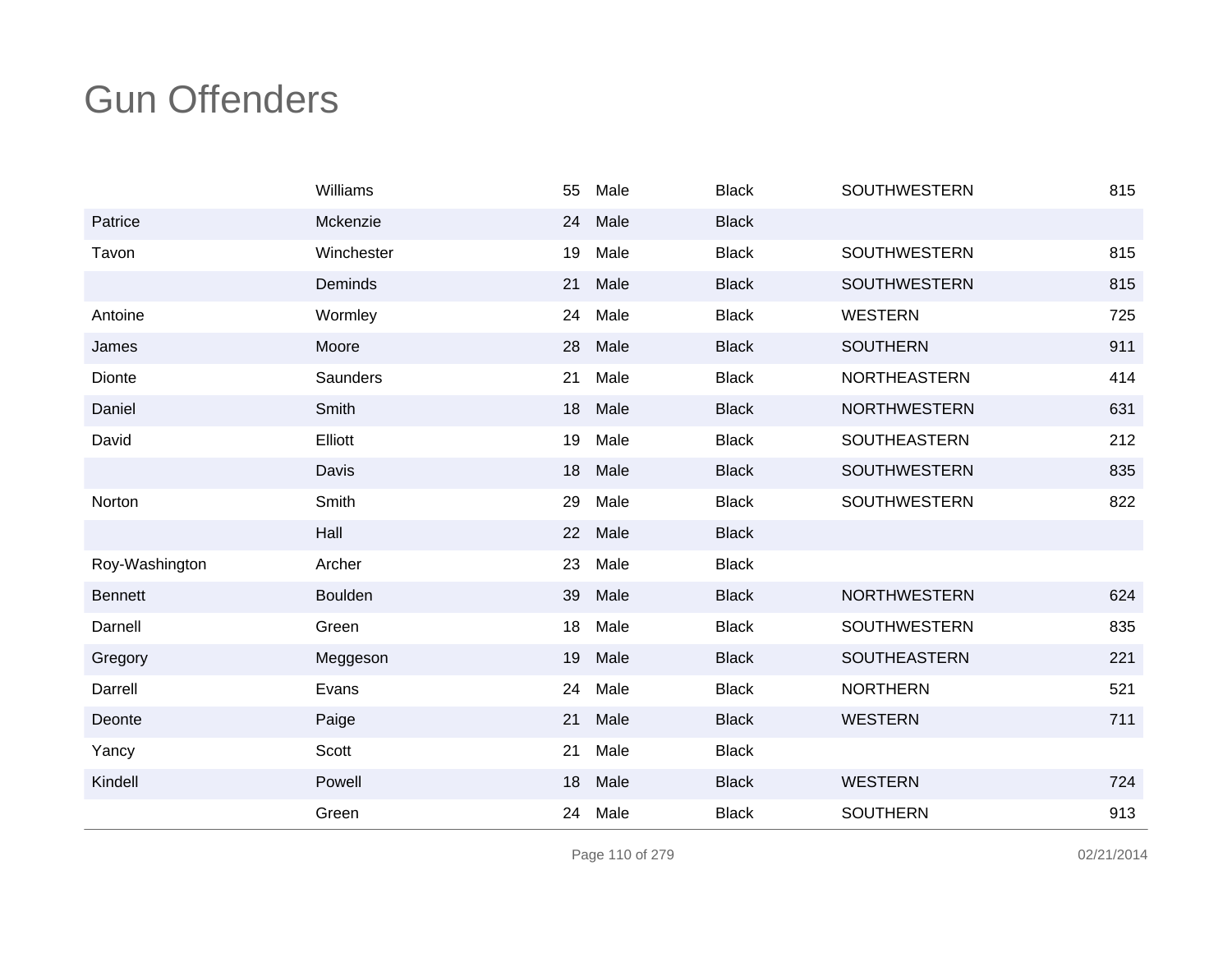| Allendale                   | $(39.29285184340, -76.67550998550)$ |
|-----------------------------|-------------------------------------|
|                             |                                     |
| Edmondson Village           | (39.29556821940, -76.67732753720)   |
| Edmondson Village           | (39.29678960350, -76.67486810040)   |
| Rosemont Homeowners/Tenants | (39.29448167170, -76.66230762200)   |
| SOUTHERN                    | $(39.23055990640, -76.59403351250)$ |
| Ednor Gardens-Lakeside      | (39.33429962290, -76.60287119810)   |
| <b>Reisterstown Station</b> | (39.35105136780, -76.70987715610)   |
| <b>Perkins Homes</b>        | (39.28856513780, -76.59820558860)   |
| Millhill                    | $(39.28253855380, -76.65258582020)$ |
| <b>Edmondson Village</b>    | (39.29453949050, -76.67838385690)   |
|                             |                                     |
|                             |                                     |

| <b>Dolfield</b>                 | (39.33892509250, -76.67971441040) |
|---------------------------------|-----------------------------------|
| Millhill                        | (39.27972685790, -76.65806187660) |
| <b>McElderry Park</b>           | (39.29790085180, -76.58369600800) |
| Radnor-Winston                  | (39.34998458980, -76.61107877540) |
| Penrose/Fayette Street Outreach | (39.29199763260, -76.64802412040) |
|                                 |                                   |
| Midtown-Edmondson               | (39.29793683440, -76.64830643600) |
| <b>Brooklyn</b>                 | (39.22933757890, -76.60045033570) |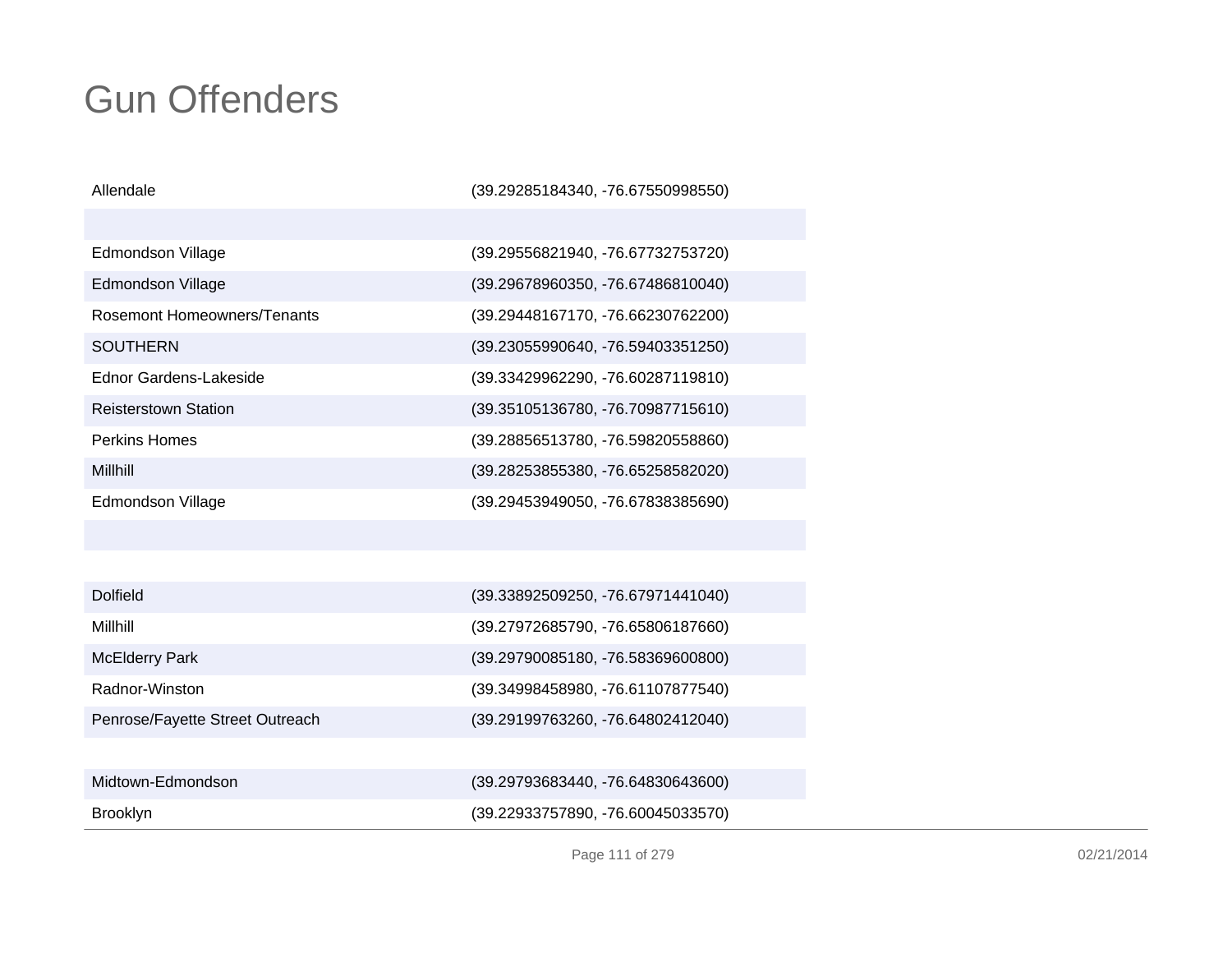| 098J14160 | PBJ    | 10/11/2012 | <b>Baltimore</b>        | Rashard       |
|-----------|--------|------------|-------------------------|---------------|
| 098K04677 | Guilty |            | Incarcerated            | Caelin        |
| 098K06486 | Guilty | 06/08/2012 | Out-Lining Jurisdiction | Jamal         |
| 098K11099 | Guilty |            | Incarcerated            | Marlon        |
| 098L00342 | Guilty | 11/20/2012 | Baltimore               | Lorenzo       |
| 098L03402 | Guilty | 12/29/2011 | Incarcerated            | <b>Morris</b> |
| 098L04127 | Guilty | 11/07/2011 | Incarcerated            | Marcus        |
| 098L06396 | Guilty | 06/04/2012 | <b>Baltimore</b>        | Antwan        |
| 098L11490 | Guilty |            | Incarcerated            | Nathaniel     |
| 099A00305 | Guilty | 07/31/2012 | Incarcerated            | Dennis        |
| 099A05156 | Guilty | 10/23/2012 | <b>Baltimore</b>        | Kollin        |
| 099B08149 | Guilty |            | Incarcerated            | William       |
| 099B11075 | Guilty | 10/16/2012 | <b>Baltimore</b>        | James         |
| 099C12552 | Guilty | 10/22/2012 | <b>Baltimore</b>        | Anne          |
| 099D06840 | Guilty | 11/08/2012 | <b>Baltimore</b>        | Antonio       |
| 099D08540 | Guilty |            | Incarcerated            | Jose          |
| 099D12954 | Guilty | 08/21/2012 | <b>Baltimore</b>        | Ricardo       |
|           | Guilty | 07/27/2010 | Incarcerated            | James         |
| 099F06749 | Guilty | 11/27/2012 | Out-Lining Jurisdiction | Victor        |
| 099F09372 | Guilty | 10/07/2011 | Out-Lining Jurisdiction | Corey         |
| 099F1548  | Guilty | 09/10/2012 | Out-Lining Jurisdiction | Michael       |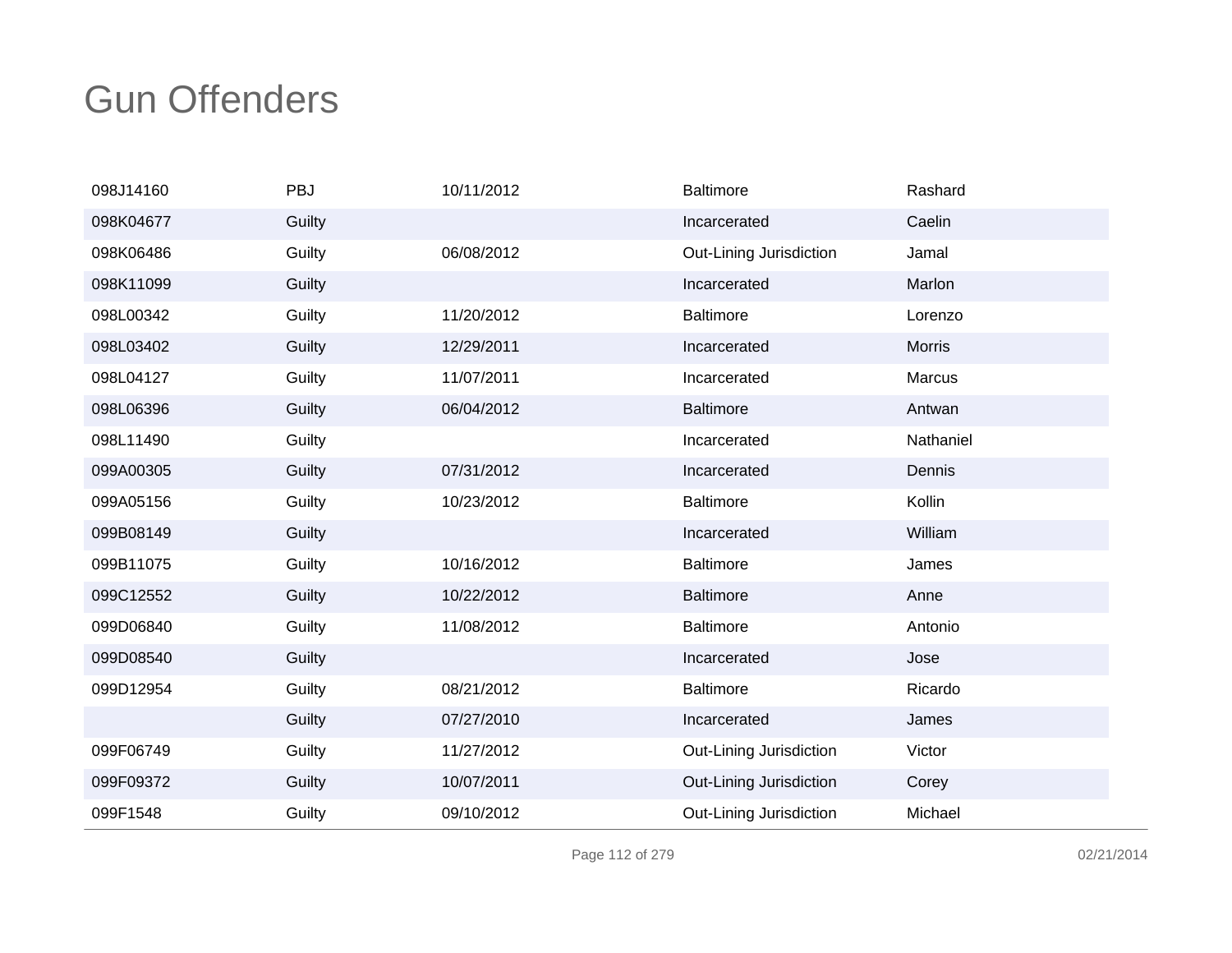| Dominique | Hall          | 19 | Male   | <b>Black</b> | <b>NORTHWESTERN</b> | 614 |
|-----------|---------------|----|--------|--------------|---------------------|-----|
| Dorian    | <b>Simms</b>  | 30 | Male   | <b>Black</b> |                     |     |
| J' Ali    | Farmer        | 20 | Male   | <b>Black</b> |                     |     |
|           | Pugh          | 20 | Male   | <b>Black</b> | <b>SOUTHWESTERN</b> | 814 |
|           | Clark         | 51 | Male   | <b>Black</b> | <b>SOUTHWESTERN</b> | 823 |
| Lee       | Harp          | 33 | Male   | <b>Black</b> | <b>WESTERN</b>      | 712 |
| Alexander | Edmonds       | 20 | Male   | <b>Black</b> | <b>SOUTHERN</b>     | 931 |
| Terrell   | Walker        | 23 | Male   | <b>Black</b> | <b>EASTERN</b>      | 322 |
|           | Hilliard      | 32 | Male   | <b>Black</b> |                     |     |
| Lee       | Fuhrer        | 49 | Male   | White        |                     |     |
| Tavon     | <b>Truss</b>  | 27 | Male   | <b>Black</b> |                     |     |
|           | Wright        | 34 | Male   | <b>Black</b> |                     |     |
|           | Gilliard      | 37 | Male   | <b>Black</b> | <b>WESTERN</b>      | 735 |
| Romaine   | Laurie        | 50 | Female | White        | <b>SOUTHERN</b>     | 913 |
| Jamal     | Hawthorne     | 19 | Male   | <b>Black</b> | <b>NORTHEASTERN</b> | 412 |
|           | Navarro       | 48 | Male   | Unknown      | <b>SOUTHERN</b>     | 923 |
|           | Cure          | 24 | Male   | <b>Black</b> | <b>NORTHWESTERN</b> | 624 |
| Lionel    | Herndon       | 23 | Male   | <b>Black</b> |                     |     |
| Donnemm   | Price         | 27 | Male   | <b>Black</b> |                     |     |
| Anderson  | <b>Baker</b>  | 41 | Male   | <b>Black</b> |                     |     |
| Anthony   | <b>Biscoe</b> | 24 | Male   | <b>Black</b> |                     |     |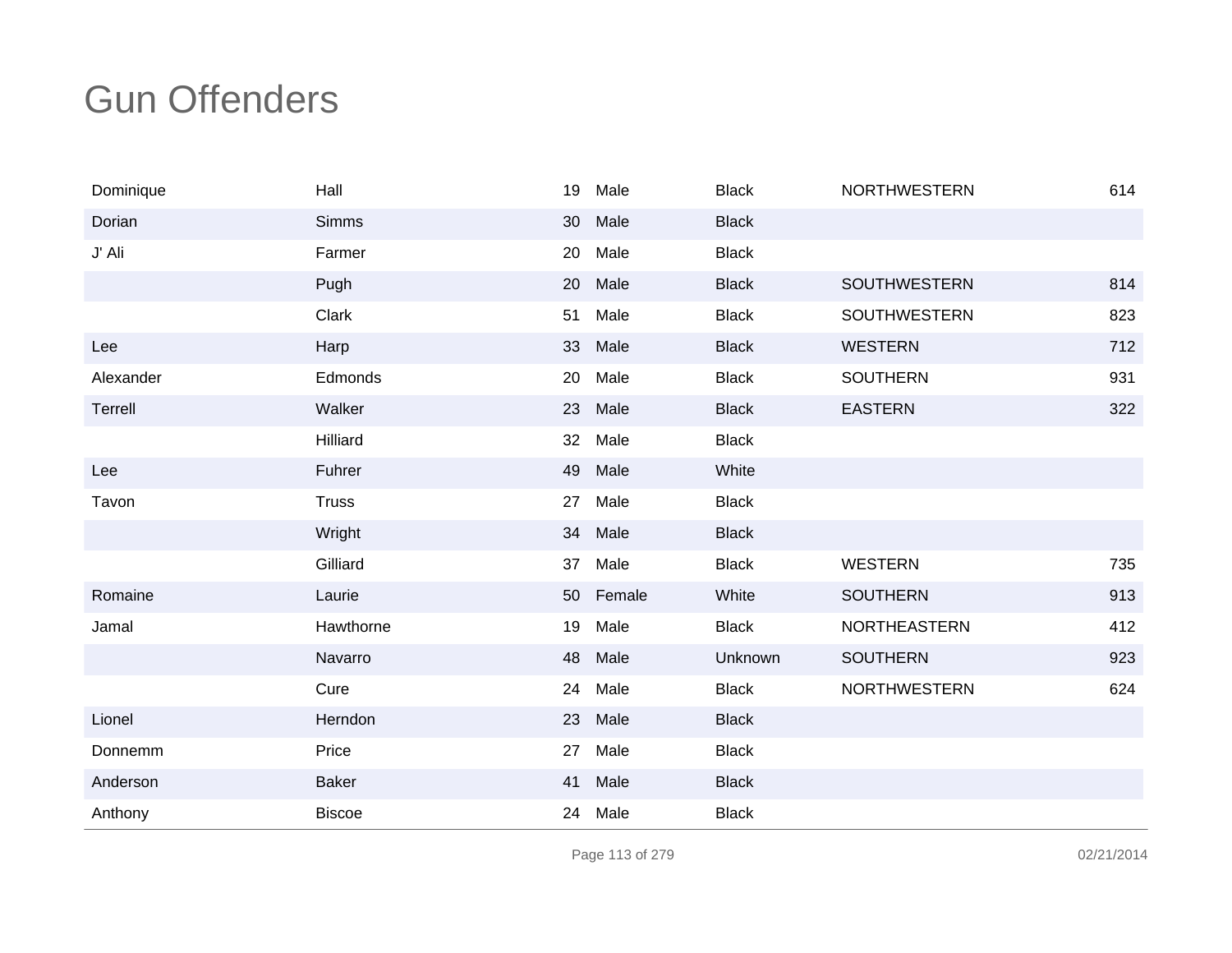Central Park Heights

(39.34725715360, -76.67552212340)

| Rosemont           | (39.30583595510, -76.66977928950) |
|--------------------|-----------------------------------|
| Hunting Ridge      | (39.29495490230, -76.69503162520) |
| Poppleton          | (39.29073258240, -76.62990506020) |
| Washington Village | (39.28069305700, -76.63633076220) |
| Oliver             | (39.30465742960, -76.59882560030) |

| Easterwood                      | (39.30796586400, -76.65256719790) |
|---------------------------------|-----------------------------------|
| <b>Brooklyn</b>                 | (39.23000418170, -76.60406427490) |
| Coldstream Homestead Montebello | (39.32093063230, -76.59106295770) |
| Lakeland                        | (39.25797976810, -76.64833071400) |
| Dolfield                        | (39.33588907540, -76.68417179000) |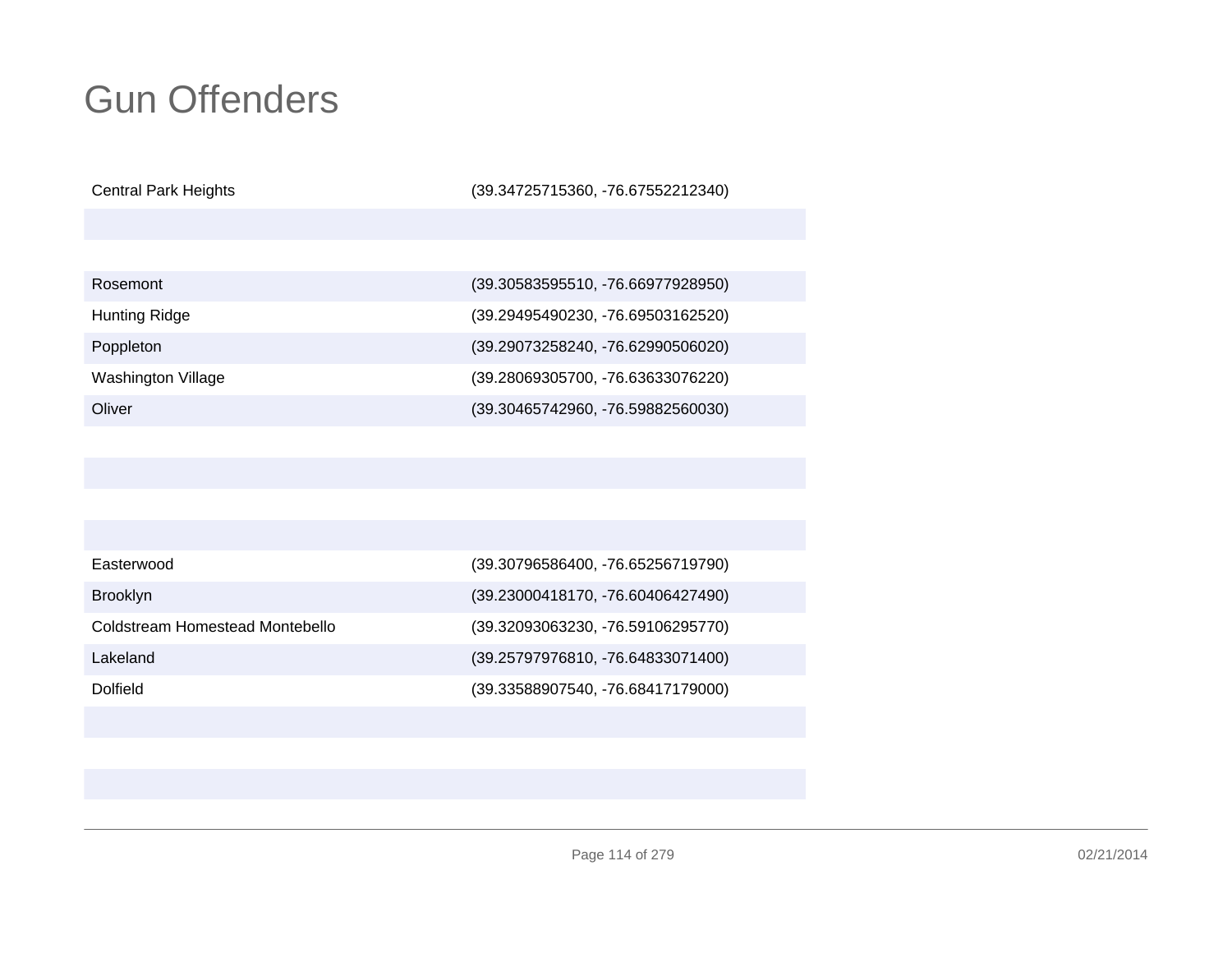| 099G01705 | Guilty | 01/07/2013 | <b>Baltimore</b>        | Shayvon       |
|-----------|--------|------------|-------------------------|---------------|
| 099G07764 | Guilty |            | Incarcerated            | Dominic       |
| 099G08435 | PBJ    | 01/28/2010 | Out-Lining Jurisdiction | Deangelo      |
| 099G13648 | Guilty | 06/19/2012 | Out-Lining Jurisdiction | William       |
| 099H00738 | Guilty |            | Incarcerated            | Raymond       |
| 099H05752 | Guilty | 09/24/2012 | <b>Baltimore</b>        | Timothy       |
| 099H07031 | Guilty | 10/11/2011 | Incarcerated            | Marcus        |
| 099H09313 | Guilty |            | Incarcerated            | Roland        |
| 099H10877 | Guilty |            | Incarcerated            | Frederick     |
| 099100443 | Guilty | 06/20/2011 | Out-Lining Jurisdiction | Raykron       |
| 099100548 | Guilty | 11/08/2012 | Baltimore               | <b>Travis</b> |
| 099108901 | Guilty |            | Incarcerated            | <b>Brian</b>  |
| 099113016 | Guilty |            | Incarcerated            | Pierre        |
| 09911306  | Guilty |            | Incarcerated            | Antonio       |
| 099J06206 | Guilty | 08/20/2012 | <b>Baltimore</b>        | Joseph        |
| 099K00113 | Guilty |            | Incarcerated            | Jeffrey       |
| 099K03016 | Guilty |            | Incarcerated            | William       |
| 099K10348 | Guilty |            | Incarcerated            | Reginald      |
| 099L00033 | Guilty |            | Incarcerated            | Randy         |
| 099L02725 | Guilty | 08/06/2012 | <b>Baltimore</b>        | Kenneth       |
| 099L06876 | Guilty | 11/20/2012 | <b>Baltimore</b>        | Rorey         |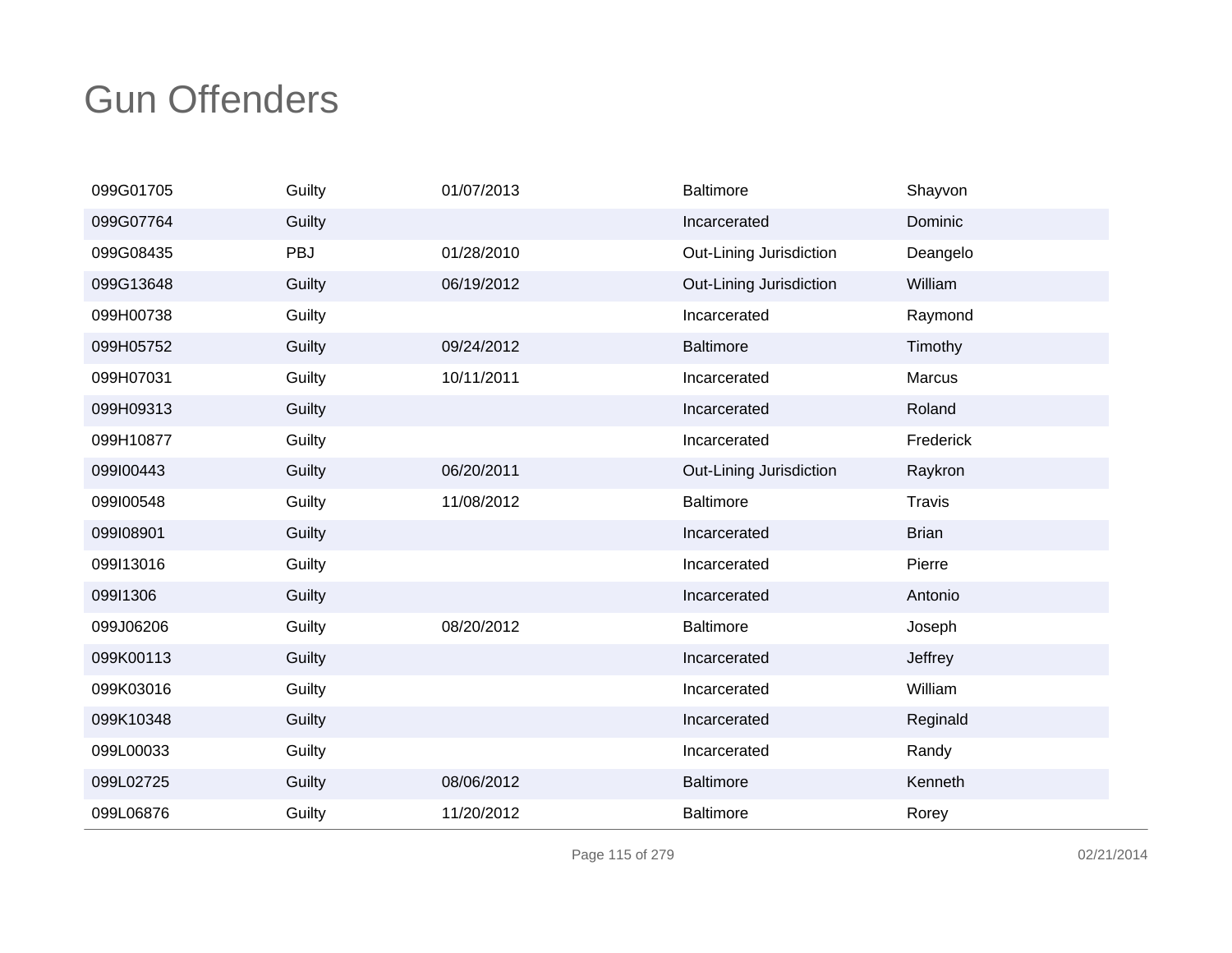| Desaray        | Killett    |    | 22 Female | <b>Black</b> |                     |     |
|----------------|------------|----|-----------|--------------|---------------------|-----|
| Marino         | Randall    | 22 | Male      | <b>Black</b> | SOUTHWESTERN        | 834 |
|                | Smith      | 19 | Male      | <b>Black</b> |                     |     |
| Nathaniel      | Hogan      | 25 | Male      | <b>Black</b> |                     |     |
|                | Aur        | 21 | Male      | <b>Black</b> | <b>SOUTHERN</b>     | 923 |
| Edward         | Moore      | 43 | Male      | <b>Black</b> | <b>SOUTHERN</b>     | 944 |
| Donell         | Johnson    | 19 | Male      | <b>Black</b> | <b>NORTHEASTERN</b> | 413 |
| James          | Elmore     | 22 | Male      | <b>Black</b> | <b>WESTERN</b>      | 724 |
| Lamont         | Graham     | 37 | Male      | <b>Black</b> | <b>WESTERN</b>      | 733 |
| Lewis          | Kasey      | 24 | Male      | <b>Black</b> |                     |     |
| Eugene         | Alewine    | 17 | Male      | <b>Black</b> | <b>SOUTHERN</b>     | 924 |
|                | Rainey     |    | 22 Male   | <b>Black</b> |                     |     |
|                | Harris     | 20 | Male      | <b>Black</b> |                     |     |
|                | Williams   |    | 26 Male   | <b>Black</b> | NORTHEASTERN        | 411 |
| <b>Bernard</b> | Conway     | 20 | Male      | <b>Black</b> | <b>SOUTHERN</b>     | 923 |
| Elsworth       | Kersey     | 25 | Male      | <b>Black</b> |                     |     |
| Authur         | Christian  | 22 | Male      | <b>Black</b> |                     |     |
|                | Richardson | 39 | Male      | <b>Black</b> | <b>SOUTHERN</b>     | 924 |
| Lee            | Mackenzie  | 26 | Male      | White        | <b>SOUTHERN</b>     | 944 |
|                | Jones      | 17 | Male      | <b>Black</b> | <b>SOUTHWESTERN</b> | 814 |
| <b>Blue</b>    | Mobuary    | 52 | Male      | <b>Black</b> | <b>SOUTHERN</b>     | 912 |

Page 116 of 279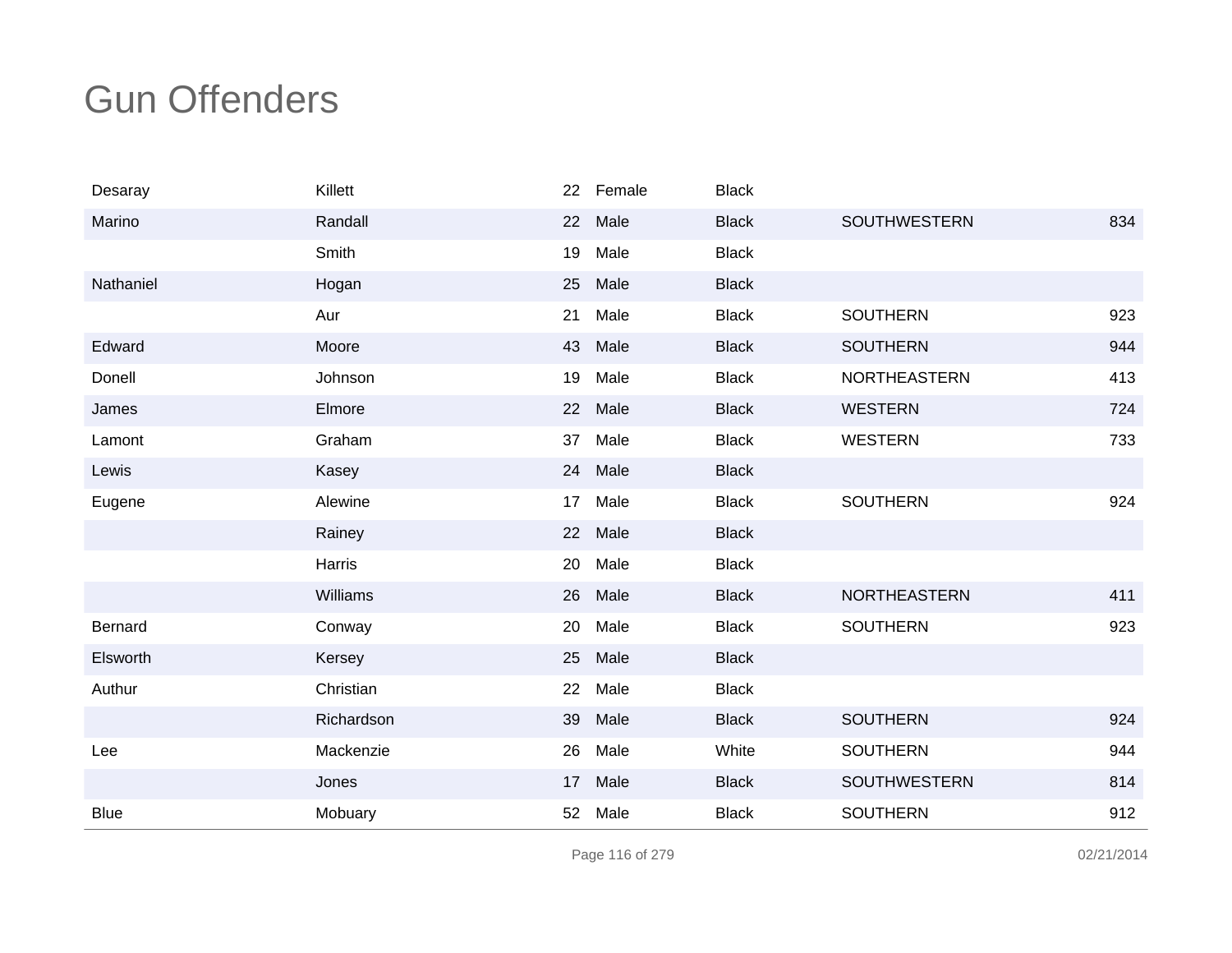| <b>Gwynns Falls</b>             | (39.27810788410, -76.66481769130) |
|---------------------------------|-----------------------------------|
|                                 |                                   |
|                                 |                                   |
| Lakeland                        | (39.25699461610, -76.64338310320) |
| Riverside                       | (39.27270487710, -76.61129113040) |
| Four By Four                    | (39.31527031400, -76.57943875300) |
| Sandtown-Winchester             | (39.29987815460, -76.64645291200) |
| Penn North                      | (39.31000053730, -76.64453999970) |
|                                 |                                   |
| <b>Cherry Hill</b>              | (39.24984336230, -76.61700291790) |
|                                 |                                   |
|                                 |                                   |
| Coldstream Homestead Montebello | (39.31954137530, -76.59707996260) |
| Lakeland                        | (39.25584178930, -76.64381404580) |
|                                 |                                   |
|                                 |                                   |
| <b>Cherry Hill</b>              | (39.24585491820, -76.62744235610) |
| Riverside                       | (39.27360341950, -76.60354994150) |
| Winchester                      | (39.30038494940, -76.66266290190) |
| <b>Brooklyn</b>                 | (39.23656744060, -76.60944995370) |

Page 117 of 279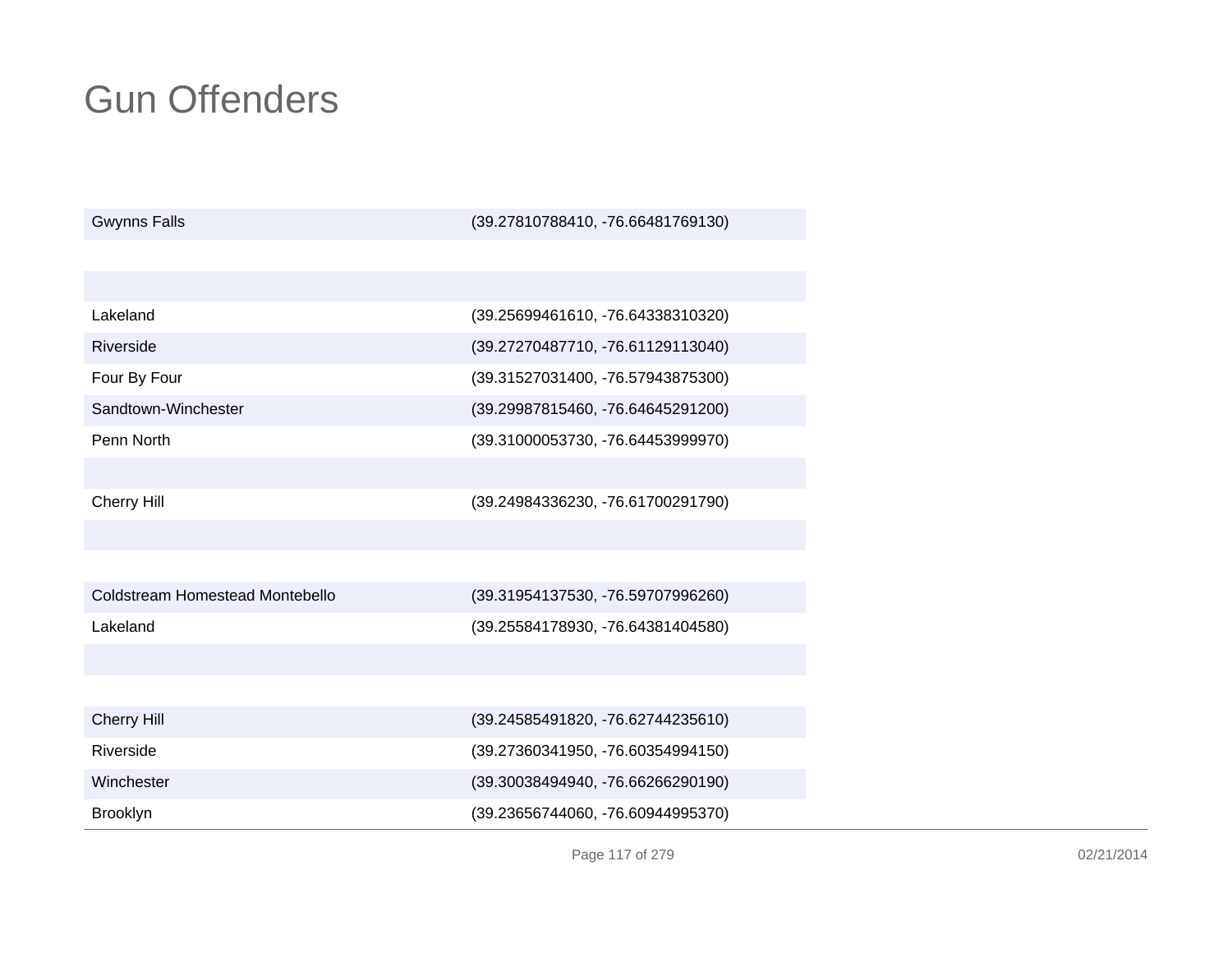| 099L11501   | Guilty | 02/02/2012 | Incarcerated            | Kareem         |
|-------------|--------|------------|-------------------------|----------------|
| 099L11514   | Guilty | 09/12/2012 | <b>Baltimore</b>        | Aaron          |
| 099L12230   | Guilty | 03/26/2010 | Out-Lining Jurisdiction | Nakiesha       |
| 09D10323    | Guilty | 05/09/2012 | Incarcerated            | Anthony        |
|             | Guilty |            | Incarcerated            | Leonard        |
| 09H04562    | Guilty | 10/04/2012 | <b>Baltimore</b>        | Demetrius      |
| 09I05866    | Guilty |            | Incarcerated            | William        |
| 09I06942    | Guilty |            | Incarcerated            | Mychael        |
| 10 05D03363 | Guilty |            | Incarcerated            | <b>Troy</b>    |
| 10 1C01487  | Guilty |            | Incarcerated            | Matthew        |
| 10 1K12293  | Guilty | 09/18/2012 | Incarcerated            | Eric           |
| 10 1K12293  | Guilty |            | Incarcerated            | <b>Derrick</b> |
| 10 3L08850  | Guilty |            | Incarcerated            | Michael        |
| 104E12419   | Guilty |            | Incarcerated            | Phillip        |
| 10 5D03363  | Guilty |            | Incarcerated            | Michael        |
| 10 6J00158  | Guilty |            | Incarcerated            | Carlton        |
| 10 7K02545  | Guilty |            | Incarcerated            | Kevin          |
| 10 8E14492  | Guilty |            | Incarcerated            | Dwayne         |
| 108K09138   | Guilty |            | Incarcerated            | William        |
| 10 9C12593  | Guilty |            | Incarcerated            | Jerrard        |
| 101A00099   | Guilty | 09/25/2012 | <b>Baltimore</b>        | Lamont         |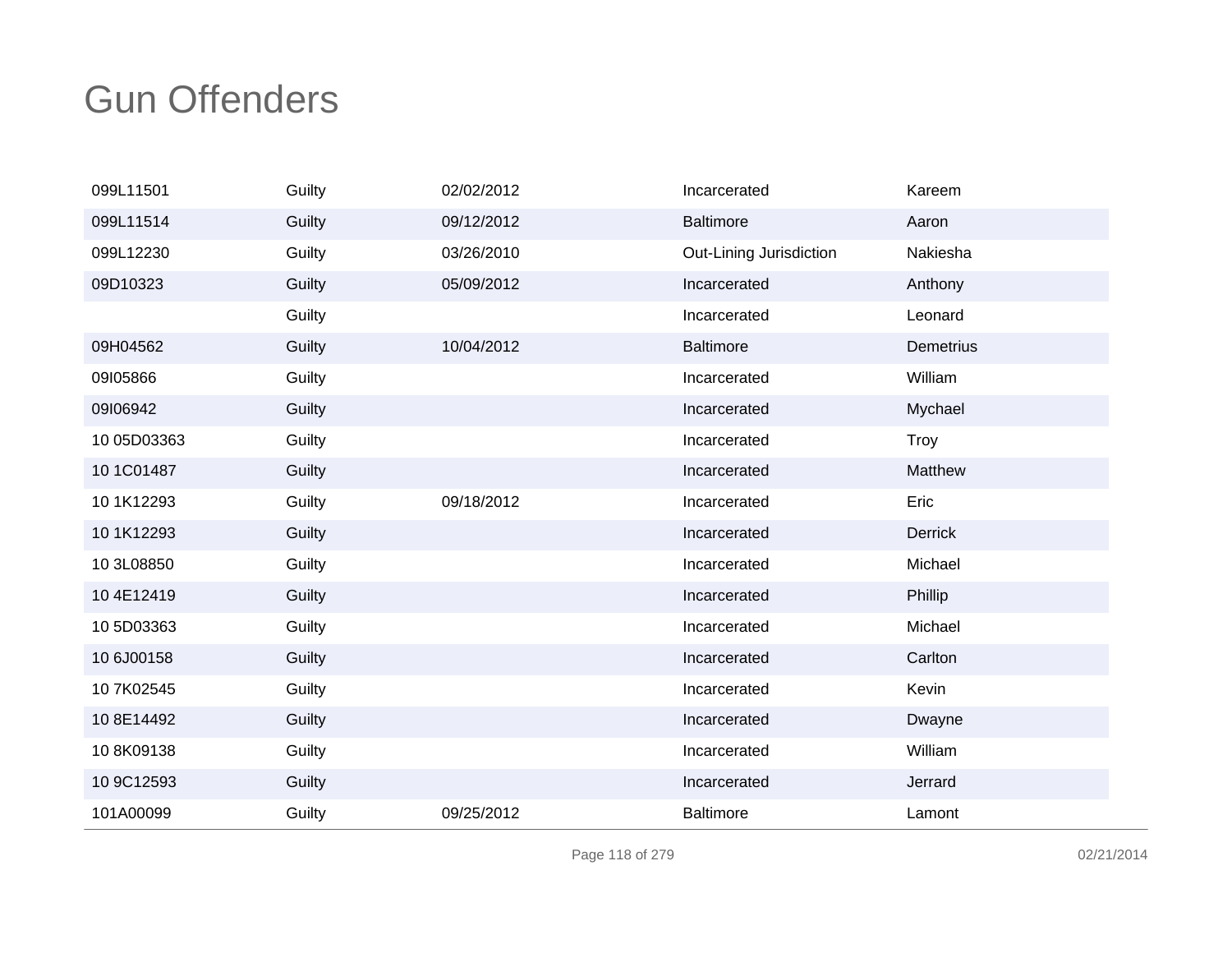| Omar     | Spratley  | 18 | Male   | <b>Black</b> | <b>SOUTHERN</b>     | 941 |
|----------|-----------|----|--------|--------------|---------------------|-----|
| Kenneth  | Martin    | 18 | Male   | <b>Black</b> | <b>SOUTHERN</b>     | 924 |
| Jenee    | ller      | 24 | Female | <b>Black</b> |                     |     |
|          | Fortune   | 17 | Male   | <b>Black</b> | <b>NORTHEASTERN</b> | 426 |
|          | Baylor    | 19 | Male   | <b>Black</b> | <b>SOUTHERN</b>     | 912 |
| Dominiqe | Alston    | 20 | Male   | <b>Black</b> | <b>CENTRAL</b>      | 134 |
| Lamont   | Trayham   | 40 | Male   | <b>Black</b> |                     |     |
|          | Hairston  | 21 | Male   | <b>Black</b> | <b>NORTHEASTERN</b> | 412 |
| Tyrone   | Taylor    | 20 | Male   | <b>Black</b> | <b>NORTHEASTERN</b> | 412 |
|          | Craighead | 28 | Male   | <b>Black</b> |                     |     |
| Daniel   | Crawford  | 21 | Male   | <b>Black</b> | <b>NORTHWESTERN</b> | 634 |
|          | Crawford  | 21 | Male   | <b>Black</b> | <b>CENTRAL</b>      | 123 |
|          | Tate      | 18 | Male   | <b>Black</b> | <b>EASTERN</b>      | 313 |
|          | Mccoy     | 19 | Male   | <b>Black</b> | NORTHEASTERN        | 414 |
| Raphael  | Hunter    | 19 | Male   | <b>Black</b> | <b>NORTHERN</b>     | 522 |
|          | Toulson   | 25 | Male   | <b>Black</b> | <b>NORTHWESTERN</b> | 633 |
|          | Hilliard  | 43 | Male   | <b>Black</b> | <b>WESTERN</b>      | 735 |
|          | Thompson  | 38 | Male   | <b>Black</b> | <b>CENTRAL</b>      | 124 |
|          | Johnson   | 22 | Male   | <b>Black</b> | <b>SOUTHWESTERN</b> | 824 |
| Antione  | Key       | 27 | Male   | <b>Black</b> | <b>WESTERN</b>      | 723 |
| Antwan   | Walls     | 30 | Male   | <b>Black</b> | SOUTHWESTERN        | 826 |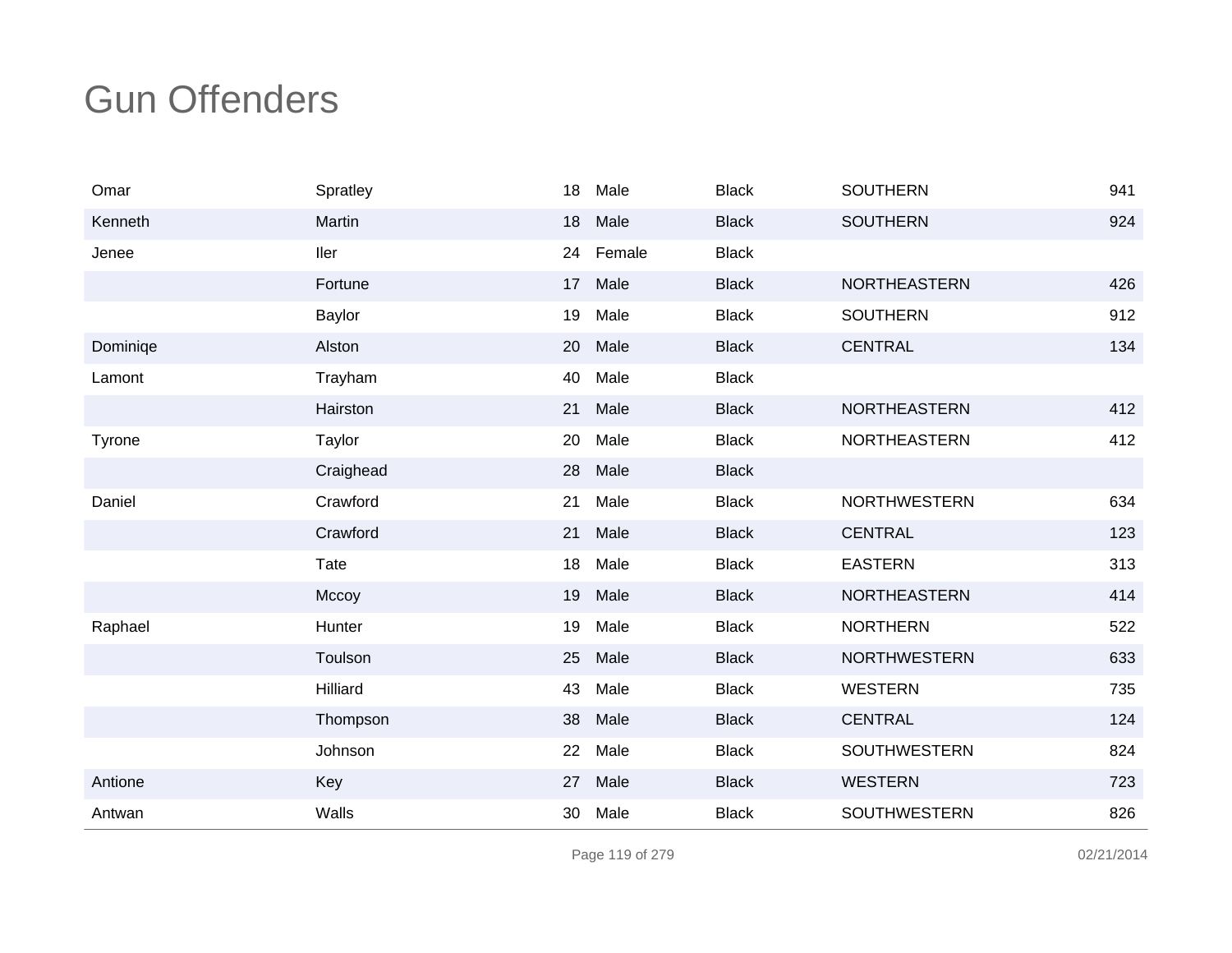| Sharp-Leadenhall                | (39.27812687750, -76.61627207930) |
|---------------------------------|-----------------------------------|
| <b>Cherry Hill</b>              | (39.24825680890, -76.61781259680) |
|                                 |                                   |
| Perring Loch                    | (39.35469247950, -76.58737823540) |
| <b>Brooklyn</b>                 | (39.23746722460, -76.60410995460) |
| Reservoir Hill                  | (39.31502234470, -76.63145301910) |
|                                 |                                   |
| Coldstream Homestead Montebello | (39.32361308510, -76.59064507940) |
| Coldstream Homestead Montebello | (39.32289320650, -76.59001469990) |
|                                 |                                   |
| Arlington                       | (39.34725384530, -76.68441351520) |
| Upton                           | (39.29929495120, -76.62483612150) |
| Oliver                          | (39.30666870520, -76.60314933480) |
| Hillen                          | (39.33861899290, -76.59103538140) |
| Rosebank                        | (39.36406045660, -76.61306015030) |
| Arlington                       | (39.34830450470, -76.67924243160) |
| Panway/Braddish Avenue          | (39.31293946060, -76.66136840640) |
| Upton                           | (39.30073877900, -76.62909378280) |
| Uplands                         | (39.28762996770, -76.69001337280) |
| Bridgeview/Greenlawn            | (39.29771380910, -76.65546834900) |
| Tremont                         | (39.28221449510, -76.69358354690) |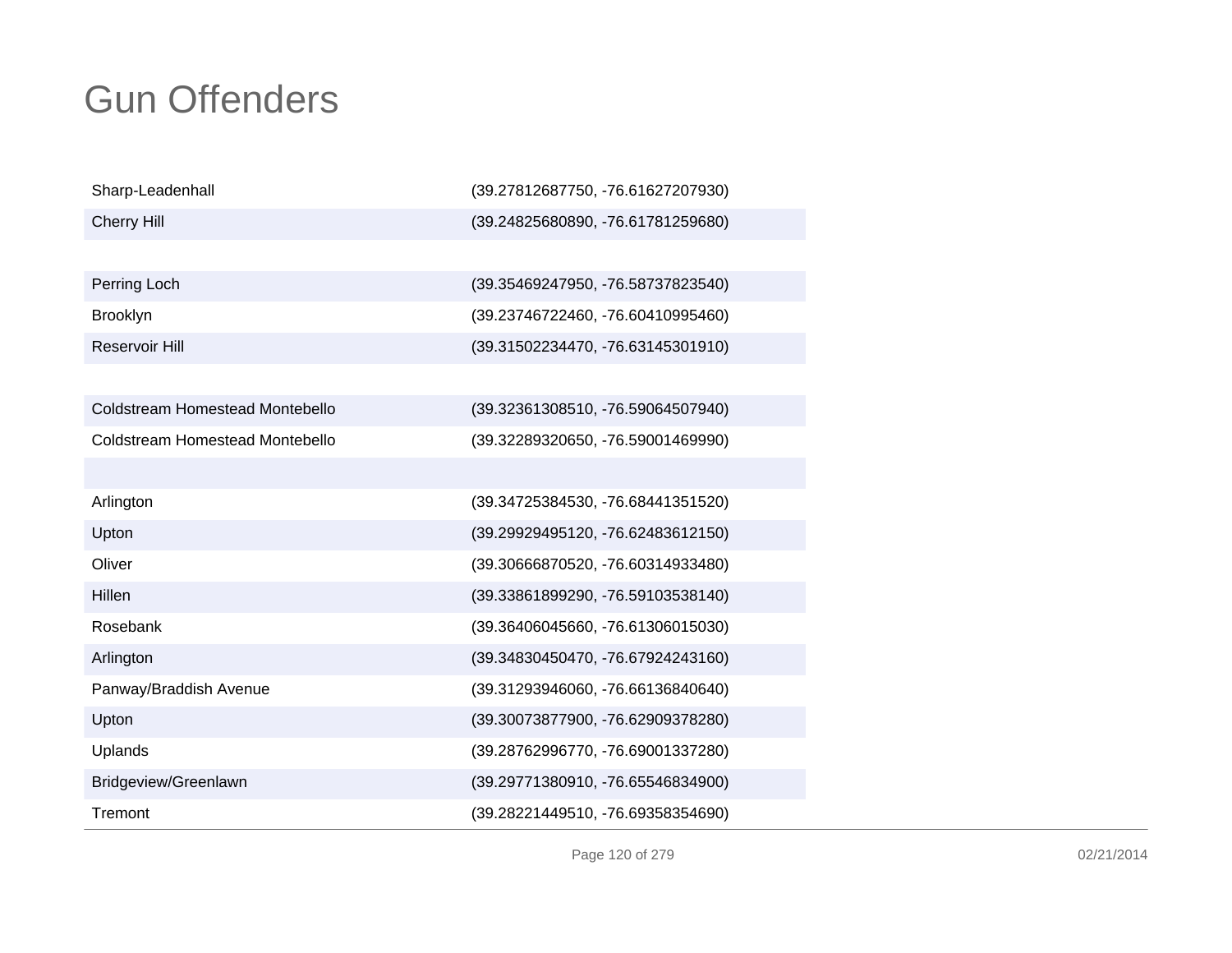| 101A04876 | Guilty |            | Incarcerated            | Marc         |
|-----------|--------|------------|-------------------------|--------------|
| 101A05920 | Guilty | 01/30/2012 | Incarcerated            | Corey        |
| 101A99999 | Guilty | 11/02/2012 | <b>Baltimore</b>        | Erik         |
| 101B04450 | Guilty |            | Incarcerated            | Chris        |
| 101B42450 | Guilty | 10/01/2012 | Baltimore               | Damien       |
| 101D03373 | Guilty | 08/27/2012 | <b>Baltimore</b>        | Christopher  |
| 101D03828 | Guilty | 05/26/2010 | Incarcerated            | Dana         |
| 101D13596 | Guilty | 03/14/2012 | Incarcerated            | Jerry        |
| 101D13864 | Guilty | 01/09/2013 | <b>Baltimore</b>        | Gregory      |
|           | Guilty | 08/30/2012 | <b>Baltimore</b>        | Deaven       |
|           | Guilty | 10/27/2011 | Out-Lining Jurisdiction | Martin       |
|           | Guilty | 09/26/2012 | Out-Lining Jurisdiction | Kurt         |
|           | PBJ    | 06/07/2011 | Out-Lining Jurisdiction | Ronald       |
| 101F02204 | Guilty |            | Incarcerated            | Gahiji       |
| 101F05599 | Guilty | 05/01/2012 | Incarcerated            | Clifford     |
| 101F09534 | Guilty |            | Incarcerated            | <b>Barry</b> |
| 101F10527 | Guilty |            | Incarcerated            | Corey        |
| 101F12541 | Guilty |            | Incarcerated            | Kerion       |
| 101F12541 | Guilty | 12/20/2012 | <b>Baltimore</b>        | Dominick     |
| 101F13301 | Guilty | 11/15/2012 | <b>Baltimore</b>        | Adam         |
| 101F6288  | PBJ    | 11/03/2010 | Out-Lining Jurisdiction | Vydautas     |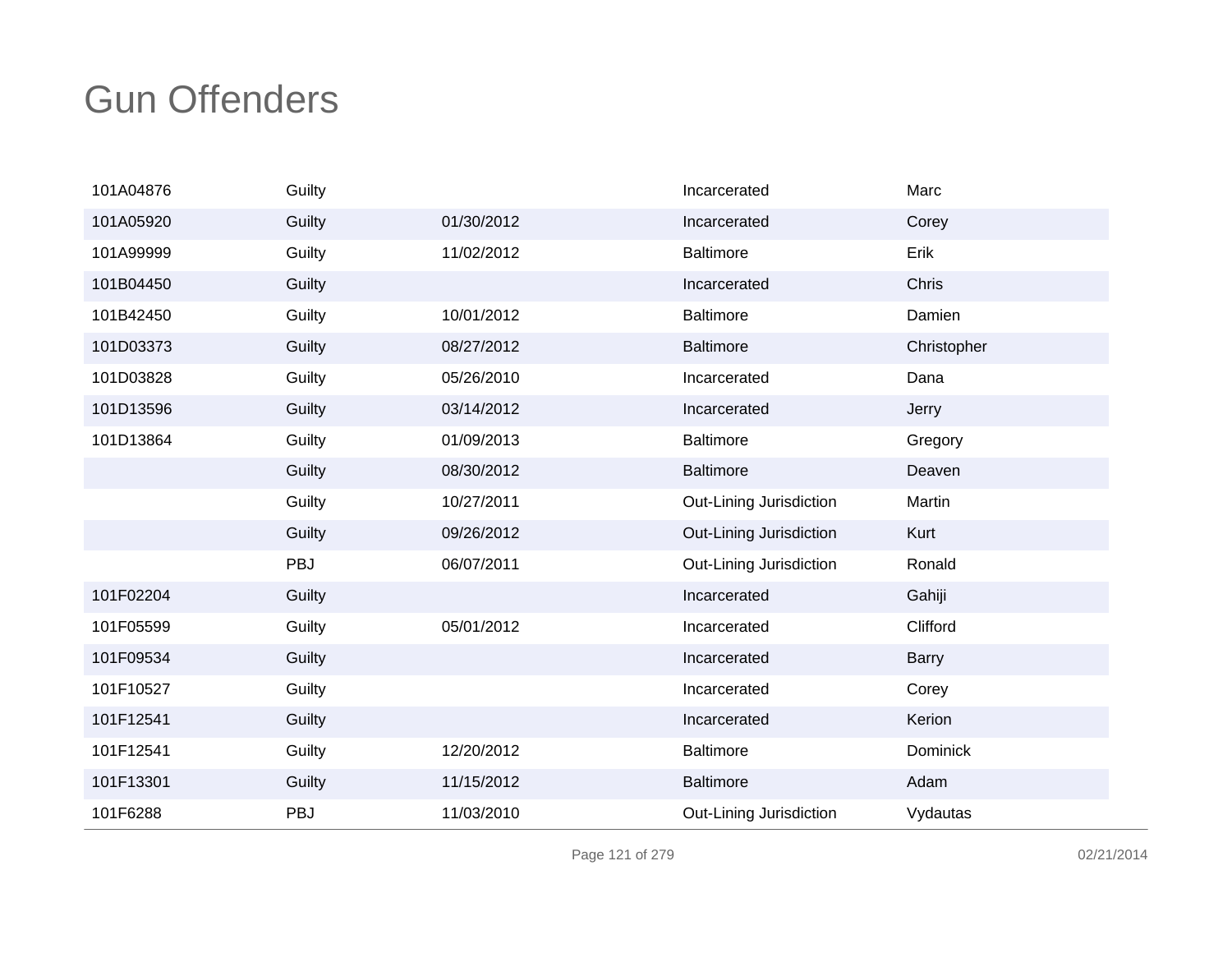|             | Jackson       | 18 | Male | <b>Black</b> |                     |     |
|-------------|---------------|----|------|--------------|---------------------|-----|
| Lamont      | Williams      | 17 | Male | <b>Black</b> | <b>CENTRAL</b>      | 134 |
| Yohance     | Ehirim        | 26 | Male | <b>Black</b> | NORTHEASTERN        | 426 |
|             | Hamilton      | 27 | Male | <b>Black</b> |                     |     |
| Christopher | Cook          | 18 | Male | <b>Black</b> | <b>CENTRAL</b>      | 122 |
| Lee         | Swinson       | 20 | Male | <b>Black</b> | <b>CENTRAL</b>      | 134 |
| Maurice     | Tilghman      | 31 | Male | <b>Black</b> |                     |     |
| Lester      | Stagg         | 32 | Male | <b>Black</b> | <b>WESTERN</b>      | 731 |
| Joseph      | Wilson        | 28 | Male | <b>Black</b> | <b>WESTERN</b>      | 711 |
| Raeshawn    | Cherry        | 24 | Male | <b>Black</b> | <b>SOUTHWESTERN</b> | 832 |
| Luther      | Pair          | 33 | Male | <b>Black</b> |                     |     |
| Fiitzgerald | James         | 18 | Male | <b>Black</b> |                     |     |
| Irvin       | Johnson       | 26 | Male | <b>Black</b> |                     |     |
| Ajamu       | Tshamba       | 38 | Male | <b>Black</b> | <b>WESTERN</b>      | 732 |
| Carroll     | <b>Butler</b> | 19 | Male | <b>Black</b> | <b>NORTHEASTERN</b> | 414 |
|             | Moore         | 23 | Male | <b>Black</b> | <b>NORTHWESTERN</b> | 633 |
|             | Smith         | 38 | Male | <b>Black</b> | <b>WESTERN</b>      | 723 |
|             | Holly         | 20 | Male | <b>Black</b> | <b>NORTHWESTERN</b> | 634 |
| Dekunte     | Holly         | 19 | Male | <b>Black</b> | <b>NORTHWESTERN</b> | 634 |
| Michael     | Thomas        | 40 | Male | White        | <b>NORTHERN</b>     | 511 |
|             | Maskauskas    | 83 | Male | White        |                     |     |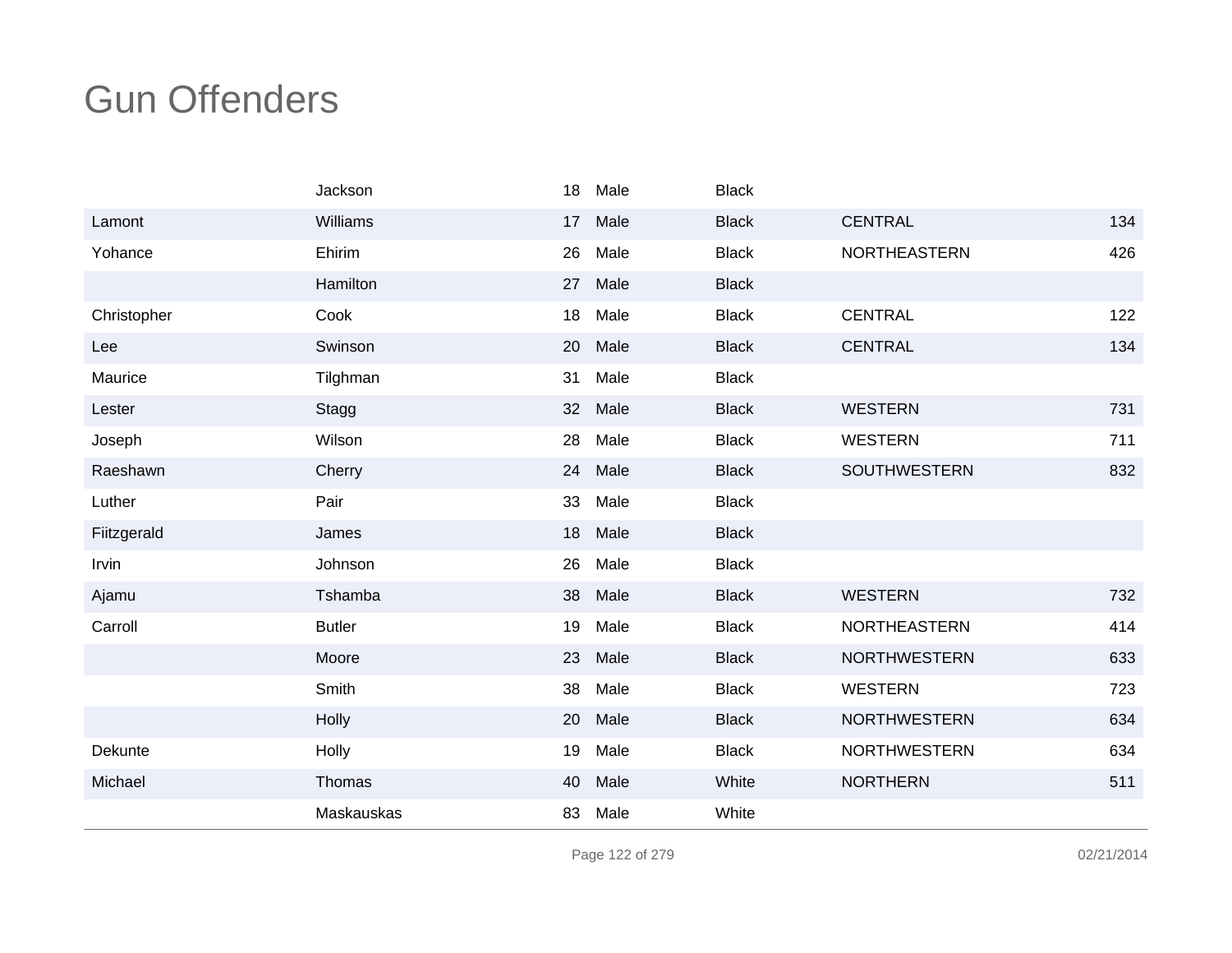| Reservoir Hill |  |
|----------------|--|
|----------------|--|

Lauraville

Heritage Crossing

Reservoir Hill

(39.31515967560, -76.63468015050)

(39.35245466220, -76.57080367570)

 (39.29676515540, -76.62979280220) (39.31193867650, -76.63000003580)

| Sandtown-Winchester             | (39.30486560480, -76.64436616440) |
|---------------------------------|-----------------------------------|
| Penrose/Fayette Street Outreach | (39.29122915520, -76.64781435240) |
| Morrell Park                    | (39.26350577910, -76.66212092710) |

| Easterwood                  | (39.30961542090, -76.65028548060) |
|-----------------------------|-----------------------------------|
| Hillen                      | (39.33858169700, -76.59045774250) |
| <b>Central Park Heights</b> | (39.34769827510, -76.67779562520) |
| Evergreen Lawn              | (39.29550401850, -76.65699665510) |
| Woodmere                    | (39.34501328400, -76.68932886400) |
| Woodmere                    | (39.34501328400, -76.68932886400) |
| Hampden                     | (39.32864733830, -76.63030299610) |
|                             |                                   |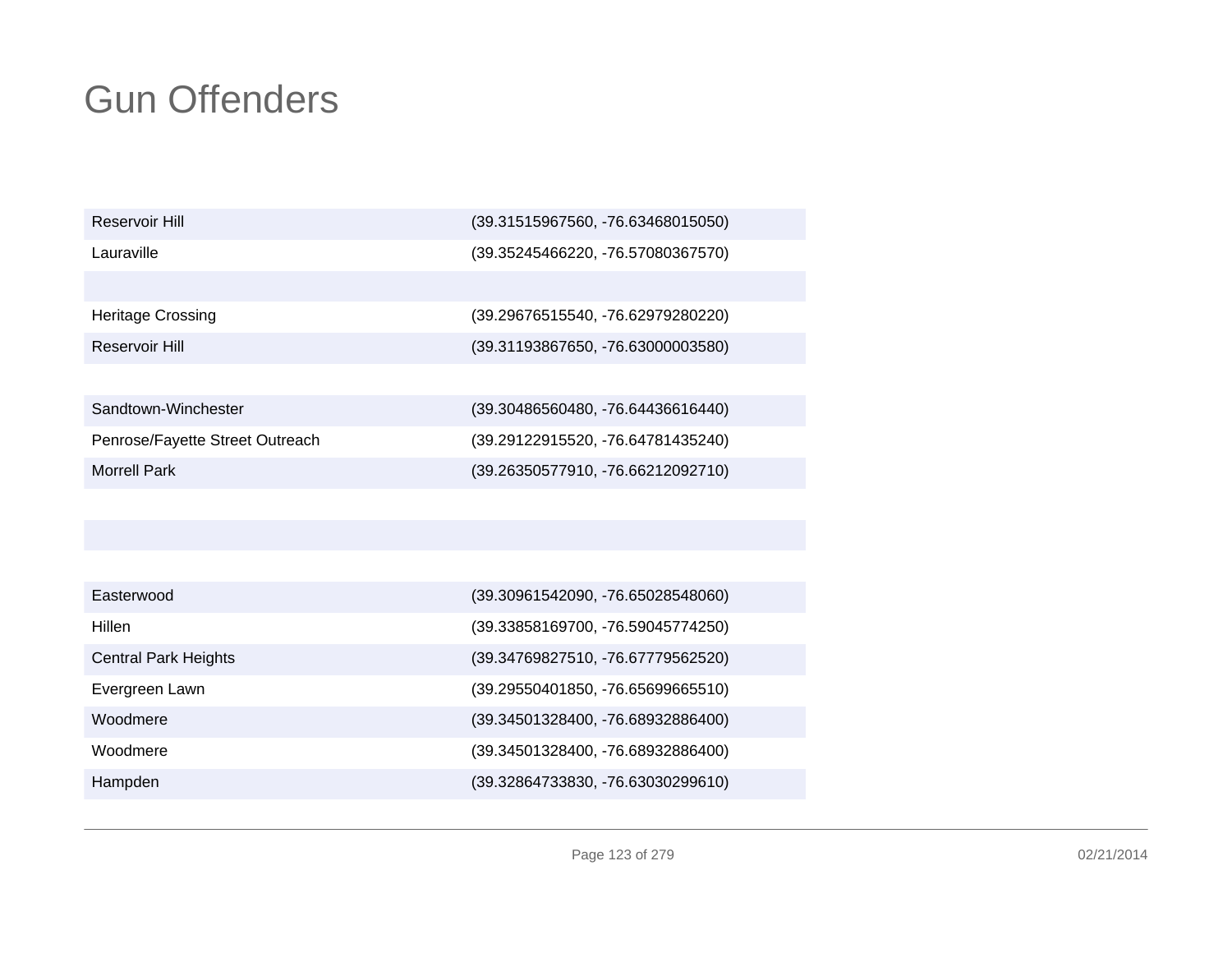| 101G01808 | Guilty     | 08/20/2012 | <b>Baltimore</b>        | Johnnie       |
|-----------|------------|------------|-------------------------|---------------|
| 101G01808 | Guilty     |            | Incarcerated            | George        |
| 101G04164 | Guilty     |            | Incarcerated            | Terrance      |
| 101G04749 | Guilty     |            | Incarcerated            | Kondwani      |
| 101G07494 | Guilty     |            | Incarcerated            | Joseph        |
| 101H00017 | Guilty     | 10/11/2012 | <b>Baltimore</b>        | Jovan         |
| 101H0897  | <b>PBJ</b> | 06/21/2011 | Out-Lining Jurisdiction | Nakia         |
| 101H99999 | Guilty     | 09/04/2012 | <b>Baltimore</b>        | Ernest        |
| 101l05053 | Guilty     | 08/02/2012 | <b>Baltimore</b>        | Antwan        |
| 101I10536 | Guilty     | 01/06/2012 | Out-Lining Jurisdiction | Robert        |
| 101J00939 | Guilty     |            | Incarcerated            | Daryl         |
| 101J03598 | Guilty     | 06/28/2012 | <b>Baltimore</b>        | Jonathan      |
| 101J13464 | Guilty     |            | Incarcerated            | Damien        |
| 101J5692  | Guilty     | 08/08/2012 | <b>Baltimore</b>        | Jamal         |
| 101J99999 | Guilty     | 11/09/2012 | <b>Baltimore</b>        | <b>Travis</b> |
| 101L01320 | Guilty     | 10/18/2012 | <b>Baltimore</b>        | Gerard        |
| 101L09931 | Guilty     | 08/27/2012 | <b>Baltimore</b>        | Samuel        |
| 101L12247 | Guilty     | 04/17/2012 | Incarcerated            | Robert        |
| 10213225  | Guilty     |            | Incarcerated            | Ralph         |
| 102A10896 | Guilty     |            | Incarcerated            | Michael       |
| 102A11237 | Guilty     | 10/17/2012 | <b>Baltimore</b>        | Allen         |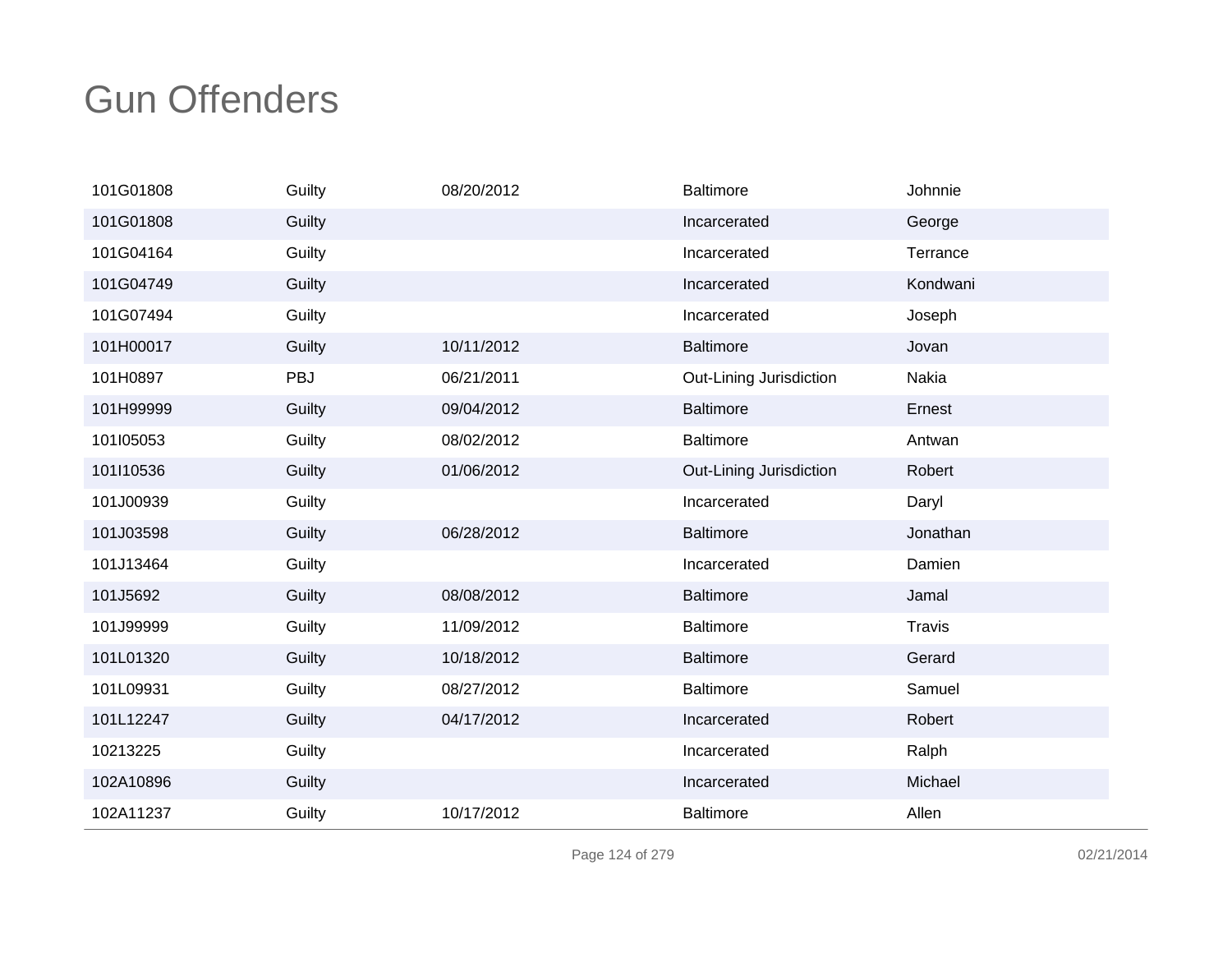| Daniel  | Taylor         | 30 | Male    | <b>Black</b> | <b>NORTHWESTERN</b> | 623 |
|---------|----------------|----|---------|--------------|---------------------|-----|
|         | Foster         | 38 | Male    | <b>Black</b> | <b>WESTERN</b>      | 711 |
|         | Holt           | 27 | Male    | <b>Black</b> |                     |     |
|         | Russell        | 38 | Male    | <b>Black</b> |                     |     |
|         | Gordon         | 38 | Male    | White        |                     |     |
| Andre   | Dendy          | 21 | Male    | <b>Black</b> | <b>NORTHWESTERN</b> | 626 |
| Sade    | Henderson      | 26 | Female  | <b>Black</b> |                     |     |
| Lee     | Taylor         |    | 58 Male | <b>Black</b> | <b>SOUTHERN</b>     | 923 |
|         | Williams       | 32 | Male    | <b>Black</b> | <b>CENTRAL</b>      | 131 |
| Lamar   | Russell        | 33 | Male    | <b>Black</b> |                     |     |
| Jenard  | <b>Bland</b>   | 30 | Male    | <b>Black</b> |                     |     |
|         | Johnson        | 26 | Male    | <b>Black</b> | <b>NORTHWESTERN</b> | 615 |
|         | Bacon          | 31 | Male    | <b>Black</b> |                     |     |
| Jerad   | Jackson        | 23 | Male    | <b>Black</b> | <b>SOUTHEASTERN</b> | 233 |
|         | Alston         | 22 | Male    | <b>Black</b> | <b>SOUTHWESTERN</b> | 833 |
| Iren    | <b>Stokes</b>  | 17 | Male    | <b>Black</b> | <b>CENTRAL</b>      | 124 |
| Allen   | Hinton         | 18 | Male    | <b>Black</b> | <b>NORTHEASTERN</b> | 415 |
| Antonio | Coates         | 22 | Male    | <b>Black</b> | <b>WESTERN</b>      | 735 |
|         | Williams       | 32 | Male    | White        | NORTHEASTERN        | 431 |
| Desmond | <b>Delilly</b> | 21 | Male    | <b>Black</b> | SOUTHEASTERN        | 222 |
| Jay     | Horton         | 48 | Male    | <b>Black</b> | SOUTHEASTERN        | 221 |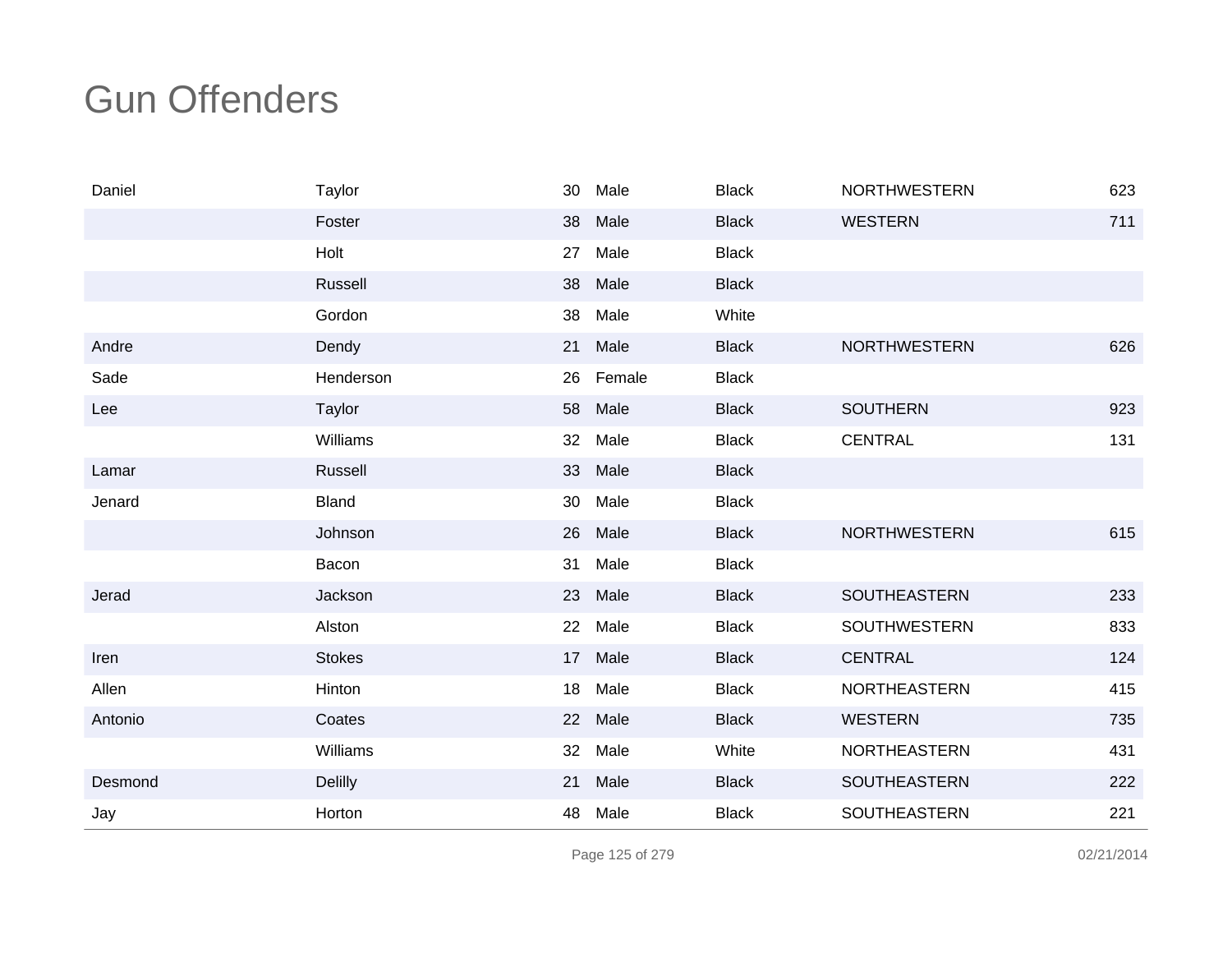| <b>Howard Park</b>              | (39.32797768710, -76.71109350940) |
|---------------------------------|-----------------------------------|
| Penrose/Fayette Street Outreach | (39.29170254920, -76.64716307060) |
|                                 |                                   |
|                                 |                                   |
|                                 |                                   |
| <b>Howard Park</b>              | (39.33535133010, -76.70144425940) |
|                                 |                                   |
| Westport                        | (39.26216476890, -76.64114305480) |
| <b>Druid Heights</b>            | (39.30732139920, -76.63718999480) |
|                                 |                                   |
|                                 |                                   |
| <b>Central Park Heights</b>     | (39.34245326410, -76.66863565990) |
|                                 |                                   |
| <b>O'Donnell Heights</b>        | (39.28058124820, -76.54155283170) |
| Yale Heights                    | (39.27539280340, -76.68807672200) |
| <b>Heritage Crossing</b>        | (39.29636049830, -76.62869564300) |
| Belair-Edison                   | (39.32376394510, -76.57614846670) |
| Northwest Community Action      | (39.30609207220, -76.66127813090) |
| <b>Armistead Gardens</b>        | (39.30818870910, -76.55177884580) |
| Baltimore-Linwood               | (39.29340820860, -76.58047942050) |
| <b>McElderry Park</b>           | (39.29605978100, -76.58145600410) |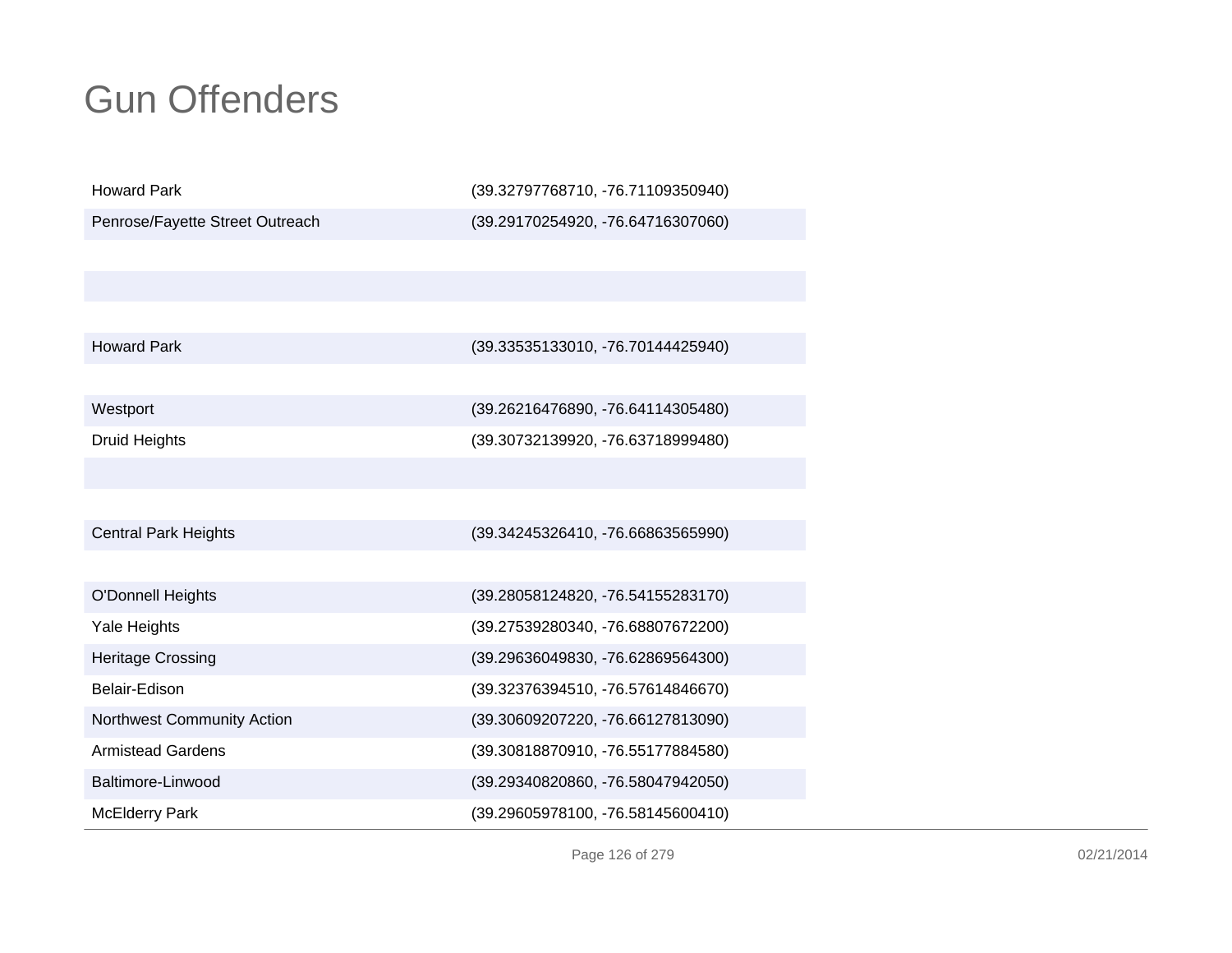| 102A11620 | Guilty |            | Incarcerated            | Keon        |
|-----------|--------|------------|-------------------------|-------------|
| 102B01455 | Guilty | 06/08/2010 | Out-Lining Jurisdiction | Randy       |
| 102B01800 | PBJ    | 03/08/2010 | Out-Lining Jurisdiction | Rudolph     |
| 102C03696 | Guilty | 12/09/2011 | Incarcerated            | Andrew      |
| 102C05110 | Guilty |            | Incarcerated            | Antonio     |
| 102C08925 | Guilty |            | Incarcerated            | Ronald      |
|           | Guilty |            | Incarcerated            | Lennell     |
|           | PBJ    | 06/29/2010 | Out-Lining Jurisdiction | Christopher |
|           | Guilty | 09/08/2010 | Out-Lining Jurisdiction | Tyrone      |
|           | Guilty | 09/24/2012 | <b>Baltimore</b>        | Shawn       |
| 102F01642 | Guilty | 01/08/2013 | <b>Baltimore</b>        | Richard     |
| 102F02565 | Guilty |            | Incarcerated            | James       |
| 102F03224 | Guilty |            | Incarcerated            | Antonio     |
| 102G08504 | Guilty | 11/13/2011 | Out-Lining Jurisdiction | Lisa        |
| 102G08589 | Guilty | 12/04/2012 | <b>Baltimore</b>        | Vincent     |
| 102H03281 | Guilty |            | Incarcerated            | Shane       |
| 102H04851 | Guilty |            | Incarcerated            | Tyrone      |
| 102H05904 | Guilty | 02/28/2011 | Out-Lining Jurisdiction | Nicholas    |
| 102H06011 | Guilty |            | Incarcerated            | Arteesha    |
| 102H06087 | Guilty | 08/15/2012 | <b>Baltimore</b>        | Shawn       |
| 102H09834 | Guilty |            | Incarcerated            | Sean        |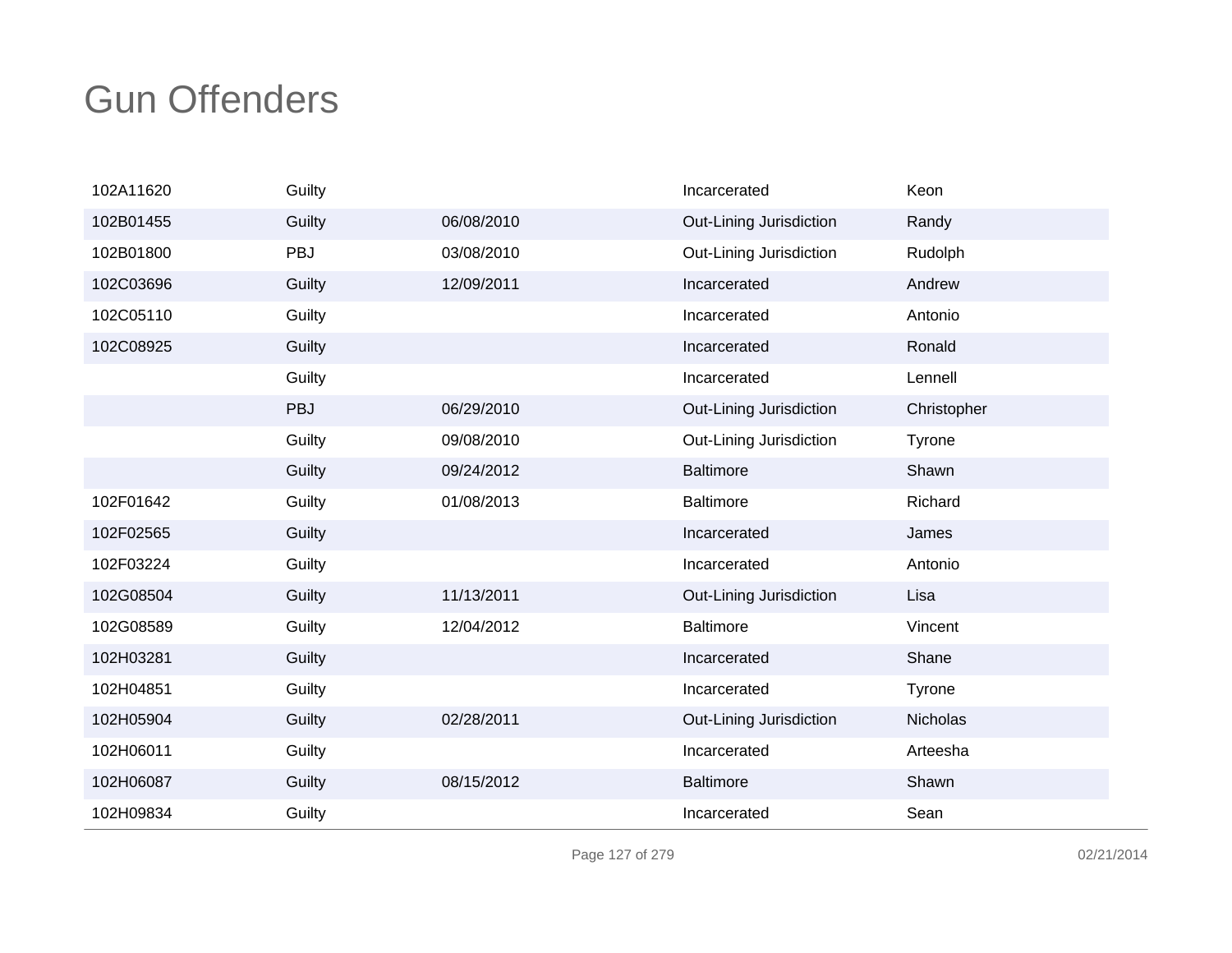| Dujuan    | Lewis          | 26 | Male      | <b>Black</b> | <b>EASTERN</b>      | 325 |
|-----------|----------------|----|-----------|--------------|---------------------|-----|
| Mason     | Carver         | 52 | Male      | White        |                     |     |
| Edward    | <b>Bradley</b> | 35 | Male      | <b>Black</b> |                     |     |
|           | Parmlee        | 18 | Male      | <b>Black</b> | <b>SOUTHEASTERN</b> | 221 |
|           | Tate           | 21 | Male      | <b>Black</b> | SOUTHEASTERN        | 221 |
|           | <b>Brooks</b>  | 52 | Male      | <b>Black</b> | <b>SOUTHEASTERN</b> | 212 |
| Resse     | <b>Booker</b>  | 37 | Male      | <b>Black</b> | NORTHEASTERN        | 435 |
| Jordan    | Kelly          | 18 | Male      | <b>Black</b> |                     |     |
| Garnett   | Hill           | 57 | Male      | <b>Black</b> |                     |     |
| Demetrice | Jones          | 18 | Male      | <b>Black</b> | <b>CENTRAL</b>      | 132 |
| Lee       | Shorter        | 21 | Male      | <b>Black</b> | <b>WESTERN</b>      | 735 |
|           | Henry          | 23 | Male      | <b>Black</b> |                     |     |
| Lopez     | Vargas         | 25 | Male      | White        |                     |     |
| Marie     | Campbell       |    | 18 Female | <b>Black</b> |                     |     |
| Leon      | <b>Brown</b>   | 35 | Male      | <b>Black</b> | NORTHEASTERN        | 414 |
|           | Williams       | 22 | Male      | White        |                     |     |
|           | White          | 26 | Male      | <b>Black</b> | SOUTHEASTERN        | 224 |
| Gregory   | Ignacio        | 25 | Male      | White        |                     |     |
|           | Holt           | 15 | Female    | <b>Black</b> | SOUTHWESTERN        | 836 |
| Calvin    | Palmer         | 19 | Male      | <b>Black</b> | SOUTHWESTERN        | 834 |
|           | Williams       | 32 | Male      | <b>Black</b> | SOUTHEASTERN        | 233 |

Page 128 of 279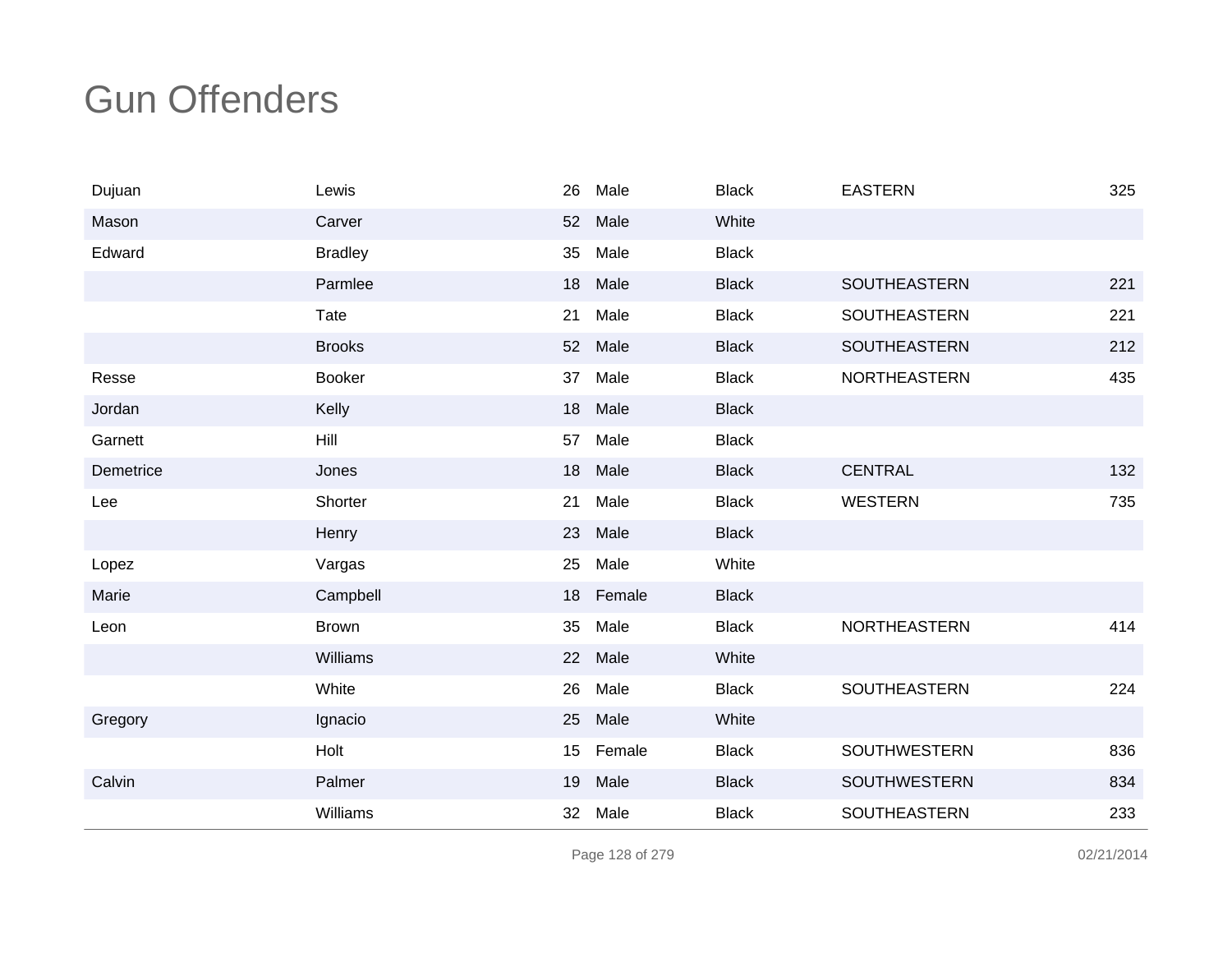Madison-Eastend

(39.29930559260, -76.58087102080)

| <b>McElderry Park</b> |  |
|-----------------------|--|
|-----------------------|--|

McElderry Park

Dunbar-Broadway

Cedonia

 (39.29706981330, -76.58073035560) (39.29496820180, -76.58066652240) (39.29430239030, -76.59846984740) (39.33459707100, -76.53319596600)

| Upton                      | (39.30385620490, -76.63090103880) |
|----------------------------|-----------------------------------|
| Coppin Heights/Ash-Co-East | (39.30801716870, -76.65404715110) |

| Graceland Park                  | (39.27973102670, -76.53625661180) |
|---------------------------------|-----------------------------------|
| Carroll-South Hilton            | (39.28306812030, -76.67149780230) |
| Shipley Hill                    | (39.28577302800, -76.65677502930) |
|                                 |                                   |
| Highlandtown                    | (39.28798866760, -76.57238885040) |
|                                 |                                   |
| Coldstream Homestead Montebello | (39.32754157120, -76.59167823760) |
|                                 |                                   |
|                                 |                                   |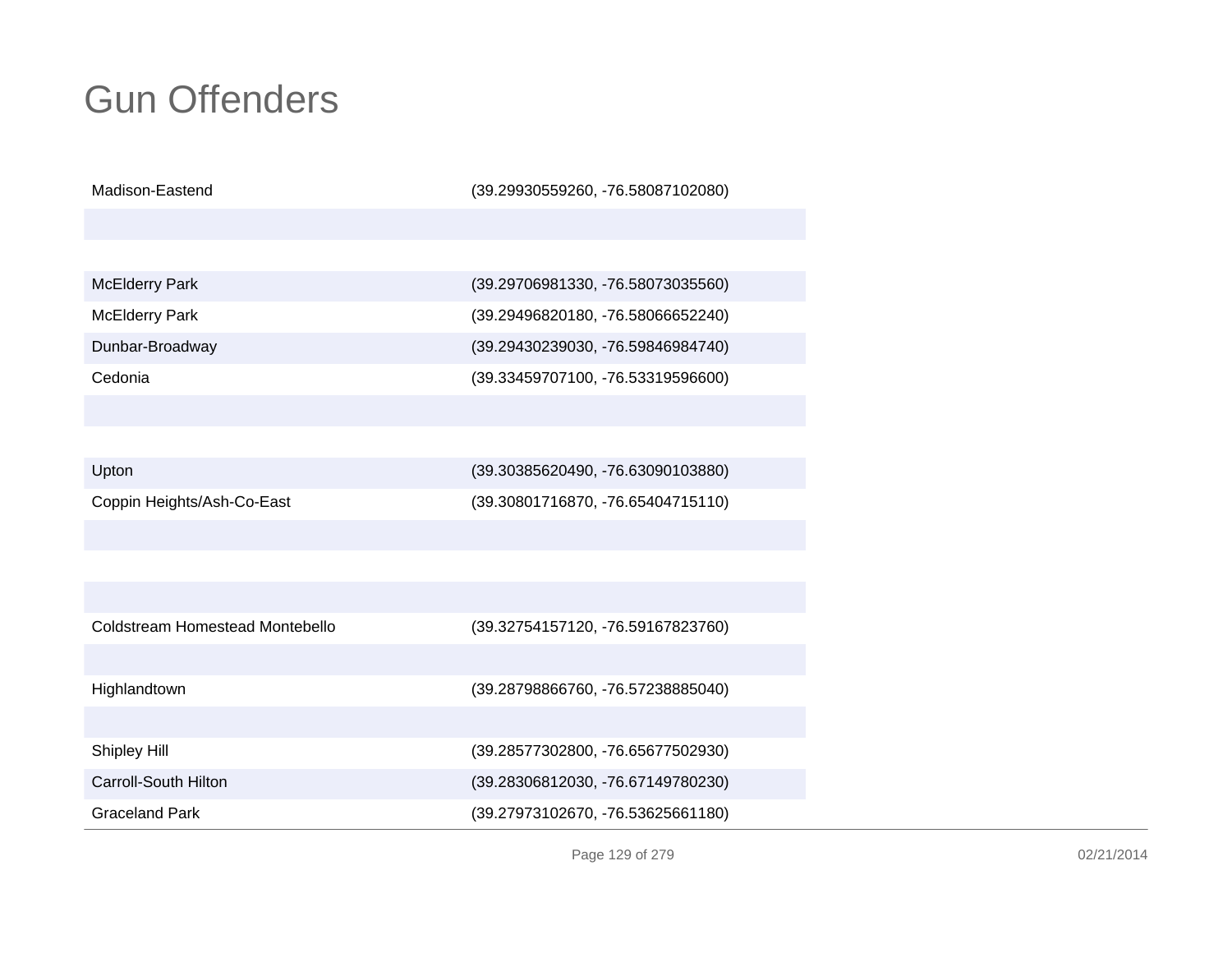| 102H1228  | Guilty     | 04/30/2012 | Incarcerated            | Harold          |
|-----------|------------|------------|-------------------------|-----------------|
| 102l00217 | <b>PBJ</b> | 01/24/2012 | Incarcerated            | Dominic         |
| 102l07805 | Guilty     | 07/18/2011 | Out-Lining Jurisdiction | Sean            |
| 102J03523 | Guilty     |            | Incarcerated            | <b>Bryant</b>   |
| 102J06610 | Guilty     |            | Incarcerated            | Darryl          |
| 102K01776 | Guilty     |            | Incarcerated            | Reginald        |
| 102K01776 | Guilty     |            | Incarcerated            | Leon            |
| 102K03700 | Guilty     | 12/15/2010 | Out-Lining Jurisdiction | <b>Bryon</b>    |
| 102K4802  | Guilty     | 02/16/2011 | Incarcerated            | Avery           |
| 102L00199 | Guilty     | 06/27/2011 | Out-Lining Jurisdiction | Thomas          |
| 102L03601 | Guilty     | 10/09/2012 | <b>Baltimore</b>        | Donta           |
| 102L11447 | Guilty     |            | Incarcerated            | <b>Dominick</b> |
| 10300591  | Guilty     |            | Incarcerated            | Antowan         |
| 103A00002 | Guilty     | 01/02/2013 | <b>Baltimore</b>        | Tyrone          |
| 103A00012 | Guilty     |            | Incarcerated            | Keith           |
| 103A00444 | Guilty     | 08/30/2012 | <b>Baltimore</b>        | <b>Bryan</b>    |
| 103A02228 | Guilty     | 08/25/2010 | Incarcerated            | Shakarian       |
| 103A06308 | Guilty     | 12/11/2012 | <b>Baltimore</b>        | Paul            |
| 103A12660 | Guilty     | 09/17/2012 | <b>Baltimore</b>        | Ricardo         |
| 103B07025 | Guilty     | 11/08/2012 | Out-Lining Jurisdiction | Julius          |
| 103C04440 | Guilty     | 09/19/2012 | <b>Baltimore</b>        | Dominic         |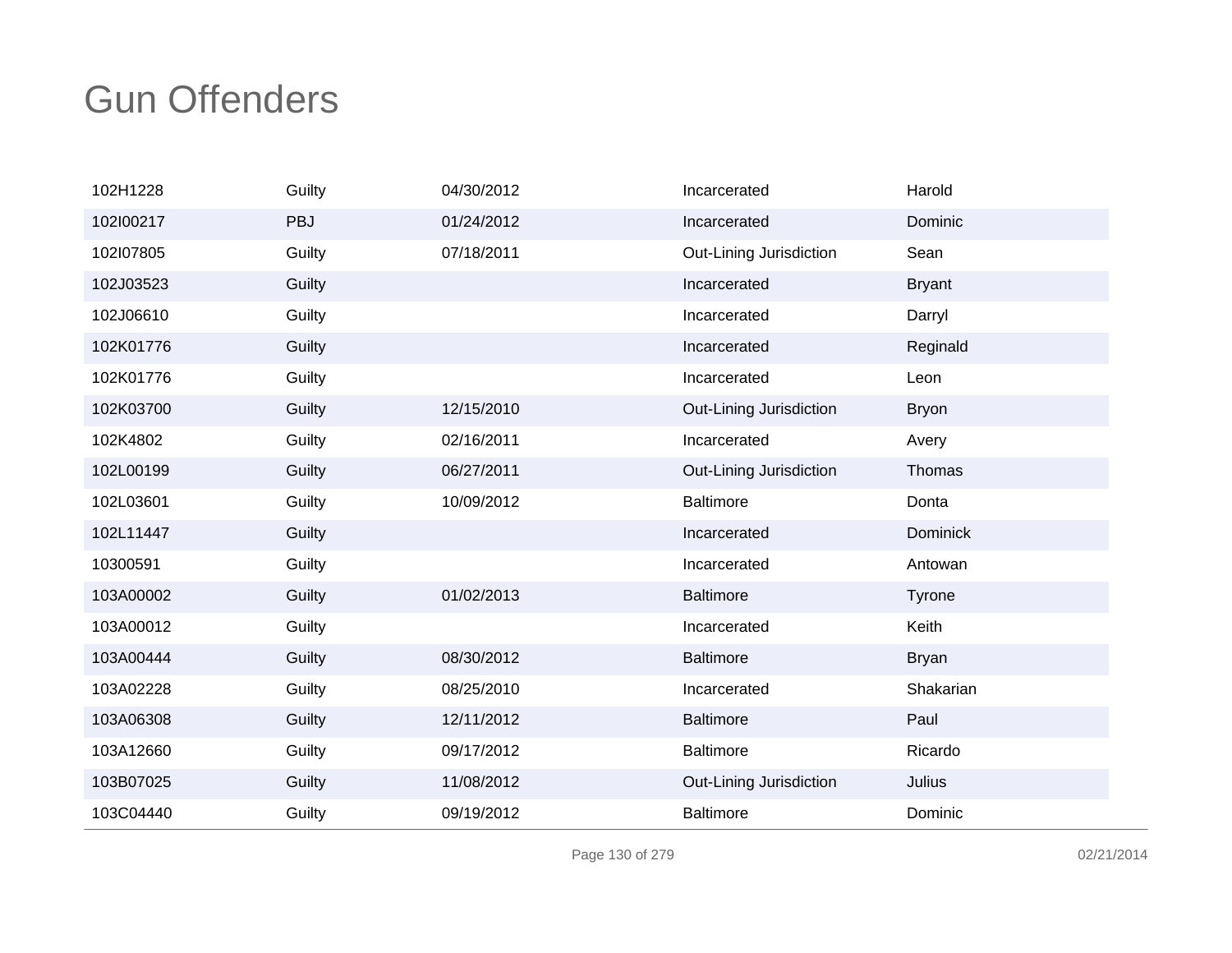|           | Ferguson       | 22 | Male | <b>Black</b> | <b>EASTERN</b>      | 311 |
|-----------|----------------|----|------|--------------|---------------------|-----|
| Montez    | Johnson        | 19 | Male | <b>Black</b> | <b>EASTERN</b>      | 333 |
| Stephen   | Garrison       | 18 | Male | <b>Black</b> |                     |     |
|           | Cherry         | 31 | Male | <b>Black</b> |                     |     |
|           | Handy          | 54 | Male | <b>Black</b> | <b>NORTHWESTERN</b> | 611 |
|           | Smith          | 18 | Male | <b>Black</b> |                     |     |
|           | Godley         | 23 | Male | <b>Black</b> | SOUTHEASTERN        | 224 |
| Jermaine  | Salter         | 18 | Male | <b>Black</b> |                     |     |
| Joshua    | Perry          | 19 | Male | <b>Black</b> | <b>EASTERN</b>      | 321 |
| Edward    | Davis          | 20 | Male | <b>Black</b> |                     |     |
| Dennis    | Smith          | 30 | Male | <b>Black</b> | <b>EASTERN</b>      | 325 |
|           | Comegys        | 21 | Male | <b>Black</b> | <b>WESTERN</b>      | 735 |
| David     | <b>Baker</b>   | 28 | Male | <b>Black</b> | <b>NORTHEASTERN</b> | 434 |
| Wendell   | <b>Bennett</b> | 52 | Male | <b>Black</b> | <b>NORTHEASTERN</b> | 436 |
|           | Taylor         | 31 | Male | <b>Black</b> |                     |     |
| Ryshawn   | Frank          | 26 | Male | <b>Black</b> | <b>SOUTHERN</b>     | 911 |
| Dominique | Frazier        | 31 | Male | <b>Black</b> | <b>EASTERN</b>      | 332 |
| Anthony   | Wilson         | 22 | Male | <b>Black</b> | <b>NORTHERN</b>     | 522 |
| Glen      | <b>Burley</b>  | 45 | Male | <b>Black</b> | SOUTHWESTERN        | 815 |
| Calven    | Curry          | 21 | Male | <b>Black</b> |                     |     |
|           | <b>Butler</b>  | 26 | Male | <b>Black</b> | <b>EASTERN</b>      | 331 |

Page 131 of 279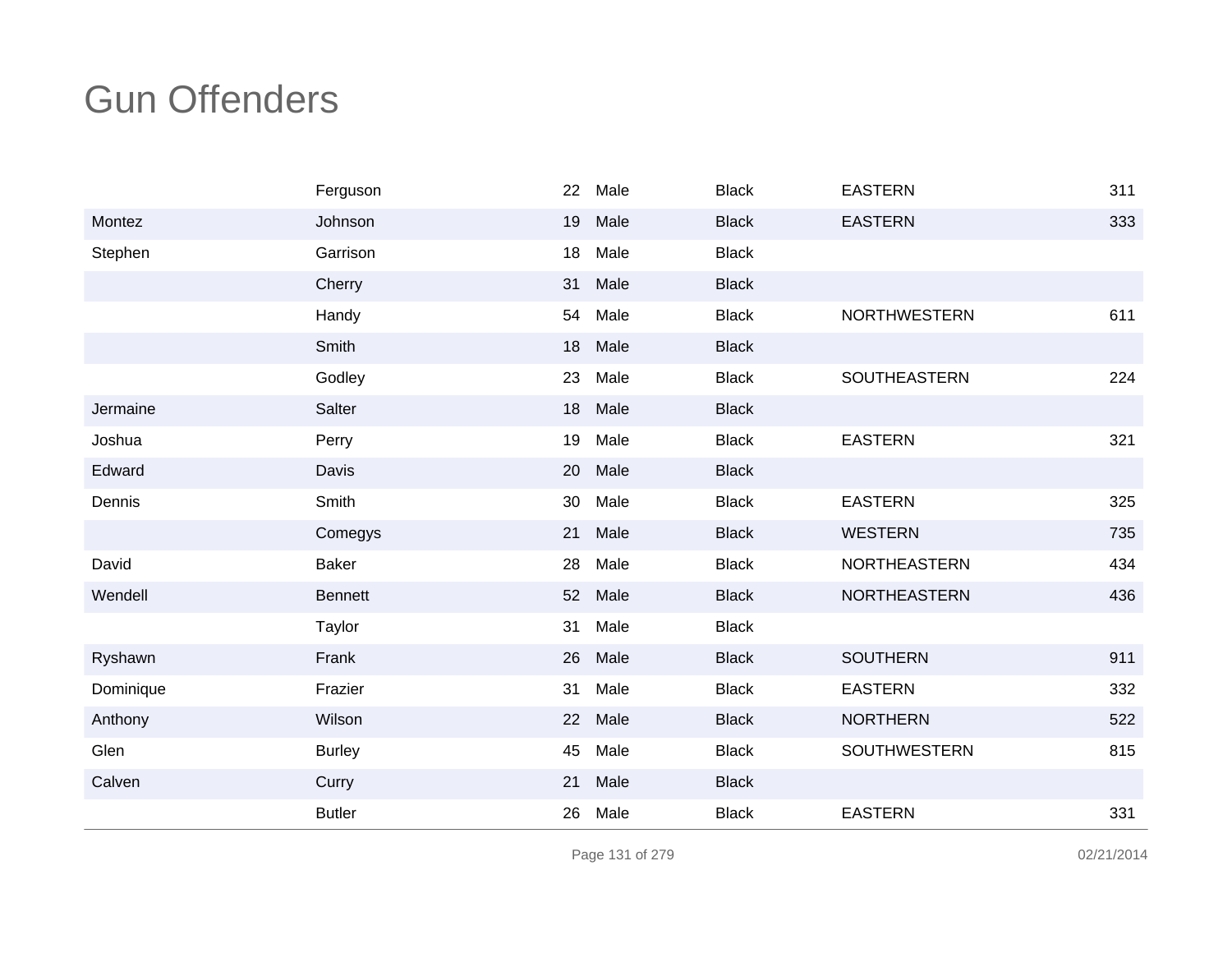| East Baltimore Midway      | (39.31350367880, -76.60928063570) |
|----------------------------|-----------------------------------|
| <b>Berea</b>               | (39.30539082970, -76.57932072430) |
|                            |                                   |
|                            |                                   |
| Burleith-Leighton          | (39.31943370640, -76.65902001440) |
|                            |                                   |
| <b>Baltimore Highlands</b> | (39.29140980550, -76.56801317030) |
|                            |                                   |
| Oliver                     | (39.31059263760, -76.59578866400) |
|                            |                                   |
| Milton-Montford            | (39.30044300380, -76.58243609060) |
| Coppin Heights/Ash-Co-East | (39.30839845880, -76.66097921290) |
| Frankford                  | (39.32495554970, -76.53338144800) |
| Parkside                   | (39.32509458540, -76.56131068890) |
|                            |                                   |
| <b>Curtis Bay</b>          | (39.23196328160, -76.59058866780) |
| <b>Broadway East</b>       | (39.30771514600, -76.58819093390) |
| <b>Glen Oaks</b>           | (39.36776350160, -76.59837861900) |
| Allendale                  | (39.29060481030, -76.67665155660) |
|                            |                                   |
| <b>Broadway East</b>       | (39.30889174060, -76.58378333000) |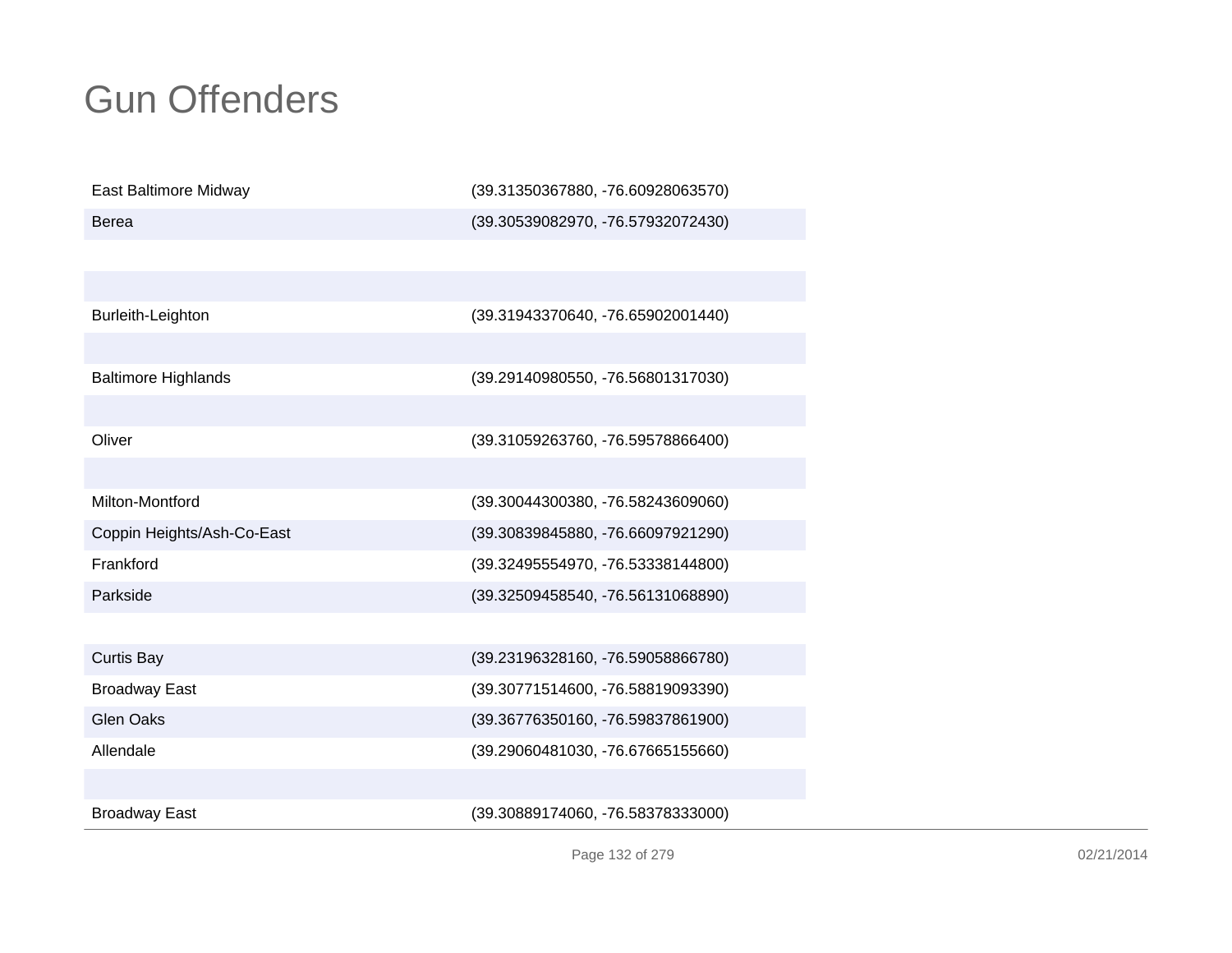| 103C04440 | Guilty     | 12/10/2012 | <b>Baltimore</b>        | James        |
|-----------|------------|------------|-------------------------|--------------|
| 103C06713 | Guilty     |            | Incarcerated            | David        |
| 103C09026 | Guilty     |            | Incarcerated            | John         |
| 103D04233 | <b>PBJ</b> | 08/14/2012 | <b>Baltimore</b>        | James        |
| 103D06569 | Guilty     | 12/28/2012 | <b>Baltimore</b>        | Joshua       |
| 103D0939  | Guilty     | 10/16/2012 | <b>Baltimore</b>        | Jeffrey      |
| 103D09750 | Guilty     |            | Incarcerated            | Michael      |
| 103D12954 | Guilty     |            | Incarcerated            | <b>Tyree</b> |
|           | Guilty     | 10/15/2012 | <b>Baltimore</b>        | Quintin      |
|           | Guilty     | 08/10/2012 | Out-Lining Jurisdiction | Eric         |
|           | Guilty     | 04/11/2012 | Incarcerated            | Rashid       |
|           | Guilty     | 01/03/2013 | <b>Baltimore</b>        | Raymond      |
| 103f06843 | Guilty     |            | Incarcerated            | Edward       |
| 103F07669 | Guilty     | 09/19/2012 | <b>Baltimore</b>        | Vernon       |
| 103F09247 | Guilty     |            | Incarcerated            | Maurice      |
| 103F09265 | Guilty     |            | Incarcerated            | Michael      |
| 103F13259 | Guilty     | 01/02/2013 | Out-Lining Jurisdiction | Edward       |
| 103G04139 | Guilty     | 12/21/2010 | Out-Lining Jurisdiction | John         |
| 103G13098 | Guilty     | 07/05/2012 | Out-Lining Jurisdiction | Marcellus    |
| 103G13098 | Guilty     | 09/13/2012 | Incarcerated            | Natasha      |
| 103G13624 | Guilty     | 08/23/2012 | <b>Baltimore</b>        | Joseph       |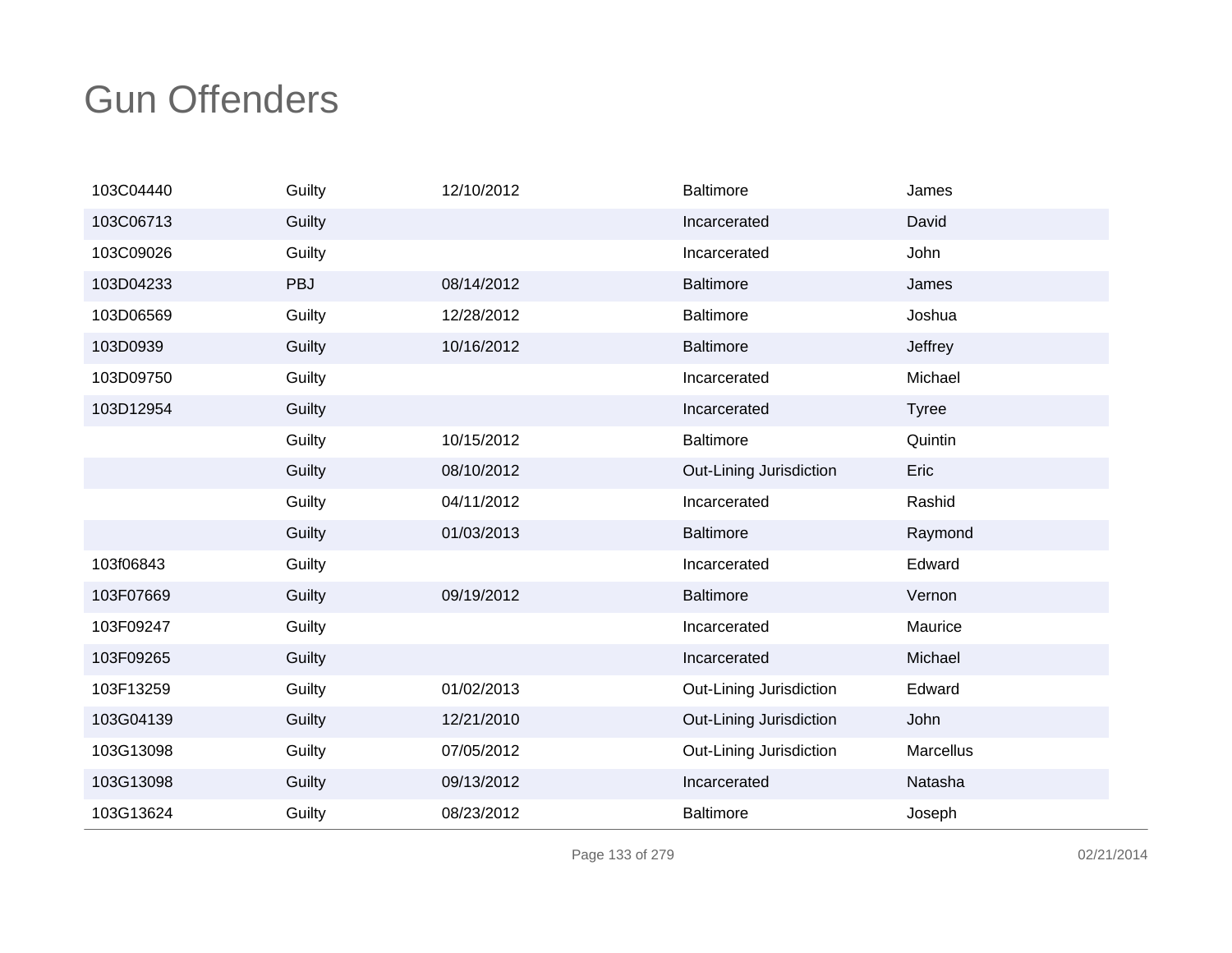| Thomas   | Winstead         | 25 | Male   | <b>Black</b> | <b>EASTERN</b>      | 334 |
|----------|------------------|----|--------|--------------|---------------------|-----|
|          | Williams         | 35 | Male   | <b>Black</b> | <b>WESTERN</b>      | 723 |
| Michael  | Lawson           | 28 | Male   | <b>Black</b> | <b>EASTERN</b>      | 322 |
| Auther   | Langley          | 31 | Male   | <b>Black</b> | <b>EASTERN</b>      | 312 |
| David    | <b>Brown</b>     | 18 | Male   | <b>Black</b> | <b>EASTERN</b>      | 321 |
| Apollon  | Cofield          | 22 | Male   | <b>Black</b> | <b>EASTERN</b>      | 333 |
|          | Marshall         | 23 | Male   | <b>Black</b> | NORTHEASTERN        | 413 |
|          | Boone            | 19 | Male   | <b>Black</b> | <b>EASTERN</b>      | 321 |
| Dale     | Powell           | 52 | Male   | <b>Black</b> | <b>SOUTHERN</b>     | 933 |
| Ronnell  | Carlton          | 23 | Male   | <b>Black</b> |                     |     |
| Raheem   | Curry            | 16 | Male   | <b>Black</b> | <b>NORTHERN</b>     | 523 |
|          | Edwards          | 25 | Male   | <b>Black</b> | <b>EASTERN</b>      | 313 |
|          | <b>Burroughs</b> | 21 | Male   | <b>Black</b> | <b>EASTERN</b>      | 315 |
| Alington | Floyd            | 37 | Male   | <b>Black</b> | <b>NORTHEASTERN</b> | 413 |
|          | Taylor           | 20 | Male   | <b>Black</b> | <b>SOUTHERN</b>     | 931 |
|          | Montgomery       | 18 | Male   | <b>Black</b> | <b>EASTERN</b>      | 321 |
| Gregory  | Foster           | 29 | Male   | <b>Black</b> |                     |     |
| William  | Zaganas          | 49 | Male   | White        |                     |     |
| Donte    | Fields           | 39 | Male   | <b>Black</b> |                     |     |
| Yoette   | <b>Bryce</b>     | 35 | Female | <b>Black</b> | <b>SOUTHERN</b>     | 923 |
| Anthony  | Harrell          | 43 | Male   | <b>Black</b> | <b>NORTHERN</b>     | 516 |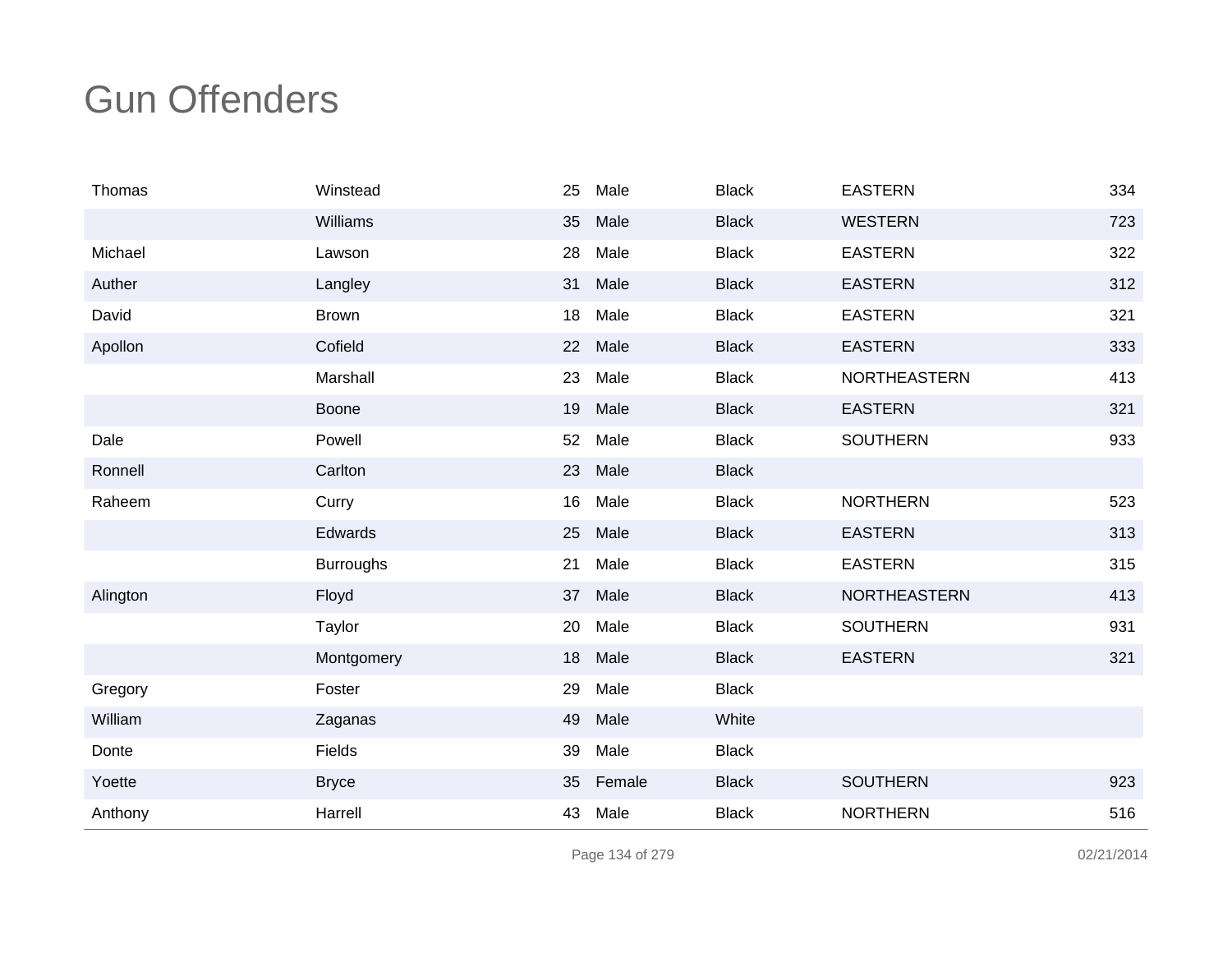| Madison-Eastend                    | (39.29895202470, -76.58033399480) |
|------------------------------------|-----------------------------------|
| <b>Rosemont Homeowners/Tenants</b> | (39.29484966750, -76.65368132800) |
| <b>Gay Street</b>                  | (39.30245373980, -76.59468987360) |
| East Baltimore Midway              | (39.31465172400, -76.59987772060) |
| Oliver                             | (39.30744903060, -76.59602248540) |
| <b>Berea</b>                       | (39.30744674930, -76.57572383910) |
| Four By Four                       | (39.31648141410, -76.57801088470) |
| Oliver                             | (39.30994852410, -76.59765361700) |
| New Southwest/Mount Clare          | (39.28523687400, -76.64081641050) |
|                                    |                                   |
| Mid-Govans                         | (39.35905361310, -76.60784739460) |
| Johnston Square                    | (39.30494320850, -76.60440110630) |
| Oldtown                            | (39.30040046300, -76.60481120360) |
| Four By Four                       | (39.31645401450, -76.57522470440) |
| Washington Village                 | (39.28293650680, -76.63067316860) |
| Oliver                             | (39.31094026380, -76.59694211860) |
|                                    |                                   |

| Lakeland        | $(39.25158600930, -76.64785568920)$ |
|-----------------|-------------------------------------|
| Charles Village | $(39.31950386910, -76.61626161980)$ |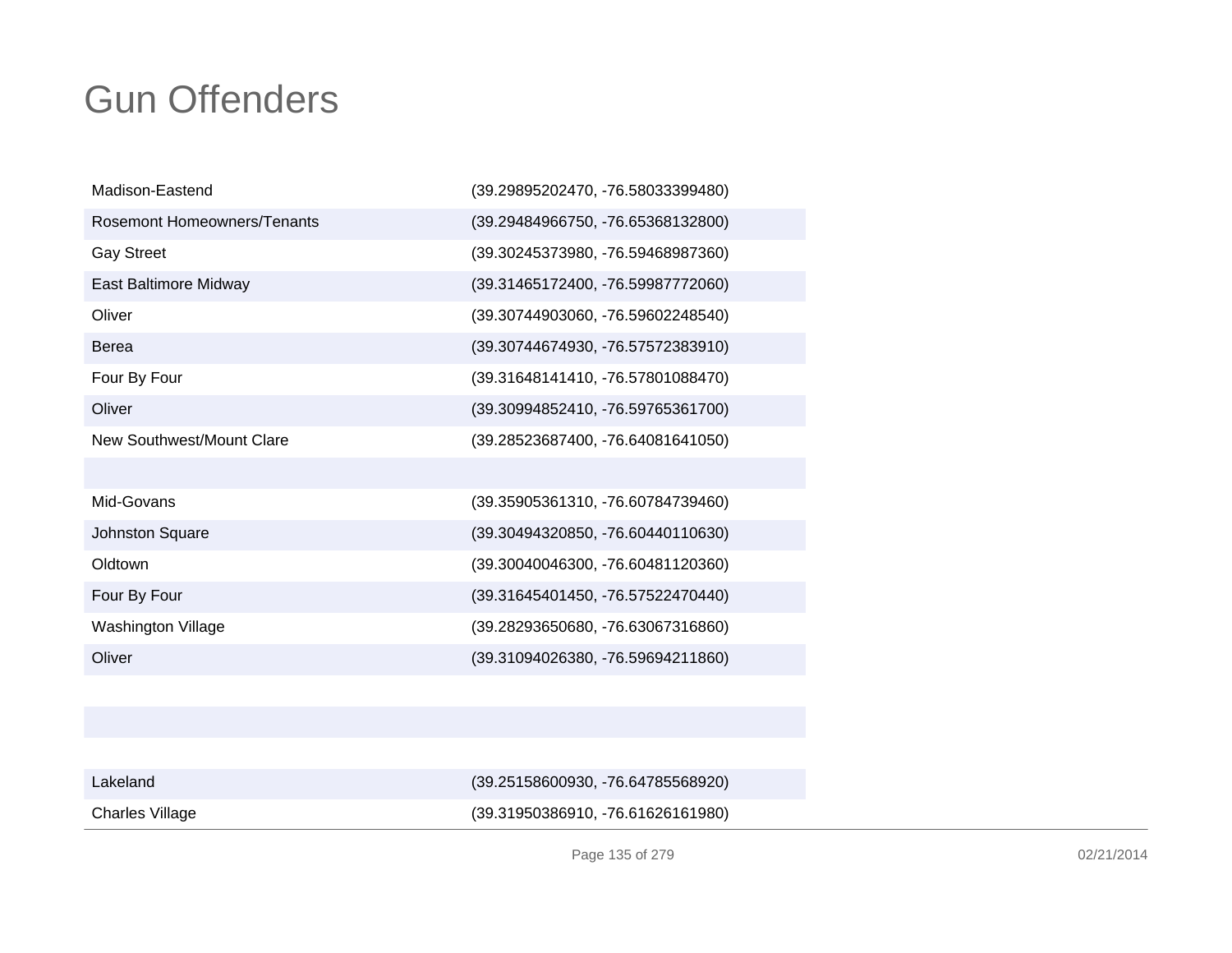| 103G14125 | Guilty | 01/26/2011 | Out-Lining Jurisdiction | William      |
|-----------|--------|------------|-------------------------|--------------|
| 103H02191 | Guilty | 10/15/2012 | <b>Baltimore</b>        | Wardell      |
| 103H02762 | PBJ    | 07/18/2012 | <b>Baltimore</b>        | John         |
| 103H05356 | Guilty | 09/21/2012 | <b>Baltimore</b>        | <b>Barry</b> |
| 103H06546 | Guilty |            | Incarcerated            | Andre        |
| 103H06854 | Guilty | 09/07/2012 | <b>Baltimore</b>        | Andre        |
| 103H06961 | Guilty | 01/11/2013 | <b>Baltimore</b>        | Maurice      |
| 103H06991 | Guilty | 05/06/2011 | Incarcerated            | Hugh         |
| 103H09395 | Guilty |            | Incarcerated            | Eric         |
| 103l00184 | Guilty | 04/19/2012 | Incarcerated            | Darrell      |
| 103l03029 | PBJ    | 04/11/2011 | Out-Lining Jurisdiction | Carlos       |
| 103l07574 | Guilty | 08/08/2012 | Out-Lining Jurisdiction | Dennis       |
| 103I10003 | Guilty | 10/09/2012 | Incarcerated            | <b>Tykim</b> |
| 103J01221 | Guilty |            | Incarcerated            | Nicholas     |
| 103J03559 | Guilty | 05/15/2012 | Incarcerated            | Keyon        |
| 103J08056 | Guilty |            | Incarcerated            | Robert       |
| 103J8432  | Guilty | 11/21/2011 | Incarcerated            | Lamont       |
| 103K00586 | Guilty | 07/26/2012 | <b>Baltimore</b>        | Darell       |
| 103K01778 | Guilty | 08/17/2012 | <b>Baltimore</b>        | Robert       |
| 103K11362 | Guilty | 10/04/2012 | Incarcerated            | Michael      |
| 103K11437 | Guilty | 01/04/2013 | <b>Baltimore</b>        | Lamar        |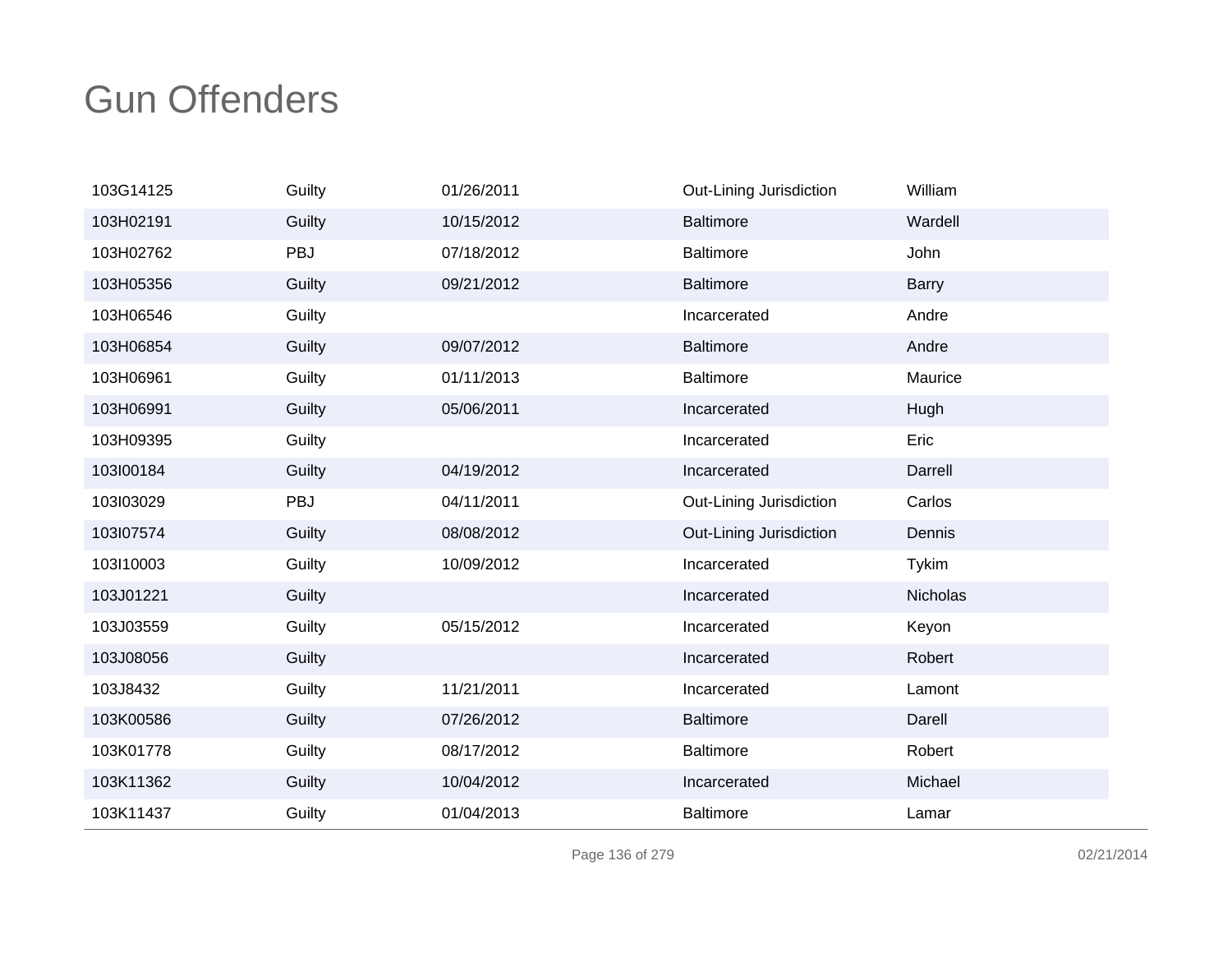| Tyrone      | Jones         | 20 | Male | <b>Black</b> |                     |     |
|-------------|---------------|----|------|--------------|---------------------|-----|
|             | Hall          | 20 | Male | <b>Black</b> | <b>SOUTHWESTERN</b> | 826 |
|             | Hall          | 34 | Male | <b>Black</b> | <b>NORTHWESTERN</b> | 622 |
| Christopher | <b>Tinker</b> | 28 | Male | <b>Black</b> | <b>EASTERN</b>      | 311 |
|             | Jackson       | 26 | Male | <b>Black</b> | <b>EASTERN</b>      | 334 |
| Torrance    | Thompson      | 26 | Male | <b>Black</b> | <b>NORTHEASTERN</b> | 424 |
| Nathaniel   | Mason         | 26 | Male | <b>Black</b> | <b>NORTHEASTERN</b> | 415 |
| Maurice     | Wade          | 20 | Male | <b>Black</b> | <b>SOUTHWESTERN</b> | 823 |
| Harold      | Coleman       | 26 | Male | <b>Black</b> | <b>EASTERN</b>      | 311 |
| Dontae      | Phillips      | 18 | Male | <b>Black</b> | <b>NORTHEASTERN</b> | 424 |
| Antonio     | Lewis         | 29 | Male | <b>Black</b> |                     |     |
| Kevin       | Hayes         | 44 | Male | <b>Black</b> |                     |     |
| Maurice     | Fisher        | 18 | Male | <b>Black</b> | <b>NORTHEASTERN</b> | 424 |
|             | Jones         | 23 | Male | <b>Black</b> | <b>WESTERN</b>      | 724 |
| Jerome      | Paylor        | 19 | Male | <b>Black</b> | <b>EASTERN</b>      | 311 |
|             | Smith         | 22 | Male | <b>Black</b> | <b>EASTERN</b>      | 334 |
| Oki         | Holt          | 21 | Male | <b>Black</b> | <b>NORTHERN</b>     | 524 |
| Lamonte     | Alston        | 22 | Male | <b>Black</b> | <b>EASTERN</b>      | 333 |
|             | Paige         | 49 | Male | <b>Black</b> | <b>EASTERN</b>      | 322 |
| Anthony     | Grissom       | 55 | Male | <b>Black</b> | <b>EASTERN</b>      | 333 |
| Joseph      | Chambers      | 16 | Male | <b>Black</b> | <b>EASTERN</b>      | 321 |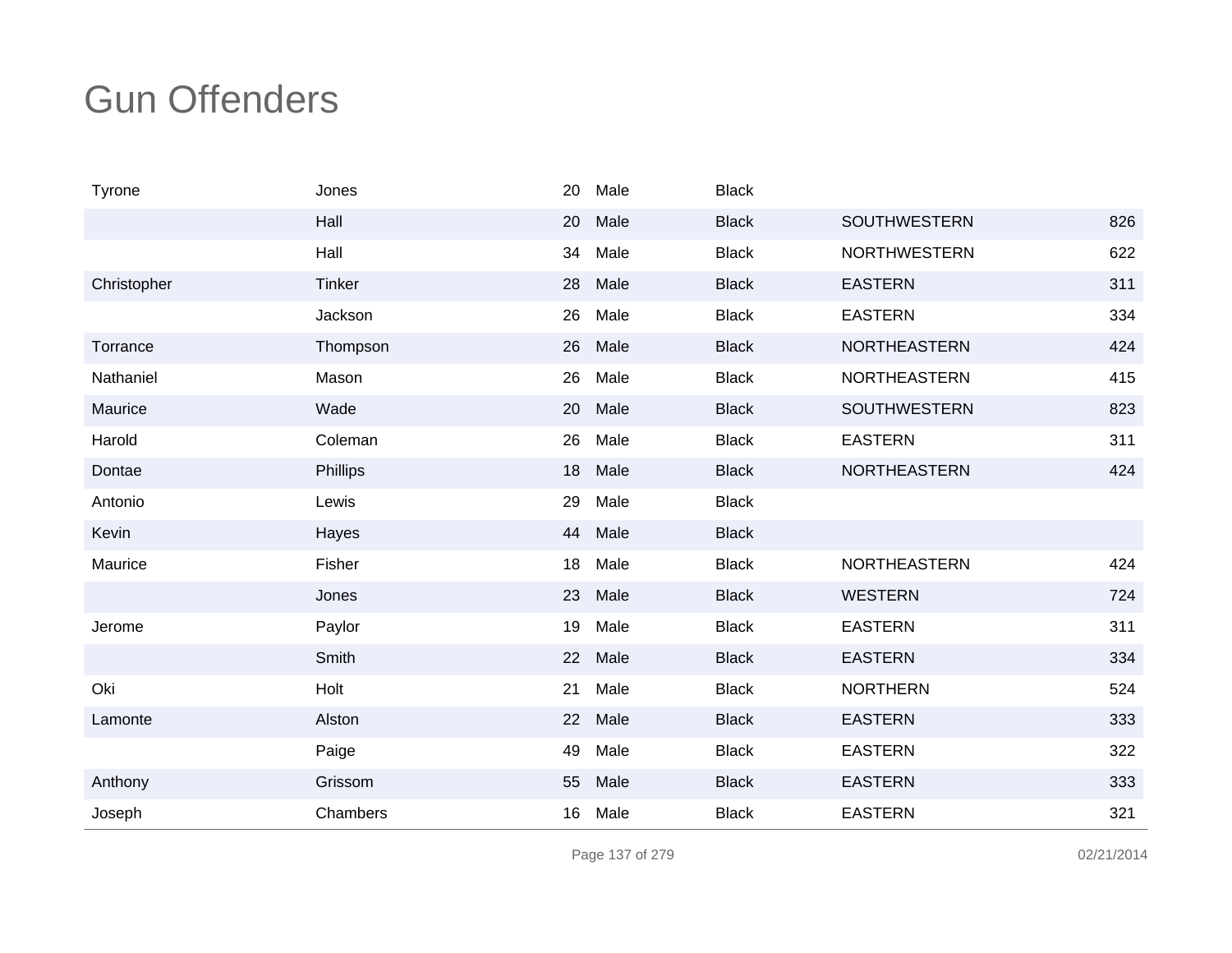| <b>Beechfield</b>                | (39.28134217330, -76.69588305980) |
|----------------------------------|-----------------------------------|
| Windsor Hills                    | (39.31822011870, -76.68733381370) |
| East Baltimore Midway            | (39.31455830520, -76.60789368310) |
| Madison-Eastend                  | (39.30037656290, -76.58030516050) |
| Harford-Echodale/Perring Parkway | (39.37189510820, -76.56393332770) |
| Belair-Edison                    | (39.32181677570, -76.56446889250) |
| West Hills                       | (39.29709038360, -76.70543096760) |
| East Baltimore Midway            | (39.31330487580, -76.60322716420) |
| Westfield                        | (39.36241076660, -76.55364154680) |

| Harford-Echodale/Perring Parkway | (39.37189492300, -76.56127881780) |
|----------------------------------|-----------------------------------|
| Sandtown-Winchester              | (39.30523226710, -76.64695085340) |
| East Baltimore Midway            | (39.31665130260, -76.60710497830) |
| Milton-Montford                  | (39.29990789740, -76.58147158440) |
| <b>Kenilworth Park</b>           | (39.34641553160, -76.60247423080) |
| <b>Biddle Street</b>             | (39.30305814660, -76.58051624480) |
| <b>Gay Street</b>                | (39.30037955410, -76.59835191090) |
| Berea                            | (39.30543512300, -76.57966514130) |
| <b>Broadway East</b>             | (39.30886430190, -76.59148426680) |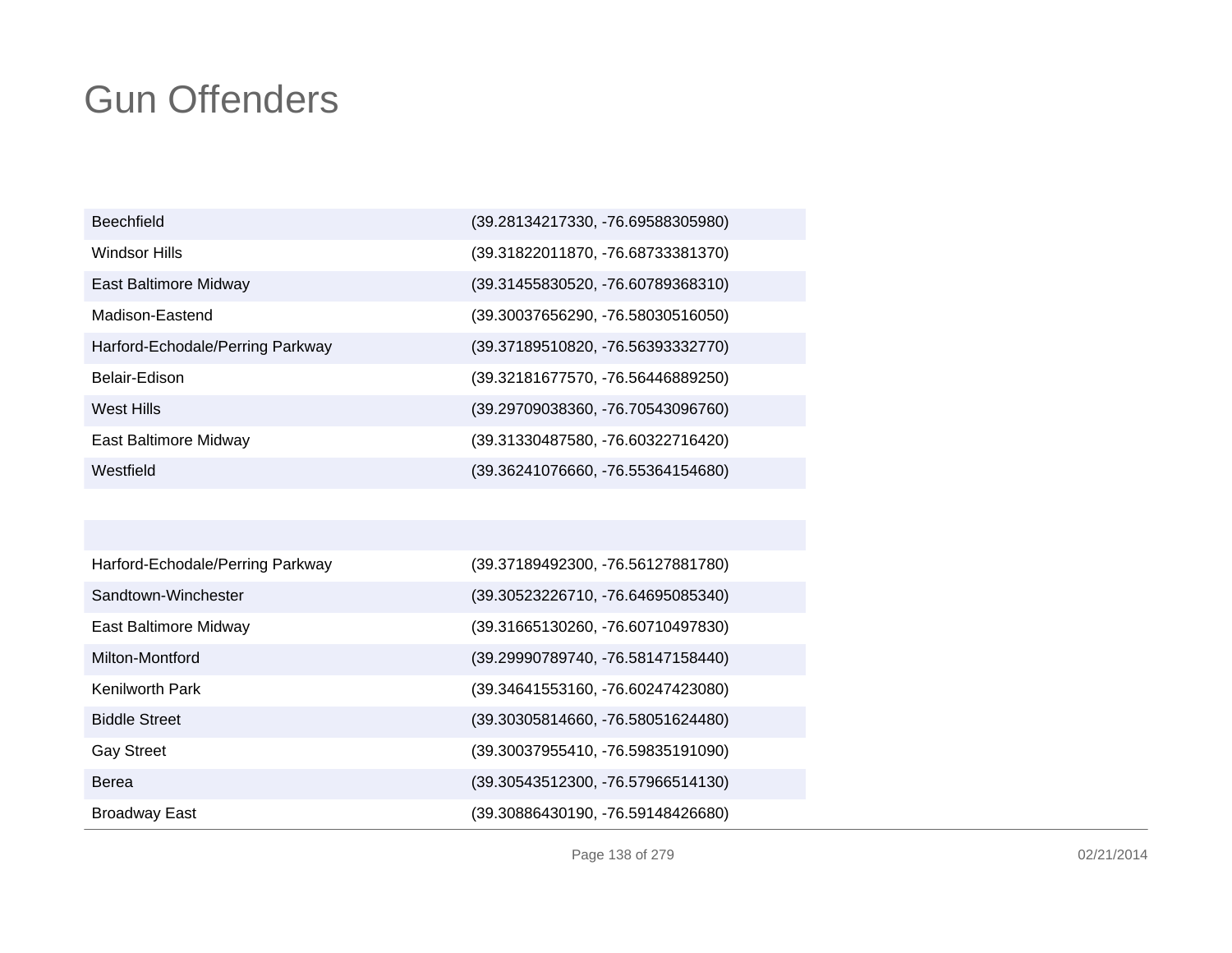| 103L01316 | Guilty |            | Incarcerated            | Antoine        |
|-----------|--------|------------|-------------------------|----------------|
| 103L08811 | Guilty | 12/04/2012 | <b>Baltimore</b>        | Amin           |
| 103L09695 | Guilty |            | Incarcerated            | Ronald         |
| 103L11517 | Guilty |            | Incarcerated            | Justin         |
| 103L11519 | Guilty | 03/15/2012 | Incarcerated            | Quanya         |
| 103L9502  | Guilty |            | Incarcerated            | Shawn          |
| 103L9672  | Guilty | 10/18/2012 | <b>Baltimore</b>        | Andre          |
| 104A00007 | Guilty | 12/07/2012 | <b>Baltimore</b>        | Christopher    |
| 104A00017 | Guilty | 07/17/2012 | <b>Baltimore</b>        | Daniel         |
| 104A01532 | Guilty | 07/18/2012 | Incarcerated            | <b>Brandon</b> |
| 104A03145 | Guilty | 12/06/2012 | <b>Baltimore</b>        | Ernest         |
| 104A05161 | Guilty | 03/09/2010 | Out-Lining Jurisdiction | Quentin        |
| 104B02214 | Guilty |            | Incarcerated            | Keith          |
| 104B05124 | Guilty | 03/12/2012 | Out-Lining Jurisdiction | Devin          |
| 104B05124 | Guilty | 09/04/2012 | <b>Baltimore</b>        | Gerard         |
| 104B05499 | Guilty | 10/26/2012 | <b>Baltimore</b>        | Darrius        |
| 104B06641 | Guilty |            | Incarcerated            | Jarrel         |
| 104B09198 | Guilty | 10/25/2012 | <b>Baltimore</b>        | Lance          |
| 104B10666 | Guilty |            | Incarcerated            | Richard        |
| 104C00594 | Guilty | 08/08/2012 | <b>Baltimore</b>        | <b>Brian</b>   |
| 104C0521  | Guilty | 08/30/2012 | <b>Baltimore</b>        | Kelly          |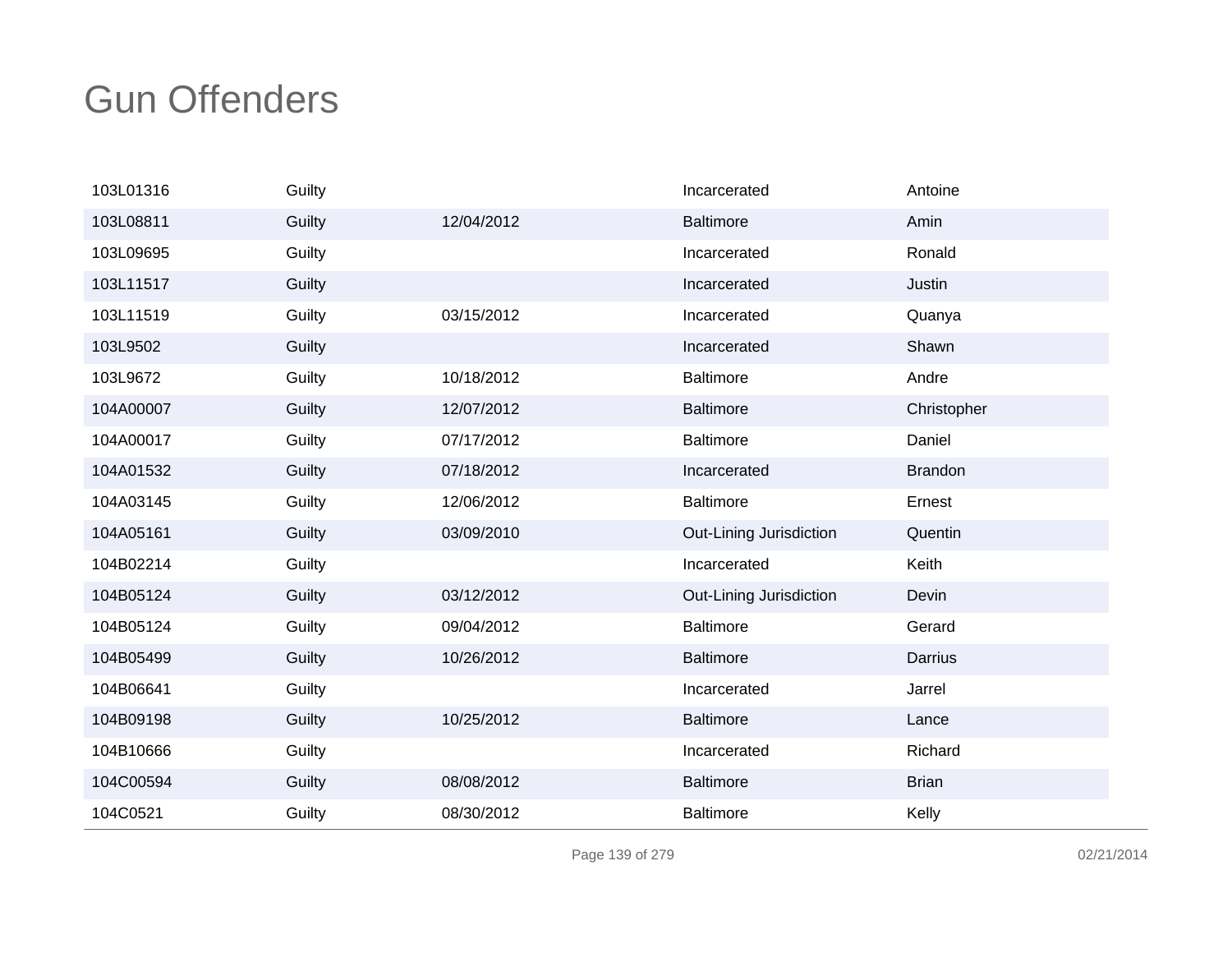|           | Casey          | 35 | Male   | <b>Black</b> |                     |     |
|-----------|----------------|----|--------|--------------|---------------------|-----|
| Ibn       | Livingston     | 33 | Male   | <b>Black</b> | <b>SOUTHERN</b>     | 921 |
|           | Minor          | 27 | Male   | <b>Black</b> | <b>EASTERN</b>      | 332 |
|           | Jordan         | 27 | Male   | <b>Black</b> | NORTHEASTERN        | 411 |
| Anthony   | <b>Street</b>  | 17 | Male   | <b>Black</b> | <b>NORTHEASTERN</b> | 424 |
|           | <b>Staples</b> | 38 | Male   | <b>Black</b> | <b>SOUTHWESTERN</b> | 822 |
| Alonzo    | Robinson       | 33 | Male   | <b>Black</b> | <b>WESTERN</b>      | 712 |
| Tavon     | <b>Nicks</b>   | 24 | Male   | <b>Black</b> | <b>NORTHERN</b>     | 512 |
| Maurice   | Perry          | 23 | Male   | <b>Black</b> | NORTHEASTERN        | 415 |
| Duane     | Lee            | 30 | Male   | <b>Black</b> | <b>NORTHEASTERN</b> | 424 |
| Dwayne    | <b>Briscoe</b> | 22 | Male   | <b>Black</b> | <b>NORTHEASTERN</b> | 435 |
| Wesley    | Lawson         | 25 | Male   | <b>Black</b> |                     |     |
|           | <b>Brown</b>   | 23 | Male   | <b>Black</b> |                     |     |
| Denzel    | Thompson       | 17 | Male   | <b>Black</b> |                     |     |
| Deray     | Oglesby        | 18 | Male   | <b>Black</b> | <b>SOUTHWESTERN</b> | 815 |
| Antonio   | Whitworth      | 19 | Male   | <b>Black</b> | SOUTHEASTERN        | 221 |
| Lamont    | Anderson       | 22 | Male   | <b>Black</b> |                     |     |
| Nathaniel | <b>Tucker</b>  | 26 | Male   | <b>Black</b> | <b>NORTHEASTERN</b> | 423 |
|           | Woodson        | 20 | Male   | <b>Black</b> | <b>NORTHWESTERN</b> | 623 |
| Gerard    | Walker         | 36 | Male   | <b>Black</b> | <b>NORTHEASTERN</b> | 411 |
| Lynn      | Woods          | 29 | Female | White        | SOUTHEASTERN        | 223 |

Page 140 of 279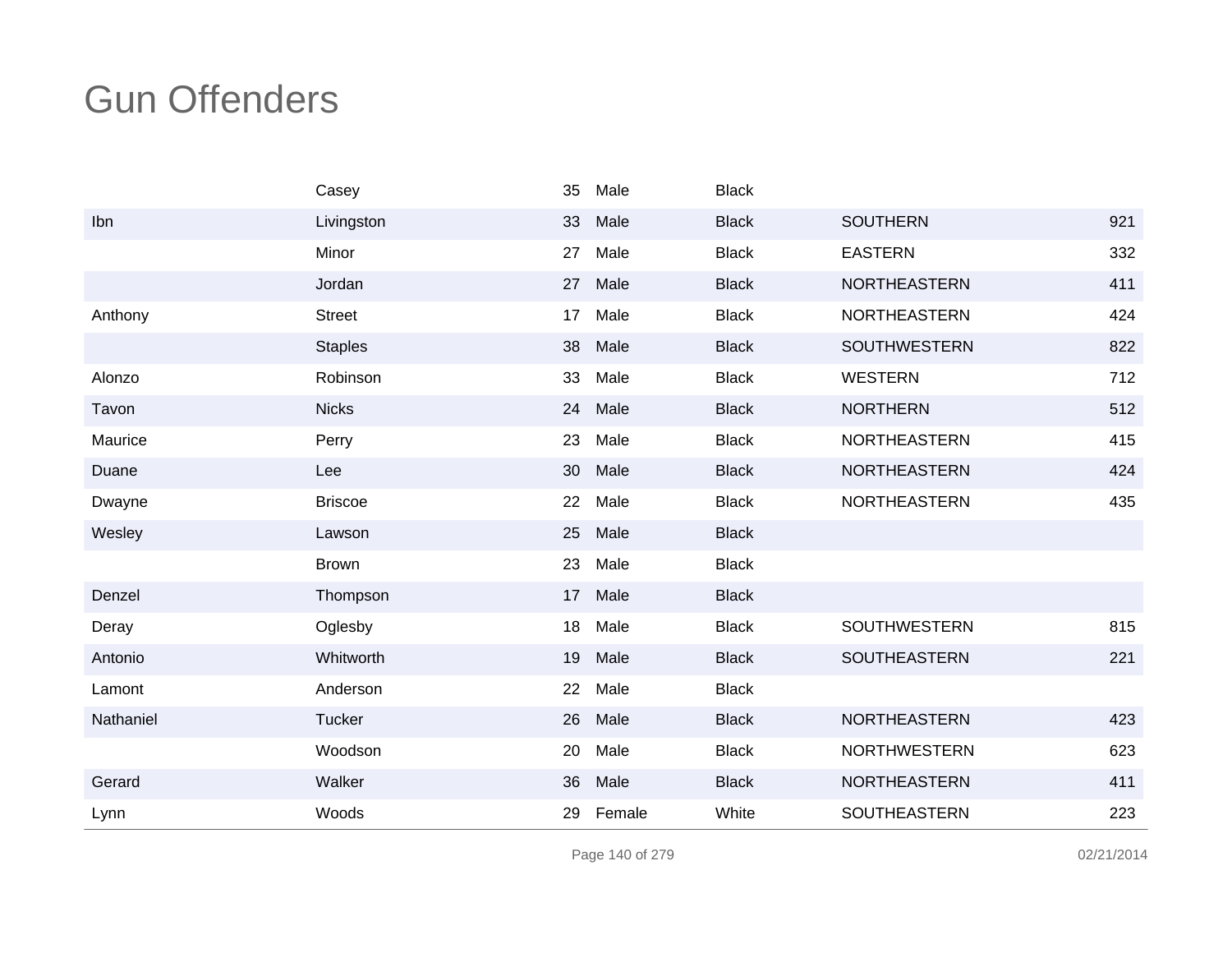| Washington Village               | (39.27876342160, -76.63669669250) |
|----------------------------------|-----------------------------------|
| Middle East                      | (39.30449183560, -76.58885923000) |
| Coldstream Homestead Montebello  | (39.32290926010, -76.59597318450) |
| North Harford Road               | (39.37054772880, -76.54711594550) |
| Edmondson Village                | (39.29800010830, -76.68376956870) |
| Poppleton                        | (39.29005154720, -76.63025436970) |
| Harwood                          | (39.32282214390, -76.61032504860) |
| Belair-Edison                    | (39.32291394780, -76.56331203100) |
| Harford-Echodale/Perring Parkway | (39.36743764800, -76.56472925620) |
| Cedonia                          | (39.33083945040, -76.53115248700) |

| Allendale                       | (39.28877947950, -76.67662007750)   |
|---------------------------------|-------------------------------------|
| McElderry Park                  | (39.29558004790, -76.58401831440)   |
|                                 |                                     |
| Loch Raven                      | $(39.35870455750, -76.58154406810)$ |
| <b>Howard Park</b>              | (39.33021457470, -76.70218604210)   |
| Coldstream Homestead Montebello | (39.31985600520, -76.59382715820)   |
| Ellwood Park/Monument           | (39.29794381980, -76.57618988620)   |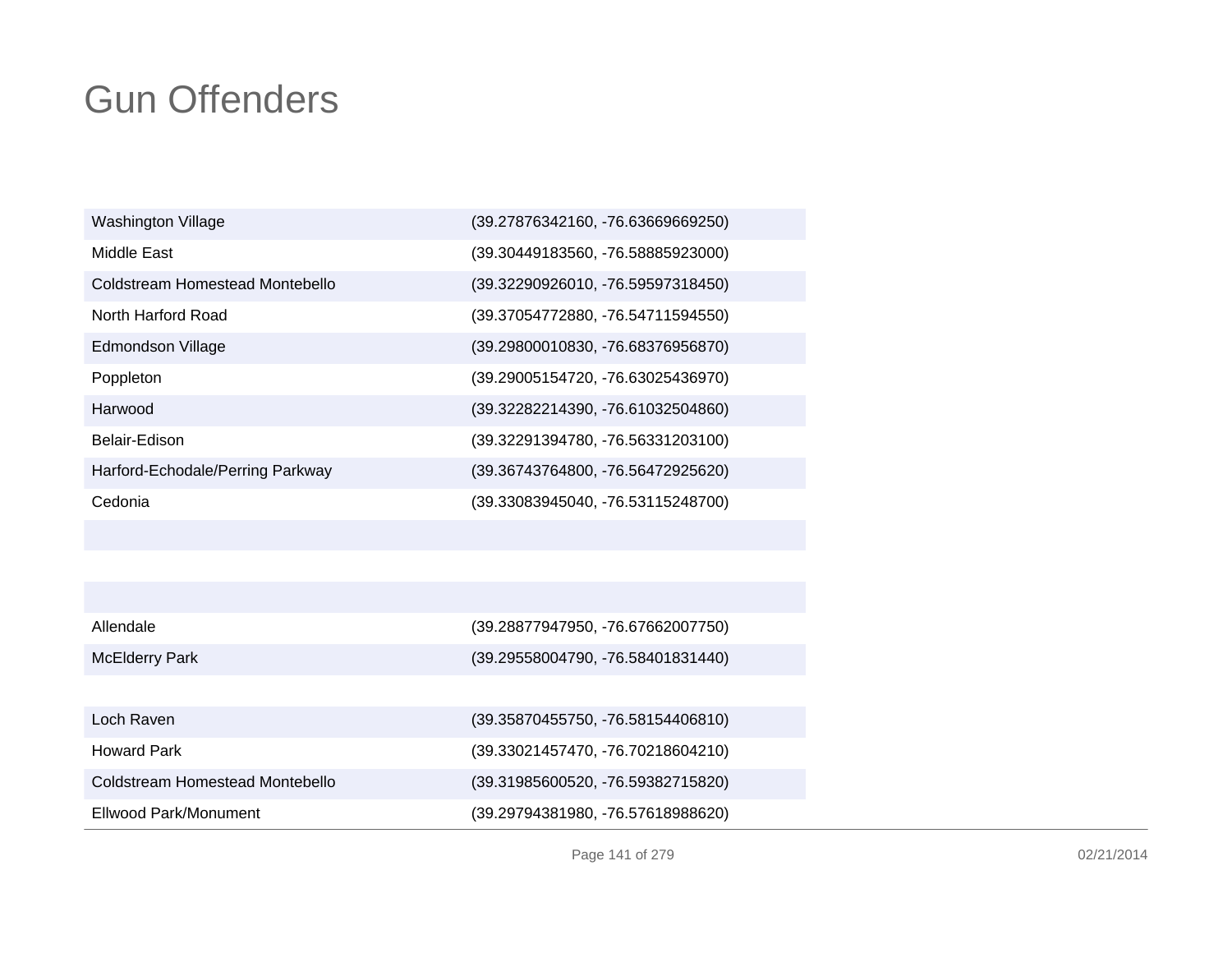| 104C07470 | Guilty     |            | Incarcerated            | Tevin          |
|-----------|------------|------------|-------------------------|----------------|
| 104C08670 | Guilty     |            | Incarcerated            | Kolby          |
| 104C09836 | Guilty     |            | Incarcerated            | <b>Brandon</b> |
| 104C11335 | Guilty     | 05/24/2012 | <b>Baltimore</b>        | Donald         |
| 104C4604  | Guilty     | 11/13/2012 | <b>Baltimore</b>        | Ishmael        |
| 104D01122 | Guilty     | 04/28/2011 | Out-Lining Jurisdiction | Deon           |
| 104D01235 | Guilty     | 11/20/2012 | <b>Baltimore</b>        | <b>Billy</b>   |
| 104D02915 | Guilty     | 12/10/2012 | <b>Baltimore</b>        | Dameon         |
| 104D04392 | Guilty     | 08/03/2012 | Out-Lining Jurisdiction | Cornelius      |
| 104D04867 | Guilty     |            | Incarcerated            | Deontray       |
| 104D1025  | Guilty     | 07/19/2012 | Incarcerated            | David          |
| 104D10813 | Guilty     | 07/26/2011 | Out-Lining Jurisdiction | Terrell        |
| 104D16608 | Guilty     |            | Incarcerated            | Donte          |
|           | Guilty     | 10/05/2011 | Out-Lining Jurisdiction | Danyae         |
|           | Guilty     |            | Incarcerated            | Malcolm        |
|           | Guilty     | 12/07/2012 | <b>Baltimore</b>        | <b>Branden</b> |
|           | Guilty     | 01/11/2013 | <b>Baltimore</b>        | Avon           |
|           | Guilty     | 08/13/2012 | <b>Baltimore</b>        | Clayton        |
|           | Guilty     | 01/10/2013 | <b>Baltimore</b>        | Timothy        |
| 104F01610 | <b>PBJ</b> | 08/17/2012 | <b>Baltimore</b>        | Jesse          |
| 104F02162 | Guilty     | 10/25/2012 | Out-Lining Jurisdiction | Kendra         |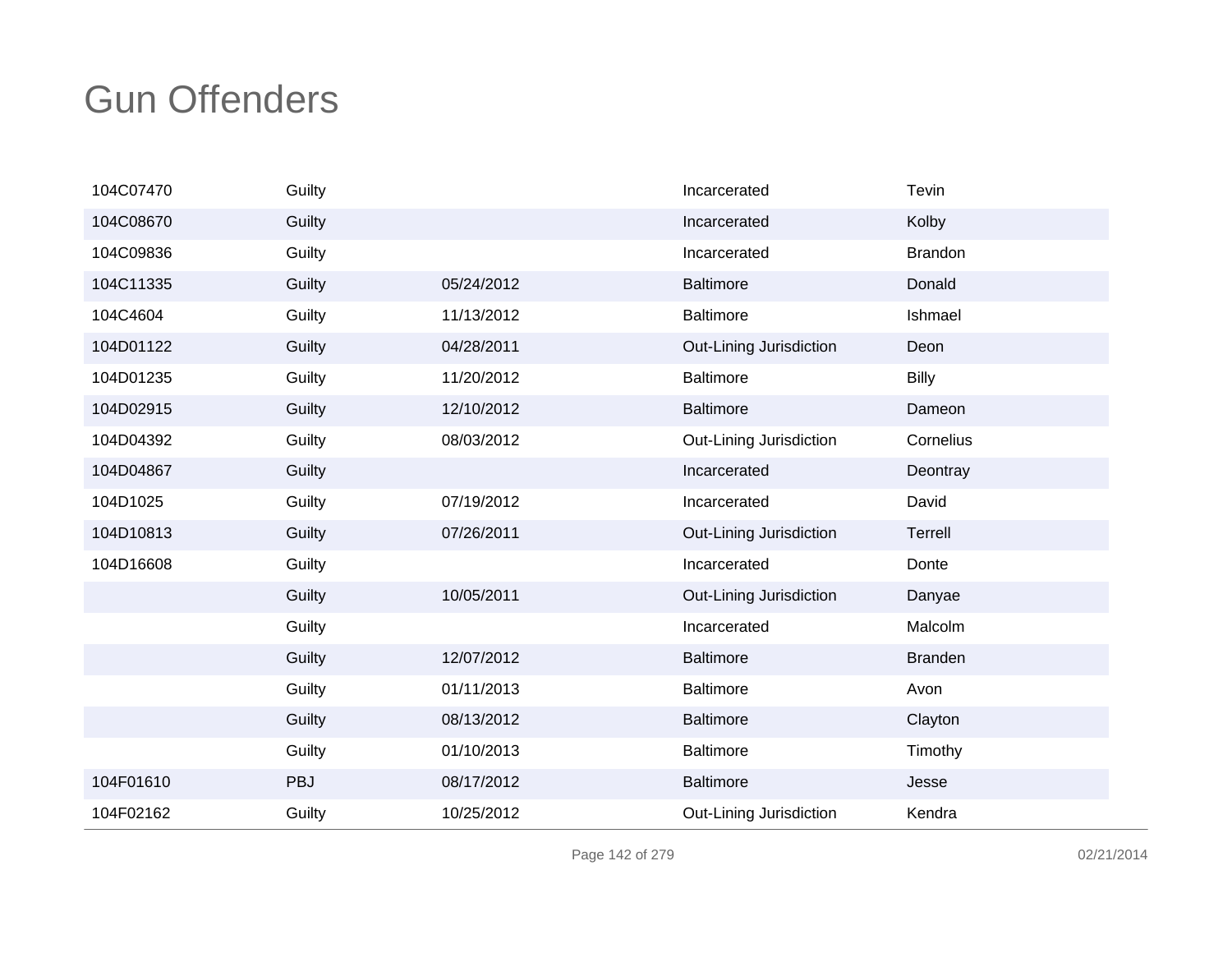| Jerell     | Scott          | 20 | Male   | <b>Black</b> | <b>NORTHEASTERN</b> | 423 |
|------------|----------------|----|--------|--------------|---------------------|-----|
|            | Farrar         | 25 | Male   | <b>Black</b> | <b>NORTHEASTERN</b> | 435 |
|            | Carroll        | 24 | Male   | <b>Black</b> | NORTHEASTERN        | 423 |
| Donnell    | Chapman        | 20 | Male   | <b>Black</b> | <b>NORTHEASTERN</b> | 412 |
| Hassan     | Cooper-Bey     | 32 | Male   | <b>Black</b> | <b>NORTHEASTERN</b> | 423 |
| Jarrold    | Mckee          | 28 | Male   | <b>Black</b> |                     |     |
| Wordell    | Stackhouse     | 30 | Male   | <b>Black</b> | <b>EASTERN</b>      | 331 |
| Ravel      | Rone           | 36 | Male   | <b>Black</b> | <b>NORTHEASTERN</b> | 412 |
| Boyd       | Allmond        | 30 | Male   | <b>Black</b> |                     |     |
|            | <b>Brown</b>   | 20 | Male   | <b>Black</b> | <b>SOUTHERN</b>     | 911 |
| Anthony    | Johnson        | 19 | Male   | <b>Black</b> | <b>NORTHEASTERN</b> | 424 |
|            | Armstead       | 19 | Male   | <b>Black</b> |                     |     |
|            | Anderson       | 25 | Male   | <b>Black</b> | <b>NORTHEASTERN</b> | 415 |
| Dionne     | Andrews        | 24 | Male   | <b>Black</b> |                     |     |
| Anthony    | Pulliam        | 34 | Male   | <b>Black</b> | <b>NORTHWESTERN</b> | 613 |
| Dechonne   | Carr           | 24 | Male   | <b>Black</b> | <b>NORTHEASTERN</b> | 415 |
| Dontay     | <b>Tillery</b> | 24 | Male   | <b>Black</b> | <b>NORTHERN</b>     | 524 |
|            | Thomas         | 22 | Male   | <b>Black</b> | <b>NORTHEASTERN</b> | 436 |
| Harold     | Kellam         | 22 | Male   | <b>Black</b> |                     |     |
|            | Davis          | 46 | Male   | <b>Black</b> | NORTHEASTERN        | 435 |
| Antoinette | Mcguire        | 23 | Female | <b>Black</b> |                     |     |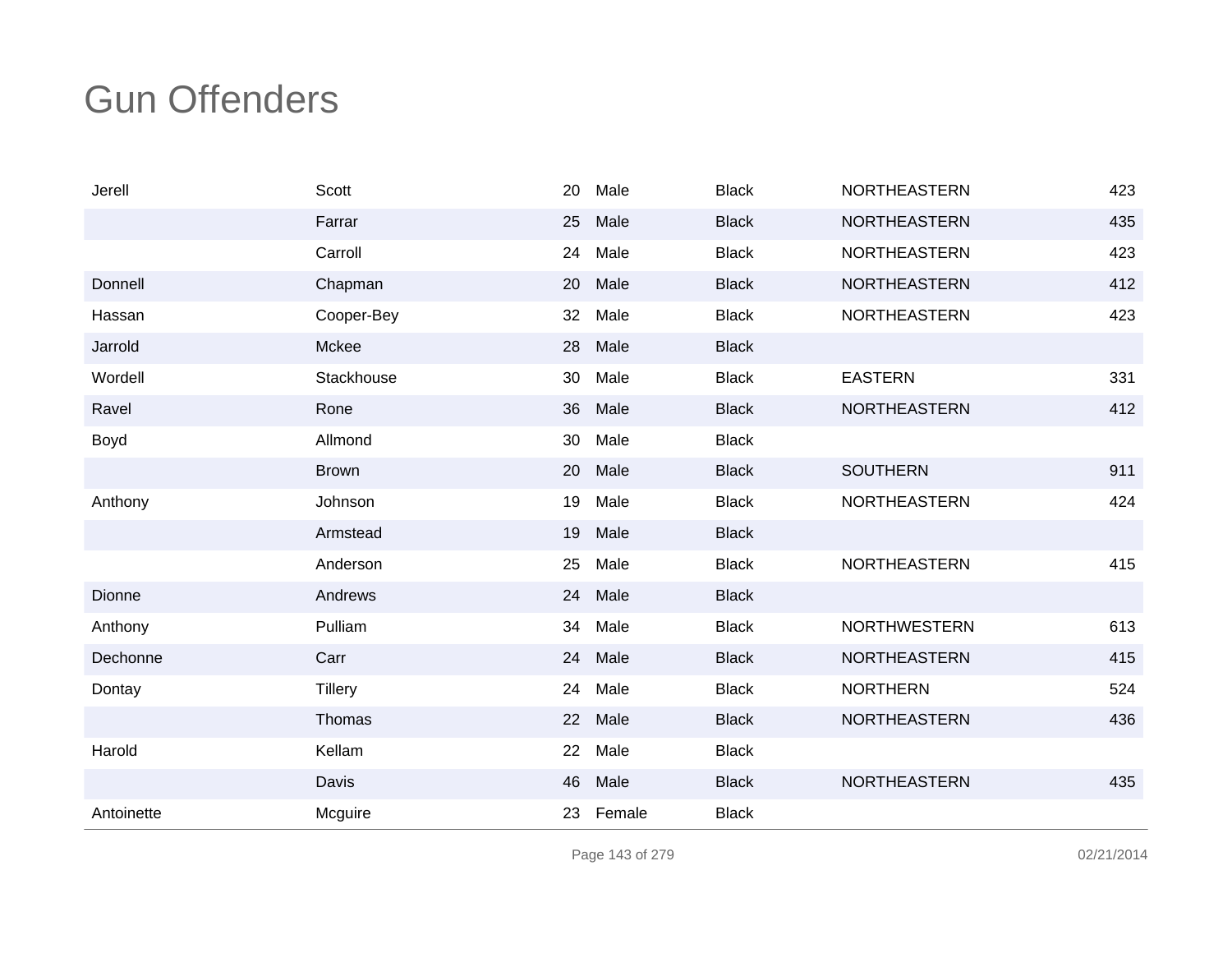| Loch Raven                       | (39.35836324540, -76.57925424110) |
|----------------------------------|-----------------------------------|
| Cedmont                          | (39.34566347010, -76.53922049780) |
| Loch Raven                       | (39.36209450310, -76.58345247020) |
| Coldstream Homestead Montebello  | (39.32389572020, -76.58917766480) |
| Loch Raven                       | (39.36136415140, -76.58659441330) |
|                                  |                                   |
| <b>Broadway East</b>             | (39.30912156720, -76.58572809180) |
| Coldstream Homestead Montebello  | (39.32459156570, -76.59003112410) |
|                                  |                                   |
| <b>Curtis Bay</b>                | (39.22965262880, -76.59141462320) |
| Harford-Echodale/Perring Parkway | (39.37189432570, -76.56117473530) |
|                                  |                                   |
| Belair-Edison                    | (39.32086320340, -76.56903058540) |
|                                  |                                   |
| Towanda-Grantley                 | (39.33683857840, -76.67060839920) |
| Belair-Edison                    | (39.32352470220, -76.57332579450) |
| <b>Richnor Springs</b>           | (39.34761466540, -76.60687601730) |
| Frankford                        | (39.32799032430, -76.55634924120) |
|                                  |                                   |
| Cedmont                          | (39.34291980670, -76.53237627880) |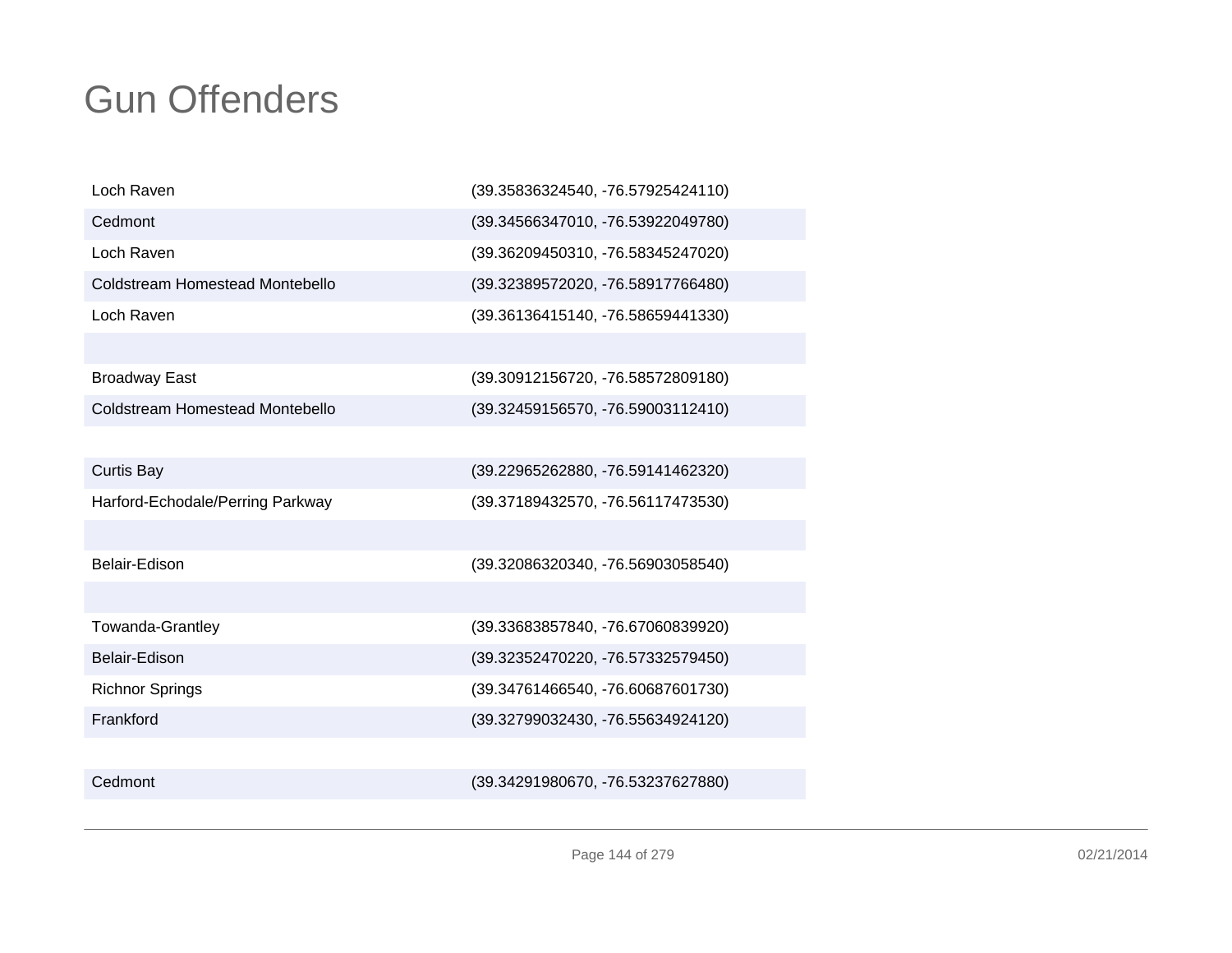| 104F06830 | Guilty | 03/14/2012 | Incarcerated            | Kevin    |
|-----------|--------|------------|-------------------------|----------|
| 104F07754 | Guilty |            | Incarcerated            | Shawn    |
| 104F99999 | Guilty | 08/31/2011 | Incarcerated            | Darrod   |
| 104G09615 | Guilty | 08/21/2012 | <b>Baltimore</b>        | Devin    |
| 104G4872  | PBJ    | 09/07/2012 | <b>Baltimore</b>        | Keyon    |
| 104G7868  | Guilty | 01/03/2013 | <b>Baltimore</b>        | Victor   |
| 104G99999 | Guilty | 09/27/2012 | <b>Baltimore</b>        | Tristan  |
| 104H12223 | Guilty | 10/16/2012 | <b>Baltimore</b>        | Michael  |
| 10410094  | Guilty | 04/25/2012 | Incarcerated            | Sean     |
| 104l1054  | Guilty | 06/04/2012 | Incarcerated            | Michael  |
| 104l13374 | Guilty | 08/28/2012 | Incarcerated            | Isaac    |
| 104J01640 | Guilty | 12/04/2012 | <b>Baltimore</b>        | Tremaine |
| 104J03950 | Guilty |            | Incarcerated            | Antonio  |
| 104J04041 | Guilty | 12/13/2012 | <b>Baltimore</b>        | Aaron    |
| 104J06249 | Guilty | 09/25/2012 | <b>Baltimore</b>        | Kenneth  |
| 104J09391 | Guilty | 03/03/2011 | Out-Lining Jurisdiction | Marquez  |
| 104J13058 | Guilty | 08/27/2012 | <b>Baltimore</b>        | Dwayne   |
| 104K03484 | Guilty |            | Incarcerated            | Marvin   |
| 104K12052 | Guilty | 11/18/2011 | Out-Lining Jurisdiction | Pierrie  |
| 104L02785 | Guilty |            | Incarcerated            | Eric     |
| 104L03352 | Guilty |            | Incarcerated            | Rodney   |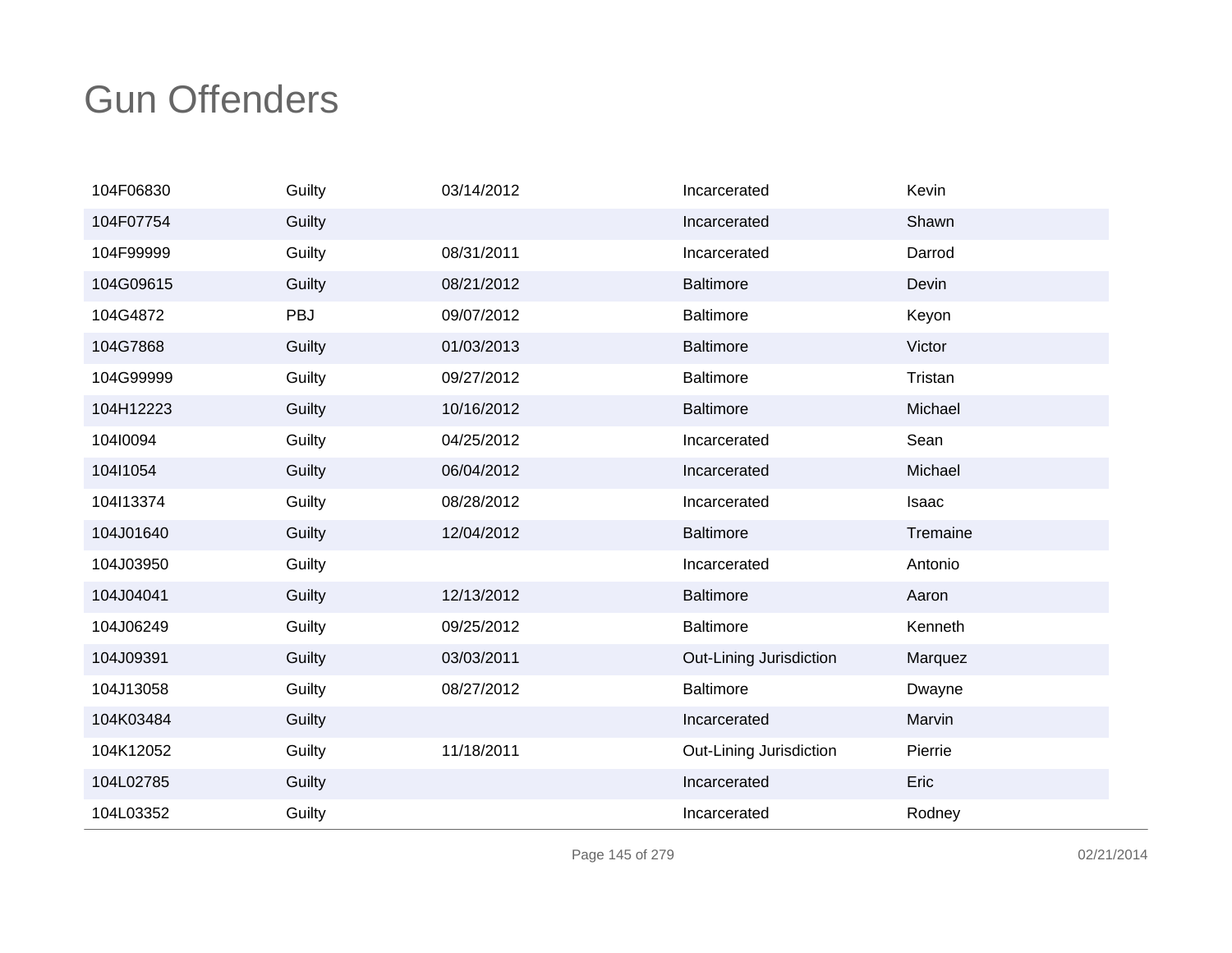| Deondre       | Coleman        | 17 | Male | <b>Black</b> | <b>NORTHEASTERN</b> | 414 |
|---------------|----------------|----|------|--------------|---------------------|-----|
| Anthony       | Williams       | 20 | Male | <b>Black</b> | <b>NORTHEASTERN</b> | 426 |
| Jamal         | Wyche          | 20 | Male | <b>Black</b> | <b>NORTHEASTERN</b> | 413 |
| Tyler         | Lee            | 31 | Male | <b>Black</b> | <b>NORTHEASTERN</b> | 414 |
| Leonard       | Mason          | 11 | Male | <b>Black</b> | NORTHEASTERN        | 436 |
| Lamont        | <b>Townes</b>  | 18 | Male | <b>Black</b> | <b>EASTERN</b>      | 325 |
| Kenneth       | Paul           | 19 | Male | <b>Black</b> | NORTHEASTERN        | 434 |
|               | Tilghman       | 19 | Male | <b>Black</b> | <b>NORTHEASTERN</b> | 414 |
| Martin        | Conner         | 20 | Male | <b>Black</b> | <b>NORTHEASTERN</b> | 414 |
| Louis         | <b>Booth</b>   | 25 | Male | <b>Black</b> | <b>EASTERN</b>      | 324 |
| Michael       | Washington     | 30 | Male | <b>Black</b> | <b>EASTERN</b>      | 312 |
| Antonio       | Davis          | 21 | Male | <b>Black</b> | <b>NORTHEASTERN</b> | 427 |
|               | Davis          | 28 | Male | <b>Black</b> |                     |     |
| Eurante       | Russell        | 18 | Male | <b>Black</b> | <b>NORTHEASTERN</b> | 426 |
| <b>Bryant</b> | Mcdowell       | 37 | Male | <b>Black</b> | <b>NORTHEASTERN</b> | 413 |
|               | <b>Beasley</b> | 19 | Male | <b>Black</b> |                     |     |
| Anthony       | Mcclinton      | 29 | Male | <b>Black</b> | SOUTHWESTERN        | 815 |
|               | <b>Baker</b>   | 27 | Male | <b>Black</b> |                     |     |
| Avery         | Montaque       | 20 | Male | <b>Black</b> |                     |     |
| Darnell       | Hursey         | 18 | Male | <b>Black</b> |                     |     |
|               | Williams       | 36 | Male | <b>Black</b> | NORTHEASTERN        | 413 |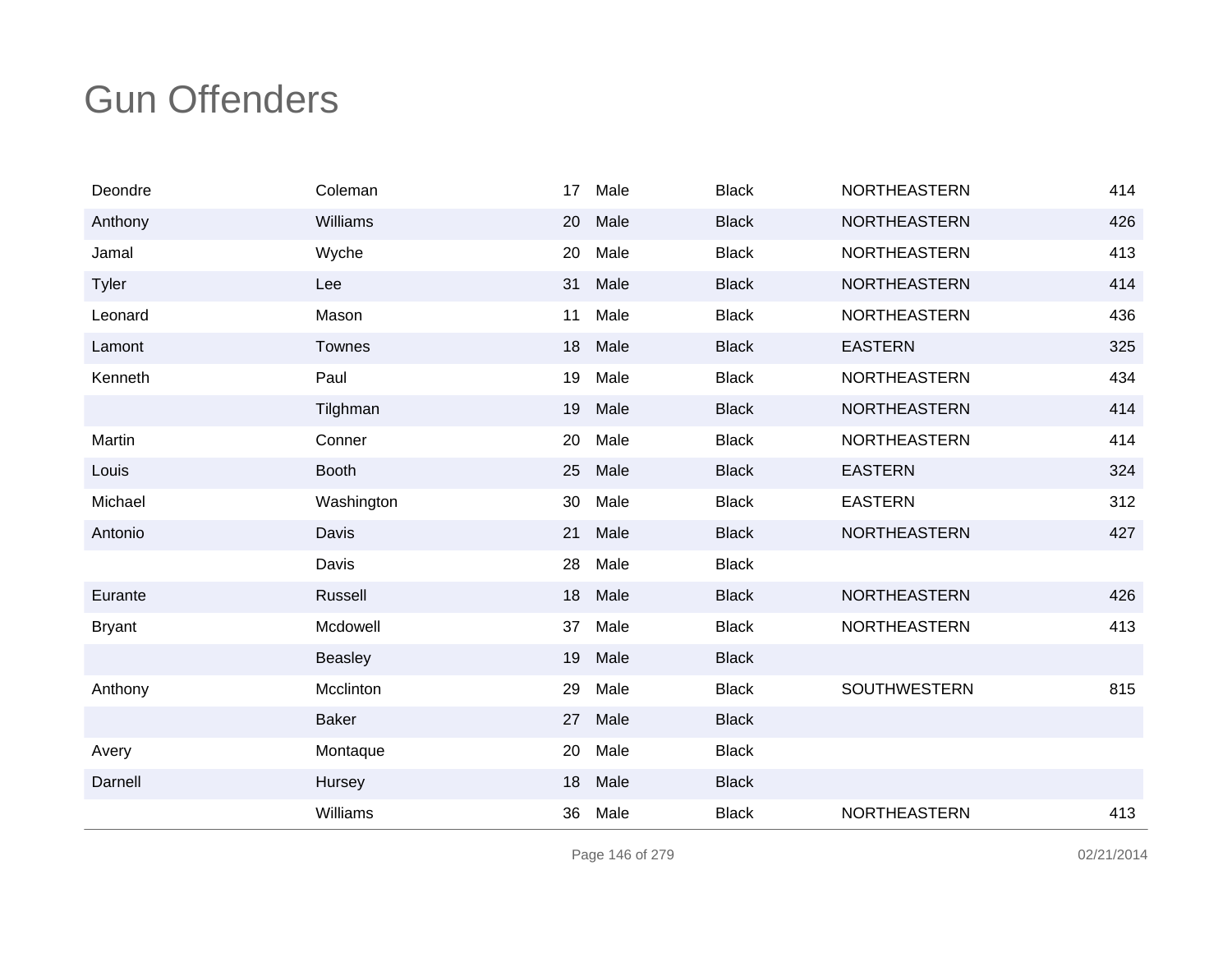| Coldstream Homestead Montebello | (39.32748653930, -76.59185833340) |
|---------------------------------|-----------------------------------|
| Perring Loch                    | (39.35454724230, -76.58496231360) |
| Belair-Edison                   | (39.31831114020, -76.56620298540) |
| Ednor Gardens-Lakeside          | (39.33092347680, -76.59320555150) |
| Parkside                        | (39.32361807360, -76.55817182130) |
| Milton-Montford                 | (39.29934678860, -76.58229700750) |
| Frankford                       | (39.31640405190, -76.54329072950) |
| Coldstream Homestead Montebello | (39.32609289370, -76.59047104920) |
| Coldstream Homestead Montebello | (39.32681658490, -76.59156395860) |
| <b>Gay Street</b>               | (39.30001935800, -76.59502502750) |
| East Baltimore Midway           | (39.31495558030, -76.59919929720) |
| Glenham-Belford                 | (39.35043962360, -76.55364896930) |
|                                 |                                   |
| Lauraville                      | (39.34993279490, -76.57007458100) |
| Belair-Edison                   | (39.31885744510, -76.56360861740) |
|                                 |                                   |
| Allendale                       | (39.28859252770, -76.67569261640) |
|                                 |                                   |

Belair-Edison

(39.31936816780, -76.56264722620)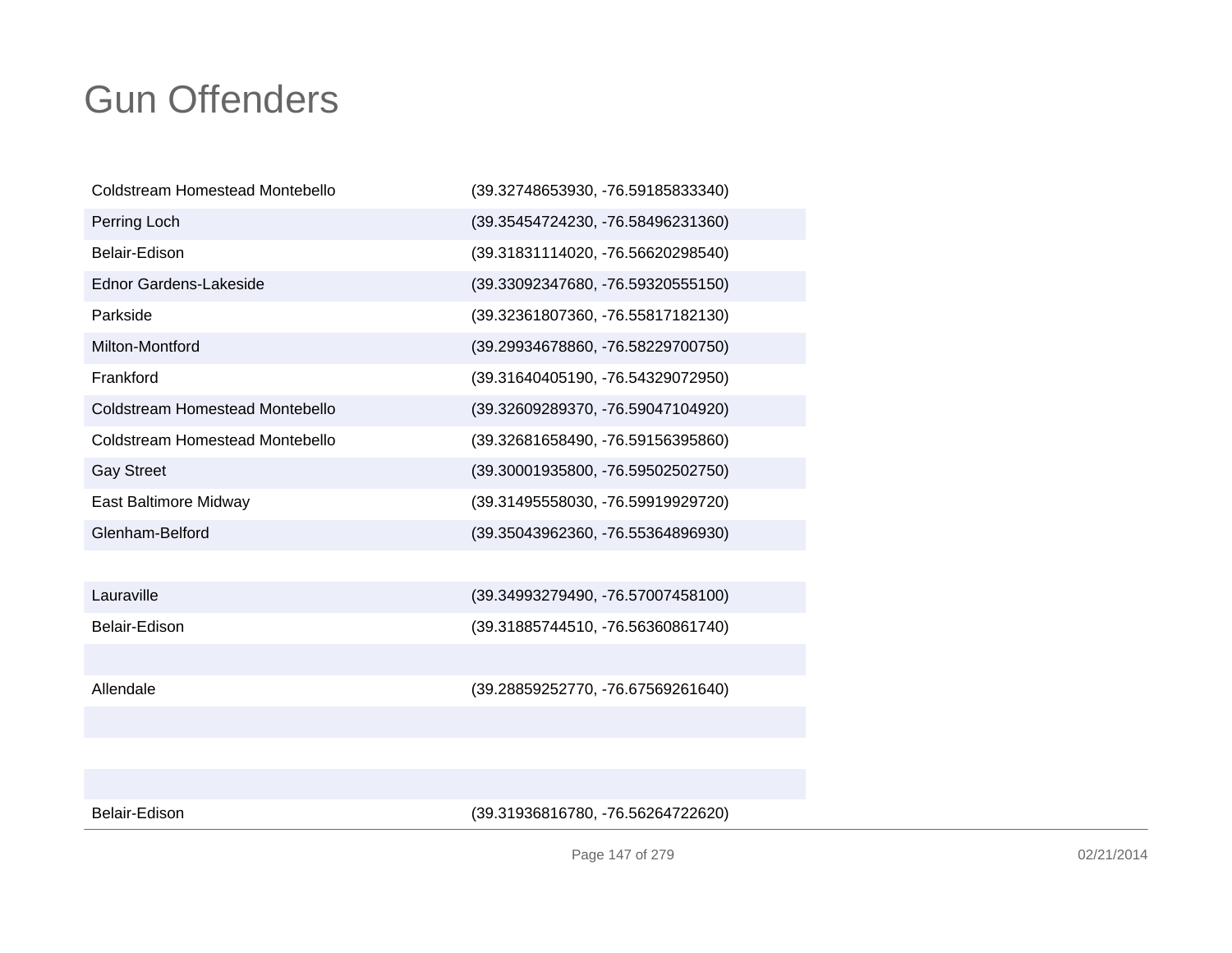| 104L34942 | Guilty | 01/04/2013 | <b>Baltimore</b>        | Donald         |
|-----------|--------|------------|-------------------------|----------------|
| 105A03487 | Guilty |            | Incarcerated            | Richard        |
| 105A09260 | Guilty | 08/01/2012 | <b>Baltimore</b>        | Anthony        |
| 105A12257 | Guilty | 08/10/2012 | <b>Baltimore</b>        | Wylie          |
| 105A3734  | Guilty |            | Incarcerated            | Quentin        |
| 105A99999 | Guilty |            | Incarcerated            | <b>Brannon</b> |
| 105B00555 | Guilty |            | Incarcerated            | <b>Brandon</b> |
| 105B03356 | Guilty | 11/08/2012 | <b>Baltimore</b>        | Harry          |
| 105B5498  | Guilty | 09/19/2012 | <b>Baltimore</b>        | Perry          |
| 105C01844 | Guilty | 07/26/2012 | Out-Lining Jurisdiction | <b>Toye</b>    |
| 105C01844 | Guilty | 12/13/2012 | Baltimore               | Angelo         |
| 105C01909 | Guilty |            | Incarcerated            | <b>Barry</b>   |
| 105C07196 | Guilty | 12/14/2012 | <b>Baltimore</b>        | Michael        |
| 105C10578 | Guilty |            | Incarcerated            | Maurice        |
| 105C10718 | Guilty | 12/07/2012 | <b>Baltimore</b>        | Donte          |
| 105C12497 | Guilty | 01/04/2013 | <b>Baltimore</b>        | Robert         |
| 105C2890  | Guilty |            | Incarcerated            | Dale           |
| 105D00885 | Guilty |            | Incarcerated            | Deandre        |
|           | Guilty |            | Incarcerated            | <b>Travis</b>  |
|           | Guilty |            | Incarcerated            | Jamar          |
|           | Guilty | 07/23/2012 | <b>Baltimore</b>        | Kevin          |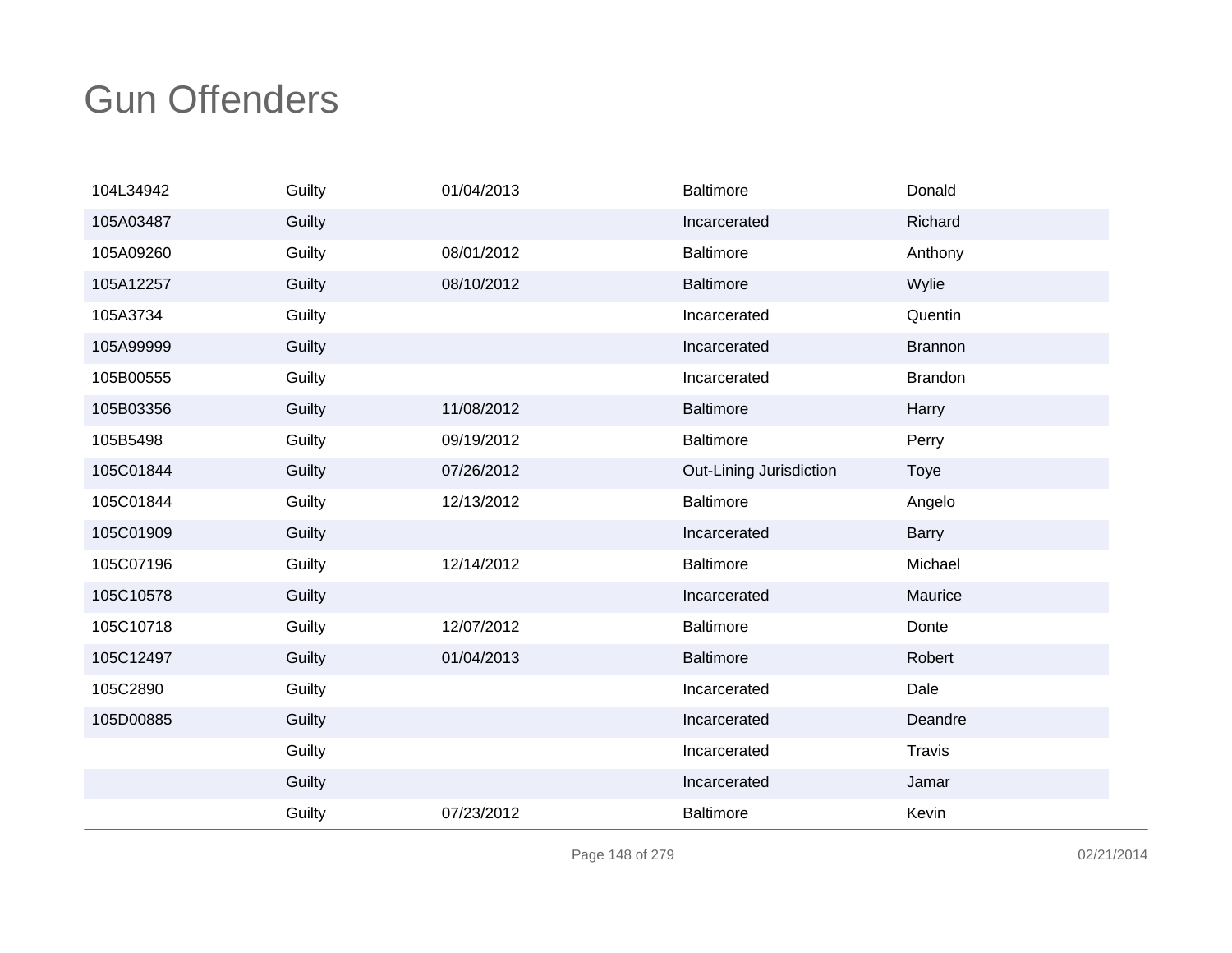| Jerome      | Mobley         | 36 | Male | <b>Black</b> | <b>NORTHEASTERN</b> | 424 |
|-------------|----------------|----|------|--------------|---------------------|-----|
|             | Mccardell      | 28 | Male | <b>Black</b> |                     |     |
| Coley       | Haskins        | 44 | Male | <b>Black</b> | <b>NORTHERN</b>     | 531 |
| Christopher | <b>Brown</b>   | 33 | Male | <b>Black</b> | <b>NORTHERN</b>     | 522 |
|             | Ashby          | 43 | Male | <b>Black</b> | <b>NORTHWESTERN</b> | 624 |
|             | Anderson       | 30 | Male | <b>Black</b> |                     |     |
| Dwayne      | Coker          | 25 | Male | <b>Black</b> | <b>NORTHERN</b>     | 524 |
| Cornelius   | <b>Butler</b>  | 75 | Male | <b>Black</b> | <b>NORTHERN</b>     | 525 |
| Andrew      | Young          | 29 | Male | <b>Black</b> | <b>NORTHEASTERN</b> | 411 |
| Dewayne     | Walker         | 30 | Male | <b>Black</b> |                     |     |
| Deyton      | Sherrill       | 33 | Male | <b>Black</b> |                     |     |
| Antonio     | <b>Wilkins</b> | 21 | Male | <b>Black</b> | <b>NORTHERN</b>     | 523 |
| Joseph      | Hudlicka       | 59 | Male | <b>Black</b> | <b>NORTHEASTERN</b> | 427 |
| Eugene      | <b>Britton</b> | 20 | Male | <b>Black</b> |                     |     |
| Marcus      | Gasque         | 17 | Male | <b>Black</b> | SOUTHEASTERN        | 223 |
| Sylvester   | Jones          | 23 | Male | <b>Black</b> | <b>NORTHERN</b>     | 512 |
|             | Smoot          | 28 | Male | <b>Black</b> | SOUTHEASTERN        | 212 |
|             | Edwards        | 22 | Male | <b>Black</b> | <b>NORTHEASTERN</b> | 411 |
|             | Mitchell       | 24 | Male | <b>Black</b> | <b>EASTERN</b>      | 321 |
| Clayborne   | Williams       | 24 | Male | <b>Black</b> |                     |     |
| Maurice     | Spriggs        | 36 | Male | <b>Black</b> | <b>NORTHERN</b>     | 525 |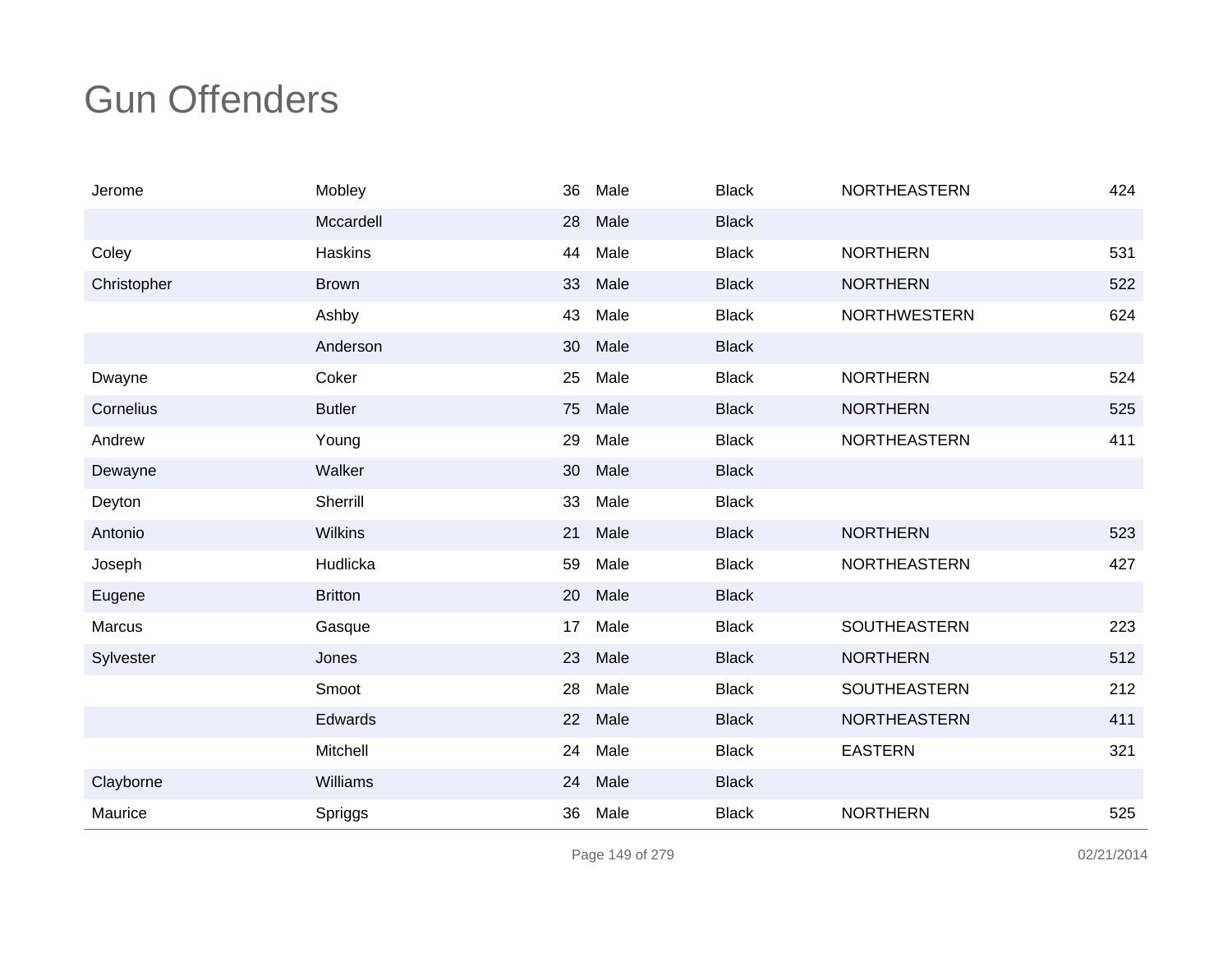| Harford-Echodale/Perring Parkway       | (39.36090276930, -76.56790085120) |
|----------------------------------------|-----------------------------------|
|                                        |                                   |
| Greenspring                            | (39.33636749960, -76.66154504190) |
| <b>Glen Oaks</b>                       | (39.36508839320, -76.59512890210) |
| West Arlington                         | (39.33586673410, -76.68564398830) |
|                                        |                                   |
| Woodbourne-McCabe                      | (39.35343098900, -76.60634421220) |
| Pen Lucy                               | (39.33902487660, -76.60578179430) |
| Coldstream Homestead Montebello        | (39.32000923740, -76.59418873540) |
|                                        |                                   |
|                                        | (39.37287462180, -76.58516657870) |
| Rosebank                               | (39.36340602840, -76.61375051200) |
| Waltherson                             | (39.34523979780, -76.55977065510) |
|                                        |                                   |
| Ellwood Park/Monument                  | (39.29627810240, -76.57578583490) |
| Harwood                                | (39.32273980970, -76.61196176730) |
| Dunbar-Broadway                        | (39.29421755520, -76.59485261400) |
| <b>Coldstream Homestead Montebello</b> | (39.31915577270, -76.59850828480) |
| <b>Broadway East</b>                   | (39.31071244290, -76.59429939580) |
|                                        |                                   |
| Waverly                                | (39.33181158900, -76.60792768410) |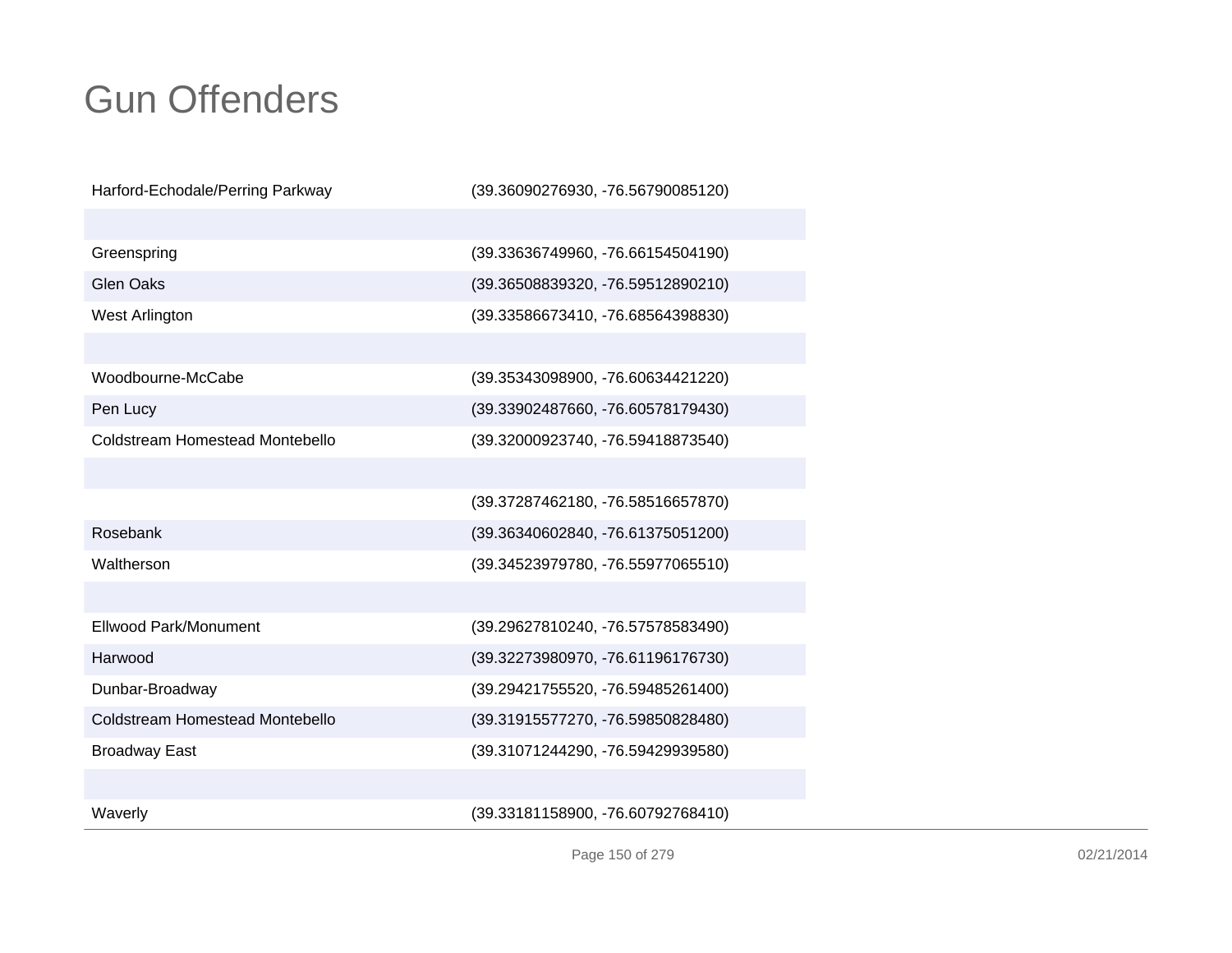| 105F14128 | PBJ    | 12/27/2012 | <b>Baltimore</b>        | Cameron        |
|-----------|--------|------------|-------------------------|----------------|
| 105F3318  | Guilty | 08/14/2012 | <b>Baltimore</b>        | <b>Derrick</b> |
| 105G03643 | Guilty | 11/07/2012 | Incarcerated            | Marcus         |
| 105H09500 | Guilty | 04/04/2011 | Out-Lining Jurisdiction | Lenzie         |
| 105H11654 | Guilty | 12/12/2012 | <b>Baltimore</b>        | Gerald         |
| 105H12700 | Guilty | 10/06/2010 | Out-Lining Jurisdiction | <b>Bernard</b> |
| 105l09197 | Guilty | 11/28/2011 | Incarcerated            | Trevon         |
| 105l4284  | Guilty | 03/08/2011 | Out-Lining Jurisdiction | Ryan           |
| 105l4284  | Guilty | 03/09/2011 | Out-Lining Jurisdiction | Matthew        |
| 105J02505 | Guilty | 07/10/2012 | Out-Lining Jurisdiction | James          |
| 105J08023 | Guilty |            | Incarcerated            | Ploshaa        |
| 105K00965 | Guilty |            | Incarcerated            | Darron         |
| 105K07022 | Guilty | 12/06/2012 | <b>Baltimore</b>        | Harrison       |
| 105L09056 | Guilty |            | Incarcerated            | Dennis         |
| 105L09262 | Guilty | 12/03/2012 | <b>Baltimore</b>        | <b>Byron</b>   |
| 106104786 | Guilty | 09/11/2012 | <b>Baltimore</b>        | Tashawn        |
| 106A02104 | Guilty | 03/12/2010 | Out-Lining Jurisdiction | Ernest         |
| 106A09451 | 60     | 10/18/2012 | <b>Baltimore</b>        | Darrin         |
| 106A12593 | Guilty |            | Incarcerated            | Joshua         |
| 106B08702 | Guilty | 09/25/2012 | <b>Baltimore</b>        | <b>Brandon</b> |
| 106C01908 | Guilty | 02/18/2011 | Out-Lining Jurisdiction | Arland         |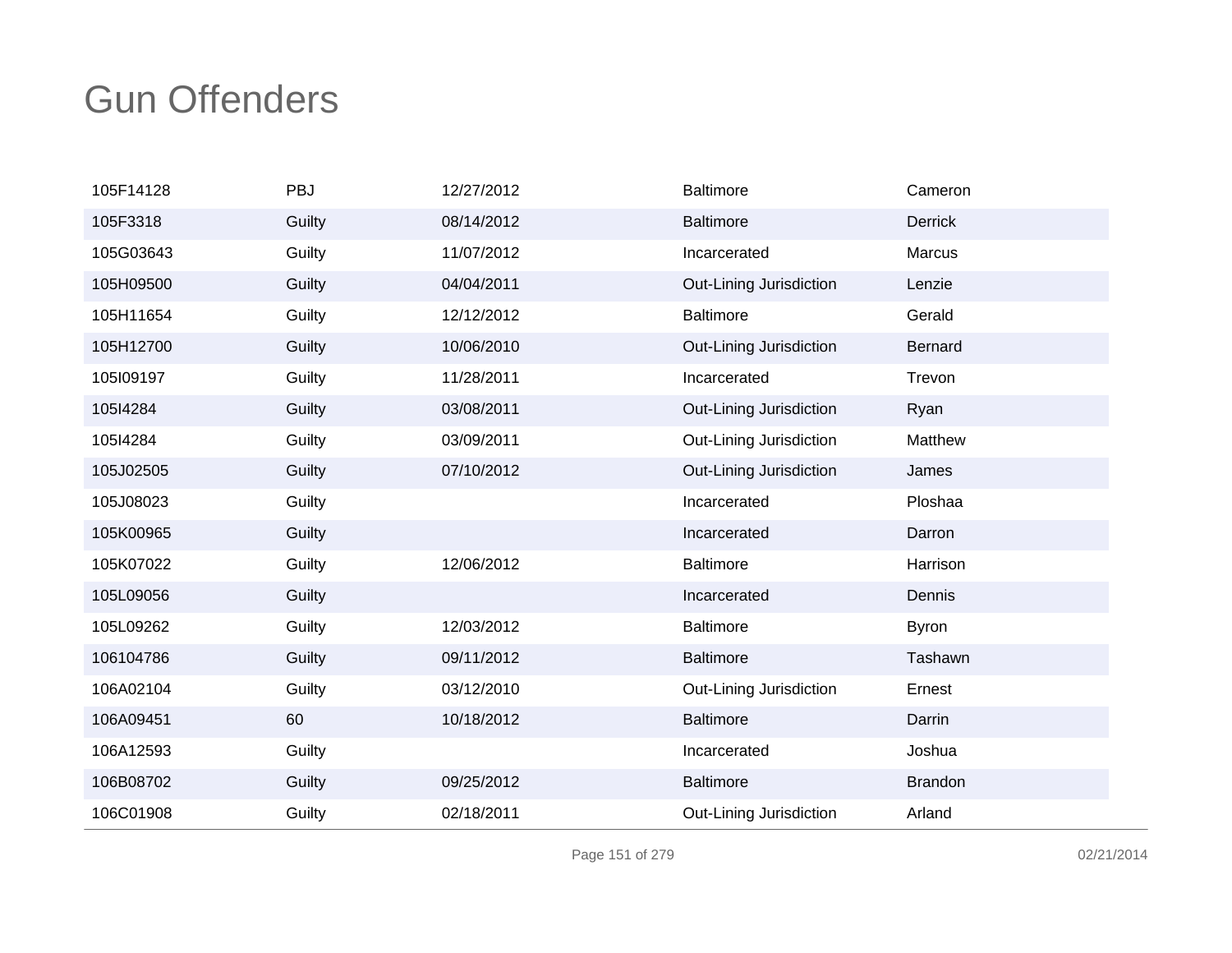| Gerard  | Cooper        | 26 | Male      | <b>Black</b> | <b>CENTRAL</b>      | 112 |
|---------|---------------|----|-----------|--------------|---------------------|-----|
| Kwan    | <b>Byas</b>   | 24 | Male      | <b>Black</b> | <b>NORTHERN</b>     | 523 |
| Lamar   | Johnson       | 21 | Male      | <b>Black</b> | <b>WESTERN</b>      | 732 |
| Edward  | Nelson        | 29 | Male      | <b>Black</b> |                     |     |
| Maurice | Commodore     | 21 | Male      | <b>Black</b> | <b>NORTHWESTERN</b> | 621 |
| Deandre | Lofton        | 19 | Male      | <b>Black</b> |                     |     |
| Cordell | Wheeler       | 19 | Male      | <b>Black</b> |                     |     |
| Shariff | Lindsey       | 39 | Male      | <b>Black</b> |                     |     |
| Lennox  | Peterson      | 25 | Male      | <b>Black</b> |                     |     |
|         | Fahie         | 31 | Male      | <b>Black</b> |                     |     |
| Damion  | Vannison      | 35 | Male      | <b>Black</b> |                     |     |
|         | Taylor        | 20 | Male      | <b>Black</b> |                     |     |
| Kennedy | <b>Bright</b> | 22 | Male      | <b>Black</b> | NORTHEASTERN        | 426 |
|         | Wands         | 46 | Male      | <b>Black</b> |                     |     |
| Antonio | Davis         | 20 | Male      | <b>Black</b> | <b>NORTHERN</b>     | 534 |
| Monique | Joe           |    | 22 Female | <b>Black</b> | <b>NORTHWESTERN</b> | 615 |
| Ora     | Williams      | 18 | Male      | <b>Black</b> |                     |     |
| Van     | Dorsey        | 47 | Male      | <b>Black</b> | <b>SOUTHWESTERN</b> | 816 |
| Malcolm | Porter        | 20 | Male      | <b>Black</b> | <b>NORTHWESTERN</b> | 612 |
| Dominic | Cobb          | 17 | Male      | <b>Black</b> | <b>CENTRAL</b>      | 135 |
|         | Preston       | 57 | Male      | <b>Black</b> |                     |     |

Page 152 of 279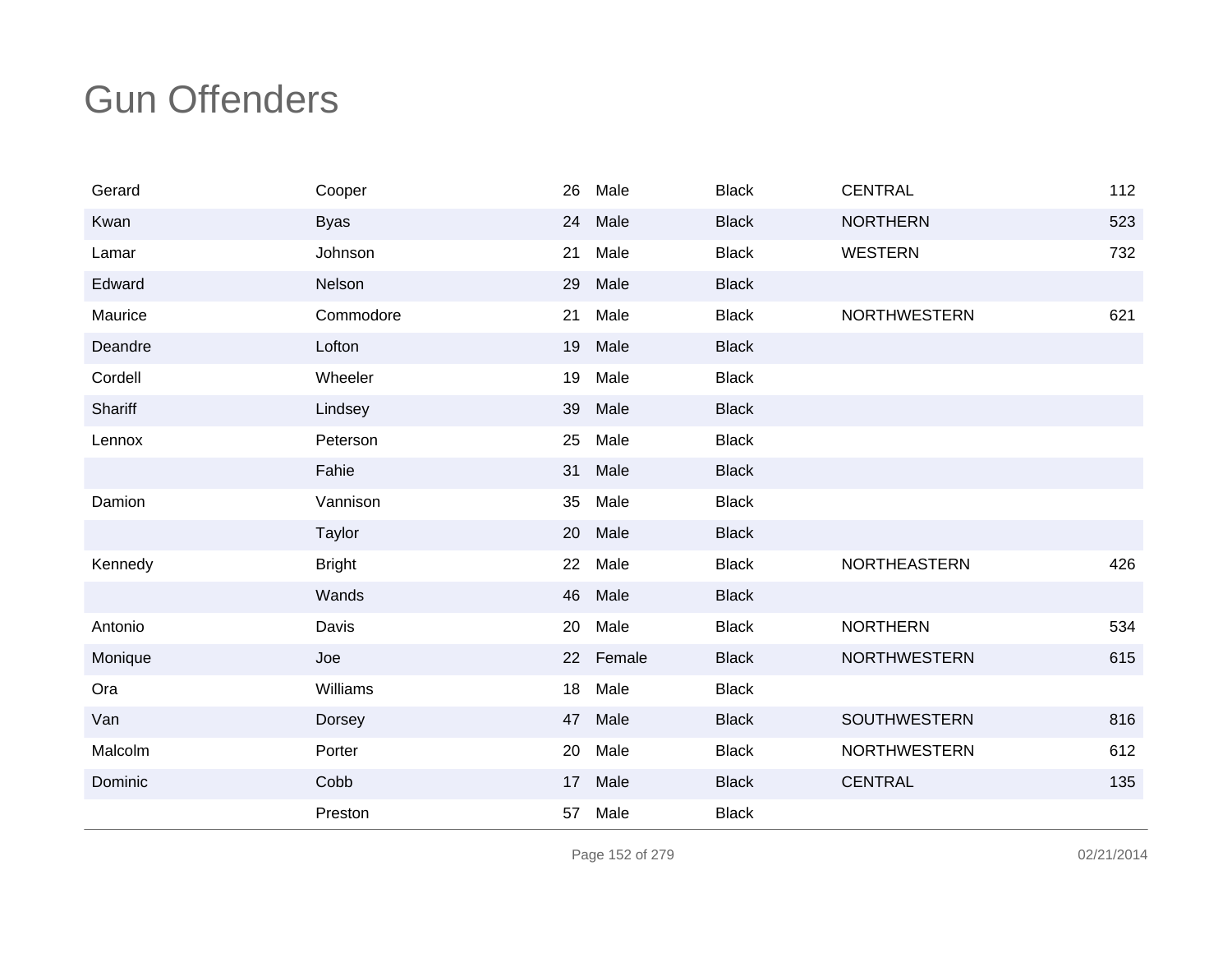| Downtown                        | (39.29201539510, -76.61544595090) |
|---------------------------------|-----------------------------------|
| <b>Cameron Village</b>          | (39.35477660540, -76.59762223780) |
| Sandtown-Winchester             | (39.30691156080, -76.64541418680) |
|                                 |                                   |
| Hanlon-Longwood                 | (39.31532816480, -76.66877454380) |
|                                 |                                   |
|                                 |                                   |
|                                 |                                   |
|                                 |                                   |
|                                 |                                   |
|                                 |                                   |
|                                 |                                   |
| Perring Loch                    | (39.35232890350, -76.58045579390) |
|                                 |                                   |
| Cylburn                         | (39.34672086700, -76.66359981680) |
| <b>Central Park Heights</b>     | (39.34608462560, -76.66978980670) |
|                                 |                                   |
| Penrose/Fayette Street Outreach | (39.29264158650, -76.66378321120) |
| <b>Central Park Heights</b>     | (39.34058323510, -76.66650766080) |
| Reservoir Hill                  | (39.31290616770, -76.63806876720) |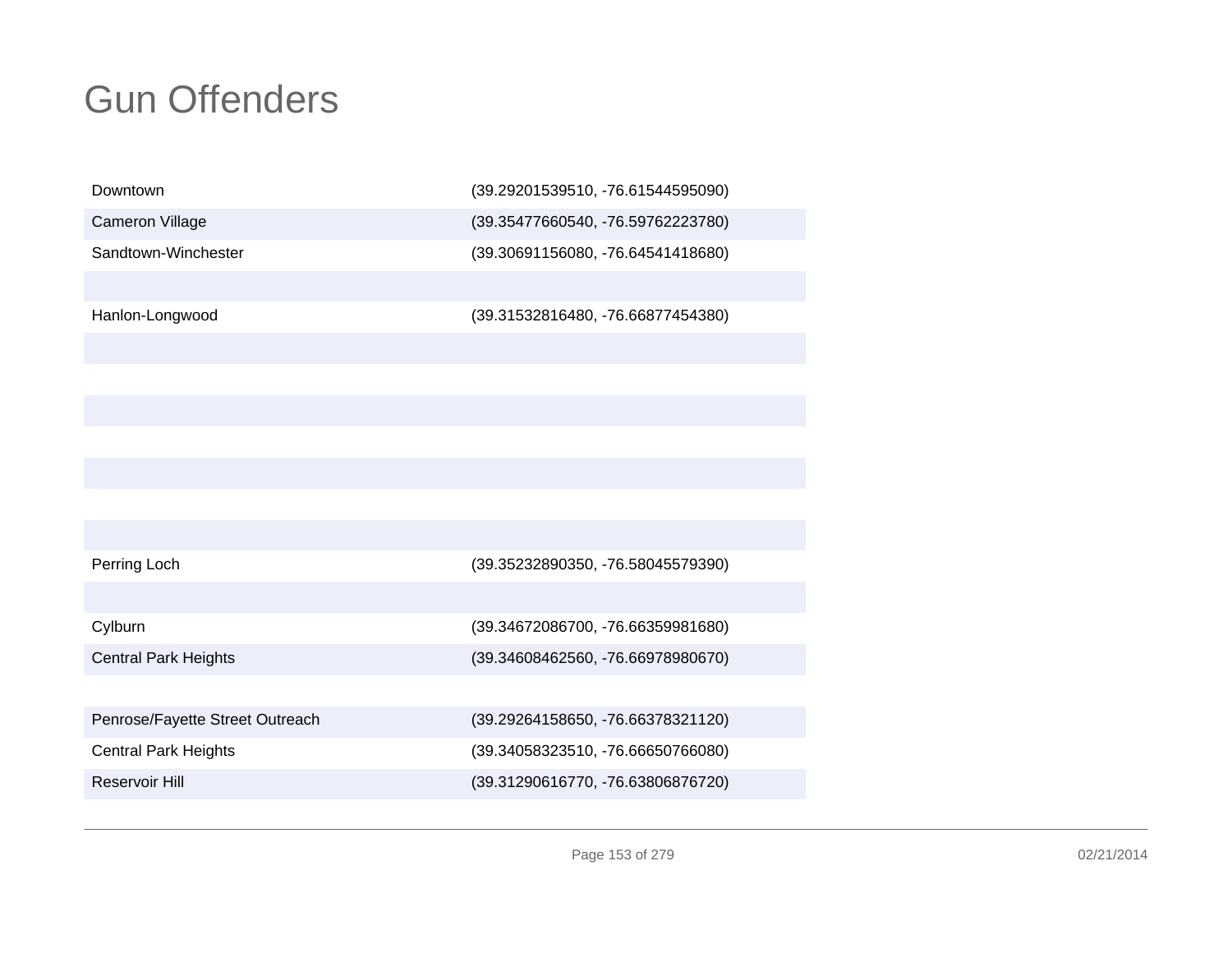| 106C07401 | Guilty | 09/26/2012 | <b>Baltimore</b>        | Damea         |
|-----------|--------|------------|-------------------------|---------------|
| 106C07401 | Guilty | 09/13/2012 | <b>Baltimore</b>        | Keith         |
| 106C10814 | Guilty | 03/24/2011 | Out-Lining Jurisdiction | <b>Travis</b> |
| 106C14726 | Guilty | 10/04/2012 | <b>Baltimore</b>        | Donna         |
| 106C6174  | Guilty |            | Incarcerated            | Michael       |
| 106D02758 | Guilty |            | Incarcerated            | Daniel        |
| 106D0767  | Guilty |            | Incarcerated            | Donte         |
| 106D13687 | Guilty | 12/27/2011 | Incarcerated            | <b>Brian</b>  |
| 106D13999 | Guilty | 02/18/2011 | Incarcerated            | Joseph        |
| 106D88900 | Guilty | 07/26/2010 | Incarcerated            | Sterling      |
|           | Guilty |            | Incarcerated            | Corey         |
|           | Guilty | 08/09/2012 | <b>Baltimore</b>        | Mark          |
|           | Guilty |            | Incarcerated            | Abram         |
|           | Guilty | 10/23/2012 | <b>Baltimore</b>        | Donald        |
|           | Guilty | 04/13/2012 | Incarcerated            | Terrell       |
|           | Guilty |            | Incarcerated            | Kevin         |
| 106F10599 | Guilty |            | Incarcerated            | Jonathan      |
| 106F11867 | Guilty | 01/11/2013 | <b>Baltimore</b>        | James         |
| 106F14206 | Guilty | 01/02/2013 | <b>Baltimore</b>        | Damien        |
| 106F4936  | PBJ    | 10/18/2012 | <b>Baltimore</b>        | King          |
| 106G05763 | Guilty | 11/15/2012 | <b>Baltimore</b>        | Ryan          |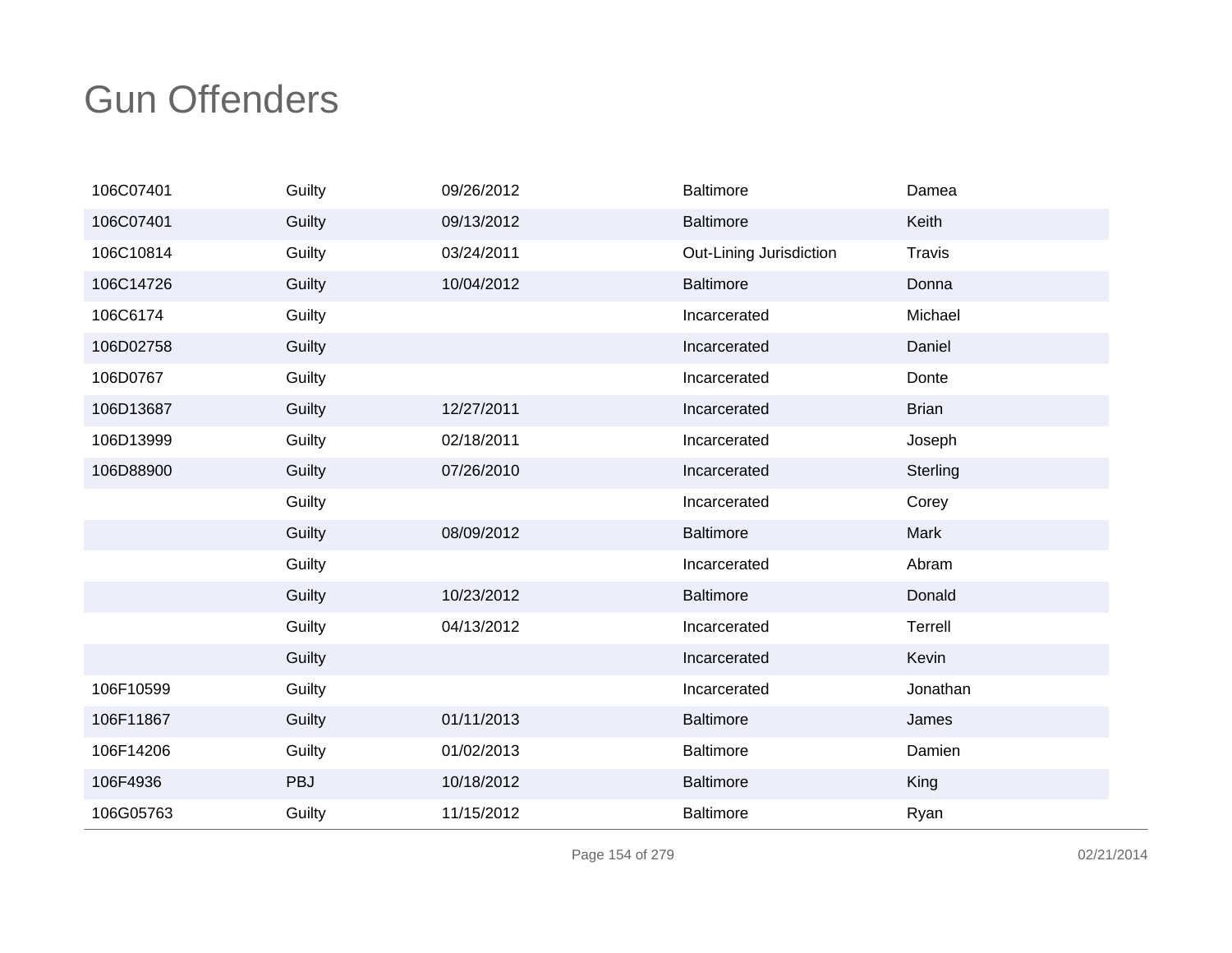| <b>Beatrice</b> | Davis         |    | 18 Female | <b>Black</b> | <b>WESTERN</b>      | 715 |
|-----------------|---------------|----|-----------|--------------|---------------------|-----|
| Vernon          | Carter        | 19 | Male      | <b>Black</b> | <b>EASTERN</b>      | 315 |
| Mckinley        | Carlee        | 25 | Male      | White        |                     |     |
| Michelle        | Johnson       |    | 44 Female | <b>Black</b> | <b>NORTHWESTERN</b> | 615 |
| Nathaniel       | <b>Dismel</b> | 26 | Male      | <b>Black</b> |                     |     |
|                 | Mays          | 44 | Male      | <b>Black</b> | <b>NORTHWESTERN</b> | 613 |
|                 | Gladden       | 21 | Male      | <b>Black</b> | <b>NORTHWESTERN</b> | 615 |
| Timothy         | Mcclurkin     | 23 | Male      | <b>Black</b> | <b>NORTHWESTERN</b> | 612 |
| Woodard         | Griffin       | 19 | Male      | <b>Black</b> | <b>WESTERN</b>      | 733 |
| Anton           | Melton        | 23 | Male      | <b>Black</b> |                     |     |
|                 | Alston        | 21 | Male      | <b>Black</b> | <b>NORTHWESTERN</b> | 621 |
| Donnell         | Taylor        | 25 | Male      | <b>Black</b> | <b>NORTHWESTERN</b> | 624 |
|                 | Hall          | 19 | Male      | <b>Black</b> | <b>NORTHERN</b>     | 522 |
| Costello        | Actie         | 22 | Male      | <b>Black</b> | <b>NORTHWESTERN</b> | 623 |
| Leroy           | Kennedy       | 22 | Male      | <b>Black</b> | <b>NORTHWESTERN</b> | 634 |
| Taylor          | <b>Barber</b> | 27 | Male      | <b>Black</b> | <b>EASTERN</b>      | 321 |
| Van             | Oliver        | 22 | Male      | <b>Black</b> | <b>NORTHWESTERN</b> | 632 |
| Lowell          | Hamlet        | 21 | Male      | <b>Black</b> | <b>NORTHWESTERN</b> | 622 |
| Robert          | Saunders      | 30 | Male      | <b>Black</b> | <b>NORTHWESTERN</b> | 624 |
| Jamal           | <b>Brand</b>  | 19 | Male      | <b>Black</b> | <b>NORTHERN</b>     | 526 |
| Quinn           | Martin        | 28 | Male      | <b>Black</b> | <b>NORTHWESTERN</b> | 614 |

Page 155 of 279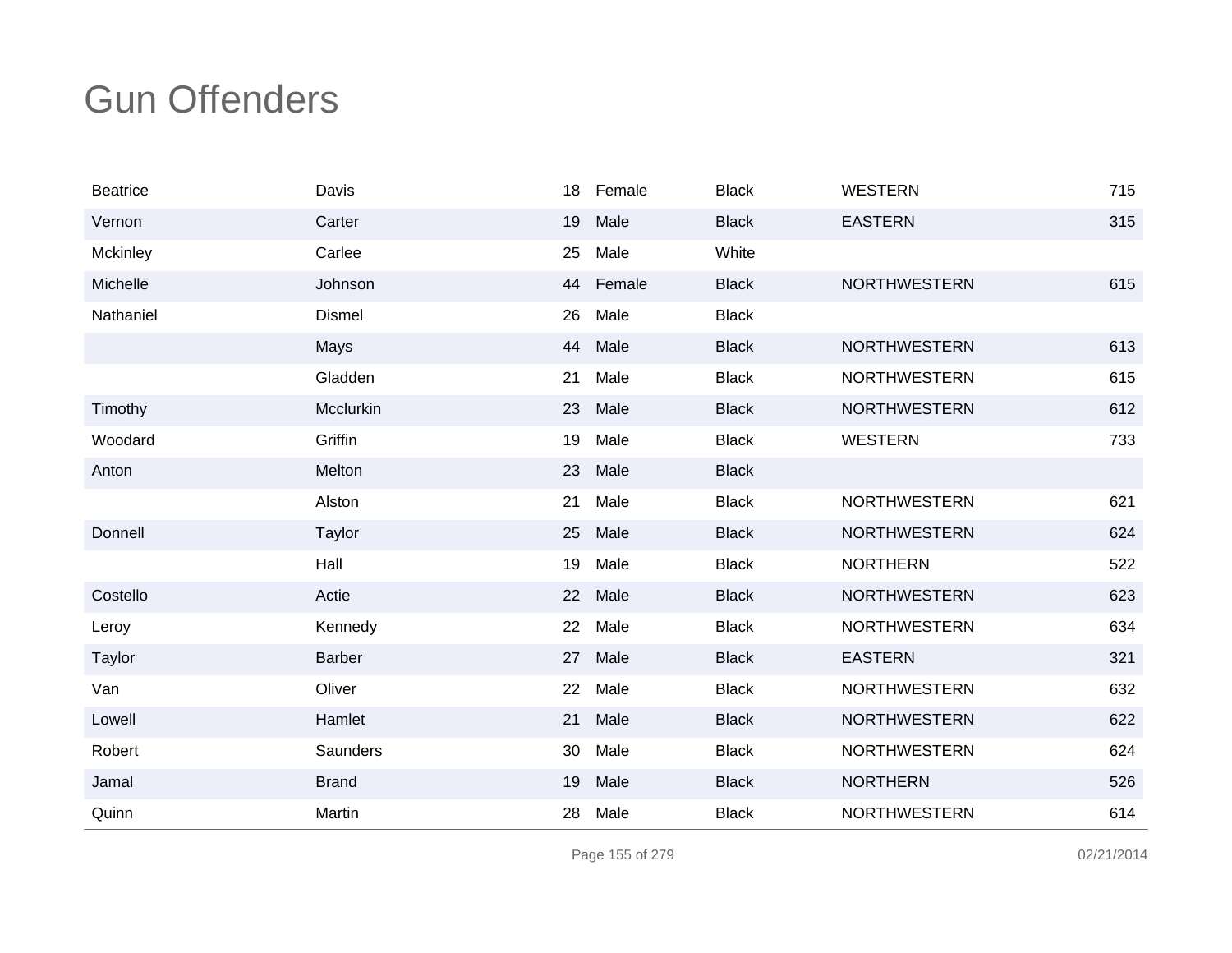| Sandtown-Winchester         | (39.30138747240, -76.64165261540)   |
|-----------------------------|-------------------------------------|
| Oldtown                     | (39.29925297100, -76.60453990310)   |
|                             |                                     |
| <b>Central Park Heights</b> | (39.34835974090, -76.67059365480)   |
|                             |                                     |
| <b>Lucille Park</b>         | (39.34078726460, -76.67622305360)   |
| <b>Central Park Heights</b> | (39.35076651590, -76.67051018990)   |
| <b>Park Circle</b>          | (39.33026869930, -76.66134014310)   |
| Penn North                  | (39.31261200620, -76.64367365640)   |
|                             |                                     |
| Panway/Braddish Avenue      | (39.31453005690, -76.66321280780)   |
| <b>Dolfield</b>             | $(39.33514308290, -76.68253455510)$ |
| <b>Glen Oaks</b>            | (39.36795070060, -76.59786994640)   |
| Purnell                     | (39.32026313800, -76.70992740660)   |
| Arlington                   | (39.34671664470, -76.68137170660)   |
| Oliver                      | (39.30950718280, -76.59628873780)   |
| Fallstaff                   | (39.36324635090, -76.70866424490)   |
| <b>Windsor Hills</b>        | (39.31895779670, -76.68905693920)   |
| Dorchester                  | (39.33354300370, -76.68324117770)   |
| Guilford                    | (39.33541470460, -76.60952913700)   |
| <b>Central Park Heights</b> | (39.34546463630, -76.67531526470)   |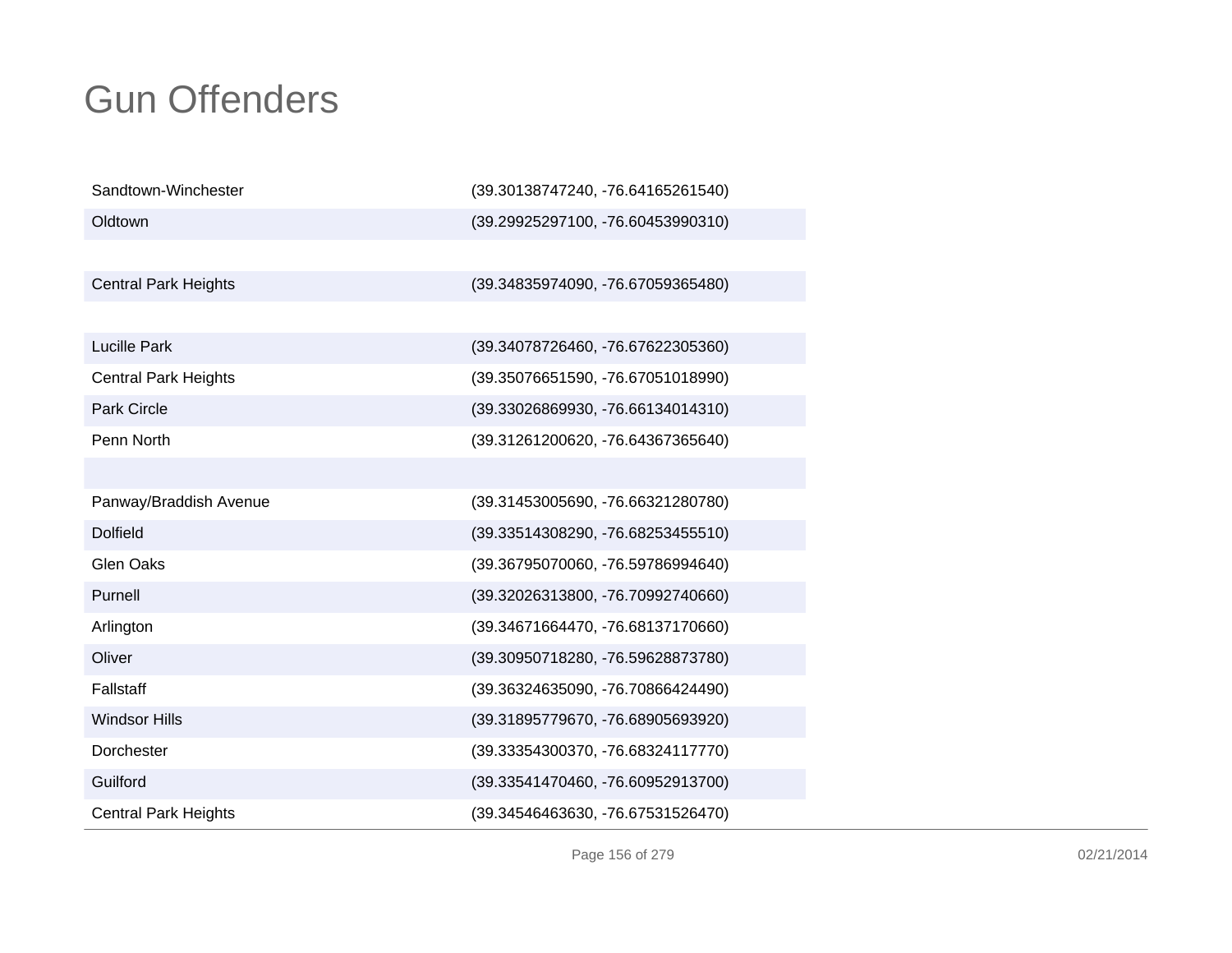| 106G10101 | Guilty |            | Incarcerated            | Elroy    |
|-----------|--------|------------|-------------------------|----------|
| 106h00862 | Guilty | 07/26/2012 | Incarcerated            | Jamal    |
| 106H03178 | Guilty |            | Incarcerated            | Meon     |
| 106H04459 | Guilty |            | Incarcerated            | Lloyd    |
| 106H11659 | Guilty | 12/28/2012 | <b>Baltimore</b>        | Derrick  |
| 106l04414 | Guilty | 08/22/2012 | <b>Baltimore</b>        | Delaney  |
| 106l04692 | Guilty | 01/02/2013 | <b>Baltimore</b>        | Michael  |
| 106l11426 | Guilty |            | Incarcerated            | Marquez  |
| 106l11601 | Guilty | 08/08/2012 | <b>Baltimore</b>        | Mark     |
| 106l13530 | Guilty |            | Incarcerated            | Sterling |
| 106J07813 | Guilty |            | Incarcerated            | Lamont   |
| 106J08009 | Guilty |            | Incarcerated            | Benjamin |
| 106J09239 | Guilty |            | Incarcerated            | Steven   |
| 106J10343 | PBJ    | 06/04/2012 | Out-Lining Jurisdiction | Kimarley |
| 106J11104 | Guilty | 11/28/2012 | <b>Baltimore</b>        | Joseph   |
| 106J13873 | Guilty | 09/18/2012 | Baltimore               | Oliver   |
| 106K05403 | Guilty | 09/27/2012 | <b>Baltimore</b>        | Omar     |
| 106K11313 | Guilty | 11/07/2012 | <b>Baltimore</b>        | Richard  |
| 106L04663 | Guilty | 03/23/2011 | Incarcerated            | Phillip  |
| 106L05383 | Guilty | 08/03/2012 | Incarcerated            | Jerome   |
| 106L0620  | PBJ    | 12/10/2012 | <b>Baltimore</b>        | Davan    |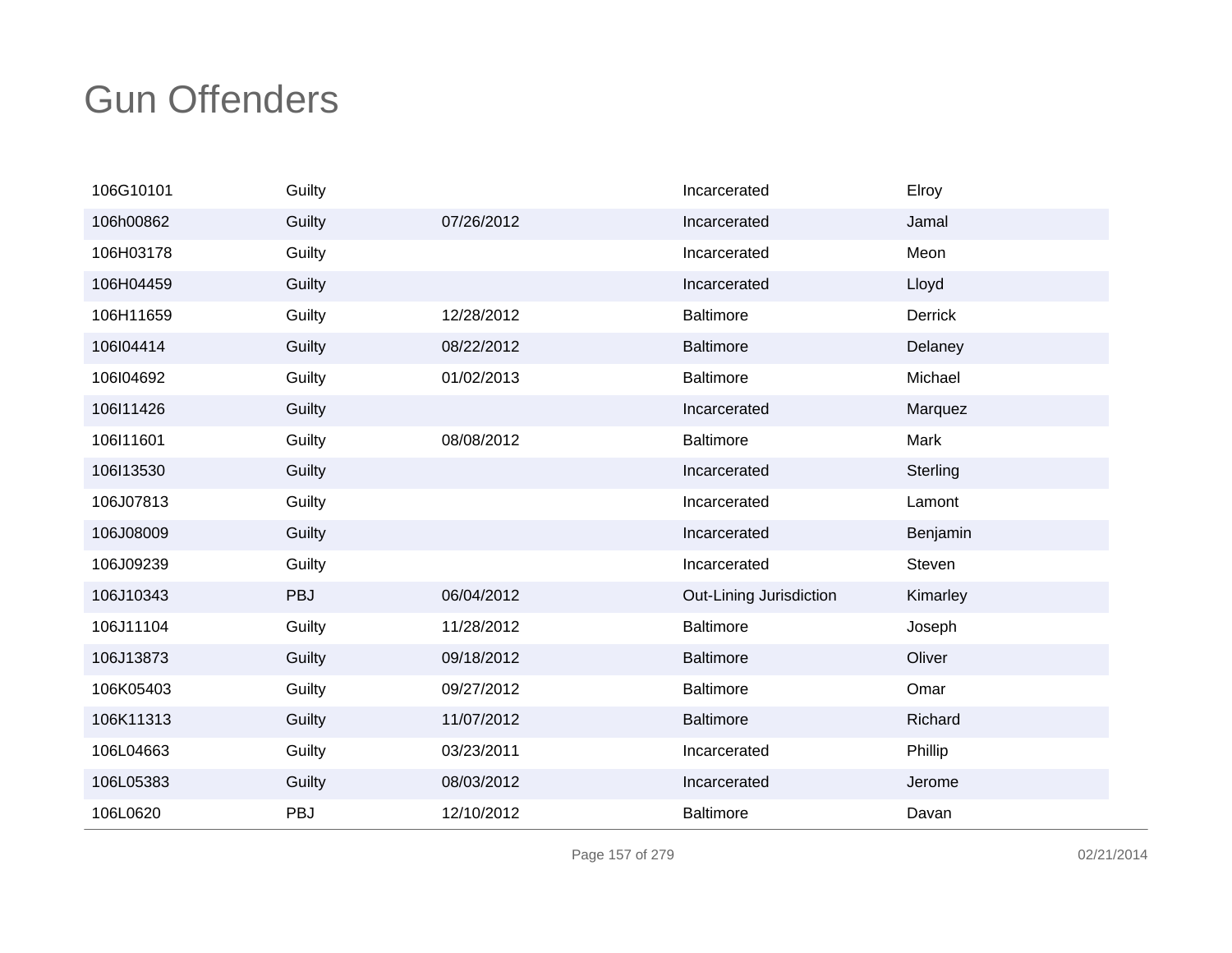| Edward     | Johnson       | 45 | Male | <b>Black</b> |                     |     |
|------------|---------------|----|------|--------------|---------------------|-----|
| Donte      | Wells         | 21 | Male | <b>Black</b> | <b>NORTHWESTERN</b> | 621 |
|            | <b>Boykin</b> | 38 | Male | <b>Black</b> | NORTHEASTERN        | 412 |
| Eric       | Green         | 44 | Male | <b>Black</b> |                     |     |
| Dominic    | Neale         | 23 | Male | <b>Black</b> | <b>NORTHWESTERN</b> | 625 |
| Montez     | Stovall       | 58 | Male | <b>Black</b> | <b>NORTHWESTERN</b> | 625 |
| Glen       | Patterson     | 50 | Male | <b>Black</b> | SOUTHWESTERN        | 821 |
|            | Alexander     | 24 | Male | <b>Black</b> | <b>NORTHWESTERN</b> | 622 |
| Anthony    | Gwynn         | 58 | Male | <b>Black</b> | <b>NORTHWESTERN</b> | 614 |
| Anton      | Melton        | 23 | Male | <b>Black</b> | <b>NORTHWESTERN</b> | 613 |
|            | Taylor        | 25 | Male | <b>Black</b> |                     |     |
|            | Carrington    | 38 | Male | <b>Black</b> | SOUTHWESTERN        | 832 |
|            | Gabriel       | 23 | Male | <b>Black</b> | NORTHEASTERN        | 436 |
| Tajell     | Vernon        | 24 | Male | <b>Black</b> |                     |     |
| Clifton    | Oglesby       | 17 | Male | <b>Black</b> | <b>CENTRAL</b>      | 135 |
| Paige      | Alexander     | 47 | Male | <b>Black</b> | <b>NORTHEASTERN</b> | 413 |
| Perre      | Farabee       | 25 | Male | <b>Black</b> | <b>NORTHWESTERN</b> | 634 |
| Milton     | Holland       | 19 | Male | <b>Black</b> | <b>CENTRAL</b>      | 135 |
| Deondre    | Smith         | 26 | Male | <b>Black</b> |                     |     |
| Livingston | Winkler       | 31 | Male | <b>Black</b> | <b>SOUTHEASTERN</b> | 233 |
|            | Kinard        | 20 | Male | <b>Black</b> | <b>NORTHWESTERN</b> | 625 |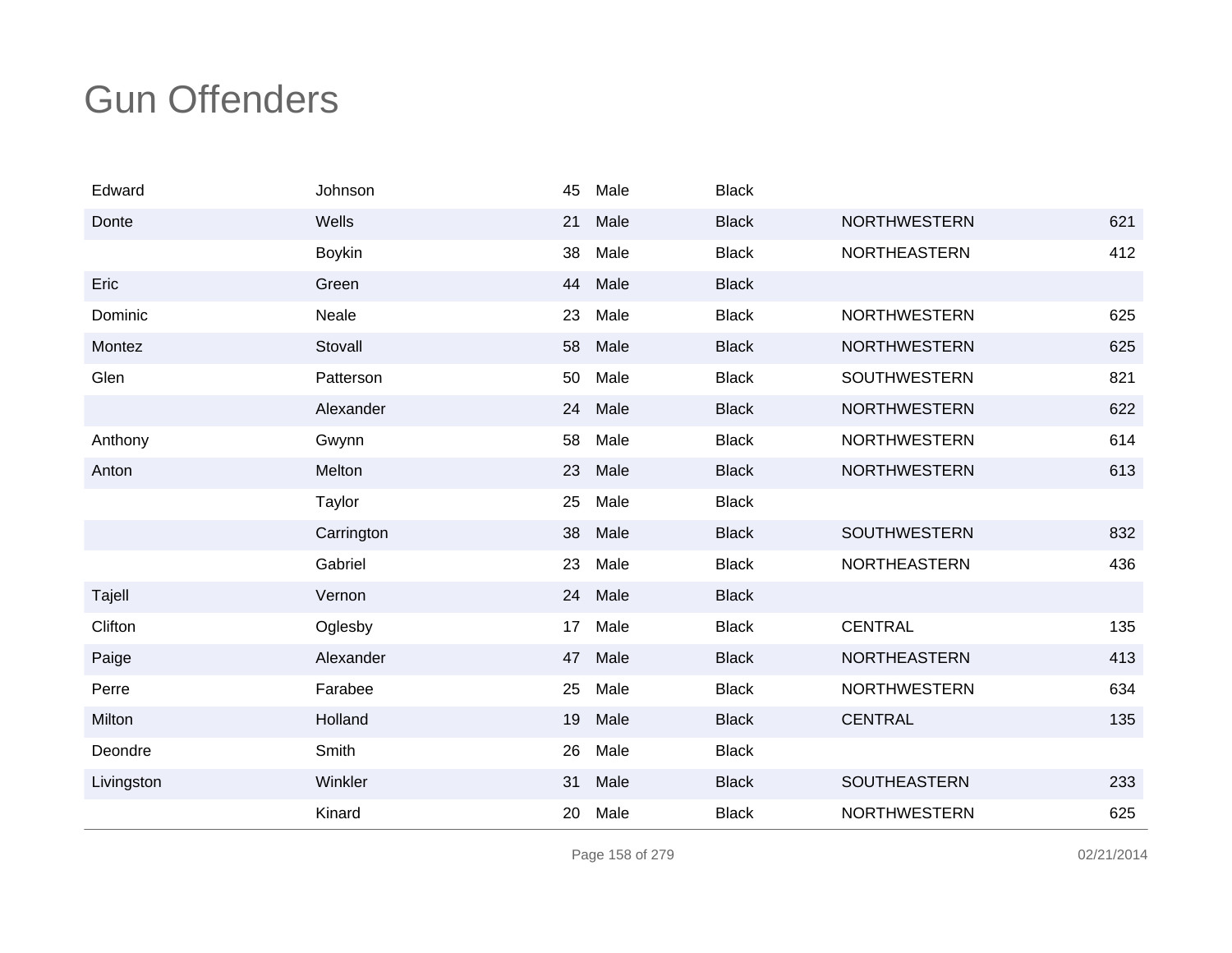| <b>Mount Holly</b>                       | (39.31410485140, -76.67494383590) |
|------------------------------------------|-----------------------------------|
| Coldstream Homestead Montebello          | (39.32476865210, -76.59371270550) |
|                                          |                                   |
| Callaway-Garrison                        | (39.33430481790, -76.68197005180) |
| Ashburton                                | (39.32597086380, -76.67630134470) |
| <b>Mount Holly</b>                       | (39.31298677420, -76.68201361840) |
| <b>Concerned Citizens Of Forest Park</b> | (39.32324260530, -76.68292887940) |
| Langston Hughes                          | (39.34286276020, -76.67964063180) |
| Towanda-Grantley                         | (39.33582451890, -76.66628301580) |
|                                          |                                   |
| Oaklee                                   | (39.26825180590, -76.68425947410) |
| Frankford                                | (39.33248459060, -76.55023618870) |
|                                          |                                   |
| <b>Reservoir Hill</b>                    | (39.31498198080, -76.64011129600) |
| Belair-Edison                            | (39.31391377320, -76.56452066950) |
| Arlington                                | (39.34869473990, -76.68216849340) |
| <b>Druid Heights</b>                     | (39.30770878570, -76.63776367800) |
|                                          |                                   |
| <b>O'Donnell Heights</b>                 | (39.27874328980, -76.54173771120) |
| <b>Dolfield</b>                          | (39.33760271950, -76.67579287430) |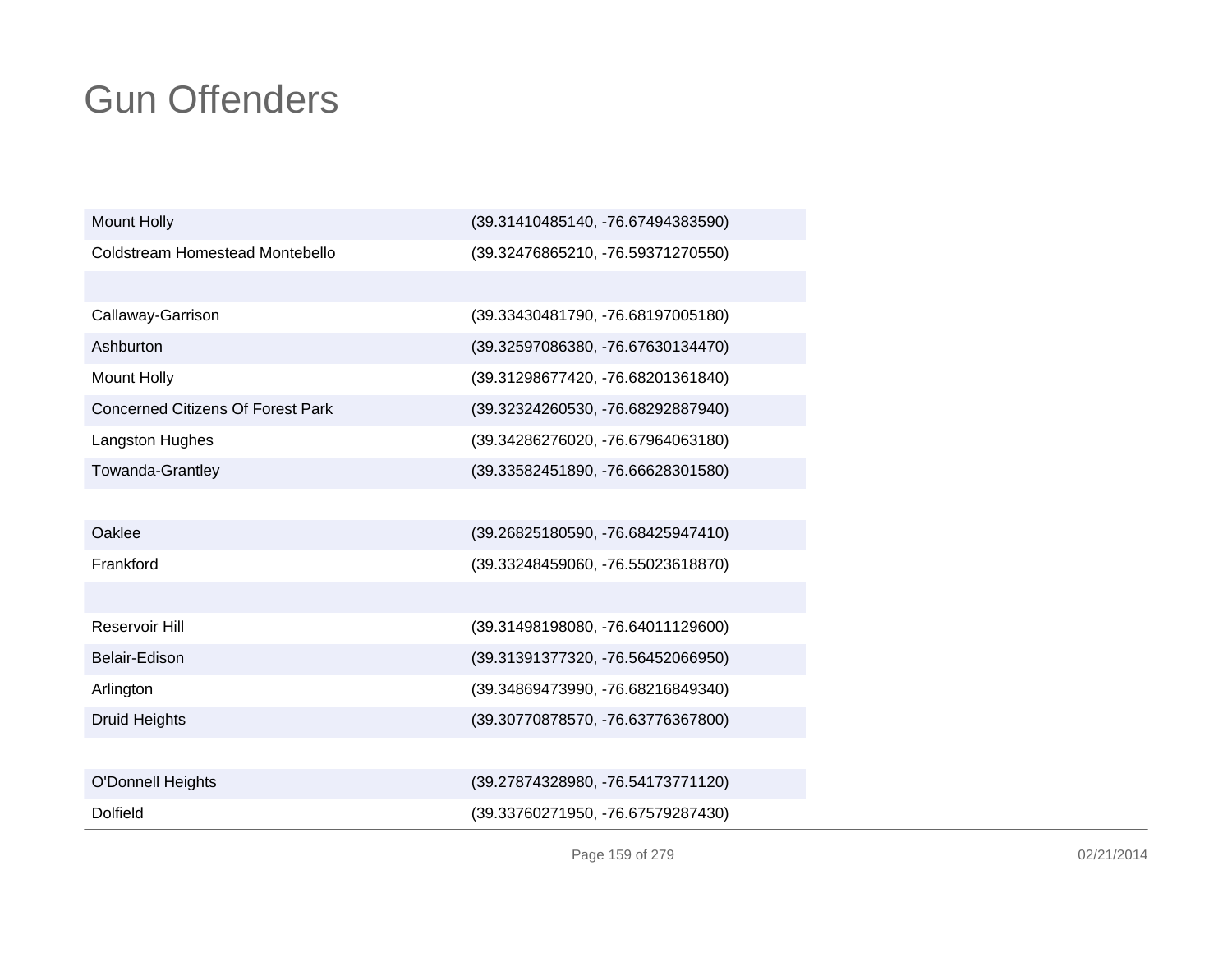| 106L09939                                                            | Guilty | 01/07/2013 | <b>Baltimore</b>        | Adiyb            |
|----------------------------------------------------------------------|--------|------------|-------------------------|------------------|
| 106L3573                                                             | Pbj    | 09/25/2012 | <b>Baltimore</b>        | Avian            |
| 107A0001                                                             | PBJ    | 01/27/2012 | Out-Lining Jurisdiction | Claude           |
| 107A00029                                                            | Guilty |            | Incarcerated            | Dominic          |
| 107A02568                                                            | Guilty | 08/21/2012 | <b>Baltimore</b>        | Joseph           |
| 107A10325                                                            | Guilty | 09/05/2012 | <b>Baltimore</b>        | Keith            |
| 107B001177                                                           | Guilty | 12/22/2010 | Out-Lining Jurisdiction | Richard          |
| 107B06560                                                            | Guilty | 12/10/2012 | <b>Baltimore</b>        | Carlos           |
| 107B08912                                                            | Guilty |            | Incarcerated            | Kivi             |
| 107C07391                                                            | Guilty | 03/14/2011 | Out-Lining Jurisdiction | Joseph           |
| 107C10380                                                            | Guilty | 09/13/2012 | <b>Baltimore</b>        | <b>Demetrius</b> |
| 107C14517                                                            | Guilty |            | Incarcerated            | Stephen          |
| 107C1836                                                             | Guilty | 11/13/2012 | <b>Baltimore</b>        | Joshua           |
| 107C3601                                                             | Guilty | 07/19/2012 | <b>Baltimore</b>        | Lavell           |
| 107D00395                                                            | Guilty | 07/18/2012 | Incarcerated            | Rodney           |
| 107D06330                                                            | Guilty | 06/24/2010 | Out-Lining Jurisdiction | Joseph           |
| 107D12282                                                            | Guilty | 01/11/2012 | Out-Lining Jurisdiction | Edward           |
| 107D5519                                                             | PBJ    | 01/02/2013 | <b>Baltimore</b>        | Davonta          |
| 10700000000000000000<br>00000000000000000000<br>00000000000000000000 | Guilty | 08/24/2012 | Incarcerated            | Sean             |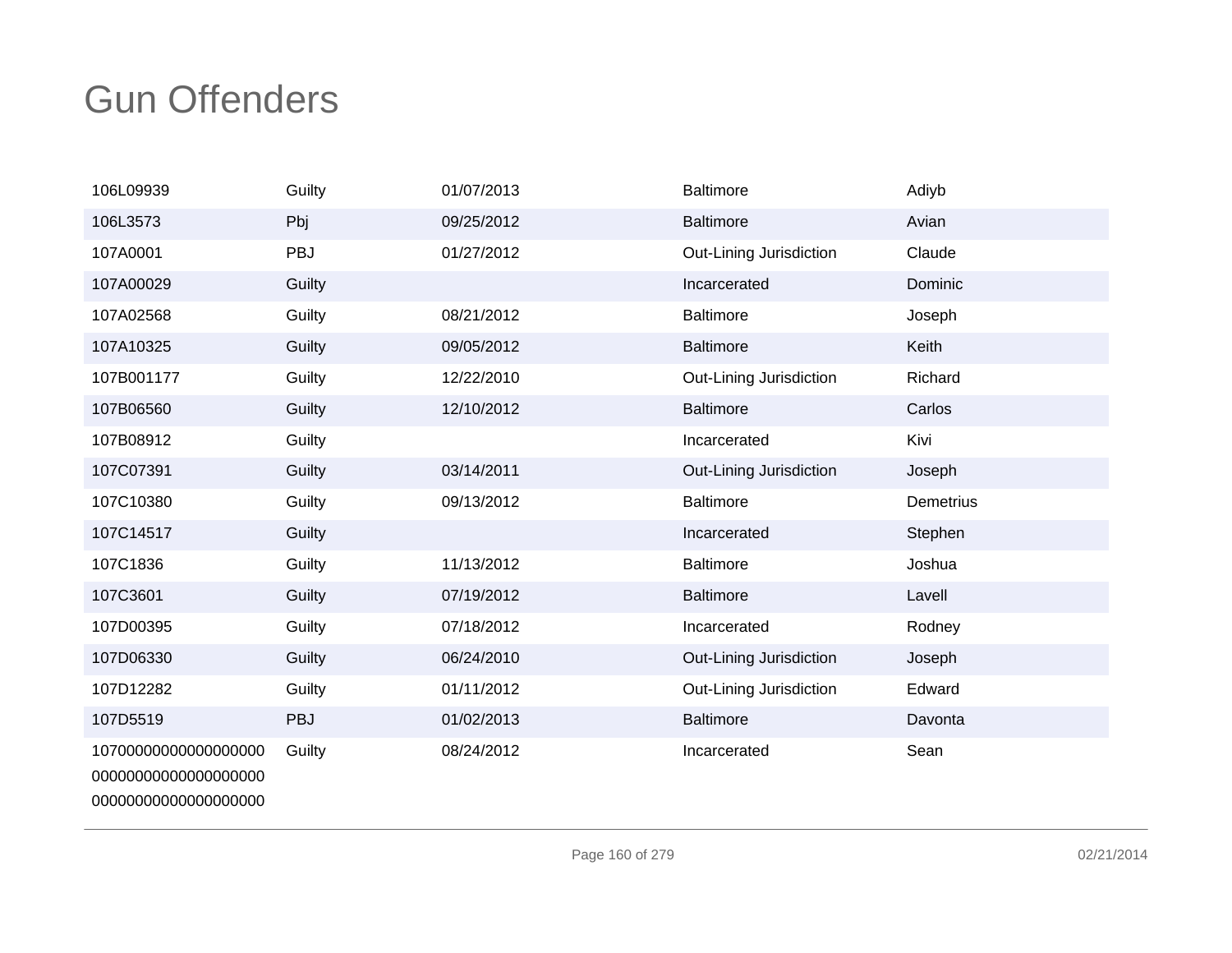| Abdullah            | Hill            | 22 | Male | <b>Black</b> | <b>NORTHWESTERN</b> | 635 |
|---------------------|-----------------|----|------|--------------|---------------------|-----|
| Juwan               | Porter          | 19 | Male | <b>Black</b> | <b>NORTHWESTERN</b> | 622 |
|                     | Grimes          | 33 | Male | <b>Black</b> |                     |     |
|                     | England         | 19 | Male | <b>Black</b> | <b>SOUTHWESTERN</b> | 822 |
| Deon                | <b>Matthews</b> | 23 | Male | <b>Black</b> | <b>WESTERN</b>      | 723 |
| <b>Brian</b>        | Wilson          | 28 | Male | <b>Black</b> | <b>NORTHEASTERN</b> | 415 |
| Dermonte            | Greenwood       | 17 | Male | <b>Black</b> |                     |     |
| Richard             | Chase           | 21 | Male | <b>Black</b> | <b>WESTERN</b>      | 725 |
| Ali                 | Kennedy         | 36 | Male | <b>Black</b> |                     |     |
| Nathaniel           | <b>Bowen</b>    | 30 | Male | <b>Black</b> |                     |     |
| Depatrick           | <b>Brooks</b>   | 18 | Male | <b>Black</b> | <b>WESTERN</b>      | 711 |
|                     | Eldridge        | 18 | Male | <b>Black</b> |                     |     |
| Jamar               | <b>Morris</b>   | 27 | Male | <b>Black</b> | <b>WESTERN</b>      | 711 |
| Oliver              | Green           | 19 | Male | <b>Black</b> | <b>NORTHERN</b>     | 534 |
| <b>Glen Matthew</b> | Proctor         | 18 | Male | <b>Black</b> | <b>SOUTHWESTERN</b> | 823 |
| Matthew             | Wallace         | 21 | Male | <b>Black</b> |                     |     |
| <b>Bruce</b>        | Thomas          | 31 | Male | <b>Black</b> |                     |     |
| John                | Murphy          | 16 | Male | <b>Black</b> | <b>SOUTHWESTERN</b> | 821 |
| Cabrell             | Thornton        | 18 | Male | <b>Black</b> | <b>WESTERN</b>      | 721 |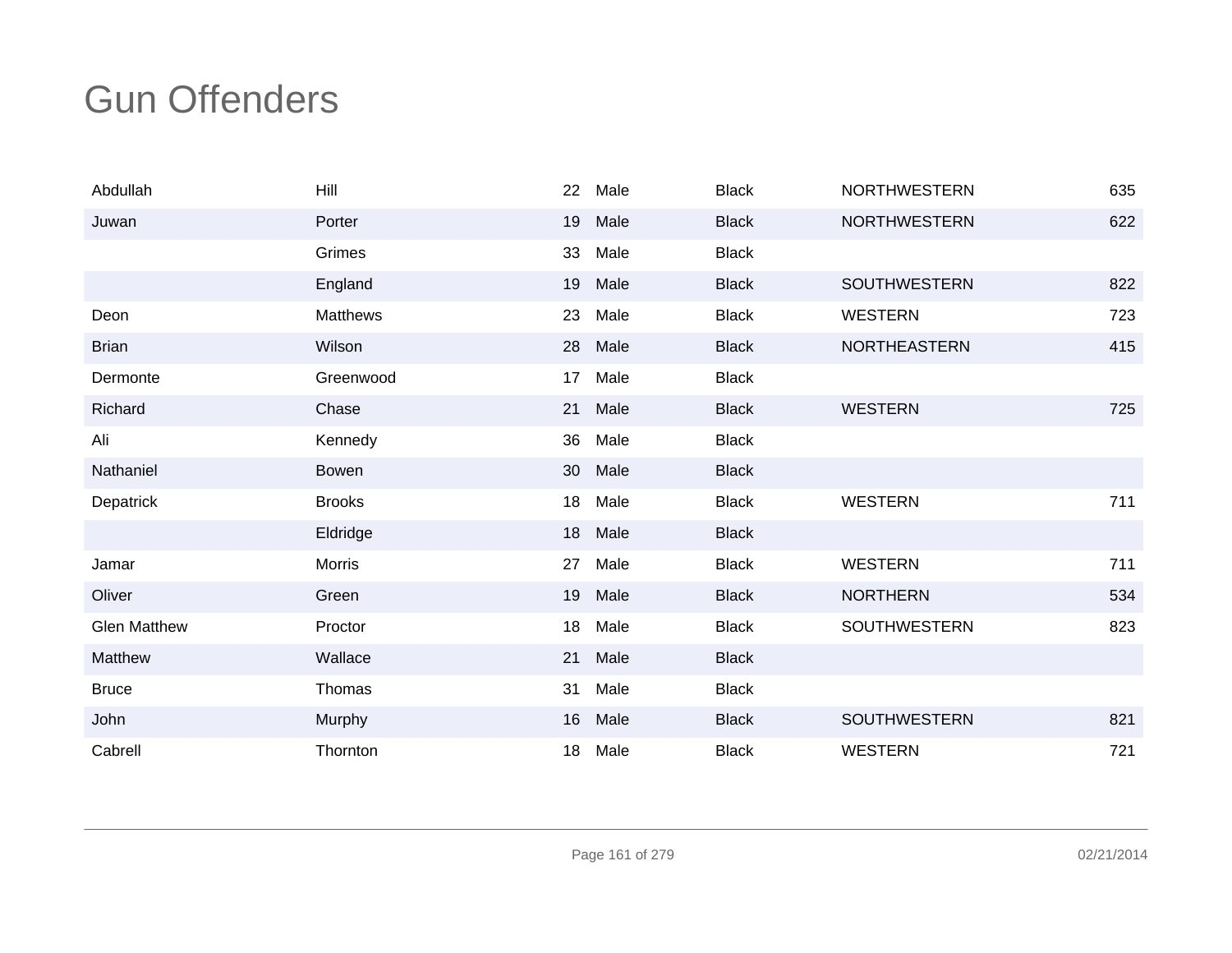| Glen                            | (39.36128529650, -76.68798236730) |
|---------------------------------|-----------------------------------|
| Garwyn Oaks                     | (39.32059856620, -76.68081900790) |
|                                 |                                   |
| Allendale                       | (39.29103828700, -76.67942910680) |
| Rosemont Homeowners/Tenants     | (39.29473298420, -76.65535158830) |
| Belair-Edison                   | (39.32381922550, -76.57439547460) |
|                                 |                                   |
| Mosher                          | (39.29995549520, -76.66165790390) |
|                                 |                                   |
|                                 |                                   |
| <b>Franklin Square</b>          | (39.29293851990, -76.64600818380) |
|                                 |                                   |
| Penrose/Fayette Street Outreach | (39.29128216310, -76.64789160170) |
| <b>NORTHERN</b>                 | (39.34732493720, -76.66831474060) |
| Rognel Heights                  | (39.29483082930, -76.68623318360) |
|                                 |                                   |
|                                 |                                   |
| <b>SOUTHWESTERN</b>             | (39.30283464420, -76.68649709060) |
| Penrose/Fayette Street Outreach | (39.29031428830, -76.65361420330) |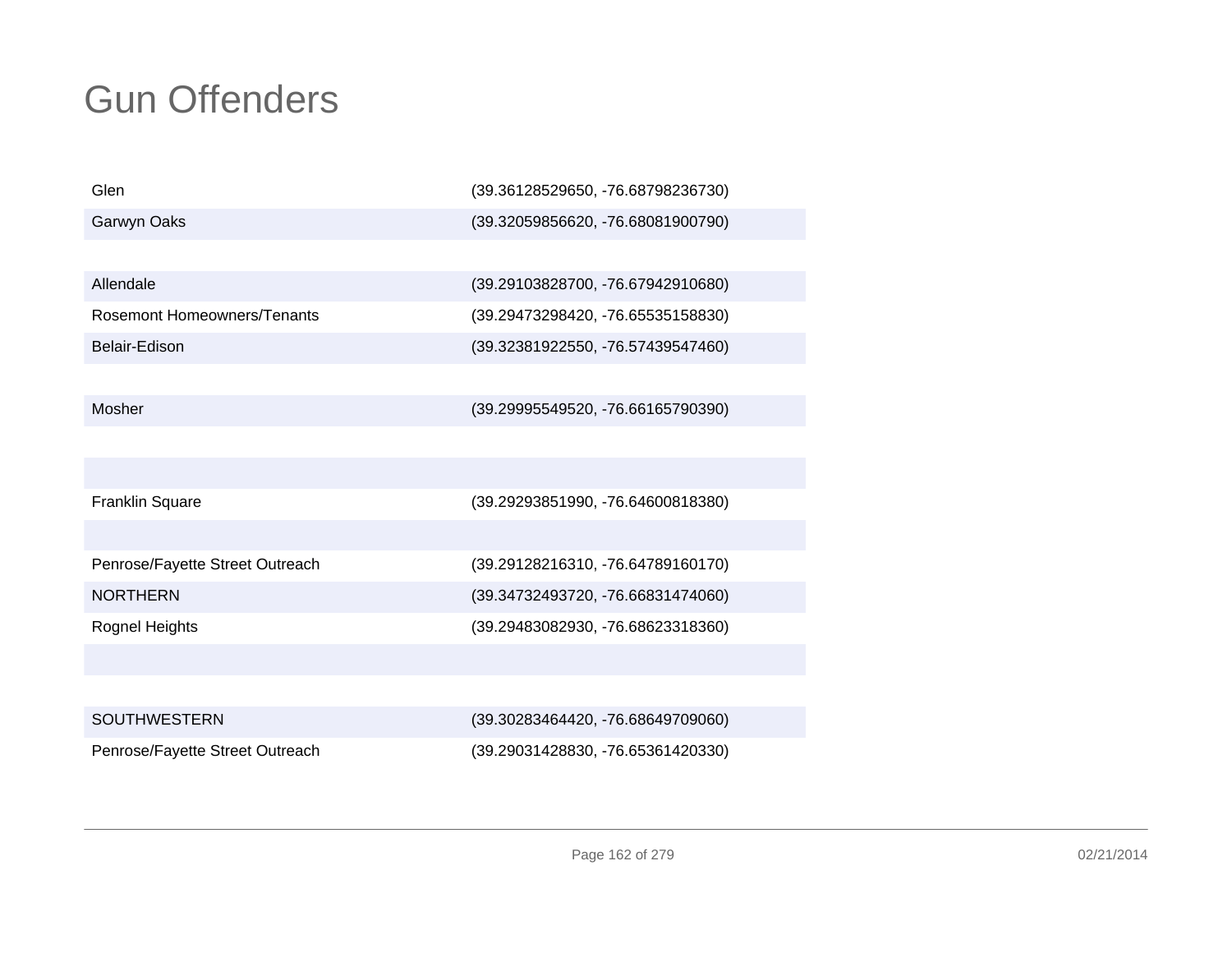| Guilty |            | Incarcerated     | Thomas  |
|--------|------------|------------------|---------|
| Guilty |            | Incarcerated     | Davon   |
| Guilty | 11/19/2012 | <b>Baltimore</b> | Sharon  |
| Guilty | 08/17/2012 | <b>Baltimore</b> | Ronald  |
| Guilty | 12/03/2012 | <b>Baltimore</b> | Antonio |
| Guilty | 11/02/2011 | Incarcerated     | Jarrett |
| Guilty |            | Incarcerated     | Rodney  |
| Guilty |            | Incarcerated     | Skye    |
| Guilty |            | Incarcerated     | Anthony |
| Guilty |            | Incarcerated     | Tavon   |
| Guilty | 07/23/2012 | <b>Baltimore</b> | Justin  |
| Guilty |            | Incarcerated     | Joel    |
|        |            |                  |         |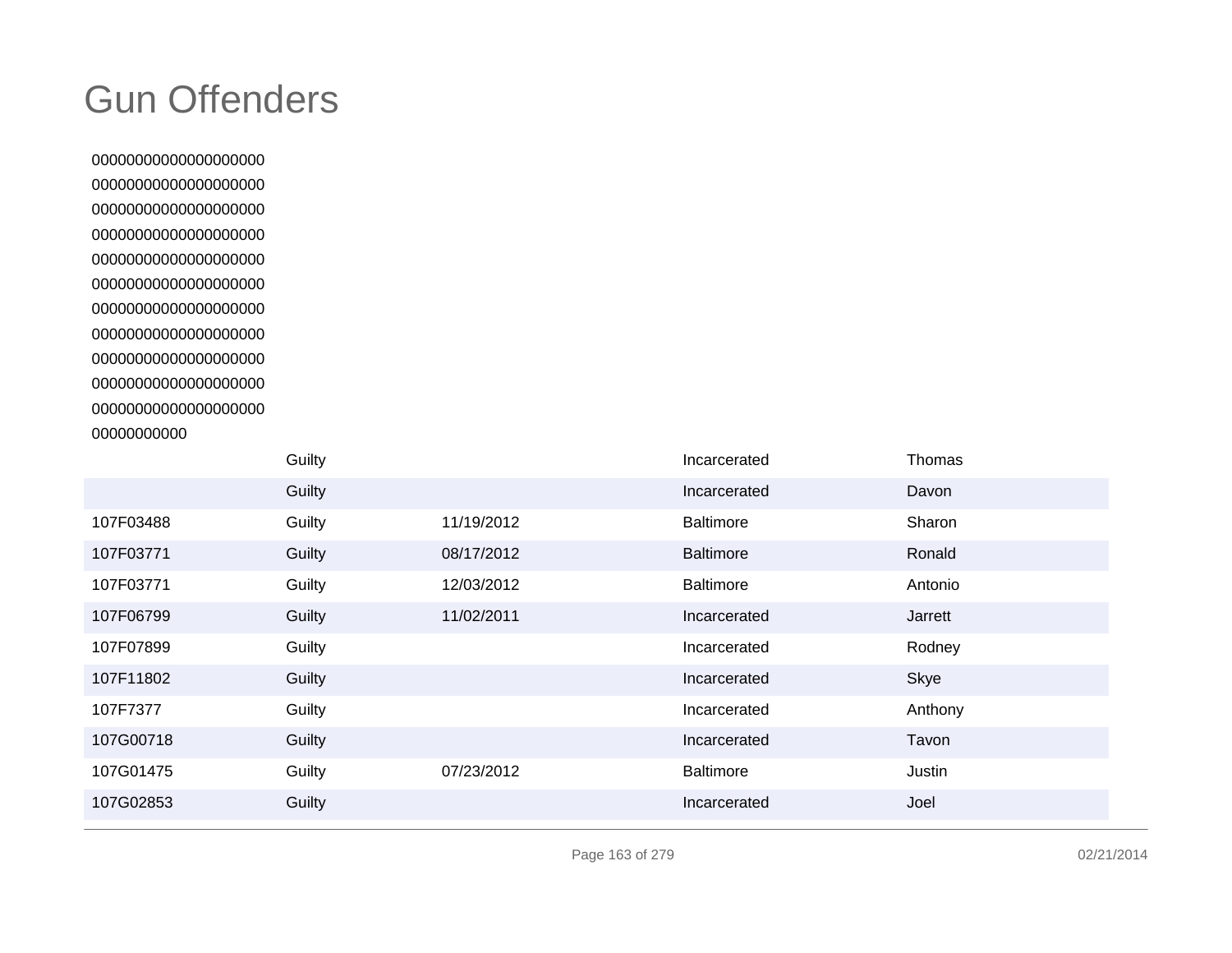|             | <b>Streams</b> | 19 | Male      | <b>Black</b> | <b>SOUTHWESTERN</b> | 814 |
|-------------|----------------|----|-----------|--------------|---------------------|-----|
|             | Clark          |    | 24 Male   | <b>Black</b> | <b>WESTERN</b>      | 721 |
| Denise      | Dupree         |    | 54 Female | <b>Black</b> | <b>WESTERN</b>      | 714 |
|             | Chandler       |    | 22 Male   | <b>Black</b> | <b>SOUTHWESTERN</b> | 814 |
| <b>Tyre</b> | Nance          | 29 | Male      | <b>Black</b> | <b>WESTERN</b>      | 714 |
| Antonio     | Mcburroughs    |    | 19 Male   | <b>Black</b> | <b>WESTERN</b>      | 724 |
|             | Mccready       | 26 | Male      | <b>Black</b> |                     |     |
| Lamar       | Weaver         |    | 20 Male   | <b>Black</b> | <b>SOUTHWESTERN</b> | 821 |
|             | Jones          | 29 | Male      | <b>Black</b> |                     |     |
|             | Jackson        |    | 23 Male   | <b>Black</b> | <b>CENTRAL</b>      | 134 |
| Rayon       | Carter         | 20 | Male      | <b>Black</b> | <b>WESTERN</b>      | 725 |
|             | Grady          | 45 | Male      | <b>Black</b> | <b>NORTHWESTERN</b> | 635 |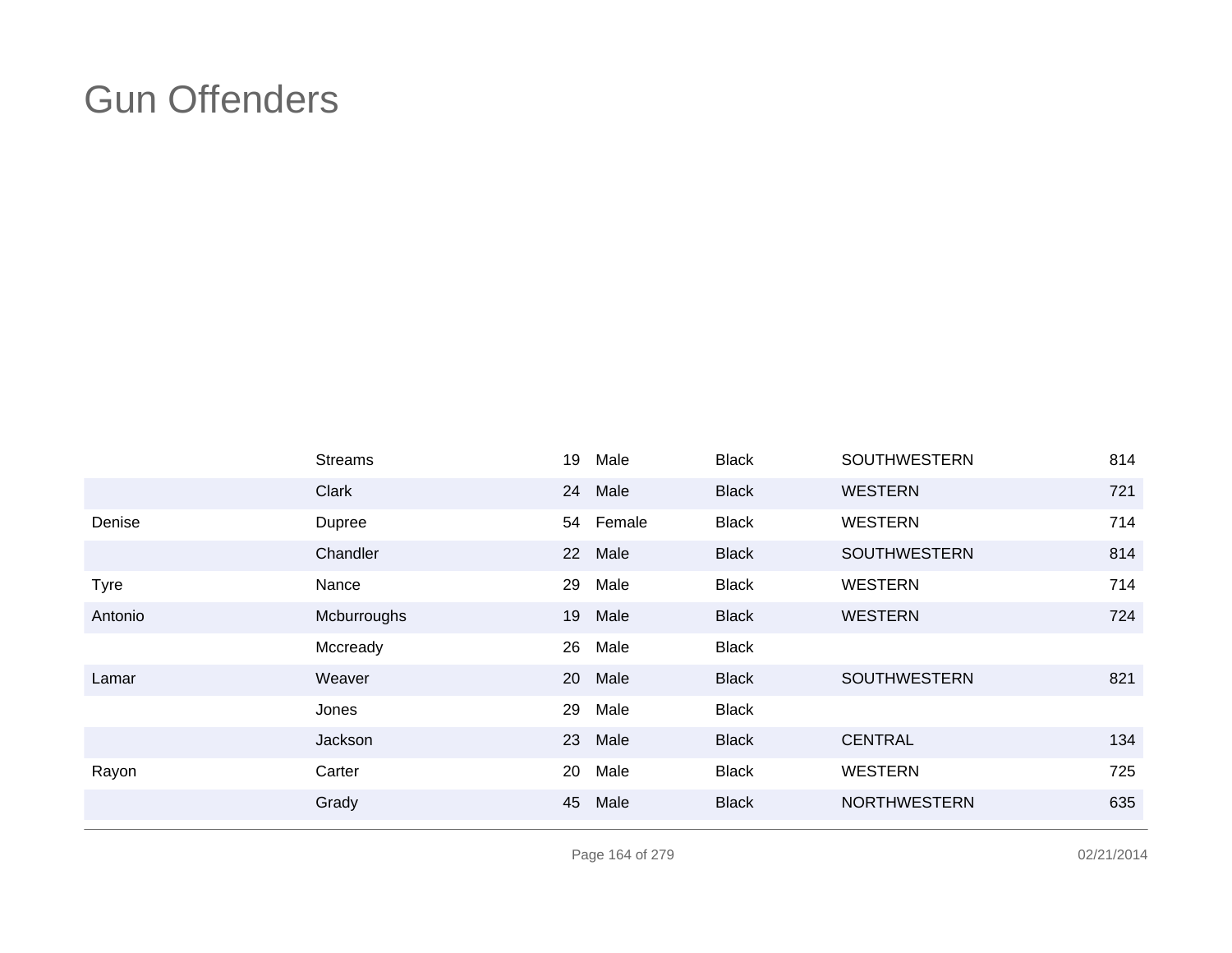| Rosemont                        | (39.30122755390, -76.66961163150) |
|---------------------------------|-----------------------------------|
| Penrose/Fayette Street Outreach | (39.29192762470, -76.64997047900) |
| Harlem Park                     | (39.29508331750, -76.63559580950) |
| Rosemont                        | (39.30442565870, -76.67097226670) |
| Poppleton                       | (39.29158966940, -76.63317575070) |
| Midtown-Edmondson               | (39.29980788480, -76.64859853790) |
|                                 |                                   |
| Edmondson Village               | (39.30043985340, -76.68545039650) |
|                                 |                                   |
| Reservoir Hill                  | (39.31064940090, -76.63062137030) |
| Bridgeview/Greenlawn            | (39.29836861770, -76.65717007820) |
| Glen                            | (39.35791032450, -76.67981980730) |
|                                 |                                   |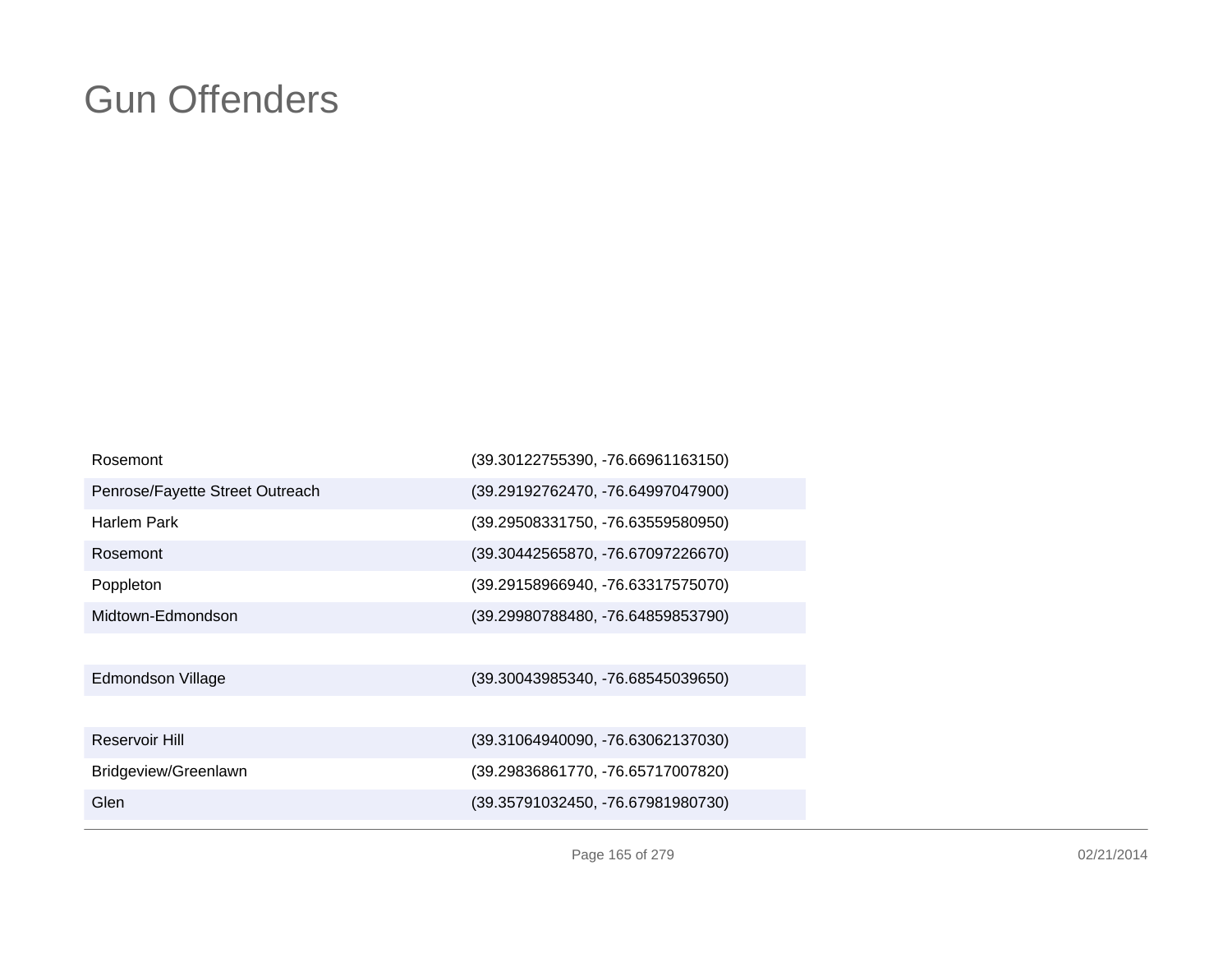| 107G09245 | Guilty | 11/16/2011 | Incarcerated            | Dasmon         |
|-----------|--------|------------|-------------------------|----------------|
| 107H11518 | Guilty | 01/08/2013 | <b>Baltimore</b>        | Bernard        |
| 107H14080 | Guilty | 07/20/2012 | Out-Lining Jurisdiction | Corey          |
| 107100037 | Guilty | 12/28/2012 | <b>Baltimore</b>        | Daquantae      |
| 107100240 | Guilty |            | Incarcerated            | Deandre        |
| 107100240 | Guilty | 08/10/2012 | <b>Baltimore</b>        | Antwan         |
| 107100838 | Guilty | 09/06/2012 | <b>Baltimore</b>        | Warren         |
| 107l01413 | Guilty |            | Incarcerated            | James          |
| 107101976 | PBJ    | 08/27/2012 | <b>Baltimore</b>        | Michael        |
| 107102733 | Guilty |            | Incarcerated            | Darrell        |
| 107103550 | Guilty | 12/14/2011 | Incarcerated            | Anthony        |
| 107104121 | Guilty | 10/11/2012 | <b>Baltimore</b>        | Jerrell        |
| 107109509 | Guilty | 07/27/2011 | Incarcerated            | Cornell        |
| 107J00501 | Guilty |            | Incarcerated            | Richard        |
| 107J01914 | Guilty |            | Incarcerated            | Demarco        |
| 107J03073 | Guilty |            | Incarcerated            | Devin          |
| 107J07102 | Guilty |            | Incarcerated            | <b>Travers</b> |
| 107J11387 | Guilty | 11/05/2012 | <b>Baltimore</b>        | Damon          |
| 107J6705  | Guilty | 08/29/2012 | <b>Baltimore</b>        | Deandre        |
| 107K00794 | Guilty | 03/14/2012 | Incarcerated            | Eric           |
| 107K08910 | Guilty | 08/17/2012 | <b>Baltimore</b>        | Joseph         |
| 107K2503  | Guilty | 10/05/2012 | <b>Baltimore</b>        | Stanley        |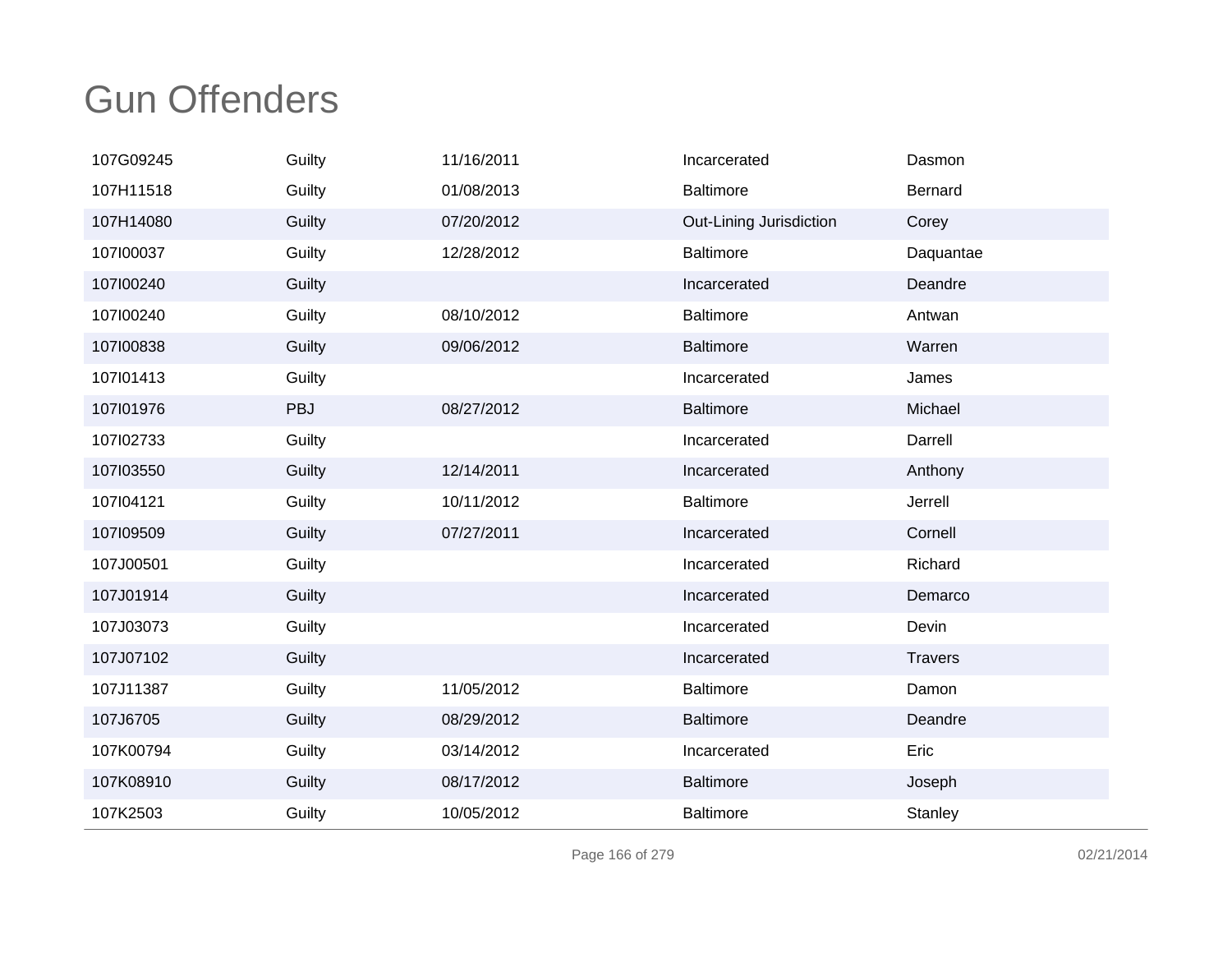| Walter         | Williams      | 20 | Male | <b>Black</b> | <b>CENTRAL</b>      | 134 |
|----------------|---------------|----|------|--------------|---------------------|-----|
|                | Madison       | 22 | Male | <b>Black</b> | <b>WESTERN</b>      | 724 |
| Terrell        | Davis         | 24 | Male | <b>Black</b> |                     |     |
| Jerood         | Porter        | 20 | Male | <b>Black</b> | <b>NORTHWESTERN</b> | 621 |
|                | Jackson       | 20 | Male | <b>Black</b> |                     |     |
| Antonio        | Trotman       | 19 | Male | <b>Black</b> | SOUTHEASTERN        | 224 |
| <b>Brandon</b> | Williams      | 19 | Male | <b>Black</b> | <b>NORTHERN</b>     | 513 |
|                | Gaines        | 33 | Male | <b>Black</b> | <b>WESTERN</b>      | 711 |
| Deantae        | Reese         | 28 | Male | <b>Black</b> | <b>WESTERN</b>      | 712 |
|                | <b>Burrus</b> | 25 | Male | <b>Black</b> | <b>WESTERN</b>      | 733 |
|                | Owens         | 18 | Male | <b>Black</b> | <b>WESTERN</b>      | 732 |
| Antonio        | Ray           | 21 | Male | <b>Black</b> | <b>NORTHWESTERN</b> | 615 |
| Peyton         | Moore         | 25 | Male | <b>Black</b> | <b>NORTHWESTERN</b> | 626 |
| Carter         | Mclaurin      | 43 | Male | <b>Black</b> | <b>EASTERN</b>      | 311 |
|                | Davis         | 29 | Male | <b>Black</b> |                     |     |
|                | Thompson      | 33 | Male | <b>Black</b> |                     |     |
|                | Johnson       | 20 | Male | <b>Black</b> | <b>SOUTHWESTERN</b> | 836 |
| Jamar          | Walston       | 21 | Male | <b>Black</b> | <b>SOUTHWESTERN</b> | 836 |
| Antione        | Whitehead     | 27 | Male | <b>Black</b> | <b>SOUTHERN</b>     | 922 |
| Davon          | Shellington   | 19 | Male | <b>Black</b> | <b>WESTERN</b>      | 731 |
| Tyrone         | Harried       | 22 | Male | <b>Black</b> | <b>NORTHWESTERN</b> | 622 |
| Cohen          | Coleman       | 35 | Male | <b>Black</b> | <b>WESTERN</b>      | 723 |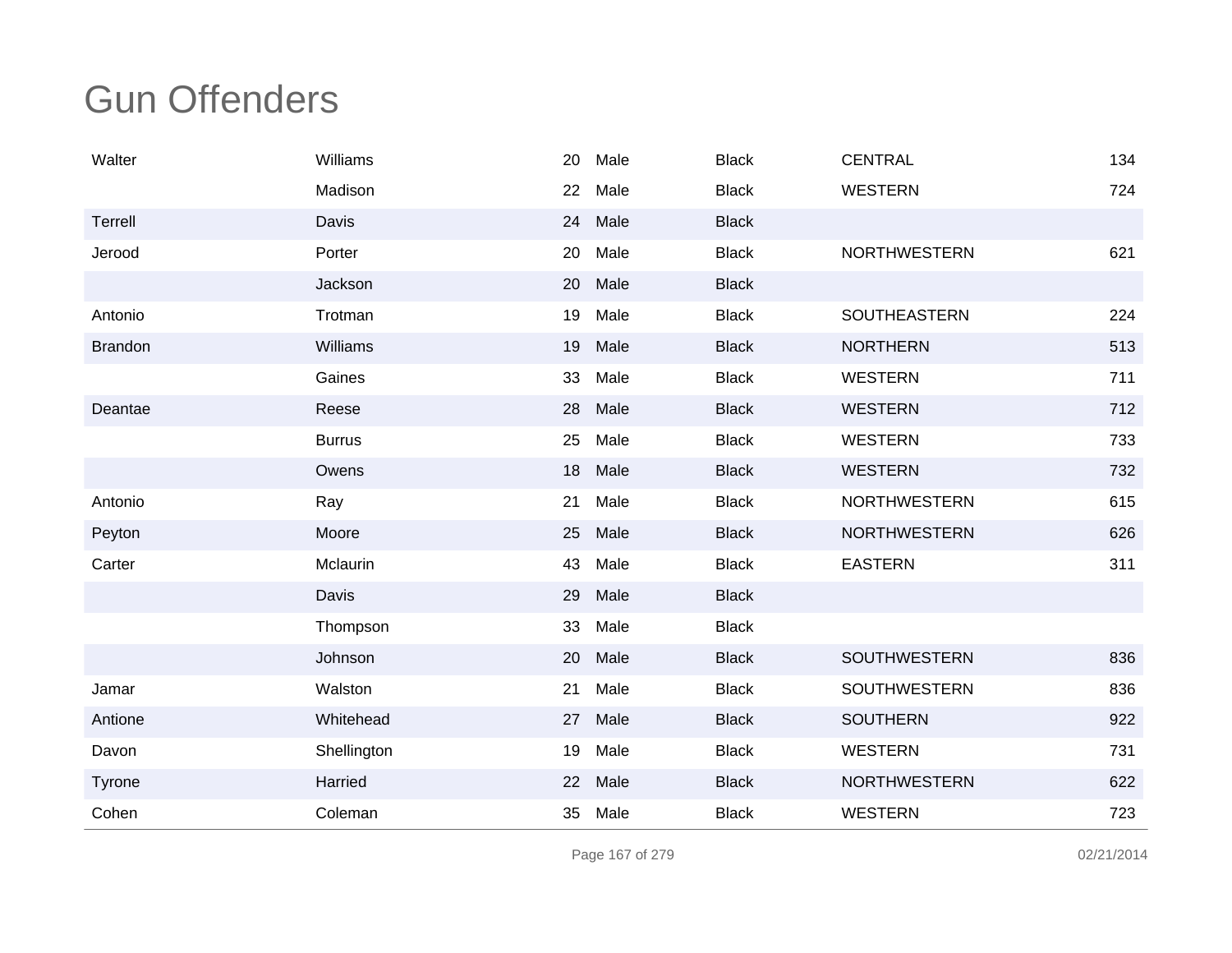| Reservoir Hill                     | (39.31597020240, -76.63506261140) |
|------------------------------------|-----------------------------------|
| Sandtown-Winchester                | (39.30523085070, -76.64699357670) |
|                                    |                                   |
| Garwyn Oaks                        | (39.31736462660, -76.67823136080) |
|                                    |                                   |
| Baltimore-Linwood                  | (39.29188026240, -76.57070755620) |
| <b>Better Waverly</b>              | (39.32739631760, -76.60366742190) |
| Franklin Square                    | (39.29215090320, -76.64333823210) |
| Franklin Square                    | (39.28925467610, -76.64034221550) |
| Penn North                         | (39.31092383290, -76.63874888970) |
| Easterwood                         | (39.30866476810, -76.65071695450) |
| <b>Central Park Heights</b>        | (39.34289879830, -76.66710599910) |
| <b>Howard Park</b>                 | (39.33618489470, -76.69313301050) |
| East Baltimore Midway              | (39.31335833970, -76.60424429560) |
|                                    |                                   |
|                                    |                                   |
| Booth-Boyd                         | (39.28733705170, -76.64998488120) |
| Booth-Boyd                         | (39.28648389170, -76.65106450740) |
| Westport                           | (39.26361821820, -76.64160969470) |
| Sandtown-Winchester                | (39.30470539410, -76.64442725690) |
| <b>West Forest Park</b>            | (39.32204256280, -76.68579538190) |
| <b>Rosemont Homeowners/Tenants</b> | (39.29556731240, -76.65369387640) |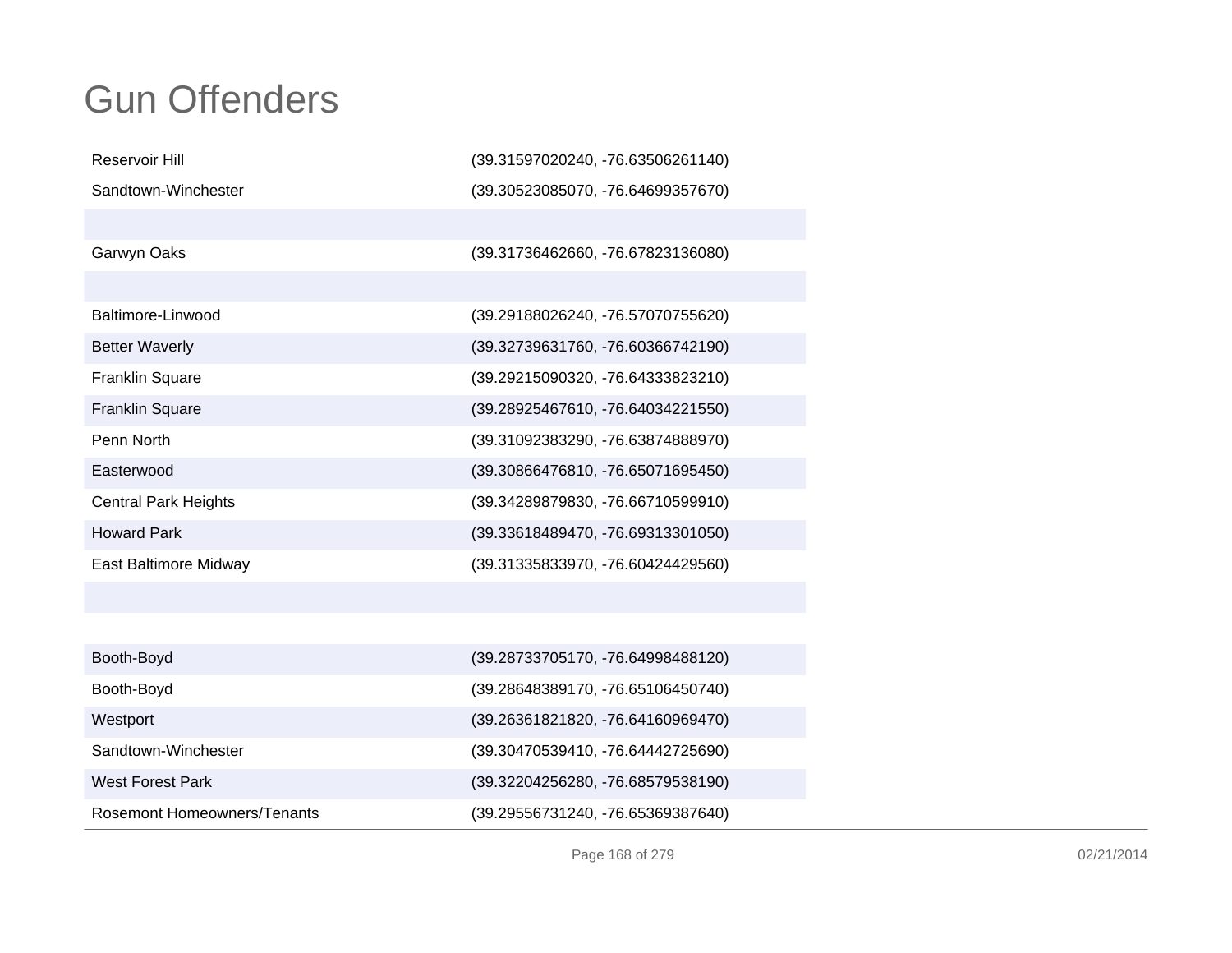| 107L02859  | Guilty     | 04/25/2012 | Incarcerated            | Charles  |
|------------|------------|------------|-------------------------|----------|
| 107L02975  | Guilty     | 07/27/2012 | <b>Baltimore</b>        | Shannon  |
| 107L07991  | Guilty     | 04/11/2012 | Incarcerated            | Lamark   |
| 107L083413 | Guilty     | 05/11/2011 | Incarcerated            | Dawan    |
| 107L10308  | Life       |            | Incarcerated            | James    |
| 107L10445  | Guilty     | 10/23/2012 | <b>Baltimore</b>        | Youman   |
| 107L11390  | Guilty     | 07/16/2012 | Out-Lining Jurisdiction | Ronald   |
| 107L11891  | Guilty     | 07/18/2012 | <b>Baltimore</b>        | Shakira  |
| 107LO2414  | Guilty     |            | Incarcerated            | Delando  |
| 108A00007  | Guilty     | 08/20/2010 | Incarcerated            | William  |
| 108A00009  | Guilty     | 07/23/2012 | Out-Lining Jurisdiction | Karl     |
| 108A00018  | Guilty     |            | Incarcerated            | Andre    |
| 108A0018   | PBJ        | 10/15/2012 | <b>Baltimore</b>        | Vernon   |
| 108A01801  | Guilty     |            | Incarcerated            | Marcus   |
| 108A08844  | <b>NCR</b> | 07/23/2012 | <b>Baltimore</b>        | Kathleen |
| 108B03449  | Guilty     | 10/24/2012 | Baltimore               | Steven   |
| 108C02532  | Guilty     |            | Incarcerated            | Michael  |
| 108C05223  | Guilty     | 11/28/2012 | <b>Baltimore</b>        | Stanley  |
| 108C08423  | Guilty     | 04/26/2010 | Out-Lining Jurisdiction | Everton  |
| 108C08516  | Guilty     | 01/27/2012 | Out-Lining Jurisdiction | Joseph   |
| 108C09444  | Guilty     | 10/05/2012 | <b>Baltimore</b>        | Purnell  |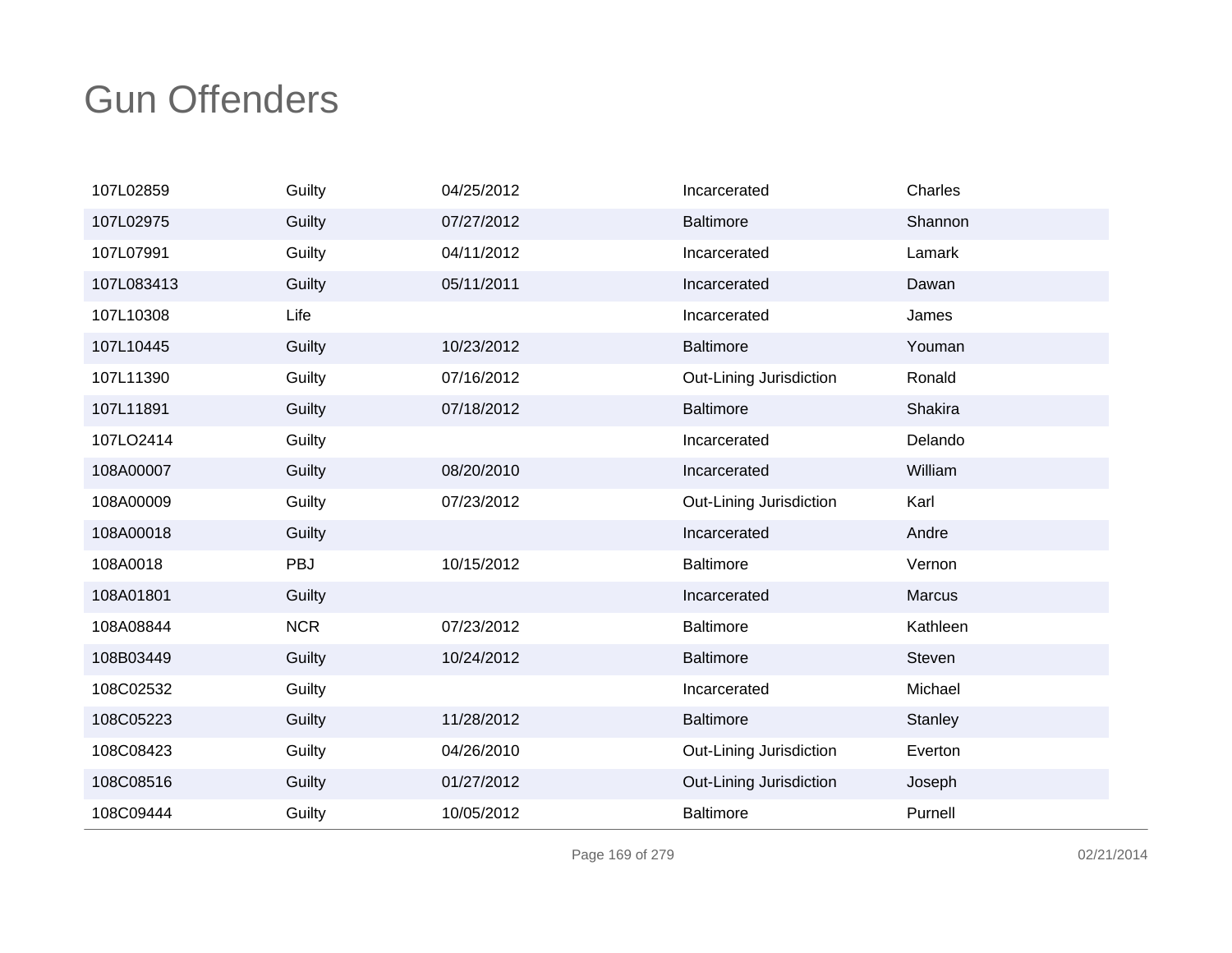|            | Jackson        | 21 | Male   | <b>Black</b> | NORTHEASTERN        | 412 |
|------------|----------------|----|--------|--------------|---------------------|-----|
| Tavon      | Martin         | 17 | Male   | <b>Black</b> | <b>WESTERN</b>      | 725 |
| Leon       | Reynolds       | 17 | Male   | <b>Black</b> | <b>WESTERN</b>      | 731 |
| Jamal      | <b>Hawkins</b> | 23 | Male   | <b>Black</b> |                     |     |
| Edward     | <b>Starkes</b> | 25 | Male   | <b>Black</b> | <b>NORTHWESTERN</b> | 615 |
|            | Fullard        | 29 | Male   | <b>Black</b> | <b>NORTHWESTERN</b> | 611 |
| Sylvester  | Paige          | 31 | Male   | <b>Black</b> |                     |     |
| Treashelle | Anderson       | 27 | Female | <b>Black</b> | <b>EASTERN</b>      | 323 |
|            | <b>Brown</b>   | 29 | Male   | <b>Black</b> |                     |     |
|            | Johnson        | 22 | Male   | <b>Black</b> | <b>SOUTHWESTERN</b> | 824 |
|            | Strong         | 29 | Male   | <b>Black</b> |                     |     |
|            | Patterson      | 29 | Male   | <b>Black</b> |                     |     |
| Lamar      | Stevenson      | 38 | Male   | <b>Black</b> | <b>SOUTHWESTERN</b> | 822 |
|            | Warren         | 25 | Male   | <b>Black</b> | <b>WESTERN</b>      | 732 |
| Elsie      | <b>Myers</b>   | 86 | Female | <b>Black</b> | <b>NORTHWESTERN</b> | 624 |
| Anthony    | <b>Butler</b>  | 19 | Male   | <b>Black</b> | <b>SOUTHWESTERN</b> | 822 |
|            | Thomas         | 25 | Male   | <b>Black</b> |                     |     |
| Jerome     | Moody          | 58 | Male   | <b>Black</b> | SOUTHWESTERN        | 815 |
| Garfield   | <b>Brown</b>   | 45 | Male   | <b>Black</b> |                     |     |
| Ellis      | Curtis         | 24 | Male   | <b>Black</b> |                     |     |
| James      | <b>Brown</b>   | 20 | Male   | <b>Black</b> | <b>WESTERN</b>      | 711 |

Page 170 of 279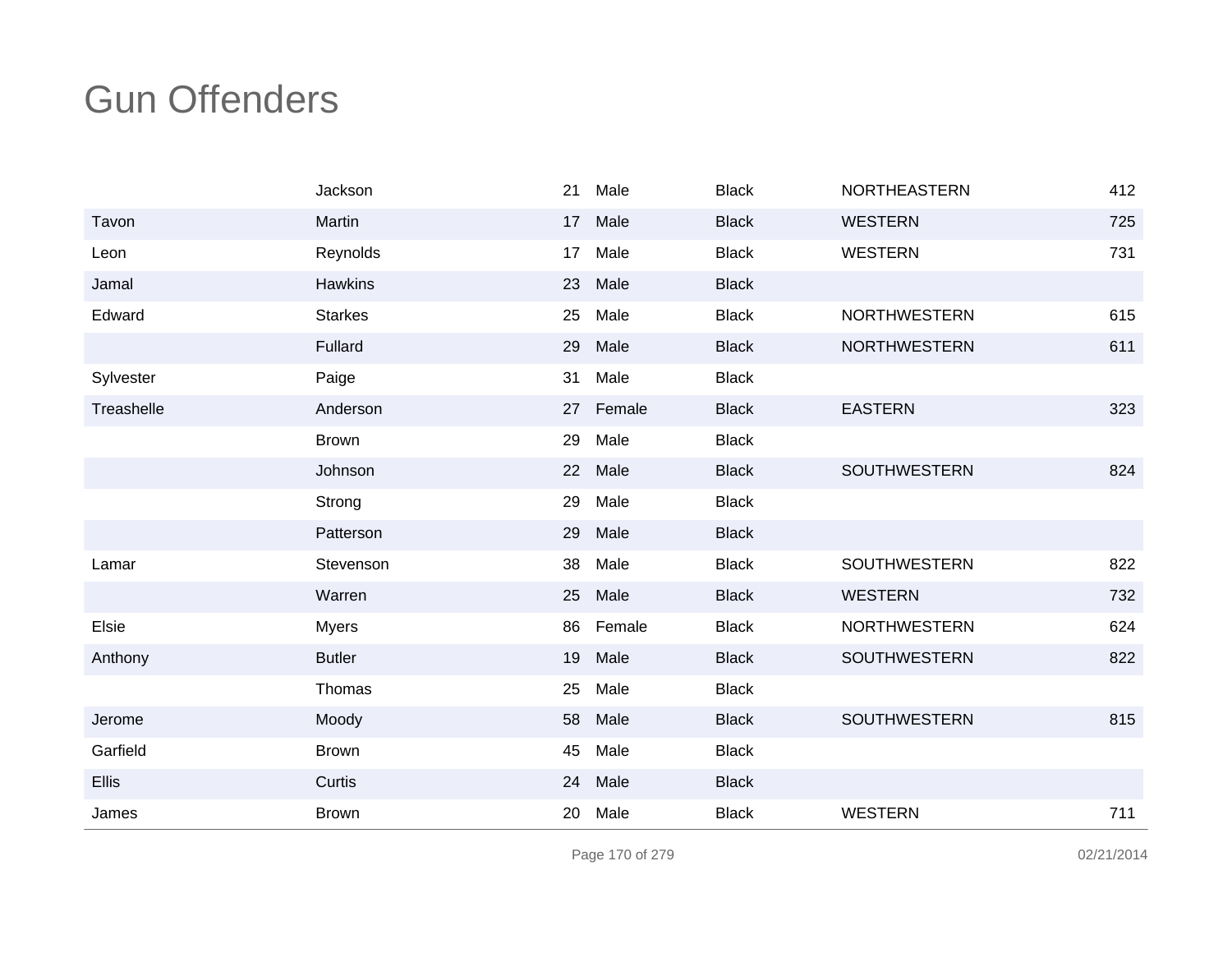| Coldstream Homestead Montebello | (39.32388939370, -76.59413438220) |
|---------------------------------|-----------------------------------|
| Mosher                          | (39.29562539980, -76.66099841650) |
| Sandtown-Winchester             | (39.30551190690, -76.64440627890) |
|                                 |                                   |
| <b>Central Park Heights</b>     | (39.34737500020, -76.67177495950) |
| <b>Liberty Square</b>           | (39.31889067970, -76.65295067270) |
|                                 |                                   |
| Milton-Montford                 | (39.30091563520, -76.58300290120) |
|                                 |                                   |
| Uplands                         | (39.28762996770, -76.69001337280) |
|                                 |                                   |
|                                 |                                   |
| Allendale                       | (39.29271146220, -76.68059981570) |
| Easterwood                      | (39.30693831960, -76.64882394180) |
| <b>Central Forest Park</b>      | (39.32886784000, -76.68763747760) |
| Allendale                       | (39.29087517780, -76.68041129470) |
|                                 |                                   |
| <b>Franklintown Road</b>        | (39.29584960150, -76.66702338880) |
|                                 |                                   |
|                                 |                                   |
| <b>Franklin Square</b>          | (39.28826078350, -76.64543452740) |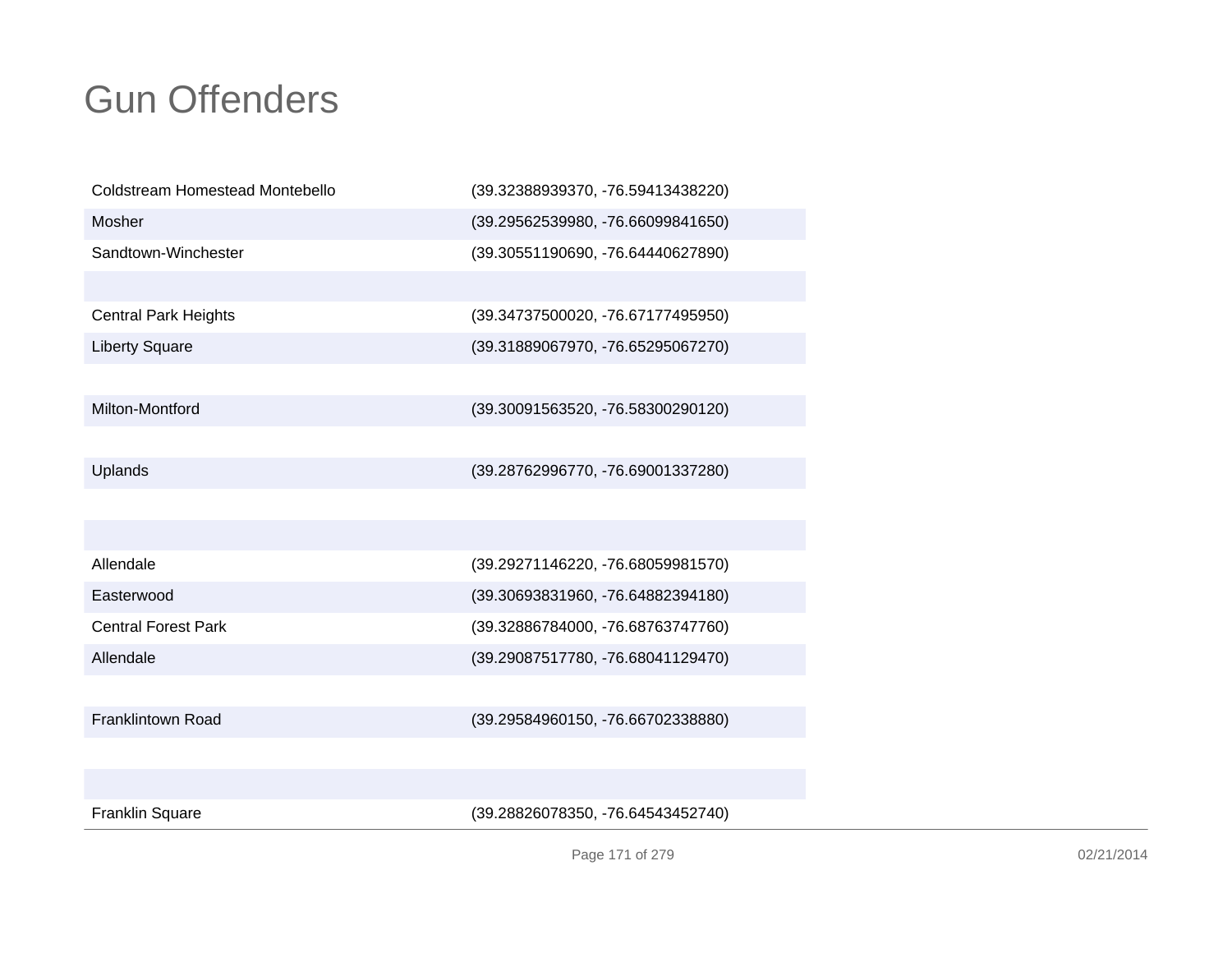| 108C10651                                                                                                                                                                                                                                                                     | Guilty |            | Incarcerated            | Rickey         |
|-------------------------------------------------------------------------------------------------------------------------------------------------------------------------------------------------------------------------------------------------------------------------------|--------|------------|-------------------------|----------------|
| 108D05158                                                                                                                                                                                                                                                                     | Guilty | 07/19/2010 | Out-Lining Jurisdiction | Godwin         |
| 108D06783                                                                                                                                                                                                                                                                     | Guilty | 12/07/2012 | <b>Baltimore</b>        | Janea          |
| 108D07366                                                                                                                                                                                                                                                                     | Guilty | 05/18/2010 | Out-Lining Jurisdiction | Richard        |
| 108D09143                                                                                                                                                                                                                                                                     | Guilty |            | Incarcerated            | Raymond        |
| 108D10867                                                                                                                                                                                                                                                                     | Guilty |            | Incarcerated            | Lawrence       |
| 10800000000000000000<br>00000000000000000000<br>00000000000000000000<br>00000000000000000000<br>00000000000000000000<br>00000000000000000000<br>00000000000000000000<br>00000000000000000000<br>00000000000000000000<br>00000000000000000000<br>00000000000000000000<br>00000 | Guilty | 12/06/2012 | <b>Baltimore</b>        | Aaron          |
|                                                                                                                                                                                                                                                                               | Guilty | 09/07/2010 | Out-Lining Jurisdiction | John           |
|                                                                                                                                                                                                                                                                               | Guilty | 07/25/2011 | Out-Lining Jurisdiction | Christopher    |
|                                                                                                                                                                                                                                                                               | Guilty | 12/27/2010 | Incarcerated            | <b>Brandon</b> |
|                                                                                                                                                                                                                                                                               | Guilty | 11/20/2012 | <b>Baltimore</b>        | Antwan         |
|                                                                                                                                                                                                                                                                               | Guilty | 01/03/2013 | <b>Baltimore</b>        | Anthony        |
|                                                                                                                                                                                                                                                                               |        |            |                         |                |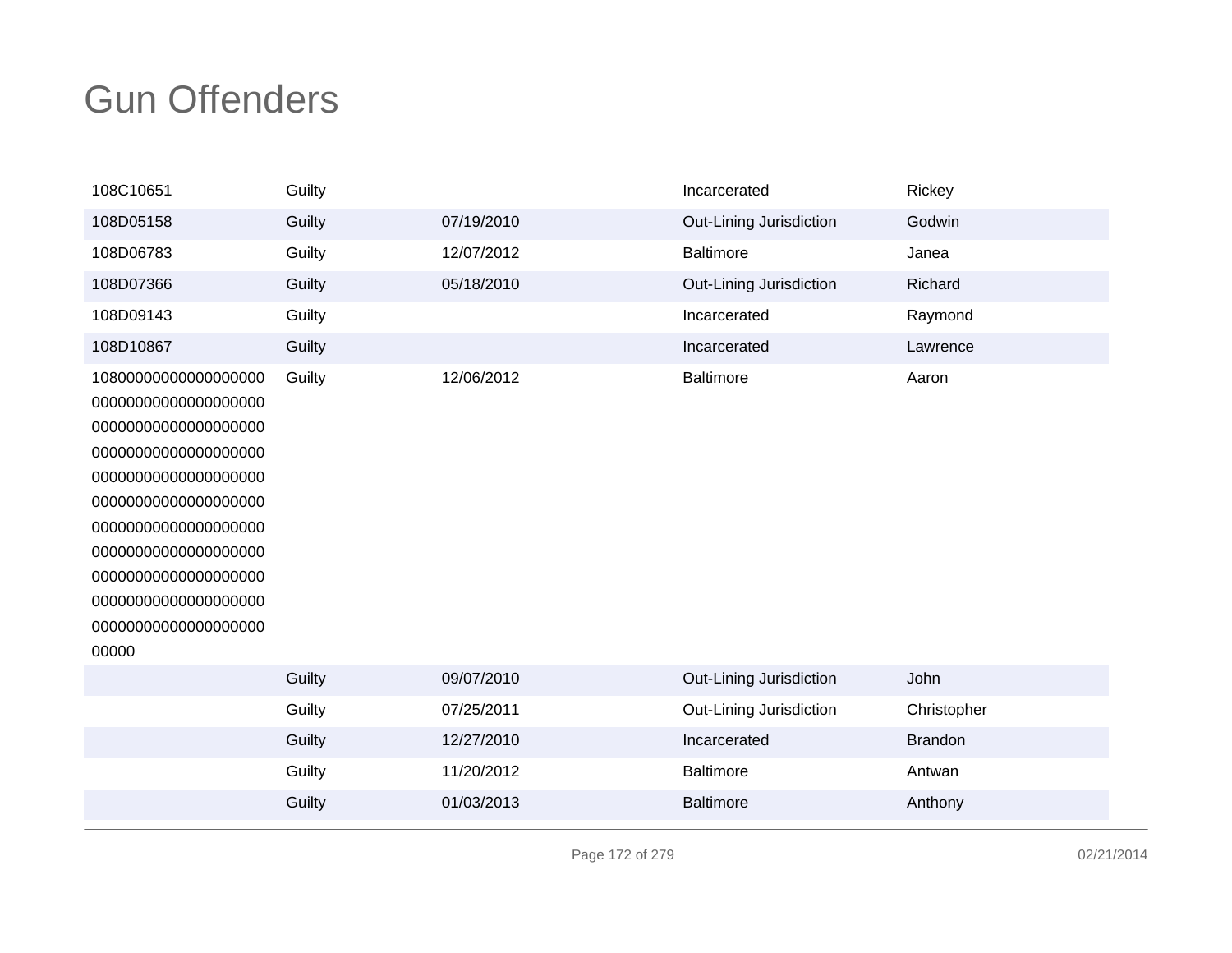|         | Hall          | 25 | Male   | <b>Black</b> | <b>SOUTHEASTERN</b> | 212 |
|---------|---------------|----|--------|--------------|---------------------|-----|
| Joseph  | Musokwah      | 25 | Male   | <b>Black</b> |                     |     |
| Jamira  | Dailey        | 20 | Female | <b>Black</b> | <b>SOUTHWESTERN</b> | 821 |
| William | Flemming      | 22 | Male   | <b>Black</b> |                     |     |
| Lamont  | Mccoy         | 23 | Male   | <b>Black</b> | <b>SOUTHWESTERN</b> | 815 |
|         | Smith         | 27 | Male   | <b>Black</b> | <b>SOUTHWESTERN</b> | 835 |
| Donte   | <b>Stokes</b> | 25 | Male   | <b>Black</b> | <b>WESTERN</b>      | 725 |

| Percy  | Simmons | 31 | Male | <b>Black</b> |                     |     |
|--------|---------|----|------|--------------|---------------------|-----|
|        | Ormond  | 37 | Male | <b>Black</b> |                     |     |
|        | Loney   | 27 | Male | <b>Black</b> |                     |     |
| Curtis | Rooks   | 20 | Male | <b>Black</b> | SOUTHEASTERN        | 221 |
| Dwayne | Mackey  | 27 | Male | <b>Black</b> | <b>NORTHEASTERN</b> | 434 |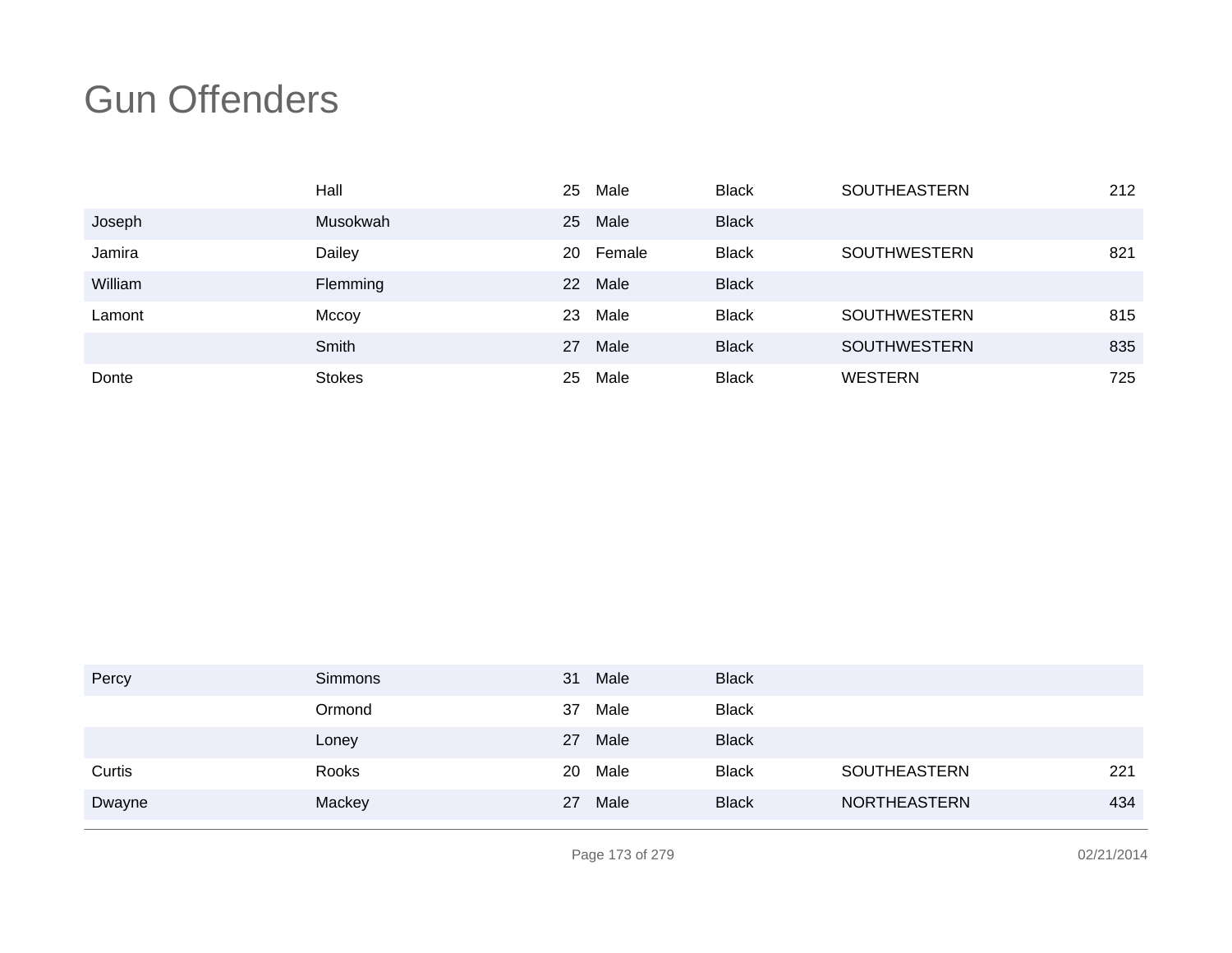| Dunbar-Broadway         | (39.29479105610, -76.59560448780) |
|-------------------------|-----------------------------------|
|                         |                                   |
| Edmondson Village       | (39.30269618060, -76.68530272830) |
|                         |                                   |
| Edmondson Village       | (39.29771577450, -76.67572021810) |
| <b>Carrollton Ridge</b> | (39.28379395550, -76.65188462130) |
| Mosher                  | (39.29552555430, -76.66374092500) |

McElderry Park

(39.29692045750, -76.58214828700)

Frankford

(39.32887497860, -76.53608170650)

Page 174 of 279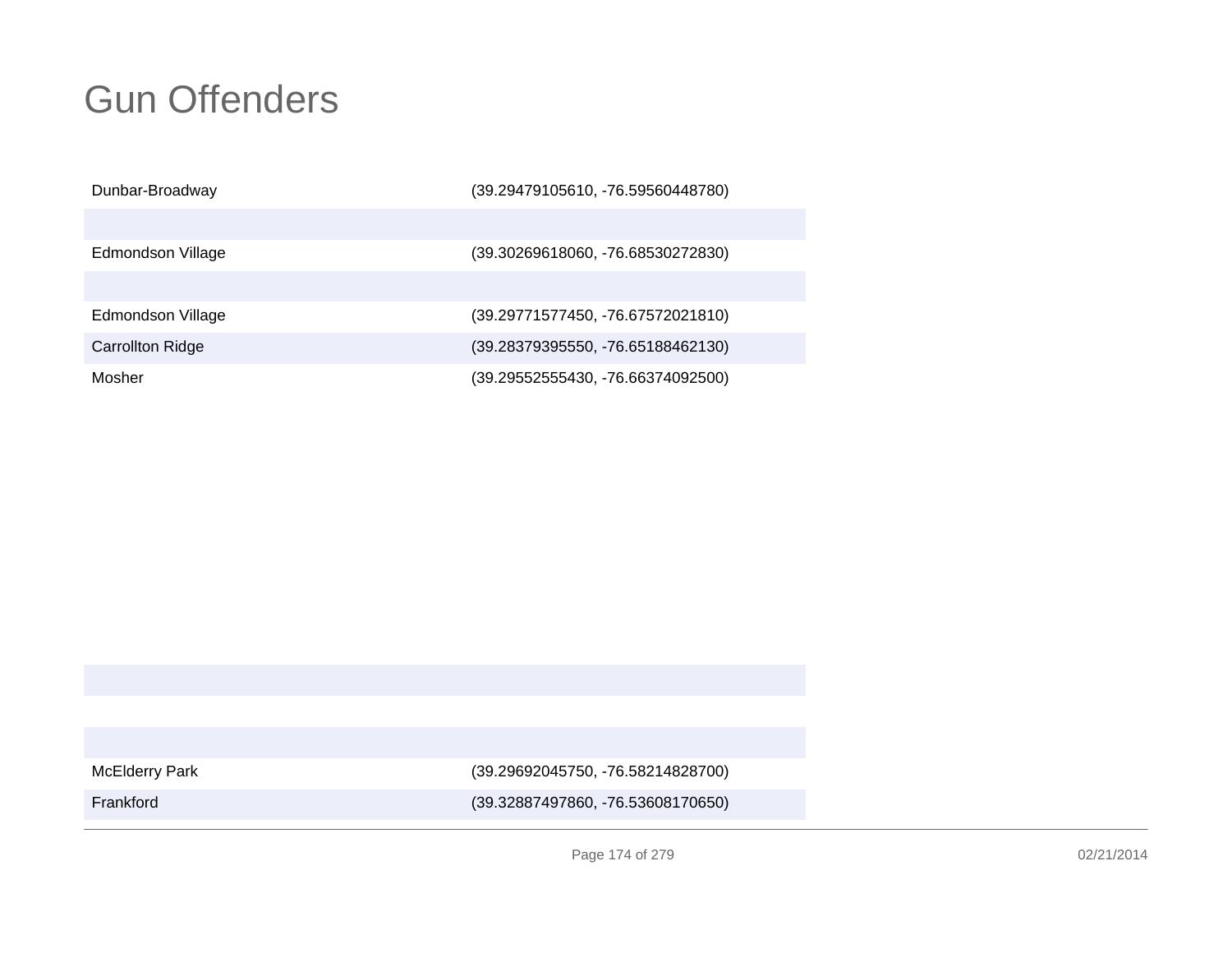| 108F04879  | Guilty | 01/08/2013 | Baltimore               | Cornelius |
|------------|--------|------------|-------------------------|-----------|
| 108F08662  | PBJ    | 11/07/2012 | <b>Baltimore</b>        | Harry     |
| 108F1055   | Guilty | 10/19/2012 | <b>Baltimore</b>        | Tevin     |
| 108G00967  | Guilty | 12/03/2010 | Out-Lining Jurisdiction | Mario     |
| 108G06014  | Guilty | 12/18/2012 | <b>Baltimore</b>        | Anthony   |
| 108G11337  | Guilty | 04/12/2011 | Out-Lining Jurisdiction | Austin    |
| 108H02184  | Guilty | 04/16/2012 | Incarcerated            | Terrez    |
| 108H04466  | Guilty | 12/26/2012 | <b>Baltimore</b>        | Kenney    |
| 108H05858  | Guilty | 09/26/2012 | <b>Baltimore</b>        | Keith     |
| 108H09053  | Guilty |            | Incarcerated            | Larry     |
| 108H10690  | Guilty | 12/06/2010 | Incarcerated            | Jovarn    |
| 108H12679  | Guilty | 06/07/2011 | Incarcerated            | James     |
| 108H13907  | Guilty |            | Incarcerated            | Antonio   |
| 108I100821 | Guilty | 07/25/2011 | Out-Lining Jurisdiction | Jeffrey   |
| 108l7865   | Guilty | 05/17/2011 | Out-Lining Jurisdiction | Reginald  |
| 108J03574  | Guilty |            | Incarcerated            | Michael   |
| 108J05979  | Guilty | 08/22/2012 | <b>Baltimore</b>        | Tykuan    |
| 108K04807  | Guilty | 12/03/2012 | Baltimore               | Eugene    |
| 108K0550   | Guilty | 01/22/2011 | Incarcerated            | Demetrius |
| 108L00464  | Guilty | 12/13/2012 | <b>Baltimore</b>        | Kynard    |
| 108L08536  | Guilty |            | Incarcerated            | Robert    |
| 109A04029  | Guilty |            | Incarcerated            | Joseph    |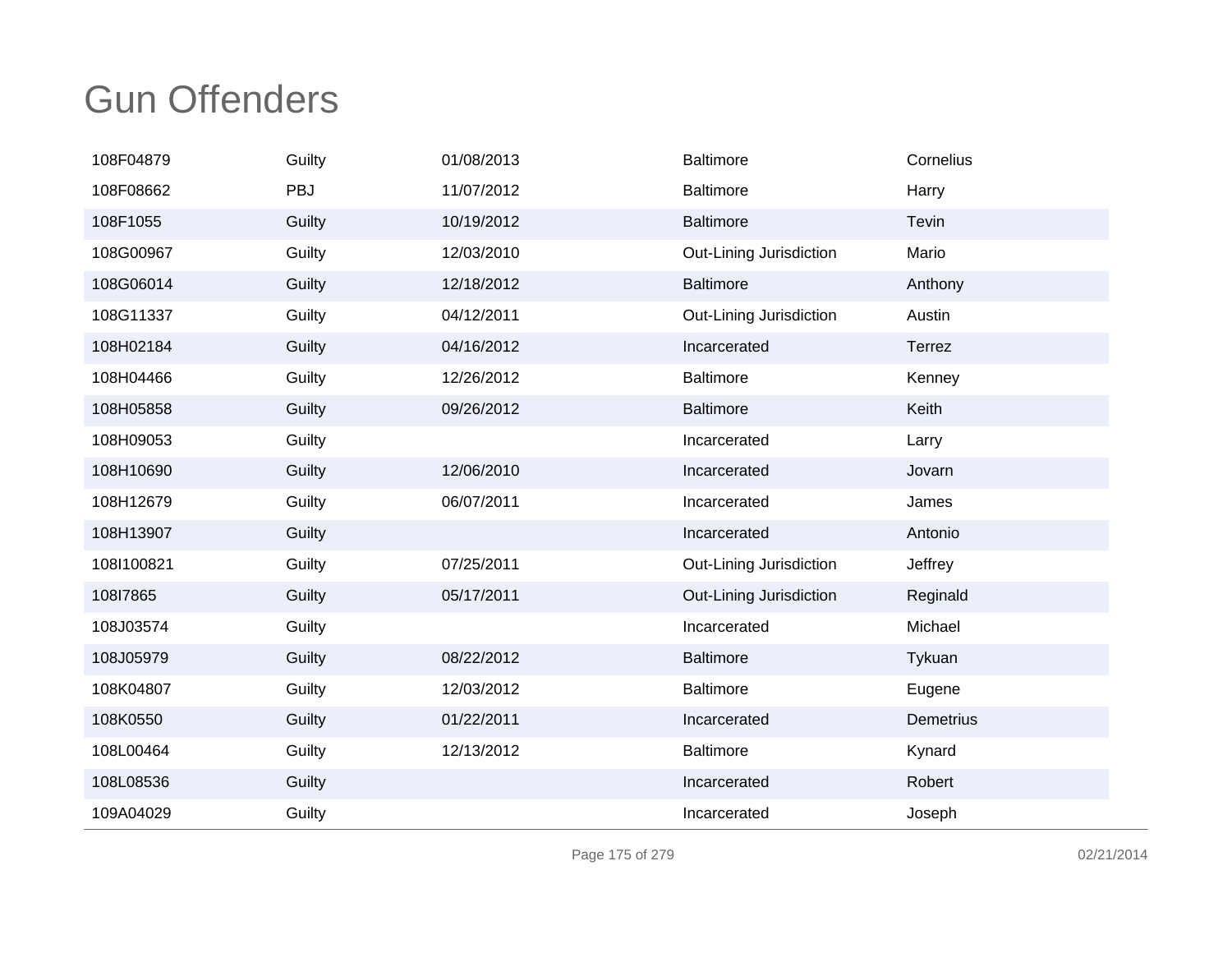|          | Moore         | 21              | Male | <b>Black</b> | <b>WESTERN</b>      | 712 |
|----------|---------------|-----------------|------|--------------|---------------------|-----|
| Marcel   | Crawford      | 51              | Male | <b>Black</b> | <b>SOUTHWESTERN</b> | 833 |
|          | Williams      | 18              | Male | <b>Black</b> | <b>SOUTHWESTERN</b> | 834 |
| Allen    | White         | 20              | Male | <b>Black</b> |                     |     |
| Vernon   | Greene        | 27              | Male | White        | SOUTHWESTERN        | 833 |
| Deandre  | Bouknight     | 28              | Male | <b>Black</b> |                     |     |
| Darnard  | Evans         | 24              | Male | <b>Black</b> |                     |     |
|          | Killette      | 49              | Male | <b>Black</b> | <b>SOUTHWESTERN</b> | 826 |
| David    | Gilliam       | 16              | Male | <b>Black</b> | <b>SOUTHWESTERN</b> | 815 |
|          | Gaither       | 23              | Male | <b>Black</b> | SOUTHWESTERN        | 816 |
| Artavies | Beasley       | 18              | Male | <b>Black</b> | <b>SOUTHWESTERN</b> | 814 |
| Edward   | Mcclain       | 21              | Male | <b>Black</b> |                     |     |
|          | Gray          | 24              | Male | <b>Black</b> | <b>SOUTHWESTERN</b> | 833 |
| Allan    | Jones         | 52              | Male | <b>Black</b> |                     |     |
|          | Mccracken     | 47              | Male | <b>Black</b> |                     |     |
|          | Hamm          | 33              | Male | <b>Black</b> | <b>NORTHERN</b>     | 534 |
| Richard  | Dixon         | 32 <sup>2</sup> | Male | <b>Black</b> | <b>SOUTHWESTERN</b> | 814 |
| Francis  | Cameron       | 46              | Male | <b>Black</b> | SOUTHWESTERN        | 814 |
| Glenn    | <b>Brown</b>  | 26              | Male | <b>Black</b> | SOUTHWESTERN        | 833 |
| Maurice  | <b>Butler</b> | 21              | Male | <b>Black</b> | SOUTHWESTERN        | 824 |
| Lee      | Parker        | 29              | Male | <b>Black</b> | SOUTHWESTERN        | 816 |
|          | Yount         | 36              | Male | White        | <b>SOUTHERN</b>     | 922 |

Page 176 of 279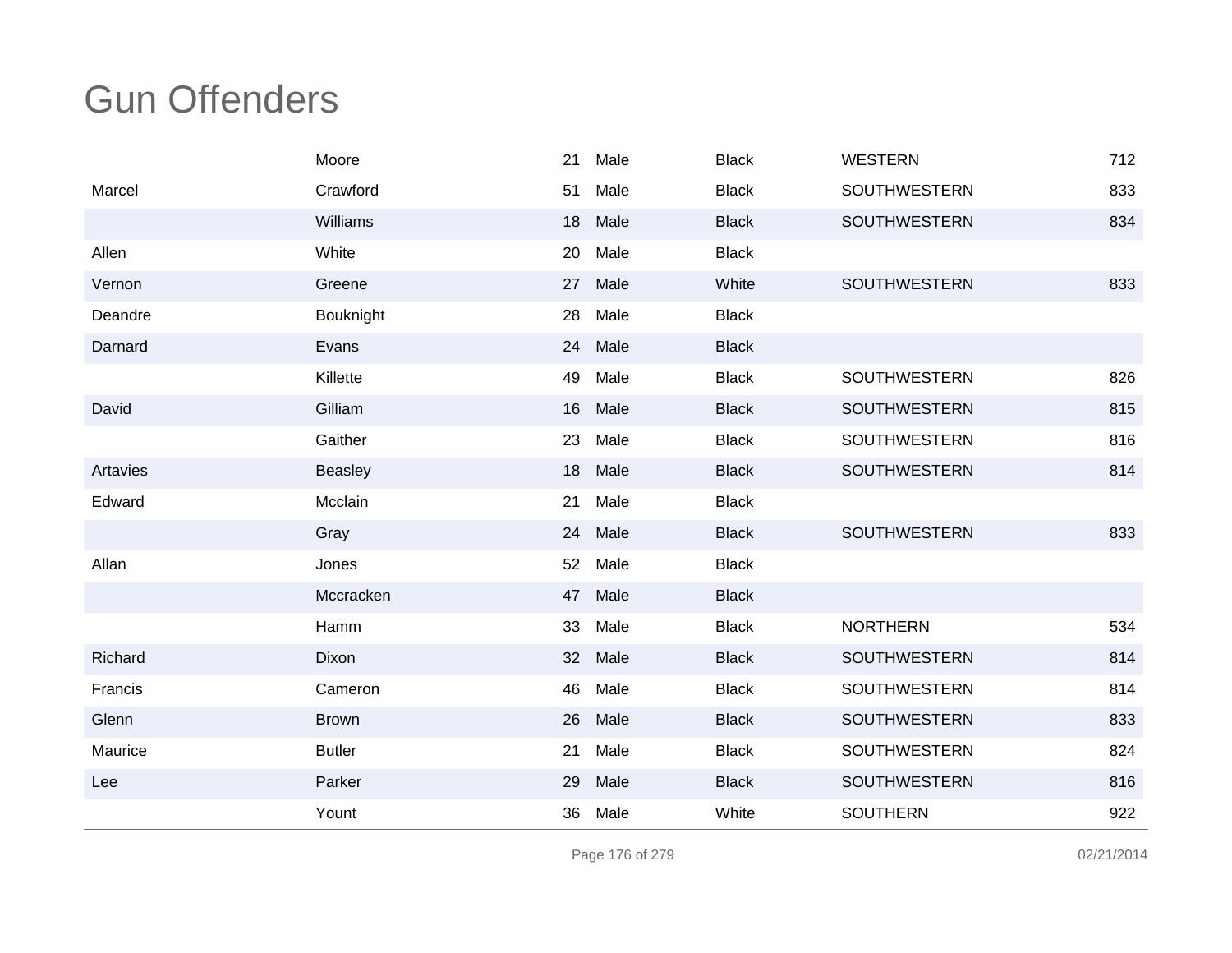| Poppleton                   | (39.29048621270, -76.63311318730) |
|-----------------------------|-----------------------------------|
| Beechfield                  | (39.27907575560, -76.69625546620) |
| Carroll-South Hilton        | (39.28488387600, -76.67149372700) |
|                             |                                   |
| Saint Agnes                 | (39.27371902770, -76.67454395320) |
|                             |                                   |
|                             |                                   |
| <b>Beechfield</b>           | (39.28134131500, -76.69592068760) |
| Franklintown Road           | (39.29704704010, -76.66724636010) |
| Saint Josephs               | (39.28599603870, -76.67340287520) |
| Rosemont                    | (39.30584575640, -76.66952497070) |
|                             |                                   |
| Beechfield                  | (39.27504168170, -76.69800754000) |
|                             |                                   |
|                             |                                   |
| Parklane                    | (39.34114486980, -76.66504739610) |
| Northwest Community Action  | (39.30418852310, -76.66375823500) |
| Winchester                  | (39.30131494370, -76.66697474550) |
| Irvington                   | (39.28120137880, -76.68554956010) |
| Irvington                   | (39.28452815650, -76.68338893080) |
| <b>Carroll-South Hilton</b> | (39.28619324340, -76.67048122350) |
| Westport                    | (39.26291618250, -76.63206965710) |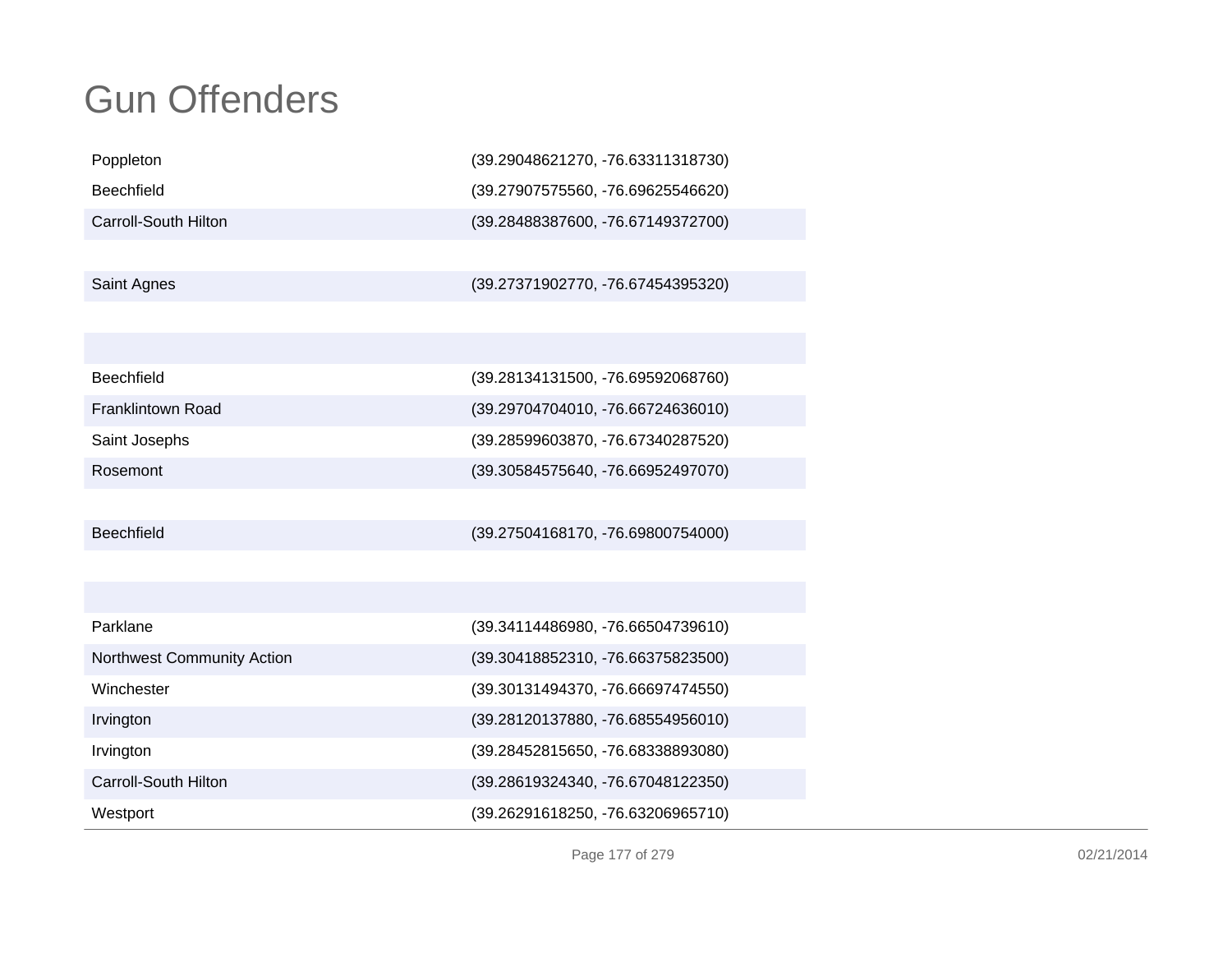| 109B02864 | Guilty |            | Incarcerated            | William  |
|-----------|--------|------------|-------------------------|----------|
| 109B02864 | Guilty | 01/23/2012 | Incarcerated            | Rodney   |
| 109B07854 | Guilty | 08/08/2012 | <b>Baltimore</b>        | Dezmond  |
| 109B08725 | Guilty | 07/25/2012 | <b>Baltimore</b>        | John     |
| 109B08725 | Guilty | 08/29/2012 | <b>Baltimore</b>        | Jimmie   |
| 109C05020 | Guilty | 12/13/2011 | Incarcerated            | Crystal  |
| 109C05193 | Guilty | 05/20/2010 | Out-Lining Jurisdiction | Stephen  |
| 109C09417 | Guilty | 12/19/2012 | <b>Baltimore</b>        | Corey    |
| 109C09880 | Guilty | 05/12/2010 | Out-Lining Jurisdiction | David    |
| 109C10360 | Guilty | 10/04/2010 | Out-Lining Jurisdiction | Terrell  |
| 109C13715 | Guilty | 09/26/2012 | <b>Baltimore</b>        | Tyshon   |
| 109D02752 | Guilty | 12/10/2012 | <b>Baltimore</b>        | James    |
| 109D06660 | Guilty |            | Incarcerated            | Kareem   |
| 109D07460 | Guilty | 07/21/2010 | Out-Lining Jurisdiction | Erik     |
|           | Guilty |            | Incarcerated            | Anthony  |
|           | Guilty | 09/14/2012 | <b>Baltimore</b>        | Dana     |
|           | Guilty | 06/16/2010 | Incarcerated            | Chantee  |
|           | Guilty |            | Incarcerated            | Richard  |
| 109F01028 | Guilty |            | Incarcerated            | Darryl   |
| 109F09704 | Guilty | 12/28/2012 | <b>Baltimore</b>        | Marculus |
| 109F11528 | Guilty | 09/13/2012 | <b>Baltimore</b>        | Kevin    |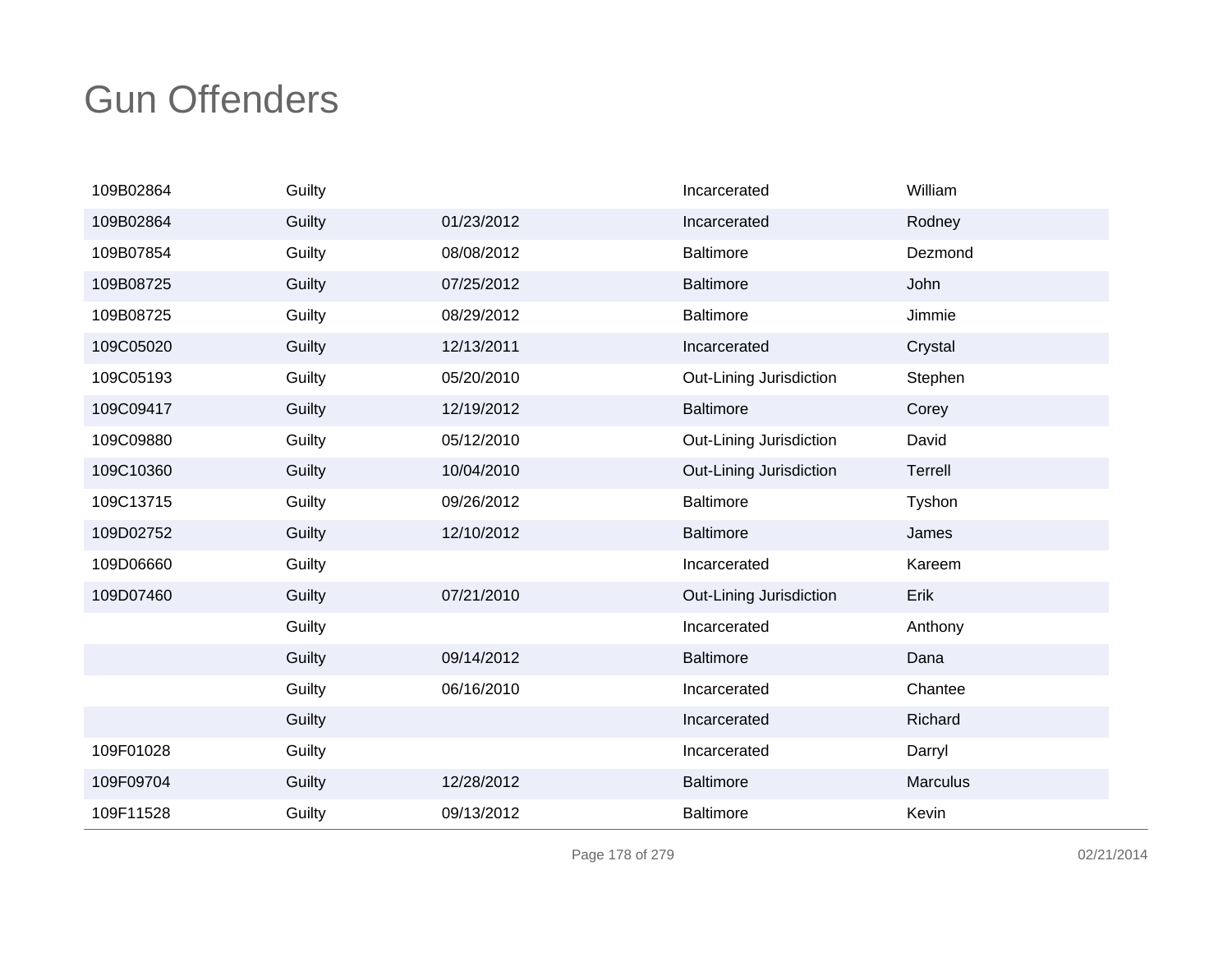| Lee     | Lesane         | 27 | Male   | <b>Black</b> |                     |     |
|---------|----------------|----|--------|--------------|---------------------|-----|
| Maurice | Ware           | 45 | Male   | <b>Black</b> | <b>NORTHERN</b>     | 525 |
| Maurice | Ellison        | 22 | Male   | <b>Black</b> | SOUTHEASTERN        | 222 |
| Vincent | Warren         | 30 | Male   | <b>Black</b> | <b>SOUTHERN</b>     | 924 |
|         | Ford           | 28 | Male   | <b>Black</b> | <b>CENTRAL</b>      | 121 |
| Monique | Gorham         | 30 | Female | <b>Black</b> | SOUTHWESTERN        | 821 |
| Wendall | <b>Bittner</b> | 62 | Male   | White        |                     |     |
|         | <b>Barnes</b>  | 20 | Male   | <b>Black</b> | <b>SOUTHERN</b>     | 912 |
| Wayne   | Coffren        | 41 | Male   | White        |                     |     |
| Jamal   | Mayfield       | 21 | Male   | <b>Black</b> |                     |     |
|         | Johnson        | 23 | Male   | <b>Black</b> | <b>SOUTHERN</b>     | 912 |
| Michael | <b>Brand</b>   | 52 | Male   | <b>Black</b> | <b>WESTERN</b>      | 735 |
|         | <b>Simms</b>   | 24 | Male   | <b>Black</b> |                     |     |
|         | Ange           | 29 | Male   | White        |                     |     |
|         | Wallace        | 28 | Male   | <b>Black</b> | <b>SOUTHWESTERN</b> | 835 |
| Andre   | Smith          | 24 | Male   | <b>Black</b> | <b>WESTERN</b>      | 715 |
| Renae   | Johnson        | 26 | Female | <b>Black</b> |                     |     |
|         | Price          | 22 | Male   | White        | <b>SOUTHERN</b>     | 913 |
|         | Grady          | 26 | Male   | <b>Black</b> | <b>SOUTHERN</b>     | 923 |
|         | Carter         | 26 | Male   | <b>Black</b> | <b>SOUTHWESTERN</b> | 816 |
| Dwight  | Smith          | 24 | Male   | <b>Black</b> | <b>NORTHERN</b>     | 522 |

Page 179 of 279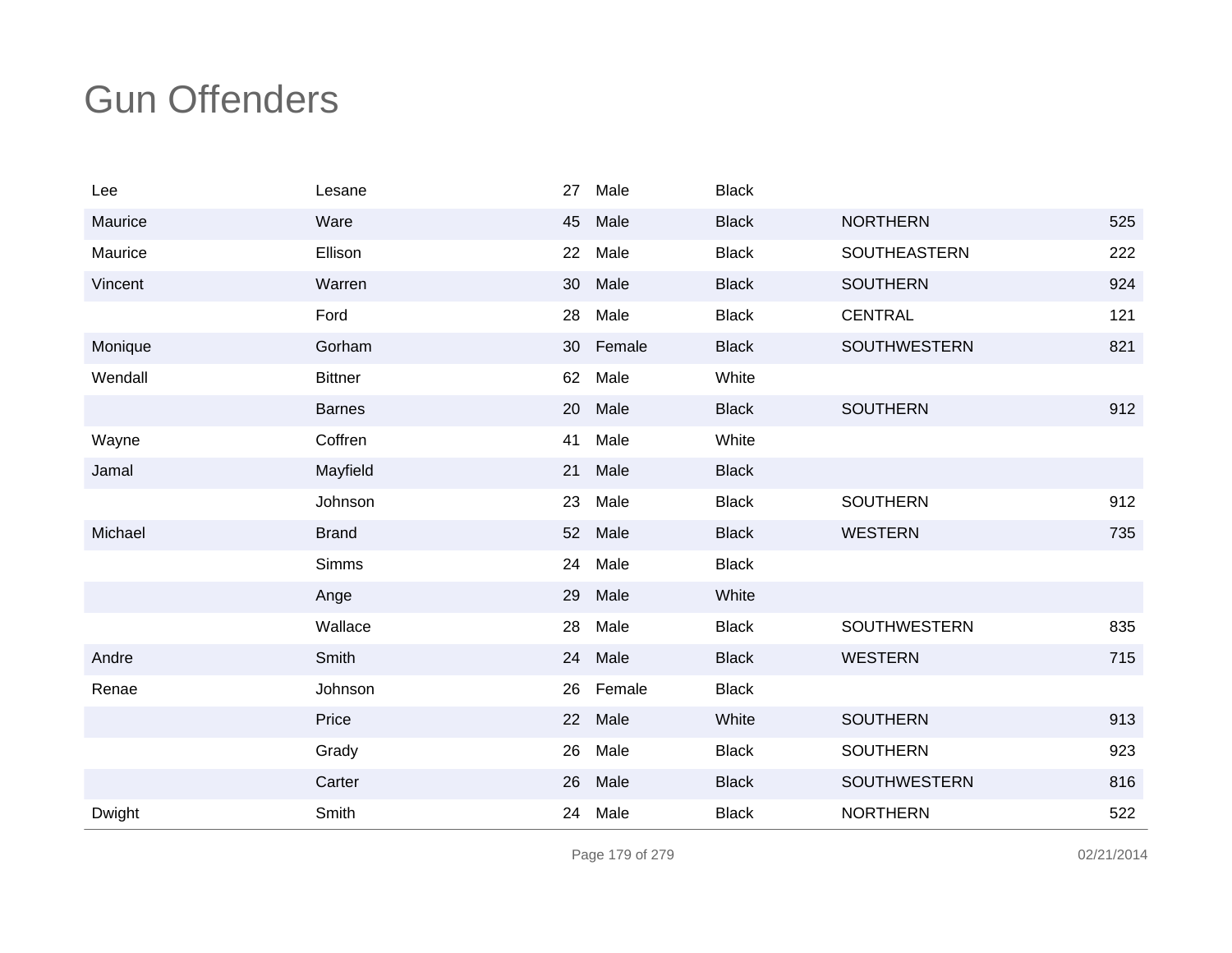| Pen Lucy                | (39.33759786310, -76.60333553810) |
|-------------------------|-----------------------------------|
| Baltimore-Linwood       | (39.29378978650, -76.58194460990) |
| <b>Cherry Hill</b>      | (39.24553108720, -76.62876426300) |
| Downtown                | (39.29394523990, -76.62117163610) |
| <b>Mount Holly</b>      | (39.31319273080, -76.68093552230) |
|                         |                                   |
| <b>Fairfield Area</b>   | (39.23444371240, -76.59616881420) |
|                         |                                   |
|                         |                                   |
| <b>Brooklyn</b>         | (39.23754117500, -76.60242588930) |
| Mondawmin               | (39.31076376710, -76.65188040040) |
|                         |                                   |
|                         |                                   |
| <b>Carrollton Ridge</b> | (39.28454095390, -76.65132117770) |
| Sandtown-Winchester     | (39.30012580410, -76.63934842260) |
|                         |                                   |
| <b>Brooklyn</b>         | (39.23498365620, -76.60089800470) |
| <b>Mount Winans</b>     | (39.26323933990, -76.64360932000) |
| Shipley Hill            | (39.28830067910, -76.65963816260) |
| Homeland                | (39.36588695130, -76.61690961540) |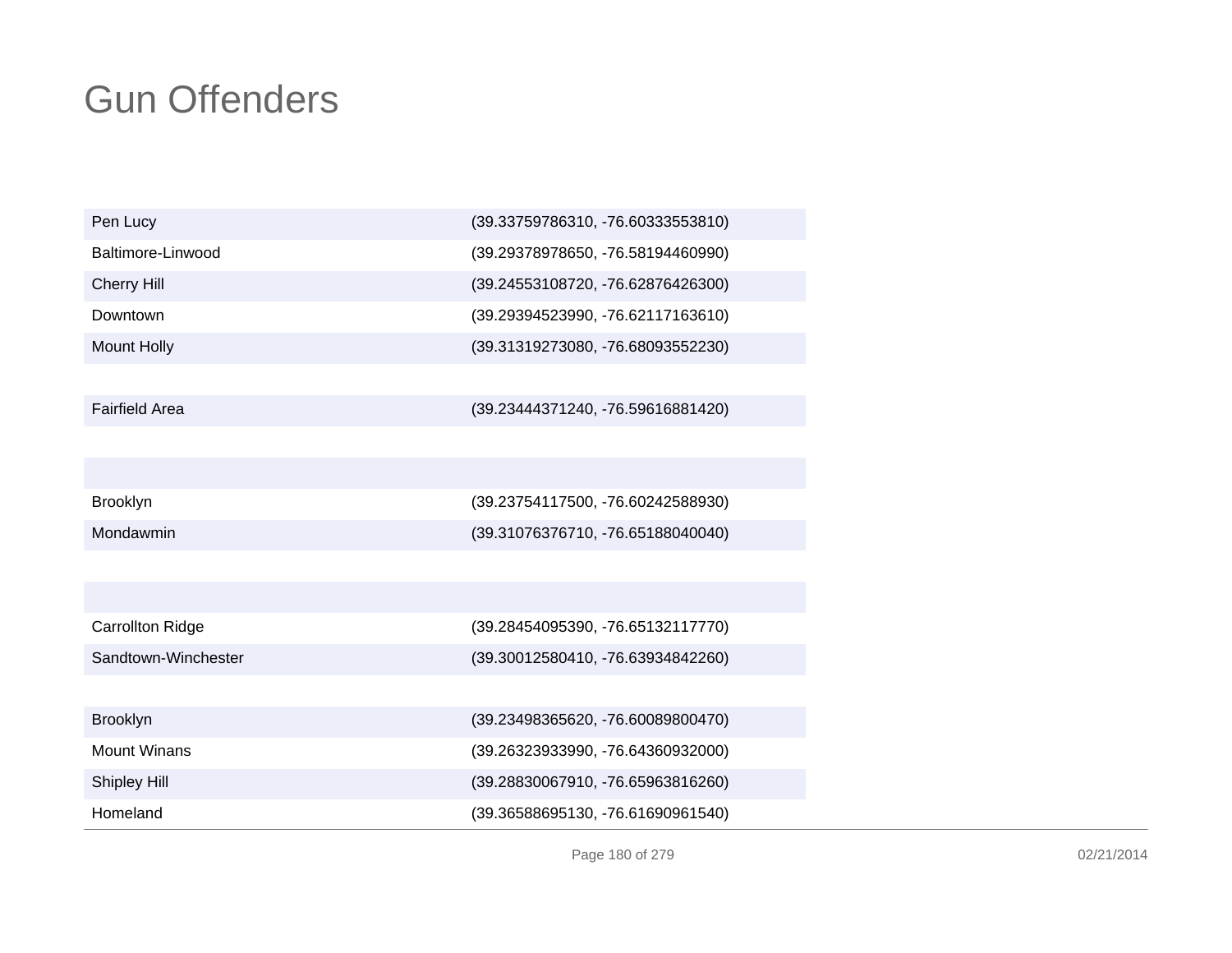| 109F12247 | Guilty |            | Incarcerated            | Andre           |
|-----------|--------|------------|-------------------------|-----------------|
| 109F13160 | Guilty | 09/15/2010 | Out-Lining Jurisdiction | Bobby           |
| 109G0361  | Guilty | 03/29/2011 | Out-Lining Jurisdiction | Shaquan         |
| 109G04770 | Guilty | 12/13/2012 | <b>Baltimore</b>        | Quentin         |
| 109G08833 | Guilty |            | Incarcerated            | John            |
| 109G09925 | Guilty |            | Incarcerated            | Jerome          |
| 109H08044 | Guilty | 11/26/2012 | <b>Baltimore</b>        | Orren           |
| 109H10736 | Guilty | 12/21/2012 | <b>Baltimore</b>        | Tyrone          |
| 109H12866 | Guilty | 10/04/2012 | Out-Lining Jurisdiction | Stephen         |
| 109H1415  | Guilty | 05/11/2011 | Out-Lining Jurisdiction | <b>Brevette</b> |
| 109H7222  | Guilty |            | Incarcerated            | Derrick         |
| 109l01018 | Guilty |            | Incarcerated            | Damien          |
| 109105081 | Guilty |            | Incarcerated            | Ronald          |
| 109111070 | Guilty | 12/10/2012 | Out-Lining Jurisdiction | Clifton         |
| 109J00796 | Guilty | 08/08/2012 | <b>Baltimore</b>        | James           |
| 109J01487 | Guilty | 12/10/2012 | <b>Baltimore</b>        | Reginald        |
| 109J08306 | Guilty |            | Incarcerated            | John            |
| 109J4938  | 36     | 08/15/2012 | <b>Baltimore</b>        | Lakenya         |
| 109K00819 | Guilty | 09/06/2012 | Incarcerated            | Ryan            |
| 109K00843 | Guilty |            | Incarcerated            | Anthony         |
| 109k00980 | Guilty | 09/27/2012 | <b>Baltimore</b>        | Terrell         |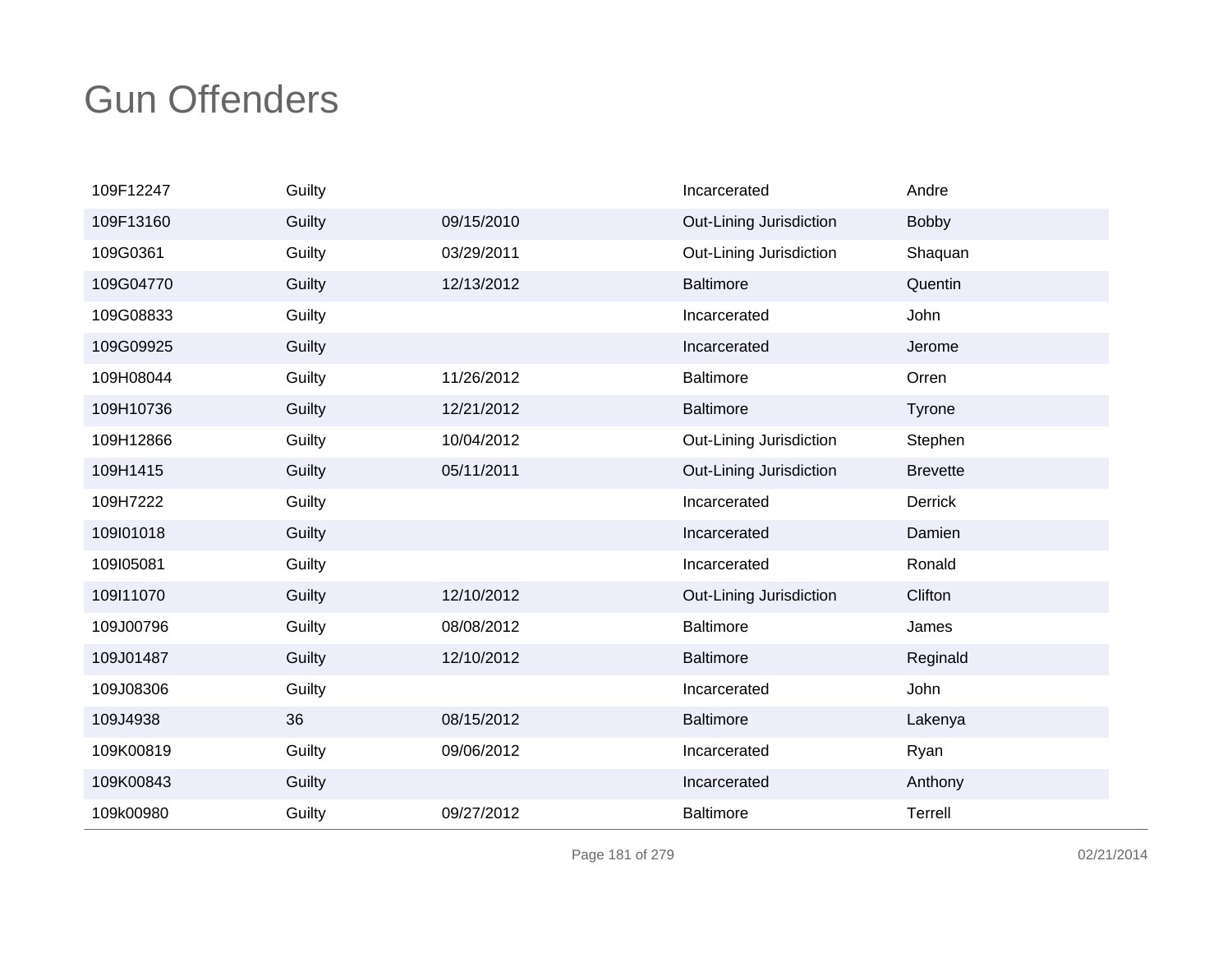|                     | Jackson  | 19              | Male   | <b>Black</b> | <b>SOUTHERN</b>     | 923 |
|---------------------|----------|-----------------|--------|--------------|---------------------|-----|
|                     | Ross     | 20              | Male   | <b>Black</b> |                     |     |
|                     | Robinson | 18              | Male   | <b>Black</b> |                     |     |
| Andrew              | Houston  | 31              | Male   | <b>Black</b> | <b>SOUTHERN</b>     | 913 |
|                     | Poole    | 26              | Male   | <b>Black</b> | <b>SOUTHERN</b>     | 931 |
| Clayton             | Booze    | 54              | Male   | <b>Black</b> | <b>SOUTHERN</b>     | 911 |
|                     | Jackson  | 29              | Male   | <b>Black</b> | <b>SOUTHERN</b>     | 924 |
| Curtis              | Walker   | 18              | Male   | <b>Black</b> | <b>SOUTHEASTERN</b> | 223 |
| Daniel              | Foreman  | 38              | Male   | <b>Black</b> |                     |     |
|                     | Smith    | 33              | Male   | <b>Black</b> |                     |     |
| Antonio             | Moulden  | 34              | Male   | <b>Black</b> | <b>SOUTHERN</b>     | 913 |
|                     | Greene   | 33              | Male   | <b>Black</b> | <b>SOUTHWESTERN</b> | 816 |
|                     | Debose   | 24              | Male   | <b>Black</b> | <b>SOUTHERN</b>     | 921 |
| Emmanuel            | Williams | 36              | Male   | <b>Black</b> |                     |     |
| Eugene              | Gardner  | 71              | Male   | <b>Black</b> |                     |     |
|                     | Forbes   | 23              | Male   | <b>Black</b> | <b>CENTRAL</b>      | 132 |
|                     | Johnson  | 26              | Male   | White        | <b>SOUTHERN</b>     | 923 |
| <b>Tara Delorse</b> | Williams | 32 <sup>2</sup> | Female | <b>Black</b> | <b>NORTHWESTERN</b> | 612 |
|                     | King     | 23              | Male   | <b>Black</b> | <b>SOUTHERN</b>     | 911 |
|                     | White    | 31              | Male   | <b>Black</b> | <b>CENTRAL</b>      | 124 |
| Earl                | Jones    | 23              | Male   | <b>Black</b> | SOUTHWESTERN        | 832 |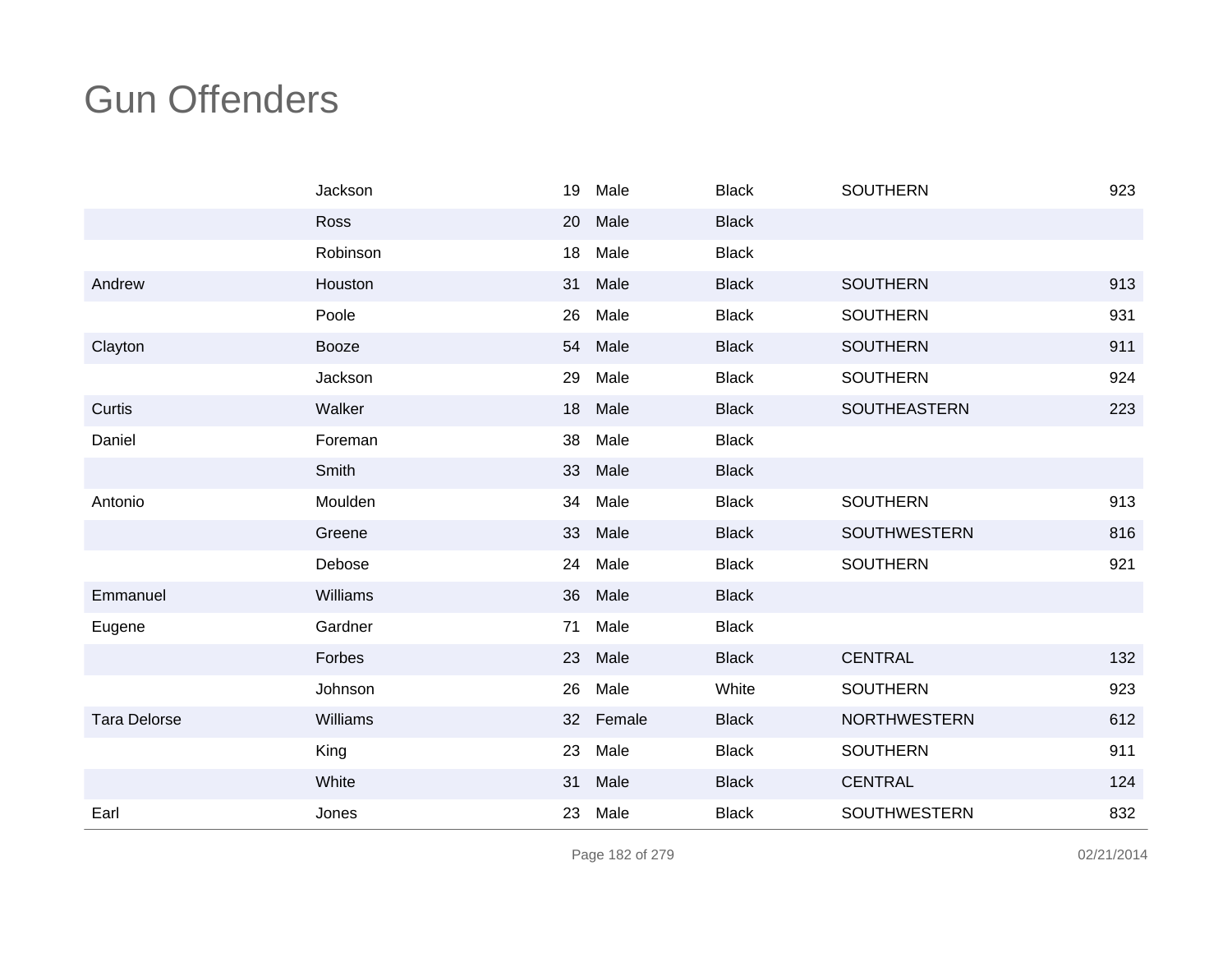| Lakeland                    | (39.25228033570, -76.64666998630) |
|-----------------------------|-----------------------------------|
|                             |                                   |
|                             |                                   |
| <b>Brooklyn</b>             | (39.23012275680, -76.60393628680) |
| <b>Hollins Market</b>       | (39.28770594860, -76.63533940050) |
| <b>Brooklyn</b>             | (39.22801293850, -76.59708492570) |
| <b>SOUTHERN</b>             | (39.24432644640, -76.62696074510) |
| <b>Baltimore Highlands</b>  | (39.29562550680, -76.56747785780) |
|                             |                                   |
|                             |                                   |
| <b>Brooklyn</b>             | (39.23096467610, -76.60073989140) |
| <b>Carroll-South Hilton</b> | (39.28745654700, -76.67087655220) |
| <b>Washington Village</b>   | (39.27995943570, -76.62864142050) |
|                             |                                   |
|                             |                                   |
| <b>CENTRAL</b>              | (39.30108303870, -76.63188221430) |
| Lakeland                    | (39.25474561340, -76.65135450840) |
| Greenspring                 | (39.33525779590, -76.66253465030) |
| Curtis Bay                  | (39.22407421020, -76.58832003620) |
| Upton                       | (39.29900909830, -76.62640095090) |
| Oaklee                      | (39.26789009240, -76.68481367360) |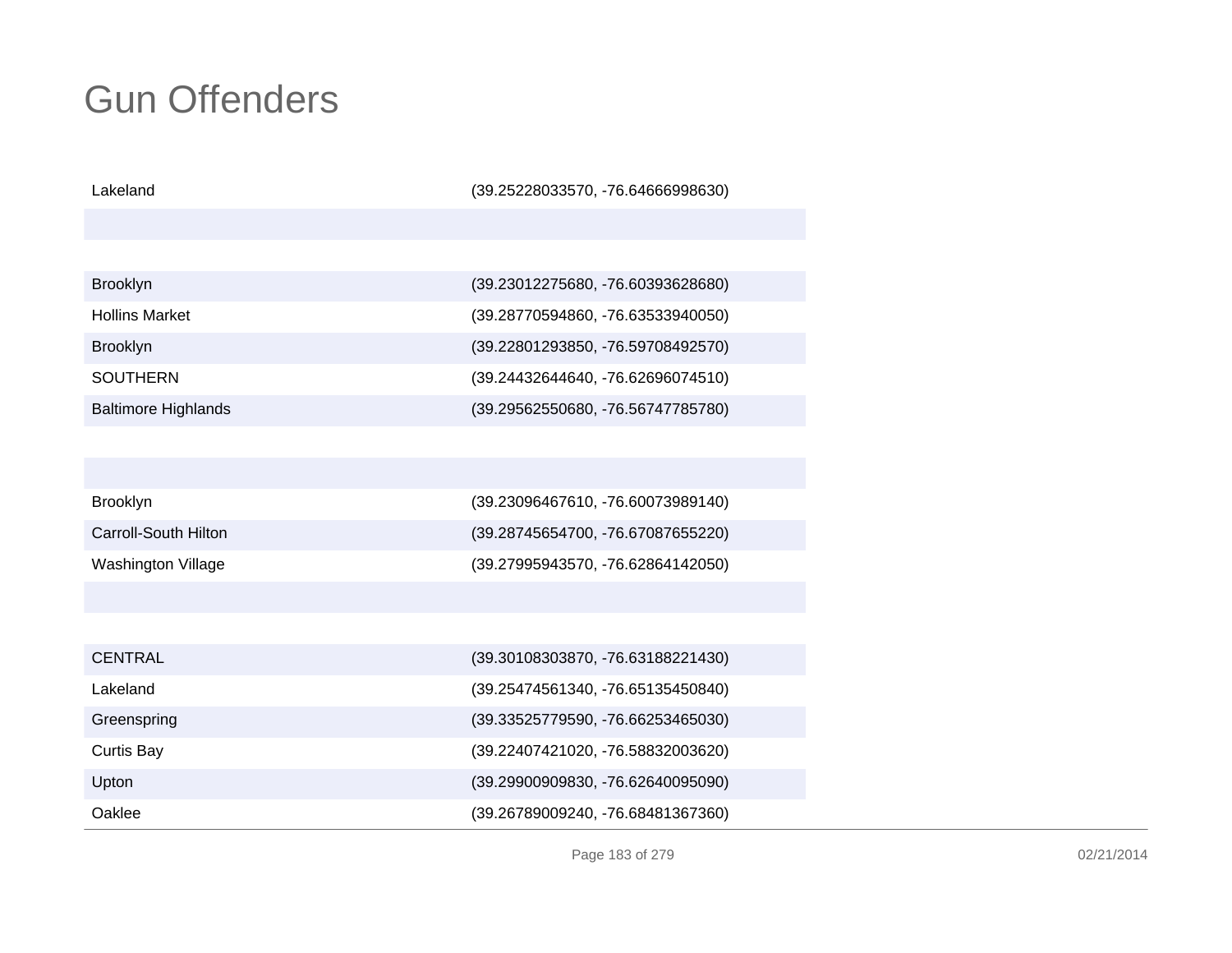| 109K02961    | Guilty     | 07/14/2011 | Out-Lining Jurisdiction | <b>Bryant</b>  |
|--------------|------------|------------|-------------------------|----------------|
| 109K04386    | Guilty     | 12/26/2012 | <b>Baltimore</b>        | Casey          |
| 109K04454    | Guilty     |            | Incarcerated            | Kenneth        |
| 109K09401    | Guilty     | 11/10/2011 | Incarcerated            | William        |
| 109K10014    | Guilty     | 03/23/2011 | <b>Baltimore</b>        | Robert         |
| 109L00163    | Guilty     | 07/24/2012 | Out-Lining Jurisdiction | Christopher    |
| 109L02680    | Guilty     | 07/05/2011 | Out-Lining Jurisdiction | Marshall       |
| 109L02863    | Guilty     | 06/07/2011 | Out-Lining Jurisdiction | Michael        |
| 109L03349    | Guilty     |            | Incarcerated            | Milton         |
| 10P005924    | <b>PBJ</b> | 06/07/2011 | Out-Lining Jurisdiction | <b>Ulysses</b> |
| 11 1C00185   | Guilty     | 06/28/2012 | Incarcerated            | Eric           |
| 11 2A03885   | Guilty     | 08/06/2012 | <b>Baltimore</b>        | Theodore       |
| 11 2111149   | Guilty     | 05/17/2012 | Out-Lining Jurisdiction | Luis           |
| 11 3E06618   | Guilty     |            | Incarcerated            | Corey          |
| 11 3 03 288  | Guilty     |            | Incarcerated            | Lamont         |
| 11 3107690   | Guilty     | 01/08/2013 | <b>Baltimore</b>        | Reginald       |
| 11 4A01614   | Guilty     |            | Incarcerated            | Marvin         |
| 11 4G13312   | Guilty     | 12/05/2012 | <b>Baltimore</b>        | James          |
| 11 4H02043   | Guilty     |            | Incarcerated            | Clifford       |
| 11 4H14479   | Guilty     |            | Incarcerated            | Keno           |
| 11 4 11 1656 | Guilty     |            | Incarcerated            | Dante          |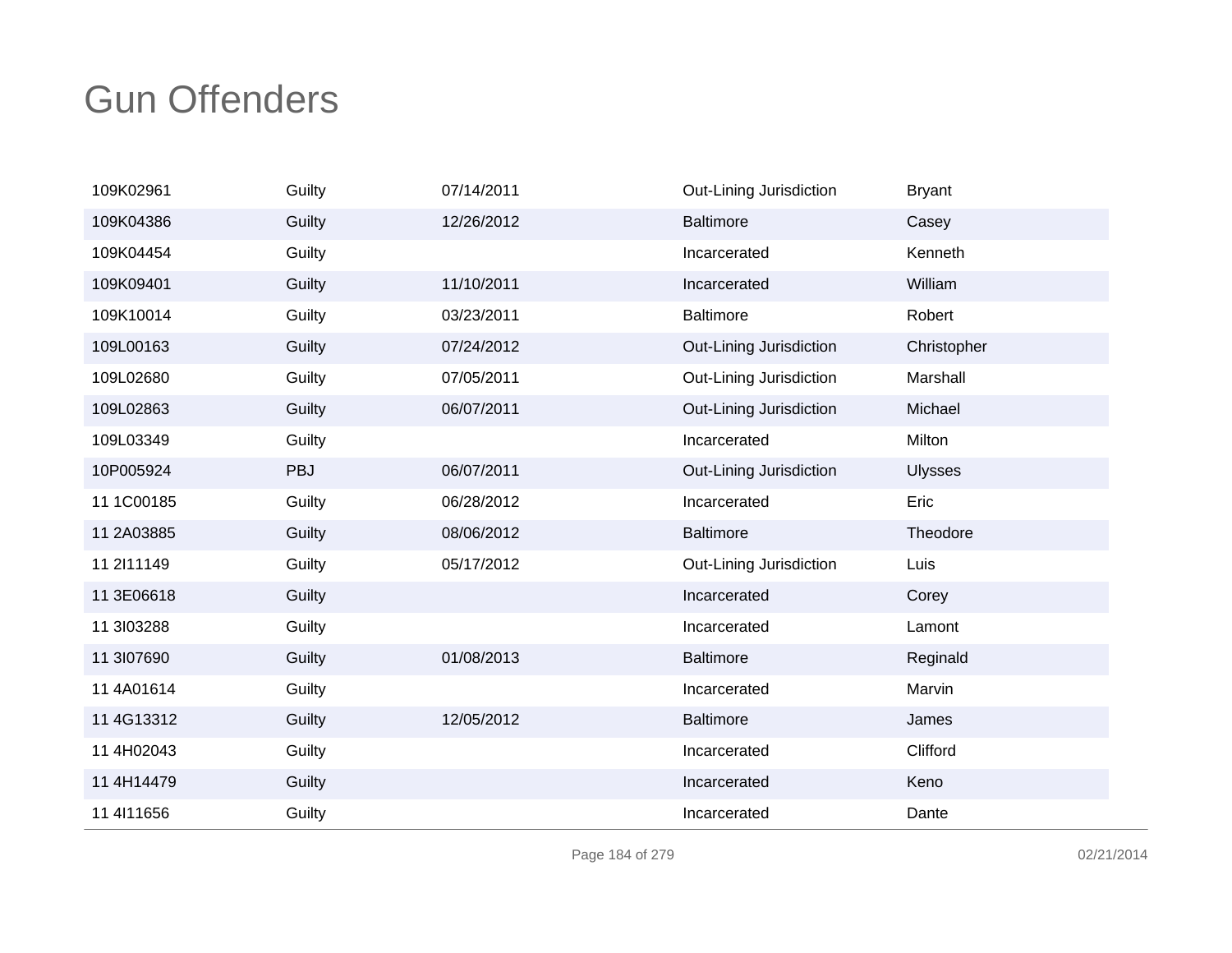| Terrell  | Floyd         | 18 | Male | <b>Black</b> |                     |     |
|----------|---------------|----|------|--------------|---------------------|-----|
| Ray      | <b>Bradds</b> | 25 | Male | White        | <b>SOUTHERN</b>     | 935 |
|          | Jacobs        | 28 | Male | <b>Black</b> | NORTHEASTERN        | 426 |
| John     | Kipikasha     | 39 | Male | White        | <b>SOUTHERN</b>     | 911 |
| Edward   | Tucker        | 19 | Male | <b>Black</b> | <b>SOUTHWESTERN</b> | 816 |
| J'von    | Wise          | 26 | Male | <b>Black</b> |                     |     |
| Alan     | Spence        | 49 | Male | <b>Black</b> |                     |     |
| Anthony  | Jones         | 19 | Male | <b>Black</b> |                     |     |
|          | Nelson        | 25 | Male | <b>Black</b> |                     |     |
| Lawrence | Eure          | 62 | Male | <b>Black</b> |                     |     |
| Victor   | Harris        | 21 | Male | <b>Black</b> | SOUTHWESTERN        | 822 |
| Antonio  | Alston        | 21 | Male | <b>Black</b> | SOUTHEASTERN        | 221 |
| Rey      | Sosa          | 19 | Male | <b>Black</b> |                     |     |
|          | Robinson      | 31 | Male | <b>Black</b> | <b>EASTERN</b>      | 321 |
|          | Randall       | 36 | Male | <b>Black</b> | <b>EASTERN</b>      | 312 |
| George   | Gardner       | 19 | Male | <b>Black</b> | <b>NORTHEASTERN</b> | 436 |
|          | Slaughter     | 24 | Male | <b>Black</b> | <b>NORTHERN</b>     | 524 |
| Edward   | Lewis         | 60 | Male | <b>Black</b> | <b>NORTHEASTERN</b> | 415 |
|          | <b>Bailey</b> | 51 | Male | <b>Black</b> | <b>NORTHEASTERN</b> | 435 |
|          | Bowman        | 18 | Male | <b>Black</b> | <b>NORTHEASTERN</b> | 427 |
|          | Johnson       | 43 | Male | <b>Black</b> | <b>EASTERN</b>      | 333 |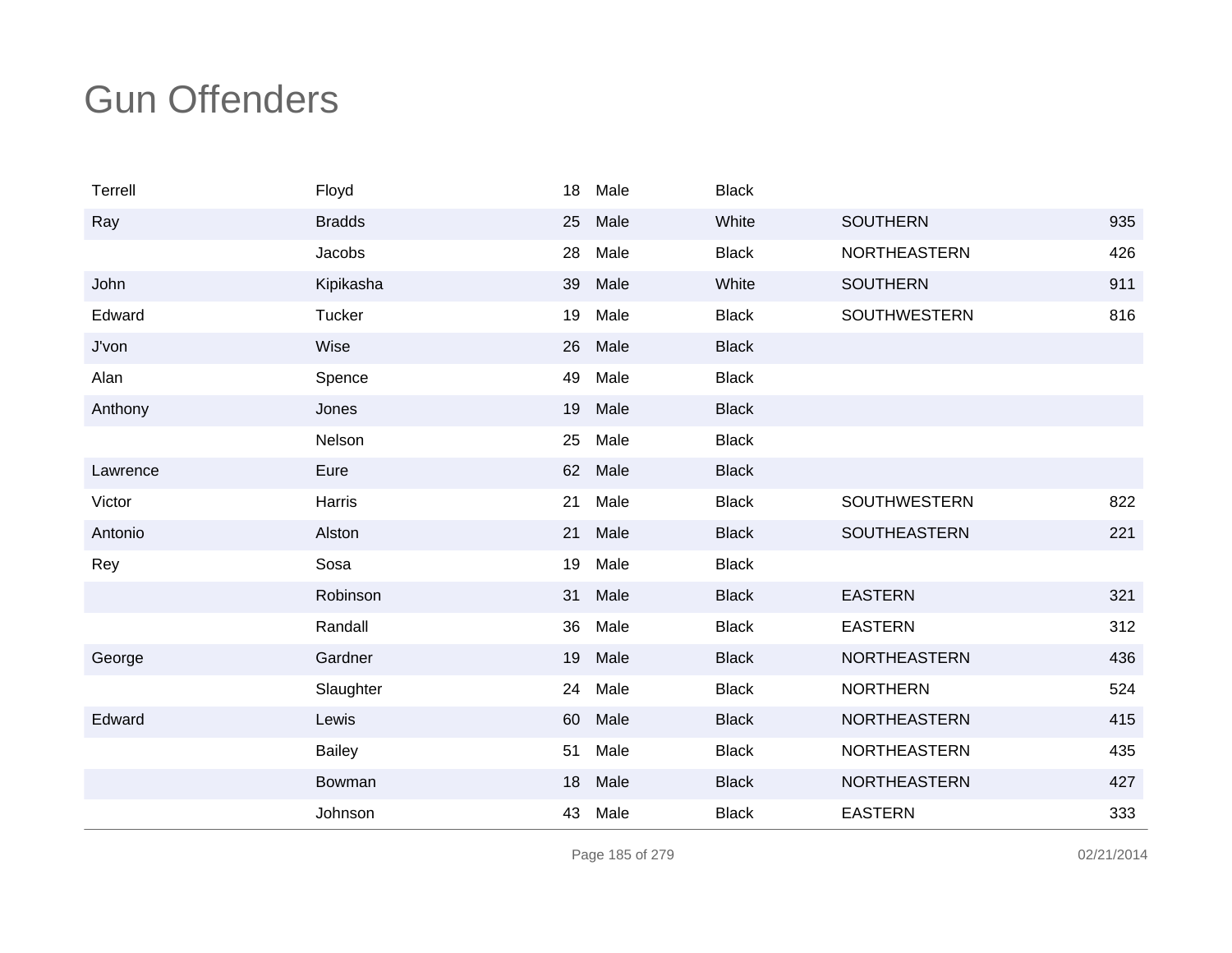| New Southwest/Mount Clare | (39.28436358050, -76.64265934540) |
|---------------------------|-----------------------------------|
| Perring Loch              | (39.35282175440, -76.57980590320) |
| Curtis Bay                | (39.22798675360, -76.58712159820) |
| Saint Josephs             | (39.28752044050, -76.67338998970) |
|                           |                                   |

| Edmondson Village     | (39.29862497250, -76.68057709810)   |
|-----------------------|-------------------------------------|
| <b>McElderry Park</b> | (39.29729232200, -76.57791089730)   |
|                       |                                     |
| Oliver                | (39.30953026280, -76.59588804290)   |
| East Baltimore Midway | (39.31605148690, -76.59832843670)   |
| Parkside              | $(39.32359565030, -76.56003035500)$ |
| Woodbourne-McCabe     | (39.35340326940, -76.60621369470)   |
| Belair-Edison         | (39.32068846280, -76.56415326140)   |
| Frankford             | (39.33905449140, -76.54913936830)   |
| Waltherson            | (39.34696076720, -76.55681118990)   |
| Berea                 | (39.30853486380, -76.58151479580)   |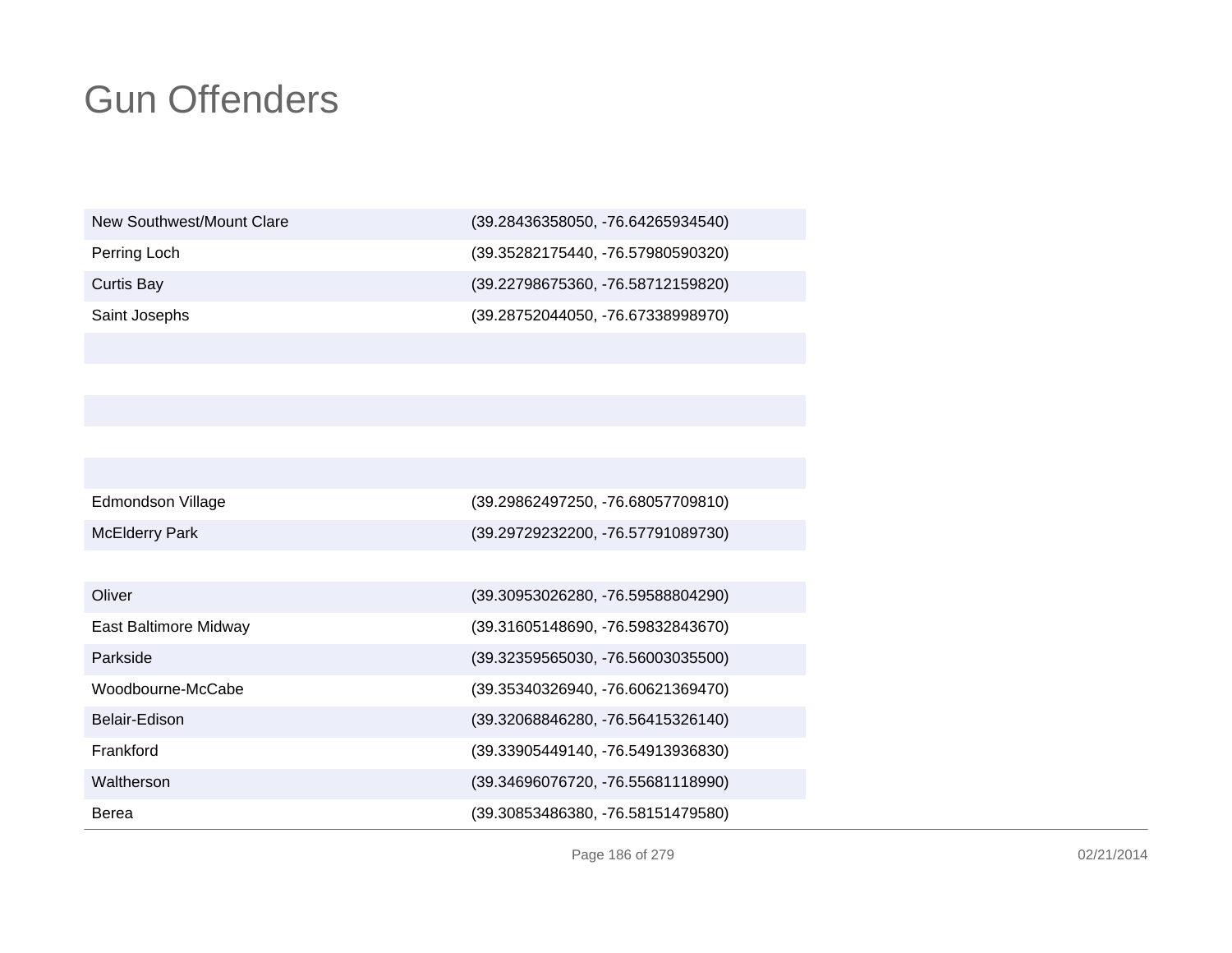| 11 4J10244 | Guilty |            | Incarcerated            | Darrod         |
|------------|--------|------------|-------------------------|----------------|
| 11 5G06730 | Guilty |            | Incarcerated            | Keymo          |
| 11 5K10091 | Guilty | 09/13/2012 | <b>Baltimore</b>        | Shaymar        |
| 11 6J13517 | Guilty |            | Incarcerated            | Kendall        |
| 11 7109330 | Guilty | 09/10/2012 | Incarcerated            | Sherman        |
| 11 7K07320 | Guilty |            | Incarcerated            | Ernest         |
| 11 7L05204 | Guilty |            | Incarcerated            | Christopher    |
| 11 8F03948 | Guilty |            | Incarcerated            | Terrence       |
| 11 8H1097  | Guilty | 09/14/2012 | <b>Baltimore</b>        | Robert         |
| 11 8J08753 | Guilty | 11/20/2012 | <b>Baltimore</b>        | <b>Brandon</b> |
| 118K08712  | Guilty |            | Incarcerated            | <b>Brian</b>   |
| 110211022  | Guilty | 06/07/2011 | Out-Lining Jurisdiction | Jerry          |
| 1110105911 | Guilty |            | Incarcerated            | Lyndon         |
| 111A02077  | Guilty |            | Incarcerated            | Jerome         |
| 111A03279  | Guilty | 10/16/2012 | <b>Baltimore</b>        | Corey          |
| 111A04864  | Guilty |            | Incarcerated            | Ontario        |
| 111A0559   | PBJ    | 03/04/2011 | Out-Lining Jurisdiction | Ckoy           |
| 111A08318  | Guilty | 03/30/2012 | Out-Lining Jurisdiction | Ramon          |
| 111A10408  | Guilty | 12/05/2012 | <b>Baltimore</b>        | <b>Steve</b>   |
| 111A11158  | Guilty |            | Incarcerated            | Chucky         |
| 111A5627   | Guilty | 07/17/2012 | Out-Lining Jurisdiction | Deandre        |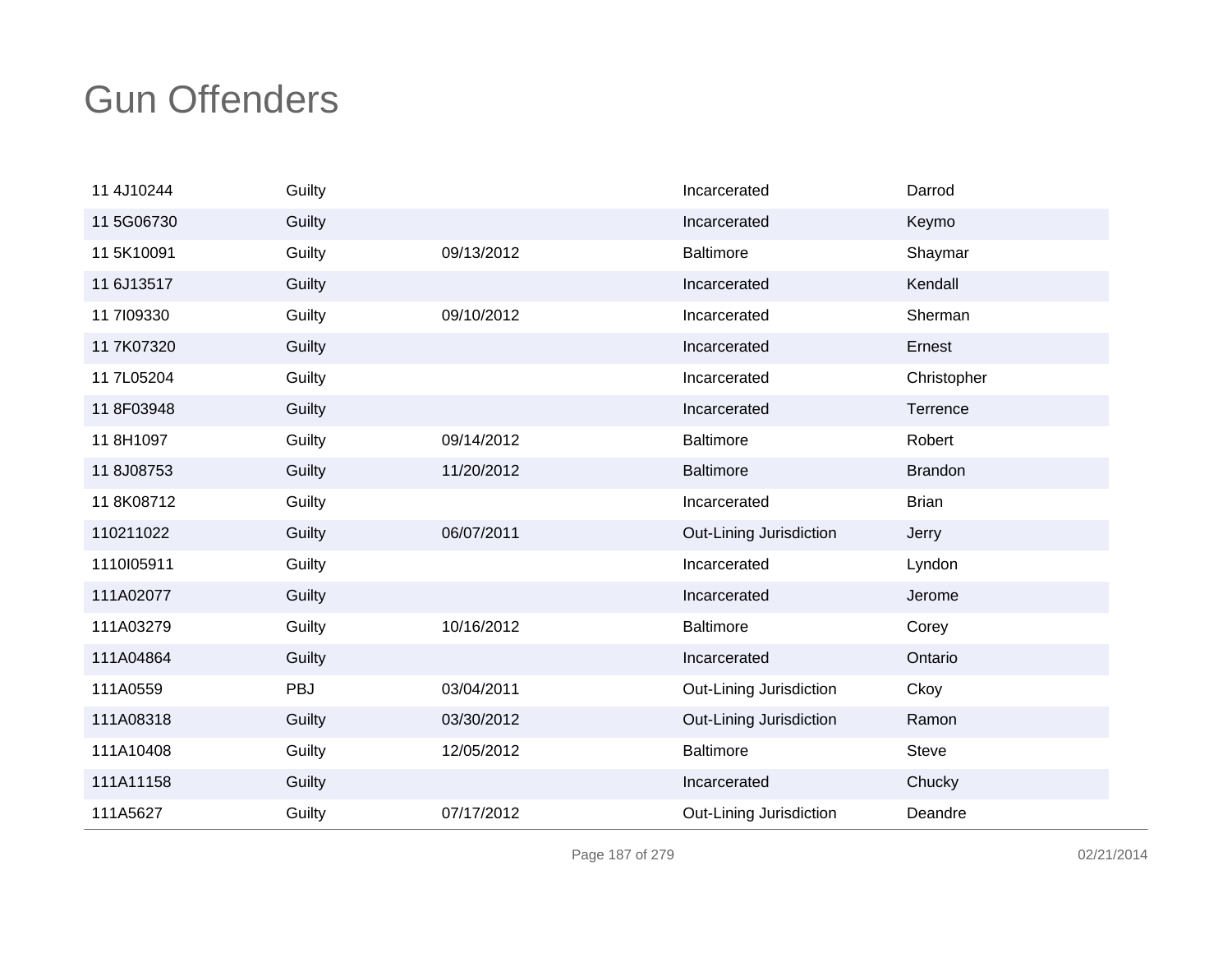| Jamal    | Wyche          | 20 | Male | <b>Black</b> | <b>NORTHEASTERN</b> | 413 |
|----------|----------------|----|------|--------------|---------------------|-----|
| Tubias   | Martin         | 18 | Male | <b>Black</b> |                     |     |
| Ladell   | <b>Barnes</b>  | 25 | Male | <b>Black</b> | <b>NORTHWESTERN</b> | 612 |
|          | Scott          | 21 | Male | <b>Black</b> |                     |     |
|          | Williams       | 44 | Male | <b>Black</b> | <b>NORTHERN</b>     | 531 |
|          | Robinson       | 27 | Male | <b>Black</b> | <b>NORTHEASTERN</b> | 415 |
|          | Tyler          | 23 | Male | White        |                     |     |
|          | <b>Hammock</b> | 43 | Male | <b>Black</b> |                     |     |
| Dwight   | <b>Burton</b>  | 62 | Male | White        | SOUTHWESTERN        | 832 |
|          | Garrison       | 27 | Male | <b>Black</b> |                     |     |
|          | <b>Burris</b>  | 25 | Male | White        | <b>SOUTHWESTERN</b> | 832 |
|          | <b>Bryant</b>  | 59 | Male | <b>Black</b> |                     |     |
| Kevin    | Williams       | 47 | Male | <b>Black</b> | <b>WESTERN</b>      | 711 |
| Carlos   | Taylor         | 36 | Male | <b>Black</b> |                     |     |
| Lamont   | <b>Bryant</b>  | 25 | Male | <b>Black</b> | NORTHEASTERN        | 426 |
| Dennis   | <b>Brown</b>   | 25 | Male | <b>Black</b> |                     |     |
| Meccal   | Lamb           | 31 | Male | <b>Black</b> |                     |     |
| Glen     | Carter         | 32 | Male | <b>Black</b> |                     |     |
| Marshall | Herring        | 33 | Male | <b>Black</b> | <b>NORTHERN</b>     | 513 |
|          | Fleet          | 25 | Male | <b>Black</b> | <b>SOUTHERN</b>     | 922 |
| Laquan   | Jones          | 18 | Male | <b>Black</b> |                     |     |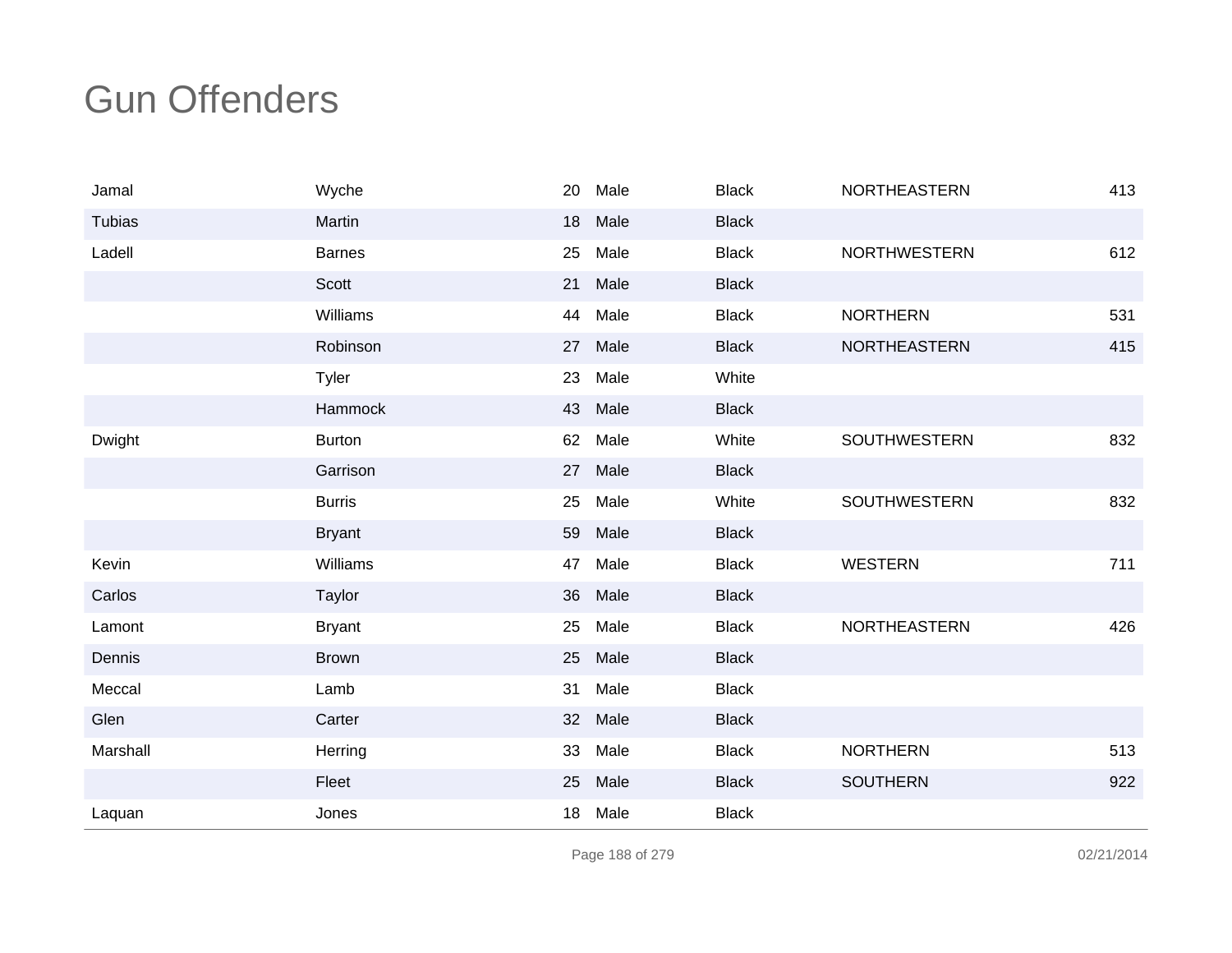| Belair-Edison               | (39.31831114020, -76.56620298540) |
|-----------------------------|-----------------------------------|
|                             |                                   |
| <b>Central Park Heights</b> | (39.33556232880, -76.66411873810) |
|                             |                                   |
| Greenspring                 | (39.33376092060, -76.65822056000) |
| Belair-Edison               | (39.32180967240, -76.56435562860) |
|                             |                                   |
|                             |                                   |
| Oaklee                      | (39.26683662570, -76.68500317320) |
|                             |                                   |
| <b>Morrell Park</b>         | (39.26719084290, -76.65806248300) |
|                             |                                   |
| Franklin Square             | (39.29227196090, -76.64471739700) |
|                             |                                   |
| Perring Loch                | (39.35465620100, -76.58154335370) |
|                             |                                   |
|                             |                                   |
|                             |                                   |
| <b>Better Waverly</b>       | (39.32426923410, -76.60284782160) |
| Westport                    | (39.26240247740, -76.63331641010) |
|                             |                                   |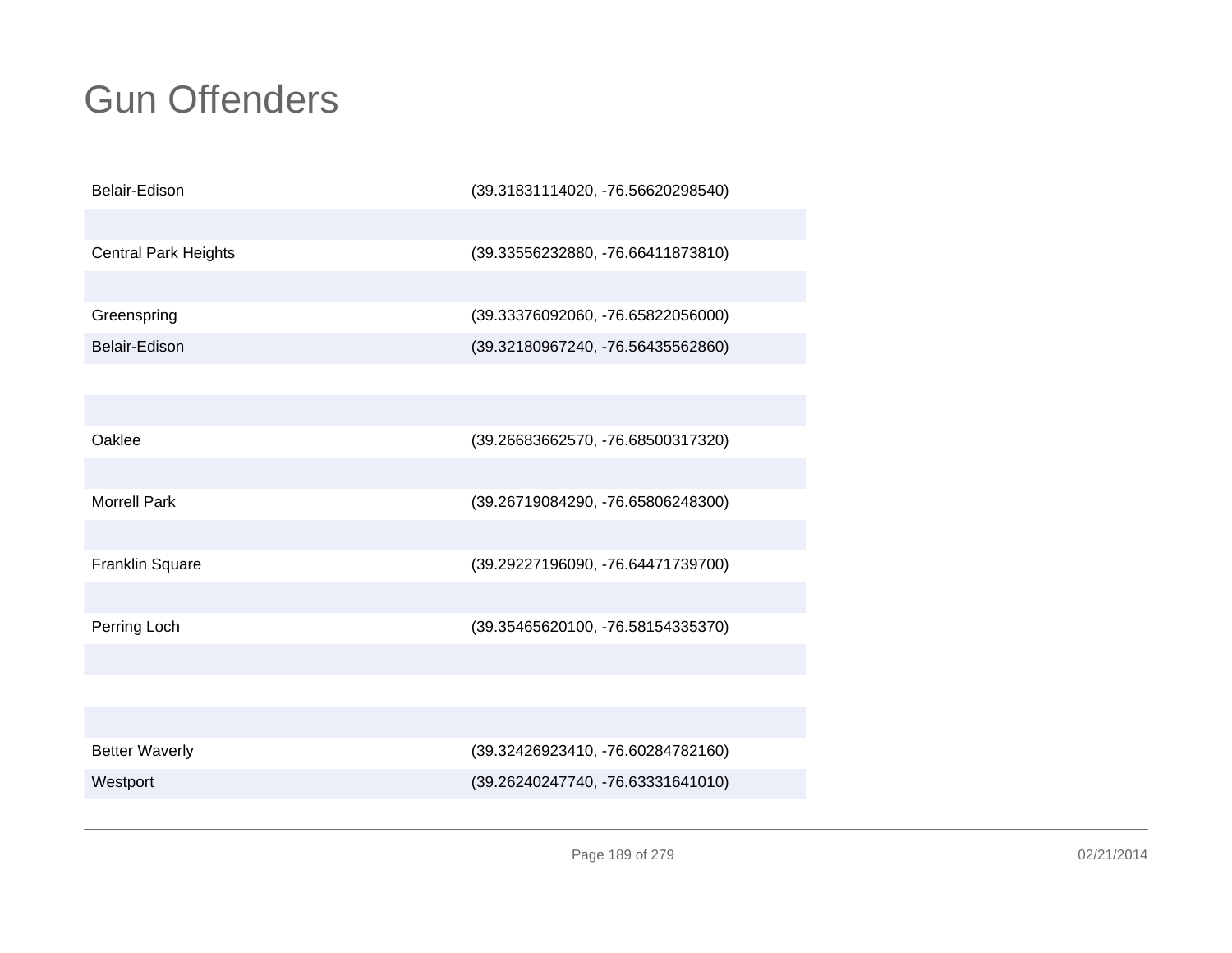| 111B03093 | Guilty |            | Incarcerated            | Hykeem       |
|-----------|--------|------------|-------------------------|--------------|
| 111B05012 | Guilty |            | Incarcerated            | James        |
| 111B06457 | Guilty | 05/01/2012 | Incarcerated            | Elijah       |
| 111C12820 | Guilty | 12/17/2012 | <b>Baltimore</b>        | <b>Bryan</b> |
| 111D03613 | Guilty |            | Incarcerated            | Marvin       |
| 111D06448 | Guilty |            | Incarcerated            | Calvin       |
| 111D11887 | Guilty |            | Incarcerated            | Dujuan       |
| 111D13895 | Guilty |            | Incarcerated            | Gregory      |
|           | Guilty | 10/01/2012 | <b>Baltimore</b>        | Cedric       |
|           | Guilty |            | Incarcerated            | William      |
| 111F06048 | Guilty |            | Incarcerated            | Damin        |
| 111F08948 | Guilty | 10/21/2011 | Out-Lining Jurisdiction | Gabriel      |
| 111F09584 | Guilty | 07/31/2012 | <b>Baltimore</b>        | Alvin        |
| 111G12623 | Guilty |            | Incarcerated            | Vaughn       |
| 111G15009 | Guilty | 11/02/2012 | Incarcerated            | James        |
| 111H1380  | Guilty |            | Incarcerated            | Evan         |
| 111l00472 | Guilty | 11/07/2012 | <b>Baltimore</b>        | Corey        |
| 111110948 | PBJ    | 06/01/2012 | Incarcerated            | Kwame        |
| 111J06949 | Guilty | 09/28/2012 | <b>Baltimore</b>        | Correnne     |
| 111J12841 | Guilty | 12/05/2012 | <b>Baltimore</b>        | <b>Byron</b> |
| 111J15059 | Guilty | 07/13/2012 | <b>Baltimore</b>        | Sierra       |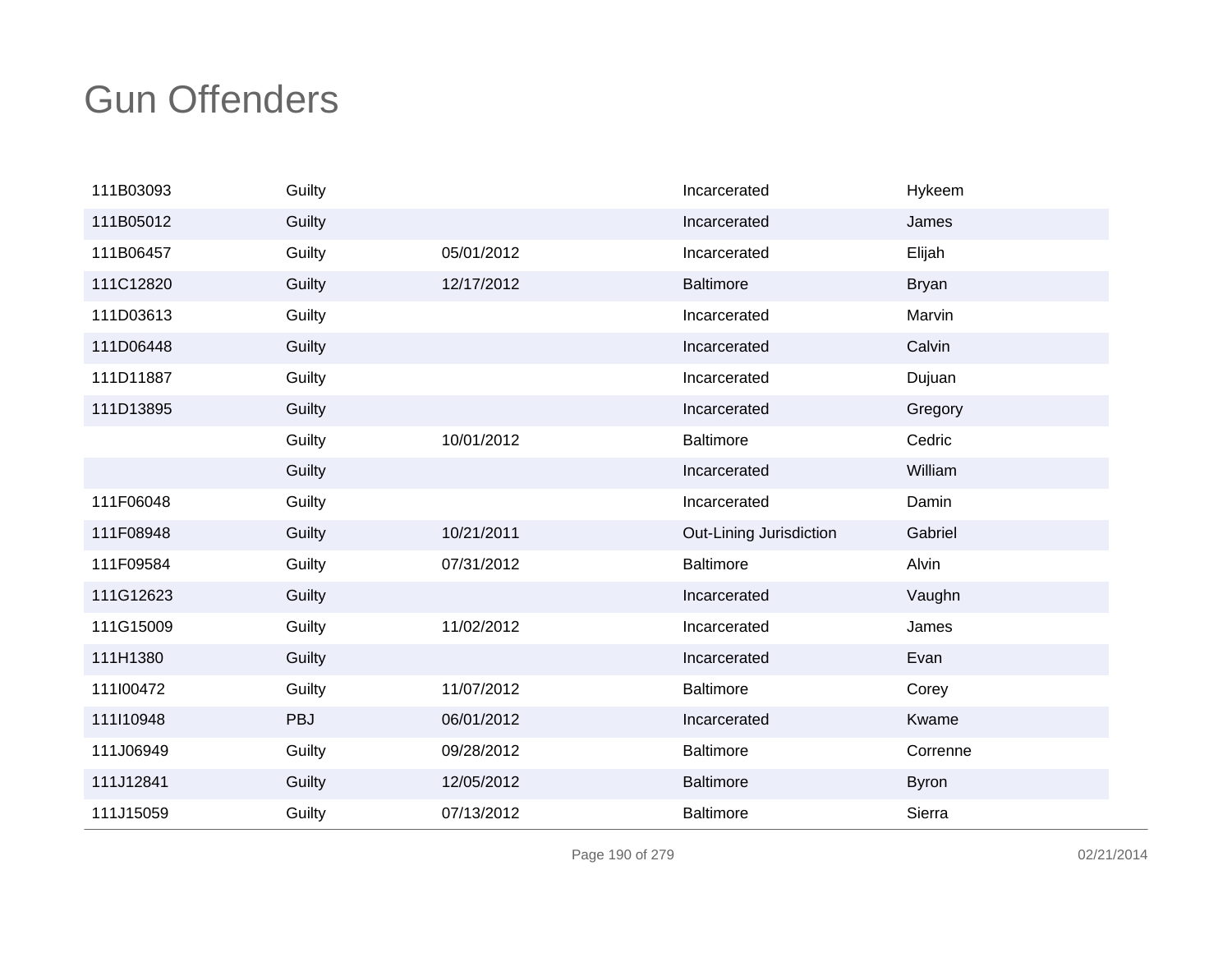|             | Lemon         | 21 | Male   | <b>Black</b> | WESTERN             | 721 |
|-------------|---------------|----|--------|--------------|---------------------|-----|
| Edward      | Johnson       | 27 | Male   | <b>Black</b> | <b>SOUTHWESTERN</b> | 826 |
| Moab        | Sykes-Bey     | 16 | Male   | <b>Black</b> |                     |     |
|             | Conyers       | 22 | Male   | <b>Black</b> | <b>NORTHWESTERN</b> | 611 |
|             | Weems         | 33 | Male   | <b>Black</b> | <b>WESTERN</b>      | 731 |
|             | Clayton       | 31 | Male   | <b>Black</b> | <b>SOUTHWESTERN</b> | 815 |
| Augustus    | <b>Shanks</b> | 22 | Male   | <b>Black</b> | <b>SOUTHWESTERN</b> | 816 |
|             | Valentine     | 44 | Male   | <b>Black</b> | <b>SOUTHWESTERN</b> | 823 |
| Tavon       | Catchings     | 22 | Male   | <b>Black</b> | <b>CENTRAL</b>      | 135 |
|             | Peacock       | 58 | Male   | <b>Black</b> | <b>EASTERN</b>      | 315 |
|             | Clark         | 40 | Male   | <b>Black</b> |                     |     |
| Alexander   | Benjamin      | 22 | Male   | <b>Black</b> |                     |     |
| Tyshon      | Johnson       | 20 | Male   | <b>Black</b> | <b>WESTERN</b>      | 735 |
|             | Jones         | 19 | Male   | <b>Black</b> | <b>WESTERN</b>      | 733 |
| Cornealiuse | Hair          | 21 | Male   | <b>Black</b> | <b>NORTHEASTERN</b> | 434 |
| Lamont      | Jackson       | 22 | Male   | <b>Black</b> |                     |     |
|             | Lide          | 20 | Male   | <b>Black</b> | <b>SOUTHWESTERN</b> | 822 |
| Lamar       | <b>Brown</b>  | 22 | Male   | <b>Black</b> | <b>NORTHWESTERN</b> | 612 |
| Estella     | Robinson      | 24 | Female | <b>Black</b> | <b>WESTERN</b>      | 721 |
| Edward      | Giddins       | 24 | Male   | <b>Black</b> | <b>EASTERN</b>      | 311 |
| Anitra      | Shaw          | 23 | Female | <b>Black</b> | <b>SOUTHERN</b>     | 911 |

Page 191 of 279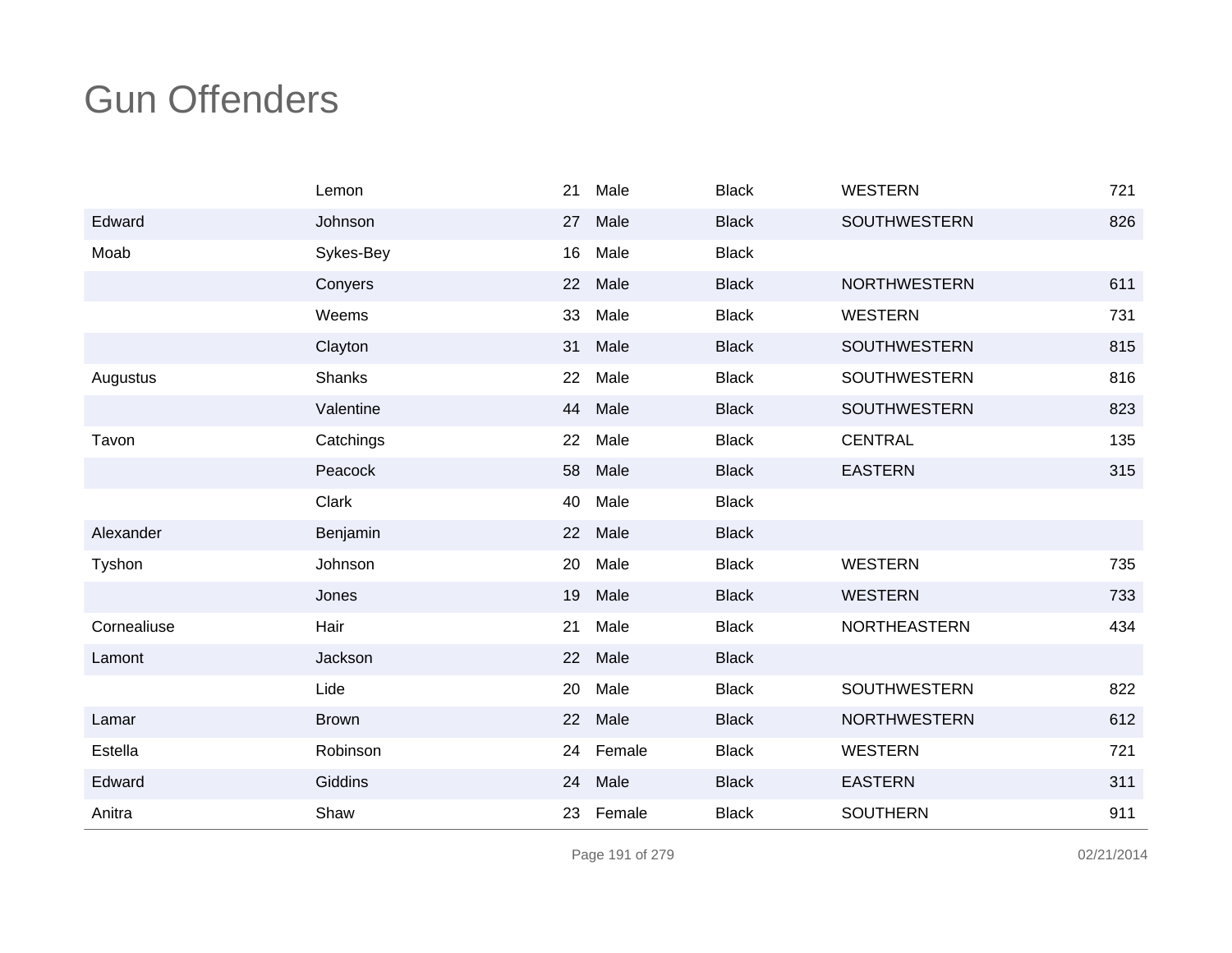| Penrose/Fayette Street Outreach | (39.28859178120, -76.65293827160)   |
|---------------------------------|-------------------------------------|
| Uplands                         | (39.28667616840, -76.69310217930)   |
|                                 |                                     |
| Park Circle                     | (39.32756438900, -76.66204600310)   |
| Sandtown-Winchester             | (39.30512245650, -76.64341644080)   |
| Allendale                       | (39.28942025430, -76.67462851410)   |
| Shipley Hill                    | (39.28833446610, -76.65985412870)   |
| West Hills                      | (39.29448293770, -76.70602025340)   |
| Reservoir Hill                  | (39.31258592810, -76.63611034060)   |
| Oldtown                         | (39.30067056110, -76.60418653370)   |
|                                 |                                     |
|                                 |                                     |
| Coppin Heights/Ash-Co-East      | (39.30827504750, -76.66150725560)   |
| Penn North                      | $(39.31228225350, -76.64016460650)$ |
| Frankford                       | (39.32227370000, -76.53833494160)   |
|                                 |                                     |

| Curtis Bay                  | (39.22611644600, -76.58769362870) |
|-----------------------------|-----------------------------------|
| East Baltimore Midway       | (39.31455830520, -76.60789368310) |
| Midtown-Edmondson           | (39.29447666950, -76.64818862750) |
| <b>Central Park Heights</b> | (39.33371427990, -76.66212277440) |
| Edmondson Village           | (39.29447465730, -76.67844955160) |
|                             |                                   |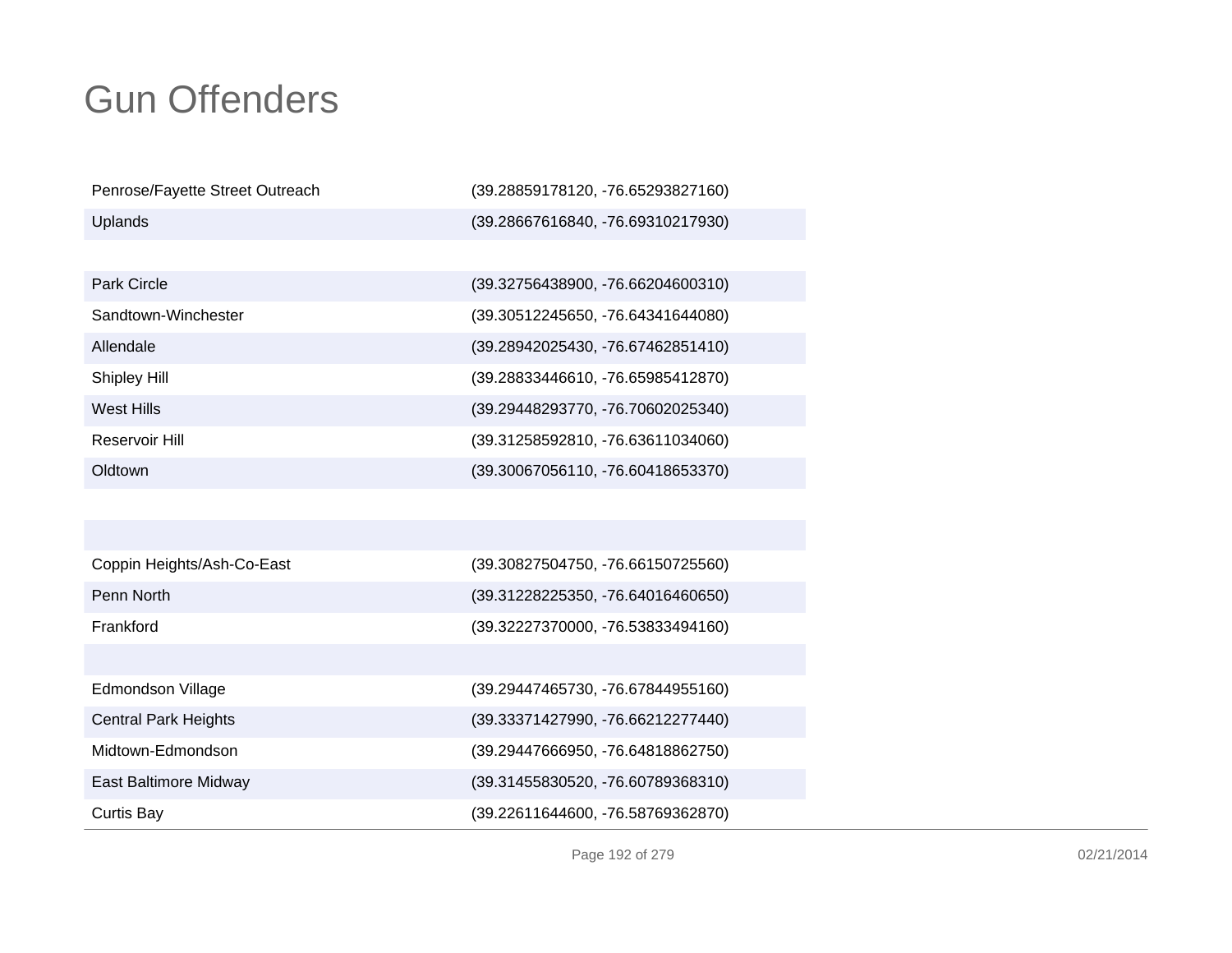| 111K11104 | Guilty |            | Incarcerated            | Franklin |
|-----------|--------|------------|-------------------------|----------|
| 111K11481 | PBJ    | 02/21/2012 | Out-Lining Jurisdiction | Seth     |
| 111L07390 | Guilty | 01/10/2013 | <b>Baltimore</b>        | Tierell  |
| 111L6979  | Guilty | 01/18/2012 | Out-Lining Jurisdiction | Justin   |
| 112a06006 | Guilty | 01/02/2013 | <b>Baltimore</b>        | Darsha   |
| 112A06755 | Guilty | 10/31/2012 | <b>Baltimore</b>        | George   |
| 112a09082 | Guilty | 09/28/2012 | <b>Baltimore</b>        | Angelo   |
| 112A09369 | Guilty | 10/23/2012 | <b>Baltimore</b>        | Daniel   |
| 112A1183  | Guilty |            | Incarcerated            | Jermaine |
| 112B09127 | Guilty |            | Incarcerated            | Mark     |
| 112B7083  | Guilty | 04/12/2011 | Out-Lining Jurisdiction | Victor   |
| 112C04297 | Guilty | 07/13/2012 | Incarcerated            | John     |
| 112C05281 | Guilty |            | Incarcerated            | Oscar    |
| 112C11078 | Guilty |            | Incarcerated            | Marcian  |
|           | Guilty |            | Incarcerated            | Dewey    |
|           | Guilty |            | Incarcerated            | Kevin    |
| 112F04955 | Guilty |            | Incarcerated            | Lamar    |
| 112F05610 | Guilty |            | Incarcerated            | Antonio  |
| 112F10871 | Guilty | 10/24/2012 | <b>Baltimore</b>        | Julius   |
| 112F11212 | Guilty | 12/19/2012 | <b>Baltimore</b>        | Kevin    |
| 112G10282 | Guilty | 02/07/2012 | Out-Lining Jurisdiction | Hadarii  |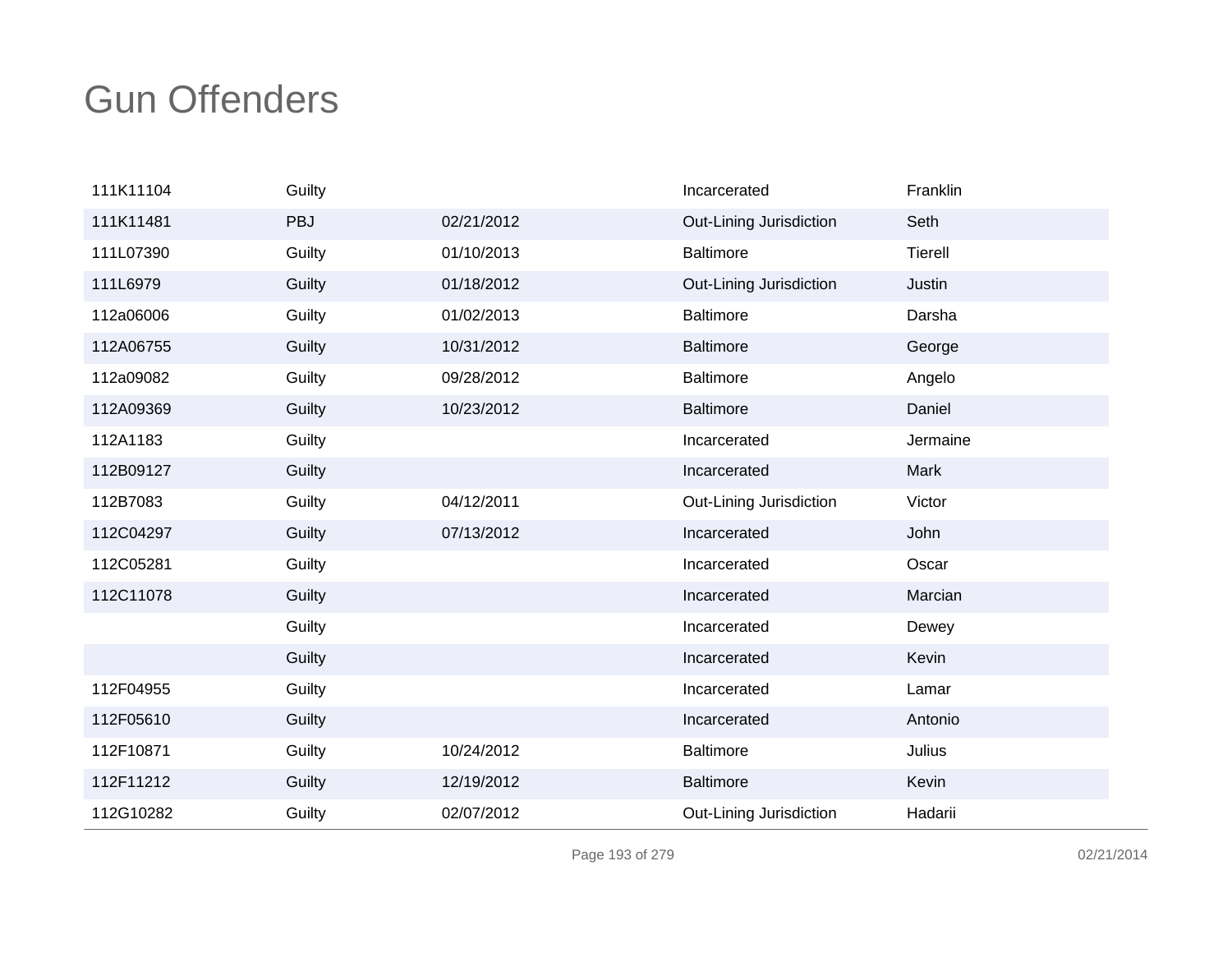| James   | Gross           | 27              | Male   | <b>Black</b> |                     |     |
|---------|-----------------|-----------------|--------|--------------|---------------------|-----|
| Walter  | Dawiczyk        | 24              | Male   | White        |                     |     |
| Maurice | Wilder          | 20              | Male   | <b>Black</b> | <b>EASTERN</b>      | 311 |
| Steven  | Palmer          | 19              | Male   | White        |                     |     |
| Tykia   | Rodgers-Bey     | 19              | Female | <b>Black</b> | <b>CENTRAL</b>      | 124 |
| Norbert | <b>Buettner</b> | 25              | Male   | White        | <b>SOUTHEASTERN</b> | 224 |
| Gaylord | <b>Barnes</b>   | 34              | Male   | <b>Black</b> | <b>EASTERN</b>      | 325 |
| Alan    | Carr            | 21              | Male   | <b>Black</b> | <b>NORTHWESTERN</b> | 625 |
|         | Davis           | 29              | Male   | <b>Black</b> | SOUTHEASTERN        | 223 |
|         | Geter           | 35 <sub>2</sub> | Male   | <b>Black</b> |                     |     |
| Oneil   | <b>Blount</b>   | 25              | Male   | <b>Black</b> |                     |     |
|         | Mingo           | 66              | Male   | <b>Black</b> | <b>SOUTHEASTERN</b> | 223 |
|         | <b>Baires</b>   | 22              | Male   | White        |                     |     |
|         | Coley           | 27              | Male   | <b>Black</b> |                     |     |
| Devon   | Morgan          | 35              | Male   | White        |                     |     |
|         | Watkins         | 25              | Male   | <b>Black</b> | NORTHEASTERN        | 422 |
|         | Farmer          | 26              | Male   | <b>Black</b> | <b>NORTHWESTERN</b> | 612 |
|         | Moore           | 34              | Male   | <b>Black</b> | <b>SOUTHEASTERN</b> | 223 |
| Edward  | Thomas          | 26              | Male   | <b>Black</b> | <b>WESTERN</b>      | 733 |
| Lee     | Evans           | 22              | Male   | <b>Black</b> | <b>NORTHEASTERN</b> | 415 |
| Kwasi   | Cooper          | 20              | Male   | <b>Black</b> |                     |     |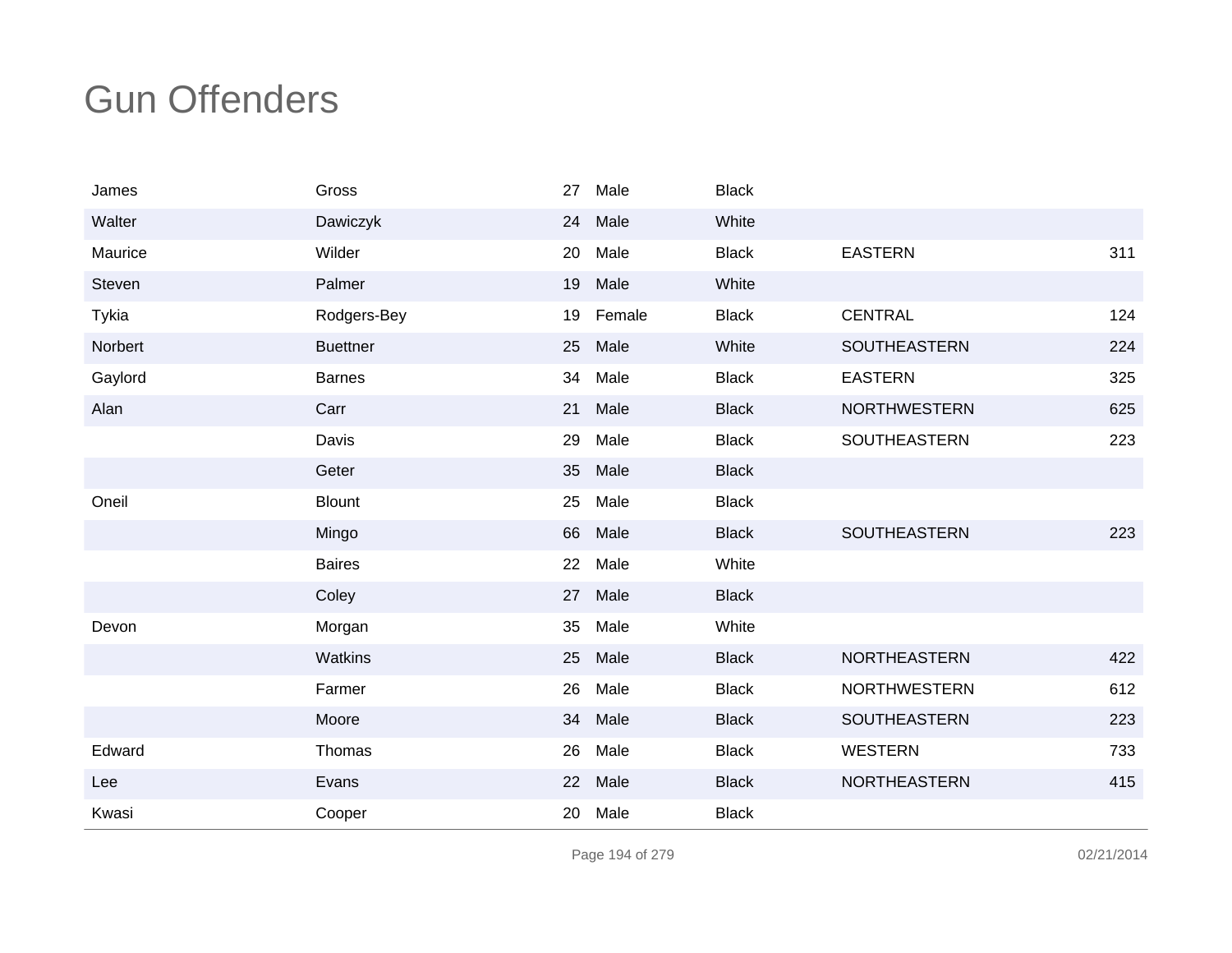| East Baltimore Midway        | (39.31433334770, -76.60450072010) |
|------------------------------|-----------------------------------|
|                              |                                   |
| <b>CENTRAL</b>               | (39.29877140850, -76.62879671560) |
| Highlandtown                 | (39.28775197730, -76.56454406810) |
| Middle East                  | (39.29939358620, -76.58590495260) |
| Ashburton                    | (39.32741713170, -76.67823640710) |
| <b>Ellwood Park/Monument</b> | (39.29640932530, -76.57572476670) |
|                              |                                   |
|                              |                                   |
| <b>Ellwood Park/Monument</b> | (39.29469938690, -76.57555268910) |
|                              |                                   |
|                              |                                   |
|                              |                                   |
| <b>Wilson Heights</b>        | (39.33713496950, -76.56311714940) |
| <b>Central Park Heights</b>  | (39.33540715000, -76.66314973520) |
| Ellwood Park/Monument        | (39.29652022970, -76.57298516060) |
| Penn North                   | (39.31184774220, -76.64466321730) |
| Belair-Edison                | (39.32309375320, -76.57613385150) |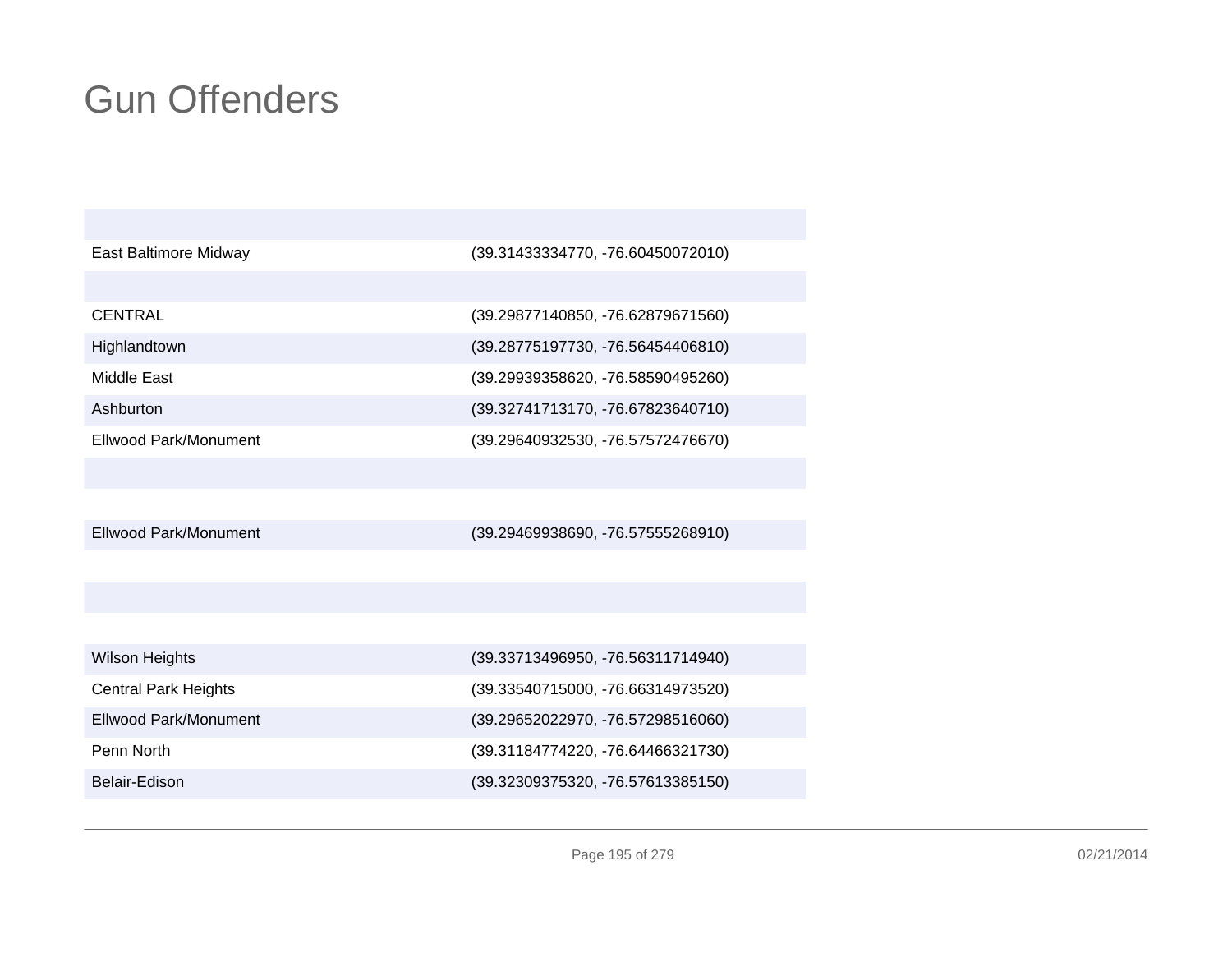| 112H03090 | PBJ    | 11/01/2011 | Out-Lining Jurisdiction | Rafael  |
|-----------|--------|------------|-------------------------|---------|
| 112H03921 | Guilty | 02/02/2012 | Out-Lining Jurisdiction | Darien  |
| 112H07083 | Guilty | 01/10/2012 | Out-Lining Jurisdiction | Donald  |
| 112H10255 | Guilty |            | Incarcerated            | Lannard |
| 112l07869 | Guilty | 10/17/2012 | <b>Baltimore</b>        | Robert  |
| 112109012 | Guilty |            | Incarcerated            | Quran   |
| 112l13743 | Guilty |            | Incarcerated            | David   |
| 112J05713 | Guilty | 09/07/2012 | <b>Baltimore</b>        | Ruben   |
| 112J13205 |        |            | Incarcerated            | Michael |
| 112J13559 | Guilty | 10/01/2012 | Out-Lining Jurisdiction | Robert  |
| 112K03471 | Guilty | 10/09/2012 | <b>Baltimore</b>        | Delrico |
| 112K09920 | Guilty |            | Incarcerated            | Antoine |
| 112K1388  | Guilty | 03/13/2012 | Out-Lining Jurisdiction | William |
| 112L09410 | Guilty | 08/07/2012 | Out-Lining Jurisdiction | Ravon   |
| 112l13126 | Guilty | 09/28/2012 | <b>Baltimore</b>        | Richard |
| 112L8532  | Guilty |            | Incarcerated            | Anthony |
| 113A01961 | Guilty |            | Incarcerated            | Shawn   |
| 113A02540 | Guilty | 11/14/2012 | <b>Baltimore</b>        | Anthony |
| 113A11050 | PBJ    | 09/06/2012 | <b>Baltimore</b>        | Doris   |
| 113B01299 | Guilty | 12/07/2012 | <b>Baltimore</b>        | Ronald  |
| 113B10110 | Guilty |            | Incarcerated            | Keonay  |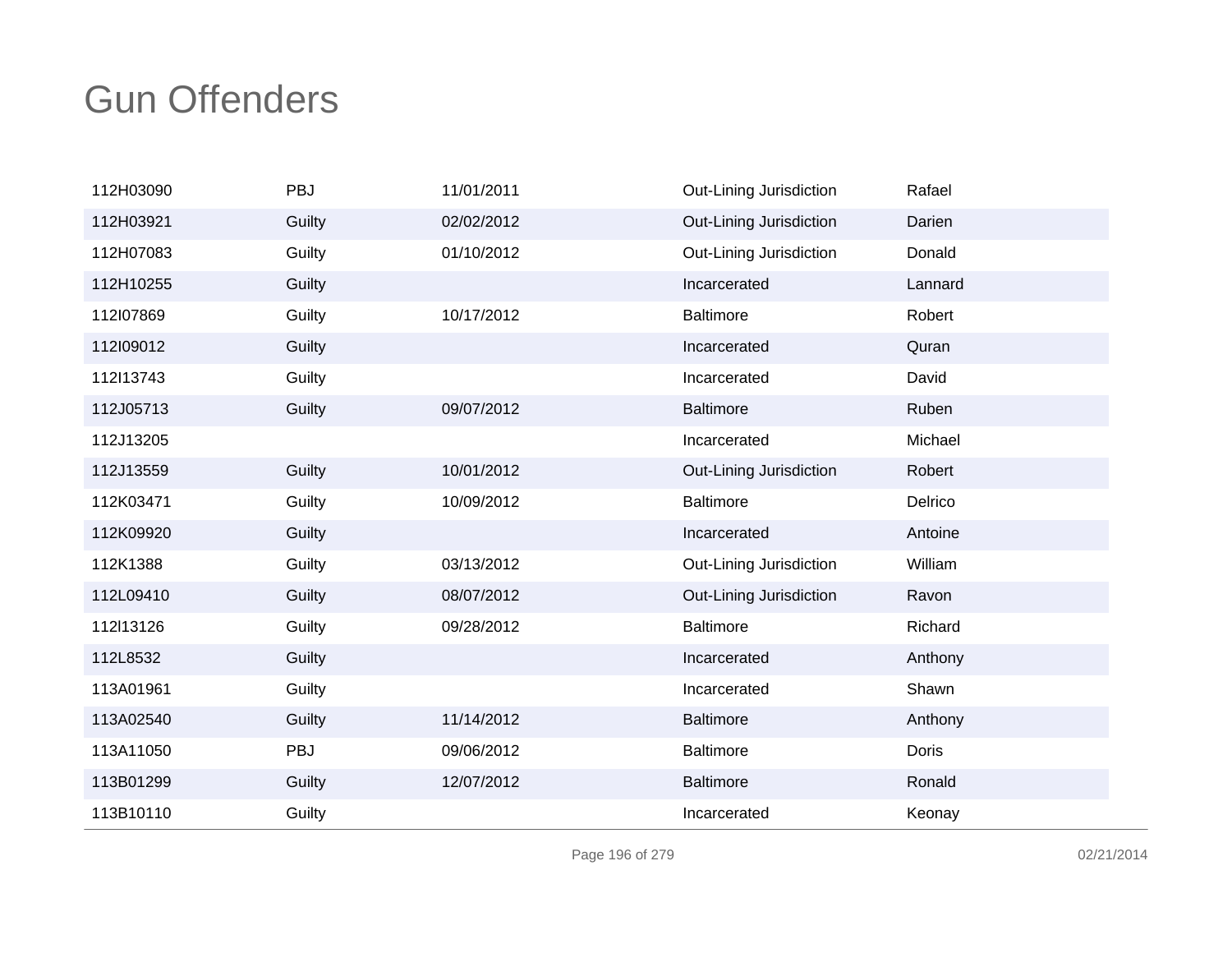| Andres  | Febres    | 21 | Male   | <b>Black</b> |                     |     |
|---------|-----------|----|--------|--------------|---------------------|-----|
| Tyrell  | Tabron    | 17 | Male   | <b>Black</b> |                     |     |
|         | Cummings  | 23 | Male   | White        |                     |     |
|         | Jones     | 26 | Male   | <b>Black</b> | <b>CENTRAL</b>      | 134 |
| Paul    | Adams     | 33 | Male   | <b>Black</b> | <b>NORTHEASTERN</b> | 413 |
|         | Mcclellan | 20 | Male   | <b>Black</b> | <b>WESTERN</b>      | 723 |
|         | Hanley    | 20 | Male   | <b>Black</b> | SOUTHEASTERN        | 223 |
| Cornell | Caughman  | 27 | Male   | <b>Black</b> | <b>SOUTHEASTERN</b> | 215 |
|         | Teper     | 23 | Male   | White        |                     |     |
| Wilson  | Hanks     | 40 | Male   | White        |                     |     |
| Antonio | Henderson | 19 | Male   | <b>Black</b> | <b>NORTHWESTERN</b> | 615 |
|         | Morant    | 33 | Male   | <b>Black</b> |                     |     |
| Russell | Ferandes  | 43 | Male   | White        |                     |     |
| Lamont  | Jones     | 22 | Male   | <b>Black</b> |                     |     |
| Matthew | Mcneal    | 20 | Male   | <b>Black</b> | <b>EASTERN</b>      | 322 |
|         | Woodward  | 23 | Male   | <b>Black</b> |                     |     |
| Donte   | Hayes     | 32 | Male   | <b>Black</b> |                     |     |
| Scott   | Manning   | 23 | Male   | <b>Black</b> | <b>EASTERN</b>      | 334 |
| Gloria  | Simms     | 78 | Female | <b>Black</b> | <b>NORTHEASTERN</b> | 423 |
| Rymeen  | Fulton    | 49 | Male   | <b>Black</b> | <b>NORTHEASTERN</b> | 421 |
|         | Hill      | 23 | Female | <b>Black</b> | <b>WESTERN</b>      | 714 |

Page 197 of 279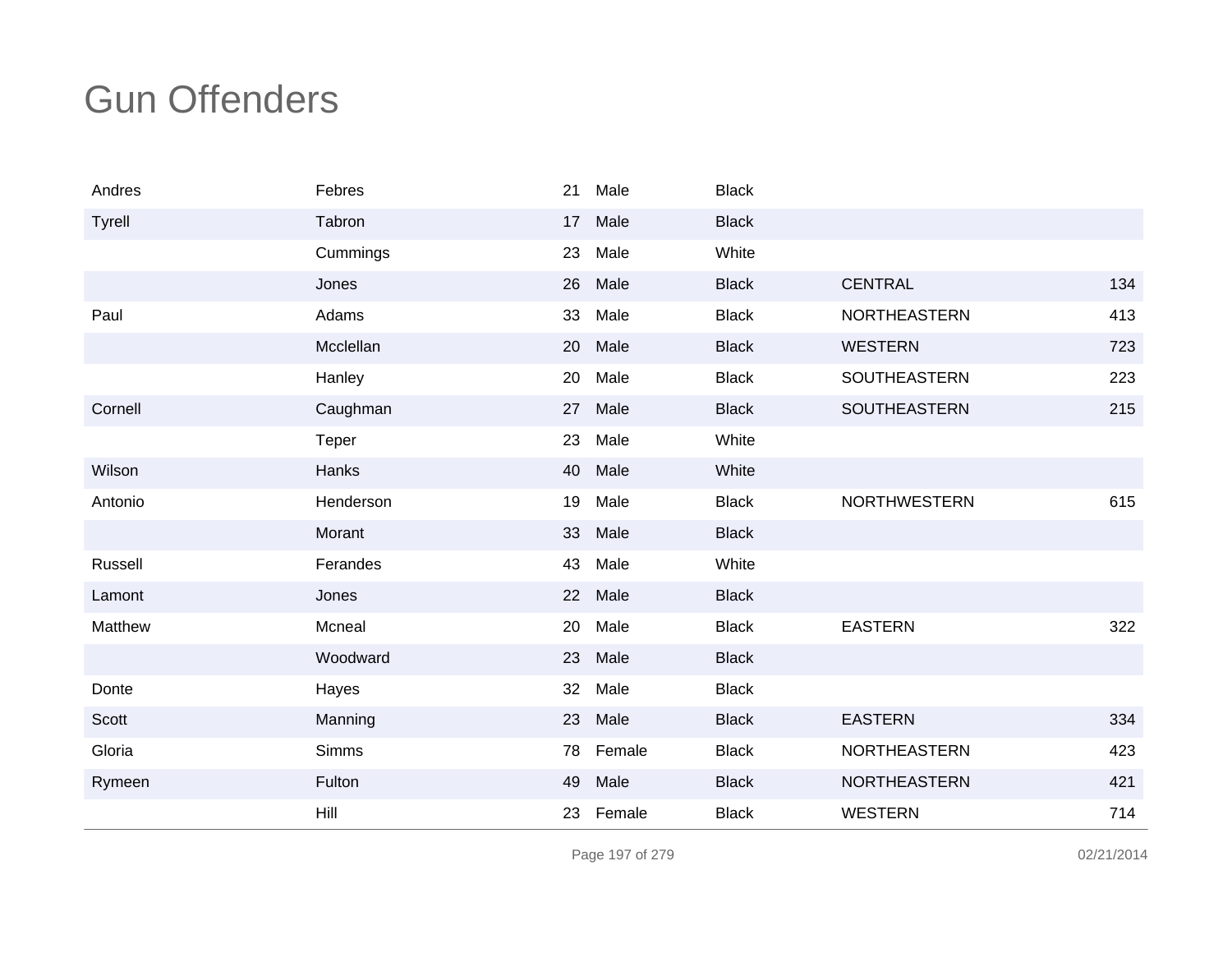| Reservoir Hill                     | (39.31444105850, -76.63297588890) |
|------------------------------------|-----------------------------------|
| Belair-Edison                      | (39.31642033040, -76.56277079790) |
| <b>Rosemont Homeowners/Tenants</b> | (39.29403209010, -76.65549056240) |
| Ellwood Park/Monument              | (39.29814680340, -76.57208038180) |
| Canton                             | (39.28560360510, -76.58647257630) |

NORTHWESTERN

(39.34796905100, -76.67013601030)

(39.30177382800, -76.59618750480)

(39.29940121680, -76.57741925370)

(39.36203252460, -76.58582740260)

(39.35084211540, -76.59529776990)

(39.29496046440, -76.63313518720)

| Loch Raven |  |
|------------|--|

Madison-Eastend

New Northwood

Harlem Park

Page 198 of 279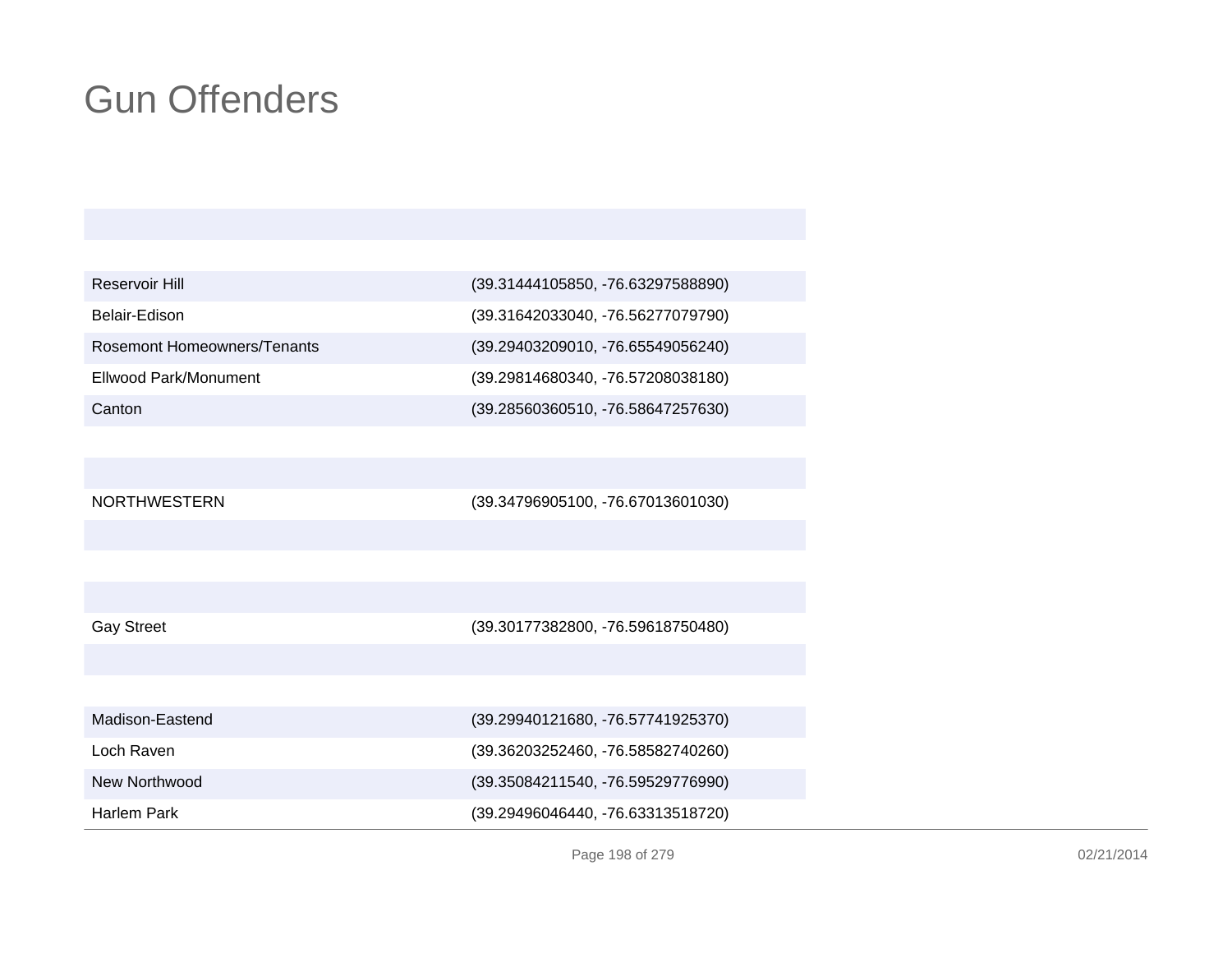| 113B10977 | Guilty | 09/06/2012 | <b>Baltimore</b>        | Lawerence     |
|-----------|--------|------------|-------------------------|---------------|
| 113C03516 | Guilty |            | Incarcerated            | Robert        |
| 113C03516 | Guilty |            | Incarcerated            | Devante       |
| 113C06299 | Guilty |            | Incarcerated            | Eric          |
| 113C13491 | Guilty | 09/27/2012 | <b>Baltimore</b>        | Chancey       |
| 113C15019 | Guilty | 10/21/2011 | Incarcerated            | Harvey        |
| 113D00840 | Guilty |            | Incarcerated            | Tyjuan        |
| 113D09357 | Guilty |            | Incarcerated            | Dandre        |
| 113D12507 | Gulity | 10/24/2012 | <b>Baltimore</b>        | Acie          |
| 113D13470 | Guilty | 05/08/2012 | Out-Lining Jurisdiction | <b>Travis</b> |
| 113D13470 | Guilty |            | Incarcerated            | Joseph        |
| 113D1358  | Guilty | 06/05/2012 | <b>Baltimore</b>        | William       |
| 113D5207  | Guilty | 08/21/2012 | Out-Lining Jurisdiction | Kenneth       |
|           | Guilty | 02/07/2012 | Incarcerated            | Derrick       |
|           | Guilty | 08/01/2012 | Out-Lining Jurisdiction | Sammie        |
|           | Guilty | 08/30/2012 | <b>Baltimore</b>        | Davon         |
|           | Guilty | 10/16/2012 | Incarcerated            | Djuan         |
|           | Guilty | 12/11/2012 | <b>Baltimore</b>        | Delvon        |
| 113F04366 | PBJ    | 01/09/2013 | <b>Baltimore</b>        | Timothy       |
| 113F1032  | Guilty | 01/03/2012 | Out-Lining Jurisdiction | Antonia       |
| 113G00338 | Guilty | 01/24/2012 | Out-Lining Jurisdiction | Anthony       |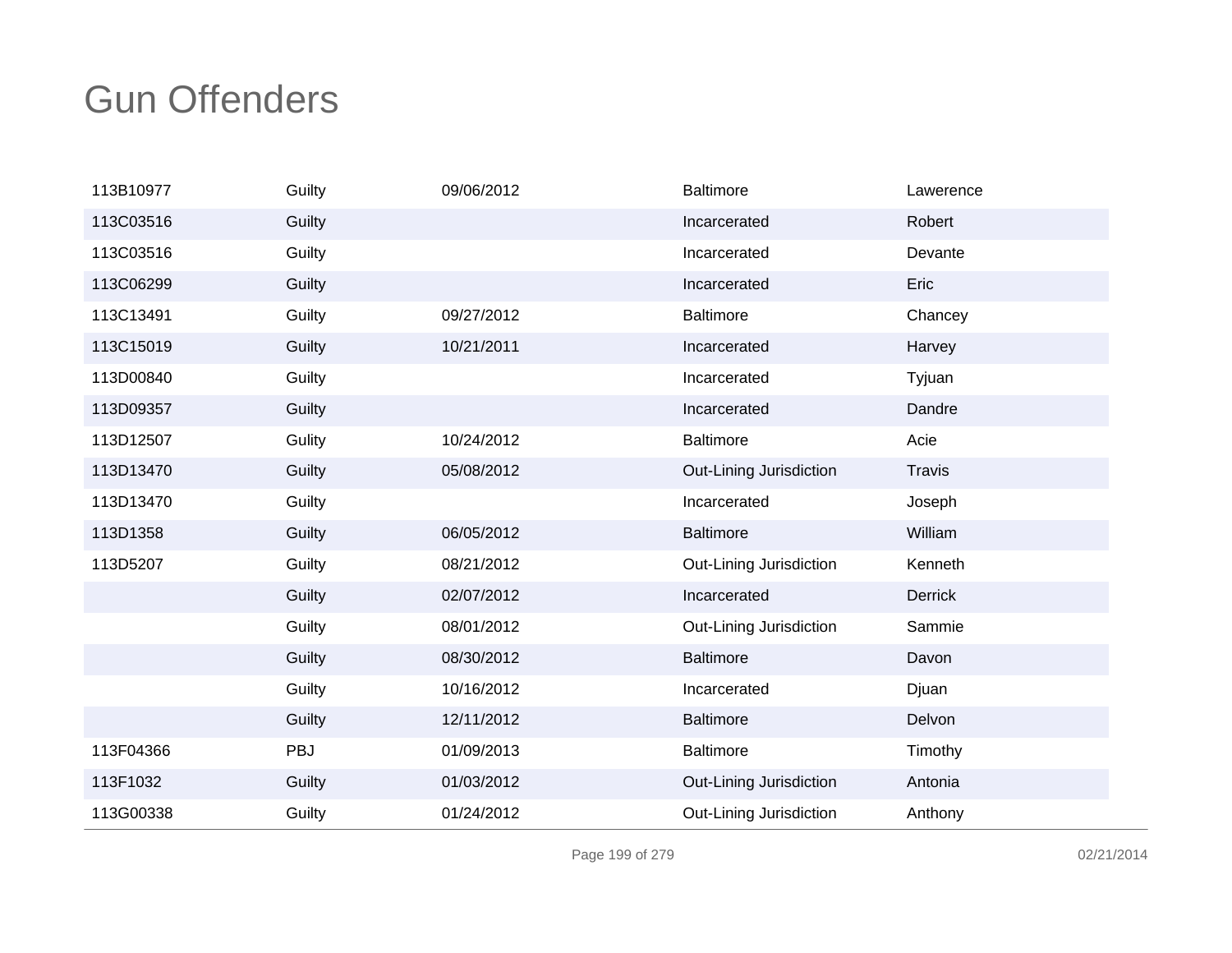| Edward   | Medley         | 56              | Male    | <b>Black</b> | <b>EASTERN</b>      | 332 |
|----------|----------------|-----------------|---------|--------------|---------------------|-----|
| Donjuan  | Harris-Howell  | 20              | Male    | <b>Black</b> | <b>EASTERN</b>      | 312 |
|          | Monroe         | 19              | Male    | <b>Black</b> | <b>EASTERN</b>      | 312 |
|          | Pointer        | 41              | Male    | <b>Black</b> |                     |     |
|          | Moore          | 34              | Male    | <b>Black</b> | NORTHEASTERN        | 424 |
| Dwayne   | Pinkney        | 27              | Male    | <b>Black</b> |                     |     |
| Marquise | Johnson        | 20              | Male    | <b>Black</b> | NORTHEASTERN        | 427 |
|          | Trayham        | 23              | Male    | <b>Black</b> | SOUTHWESTERN        | 815 |
|          | Hines          | 31              | Male    | <b>Black</b> | <b>NORTHEASTERN</b> | 413 |
| Glennard | Wells          |                 | 27 Male | <b>Black</b> |                     |     |
|          | <b>Black</b>   | 26              | Male    | <b>Black</b> | <b>EASTERN</b>      | 311 |
| Henry    | Hall           | 67              | Male    | <b>Black</b> | <b>EASTERN</b>      | 321 |
|          | Jones          | 25              | Male    | <b>Black</b> |                     |     |
| Kenneth  | Johnson        | 20              | Male    | <b>Black</b> | NORTHEASTERN        | 436 |
|          | Foster         | 24              | Male    | <b>Black</b> |                     |     |
| Dwayne   | Evans          | 19              | Male    | <b>Black</b> | <b>EASTERN</b>      | 322 |
| Trabion  | <b>Tillett</b> | 23              | Male    | <b>Black</b> |                     | 523 |
| Darcell  | Crowder        | 21              | Male    | <b>Black</b> | <b>EASTERN</b>      | 313 |
| Leroy    | <b>Fitts</b>   | 47              | Male    | <b>Black</b> | <b>NORTHEASTERN</b> | 414 |
| Eric     | Fields         | 31              | Male    | <b>Black</b> |                     |     |
| Edward   | Jackson        | 17 <sub>1</sub> | Male    | <b>Black</b> |                     |     |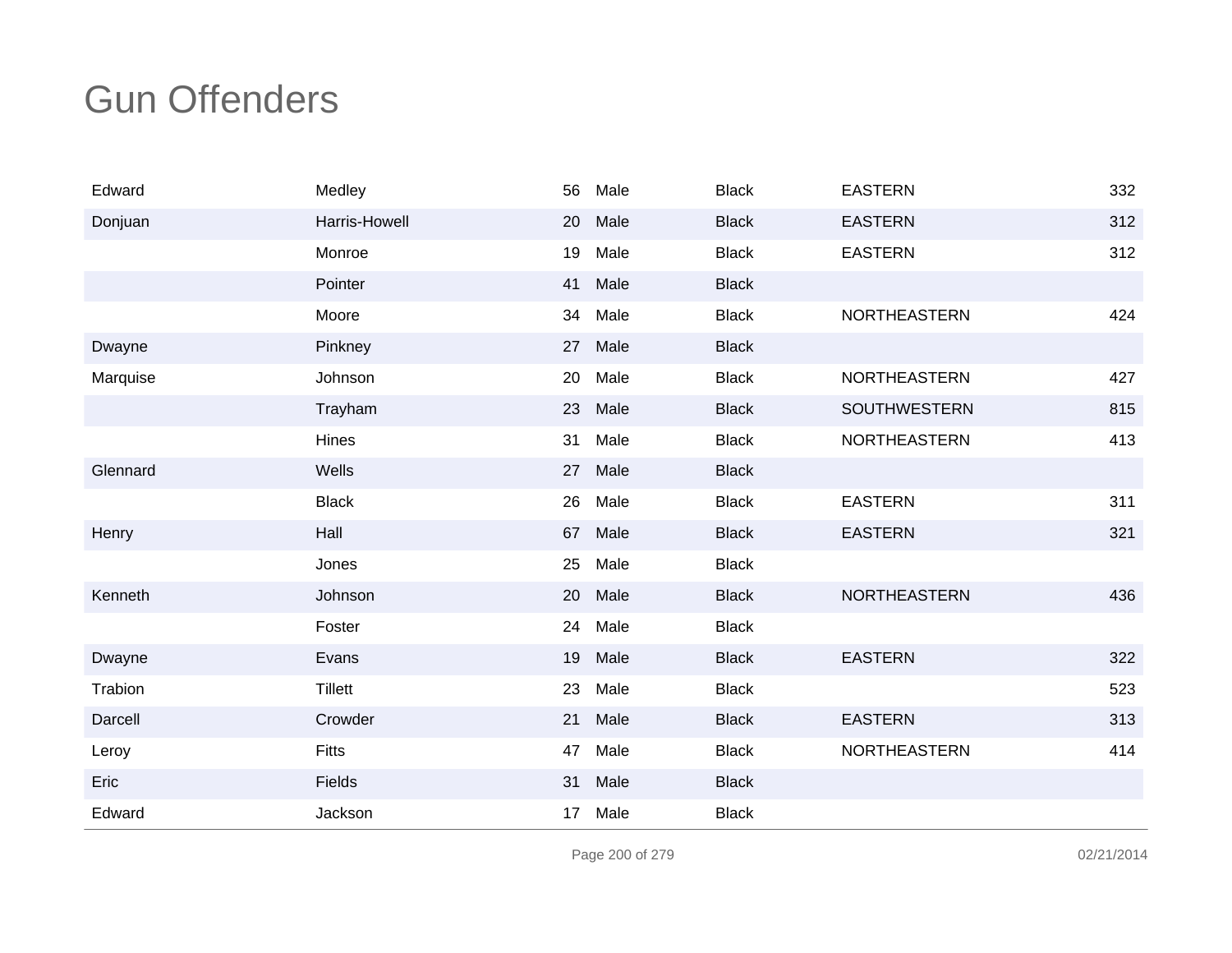| <b>Broadway East</b>          | (39.30713285200, -76.58947342350) |
|-------------------------------|-----------------------------------|
| Darley Park                   | (39.31618680900, -76.59387765440) |
| Darley Park                   | (39.31590380200, -76.59319115380) |
|                               |                                   |
| <b>NORTHEASTERN</b>           | (39.36616289930, -76.54941694630) |
|                               |                                   |
| Glenham-Belford               | (39.35066069570, -76.55802858230) |
| Allendale                     | (39.29307980330, -76.67403532830) |
| Belair-Edison                 | (39.31705613030, -76.55789884240) |
|                               |                                   |
| East Baltimore Midway         | (39.31607905110, -76.60615873720) |
| Oliver                        | (39.31095111360, -76.59771660190) |
|                               |                                   |
| Frankford                     | (39.33379862020, -76.55621855660) |
|                               |                                   |
| <b>Gay Street</b>             | (39.30130372260, -76.59782707520) |
|                               |                                   |
| Johnston Square               | (39.30398371660, -76.60501995970) |
| <b>Ednor Gardens-Lakeside</b> | (39.33621581690, -76.59796988670) |
|                               |                                   |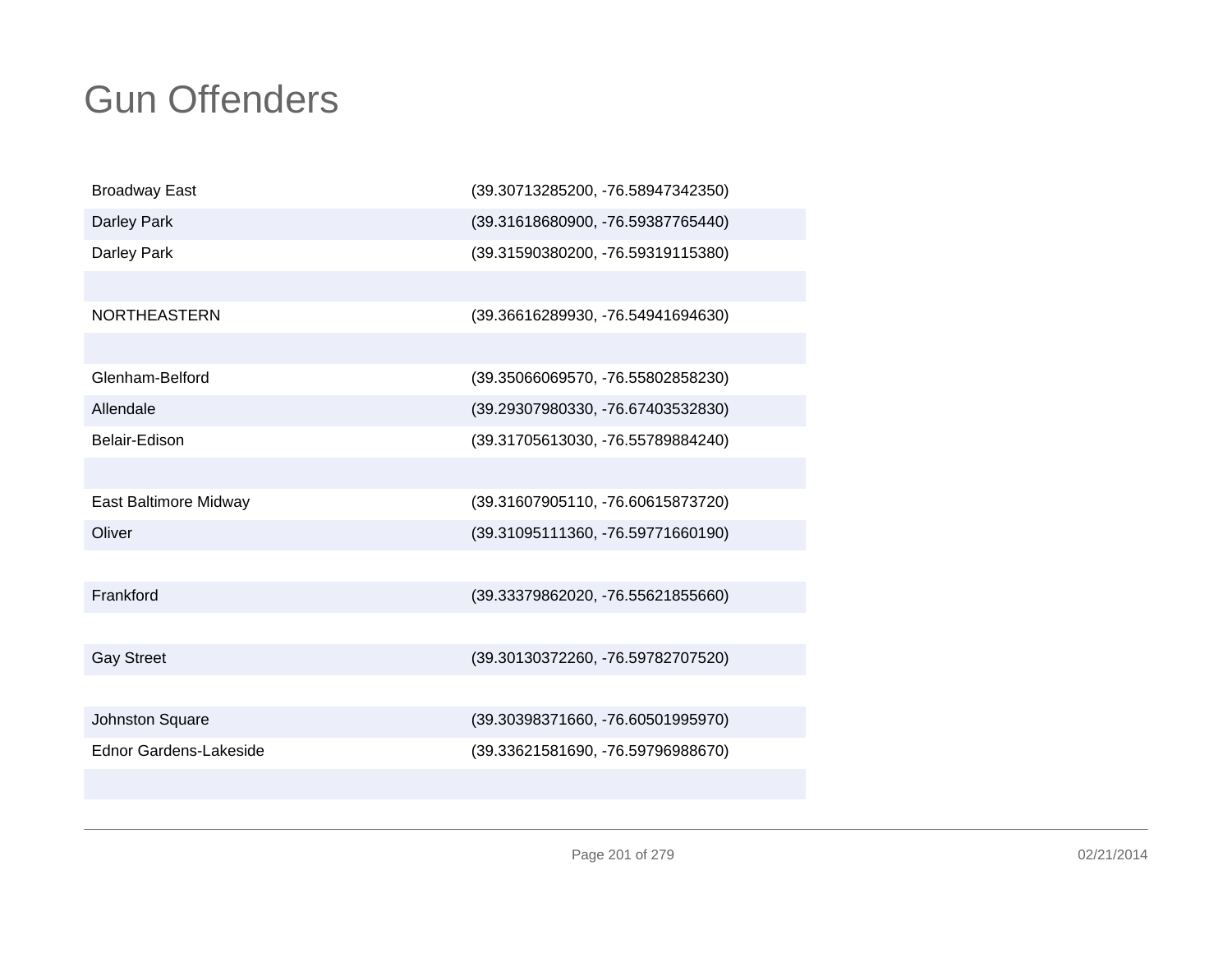| 113G12517 | Guilty |            | Incarcerated            | Lenard         |
|-----------|--------|------------|-------------------------|----------------|
| 113G14715 | Guilty | 10/31/2012 | <b>Baltimore</b>        | Shalanda       |
| 113H01673 | Guilty |            | Incarcerated            | Michael        |
| 113H04447 | Guilty | 09/28/2012 | <b>Baltimore</b>        | Steven         |
| 113H04921 | Guilty | 08/10/2012 | <b>Baltimore</b>        | Charles        |
| 113H04921 | Guilty |            | Incarcerated            | Monte          |
| 113H05561 | Guilty |            | Incarcerated            | Melvin         |
| 113l02024 | Guilty | 04/26/2012 | Out-Lining Jurisdiction | Kahron         |
| 113l02024 | Guilty | 09/12/2012 | Out-Lining Jurisdiction | <b>Brandon</b> |
| 113l10960 | PBJ    | 07/30/2012 | <b>Baltimore</b>        | <b>Terry</b>   |
| 113J02149 | Guilty | 07/24/2012 | <b>Baltimore</b>        | Darnell        |
| 113J06700 | Guilty |            | Incarcerated            | Robert         |
| 113J07343 | Guilty | 12/10/2012 | <b>Baltimore</b>        | Darnell        |
| 113j12704 | Guilty | 03/15/2012 | Out-Lining Jurisdiction | Troy           |
| 113K04841 | Guilty |            | Incarcerated            | Jerome         |
| 113k04915 | Guilty | 10/02/2012 | <b>Baltimore</b>        | Willie         |
| 113K05941 | Guilty |            | Incarcerated            | Javaun         |
| 113K05941 | Guilty |            | Incarcerated            | <b>Brandon</b> |
| 113K08795 | Guilty |            | Incarcerated            | Frank          |
| 113K08795 | Guilty | 09/28/2012 | <b>Baltimore</b>        | Tagerin        |
| 113L06281 | Guilty |            | Incarcerated            | Jaiquone       |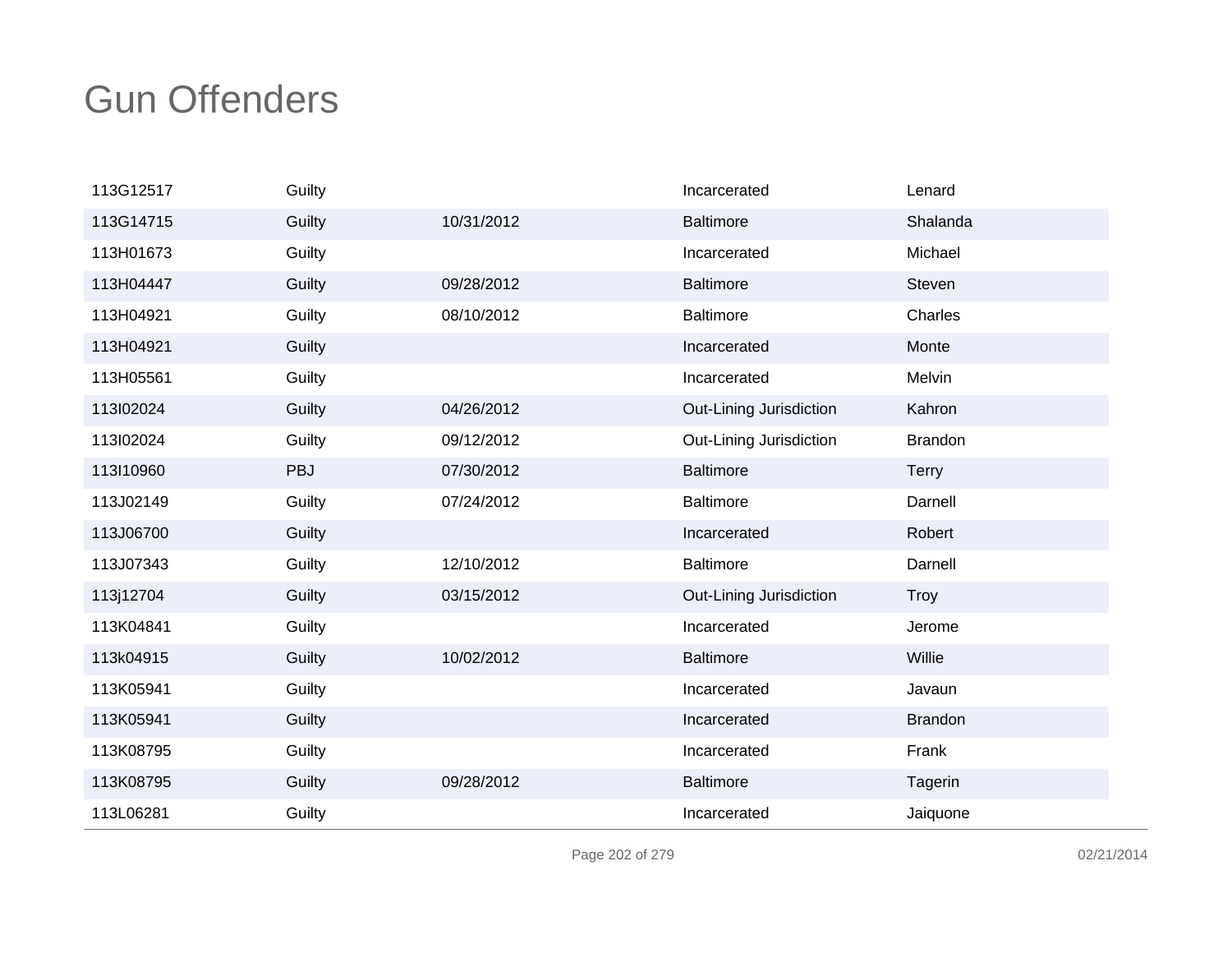|          | Hughley       | 49 | Male   | <b>Black</b> | NORTHWESTERN        | 631 |
|----------|---------------|----|--------|--------------|---------------------|-----|
| Kathrine | Smith         | 19 | Female | <b>Black</b> | SOUTHEASTERN        | 221 |
|          | Reaves        | 38 | Male   | <b>Black</b> | <b>EASTERN</b>      | 312 |
| Alvin    | Marshall      | 18 | Male   | <b>Black</b> | <b>NORTHERN</b>     | 513 |
| Dougles  | Faulkner      | 22 | Male   | <b>Black</b> | <b>EASTERN</b>      | 313 |
|          | Jeter         | 47 | Male   | <b>Black</b> | <b>EASTERN</b>      | 331 |
|          | Dailey        | 23 | Male   | <b>Black</b> |                     |     |
| James    | Walker        | 18 | Male   | <b>Black</b> |                     |     |
| Jerome   | Santana       | 19 | Male   | <b>Black</b> |                     |     |
|          | <b>Blunt</b>  | 50 | Male   | <b>Black</b> | <b>EASTERN</b>      | 312 |
| Tranell  | Holmes        | 20 | Male   | <b>Black</b> | <b>SOUTHWESTERN</b> | 822 |
|          | Jackson       | 26 | Male   | <b>Black</b> | <b>EASTERN</b>      | 333 |
| Lamont   | Earl          | 19 | Male   | <b>Black</b> | <b>SOUTHWESTERN</b> | 815 |
| Anthony  | Gladden       | 19 | Male   | <b>Black</b> |                     |     |
|          | Lewis         | 24 | Male   | <b>Black</b> | <b>EASTERN</b>      | 315 |
| Lenzo    | <b>Mayers</b> | 72 | Male   | <b>Black</b> | <b>NORTHEASTERN</b> | 413 |
|          | Simmons       | 18 | Male   | <b>Black</b> | <b>WESTERN</b>      | 733 |
|          | Foster        | 18 | Male   | <b>Black</b> | NORTHEASTERN        | 413 |
|          | Saddler       | 29 | Male   | <b>Black</b> | <b>WESTERN</b>      | 724 |
| Ann      | Jackson       | 48 | Female | <b>Black</b> | <b>NORTHERN</b>     | 513 |
|          | Nelson        | 25 | Male   | <b>Black</b> | <b>CENTRAL</b>      | 122 |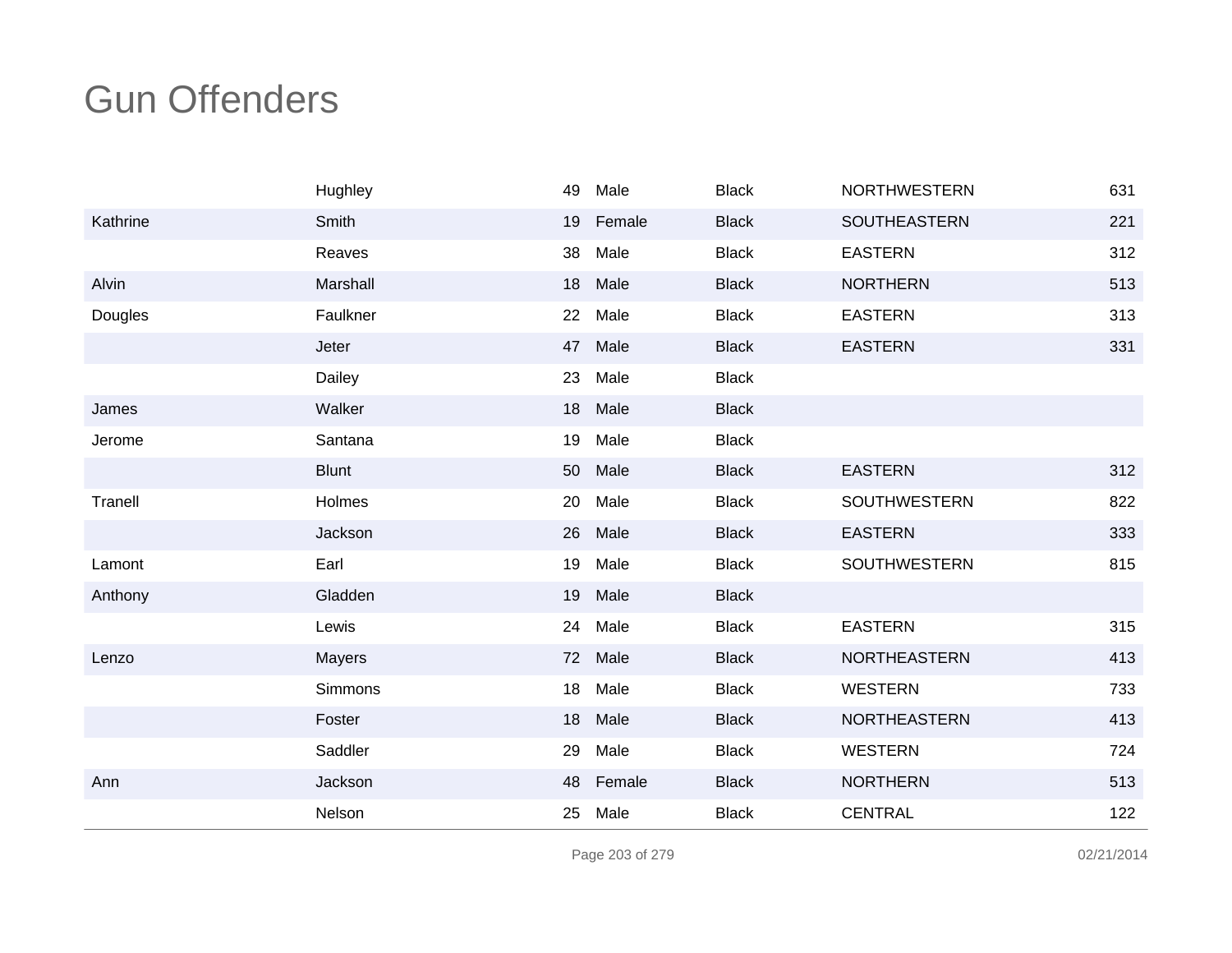| <b>Reisterstown Station</b> | (39.35455669780, -76.70109303650) |
|-----------------------------|-----------------------------------|
| <b>McElderry Park</b>       | (39.29599359800, -76.57788672140) |
| Darley Park                 | (39.31590272700, -76.59484803800) |
| <b>Better Waverly</b>       | (39.31966809740, -76.60859195140) |
| Johnston Square             | (39.30398371660, -76.60501995970) |
| South Clifton Park          | (39.31355547860, -76.58967189830) |

| East Baltimore Midway | (39.31619163200, -76.59699487710) |
|-----------------------|-----------------------------------|
| Edmondson Village     | (39.29711739820, -76.68511289120) |
| <b>Broadway East</b>  | (39.30787041660, -76.58407370500) |
| Allendale             | (39.28943166770, -76.67451401720) |
|                       |                                   |
| Oldtown               | (39.30012253250, -76.60438217350) |
| Four By Four          | (39.31532458300, -76.57981936110) |
| Penn North            | (39.31197181540, -76.63977097390) |
| Belair-Edison         | (39.31701283210, -76.57661616710) |
| <b>Harlem Park</b>    | (39.29753981330, -76.64711800860) |
| <b>Better Waverly</b> | (39.32598029200, -76.60342230990) |
| Upton                 | (39.29829945540, -76.63167842580) |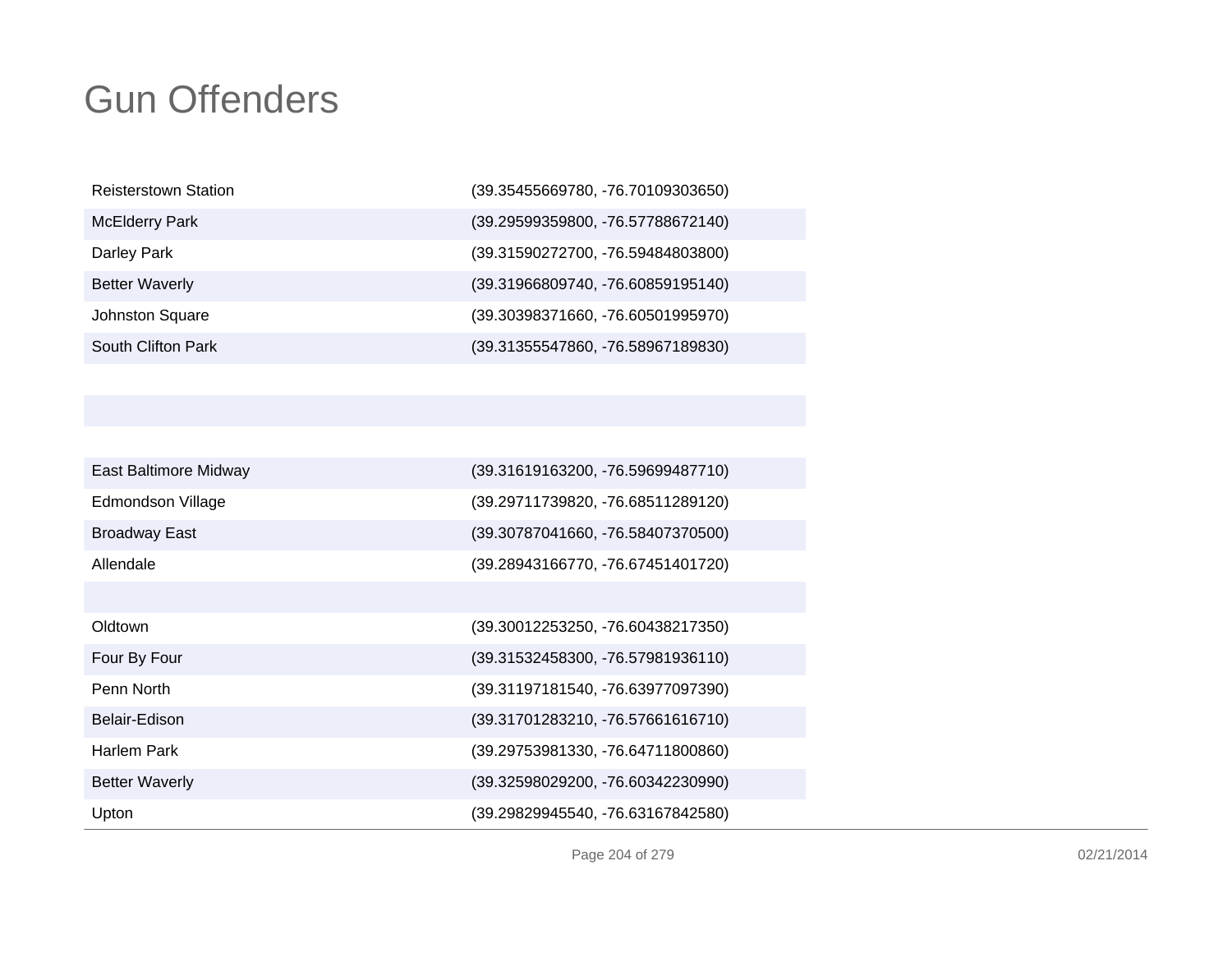| 113L12903  | Guilty |            | Incarcerated            | <b>Taurus</b> |
|------------|--------|------------|-------------------------|---------------|
| 114B002678 | Guilty |            | Incarcerated            | Isaacier      |
| 114B09910  | Guilty | 04/18/2012 | Out-Lining Jurisdiction | Jeffrey       |
| 114B10516  | Guilty |            | Incarcerated            | Michael       |
| 114B1180   | Guilty | 01/11/2012 | Incarcerated            | Joseph        |
| 114B6448   | Guilty | 06/29/2012 | Out-Lining Jurisdiction | Aaron         |
| 114B7753   | Guilty | 01/04/2013 | <b>Baltimore</b>        | Nina          |
| 114C0244   | Guilty | 04/24/2012 | Incarcerated            | Chinikka      |
| 114C05877  | Guilty | 09/12/2012 | <b>Baltimore</b>        | Gerrod        |
| 114C0914   | Guilty | 11/27/2012 | <b>Baltimore</b>        | Nathaniel     |
| 114C1099   | Guilty | 12/29/2011 | Incarcerated            | Taquil        |
| 114C14173  | Guilty |            | Incarcerated            | Larry         |
| 114D0430   | Guilty | 06/03/2011 | Incarcerated            | Gregory       |
| 114D04307  | Guilty | 11/13/2012 | Incarcerated            | <b>Brian</b>  |
| 114D10031  | Guilty |            | Incarcerated            | Antoine       |
| 114D10306  | Guilty | 11/28/2011 | Incarcerated            | Timothy       |
| 114D10839  | PBJ    | 11/21/2011 | Out-Lining Jurisdiction | Benjamin      |
| 114D11165  | Guilty | 12/14/2012 | <b>Baltimore</b>        | Tyrone        |
| 114D14167  | Guilty |            | Incarcerated            | Stephon       |
| 114F0092   | Guilty |            | Incarcerated            | Antoinette    |
| 114F01574  | Guilty | 11/16/2012 | <b>Baltimore</b>        | Dominick      |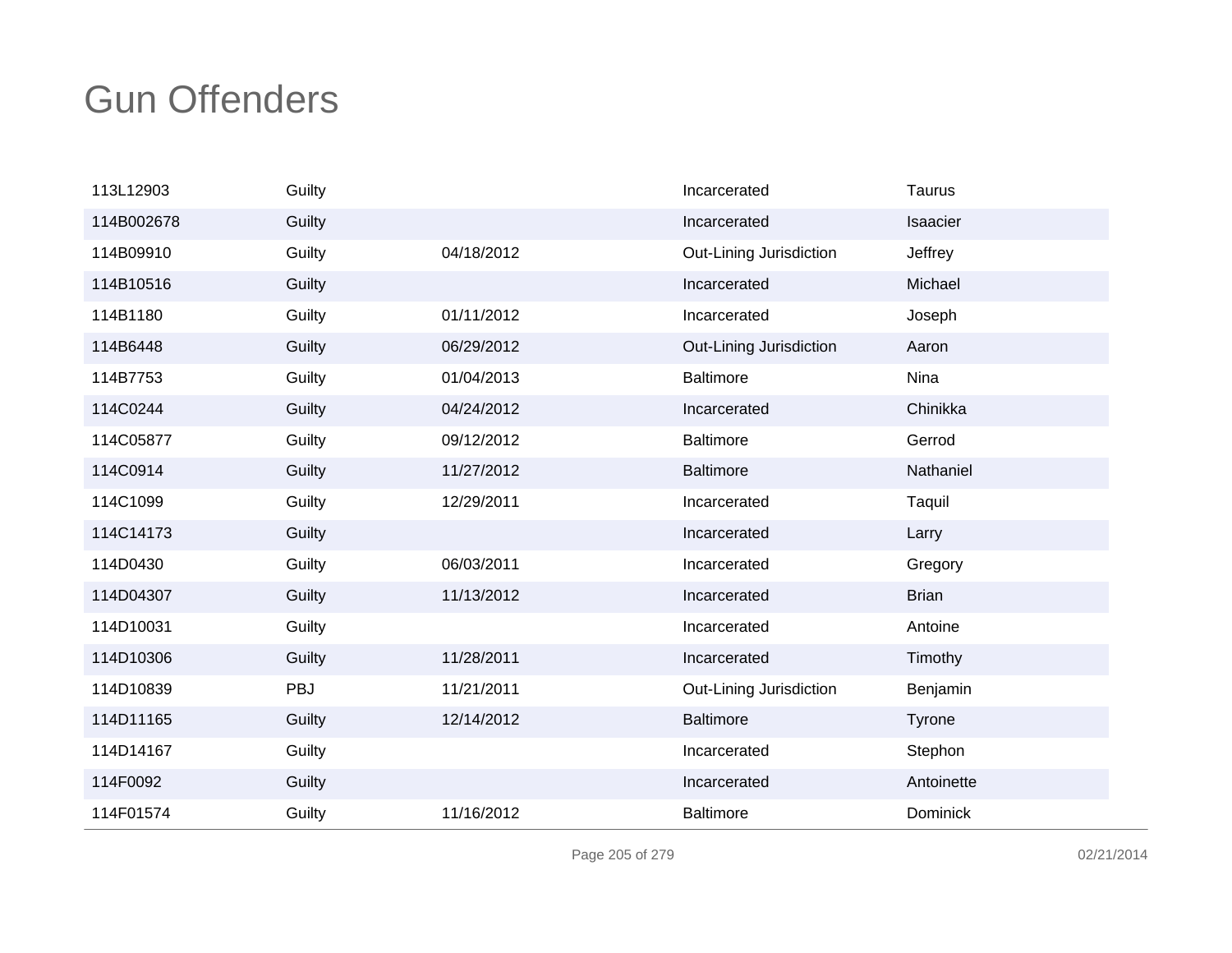|          | Ennis          | 38 | Male      | <b>Black</b> | <b>WESTERN</b>      | 735 |
|----------|----------------|----|-----------|--------------|---------------------|-----|
|          | Mcqueen        | 20 | Male      | <b>Black</b> | <b>EASTERN</b>      | 321 |
|          | Simmons        | 29 | Male      | <b>Black</b> |                     |     |
|          | Campbell       | 27 | Male      | <b>Black</b> | <b>NORTHWESTERN</b> | 633 |
| Edward   | Mcdonald       | 18 | Male      | <b>Black</b> | <b>NORTHEASTERN</b> | 411 |
| Shawn    | Bell           | 24 | Male      | <b>Black</b> |                     |     |
| Aimee    | Hannah         | 21 | Female    | <b>Black</b> | <b>NORTHWESTERN</b> | 623 |
|          | Thomas         |    | 26 Female | <b>Black</b> | <b>NORTHERN</b>     | 513 |
| Purnell  | Mercer         | 29 | Male      | <b>Black</b> | <b>CENTRAL</b>      | 134 |
|          | Epps           | 54 | Male      | <b>Black</b> | <b>NORTHEASTERN</b> | 435 |
| Marvin   | Davis          | 18 | Male      | <b>Black</b> | <b>NORTHEASTERN</b> | 413 |
|          | <b>Branch</b>  | 48 | Male      | <b>Black</b> | <b>EASTERN</b>      | 315 |
| Eugene   | <b>Riddick</b> | 20 | Male      | <b>Black</b> | NORTHEASTERN        | 412 |
| Allen    | Watkins        | 17 | Male      | <b>Black</b> | <b>NORTHERN</b>     | 525 |
|          | Carter         | 31 | Male      | <b>Black</b> | <b>EASTERN</b>      | 334 |
|          | Dunbar-Hill    | 19 | Male      | <b>Black</b> | <b>EASTERN</b>      | 325 |
| Rothwell | Scott          | 55 | Male      | <b>Black</b> |                     |     |
|          | Harry          | 50 | Male      | <b>Black</b> | <b>NORTHEASTERN</b> | 411 |
|          | White          | 37 | Male      | <b>Black</b> | <b>CENTRAL</b>      | 123 |
|          | <b>Brown</b>   | 20 | Female    | <b>Black</b> |                     |     |
| Donte    | White          | 29 | Male      | <b>Black</b> | NORTHEASTERN        | 433 |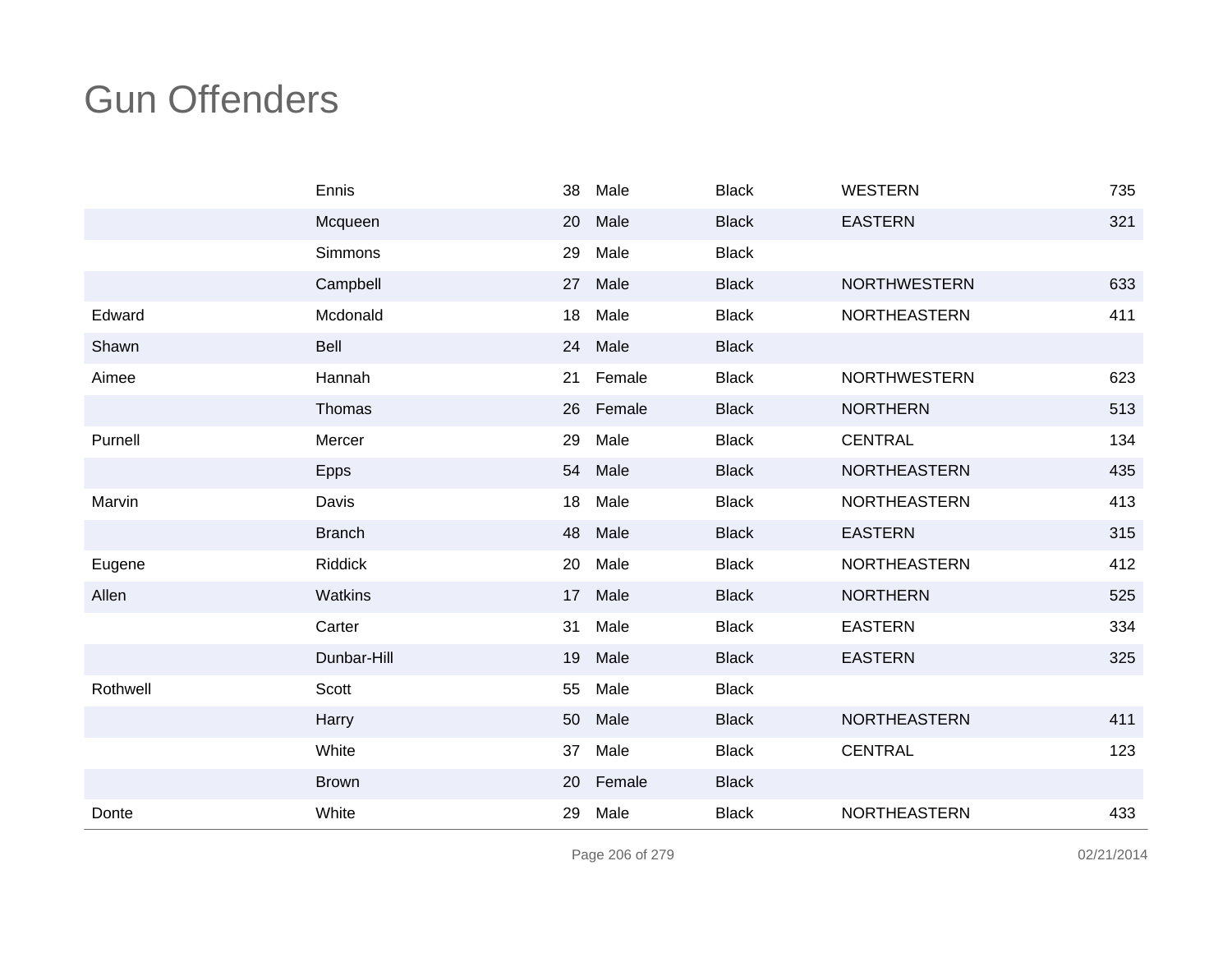| Mondawmin                       | (39.30961398050, -76.65439897610) |
|---------------------------------|-----------------------------------|
| Oliver                          | (39.31085623820, -76.59834601370) |
|                                 |                                   |
| Pimlico Good Neighbors          | (39.35184946650, -76.67814295120) |
| Coldstream Homestead Montebello | (39.31947788910, -76.59705491080) |
|                                 |                                   |
| <b>Central Forest Park</b>      | (39.32581966610, -76.68269522800) |
| <b>Better Waverly</b>           | (39.32346285500, -76.60481878800) |
| Reservoir Hill                  | (39.31691205720, -76.63659147300) |
| Frankford                       | (39.33399804400, -76.54397232590) |
| Belair-Edison                   | (39.31608125000, -76.56637758800) |
| Penn-Fallsway                   | (39.30118712860, -76.61067001950) |
| Coldstream Homestead Montebello | (39.32257698980, -76.59401819280) |
| Waverly                         | (39.33491075720, -76.60688338930) |
| Milton-Montford                 | (39.30042365370, -76.58101560100) |
| <b>Middle East</b>              | (39.29918720090, -76.58672645680) |
|                                 |                                   |
| Coldstream Homestead Montebello | (39.32005128080, -76.59425678590) |
| Seton Hill                      | (39.29776113450, -76.62433125960) |
|                                 |                                   |
| Frankford                       | (39.32751091360, -76.54605112040) |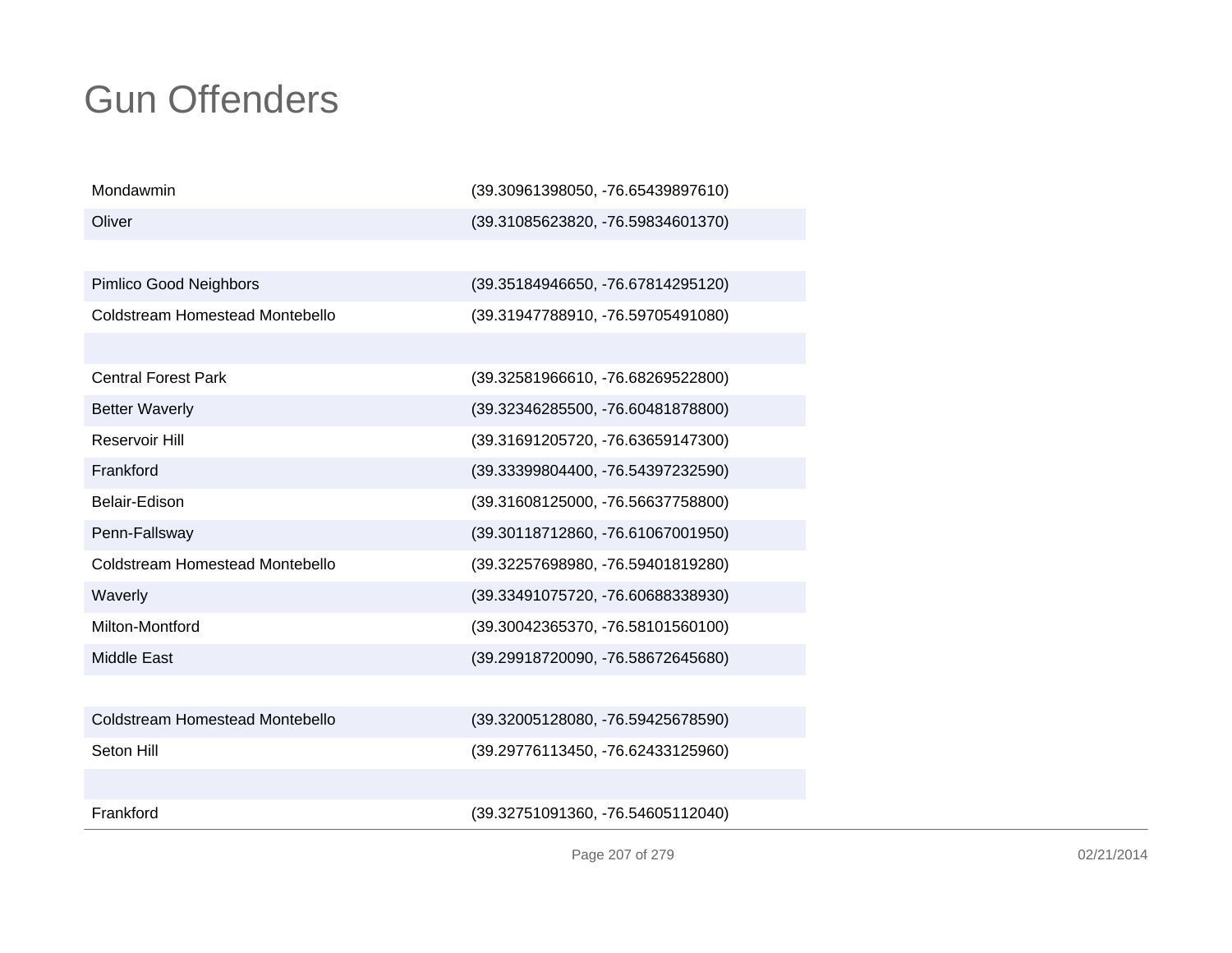| 114F01574 | Guilty | 12/13/2012 | <b>Baltimore</b>        | <b>Derrick</b> |
|-----------|--------|------------|-------------------------|----------------|
| 114F07839 | Guilty | 12/05/2012 | Incarcerated            | Antonio        |
| 114F11087 | Guilty |            | Incarcerated            | Jonny          |
| 114G02606 | Guilty | 11/09/2011 | Out-Lining Jurisdiction | Lamonte        |
| 114G10208 | Guilty | 05/11/2012 | <b>Baltimore</b>        | Donnell        |
| 114G13322 | Guilty | 09/25/2012 | <b>Baltimore</b>        | Dominique      |
| 114G13644 | Guilty | 07/24/2012 | <b>Baltimore</b>        | Ricky          |
| 114H02025 | Guilty | 04/24/2012 | Incarcerated            | Devin          |
| 114H04229 | Guilty | 09/12/2012 | <b>Baltimore</b>        | Curtis         |
| 114H11723 | Guilty |            | Incarcerated            | Lamont         |
| 114l01206 | Guilty |            | Incarcerated            | Jean-Bernard   |
| 114l06234 | Guilty | 12/28/2012 | <b>Baltimore</b>        | David          |
| 114l07862 | Guilty |            | Incarcerated            | Tyrone         |
| 114l10315 | Guilty | 12/15/2011 | Out-Lining Jurisdiction | Hassan         |
| 114J02938 | Guilty | 11/30/2012 | <b>Baltimore</b>        | William        |
| 114J03603 | Guilty |            | Incarcerated            | Jermall        |
| 114J10516 | Guilty |            | Incarcerated            | Samuel         |
| 114J12763 | Guilty |            | Incarcerated            | <b>Byron</b>   |
| 114K00944 | Guilty |            | Incarcerated            | Kavon          |
| 114K02453 | Guilty | 12/12/2012 | <b>Baltimore</b>        | James          |
| 114K02503 | Guilty |            | Incarcerated            | Greg           |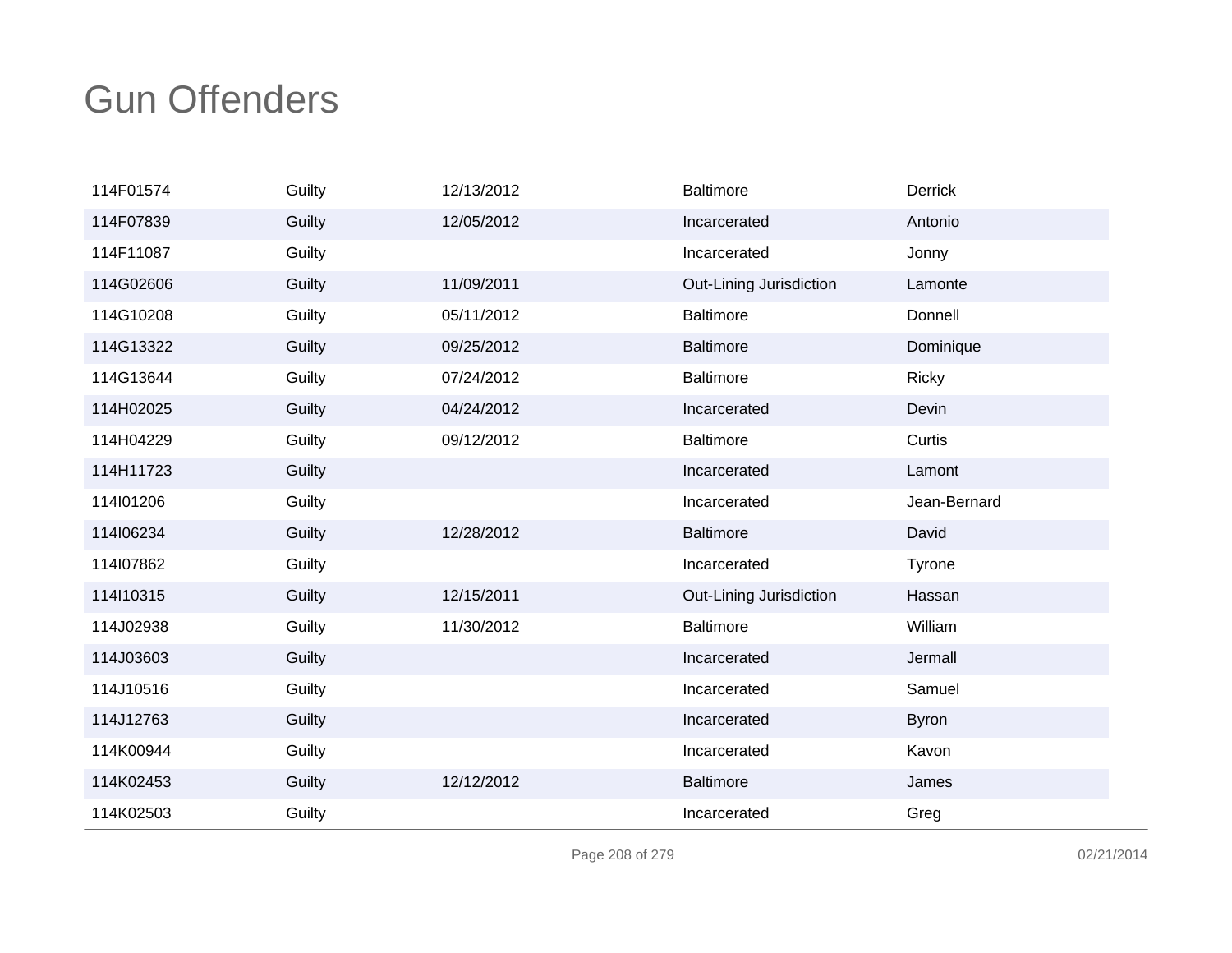| Donell  | Wilson       | 25 | Male   | <b>Black</b> | <b>NORTHEASTERN</b> | 435 |
|---------|--------------|----|--------|--------------|---------------------|-----|
| Earl    | Austin       | 50 | Male   | <b>Black</b> | <b>NORTHEASTERN</b> | 412 |
|         | Garrison     | 38 | Male   | <b>Black</b> |                     |     |
| Charles | Arrington    | 21 | Male   | <b>Black</b> |                     |     |
|         | Johnson      | 19 | Male   | <b>Black</b> | <b>NORTHWESTERN</b> | 626 |
| Lakecha | <b>Brown</b> | 29 | Female | <b>Black</b> | NORTHEASTERN        | 415 |
|         | Austin       | 52 | Male   | <b>Black</b> | <b>NORTHEASTERN</b> | 435 |
| Andre   | Harcum       | 25 | Male   | <b>Black</b> | <b>NORTHEASTERN</b> | 426 |
| Johnny  | Shackleford  | 31 | Male   | <b>Black</b> | <b>NORTHEASTERN</b> | 425 |
|         | Thomas       | 19 | Male   | <b>Black</b> | <b>NORTHEASTERN</b> | 415 |
|         | Michel       | 22 | Male   | <b>Black</b> |                     |     |
| Arnold  | Thompson     | 50 | Male   | <b>Black</b> | <b>NORTHEASTERN</b> | 423 |
|         | Ceaser       | 22 | Male   | <b>Black</b> | <b>NORTHEASTERN</b> | 433 |
| Akim    | Hand         | 27 | Male   | <b>Black</b> |                     |     |
| Michael | Muldrow      | 28 | Male   | <b>Black</b> | NORTHEASTERN        | 435 |
|         | Cunningham   | 29 | Male   | <b>Black</b> | <b>NORTHEASTERN</b> | 436 |
|         | Ferguson     | 35 | Male   | <b>Black</b> |                     |     |
|         | Davis        | 26 | Male   | <b>Black</b> | NORTHEASTERN        | 421 |
|         | Washington   | 27 | Male   | <b>Black</b> | <b>NORTHEASTERN</b> | 415 |
| Donnell | Lighty       | 18 | Male   | <b>Black</b> | NORTHEASTERN        | 414 |
|         | Mungo        | 29 | Male   | <b>Black</b> | <b>EASTERN</b>      | 322 |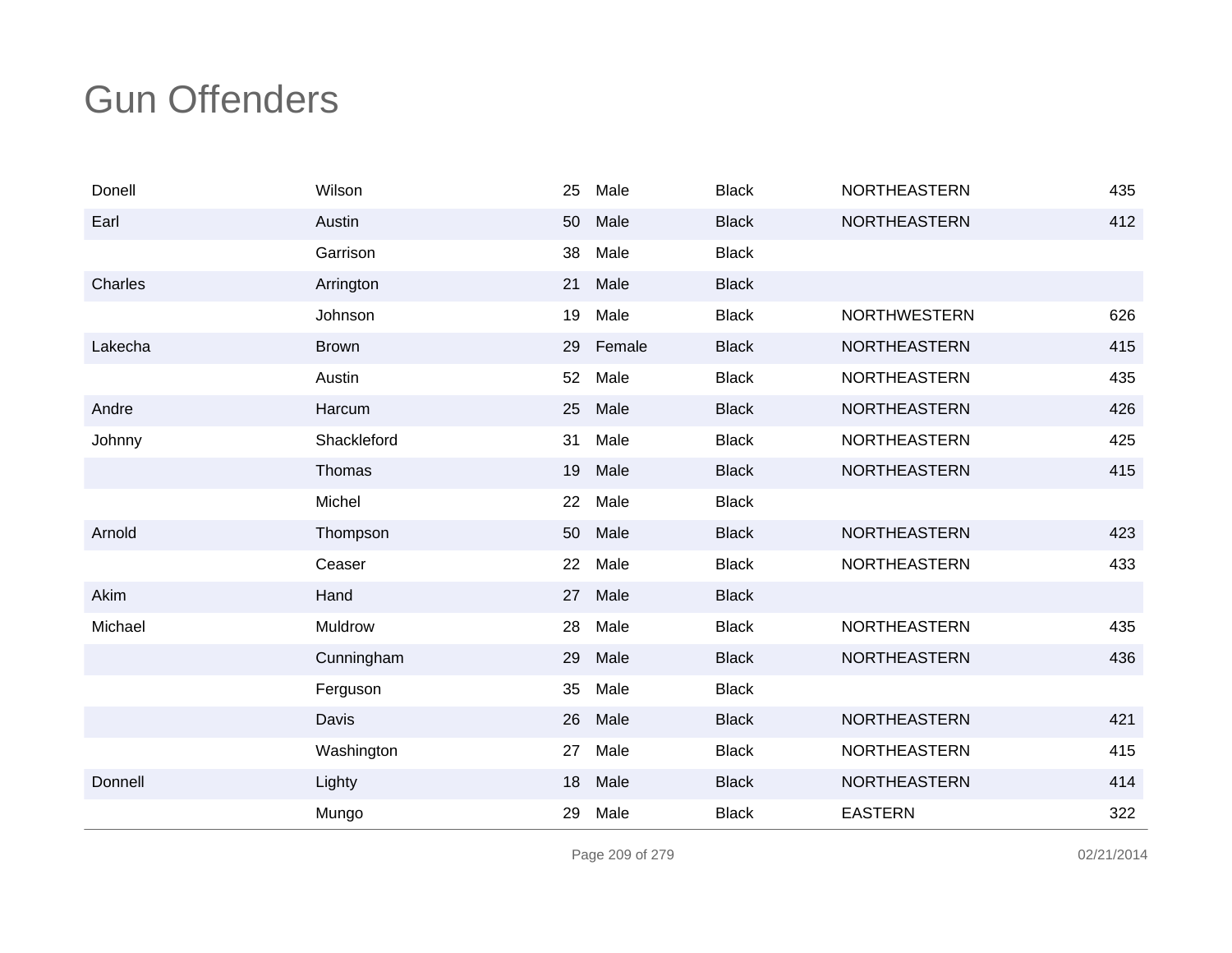| Cedmont                | (39.34474027800, -76.54078669630) |
|------------------------|-----------------------------------|
| South Clifton Park     | (39.31426054430, -76.58977355810) |
|                        |                                   |
|                        |                                   |
| Grove Park             | (39.34255825430, -76.69700148710) |
| Belair-Edison          | (39.31891143450, -76.56908852980) |
| Frankford              | (39.33723634590, -76.54544090700) |
| Loch Raven             | (39.35509065060, -76.58025231650) |
| Woodring               | (39.36008023820, -76.54047082980) |
| Belair-Edison          | (39.32603679690, -76.57289650040) |
|                        |                                   |
| Loch Raven             | (39.36111084200, -76.58611165200) |
| Frankford              | (39.31626399460, -76.54752657400) |
|                        |                                   |
| Cedonia                | (39.33347016110, -76.53252884250) |
| Frankford              | (39.32024793430, -76.55141790890) |
|                        |                                   |
| New Northwood          | (39.35091168190, -76.59497555240) |
| Belair-Edison          | (39.31988763550, -76.57459453520) |
| Ednor Gardens-Lakeside | (39.33008585800, -76.59420263670) |
| <b>Gay Street</b>      | (39.30416606290, -76.59709645110) |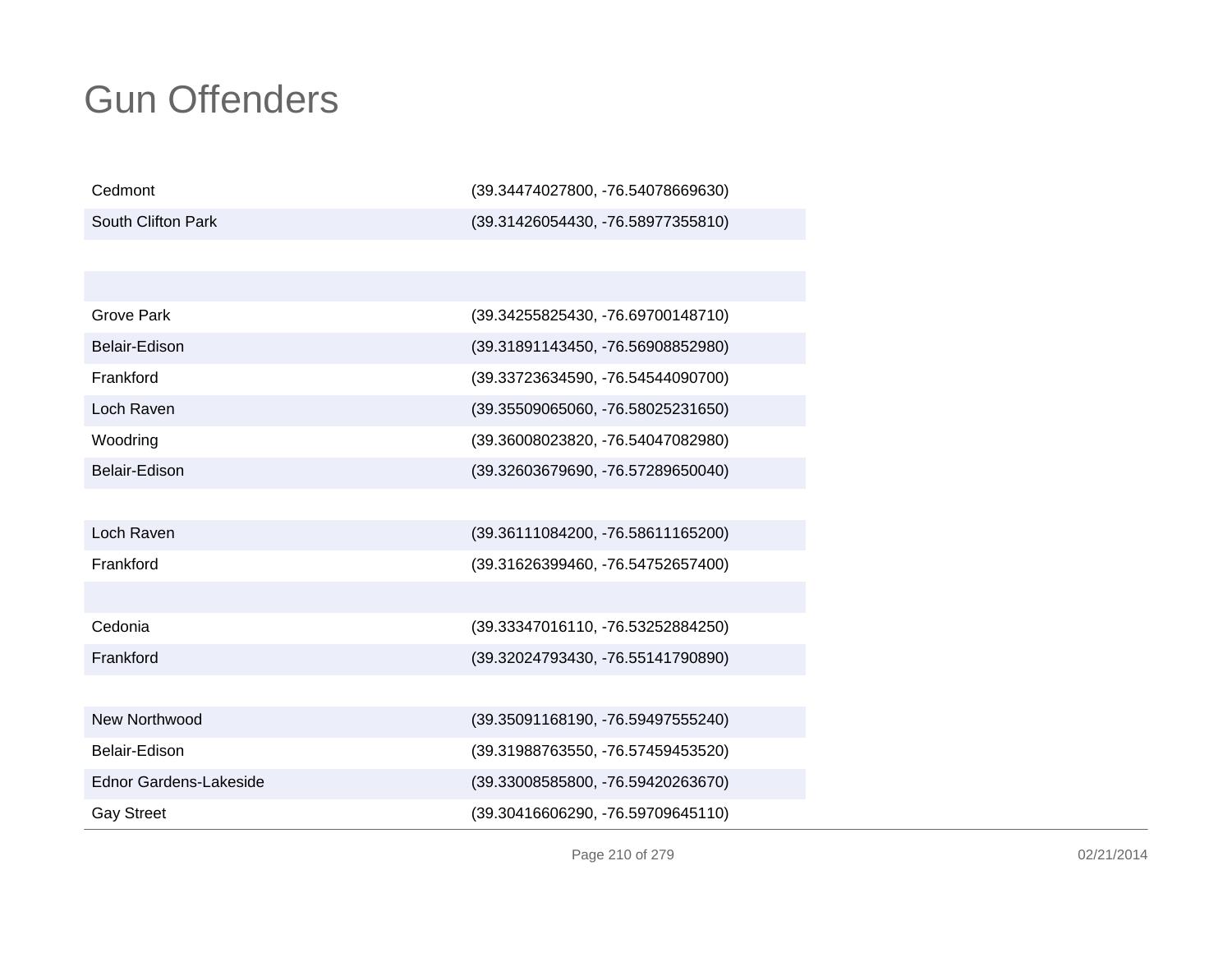| 114K04496 | Guilty |            | Incarcerated            | Artis    |
|-----------|--------|------------|-------------------------|----------|
| 114K07651 | Guilty |            | Incarcerated            | Anthony  |
| 114K12984 | Guilty |            | Incarcerated            | Michael  |
| 114K13140 | Guilty |            | Incarcerated            | David    |
| 114L01010 | Guilty | 10/11/2012 | <b>Baltimore</b>        | Marshall |
| 114L02716 | Guilty | 09/17/2012 | <b>Baltimore</b>        | Aaron    |
| 114L04577 | Guilty | 10/04/2012 | <b>Baltimore</b>        | Sheryle  |
| 114L13489 | Guilty | 02/23/2012 | Out-Lining Jurisdiction | Samuel   |
| 115A00038 | Guilty | 01/02/2013 | <b>Baltimore</b>        | Darryl   |
| 115B01160 | Guilty |            | Incarcerated            | Davon    |
| 115B06639 | Guilty |            | Incarcerated            | Anthony  |
| 115C2036  | Guilty |            | Incarcerated            | Michael  |
| 115C3572  | Guilty |            | Incarcerated            | Gilles   |
| 115D09218 | Guilty | 06/10/2011 | Out-Lining Jurisdiction | Jonathan |
| 115D10421 | Guilty | 07/19/2012 | <b>Baltimore</b>        | Kevin    |
| 115D12132 | Guilty |            | Incarcerated            | Lamar    |
|           | Guilty |            | Incarcerated            | David    |
|           | Guilty | 10/15/2012 | <b>Baltimore</b>        | Charles  |
|           | Guilty |            | Incarcerated            | Ralston  |
| 115F00953 | Guilty |            | Incarcerated            | Travis   |
| 115F06826 | Life   |            | Incarcerated            | Corey    |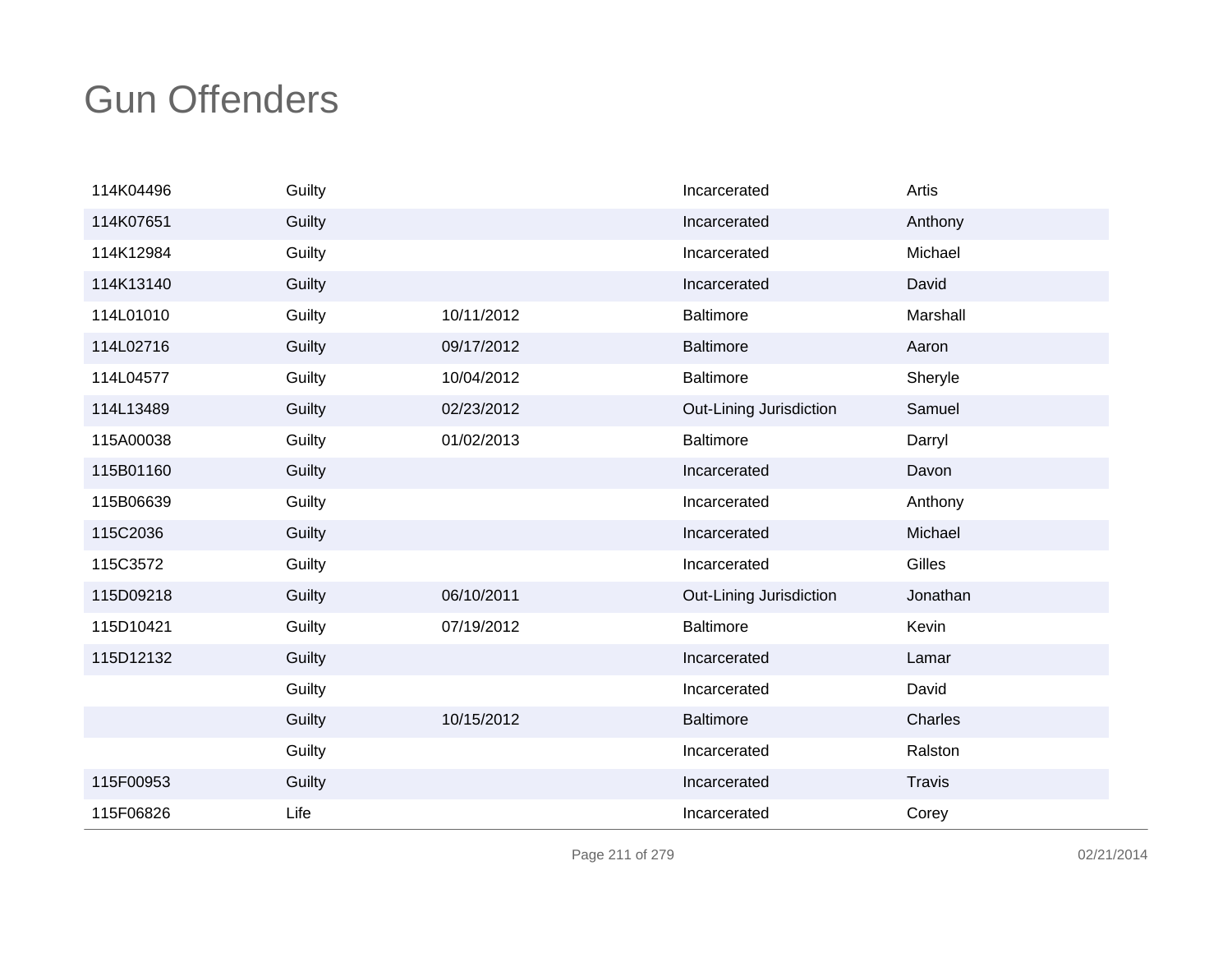|               | Dirton         | 27 | Male   | <b>Black</b> | <b>WESTERN</b>      | 725 |
|---------------|----------------|----|--------|--------------|---------------------|-----|
|               | Cooper-Bey     | 46 | Male   | <b>Black</b> |                     |     |
|               | Ramirez        | 18 | Male   | White        | NORTHEASTERN        | 431 |
|               | Temple         | 24 | Male   | <b>Black</b> | <b>NORTHEASTERN</b> | 414 |
| Lee           | <b>Dinkins</b> | 37 | Male   | <b>Black</b> | <b>EASTERN</b>      | 332 |
| <b>Tyrese</b> | <b>Brooks</b>  | 20 | Male   | <b>Black</b> | <b>CENTRAL</b>      | 131 |
| Danita        | Hall           | 50 | Female | <b>Black</b> | NORTHEASTERN        | 415 |
| Lamont        | Hall           | 53 | Male   | <b>Black</b> |                     |     |
|               | Taylor         | 25 | Male   | <b>Black</b> | <b>NORTHERN</b>     | 525 |
|               | Johnson        | 21 | Male   | <b>Black</b> | NORTHEASTERN        | 421 |
| Phillip       | Felicetti      | 53 | Male   | White        | <b>NORTHERN</b>     | 533 |
|               | <b>Bailey</b>  | 24 | Male   | <b>Black</b> | <b>NORTHERN</b>     | 513 |
|               | Lee            | 55 | Male   | <b>Black</b> | <b>CENTRAL</b>      | 132 |
| Everett       | Francis        | 23 | Male   | <b>Black</b> |                     |     |
| Wayne         | Minor          | 45 | Male   | <b>Black</b> | <b>NORTHERN</b>     | 524 |
|               | Watson         | 19 | Male   | <b>Black</b> | <b>NORTHERN</b>     | 524 |
|               | Chatham        | 20 | Male   | <b>Black</b> | <b>NORTHERN</b>     | 531 |
| Quinton       | <b>Brock</b>   | 51 | Male   | <b>Black</b> | <b>NORTHERN</b>     | 531 |
|               | Anderson       | 25 | Male   | <b>Black</b> | <b>NORTHERN</b>     | 523 |
|               | Mackell        | 21 | Male   | <b>Black</b> |                     |     |
|               | Jenning        | 20 | Male   | <b>Black</b> |                     |     |

Page 212 of 279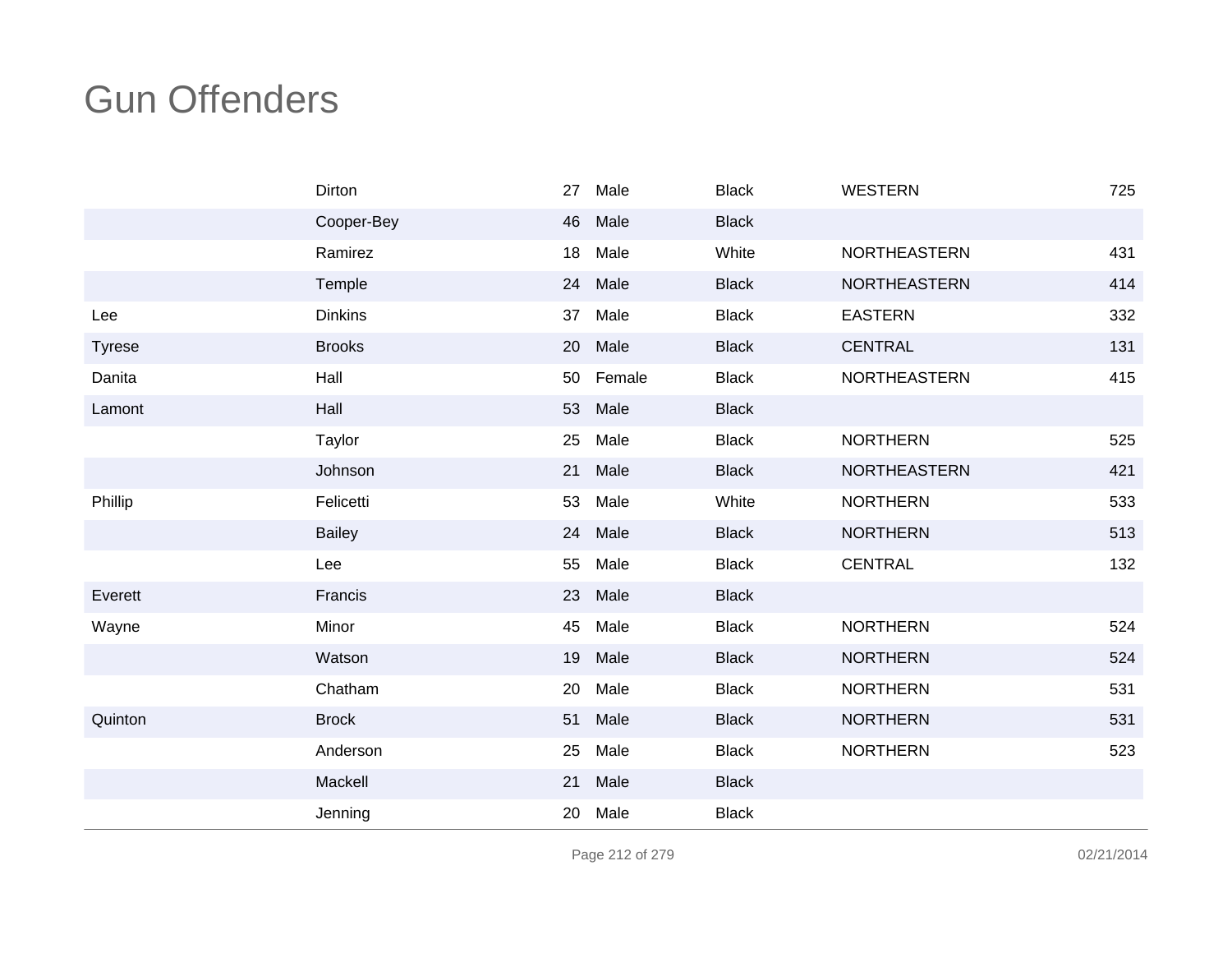| Mosher                   | (39.29818551120, -76.66051787610) |
|--------------------------|-----------------------------------|
|                          |                                   |
| <b>Armistead Gardens</b> | (39.30595588310, -76.54649725470) |
| <b>Hillen</b>            | (39.33935236620, -76.59103536810) |
| <b>EASTERN</b>           | (39.30706330560, -76.58559961540) |
| <b>Druid Heights</b>     | (39.30697167900, -76.63675046490) |
| Belair-Edison            | (39.32250325840, -76.56884935680) |
|                          |                                   |
| Pen Lucy                 | (39.34110227930, -76.60562090810) |
| New Northwood            | (39.35023163970, -76.59752357110) |
| Hampden                  | (39.33340207290, -76.63824448340) |
| <b>Better Waverly</b>    | (39.32530460440, -76.60551940920) |
| Upton                    | (39.30210874540, -76.63071889680) |
|                          |                                   |
| Woodbourne-McCabe        | (39.35326351400, -76.60580921020) |
| Woodbourne-McCabe        | (39.35282294510, -76.60338100170) |
| Greenspring              | (39.33756403120, -76.66013871120) |
| Greenspring              | (39.33683645280, -76.65981747330) |
| Cameron Village          | (39.35733499530, -76.59901224120) |
|                          |                                   |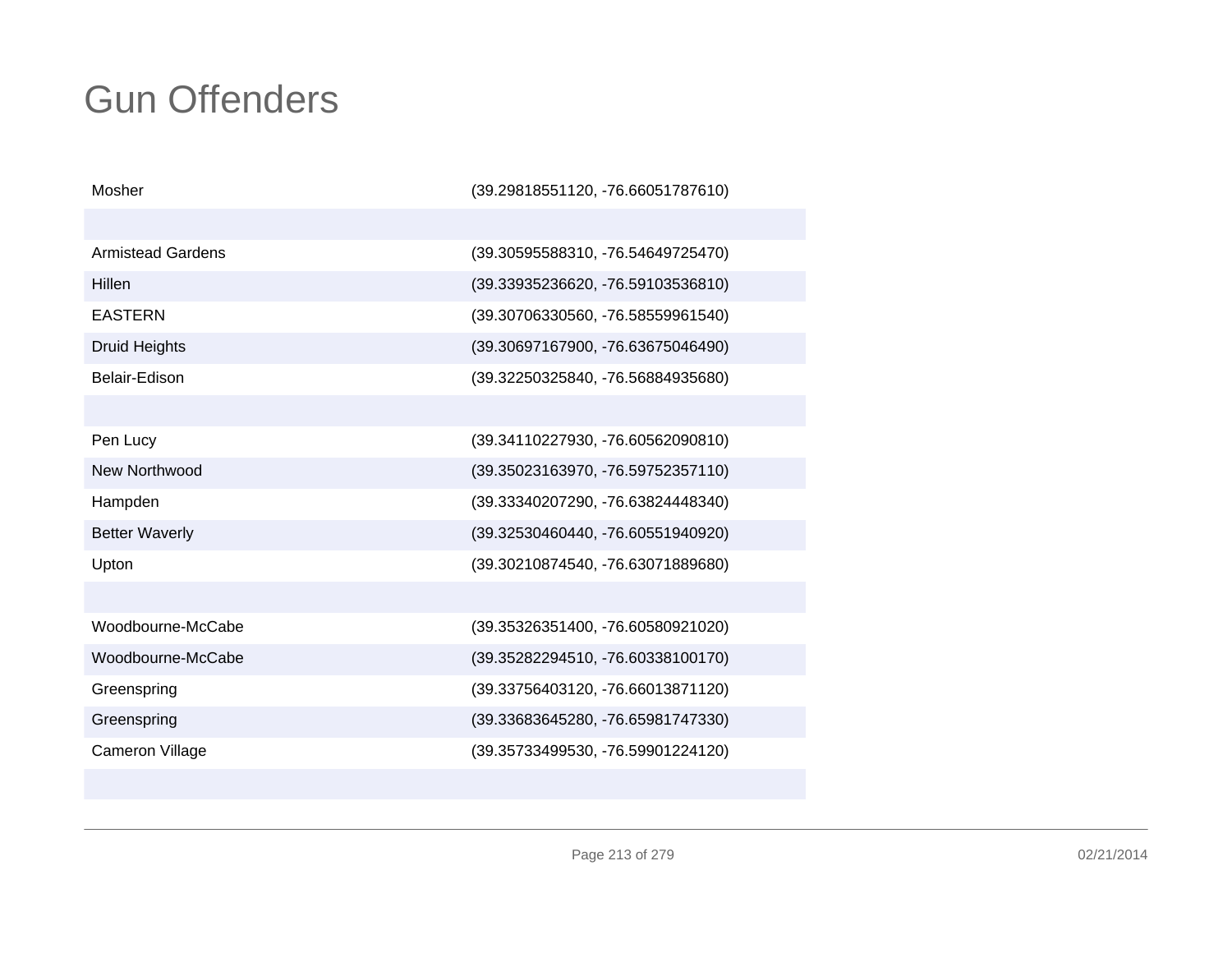| 115F08232 | Guilty     | 09/08/2011 | Out-Lining Jurisdiction | Jamal          |
|-----------|------------|------------|-------------------------|----------------|
| 115G03485 | Guilty     | 11/28/2011 | Out-Lining Jurisdiction | Michael        |
| 115G12124 | Guilty     |            | Incarcerated            | Danshawn       |
| 115H00359 | Guilty     | 09/22/2011 | Out-Lining Jurisdiction | Benjamin       |
| 115H02033 | Guilty     | 07/26/2012 | Out-Lining Jurisdiction | Michael        |
| 115110989 | Guilty     |            | Incarcerated            | Haywood        |
| 115 11871 | Guilty     |            | Incarcerated            | Dion           |
| 115l14746 | Guilty     | 08/10/2012 | <b>Baltimore</b>        | Jamal          |
| 115J00313 | Guilty     |            | Incarcerated            | Thomas         |
| 115J12724 | <b>PBJ</b> | 01/08/2013 | <b>Baltimore</b>        | Anthony        |
| 115J12841 | <b>PBJ</b> | 10/17/2012 | <b>Baltimore</b>        | Cauntay        |
| 115K01642 | Guilty     |            | Incarcerated            | Todd           |
| 115K02052 | Guilty     |            | Incarcerated            | Donte          |
| 115K10091 | Guilty     | 11/01/2012 | <b>Baltimore</b>        | Tykiah         |
| 115K10402 | Guilty     | 03/12/2012 | Out-Lining Jurisdiction | Erin           |
| 115L02027 | Guilty     | 08/14/2012 | <b>Baltimore</b>        | Matthew        |
| 116A0001  | PBJ        | 01/04/2013 | <b>Baltimore</b>        | David          |
| 116A00057 | PBJ        | 08/03/2012 | <b>Baltimore</b>        | David          |
| 116A00057 | PBJ        | 08/09/2012 | <b>Baltimore</b>        | Edward         |
| 116A03166 | Guilty     | 10/19/2012 | <b>Baltimore</b>        | Daniel         |
| 116A07723 | Guilty     |            | Incarcerated            | <b>Brandon</b> |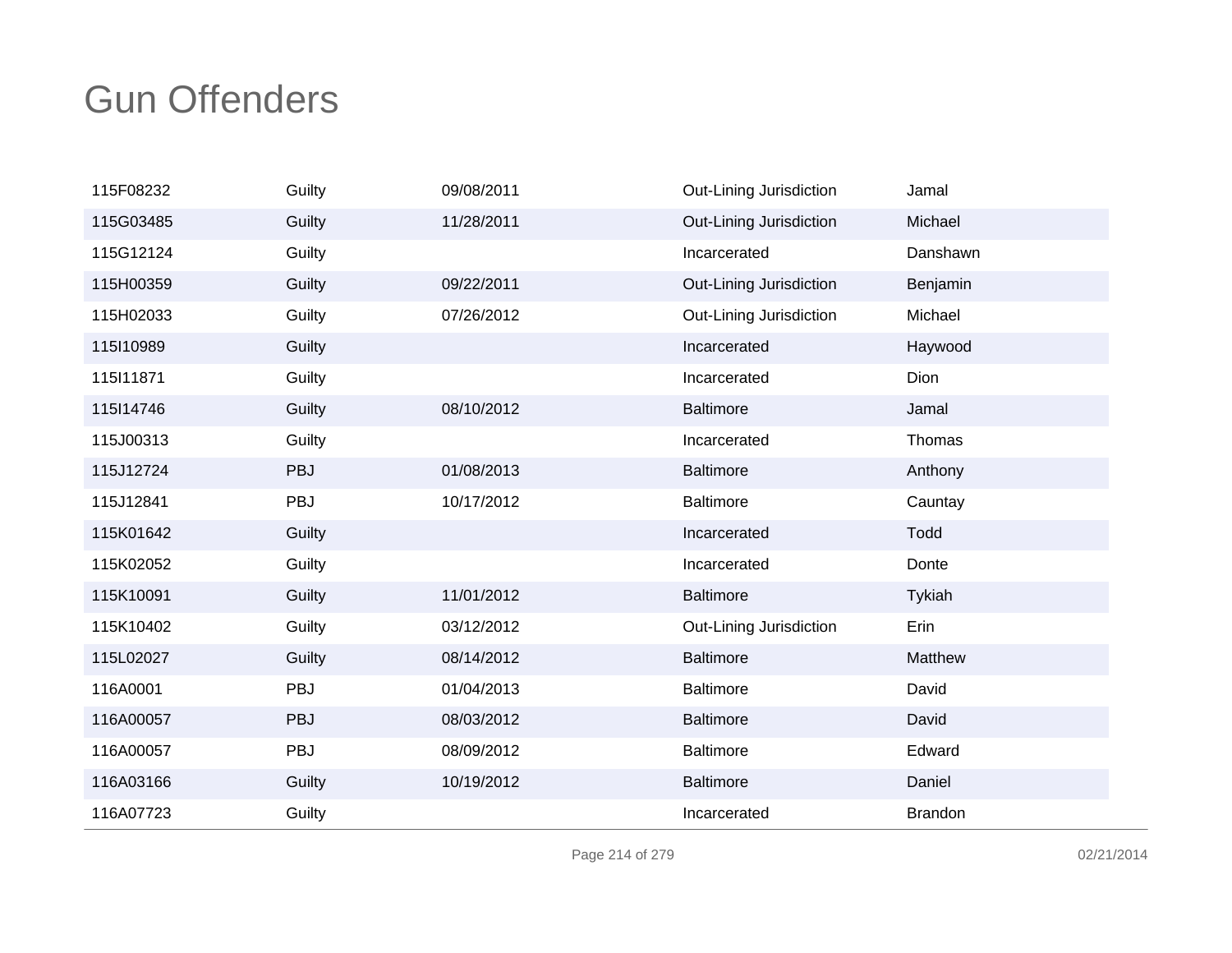|           | Allen         | 29 | Male      | <b>Black</b> |                     |     |
|-----------|---------------|----|-----------|--------------|---------------------|-----|
| Joseph    | Wollet        | 25 | Male      | White        |                     |     |
| Dearon    | <b>Stukes</b> | 34 | Male      | <b>Black</b> | <b>WESTERN</b>      | 725 |
| Paul      | Clark         | 21 | Male      | White        |                     |     |
|           | Suggs         | 40 | Male      | <b>Black</b> |                     |     |
|           | <b>Burton</b> | 20 | Male      | <b>Black</b> | <b>NORTHERN</b>     | 524 |
| Dontey    | Williams      | 34 | Male      | <b>Black</b> | <b>NORTHERN</b>     | 534 |
| Yufef     | Pinchback     | 18 | Male      | <b>Black</b> | <b>NORTHEASTERN</b> | 423 |
|           | Matthews      | 47 | Male      | <b>Black</b> | <b>NORTHERN</b>     | 523 |
| Harvey    | Hunter        | 22 | Male      | <b>Black</b> | <b>NORTHERN</b>     | 524 |
| Daiquon   | Parnell       | 19 | Male      | <b>Black</b> | SOUTHWESTERN        | 823 |
|           | Davis         | 29 | Male      | <b>Black</b> | <b>SOUTHWESTERN</b> | 814 |
|           | Wallace       | 22 | Male      | <b>Black</b> |                     |     |
| Tara      | Edmonds       |    | 27 Female | <b>Black</b> | <b>NORTHERN</b>     | 523 |
| Ann       | Walsh         | 56 | Male      | White        |                     |     |
| Alexander | Woodard       | 27 | Male      | <b>Black</b> | <b>WESTERN</b>      | 732 |
| Tavon     | <b>Brooks</b> | 26 | Male      | <b>Black</b> | <b>NORTHERN</b>     | 521 |
|           | Jones         | 28 | Male      | <b>Black</b> | <b>NORTHWESTERN</b> | 614 |
| Martin    | Jackson       | 54 | Male      | <b>Black</b> | <b>NORTHWESTERN</b> | 614 |
| Grant     | Salter-West   | 23 | Male      | <b>Black</b> | <b>NORTHWESTERN</b> | 611 |
|           | Harmon        | 25 | Male      | <b>Black</b> | <b>NORTHWESTERN</b> | 635 |

Page 215 of 279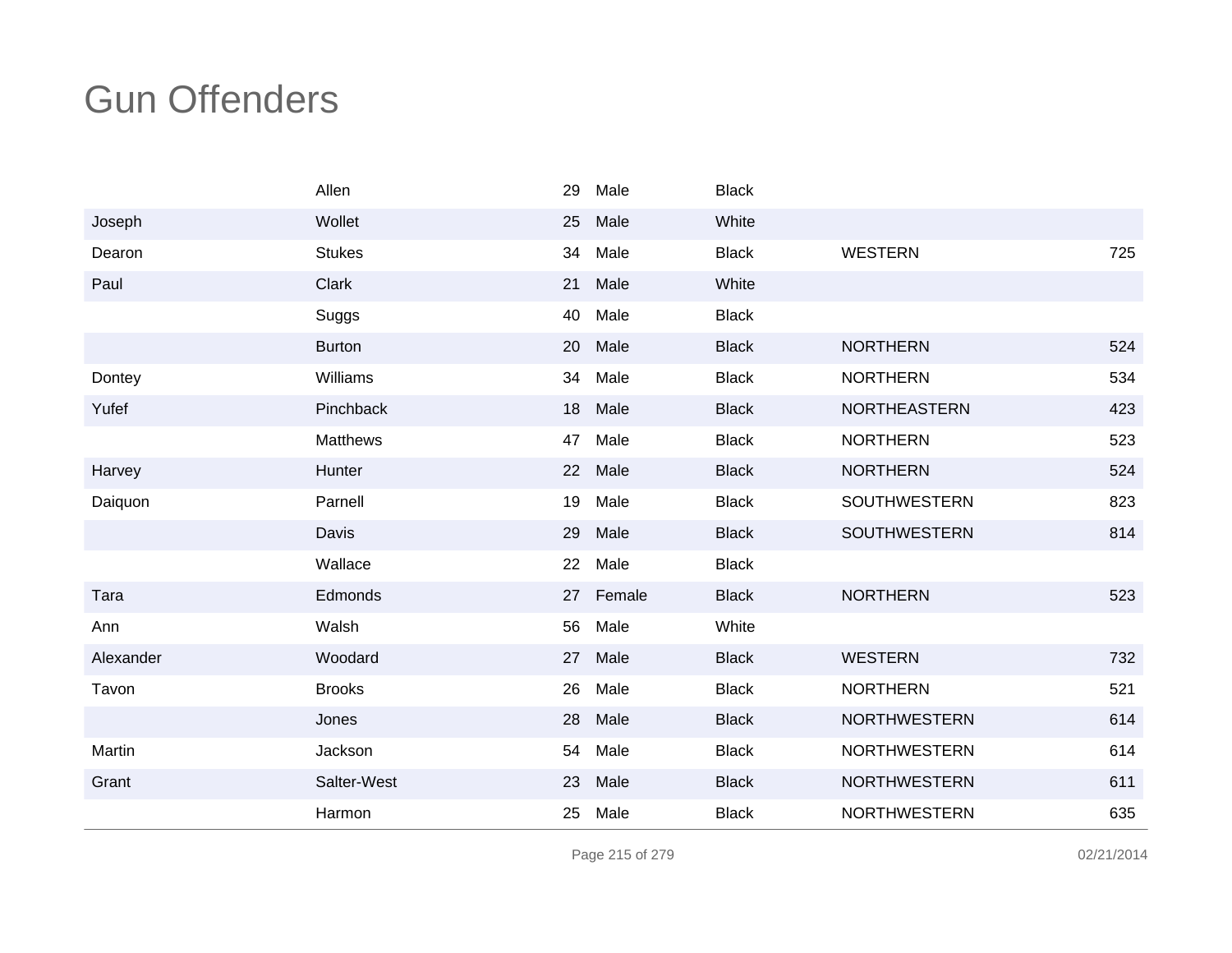| Bridgeview/Greenlawn        | (39.30068589360, -76.65815087110) |
|-----------------------------|-----------------------------------|
|                             |                                   |
|                             |                                   |
| <b>Richnor Springs</b>      | (39.34653248170, -76.60531738110) |
| Parklane                    | (39.34190793660, -76.66538735850) |
| Ramblewood                  | (39.36234598640, -76.59108720430) |
| <b>Cameron Village</b>      | (39.35582049990, -76.59867691490) |
| <b>Richnor Springs</b>      | (39.34679858010, -76.60683535320) |
| <b>Hunting Ridge</b>        | (39.29859782560, -76.69849192220) |
| Rosemont                    | (39.30352288760, -76.66718351230) |
|                             |                                   |
| Mid-Govans                  | (39.35985010080, -76.60366585060) |
|                             |                                   |
| Mondawmin                   | (39.30983032200, -76.64994373500) |
| Loyola/Notre Dame           | (39.35189042040, -76.61140708740) |
| <b>Central Park Heights</b> | (39.34367733700, -76.67272976230) |
| <b>Central Park Heights</b> | (39.34367733700, -76.67272976230) |
| <b>Liberty Square</b>       | (39.32041741630, -76.65536974630) |
| Glen                        | (39.35637579890, -76.68359946210) |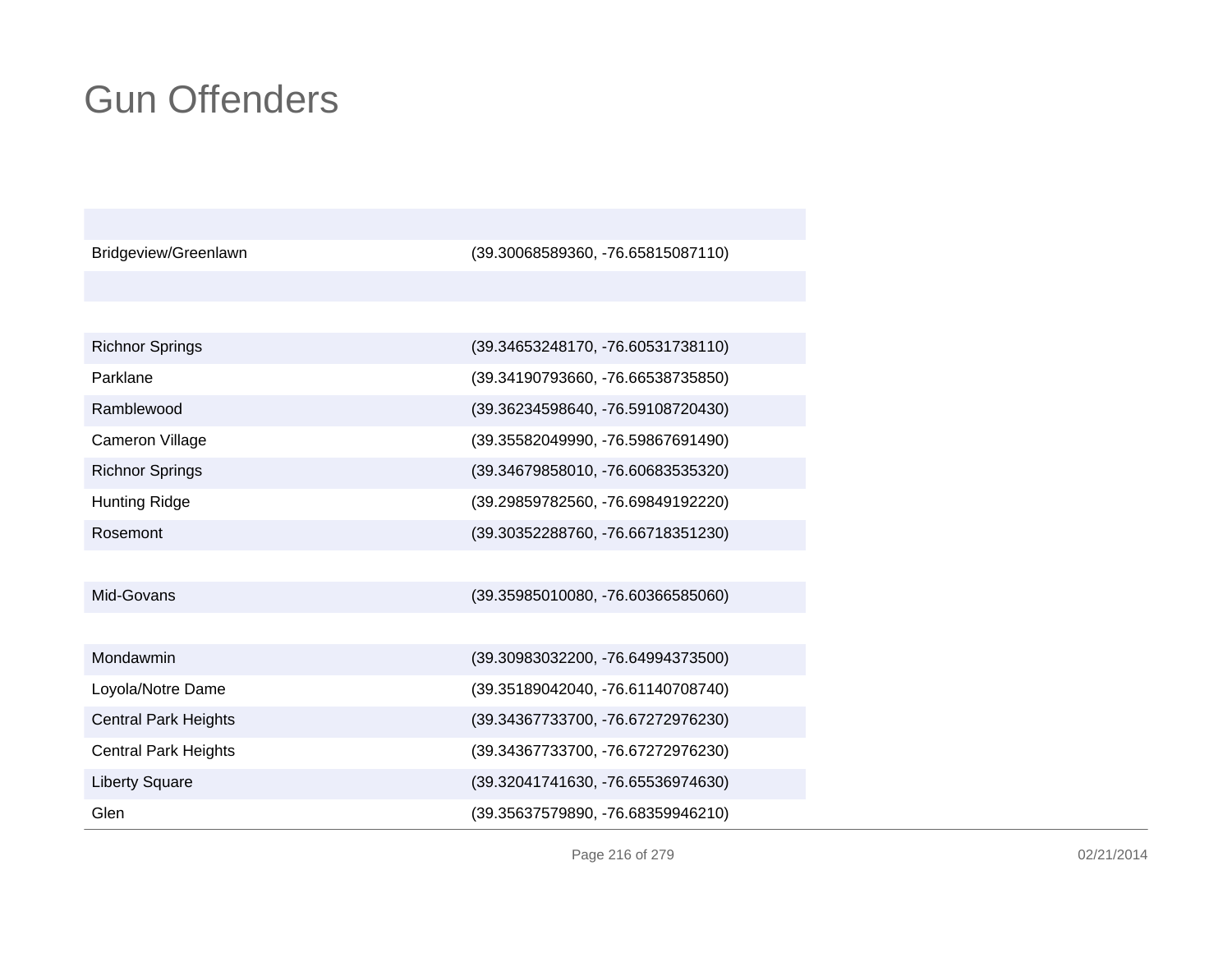| 116A07903 | Pbj    | 03/22/2011 | Out-Lining Jurisdiction | Nandkhrisn    |
|-----------|--------|------------|-------------------------|---------------|
| 116A11002 | Guilty | 10/24/2012 | <b>Baltimore</b>        | Richard       |
| 116A9860  | Guilty | 01/03/2013 | <b>Baltimore</b>        | Jihad         |
| 116B00394 | Guilty |            | Incarcerated            | Edwin         |
| 116B00694 | Guilty | 05/16/2011 | Out-Lining Jurisdiction | Quinton       |
| 116B08892 | Guilty |            | Incarcerated            | Sammie        |
| 116C03083 | Guilty | 07/17/2012 | <b>Baltimore</b>        | Dareius       |
| 116C12494 | Guilty | 12/11/2012 | <b>Baltimore</b>        | Ariel         |
| 116D02639 | Guilty |            | Incarcerated            | Quadrece      |
| 116D03390 | Guilty |            | Incarcerated            | Adam          |
|           | Guilty | 01/02/2013 | <b>Baltimore</b>        | Joseph        |
|           | Guilty | 11/14/2012 | <b>Baltimore</b>        | Tony          |
| 116F02387 | Guilty | 12/06/2011 | Incarcerated            | Mauryce       |
| 116F09721 | Guilty |            | Incarcerated            | Damian        |
| 116F10148 | Guilty | 12/18/2012 | Baltimore               | Antonio       |
| 116G08921 | Guilty |            | Incarcerated            | <b>Marcus</b> |
| 116G13818 | Guilty | 11/02/2012 | Incarcerated            | Marvin        |
| 116G14060 | Guilty | 07/23/2012 | <b>Baltimore</b>        | <b>Tyree</b>  |
| 116H00499 | Guilty | 12/17/2012 | <b>Baltimore</b>        | Timothy       |
| 116H09835 | Guilty |            | Incarcerated            | <b>Travis</b> |
| 116H8849  | Guilty |            | Incarcerated            | Xavier        |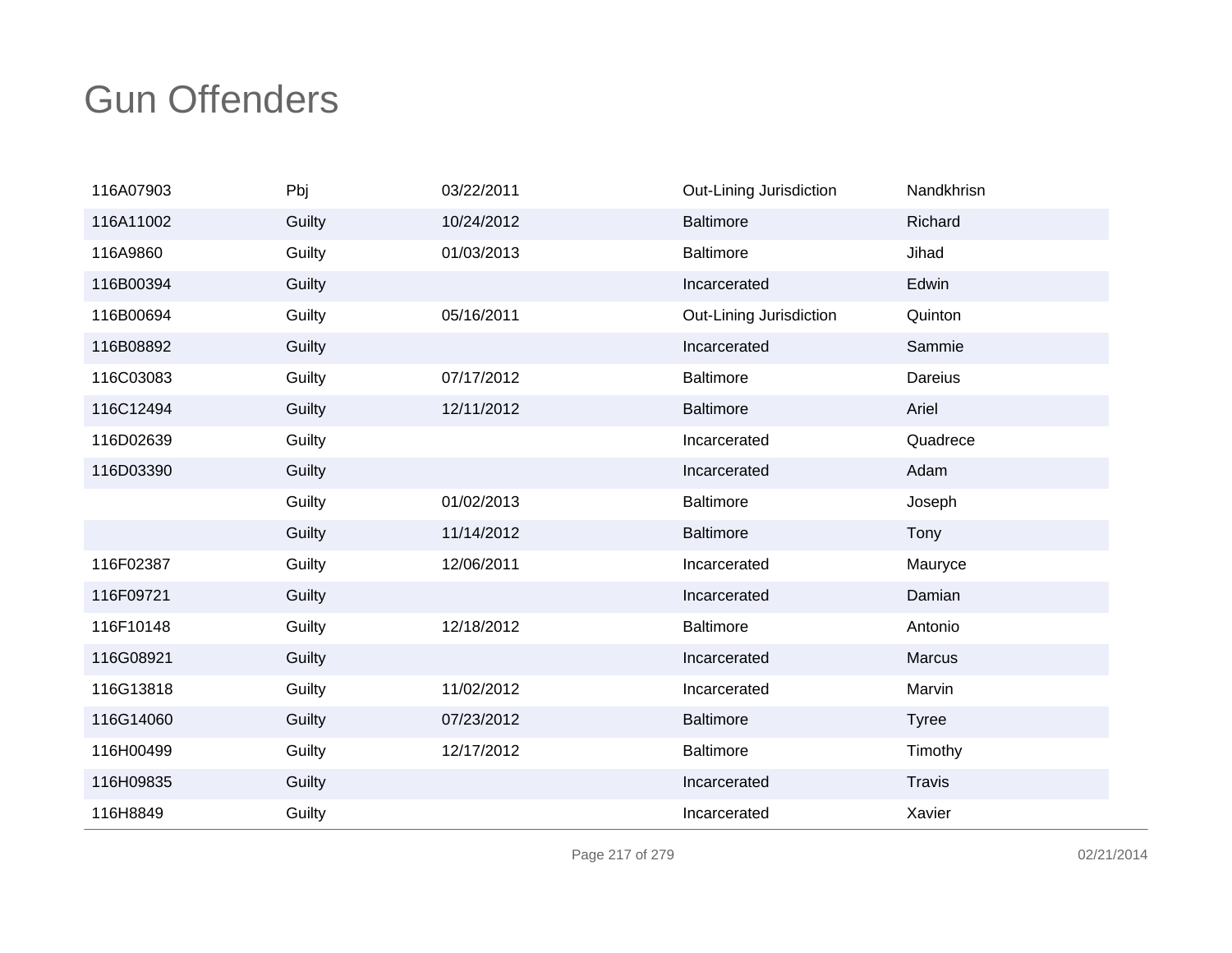|              | Behari       | 21 | Male | Indian       |                     |     |
|--------------|--------------|----|------|--------------|---------------------|-----|
|              | Dickerson    | 48 | Male | <b>Black</b> | <b>NORTHWESTERN</b> | 623 |
| Larry        | Jefferson    | 20 | Male | <b>Black</b> | <b>NORTHWESTERN</b> | 621 |
|              | Hanks        | 50 | Male | <b>Black</b> | <b>NORTHWESTERN</b> | 615 |
| Sinclair     | James        | 24 | Male | <b>Black</b> |                     |     |
| Lee          | Carroll      | 22 | Male | <b>Black</b> | <b>NORTHWESTERN</b> | 613 |
| Mark         | Washington   | 22 | Male | <b>Black</b> | <b>NORTHWESTERN</b> | 623 |
| <b>Breon</b> | Middleton    | 27 | Male | <b>Black</b> | <b>NORTHWESTERN</b> | 634 |
|              | Simmons      | 32 | Male | <b>Black</b> | <b>SOUTHERN</b>     | 911 |
|              | Gaines       | 42 | Male | <b>Black</b> | <b>NORTHWESTERN</b> | 612 |
| Edward       | Dingle-El    | 20 | Male | <b>Black</b> | <b>NORTHWESTERN</b> | 621 |
| Alexander    | Guthrie      | 51 | Male | <b>Black</b> | <b>NORTHWESTERN</b> | 615 |
| Antoine      | Ray          | 23 | Male | <b>Black</b> |                     |     |
|              | Taylor       | 33 | Male | <b>Black</b> | <b>NORTHWESTERN</b> | 615 |
| Manuel       | Johnson      | 19 | Male | <b>Black</b> | <b>NORTHWESTERN</b> | 623 |
|              | Lemon        | 42 | Male | <b>Black</b> | <b>NORTHERN</b>     | 534 |
|              | Davis        | 43 | Male | <b>Black</b> | <b>NORTHWESTERN</b> | 625 |
|              | <b>Brown</b> | 43 | Male | <b>Black</b> | <b>NORTHWESTERN</b> | 614 |
| Oran         | Rogers       | 25 | Male | <b>Black</b> | <b>NORTHWESTERN</b> | 625 |
|              | Vaughn       | 20 | Male | <b>Black</b> | <b>WESTERN</b>      | 735 |
|              | Greene       | 17 | Male | <b>Black</b> |                     |     |

Page 218 of 279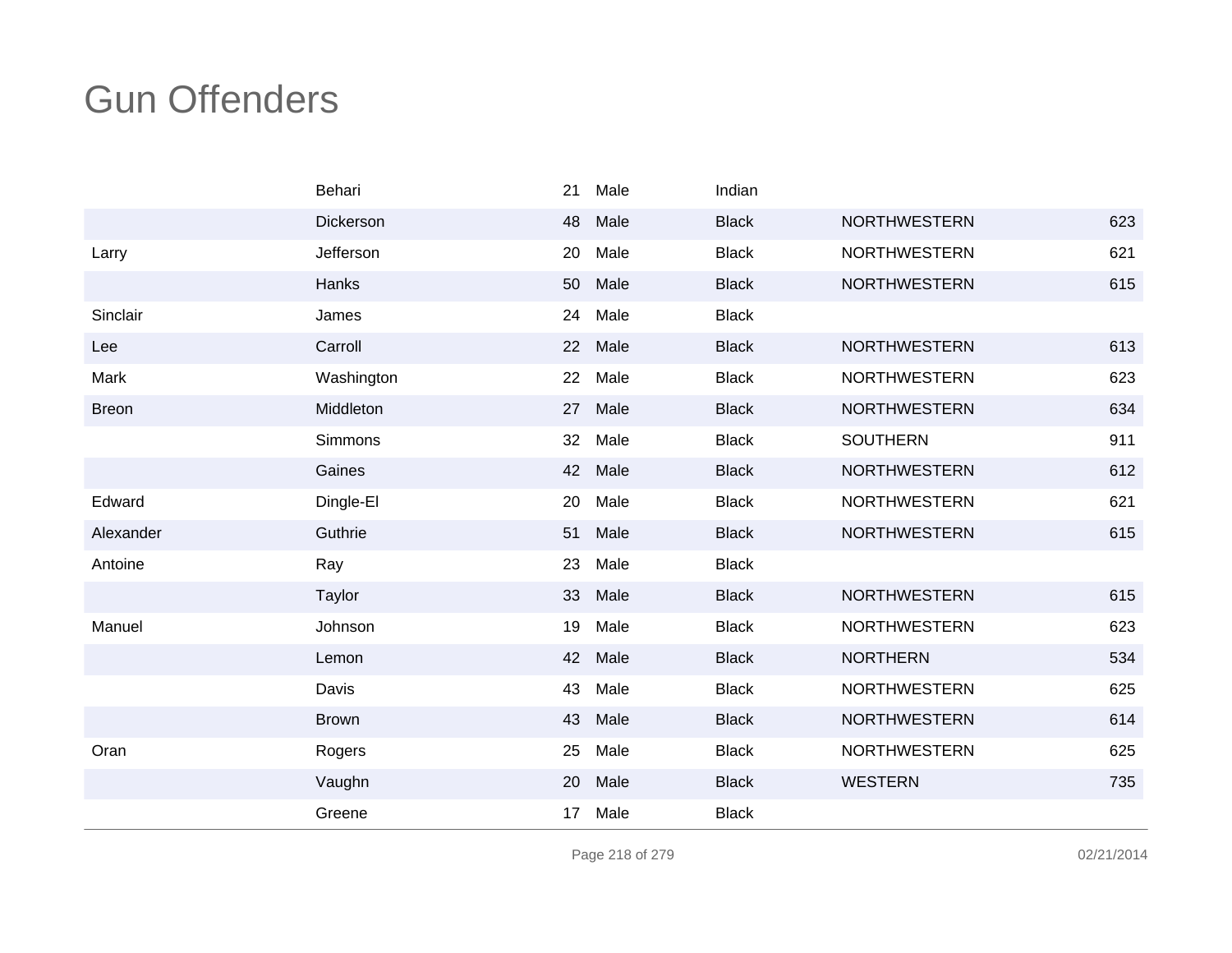| <b>Howard Park</b> | $(39.32534533530, -76.70315120350)$ |
|--------------------|-------------------------------------|
| Hanlon-Longwood    | $(39.31716216000, -76.66950623520)$ |
| Parklane           | $(39.34283457860, -76.66698215330)$ |

| Towanda-Grantley     | (39.33476775180, -76.66547594330) |
|----------------------|-----------------------------------|
|                      |                                   |
| Howard Park          | (39.32744024370, -76.70171701650) |
| Arlington            | (39.34819797590, -76.68417149820) |
| Brooklyn             | (39.22898363590, -76.59746679660) |
| Park Circle          | (39.33097206250, -76.66014528850) |
| Forest Park          | (39.32279645380, -76.67429547880) |
| Central Park Heights | (39.34864966320, -76.66902288290) |
|                      |                                   |

| <b>Central Park Heights</b> | (39.34904300330, -76.67119425160) |
|-----------------------------|-----------------------------------|
| <b>Howard Park</b>          | (39.32627651960, -76.70821252520) |
| Cylburn                     | (39.34579519960, -76.66628847080) |
| Callaway-Garrison           | (39.33435180690, -76.68212217160) |
| <b>Central Park Heights</b> | (39.34701256750, -76.67801591700) |
| Callaway-Garrison           | (39.32925364700, -76.67807656680) |
| Mondawmin                   | (39.31102142280, -76.65275623330) |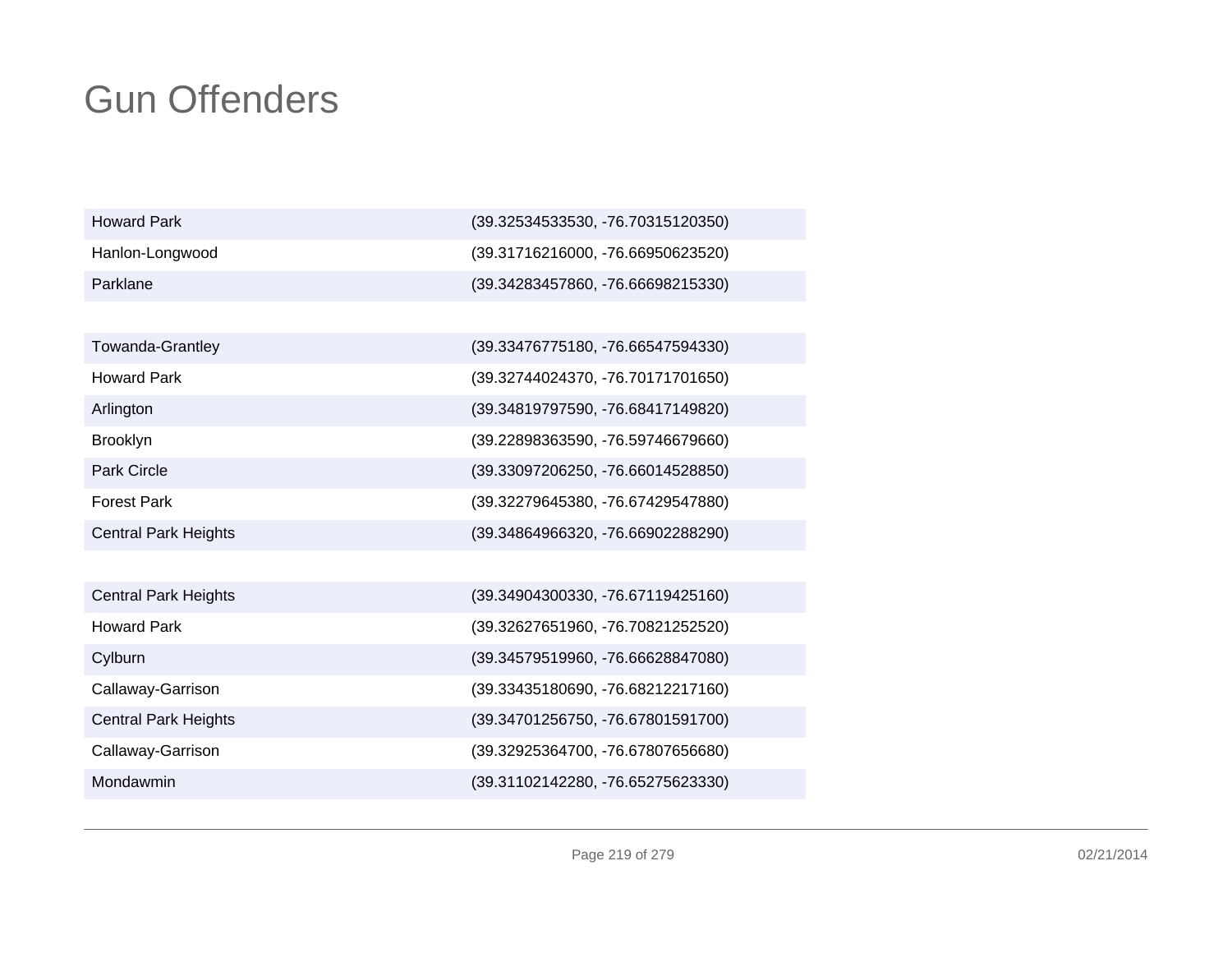| 116l04541 | Guilty | 08/03/2012 | <b>Baltimore</b>        | Ashanti      |
|-----------|--------|------------|-------------------------|--------------|
| 11610727  | Guilty | 01/03/2012 | Out-Lining Jurisdiction | David        |
| 116l10239 | Guilty | 08/21/2012 | <b>Baltimore</b>        | Daryl        |
| 116l10522 | Guilty |            | Incarcerated            | Reeder       |
| 116J01175 | Guilty | 07/16/2012 | <b>Baltimore</b>        | James        |
| 116J10480 | Guilty |            | Incarcerated            | Anthony      |
| 116J13517 | Guilty |            | Incarcerated            | Martez       |
| 116K00691 | Guilty | 12/12/2012 | <b>Baltimore</b>        | Louis        |
| 116K00873 | Guilty | 01/07/2013 | <b>Baltimore</b>        | Luke         |
| 116K09938 | Guilty | 07/10/2012 | Incarcerated            | Marcus       |
| 116L04538 | Guilty | 08/15/2012 | <b>Baltimore</b>        | <b>Bobby</b> |
| 116L06776 | Guilty | 08/09/2012 | <b>Baltimore</b>        | Walter       |
| 116L0695  | Guilty |            | Incarcerated            | Nathaniel    |
| 116L07208 | Guilty | 08/07/2012 | <b>Baltimore</b>        | Shame        |
| 116L10275 | Guilty | 05/01/2012 | Out-Lining Jurisdiction | Sherrell     |
| 117A00003 | Guilty | 02/15/2012 | <b>Baltimore</b>        | David        |
| 117A01443 | Guilty | 09/06/2012 | <b>Baltimore</b>        | Michael      |
| 117A6481  | Guilty | 11/26/2012 | <b>Baltimore</b>        | Deoyntae     |
| 117B08017 | Guilty |            | Incarcerated            | Arthur       |
| 117B11314 | Guilty |            | Incarcerated            | Henry        |
| 117D08036 | Guilty |            | Incarcerated            | Devante      |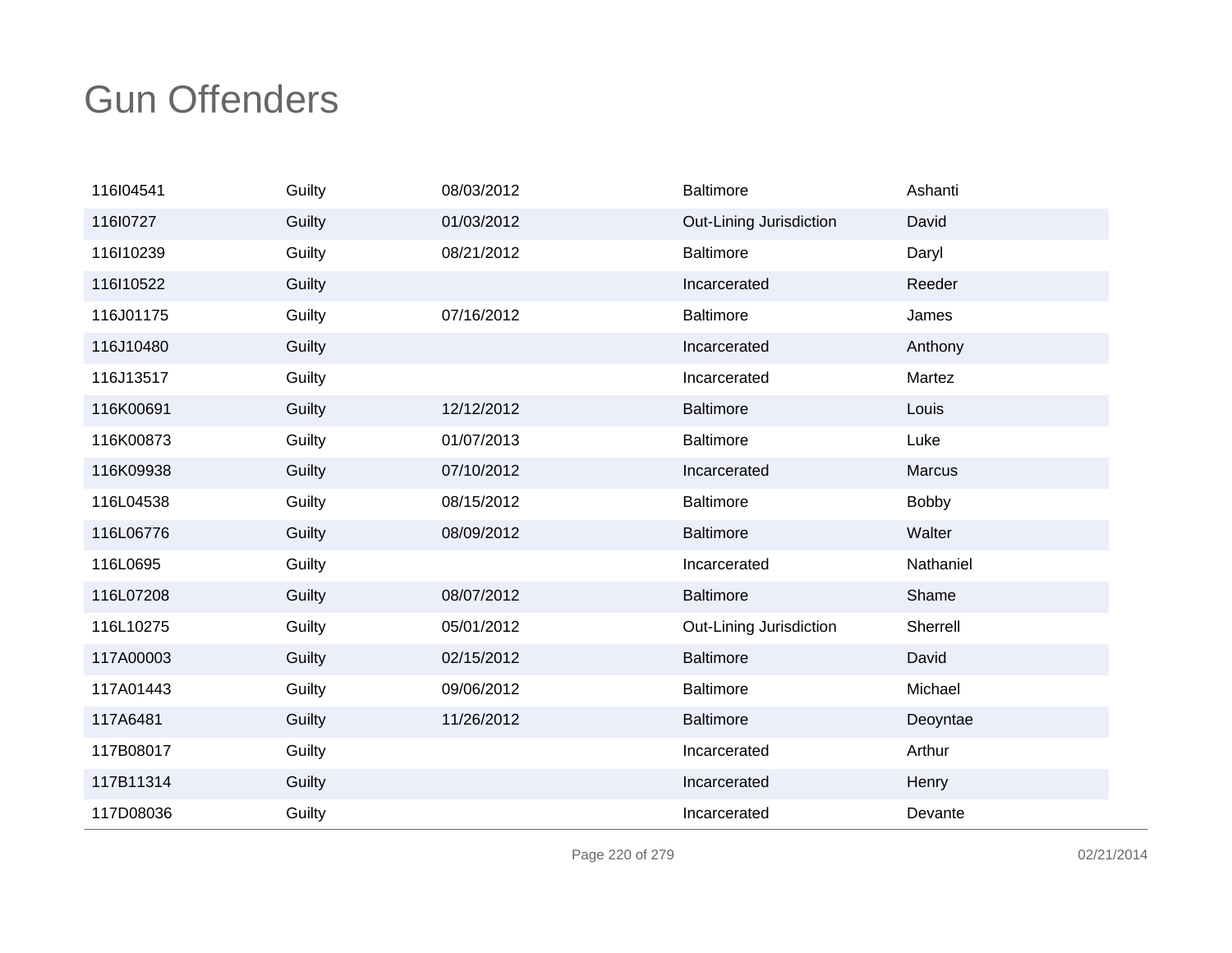| Karon        | <b>Stewart</b> | 34              | Male    | <b>Black</b> | <b>SOUTHWESTERN</b> | 823 |
|--------------|----------------|-----------------|---------|--------------|---------------------|-----|
| Charles      | Jordan         | 28              | Male    | <b>Black</b> |                     |     |
| Jerel        | Robinson       | 32              | Male    | <b>Black</b> | <b>SOUTHEASTERN</b> | 223 |
| Jones        | Jared          | 26              | Male    | <b>Black</b> |                     |     |
| Leon         | Phillips       | 47              | Male    | <b>Black</b> | <b>NORTHWESTERN</b> | 621 |
|              | Lecatduncan    | 17              | Male    | <b>Black</b> | <b>NORTHWESTERN</b> | 634 |
|              | Ferguson       | 23              | Male    | <b>Black</b> | <b>NORTHWESTERN</b> | 626 |
|              | Peters         | 38              | Male    | <b>Black</b> | <b>NORTHEASTERN</b> | 421 |
| Geraldo      | Beeput         | 19              | Male    | <b>Black</b> | <b>WESTERN</b>      | 721 |
| Jonathan     | <b>Bartee</b>  |                 | 17 Male | <b>Black</b> | SOUTHEASTERN        | 222 |
| Lee          | Alston         | 62              | Male    | <b>Black</b> | <b>NORTHWESTERN</b> | 615 |
| Leander      | Faucette       | 65              | Male    | <b>Black</b> | <b>NORTHWESTERN</b> | 615 |
|              | Lounds         | 20              | Male    | <b>Black</b> | <b>NORTHWESTERN</b> | 613 |
|              | Seoul          | 21              | Male    | <b>Black</b> | <b>NORTHWESTERN</b> | 635 |
|              | Harrison       | 31              | Female  | <b>Black</b> |                     |     |
| Lee          | Carothers      | 31              | Male    | <b>Black</b> | <b>WESTERN</b>      | 714 |
| Louis        | Noel           | 19              | Male    | <b>Black</b> | <b>WESTERN</b>      | 715 |
| <b>Tracy</b> | Thompson       | 21              | Male    | <b>Black</b> | <b>WESTERN</b>      | 735 |
|              | Cheeks         | 17 <sup>2</sup> | Male    | <b>Black</b> |                     |     |
| Thomas       | Jones          | 30              | Male    | <b>Black</b> |                     |     |
|              | <b>Tyler</b>   | 20              | Male    | <b>Black</b> | <b>WESTERN</b>      | 731 |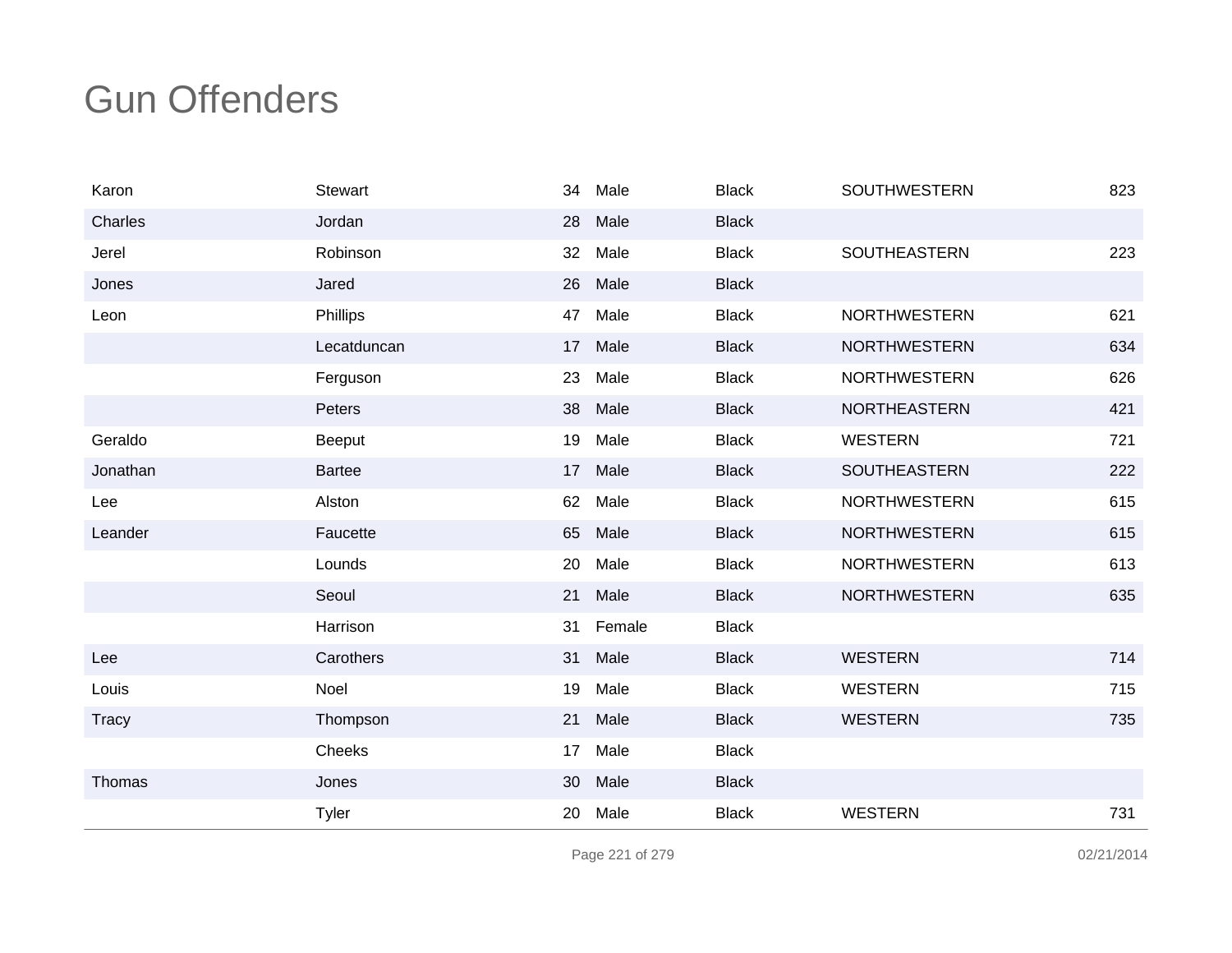| Rognel Heights                  | (39.29783212060, -76.69350455790) |
|---------------------------------|-----------------------------------|
|                                 |                                   |
| Ellwood Park/Monument           | (39.29552980430, -76.57566716660) |
|                                 |                                   |
| <b>Forest Park</b>              | (39.32159911110, -76.67369714450) |
| Arlington                       | (39.34718145880, -76.68178572370) |
| <b>Howard Park</b>              | (39.33383745880, -76.69605124630) |
| Hillen                          | (39.34009760260, -76.58983142430) |
| Penrose/Fayette Street Outreach | (39.28927762730, -76.65199262640) |
| <b>Patterson Place</b>          | (39.29356518660, -76.58341798300) |
| <b>Central Park Heights</b>     | (39.34851750470, -76.67295186490) |
| <b>Central Park Heights</b>     | (39.34643226020, -76.67089759840) |
| <b>Central Park Heights</b>     | (39.34169069020, -76.67353939670) |
| Glen                            | (39.35623350090, -76.67701202760) |
|                                 |                                   |
| <b>Harlem Park</b>              | (39.29559978280, -76.63476490490) |
| Sandtown-Winchester             | (39.30117984420, -76.63797924920) |
| <b>WESTERN</b>                  | (39.30662800150, -76.65248958500) |
|                                 |                                   |

Sandtown-Winchester

(39.30400734570, -76.64470113320)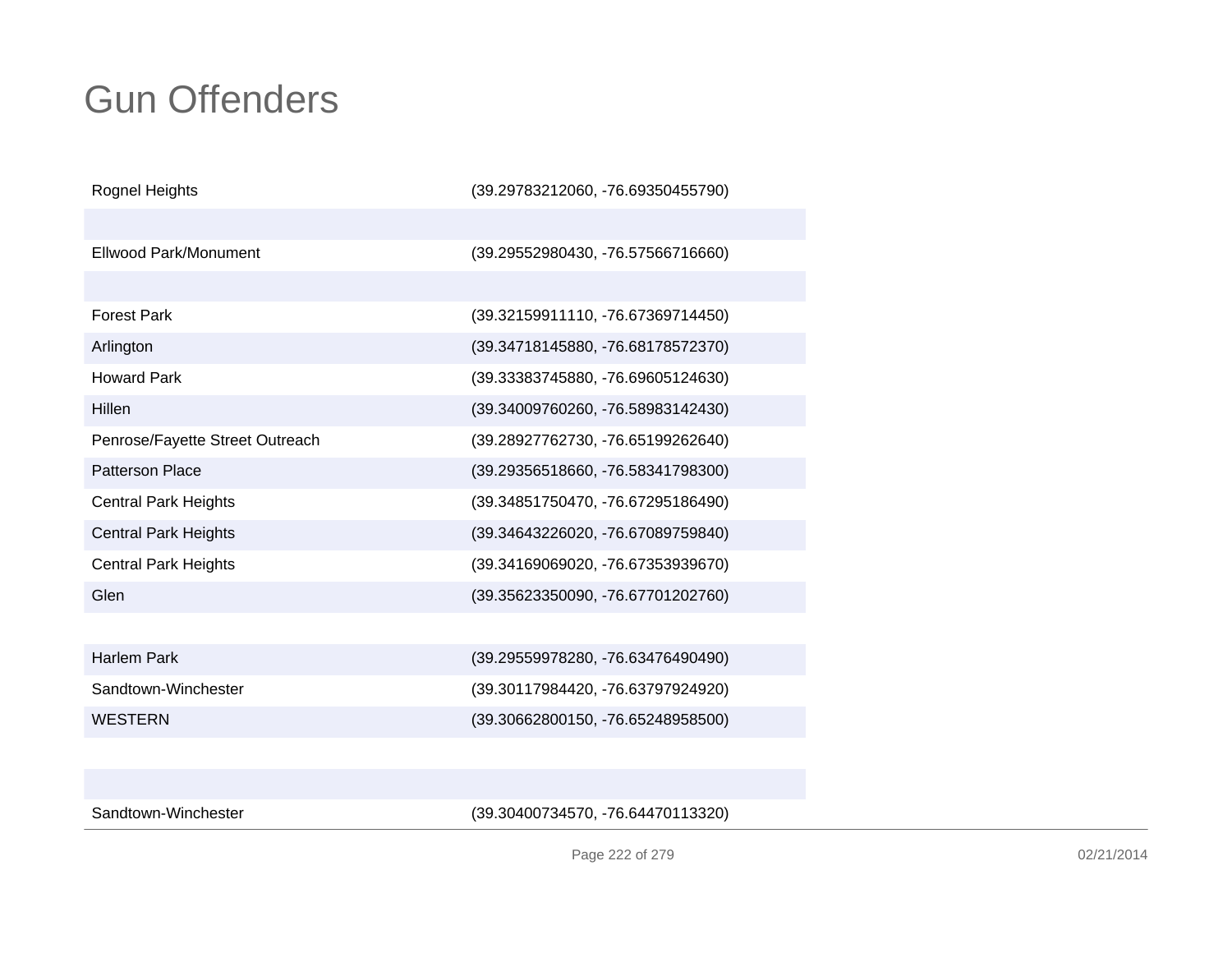| 117D12353 | Guilty | 10/01/2012 | <b>Baltimore</b> | Eric          |
|-----------|--------|------------|------------------|---------------|
| 117D12705 | Guilty | 10/02/2012 | <b>Baltimore</b> | Lawrence      |
| 117D13067 | Guilty | 08/16/2012 | <b>Baltimore</b> | Nicholas      |
| 117D14542 | Guilty | 01/03/2013 | <b>Baltimore</b> | <b>Travis</b> |
| 117D2858  | Guilty |            | Incarcerated     | Demetrius     |
| 117D2892  | Guilty | 11/29/2011 | Incarcerated     | Robert        |
|           | PBJ    | 07/10/2012 | <b>Baltimore</b> | Dominic       |
|           | Guilty |            | Incarcerated     | Kevin         |
|           | Guilty |            | Incarcerated     | Michael       |
|           | Guilty | 07/13/2012 | <b>Baltimore</b> | William       |
|           | Guilty |            | Incarcerated     | Yale          |
|           | Guilty | 06/25/2012 | Incarcerated     | <b>Troy</b>   |
|           | Guilty |            | Incarcerated     | Samuel        |
|           | Guilty |            | Incarcerated     | Antoni        |
|           | Guilty | 11/13/2012 | <b>Baltimore</b> | Tavon         |
| 117F04405 | Guilty |            | Incarcerated     | Marlyn        |
| 117F10640 | Guilty | 03/20/2012 | Incarcerated     | Louis         |
| 117G04348 | Guilty |            | Incarcerated     | Justin        |
| 117G07791 | Guilty | 09/21/2012 | <b>Baltimore</b> | Oshain        |
| 117G08809 | Guilty |            | Incarcerated     | Virgil        |
| 117G08809 | Guilty | 11/27/2012 | Incarcerated     | Deandre       |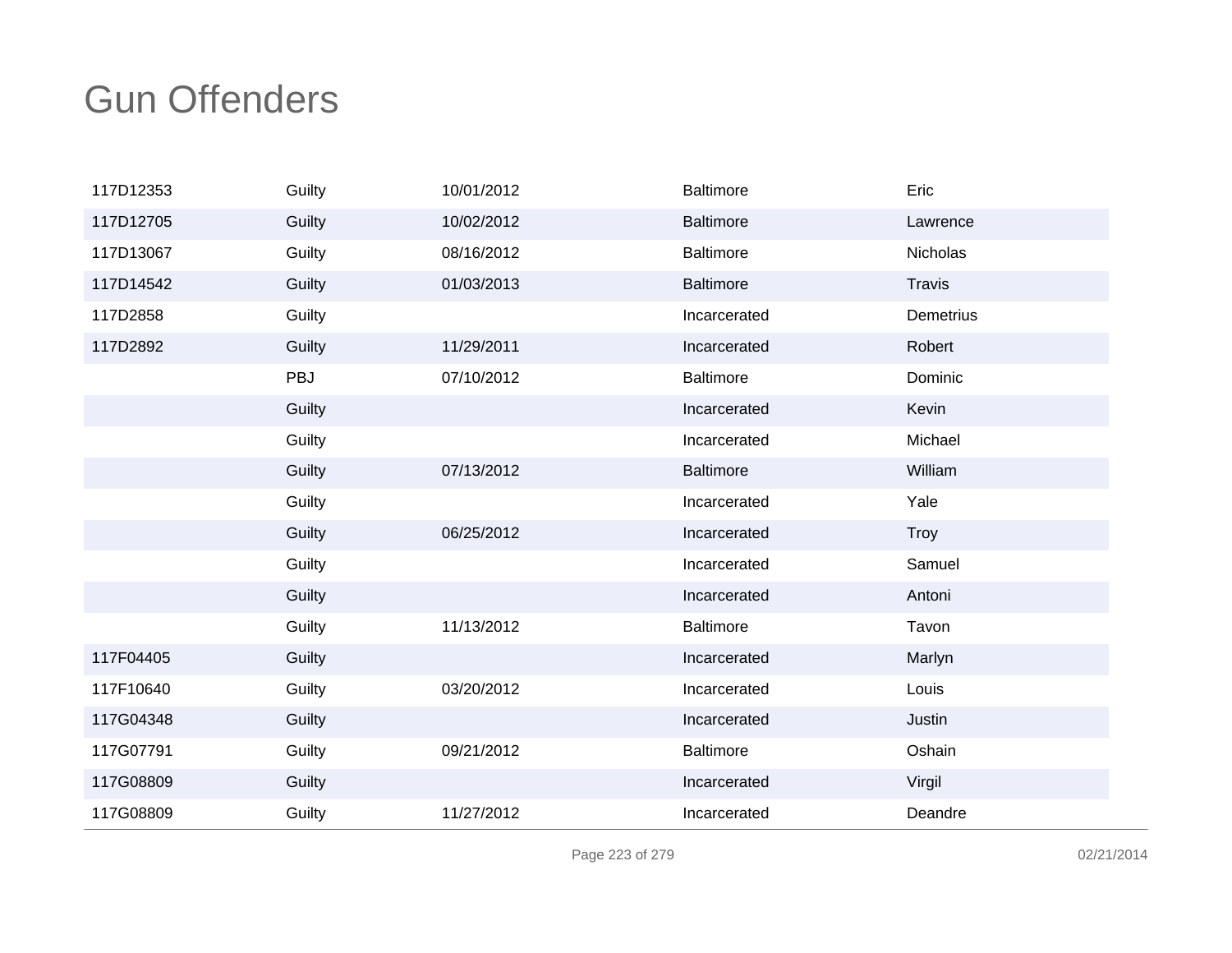|         | Smith         | 27 | Male | <b>Black</b> | <b>SOUTHWESTERN</b> | 815 |
|---------|---------------|----|------|--------------|---------------------|-----|
| Andrake | Turner        | 43 | Male | <b>Black</b> | <b>WESTERN</b>      | 736 |
|         | Duplessis     | 25 | Male | <b>Black</b> | <b>WESTERN</b>      | 724 |
| Edward  | Green         | 24 | Male | <b>Black</b> | <b>SOUTHERN</b>     | 923 |
|         | Wallace       | 33 | Male | <b>Black</b> |                     |     |
| Edward  | <b>Tucker</b> | 19 | Male | <b>Black</b> | <b>SOUTHWESTERN</b> | 816 |
| Tavon   | Payton        | 23 | Male | <b>Black</b> | NORTHEASTERN        | 422 |
| Jerome  | <b>Brice</b>  | 42 | Male | <b>Black</b> | <b>WESTERN</b>      | 723 |
|         | Adams         | 31 | Male | <b>Black</b> | <b>NORTHWESTERN</b> | 623 |
| Odell   | Woodard       | 59 | Male | <b>Black</b> | <b>WESTERN</b>      | 732 |
|         | Mckinnon      | 24 | Male | <b>Black</b> | <b>WESTERN</b>      | 735 |
| Dayvon  | Mclean        | 24 | Male | <b>Black</b> | <b>WESTERN</b>      | 731 |
|         | Owens         | 21 | Male | <b>Black</b> | <b>WESTERN</b>      | 735 |
|         | Randall       | 26 | Male | <b>Black</b> | <b>CENTRAL</b>      | 132 |
| Antonio | Lee           | 21 | Male | <b>Black</b> | <b>WESTERN</b>      | 731 |
|         | Nelson        | 21 | Male | <b>Black</b> | <b>SOUTHERN</b>     | 933 |
| Alona   | Hill          | 44 | Male | <b>Black</b> | <b>WESTERN</b>      | 736 |
|         | Allen         | 27 | Male | <b>Black</b> |                     |     |
| Dwight  | <b>Blake</b>  | 21 | Male | <b>Black</b> | <b>WESTERN</b>      | 725 |
|         | Holland       | 17 | Male | <b>Black</b> | <b>WESTERN</b>      | 733 |
|         | Jones         | 18 | Male | <b>Black</b> | <b>CENTRAL</b>      | 131 |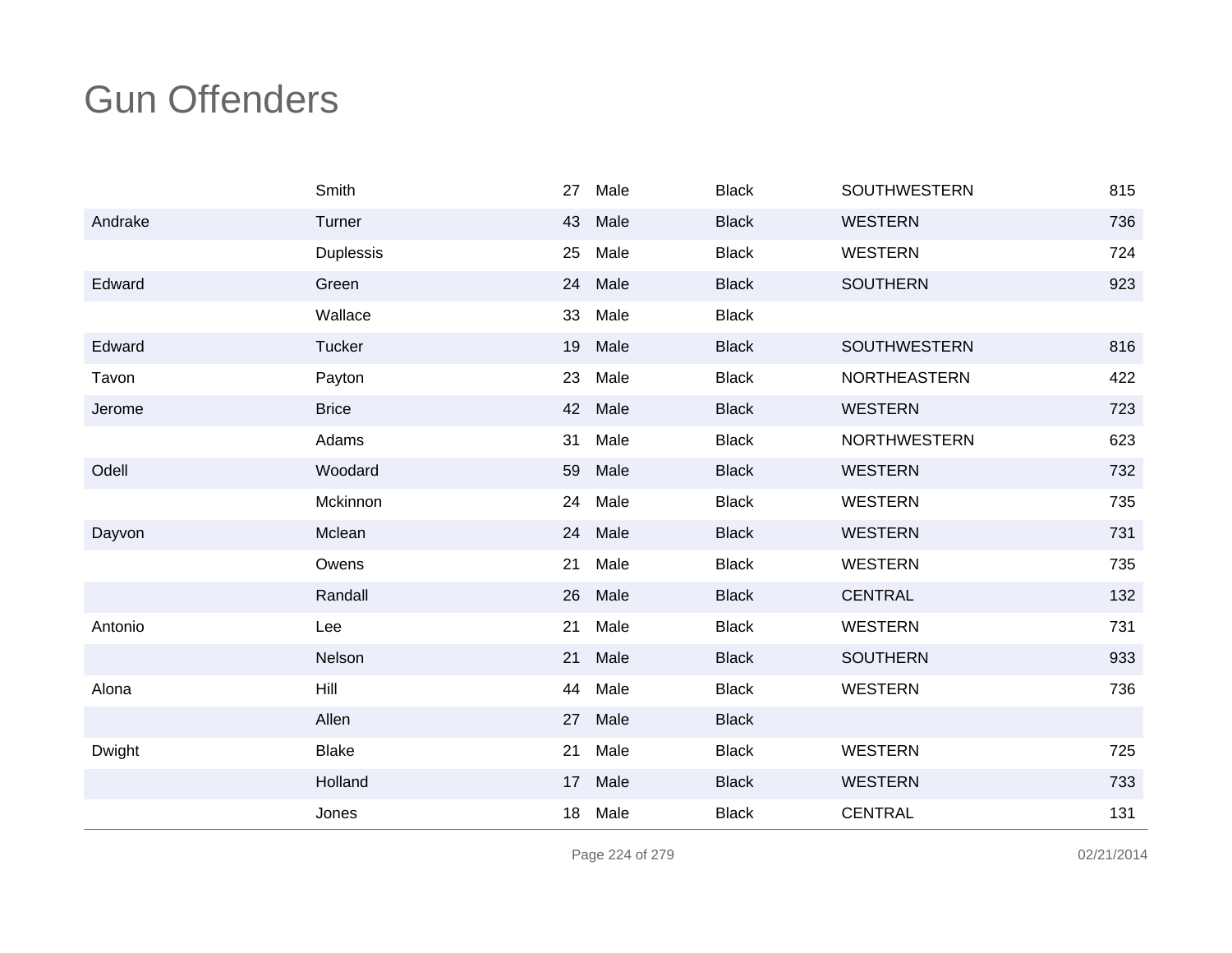| Franklintown Road   | (39.29822604790, -76.66809797760)   |
|---------------------|-------------------------------------|
| Parkview/Woodbrook  | (39.31507387000, -76.64434966780)   |
| Sandtown-Winchester | $(39.30485660260, -76.64624215910)$ |
| Lakeland            | (39.25426379500, -76.65143994200)   |

| Saint Josephs               | (39.28752044050, -76.67338998970) |
|-----------------------------|-----------------------------------|
| Waltherson                  | (39.34273560100, -76.56403517510) |
| Rosemont Homeowners/Tenants | (39.29467874180, -76.65690027050) |
| <b>Howard Park</b>          | (39.32611731090, -76.70839582760) |
| Sandtown-Winchester         | (39.30902989570, -76.64720478080) |
| Panway/Braddish Avenue      | (39.31282911490, -76.66330920330) |
| Sandtown-Winchester         | (39.30707249280, -76.64056525880) |
| Walbrook                    | (39.31129495060, -76.66508019880) |
| Upton                       | (39.30158057250, -76.63406312390) |
| Sandtown-Winchester         | (39.30413744920, -76.64387168900) |
| <b>Union Square</b>         | (39.28655867200, -76.63853912070) |
| Parkview/Woodbrook          | (39.31430199970, -76.64601900750) |
|                             |                                   |
| Bridgeview/Greenlawn        | (39.29891054180, -76.65343860070) |
| Penn North                  | (39.31106408240, -76.63888763190) |
| Upton                       | (39.30622438090, -76.63592924000) |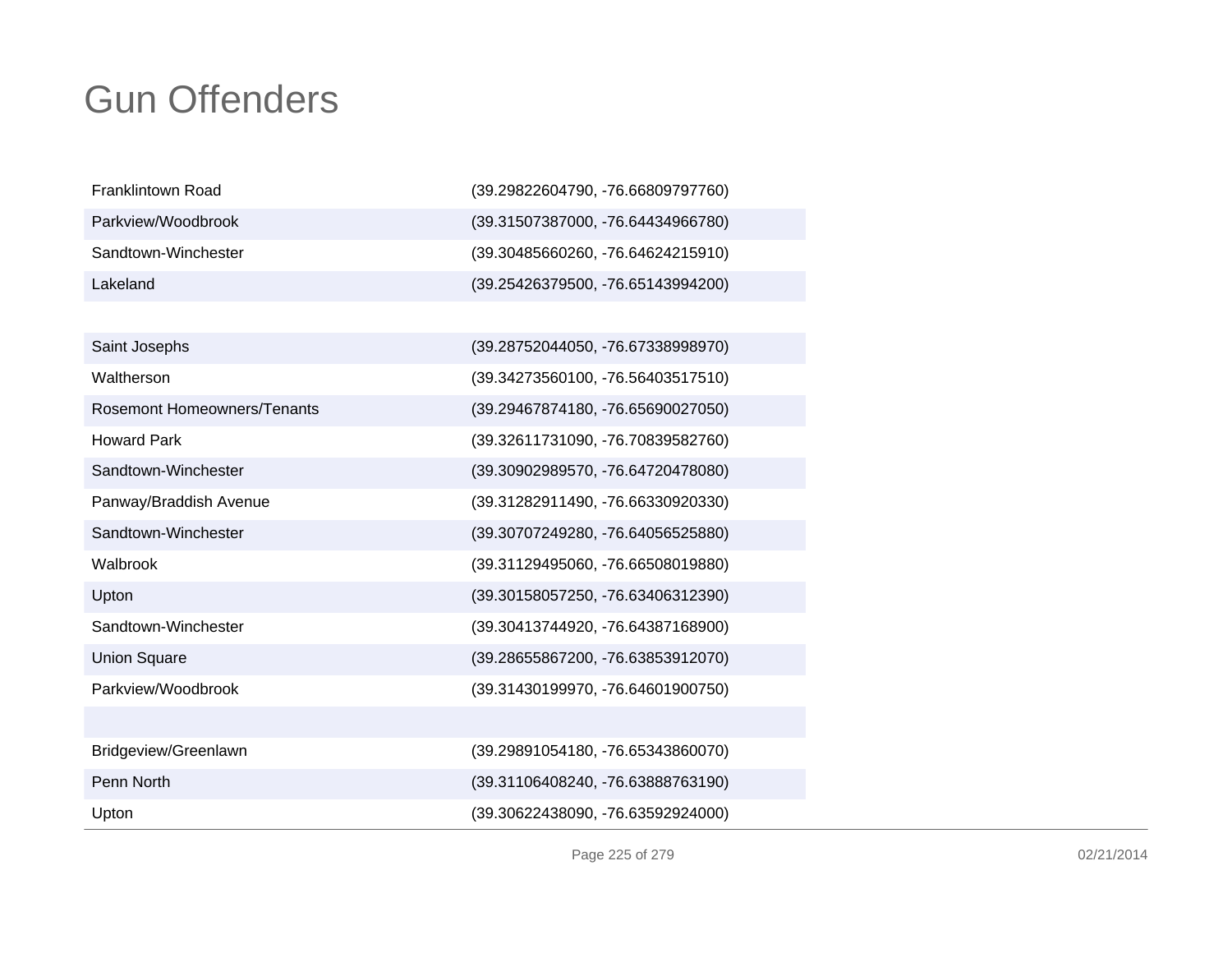| 117G12603 | Guilty |            | Incarcerated     | Lamar         |
|-----------|--------|------------|------------------|---------------|
| 117H05517 | Guilty | 05/08/2012 | <b>Baltimore</b> | Rodney        |
| 117H11635 | Guilty | 11/22/2011 | Incarcerated     | Wesley        |
| 117100896 | Guilty |            | Incarcerated     | Troy          |
| 117l01435 | Guilty |            | Incarcerated     | Timothy       |
| 117105080 | Guilty |            | Incarcerated     | Christopher   |
| 117109373 | Guilty |            | Incarcerated     | Isaiah        |
| 117113883 | 36     | 09/25/2012 | <b>Baltimore</b> | Chaz          |
| 117114321 | Guilty | 01/09/2013 | <b>Baltimore</b> | Dwain         |
| 117J05503 | Guilty |            | Incarcerated     | Juan          |
| 117J05754 | Guilty | 06/13/2012 | Incarcerated     | Marvin        |
| 117J15009 | Guilty | 12/03/2012 | <b>Baltimore</b> | Benjamin      |
| 117K00102 | Guilty | 11/26/2012 | <b>Baltimore</b> | Keith         |
| 117K01442 | Guilty |            | Incarcerated     | Kevin         |
| 117K01490 | Guilty |            | Incarcerated     | Mark          |
| 117K05633 | Guilty |            | Incarcerated     | Kion          |
| 117K11703 | Guilty | 09/04/2012 | <b>Baltimore</b> | Reginald      |
| 117L09145 | Guilty | 10/03/2012 | <b>Baltimore</b> | Delin         |
| 117L13433 | Guilty | 02/03/2012 | <b>Baltimore</b> | <b>Travis</b> |
| 118A00069 | Guilty | 12/14/2012 | <b>Baltimore</b> | Frederick     |
| 118A03480 | Guilty |            | Incarcerated     | Justin        |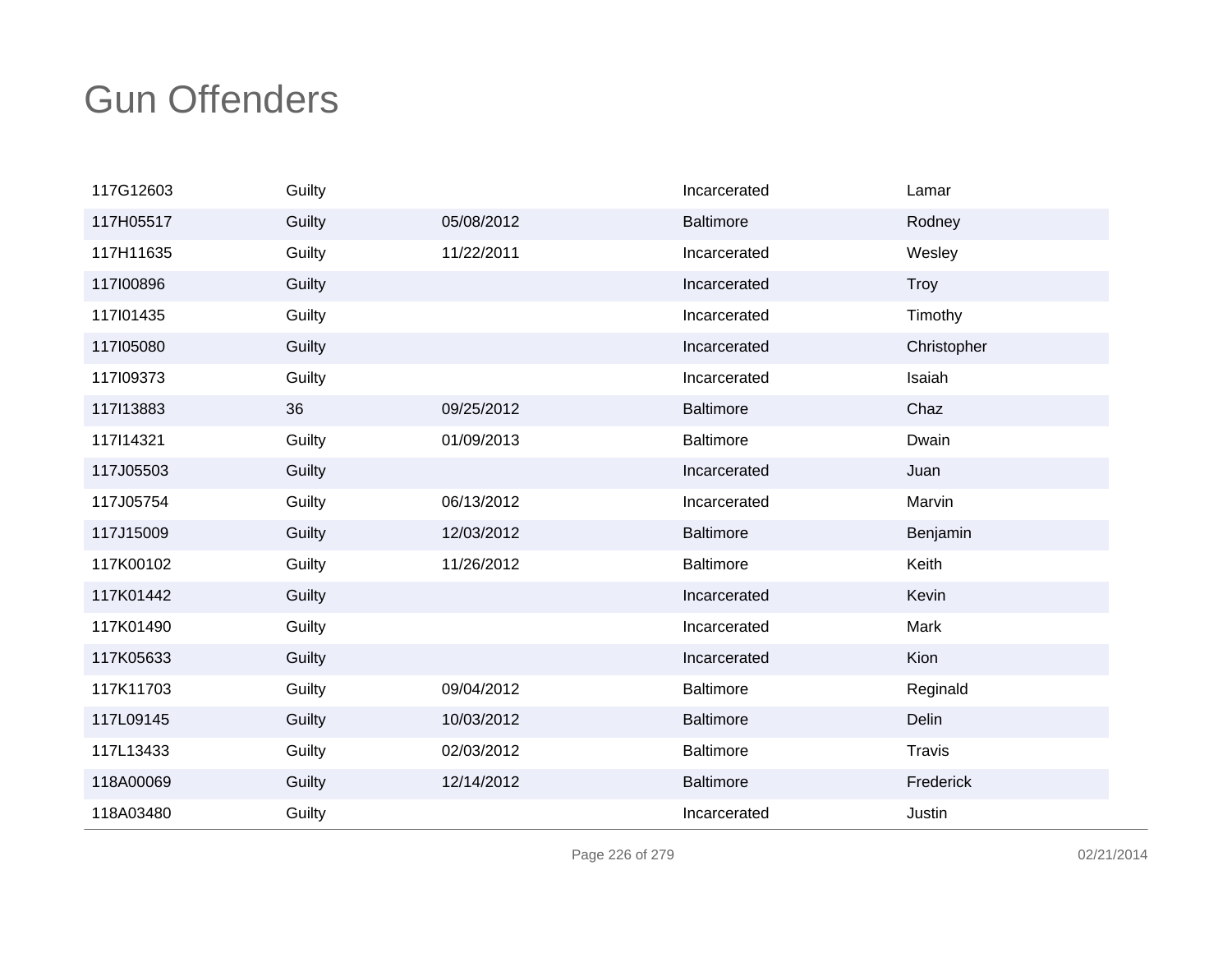|                 | Foy             | 18 | Male | <b>Black</b> | <b>WESTERN</b>      | 735 |
|-----------------|-----------------|----|------|--------------|---------------------|-----|
|                 | Little          | 46 | Male | <b>Black</b> | <b>WESTERN</b>      | 732 |
| John            | Moore           | 17 | Male | <b>Black</b> |                     |     |
|                 | Fenwick         | 19 | Male | <b>Black</b> | <b>WESTERN</b>      | 712 |
|                 | Snipes          | 20 | Male | <b>Black</b> | <b>SOUTHWESTERN</b> | 836 |
| Jerome          | Murray          | 23 | Male | <b>Black</b> | <b>WESTERN</b>      | 711 |
|                 | Simmons         | 57 | Male | <b>Black</b> | <b>WESTERN</b>      | 722 |
| Vaughn          | Howell          | 50 | Male | <b>Black</b> | <b>WESTERN</b>      | 736 |
| Lee             | Anderson        | 40 | Male | <b>Black</b> | <b>EASTERN</b>      | 321 |
|                 | Hall            | 24 | Male | <b>Black</b> | <b>SOUTHWESTERN</b> | 835 |
| Lee             | Miller          | 23 | Male | <b>Black</b> | <b>WESTERN</b>      | 723 |
| Jevon           | Holmes          | 21 | Male | <b>Black</b> | <b>WESTERN</b>      | 715 |
|                 | <b>Brooks</b>   | 30 | Male | <b>Black</b> | SOUTHWESTERN        | 836 |
|                 | <b>Bailey</b>   | 38 | Male | <b>Black</b> |                     |     |
|                 | <b>Saunders</b> | 40 | Male | <b>Black</b> |                     |     |
|                 | Reed            | 24 | Male | <b>Black</b> | <b>NORTHWESTERN</b> | 624 |
| Leroy           | Taylor          | 49 | Male | <b>Black</b> | <b>WESTERN</b>      | 724 |
| Andrew          | Tillman         | 20 | Male | <b>Black</b> | <b>WESTERN</b>      | 721 |
| Christopher     | Missouri        | 22 | Male | <b>Black</b> |                     |     |
| Anthony-Hartley | Peoples         | 34 | Male | <b>Black</b> | <b>WESTERN</b>      | 725 |
| Styne           | Poole           | 26 | Male | <b>Black</b> |                     |     |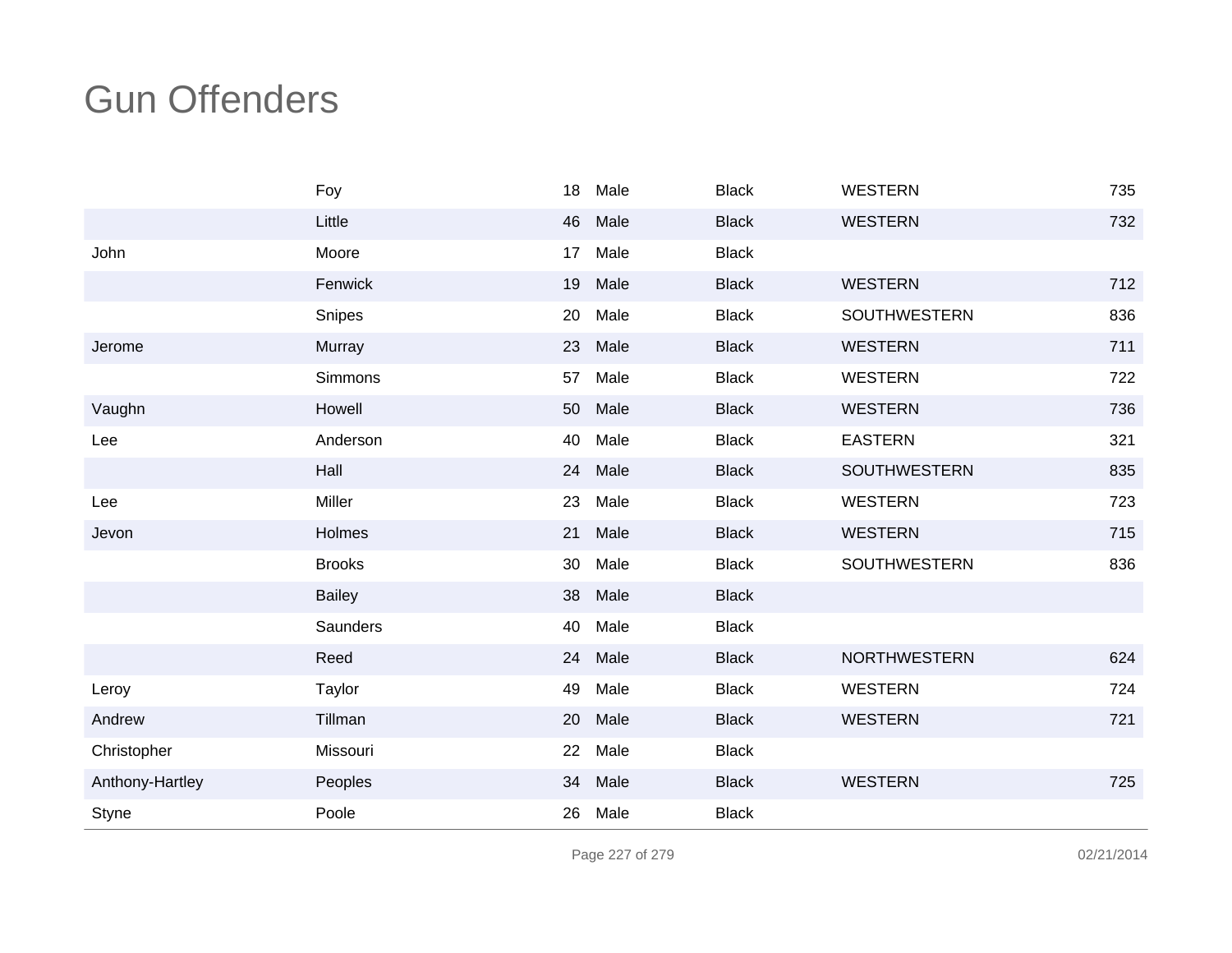| Panway/Braddish Avenue          | (39.31271747450, -76.66329936480) |
|---------------------------------|-----------------------------------|
| Easterwood                      | (39.30794996970, -76.64975281260) |
|                                 |                                   |
| Poppleton                       | (39.28873817290, -76.63748682690) |
| Shipley Hill                    | (39.28469548060, -76.65643663370) |
| <b>Franklin Square</b>          | (39.29062336850, -76.64433339340) |
| <b>Harlem Park</b>              | (39.29702420050, -76.64658794710) |
| Parkview/Woodbrook              | (39.31546962300, -76.64633914550) |
| <b>Broadway East</b>            | (39.30983411850, -76.59481851750) |
| <b>Carrollton Ridge</b>         | (39.28286637940, -76.65220326450) |
| Evergreen Lawn                  | (39.29623213330, -76.65510342230) |
| Sandtown-Winchester             | (39.30033570040, -76.64574045430) |
| Booth-Boyd                      | (39.28727622920, -76.64691848330) |
|                                 |                                   |
|                                 |                                   |
| West Arlington                  | (39.33974736570, -76.68749251900) |
| Sandtown-Winchester             | (39.30441290040, -76.64600459880) |
| Penrose/Fayette Street Outreach | (39.29117011190, -76.64959867350) |
|                                 |                                   |
| Bridgeview/Greenlawn            | (39.30172368090, -76.65450015150) |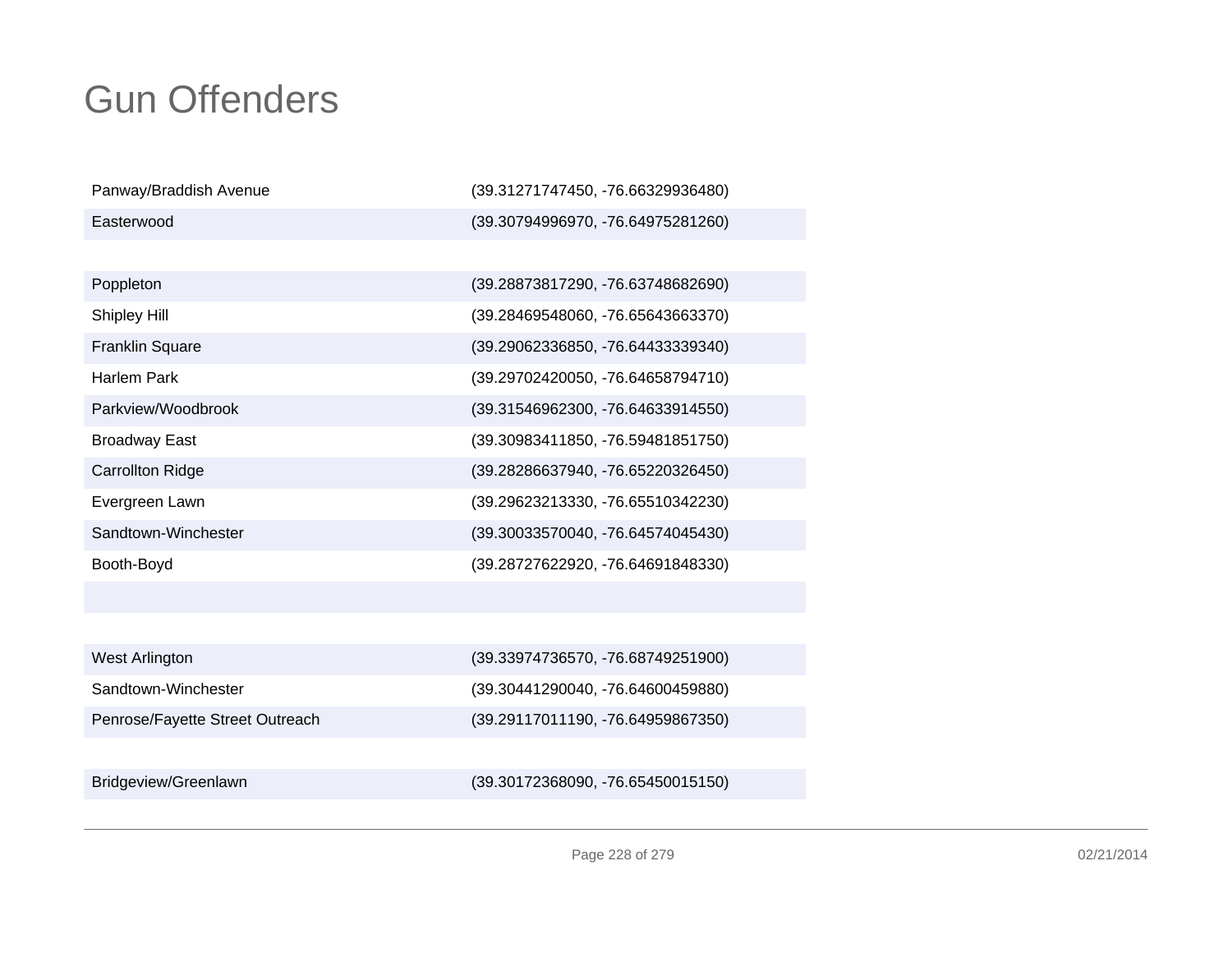| 118A0537  | Guilty | 09/12/2011 | Out-Lining Jurisdiction | Errol      |
|-----------|--------|------------|-------------------------|------------|
| 118A0740  | Pbj    | 03/15/2011 | Out-Lining Jurisdiction | Sylvester  |
| 118A10916 | Guilty | 09/06/2012 | <b>Baltimore</b>        | Donte      |
| 118A11788 | Guilty | 11/03/2011 | Out-Lining Jurisdiction | William    |
| 118A1997  | Guilty | 02/10/2011 | Out-Lining Jurisdiction | Clifton    |
| 118B00190 | Guilty |            | Incarcerated            | Reginald   |
| 118B00655 | Guilty |            | Incarcerated            | Darrell    |
| 118B05381 | Guilty | 07/23/2012 | <b>Baltimore</b>        | Donta      |
| 118C02965 | Guilty | 12/21/2012 | <b>Baltimore</b>        | Darrell    |
| 118C13008 | Guilty |            | Incarcerated            | Antonio    |
| 118C13571 | Guilty |            | Incarcerated            | Dominic    |
| 118C13609 | Guilty | 11/30/2012 | <b>Baltimore</b>        | Sir-Arthur |
| 118C14577 | Guilty | 11/29/2011 | Incarcerated            | Sheldon    |
| 118C14625 | Guilty | 09/18/2012 | <b>Baltimore</b>        | Gregory    |
| 118D04839 | Guilty |            | Incarcerated            | Xavier     |
| 118D06470 | Guilty | 09/25/2012 | <b>Baltimore</b>        | Jawan      |
| 118D3944  | Guilty | 01/04/2012 | Incarcerated            | Robert     |
|           | Guilty |            | Incarcerated            | Shaun      |
|           | Guilty |            | Incarcerated            | Chris      |
| 118F01673 | Guilty |            | Incarcerated            | AI         |
| 118F04293 | Guilty |            | Incarcerated            | Kane       |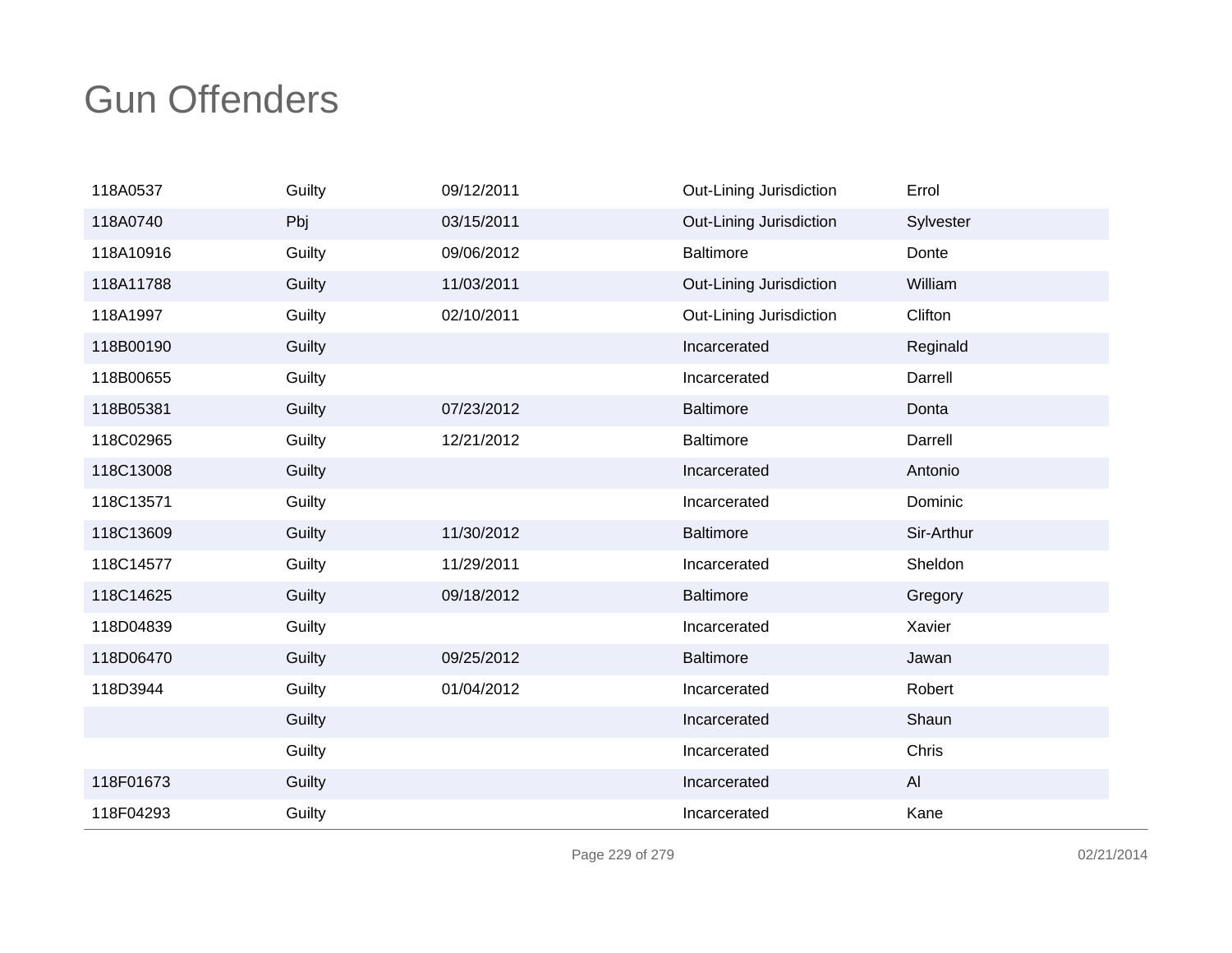| Anthony        | Carthy         | 20 | Male | <b>Black</b> |                     |     |
|----------------|----------------|----|------|--------------|---------------------|-----|
| Lee            | Cole           | 41 | Male | <b>Black</b> |                     |     |
| Henry          | Yerby          | 20 | Male | <b>Black</b> |                     |     |
|                | Zukowski       | 28 | Male | White        |                     |     |
| Curtis         | Hodges         | 36 | Male | <b>Black</b> |                     |     |
|                | Johnson        | 32 | Male | <b>Black</b> | <b>WESTERN</b>      | 724 |
|                | <b>Burrell</b> | 18 | Male | <b>Black</b> | <b>NORTHERN</b>     | 526 |
|                | Mitchell       | 24 | Male | <b>Black</b> | SOUTHWESTERN        | 833 |
| Sharvaar       | <b>Bradley</b> | 26 | Male | <b>Black</b> | <b>NORTHWESTERN</b> | 622 |
|                | Rouse          | 23 | Male | <b>Black</b> | <b>SOUTHWESTERN</b> | 823 |
|                | West           | 22 | Male | <b>Black</b> | <b>WESTERN</b>      | 735 |
| Jospeh Thomas  | Farrar         | 25 | Male | <b>Black</b> | <b>NORTHERN</b>     | 521 |
| Andre          | <b>Brown</b>   | 28 | Male | <b>Black</b> | <b>NORTHWESTERN</b> | 622 |
| Witt           | <b>Butler</b>  | 20 | Male | <b>Black</b> | <b>NORTHEASTERN</b> | 434 |
| Lamar          | Canty          | 44 | Male | <b>Black</b> |                     |     |
| Jerome         | Richards       | 18 | Male | <b>Black</b> | <b>SOUTHWESTERN</b> | 821 |
| Ivan           | <b>Binns</b>   | 24 | Male | <b>Black</b> | SOUTHWESTERN        | 815 |
|                | Reid           | 22 | Male | <b>Black</b> | <b>WESTERN</b>      | 721 |
|                | Johnson        | 26 | Male | <b>Black</b> |                     |     |
| <b>Taveius</b> | Webb           | 29 | Male | <b>Black</b> | <b>NORTHWESTERN</b> | 622 |
|                | Sewell         | 20 | Male | <b>Black</b> | SOUTHWESTERN        | 836 |

Page 230 of 279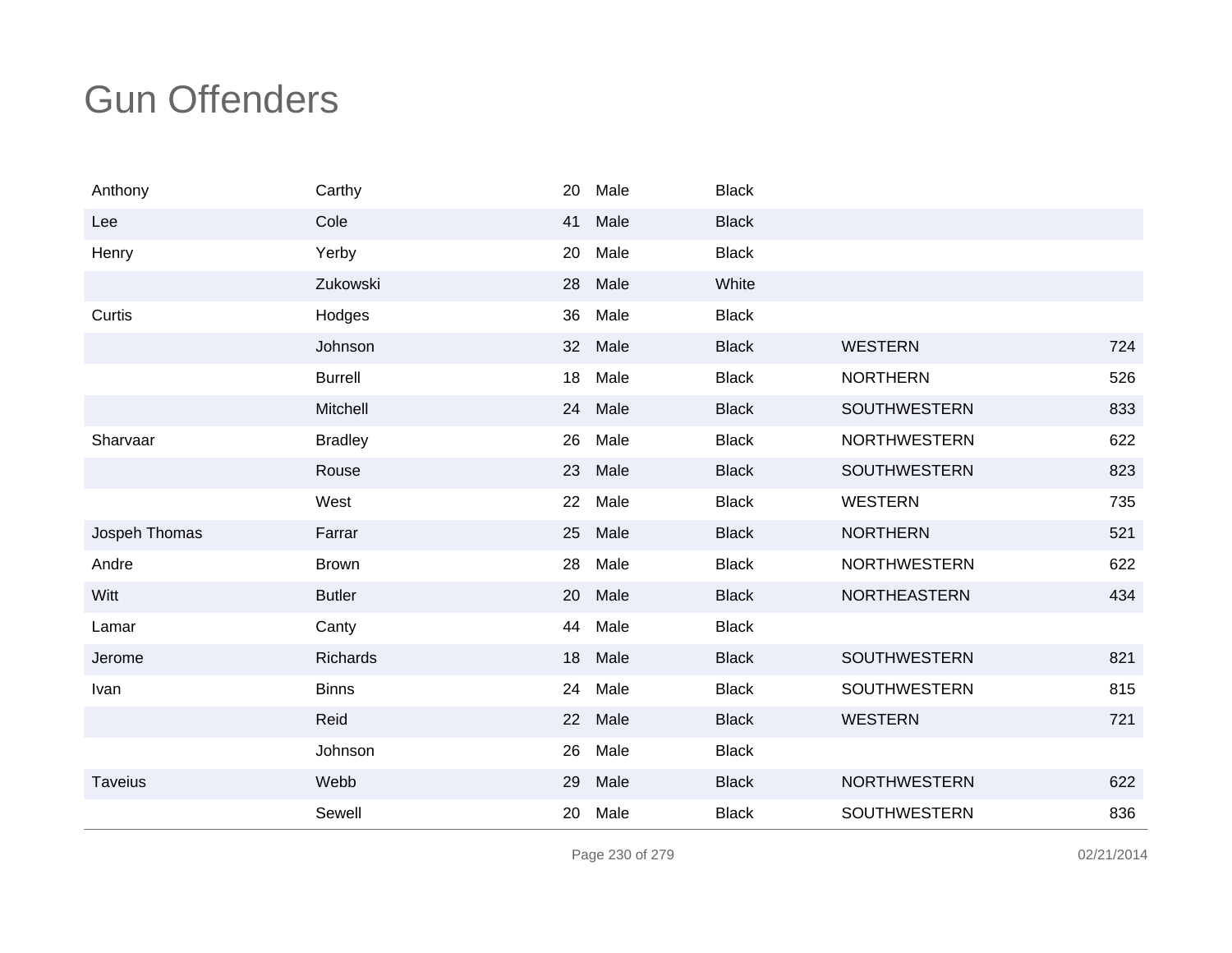| Midtown-Edmondson               | (39.29799658650, -76.64751212620) |
|---------------------------------|-----------------------------------|
| Waverly                         | (39.33458973940, -76.60945402150) |
| Irvington                       | (39.28085276920, -76.68960796910) |
| <b>Windsor Hills</b>            | (39.31730335240, -76.69064926250) |
| Rognel Heights                  | (39.29917525480, -76.69119933110) |
| Panway/Braddish Avenue          | (39.31290506060, -76.66243246300) |
| Loyola/Notre Dame               | (39.35336449100, -76.61102312580) |
| <b>West Forest Park</b>         | (39.32269773110, -76.68695145210) |
| Frankford                       | (39.31655380430, -76.54323877590) |
|                                 |                                   |
| Fairmont                        | (39.31082571120, -76.68221716140) |
| Edmondson Village               | (39.29559202600, -76.67501597760) |
| Penrose/Fayette Street Outreach | (39.29194338240, -76.64942726860) |
|                                 |                                   |
| <b>Windsor Hills</b>            | (39.31971704280, -76.68629721690) |
| Booth-Boyd                      | (39.28703703810, -76.64880862320) |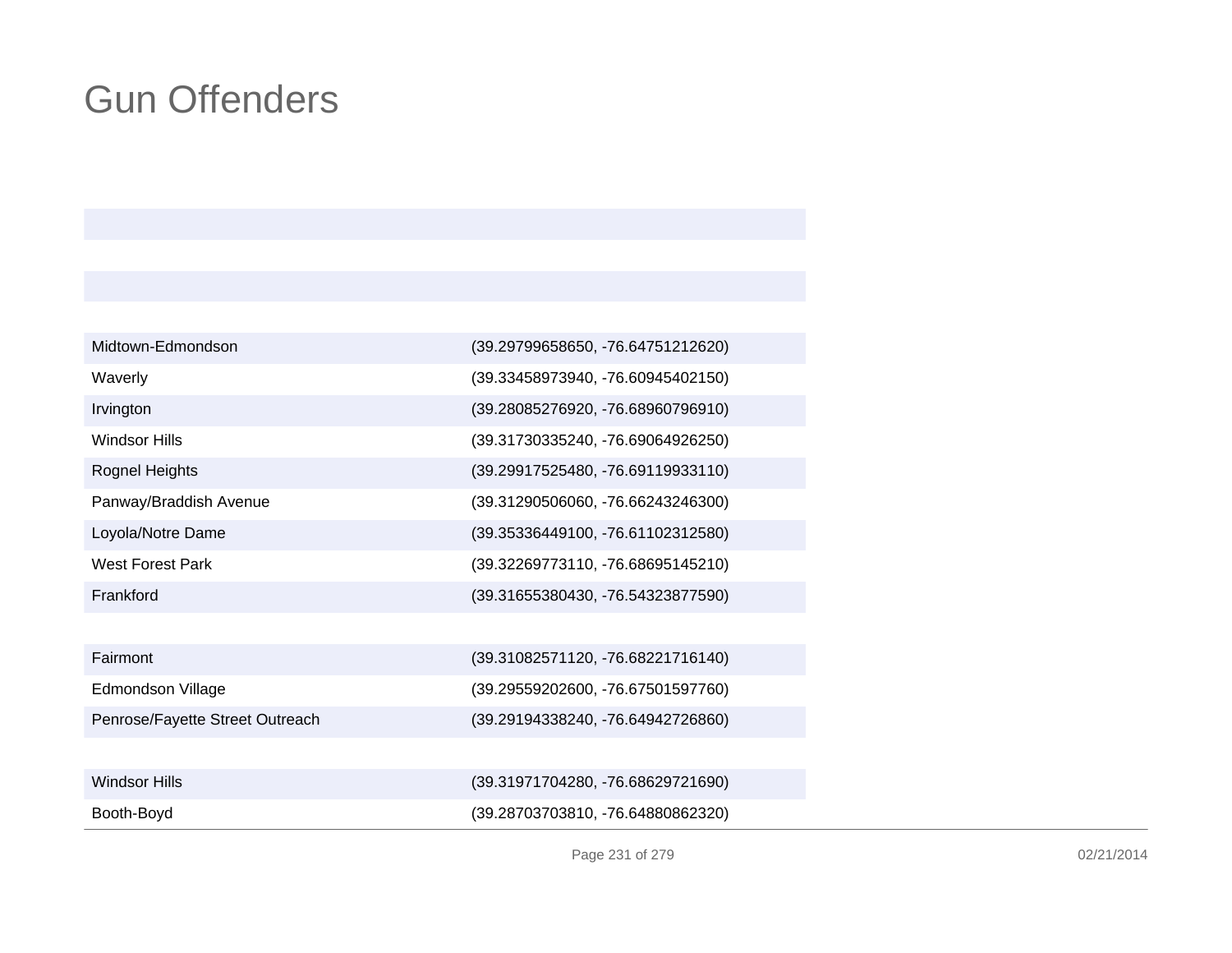| 118f10747  | Guilty |            | Incarcerated            | Louis          |
|------------|--------|------------|-------------------------|----------------|
| 118F1364   | Guilty | 07/13/2012 | Baltimore               | Joseph         |
| 118F13832  | Guilty | 09/17/2012 | <b>Baltimore</b>        | Davontae       |
| 118G090468 | Guilty | 01/10/2013 | <b>Baltimore</b>        | Donnell        |
| 118G09207  | Guilty |            | Incarcerated            | Chey           |
| 118G09524  | Guilty |            | Incarcerated            | William        |
| 118G10947  | Guilty |            | Incarcerated            | Richard        |
| 118H00723  | Guilty | 09/23/2011 | Out-Lining Jurisdiction | Kaleb          |
| 118H03819  | PBJ    | 12/19/2011 | Out-Lining Jurisdiction | Marvin         |
| 118H04285  | Guilty | 12/12/2012 | <b>Baltimore</b>        | <b>Tyrelle</b> |
| 118H06953  | Guilty | 10/24/2012 | <b>Baltimore</b>        | Michael        |
| 118H09002  | Guilty |            | Incarcerated            | Dawud          |
| 118H11142  | Guilty | 12/05/2012 | <b>Baltimore</b>        | Pedro          |
| 118H12335  | Guilty | 09/25/2012 | <b>Baltimore</b>        | Devon          |
| 118H14135  | Guilty | 12/05/2012 | <b>Baltimore</b>        | Kriston        |
| 118H14135  | Guilty |            | Incarcerated            | Donyea         |
| 118H14474  | Guilty | 10/03/2012 | Baltimore               | Anthony        |
| 118100782  | Guilty | 12/12/2012 | <b>Baltimore</b>        | William        |
| 118l04222  | Guilty | 05/21/2012 | Out-Lining Jurisdiction | Tyrone         |
| 118l12756  | Guilty |            | Incarcerated            | Frederick      |
| 118J01004  | Guilty | 12/19/2011 | Incarcerated            | Allen          |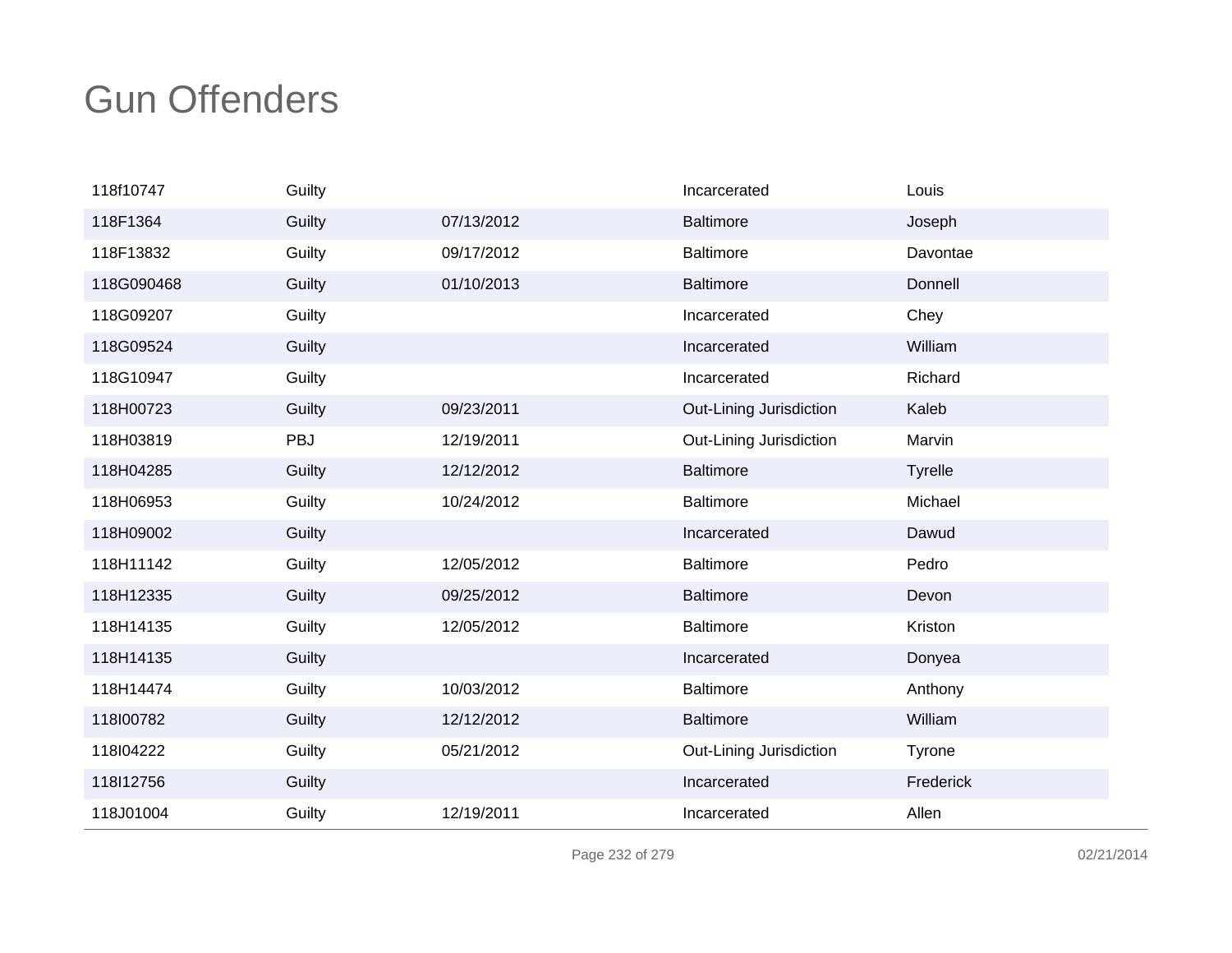|          | Franklin             | 24 | Male | <b>Black</b> | <b>SOUTHWESTERN</b> | 826 |
|----------|----------------------|----|------|--------------|---------------------|-----|
| Harrison | Corsey               | 33 | Male | <b>Black</b> | <b>SOUTHWESTERN</b> | 814 |
| Kenyon   | Julius               | 19 | Male | <b>Black</b> | <b>WESTERN</b>      | 732 |
|          | Govia                | 19 | Male | <b>Black</b> | <b>SOUTHWESTERN</b> | 816 |
|          | Jordan               | 21 | Male | <b>Black</b> |                     |     |
|          | Jones                | 25 | Male | <b>Black</b> | <b>SOUTHWESTERN</b> | 826 |
|          | White                | 24 | Male | <b>Black</b> | <b>EASTERN</b>      | 315 |
| William  | Smith                | 29 | Male | <b>Black</b> |                     |     |
| Jomar    | Cole                 | 35 | Male | <b>Black</b> |                     |     |
| Antonio  | Davis                | 19 | Male | <b>Black</b> | <b>NORTHEASTERN</b> | 413 |
| Eric     | Boyd                 | 46 | Male | <b>Black</b> | <b>WESTERN</b>      | 732 |
|          | <b>Buyund-Morris</b> | 32 | Male | <b>Black</b> | <b>NORTHWESTERN</b> | 621 |
|          | Wilson               | 30 | Male | <b>Black</b> | <b>SOUTHWESTERN</b> | 823 |
| Anthony  | <b>Boyette</b>       | 27 | Male | <b>Black</b> | <b>WESTERN</b>      | 711 |
| Jerell   | Moore                | 22 | Male | <b>Black</b> | <b>SOUTHWESTERN</b> | 833 |
|          | Massey               | 18 | Male | <b>Black</b> | <b>SOUTHWESTERN</b> | 815 |
| Lenel    | Alston               | 19 | Male | <b>Black</b> | <b>SOUTHEASTERN</b> | 223 |
| James    | Harvey               | 20 | Male | <b>Black</b> | <b>SOUTHERN</b>     | 934 |
| Eugene   | Fields               | 27 | Male | <b>Black</b> |                     |     |
|          | <b>Barbee</b>        | 28 | Male | <b>Black</b> | <b>SOUTHWESTERN</b> | 815 |
| Anthony  | Pittman              | 16 | Male | <b>Black</b> | <b>SOUTHWESTERN</b> | 816 |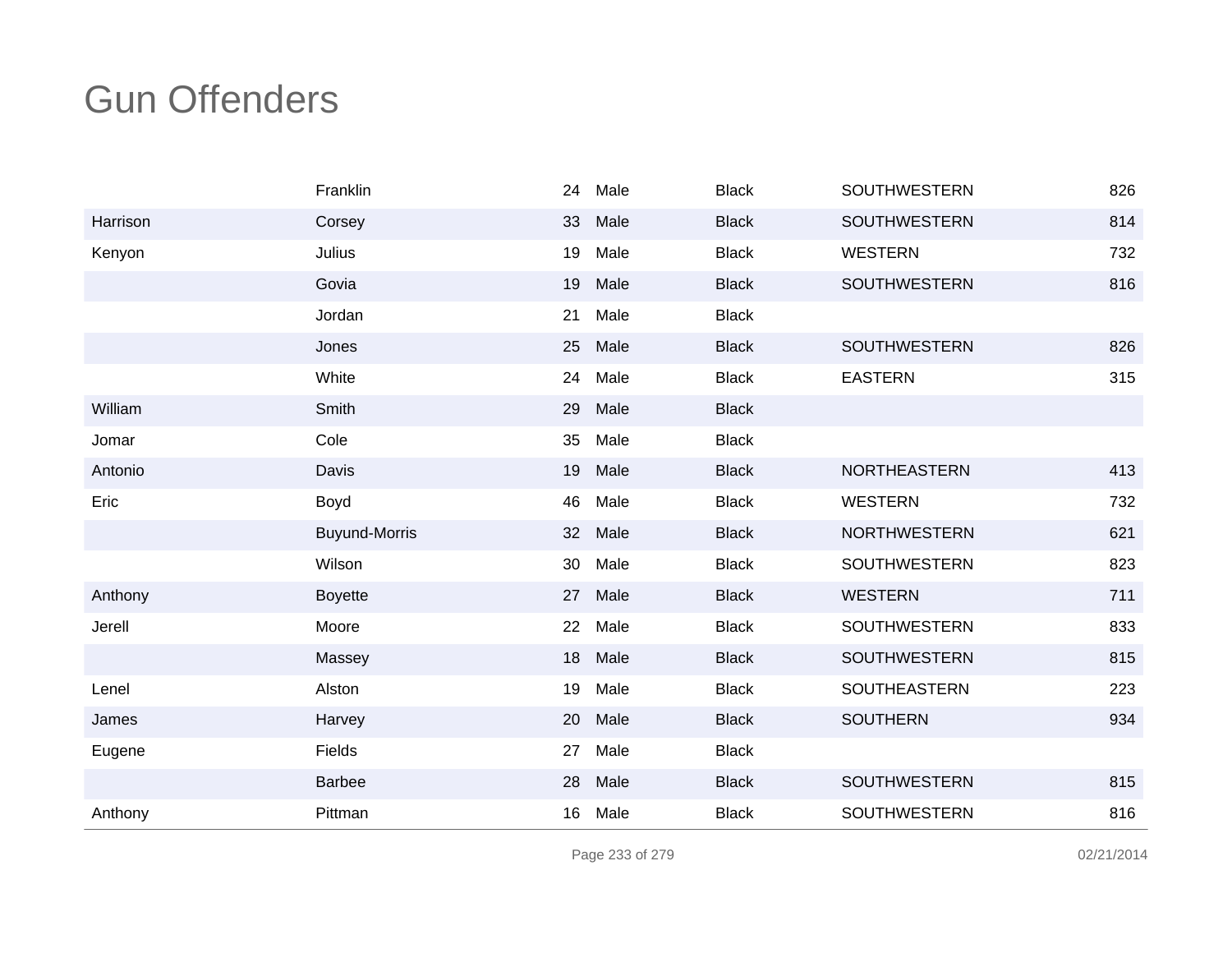| Tremont                         | (39.28221607590, -76.69354277440) |
|---------------------------------|-----------------------------------|
| Winchester                      | (39.30109693950, -76.66852191680) |
| Sandtown-Winchester             | (39.30723797890, -76.64637877560) |
| Shipley Hill                    | (39.28755277960, -76.66169017390) |
|                                 |                                   |
| Tremont                         | (39.28332362350, -76.69488862800) |
| Johnston Square                 | (39.30186581860, -76.60562745970) |
|                                 |                                   |
|                                 |                                   |
| Belair-Edison                   | (39.31741604310, -76.56994540000) |
| Mondawmin                       | (39.31133814610, -76.65089314170) |
| Garwyn Oaks                     | (39.31966688440, -76.67696905490) |
| <b>Rognel Heights</b>           | (39.29782515820, -76.69074653530) |
| Penrose/Fayette Street Outreach | (39.28881107260, -76.64804325790) |
| Beechfield                      | (39.27838705970, -76.70045178340) |
| Edmondson Village               | (39.29610631040, -76.67564780250) |
| <b>Ellwood Park/Monument</b>    | (39.29838099430, -76.57587210500) |
| <b>Carrollton Ridge</b>         | (39.28152735320, -76.64799057420) |
|                                 |                                   |
| Franklintown Road               | (39.29704629380, -76.66726177160) |
| Allendale                       | (39.28977282520, -76.67311158200) |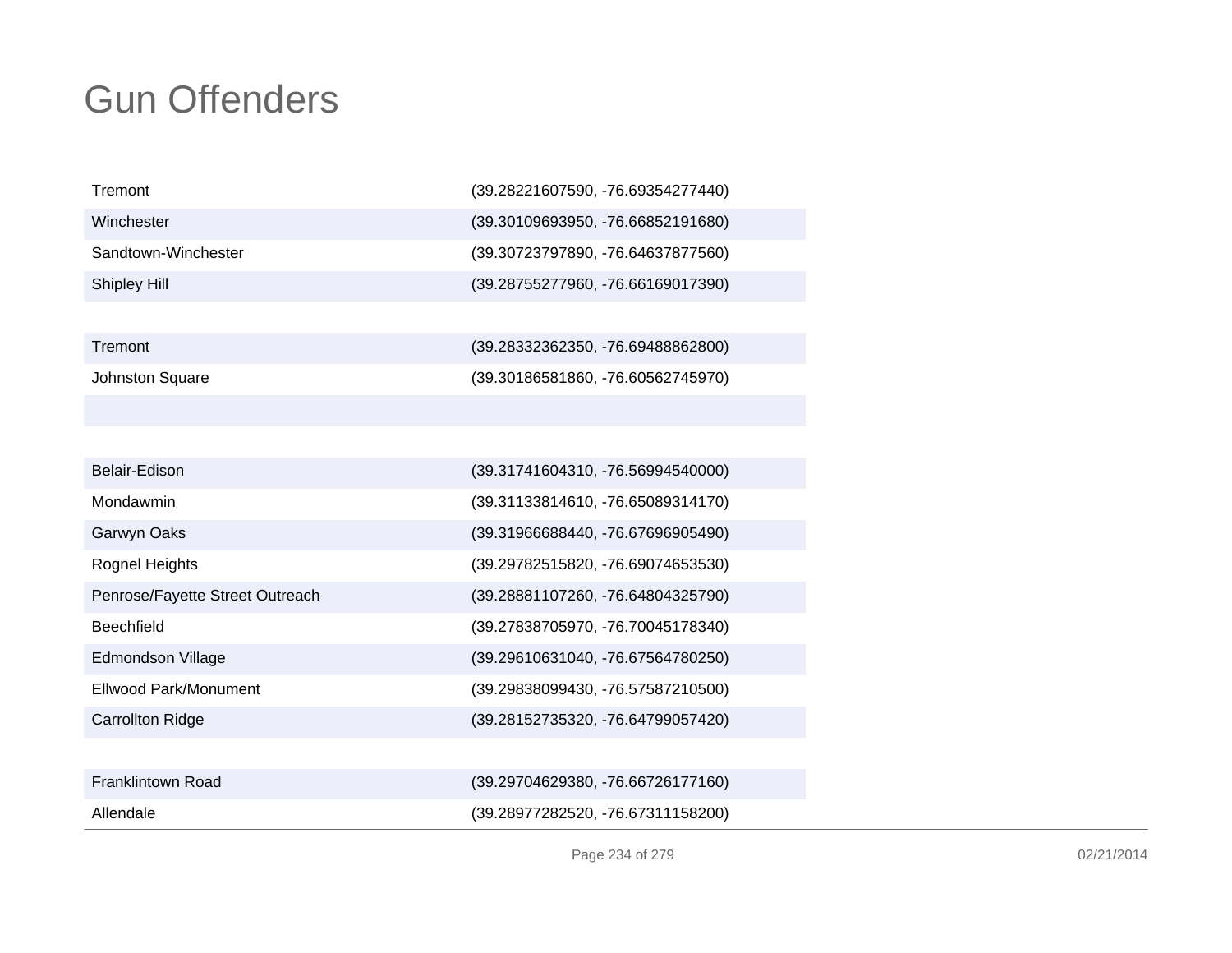| 118J04169 | Guilty | 10/17/2012 | <b>Baltimore</b>        | Phillip |
|-----------|--------|------------|-------------------------|---------|
| 118K01798 | Guilty | 01/19/2012 | Out-Lining Jurisdiction | Keith   |
| 118K01892 | Guilty | 12/04/2012 | <b>Baltimore</b>        | Lamont  |
| 118K03591 | Guilty | 11/05/2012 | <b>Baltimore</b>        | Coray   |
| 118K08437 | Guilty |            | Incarcerated            | Bernard |
| 118K1309  | Guilty | 12/18/2012 | <b>Baltimore</b>        | Davonta |
| 118L00431 | Guilty | 06/05/2012 | Incarcerated            | Donald  |
| 118L00431 | Guilty | 12/05/2012 | <b>Baltimore</b>        | Maurice |
| 118L05645 | Guilty | 12/20/2012 | <b>Baltimore</b>        | Darrell |
| 118L07309 | Guilty | 12/26/2012 | <b>Baltimore</b>        | Kayshun |
| 118L07346 | Guilty |            | Incarcerated            | Calvin  |
| 118L09843 | Guilty |            | Incarcerated            | Joey    |
| 118L09961 | Guilty |            | Incarcerated            | Warren  |
| 118L10004 | Guilty | 01/04/2013 | <b>Baltimore</b>        | Johnnie |
| 118L12676 | Guilty |            | Incarcerated            | Darryl  |
| 119A0003  | Guilty | 10/23/2012 | <b>Baltimore</b>        | Keith   |
| 119A01521 | Guilty |            | Incarcerated            | Wilbert |
| 119A08302 | Guilty |            | Incarcerated            | Raymond |
| 119A09051 | Guilty | 02/07/2012 | <b>Baltimore</b>        | Dewayne |
| 119A10190 | Guilty |            | Incarcerated            | Robert  |
| 119A10554 | Guilty | 11/26/2012 | <b>Baltimore</b>        | Deonte  |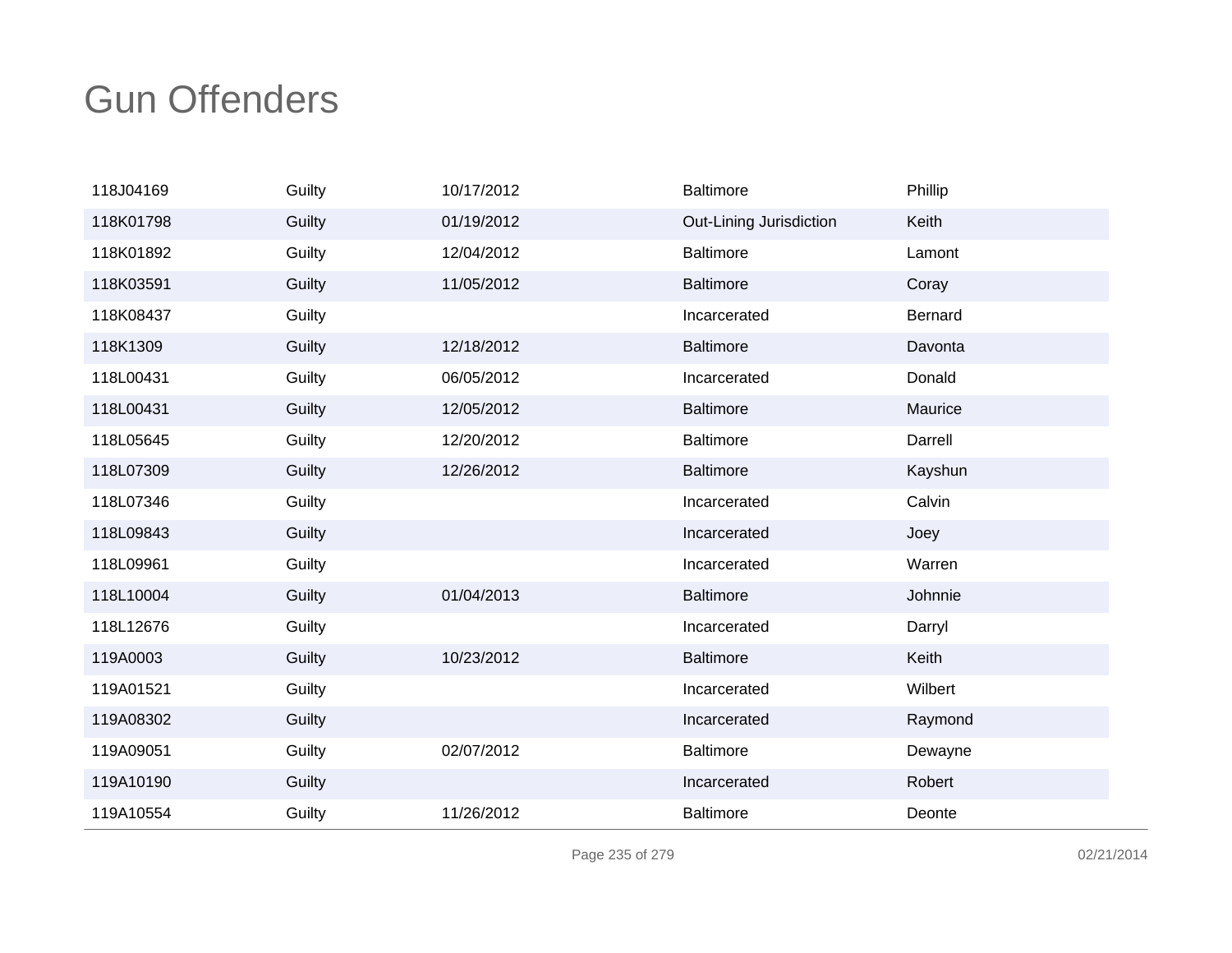| Aaron   | Johnson        | 25 | Male | <b>Black</b> | <b>NORTHWESTERN</b> | 621 |
|---------|----------------|----|------|--------------|---------------------|-----|
| Anthony | Lyde           | 21 | Male | <b>Black</b> |                     |     |
| Darius  | Smith          | 23 | Male | <b>Black</b> | SOUTHWESTERN        | 836 |
| Elvy    | Hayes          | 42 | Male | <b>Black</b> | <b>SOUTHWESTERN</b> | 814 |
|         | Richmond       | 36 | Male | <b>Black</b> | <b>SOUTHWESTERN</b> | 833 |
| Victor  | Rhodes         | 19 | Male | <b>Black</b> |                     |     |
| Lee     | Holbrook       | 22 | Male | <b>Black</b> |                     |     |
|         | <b>Brown</b>   | 20 | Male | <b>Black</b> | <b>SOUTHWESTERN</b> | 812 |
| Cedric  | Gray           | 55 | Male | <b>Black</b> | <b>SOUTHWESTERN</b> | 823 |
| Darrell | <b>Hines</b>   | 18 | Male | <b>Black</b> | <b>NORTHWESTERN</b> | 631 |
|         | Holmes         | 31 | Male | <b>Black</b> | <b>SOUTHERN</b>     | 923 |
|         | Boyd           | 23 | Male | <b>Black</b> | <b>SOUTHWESTERN</b> | 823 |
|         | Gaines         | 31 | Male | <b>Black</b> | <b>SOUTHWESTERN</b> | 814 |
| Donnell | <b>Hawkins</b> | 24 | Male | <b>Black</b> | NORTHEASTERN        | 421 |
|         | Shell          | 30 | Male | <b>Black</b> | <b>WESTERN</b>      | 723 |
| Lamont  | Mcarthur       | 38 | Male | <b>Black</b> | <b>NORTHERN</b>     | 534 |
|         | Johnson        | 23 | Male | <b>Black</b> | <b>WESTERN</b>      | 712 |
| Eugene  | Vankirk        | 21 | Male | White        | <b>SOUTHERN</b>     | 922 |
| Antonio | Wolfe          | 32 | Male | <b>Black</b> | <b>WESTERN</b>      | 736 |
|         | Meadows        | 33 | Male | White        |                     |     |
| Anthony | <b>Simms</b>   | 18 | Male | <b>Black</b> | <b>SOUTHERN</b>     | 931 |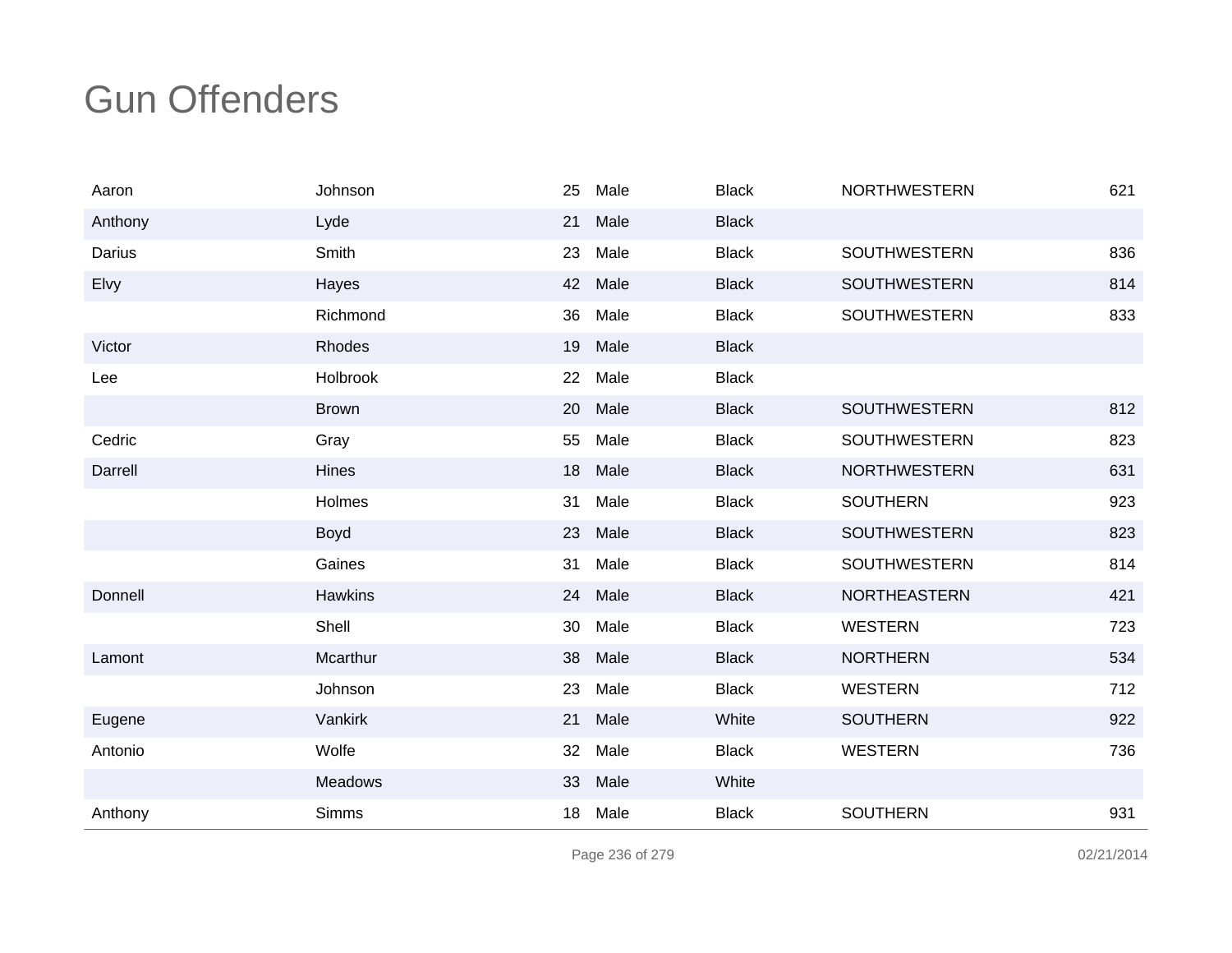Hanlon-Longwood

(39.31740832730, -76.67684298730)

Shipley Hill

Rosemont

Yale Heights

 (39.28308057250, -76.65645839650) (39.30614039990, -76.67072680490)(39.27510804210, -76.69099811000)

| Walbrook                    | (39.31334459440, -76.66705906260) |
|-----------------------------|-----------------------------------|
| Rognel Heights              | (39.29603594370, -76.68795309010) |
| <b>Reisterstown Station</b> | (39.35523015950, -76.70171909530) |
| Lakeland                    | (39.25678899850, -76.64515239240) |
| Rognel Heights              | (39.29792944210, -76.69079475000) |
| Rosemont                    | (39.30436164350, -76.67120829150) |
| New Northwood               | (39.35152191840, -76.59808473410) |
| Evergreen Lawn              | (39.29770273200, -76.65420098240) |
| Levindale                   | (39.35076084280, -76.66421833320) |
| Poppleton                   | (39.29059409650, -76.63219566540) |
| Westport                    | (39.25950145150, -76.64281557530) |
| Mondawmin                   | (39.31193075450, -76.64760176700) |
|                             |                                   |
| Washington Village          | (39.28128309120, -76.63739287470) |

(39.28128309120, -76.63739287470)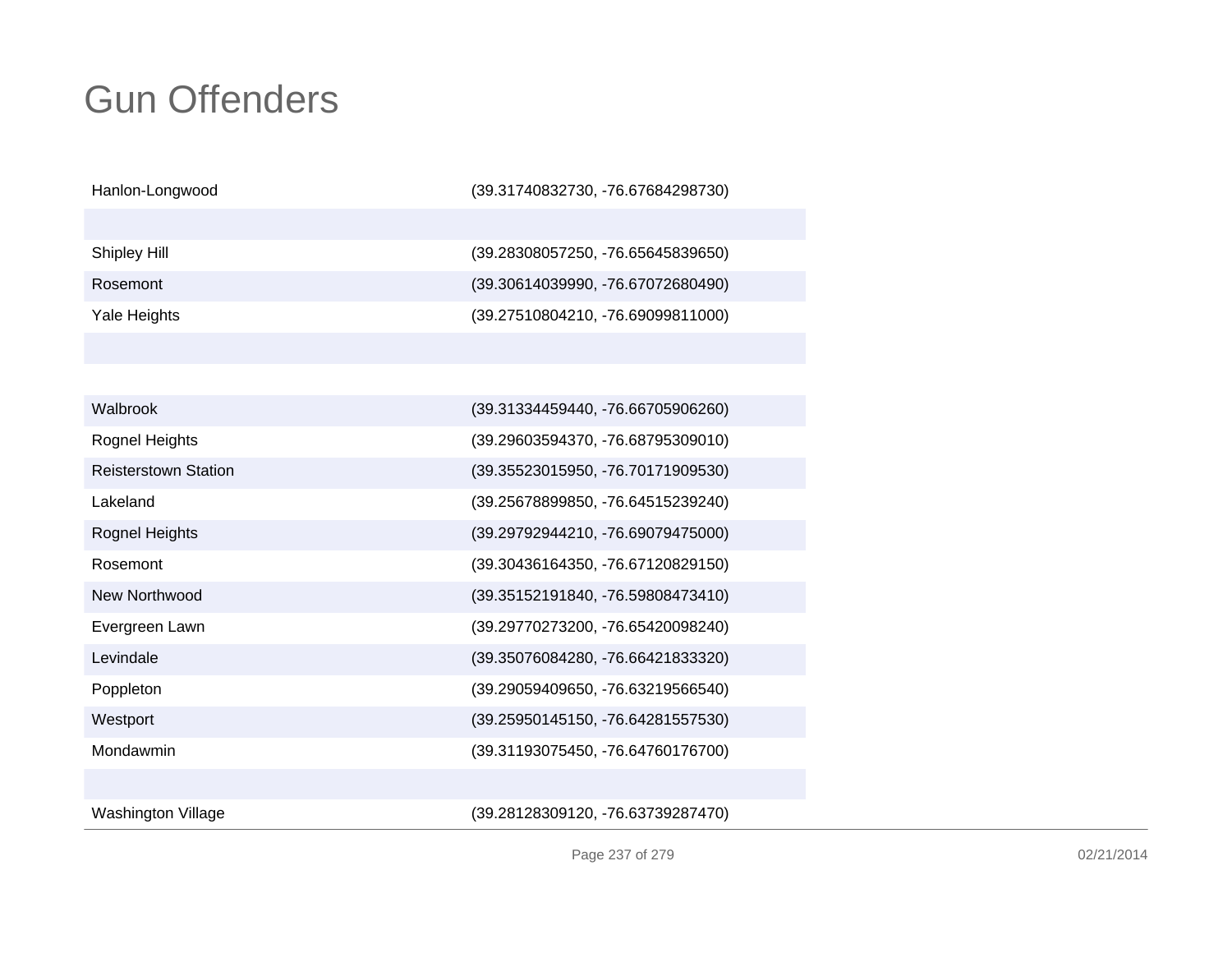| 119A10554 | Guilty | 12/05/2012 | <b>Baltimore</b>        | David          |
|-----------|--------|------------|-------------------------|----------------|
| 119a10832 | Guilty | 09/14/2012 | <b>Baltimore</b>        | Tavion         |
| 119A10832 | Guilty | 03/14/2012 | Incarcerated            | Robert         |
| 119B04663 | Guilty |            | Incarcerated            | Marvel         |
| 119B06392 | Guilty | 12/07/2012 | <b>Baltimore</b>        | Davon          |
| 119B10031 | Guilty |            | Incarcerated            | Bernard        |
| 119B1769  | Guilty | 12/10/2012 | <b>Baltimore</b>        | Kevin          |
| 119C12017 | Guilty |            | Incarcerated            | Deonte         |
| 119C4680  | Guilty |            | Incarcerated            | Frederick      |
| 119D05057 | Guilty |            | Incarcerated            | George         |
| 119D1426  | Guilty | 08/30/2012 | Incarcerated            | Rayvon         |
|           | Guilty |            | Incarcerated            | Andre          |
|           | Guilty |            | Incarcerated            | Salih          |
|           | Guilty |            | Incarcerated            | Michael        |
|           | Guilty |            | Incarcerated            | Robert         |
|           | Guilty |            | Incarcerated            | <b>Derrick</b> |
| 119F1026  | Guilty | 10/03/2011 | Out-Lining Jurisdiction | Charles        |
| 119F13527 | Guilty |            | Incarcerated            | Keith          |
| 119G06373 | Guilty |            | Incarcerated            | Caprice        |
| 119G06546 | Guilty | 12/13/2012 | <b>Baltimore</b>        | Lorenzo        |
| 119G07039 | Guilty | 11/08/2012 | <b>Baltimore</b>        | Kevin          |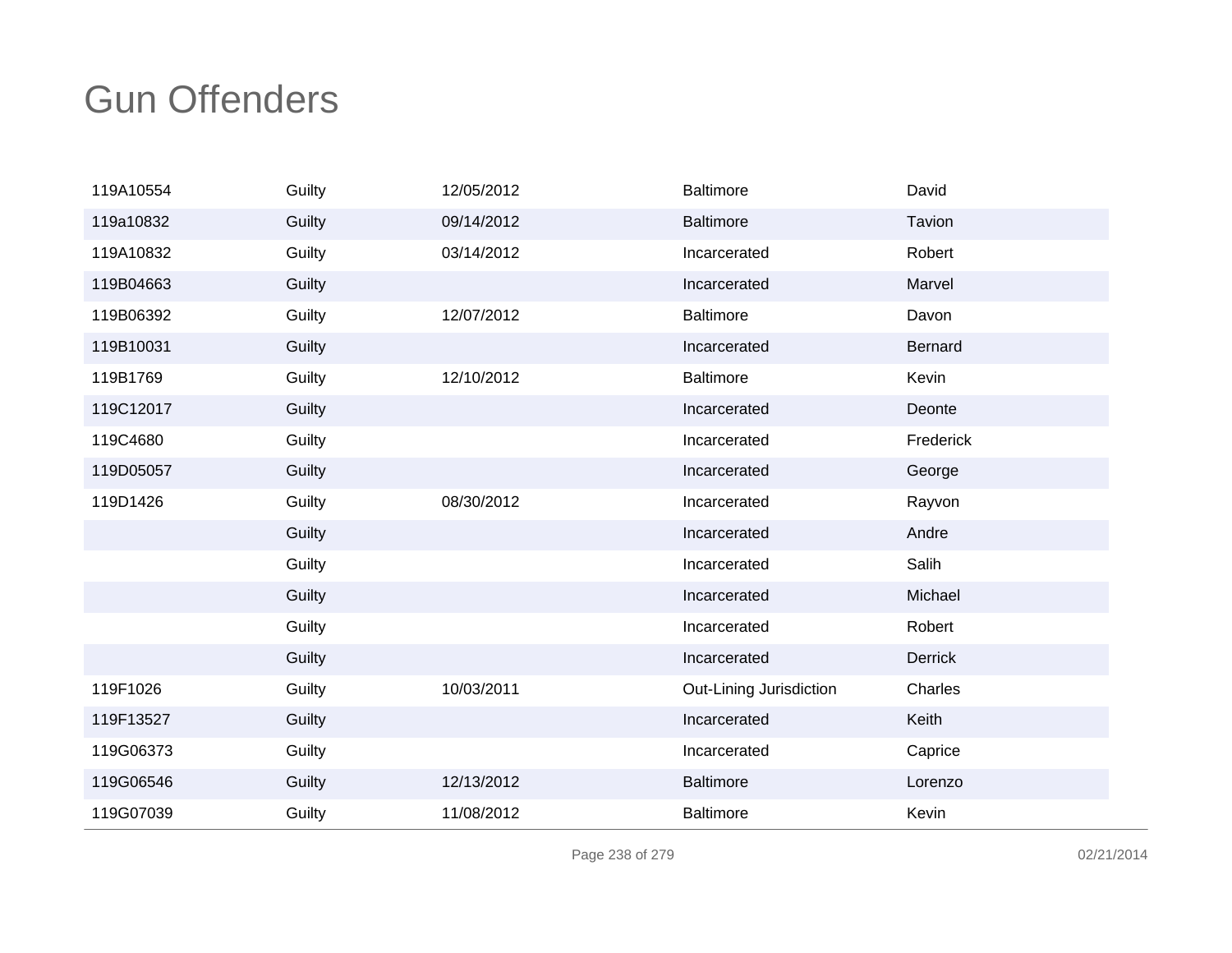|         | Satchell        | 19 | Male    | <b>Black</b> | <b>NORTHEASTERN</b> | 412 |
|---------|-----------------|----|---------|--------------|---------------------|-----|
| Samuel  | Johnson         | 23 | Male    | <b>Black</b> | <b>WESTERN</b>      | 731 |
| Eddie   | Hodge           | 20 | Male    | <b>Black</b> | SOUTHEASTERN        | 222 |
|         | Morgan          | 22 | Male    | <b>Black</b> | <b>SOUTHERN</b>     | 934 |
| Jamal   | Robinson        | 25 | Male    | <b>Black</b> | <b>NORTHWESTERN</b> | 626 |
|         | <b>Bentley</b>  | 24 | Male    | <b>Black</b> | <b>SOUTHWESTERN</b> | 834 |
| Gregory | <b>Matthews</b> | 28 | Male    | <b>Black</b> | <b>EASTERN</b>      | 334 |
|         | Walker          | 22 | Male    | <b>Black</b> | <b>EASTERN</b>      | 314 |
|         | <b>Blue</b>     | 48 | Male    | <b>Black</b> | <b>NORTHWESTERN</b> | 625 |
|         | Ashe            |    | 28 Male | <b>Black</b> | <b>NORTHWESTERN</b> | 635 |
| Terrell | <b>Burley</b>   | 18 | Male    | <b>Black</b> | <b>SOUTHERN</b>     | 931 |
|         | Jones           | 36 | Male    | <b>Black</b> | <b>SOUTHERN</b>     | 935 |
|         | Harrison        | 25 | Male    | <b>Black</b> | <b>SOUTHWESTERN</b> | 826 |
|         | <b>Terry</b>    | 23 | Male    | <b>Black</b> | <b>EASTERN</b>      | 311 |
|         | <b>Makins</b>   | 53 | Male    | <b>Black</b> | <b>NORTHWESTERN</b> | 635 |
|         | Coleman         | 23 | Male    | <b>Black</b> | <b>EASTERN</b>      | 332 |
| Edward  | Anderson        | 19 | Male    | <b>Black</b> |                     |     |
|         | Lyons           | 19 | Male    | <b>Black</b> | <b>SOUTHERN</b>     | 912 |
|         | Bethea          | 19 | Female  | <b>Black</b> | <b>SOUTHWESTERN</b> | 815 |
| Isiah   | Tennison        | 42 | Male    | <b>Black</b> | <b>SOUTHERN</b>     | 934 |
| Prenice | <b>Norris</b>   | 20 | Male    | <b>Black</b> | <b>NORTHEASTERN</b> | 413 |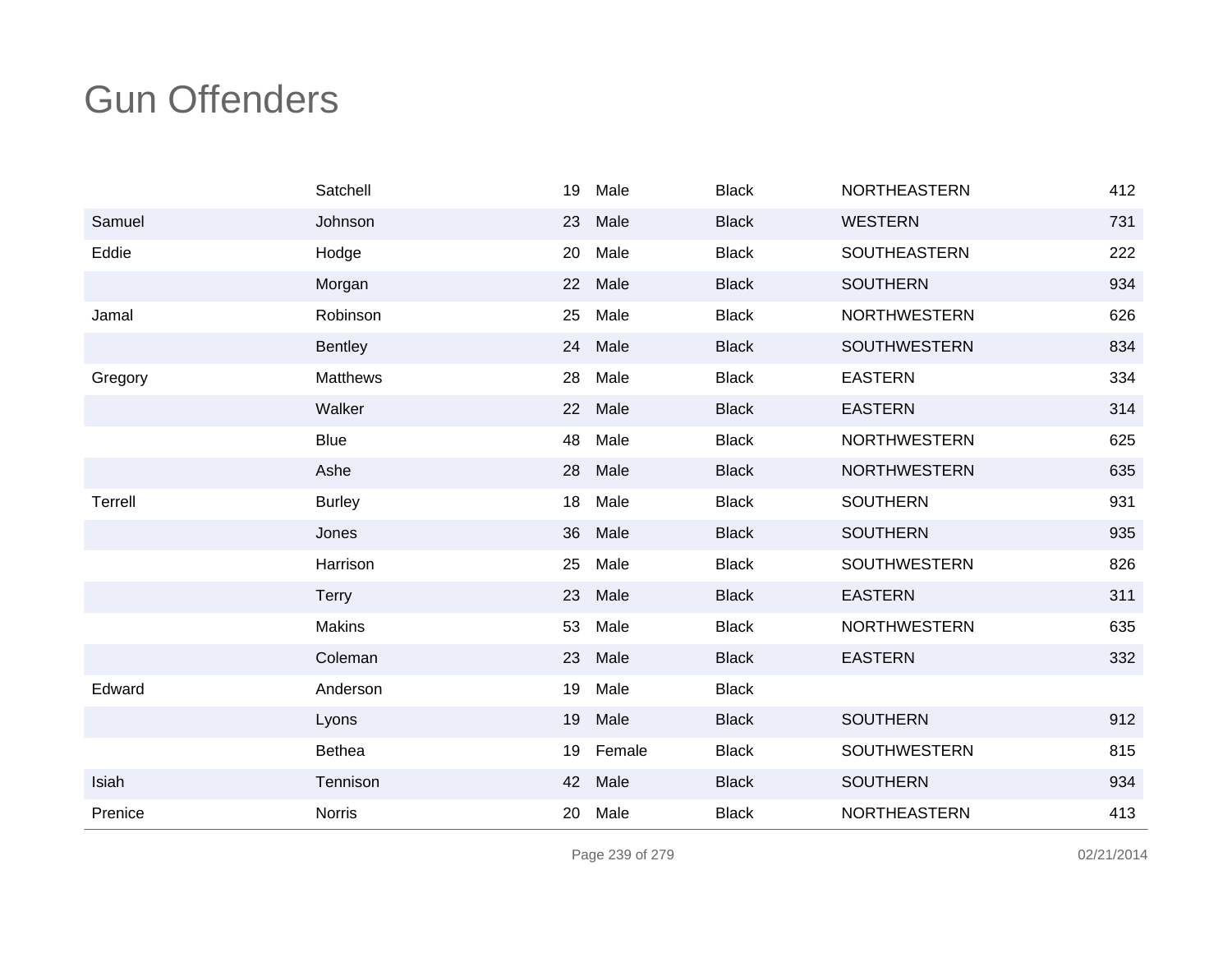| Four By Four            | (39.31623643570, -76.57981431280) |
|-------------------------|-----------------------------------|
| Sandtown-Winchester     | (39.30702968180, -76.63893818890) |
| <b>Patterson Place</b>  | (39.29355093710, -76.58412746720) |
| <b>Carrollton Ridge</b> | (39.28070604810, -76.64811377030) |
| <b>NORTHWESTERN</b>     | (39.33650927020, -76.70587896780) |
| Shipley Hill            | (39.28292242840, -76.65861762520) |
| Berea                   | (39.30621168670, -76.57751024400) |
| <b>Greenmount West</b>  | (39.30789828310, -76.61134528360) |
| East Arlington          | (39.32811980520, -76.66638419020) |
| Glen                    | (39.35335456370, -76.68968112260) |
| Washington Village      | (39.28004592350, -76.63620303080) |
| <b>Carrollton Ridge</b> | (39.28319993120, -76.64553240740) |
| Irvington               | (39.28388164540, -76.69335864740) |
| East Baltimore Midway   | (39.31233235720, -76.60713654820) |
| Glen                    | (39.35335456370, -76.68968112260) |
| <b>Broadway East</b>    | (39.30658332230, -76.58983434730) |
|                         |                                   |
| <b>Brooklyn</b>         | (39.23901278620, -76.60541447290) |
| Allendale               | (39.29181245300, -76.67624274280) |
| <b>Carrollton Ridge</b> | (39.28583565190, -76.64856170760) |
| Four By Four            | (39.31526836660, -76.57998809920) |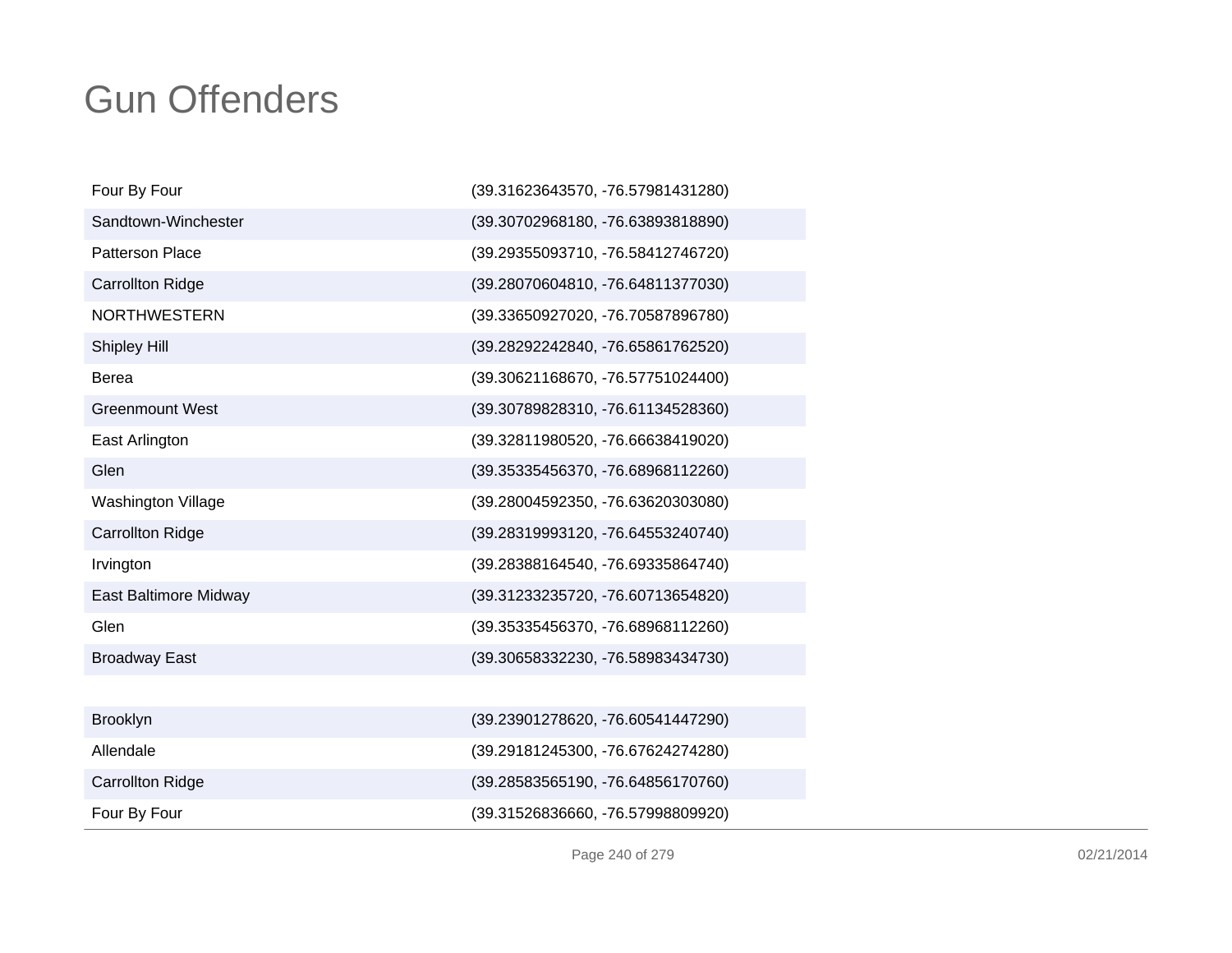| 119G09868 | Guilty | 01/08/2013 | Baltimore               | Stephen      |
|-----------|--------|------------|-------------------------|--------------|
| 119G12643 | Guilty | 11/22/2011 | Out-Lining Jurisdiction | Victor       |
| 119G14317 | Guilty | 12/13/2012 | <b>Baltimore</b>        | Deandre      |
| 119G9853  | Guilty |            | Incarcerated            | Eric         |
| 119H11114 | Guilty |            | Incarcerated            | Terrance     |
| 119H13445 | Guilty | 10/23/2012 | <b>Baltimore</b>        | Alfonso      |
| 119H13895 | Guilty | 08/28/2012 | Out-Lining Jurisdiction | Edward       |
| 119103398 | Guilty | 12/27/2011 | <b>Baltimore</b>        | Kim          |
| 119105940 | Guilty | 11/28/2012 | <b>Baltimore</b>        | Keion        |
| 119106685 | Guilty | 12/21/2011 | Out-Lining Jurisdiction | <b>Brian</b> |
| 119106957 | Guilty | 12/10/2012 | <b>Baltimore</b>        | Dexter       |
| 119l07226 | Guilty |            | Incarcerated            | Edward       |
| 119108593 | Guilty |            | Incarcerated            | Deshawn      |
| 119l09314 | Guilty | 07/31/2012 | <b>Baltimore</b>        | <b>Betsy</b> |
| 119J11950 | Guilty | 03/21/2012 | Out-Lining Jurisdiction | Richard      |
| 119J11950 | Guilty | 03/08/2012 | Out-Lining Jurisdiction | Sharrisa     |
| 119K01495 | Guilty | 04/19/2012 | Out-Lining Jurisdiction | Terrance     |
| 119K01495 | Guilty | 10/16/2012 | <b>Baltimore</b>        | Carlyn       |
| 119K01583 | Guilty |            | Incarcerated            | Devon        |
| 119K08376 | Guilty | 08/14/2012 | Out-Lining Jurisdiction | Venney       |
| 119L00759 | Guilty |            | Incarcerated            | Angelo       |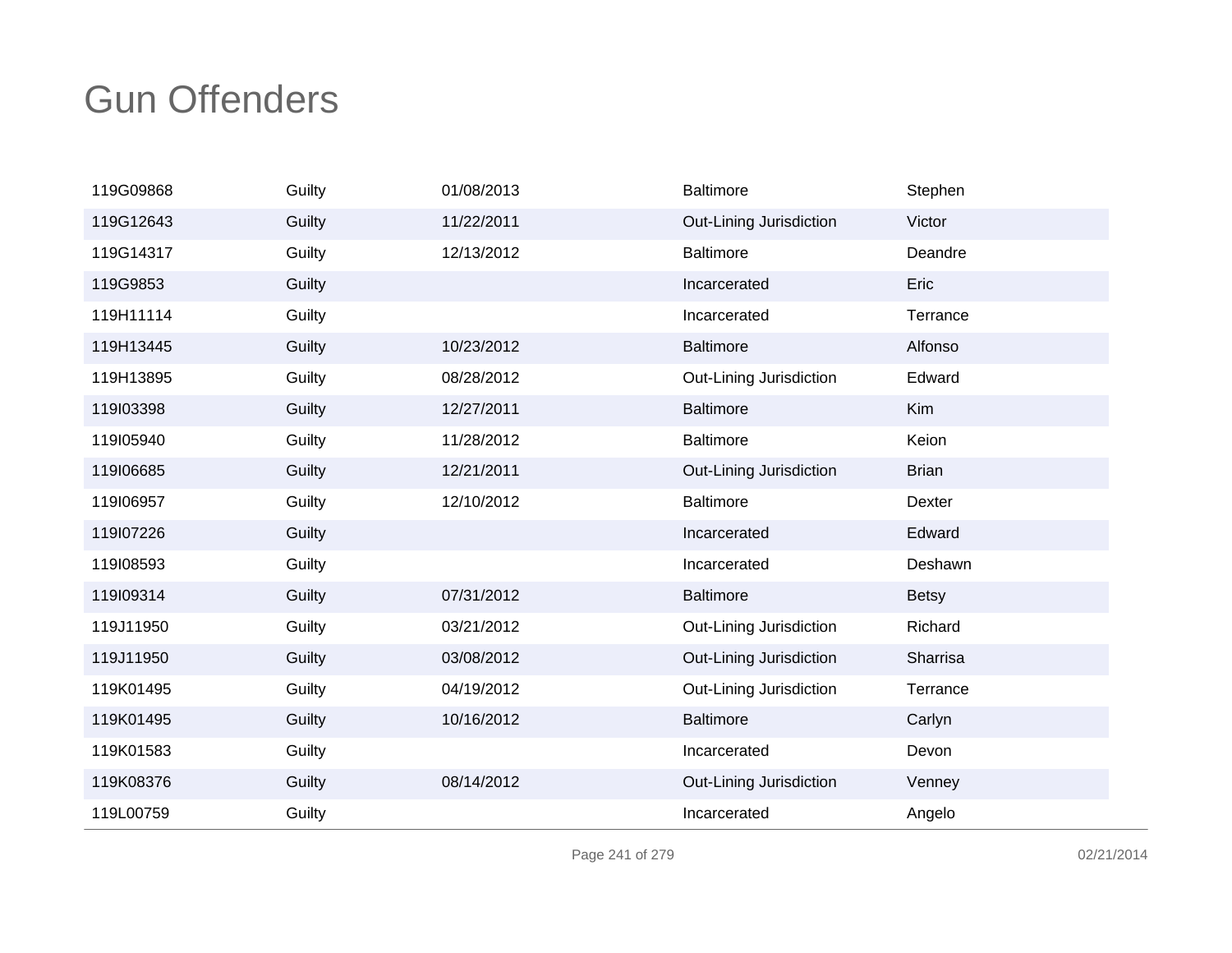| Constantino   | Green        | 35 | Male   | <b>Black</b> | <b>NORTHWESTERN</b> | 625 |
|---------------|--------------|----|--------|--------------|---------------------|-----|
|               | Cabrera      | 31 | Male   | Unknown      |                     |     |
| Rashard       | Walker       | 18 | Male   | <b>Black</b> | <b>SOUTHERN</b>     | 911 |
|               | Hollins      | 44 | Male   | <b>Black</b> | <b>SOUTHERN</b>     | 924 |
|               | Pevie        | 30 | Male   | <b>Black</b> | <b>CENTRAL</b>      | 123 |
| Lamont        | Toney        | 40 | Male   | <b>Black</b> | NORTHEASTERN        | 423 |
| Leroy         | Green        | 23 | Male   | <b>Black</b> |                     |     |
| Lorraine      | Morton       | 50 | Female | <b>Black</b> | <b>SOUTHERN</b>     | 924 |
| Damonte       | Mckinney     | 23 | Male   | <b>Black</b> |                     |     |
| Edward        | Williams     | 22 | Male   | <b>Black</b> |                     |     |
| Damond        | Yeargin      | 42 | Male   | <b>Black</b> | <b>SOUTHERN</b>     | 923 |
| Eugene        | Smith        | 26 | Male   | <b>Black</b> | <b>SOUTHERN</b>     | 913 |
|               | Chase        | 18 | Male   | <b>Black</b> | <b>SOUTHWESTERN</b> | 824 |
|               | Eblen        | 31 | Female | White        | SOUTHWESTERN        | 834 |
| Allen         | <b>Berry</b> | 57 | Male   | <b>Black</b> |                     |     |
| Robin         | Ebert        | 22 | Female | White        |                     |     |
| Michael       | Harris       | 37 | Male   | <b>Black</b> |                     |     |
| Yvonne        | Anderson     | 29 | Female | <b>Black</b> | <b>SOUTHERN</b>     | 913 |
|               | Herring      | 25 | Male   | <b>Black</b> | <b>SOUTHWESTERN</b> | 814 |
| <b>Basell</b> | Tanner       | 31 | Male   | <b>Black</b> |                     |     |
|               | Harris       | 25 | Male   | <b>Black</b> |                     |     |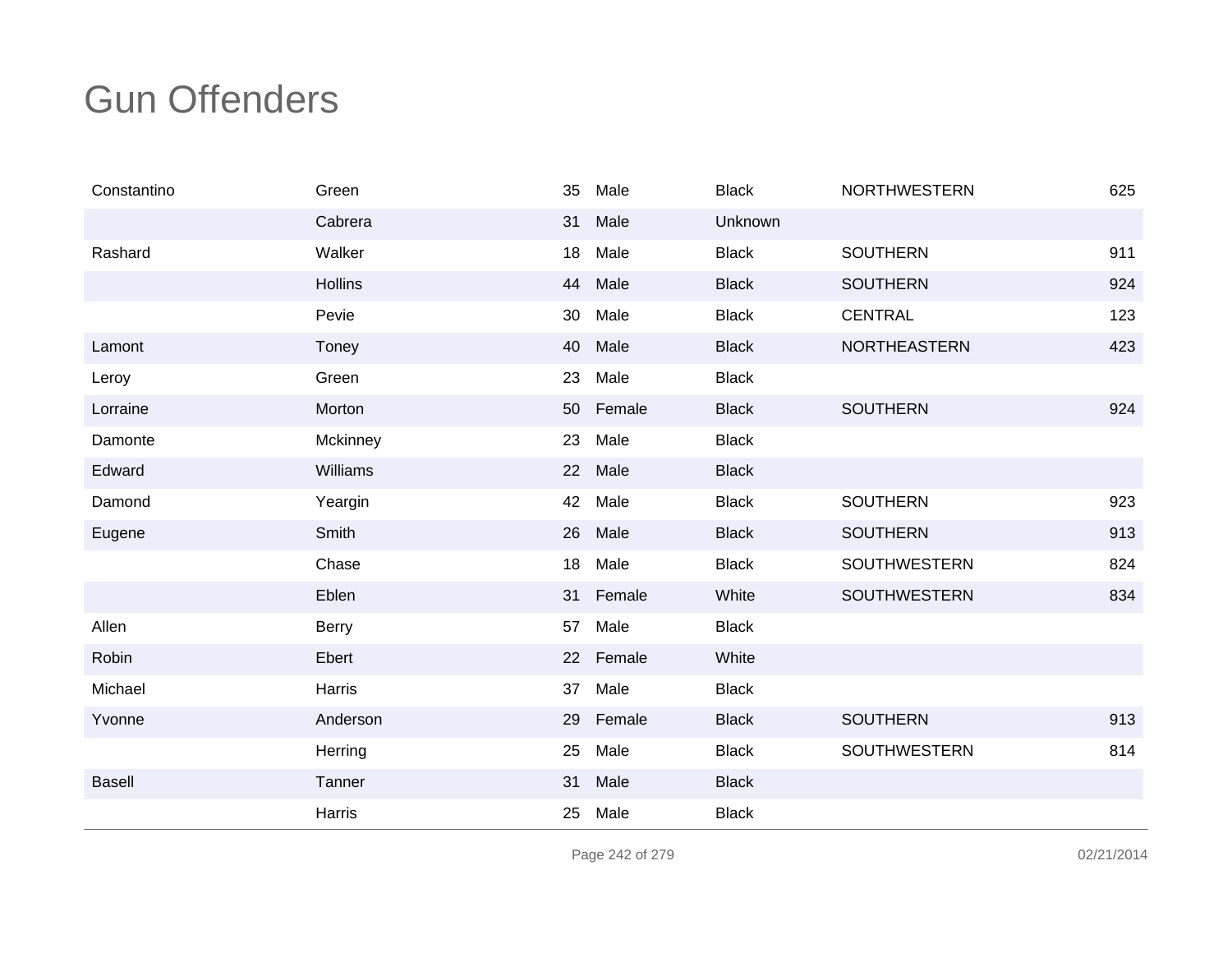| Ashburton                  | (39.32572408230, -76.67536858880) |
|----------------------------|-----------------------------------|
|                            |                                   |
| Brooklyn                   | (39.23186408510, -76.59602787000) |
| <b>Cherry Hill</b>         | (39.24657200920, -76.62513881460) |
| Upton                      | (39.30217873900, -76.62590170470) |
| Idlewood                   | (39.37111021340, -76.59156622150) |
|                            |                                   |
| <b>Cherry Hill</b>         | (39.24481828900, -76.62581063930) |
|                            |                                   |
|                            |                                   |
| Lakeland                   | (39.25641272230, -76.64547614340) |
| Brooklyn                   | (39.22864389620, -76.60101352480) |
| Uplands                    | (39.28662417390, -76.69042999070) |
| <b>Gwynns Falls</b>        | (39.27904597830, -76.66412747030) |
|                            |                                   |
|                            |                                   |
|                            |                                   |
| Brooklyn                   | (39.23007229320, -76.60405232010) |
| Northwest Community Action | (39.30547707530, -76.66558831080) |
|                            |                                   |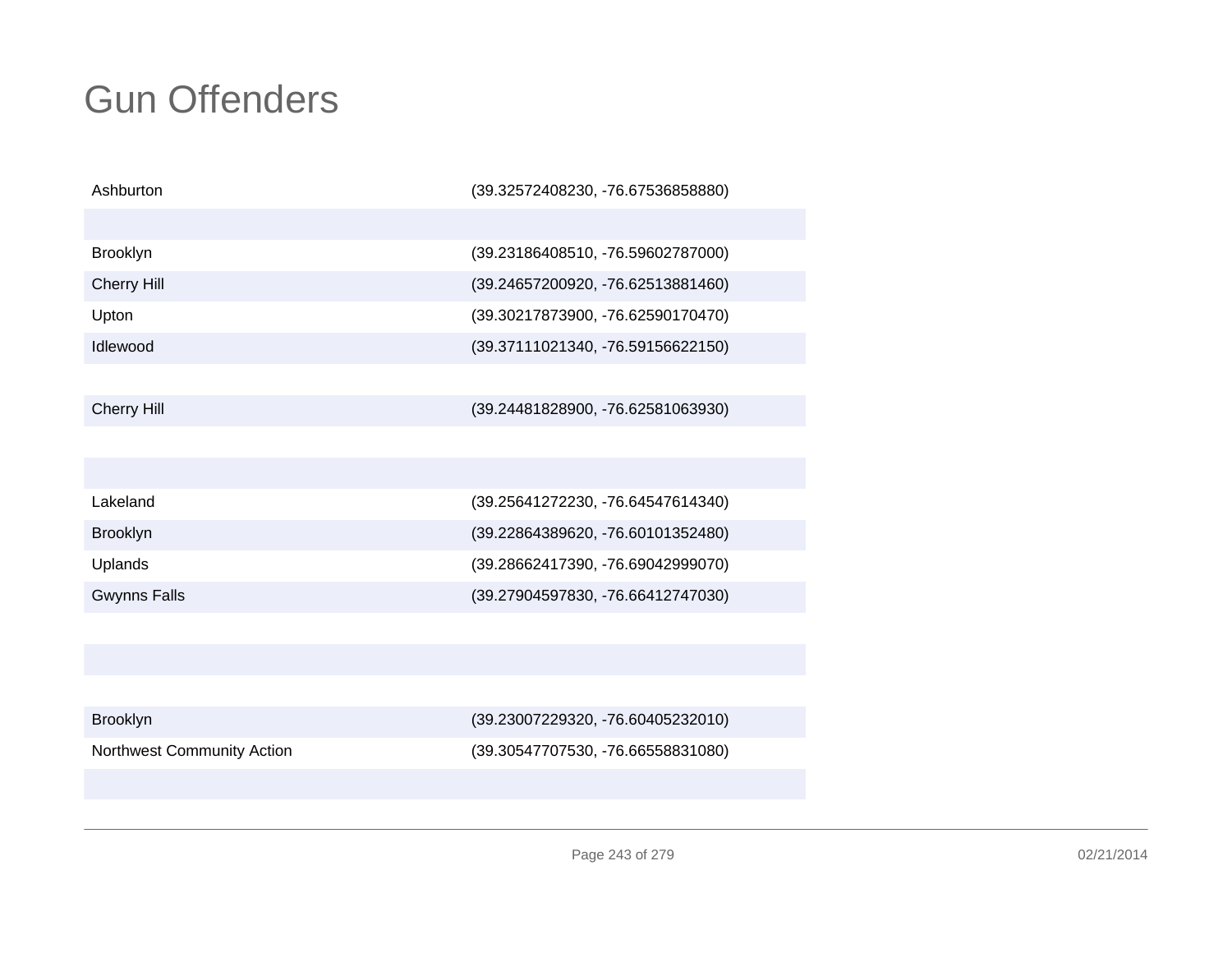| 119L00759  | Guilty |            | Incarcerated            | Obadiah       |
|------------|--------|------------|-------------------------|---------------|
| 119L04936  | Guilty | 12/21/2012 | <b>Baltimore</b>        | <b>Kris</b>   |
| 119L06861  | Guilty | 08/08/2012 | <b>Baltimore</b>        | Devon         |
| 119L11200  | Guilty |            | Incarcerated            | Isiah         |
| 119L11475  | Guilty | 10/12/2012 | <b>Baltimore</b>        | Tyrone        |
| 11B11142   | Guilty |            | Incarcerated            | <b>Travis</b> |
| 11I10948   | Guilty | 01/11/2013 | <b>Baltimore</b>        | Cortez        |
| 11J12841   | Guilty |            | Incarcerated            | Michael       |
| 11TD10313  | Guilty | 09/11/2012 | <b>Baltimore</b>        | James         |
| 12 1C14620 | Guilty |            | Incarcerated            | Benny         |
| 12 2G9781  | Guilty |            | Incarcerated            | Tavon         |
| 12 3C09442 | Guilty | 12/18/2012 | Out-Lining Jurisdiction | Tabitha       |
| 12 7A02696 | Guilty |            | Incarcerated            | David         |
| 12 7B02446 | Guilty |            | Incarcerated            | Derrell       |
| 127C08152  | Guilty |            | Incarcerated            | Craig         |
| 12 8A05970 | Guilty | 10/31/2012 | Out-Lining Jurisdiction | Robert        |
| 12 9A09200 | Guilty |            | Incarcerated            | Myron         |
| 1219K08376 | Guilty |            | Incarcerated            | Robert        |
| 121A04827  | Guilty | 04/18/2012 | Out-Lining Jurisdiction | David         |
| 121B06415  | Guilty | 10/10/2012 | <b>Baltimore</b>        | Donte         |
|            | Guilty | 08/29/2012 | <b>Baltimore</b>        | Cardius       |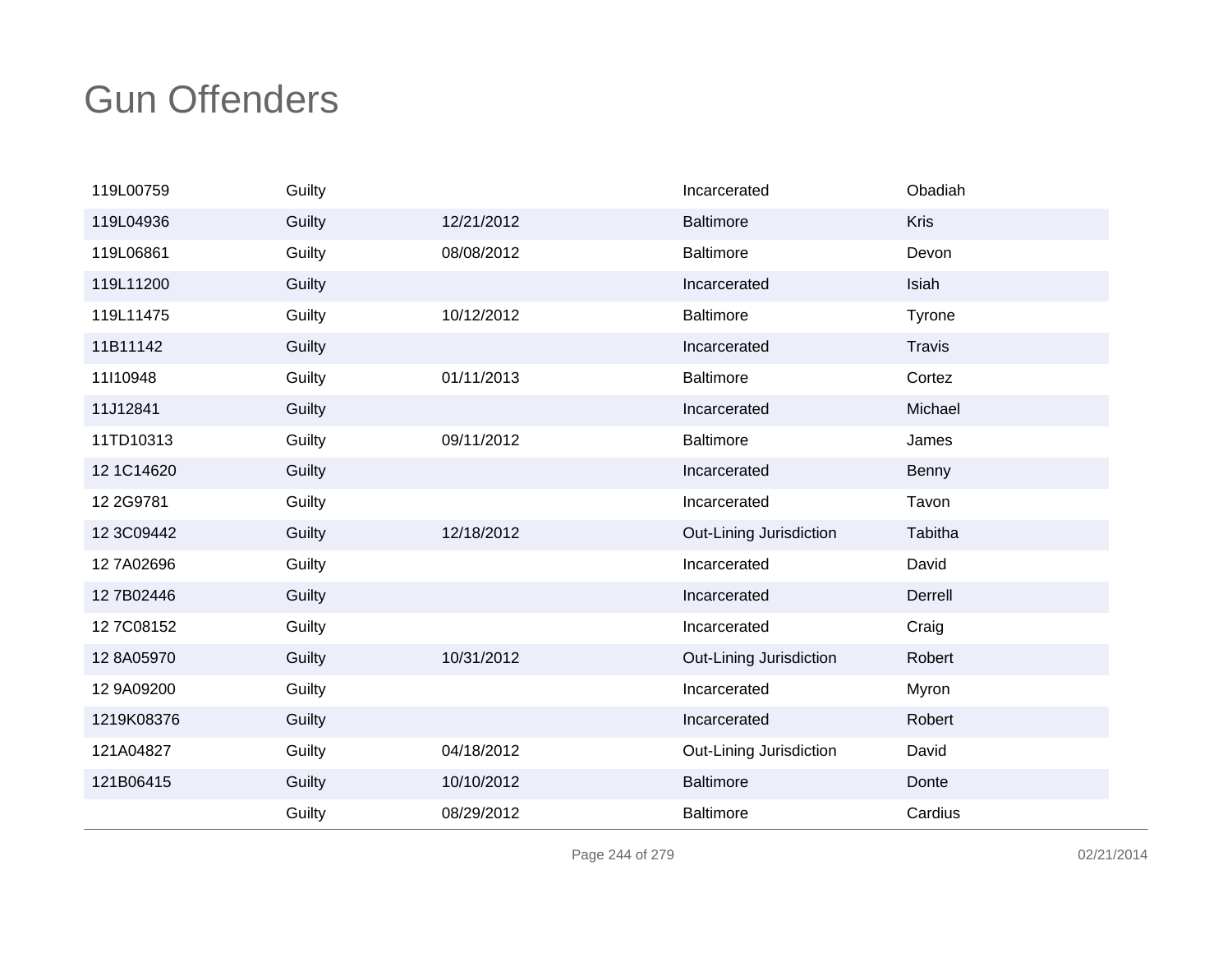|           | Malone        | 21              | Male      | <b>Black</b> | <b>NORTHERN</b>     | 523 |
|-----------|---------------|-----------------|-----------|--------------|---------------------|-----|
| Terrell   | Wise          | 19              | Male      | <b>Black</b> | <b>WESTERN</b>      | 736 |
| Alexander | Little        | 21              | Male      | <b>Black</b> | <b>WESTERN</b>      | 712 |
|           | Jones         | 19              | Male      | <b>Black</b> | <b>SOUTHWESTERN</b> | 836 |
| Lee       | Hill          | 24              | Male      | <b>Black</b> | <b>SOUTHERN</b>     | 911 |
|           | Anderson      |                 | 24 Male   | <b>Black</b> | <b>NORTHERN</b>     | 516 |
| Allen     | Mitchell      | 17 <sub>2</sub> | Male      | <b>Black</b> |                     |     |
|           | Williams      |                 | 27 Male   | <b>Black</b> | <b>WESTERN</b>      | 735 |
| Joseph    | Johnson       | 23              | Male      | <b>Black</b> | <b>NORTHEASTERN</b> | 423 |
|           | Palmer        |                 | 53 Male   | <b>Black</b> | <b>CENTRAL</b>      | 144 |
|           | Powell        | 31              | Male      | <b>Black</b> |                     |     |
| Marlene   | Thomas        |                 | 21 Female | <b>Black</b> |                     |     |
| Lamont    | Ames          | 21              | Male      | <b>Black</b> | <b>CENTRAL</b>      | 134 |
|           | Mack          | 33              | Male      | <b>Black</b> | SOUTHWESTERN        | 835 |
|           | Foster        | 42              | Male      | <b>Black</b> | <b>NORTHWESTERN</b> | 622 |
| Ivan      | <b>Binns</b>  | 24              | Male      | <b>Black</b> |                     |     |
|           | Doram         | 38              | Male      | <b>Black</b> | <b>NORTHWESTERN</b> | 615 |
| Lee       | Uzzell        | 26              | Male      | <b>Black</b> | SOUTHWESTERN        | 811 |
| Allen     | Hall          | 25              | Male      | <b>Black</b> |                     |     |
| Kenneth   | Swinson       | 30              | Male      | <b>Black</b> | <b>CENTRAL</b>      | 123 |
| Jardean   | <b>Talley</b> | 21              | Male      | <b>Black</b> | <b>SOUTHWESTERN</b> | 821 |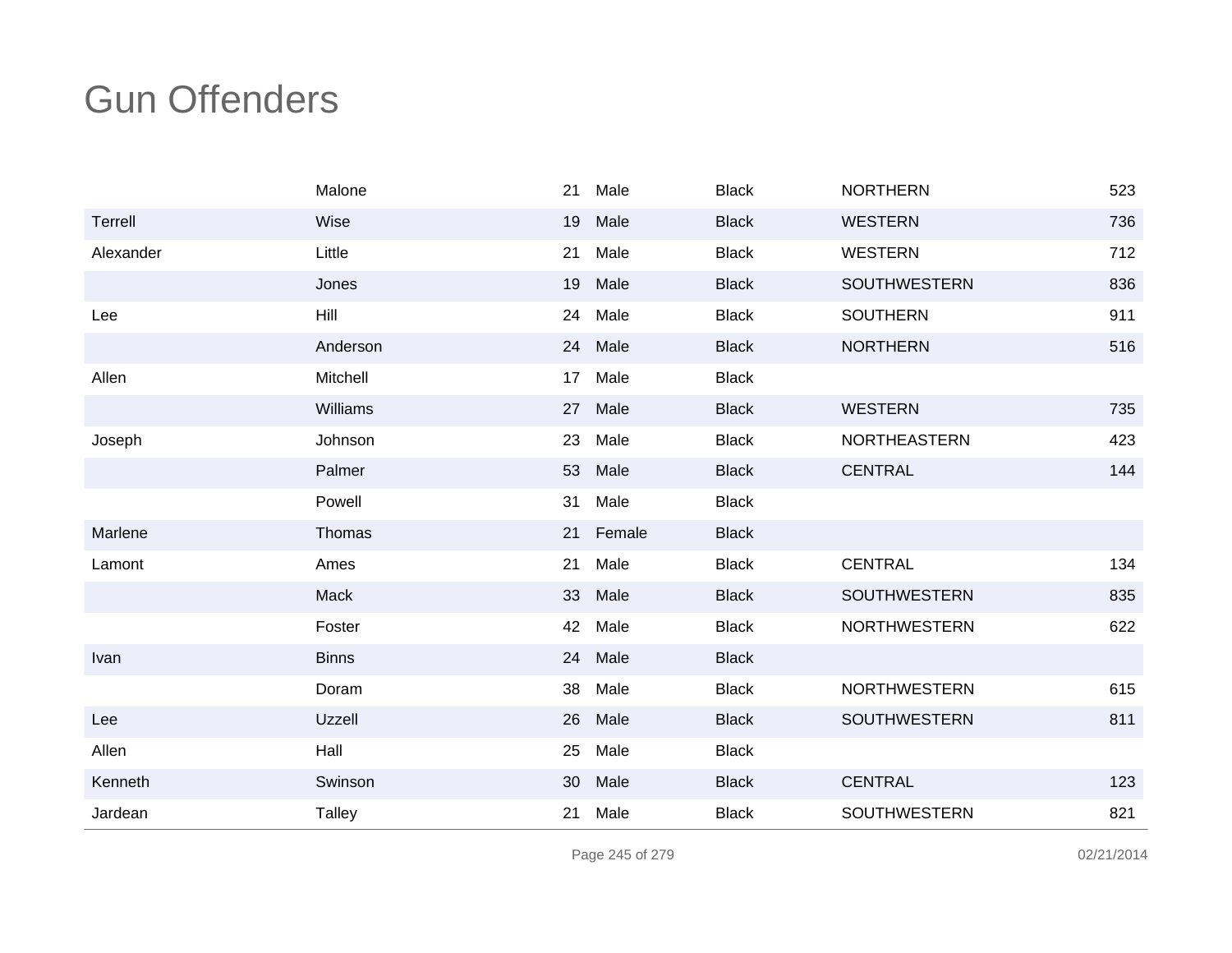| Woodbourne-McCabe      | (39.35499281210, -76.60542656590) |
|------------------------|-----------------------------------|
| <b>WESTERN</b>         | (39.31706571040, -76.64987584910) |
| <b>Franklin Square</b> | (39.28968223030, -76.64155610350) |
| Booth-Boyd             | (39.28695898580, -76.65050582520) |
| <b>Brooklyn</b>        | (39.23170702820, -76.59610943000) |
| <b>Barclay</b>         | (39.31440551020, -76.61312916070) |
|                        |                                   |
| Mondawmin              | (39.31119713950, -76.65416482780) |
| <b>Idlewood</b>        | (39.37073200590, -76.58761862280) |
| Mount Vernon           | (39.29741427220, -76.61931085480) |
|                        |                                   |
|                        |                                   |

| Reservoir Hill                    | (39.31597020240, -76.63506261140) |
|-----------------------------------|-----------------------------------|
| Millhill                          | (39.27834372570, -76.65755767000) |
| Windsor Hills                     | (39.31778356920, -76.68343905700) |
|                                   |                                   |
| <b>Central Park Heights</b>       | (39.34337565850, -76.66948423050) |
| <b>Northwest Community Action</b> | (39.30720795170, -76.66668204130) |
|                                   |                                   |
| <b>CENTRAL</b>                    | (39.30280278050, -76.62813953530) |
| Wakefield                         | (39.31023656940, -76.70305645070) |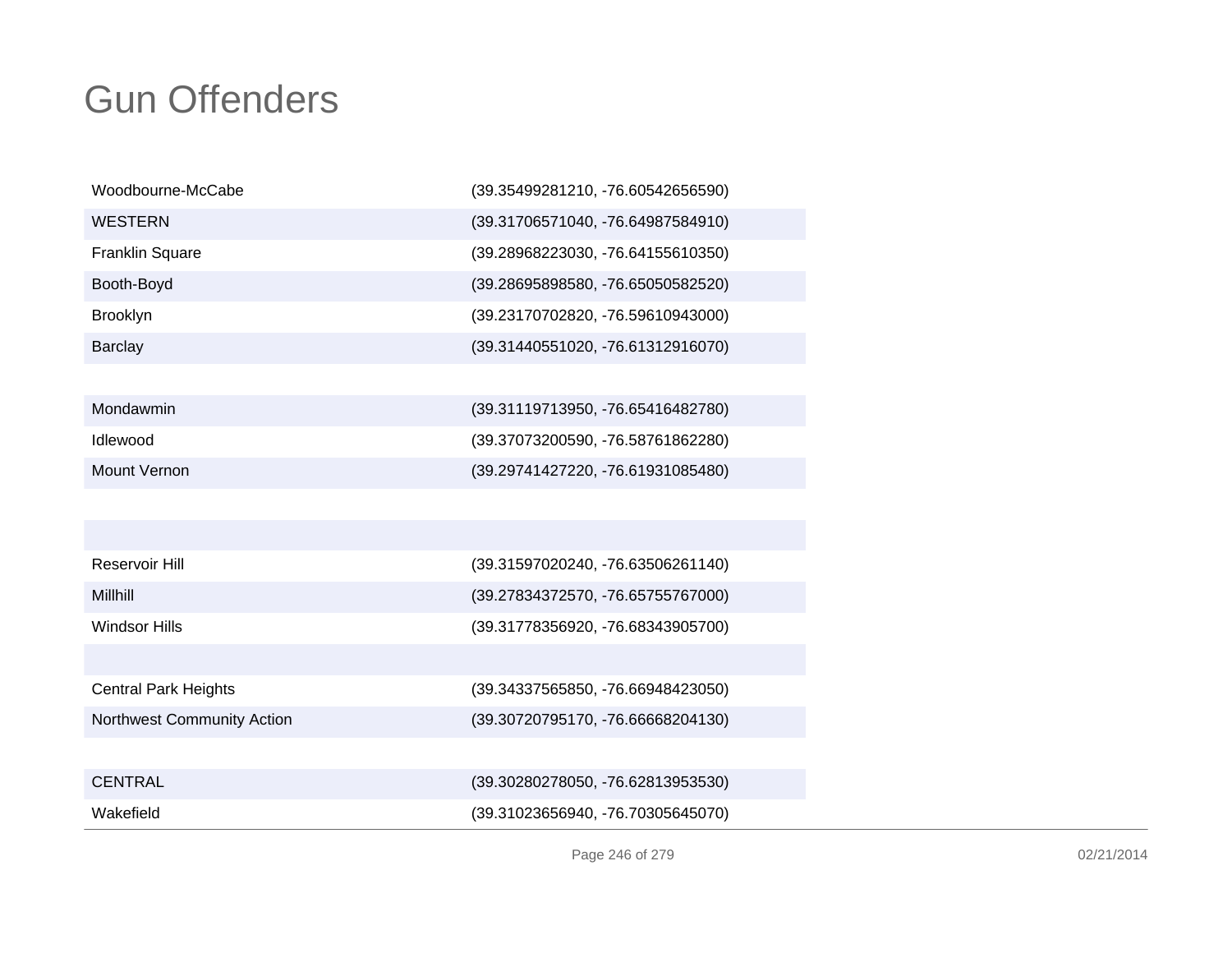| 12100000000000000000 | Guilty     |            | Incarcerated            | Dominique |
|----------------------|------------|------------|-------------------------|-----------|
| 00000000000000000000 |            |            |                         |           |
| 00000000000000000000 |            |            |                         |           |
| 00000000000000000000 |            |            |                         |           |
| 00000000000000000000 |            |            |                         |           |
| 00000000000000000000 |            |            |                         |           |
| 00000000000000000000 |            |            |                         |           |
| 00000000000000000000 |            |            |                         |           |
| 00000000000000000000 |            |            |                         |           |
| 00000000000000000000 |            |            |                         |           |
| 00000000000000000000 |            |            |                         |           |
| 00000000             |            |            |                         |           |
| 121F10866            | Guilty     | 09/12/2012 | Out-Lining Jurisdiction | Andrew    |
| 121F14729            | <b>PBJ</b> | 10/05/2012 | Out-Lining Jurisdiction | Dontae    |
| 121G10225            | Guilty     |            | Incarcerated            | Timothy   |
| 121H12703            | Guilty     | 10/17/2012 | <b>Baltimore</b>        | Gregory   |
| 121J1000             | Guilty     | 01/04/2013 | Out-Lining Jurisdiction | Jarryn    |
| 122A03808            | Guilty     |            | Incarcerated            | Charles   |
| 122A08284            | Guilty     |            | Incarcerated            | Antonio   |
| 122A11404            | Guilty     | 01/09/2013 | <b>Baltimore</b>        | Darnell   |
| 122C02258            | Guilty     | 10/23/2012 | Incarcerated            | Aaron     |
| 122C05936            | Guilty     | 12/21/2012 | Baltimore               | Jamie     |
| 122C10319            | Guilty     |            | Incarcerated            | Dominic   |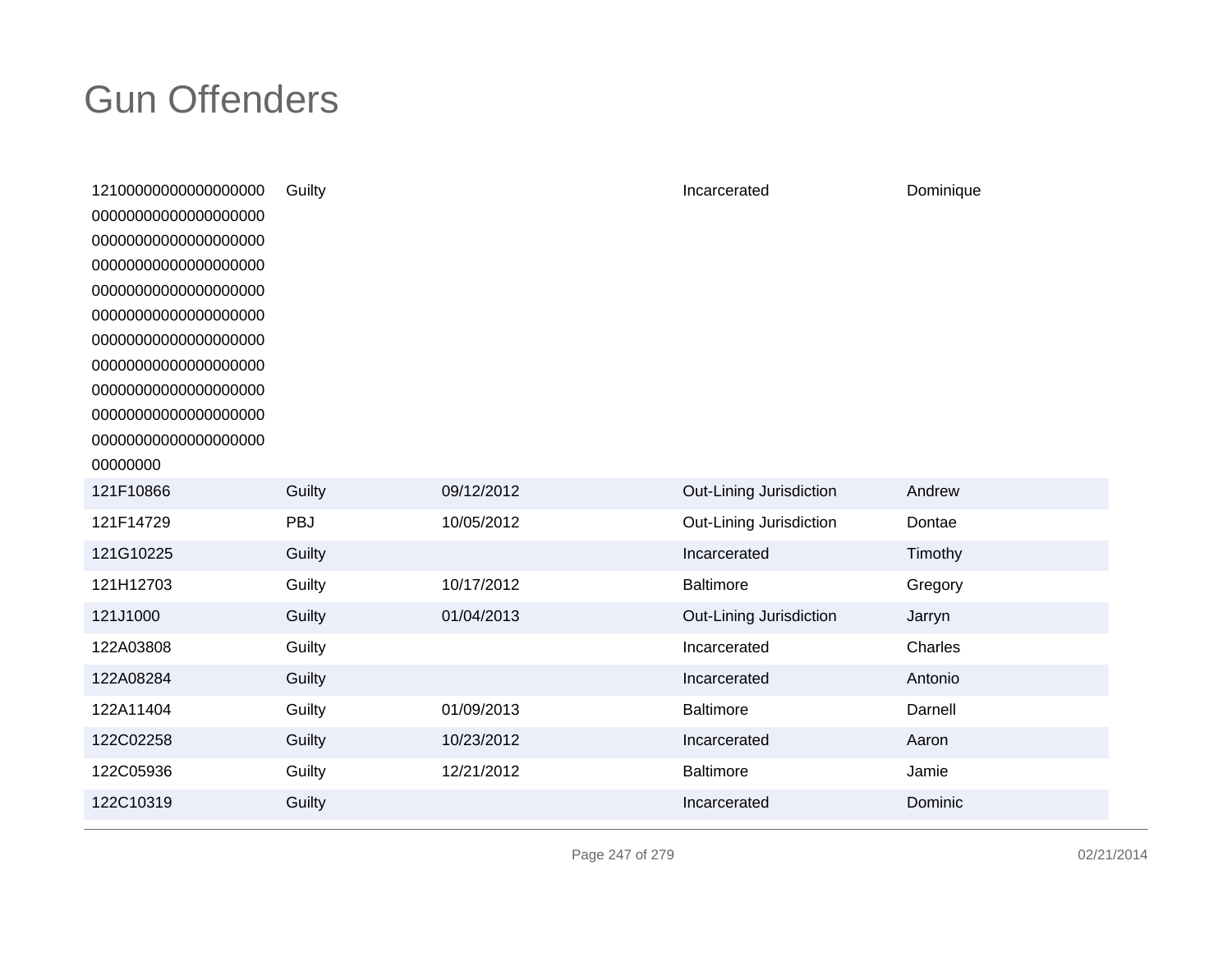Mckayy 28 28 Male Black EASTERN

N 321

| Mirell    | <b>Stiles</b> | 21 | Male | White        |                     |     |
|-----------|---------------|----|------|--------------|---------------------|-----|
| Dafarrius | Hayes         | 26 | Male | <b>Black</b> |                     |     |
|           | Williams      | 37 | Male | <b>Black</b> | <b>CENTRAL</b>      | 133 |
| Charles   | <b>Brown</b>  | 59 | Male | <b>Black</b> | <b>EASTERN</b>      | 334 |
| Ryan      | Avery         | 37 | Male | <b>Black</b> |                     |     |
|           | Alford        | 23 | Male | <b>Black</b> |                     |     |
|           | Rogers        | 28 | Male | <b>Black</b> | <b>SOUTHEASTERN</b> | 223 |
| Anthony   | Cole          | 19 | Male | <b>Black</b> | SOUTHEASTERN        | 223 |
| Casey     | Adams         | 19 | Male | <b>Black</b> | SOUTHEASTERN        | 221 |
| Michael   | Rice          | 36 | Male | White        |                     |     |
| Lamont    | Hammond       | 22 | Male | <b>Black</b> |                     |     |

Page 248 of 279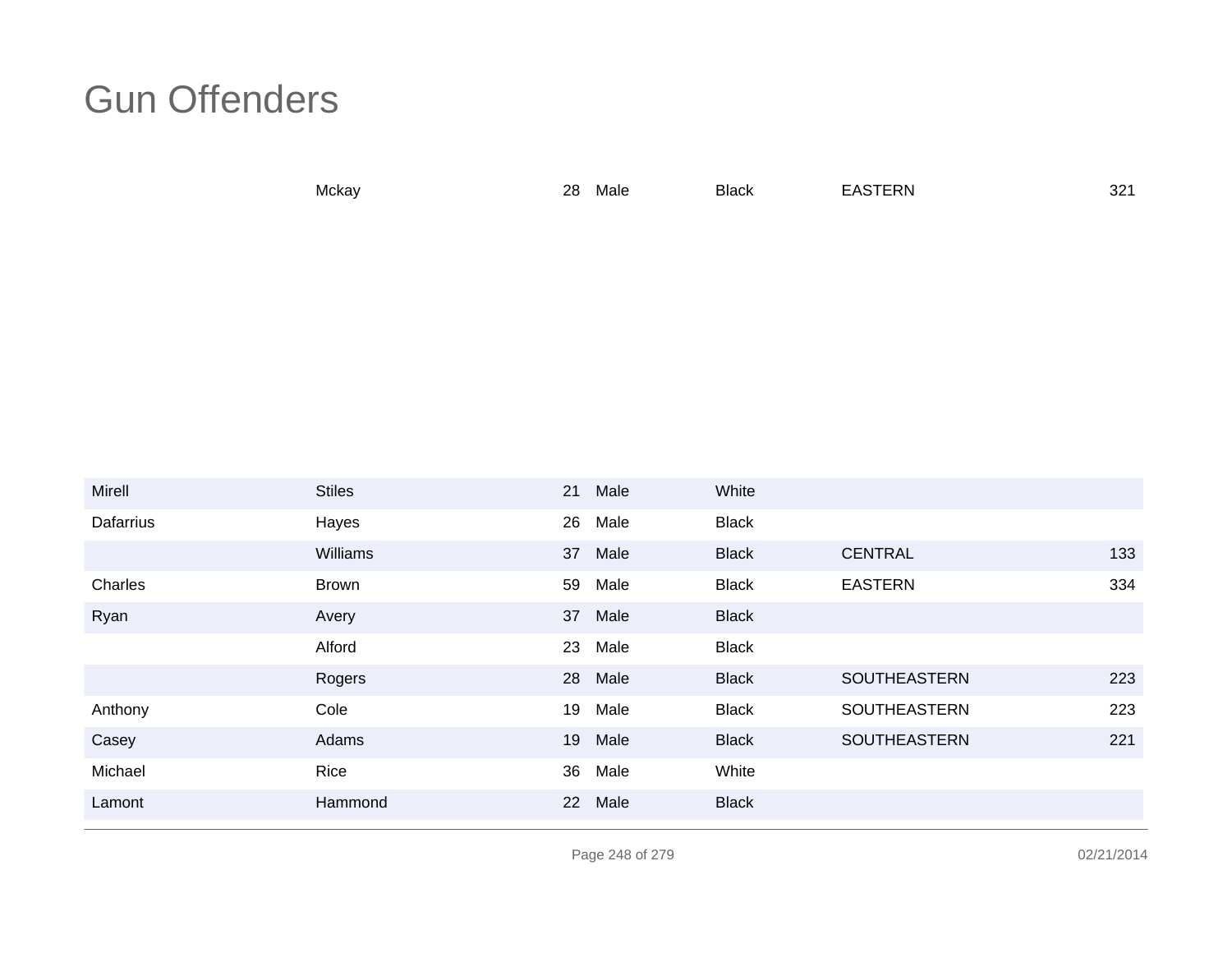Broadway East

(39.30967552440, -76.59368819390)

| <b>Bolton Hill</b> |  |
|--------------------|--|
|--------------------|--|

(39.30727233500, -76.62989555450)

Madison-Eastend

(39.29896562150, -76.58000775720)

Ellwood Park/Monument

Ellwood Park/Monument

McElderry Park

 (39.29729186490, -76.57217971330) (39.29731791160, -76.57365244700)(39.29795432580, -76.58227648150)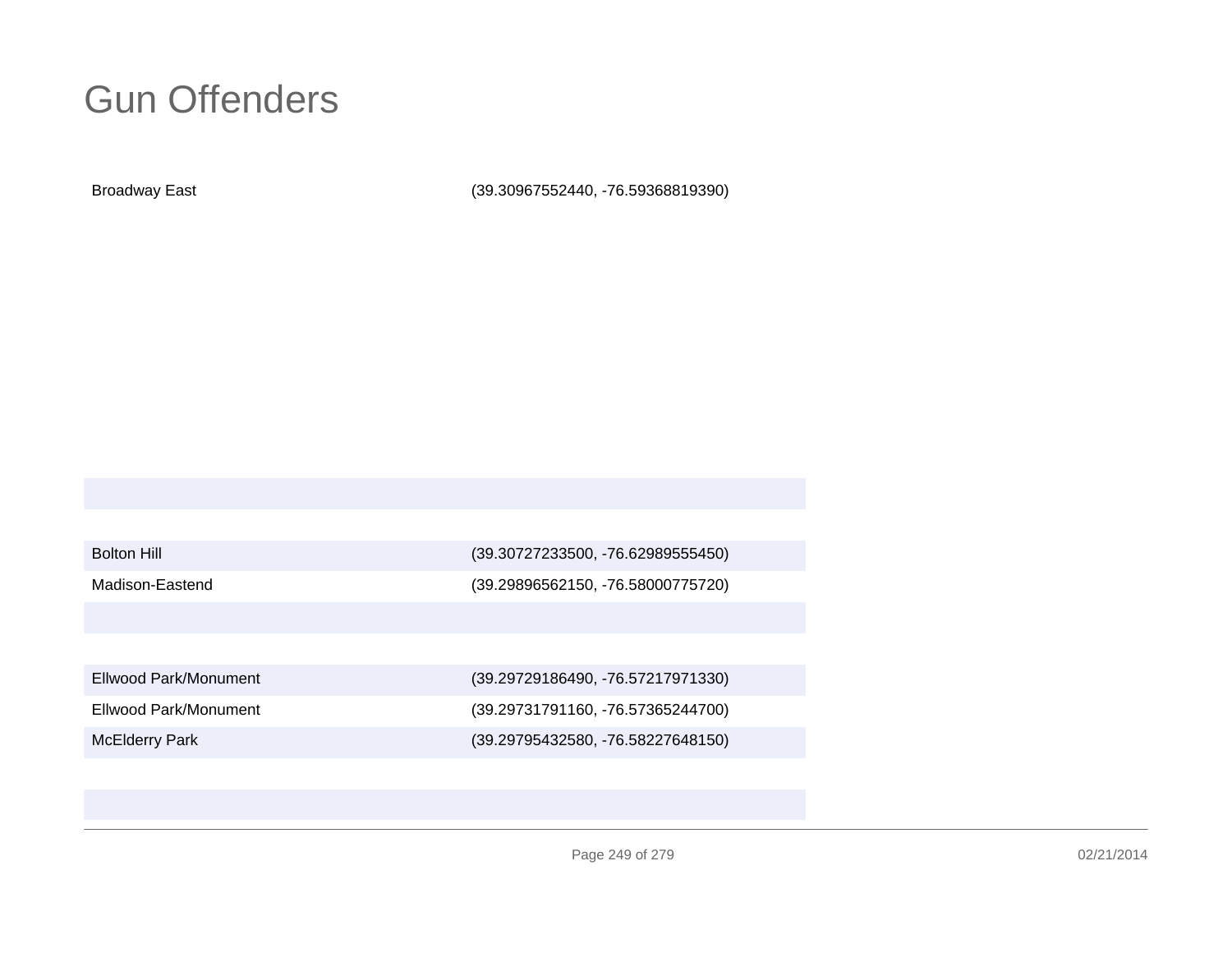|           | Guilty |            | Incarcerated            | Glenn           |
|-----------|--------|------------|-------------------------|-----------------|
| 122F10247 | Guilty | 10/22/2012 | <b>Baltimore</b>        | Kemonta         |
| 122G03791 | Guilty | 10/05/2012 | Incarcerated            | Darren          |
| 122G11325 | Guilty | 11/14/2012 | Out-Lining Jurisdiction | Ryan            |
| 122J09710 | Guilty | 12/04/2012 | <b>Baltimore</b>        | <b>Nicholas</b> |
| 122K00020 | Guilty | 12/27/2012 | <b>Baltimore</b>        | Clinton         |
| 123A00001 | Guilty | 12/18/2012 | <b>Baltimore</b>        | Omar            |
| 123a07632 | PBJ    | 08/28/2012 | <b>Baltimore</b>        | Eric            |
| 123A12242 | Guilty |            | Incarcerated            | <b>Travis</b>   |
| 123B7349  | Guilty | 08/29/2012 | <b>Baltimore</b>        | Preston         |
| 123C00412 | Guilty |            | Incarcerated            | Matthew         |
| 123C09534 | PBJ    | 11/13/2012 | <b>Baltimore</b>        | Chanell         |
| 123C09534 | PBJ    | 11/13/2012 | <b>Baltimore</b>        | Schneika        |
| 123C14118 | Guilty |            | Incarcerated            | Jonathan        |
|           | Guilty |            | Incarcerated            | Allen           |
| 123F04649 | Guilty | 09/19/2012 | Out-Lining Jurisdiction | Emanuel         |
| 123G01870 | Guilty |            | Incarcerated            | Joseph          |
| 123G03379 | PBJ    | 08/30/2012 | Out-Lining Jurisdiction | Todd            |
| 123G11325 | Guilty | 11/19/2012 | Out-Lining Jurisdiction | Fanon           |
| 123G14517 | PBJ    | 11/14/2012 | <b>Baltimore</b>        | Thomas          |
| 123G15161 | Guilty |            | Incarcerated            | Derrell         |
| 123G7946  | Guilty |            | Incarcerated            | Stevenson       |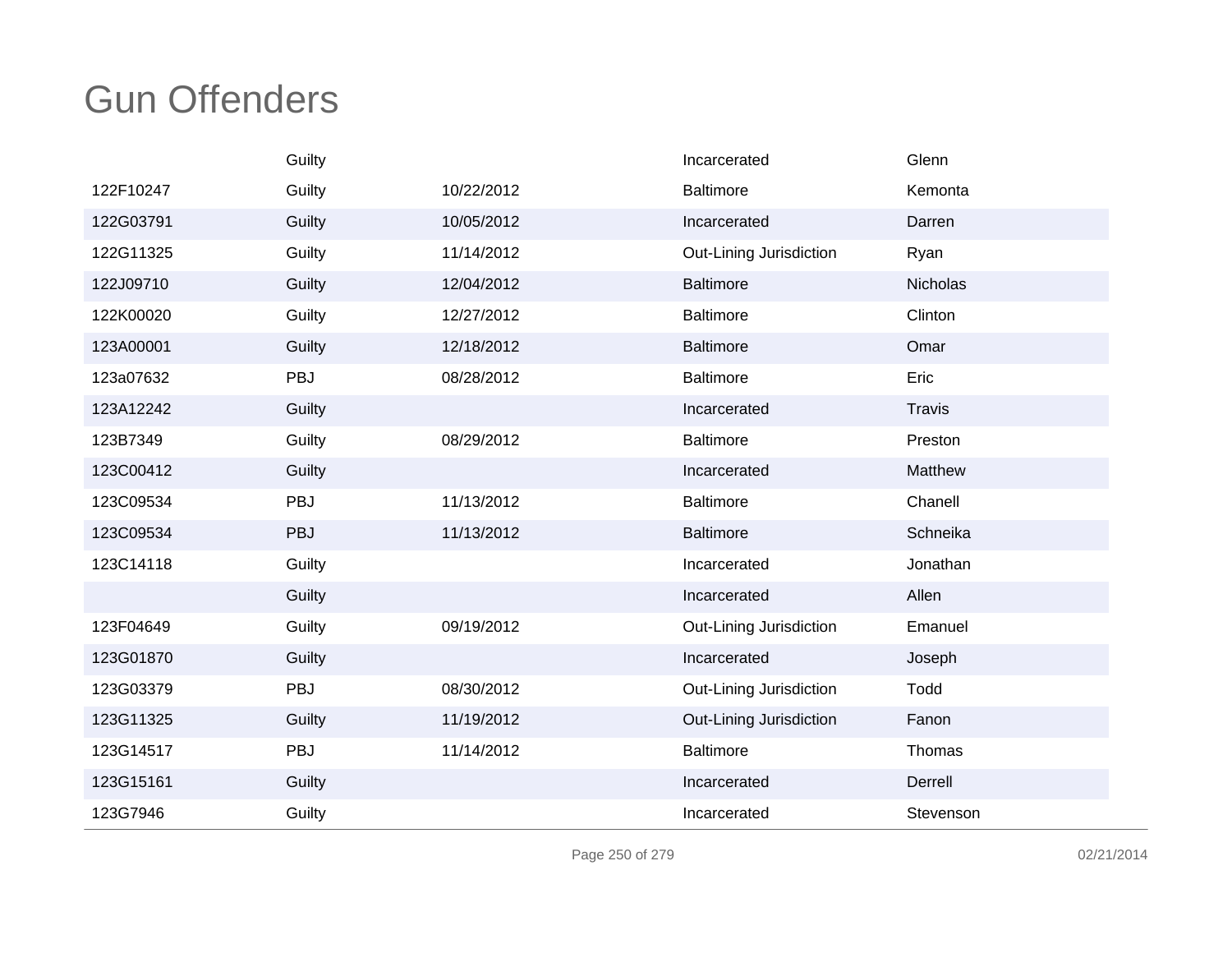|          | <b>Blair</b>    | 21 | Male      | White        | SOUTHEASTERN        | 231 |
|----------|-----------------|----|-----------|--------------|---------------------|-----|
| Marquis  | Johnson         | 17 | Male      | <b>Black</b> | <b>WESTERN</b>      | 732 |
| Kip      | Walden          | 17 | Male      | <b>Black</b> | <b>NORTHEASTERN</b> | 413 |
| Michael  | Prince          | 29 | Male      | White        |                     |     |
| Anthony  | Suter           | 29 | Male      | White        | <b>SOUTHERN</b>     | 941 |
| Jamal    | Wagner          | 19 | Male      | <b>Black</b> | <b>SOUTHWESTERN</b> | 815 |
| Kalieth  | Little          | 19 | Male      | <b>Black</b> | <b>EASTERN</b>      | 311 |
| Tyrone   | <b>Baker</b>    | 20 | Male      | <b>Black</b> | <b>EASTERN</b>      | 312 |
|          | <b>Matthews</b> | 26 | Male      | <b>Black</b> |                     |     |
| James    | Feaster         | 22 | Male      | <b>Black</b> | <b>NORTHERN</b>     | 525 |
|          | Elmore          | 20 | Male      | <b>Black</b> | <b>EASTERN</b>      | 312 |
| Latarsha | Praileau        |    | 32 Female | <b>Black</b> | <b>EASTERN</b>      | 315 |
|          | <b>Brown</b>    | 27 | Female    | <b>Black</b> | <b>SOUTHEASTERN</b> | 212 |
|          | Phifer          | 27 | Male      | <b>Black</b> | <b>EASTERN</b>      | 325 |
|          | Green           | 21 | Male      | <b>Black</b> | <b>EASTERN</b>      | 313 |
| Robert   | Sutton          | 37 | Male      | <b>Black</b> |                     |     |
|          | Carter          | 29 | Male      | <b>Black</b> | <b>EASTERN</b>      | 314 |
| Andrew   | Duncan          | 19 | Male      | <b>Black</b> |                     |     |
| Patrice  | Williams-El     | 26 | Male      | <b>Black</b> |                     |     |
| Robert   | Shade           | 48 | Male      | <b>Black</b> | <b>WESTERN</b>      | 735 |
| Jamie    | <b>Briscoe</b>  |    | 22 Male   | <b>Black</b> | <b>NORTHEASTERN</b> | 436 |
|          | Carter          | 41 | Male      | <b>Black</b> |                     |     |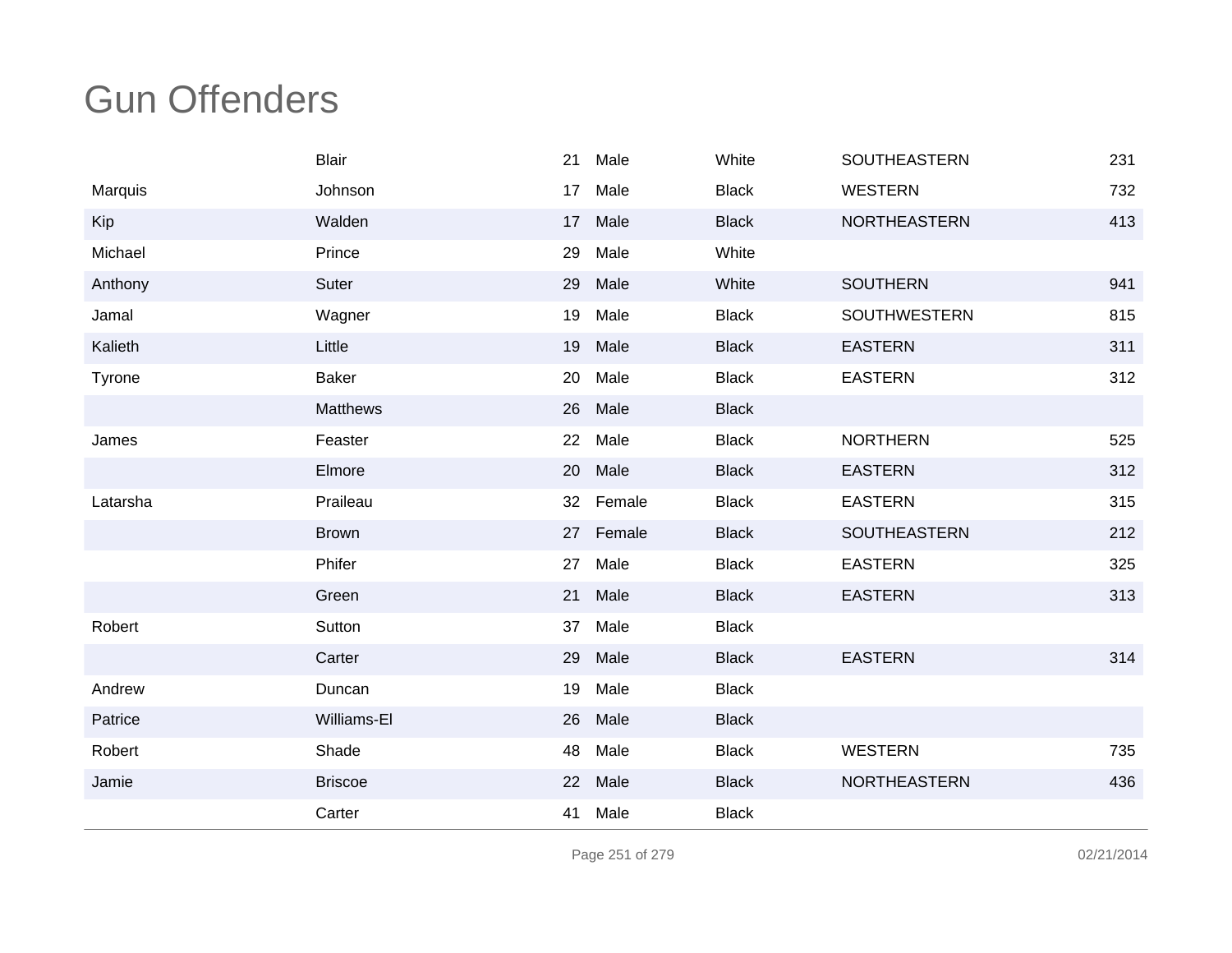| Greektown                  | (39.28863457560, -76.55664035020) |
|----------------------------|-----------------------------------|
| <b>WESTERN</b>             | (39.30687579570, -76.64541247220) |
| Belair-Edison              | (39.31664773190, -76.56813856120) |
|                            |                                   |
| Washington Village         | (39.27926109850, -76.62797374180) |
| <b>Franklintown Road</b>   | (39.29438858740, -76.66790796060) |
| East Baltimore Midway      | (39.31359907510, -76.60818686930) |
| East Baltimore Midway      | (39.31619163200, -76.59699487710) |
|                            |                                   |
| Pen Lucy                   | (39.33663150730, -76.60625987150) |
| Darley Park                | (39.31472770460, -76.59261677400) |
| Oldtown                    | (39.29987640360, -76.60265927600) |
| Dunbar-Broadway            | (39.29371132740, -76.59845753430) |
| <b>Middle East</b>         | (39.29418431020, -76.58826138430) |
| Johnston Square            | (39.30481380100, -76.60785807050) |
|                            |                                   |
| <b>Greenmount West</b>     | (39.30843905510, -76.60978465250) |
|                            |                                   |
|                            |                                   |
| Coppin Heights/Ash-Co-East | (39.30942293560, -76.65571088770) |
| Parkside                   | (39.32424926390, -76.55963759460) |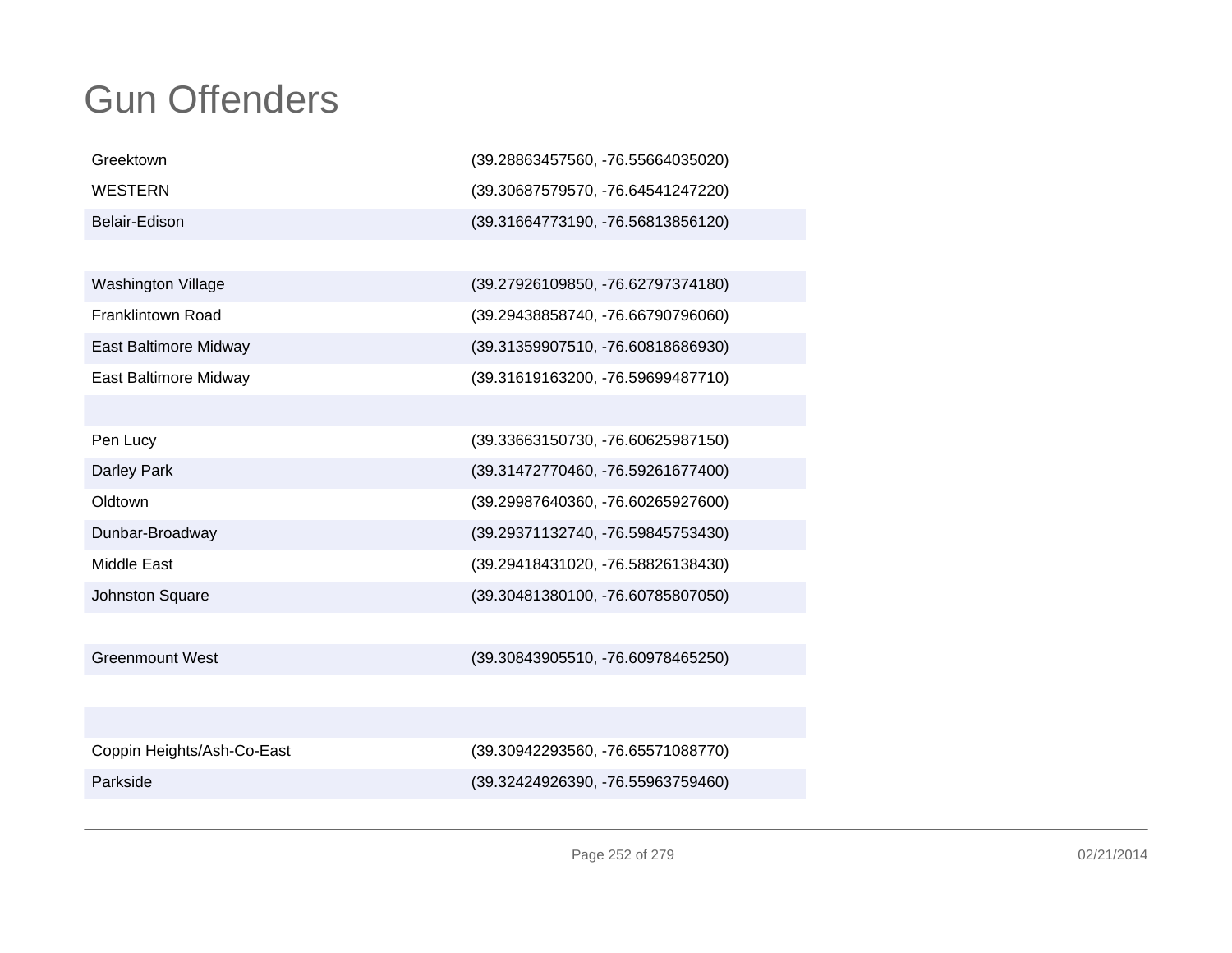| 123H06384 | Guilty     |            | Incarcerated            | Bernard       |
|-----------|------------|------------|-------------------------|---------------|
| 123109231 | 12         | 11/30/2012 | <b>Baltimore</b>        | Armondo       |
| 124a00117 | Guilty     | 09/13/2012 | Baltimore               | <b>Bryant</b> |
| 124A02630 | Guilty     | 08/29/2012 | <b>Baltimore</b>        | Charles       |
| 124A07738 | Guilty     |            | Incarcerated            | Haanief       |
| 124A1105  | Guilty     | 01/11/2013 | <b>Baltimore</b>        | Mark          |
| 124A11370 | Guilty     | 05/01/2012 | Out-Lining Jurisdiction | William       |
| 124B06404 | PBJ        | 10/05/2012 | <b>Baltimore</b>        | James         |
| 124B09339 | Guilty     | 08/16/2012 | <b>Baltimore</b>        | Ronald        |
| 124B-1214 | Guilty     | 10/02/2012 | <b>Baltimore</b>        | Deandre       |
| 124C08881 | Guilty     | 10/09/2012 | <b>Baltimore</b>        | Joshua        |
| 124D05650 | Guilty     | 08/10/2012 | Incarcerated            | Kendall       |
|           | <b>PBJ</b> | 01/07/2013 | <b>Baltimore</b>        | Daniel        |
|           | PBJ        | 12/26/2012 | <b>Baltimore</b>        | Dexter        |
|           | Guilty     | 09/13/2012 | Out-Lining Jurisdiction | Keith         |
| 124F05745 | PBJ        | 10/18/2012 | Out-Lining Jurisdiction | Daiyon        |
| 124F1268  | Guilty     | 11/26/2012 | Out-Lining Jurisdiction | Gary          |
| 124G02343 | Guilty     | 11/29/2012 | <b>Baltimore</b>        | Terrance      |
| 124G12336 | Guilty     |            | Incarcerated            | Kenya         |
| 124G13095 | Guilty     |            | Incarcerated            | <b>Terry</b>  |
| 124G3291  | Guilty     | 11/07/2012 | <b>Baltimore</b>        | Jamal         |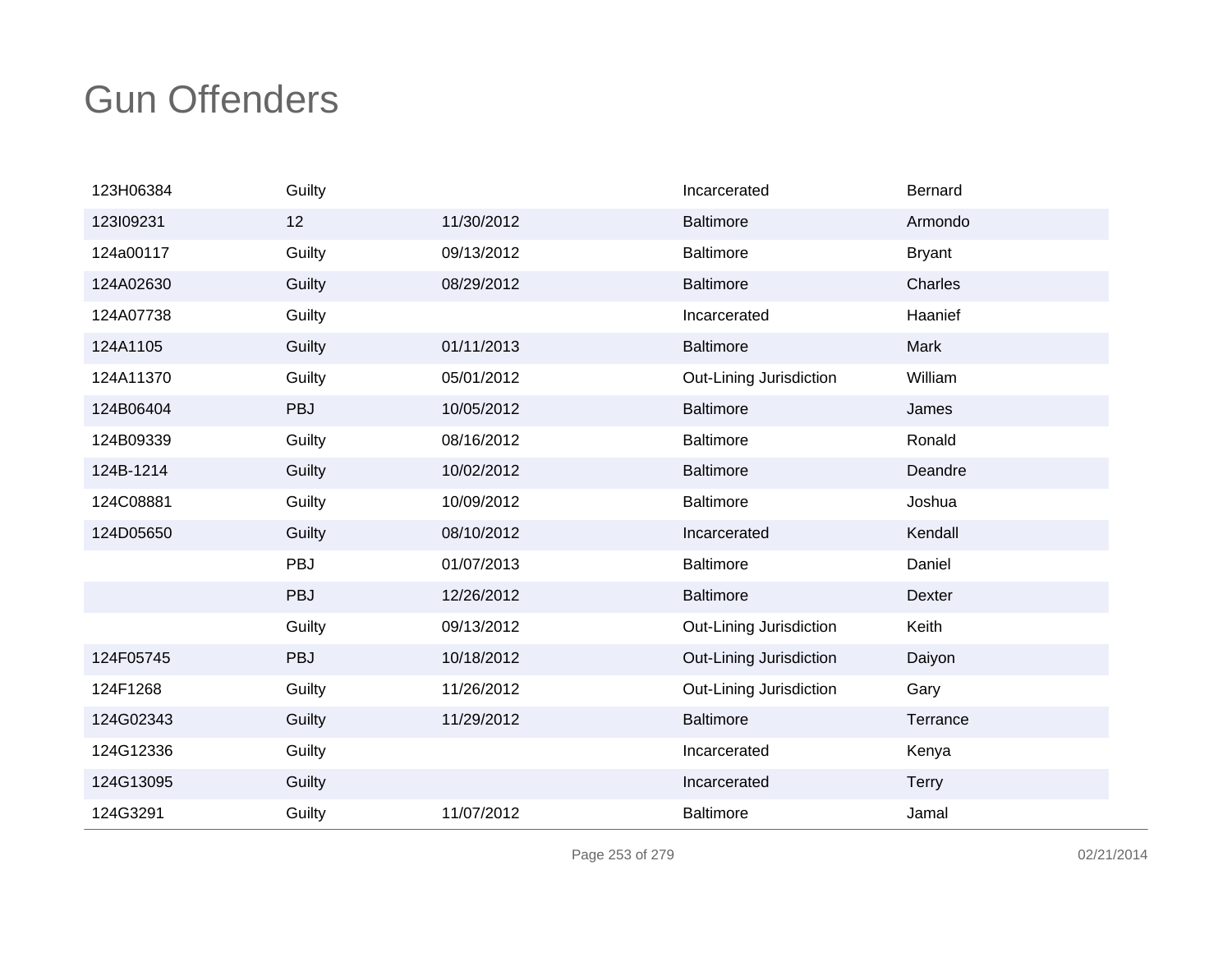|         | Edwards       | 25 | Male | <b>Black</b> | <b>WESTERN</b>      | 735 |
|---------|---------------|----|------|--------------|---------------------|-----|
| Anthony | Sanchez       | 22 | Male | <b>Black</b> | <b>EASTERN</b>      | 311 |
| Reza    | Hassiniefshar | 32 | Male | Unknown      | SOUTHEASTERN        | 223 |
| William | Woods         | 17 | Male | <b>Black</b> | <b>NORTHEASTERN</b> | 435 |
|         | Singley       | 19 | Male | <b>Black</b> |                     |     |
| Anthony | Melbourne     | 35 | Male | <b>Black</b> | <b>NORTHEASTERN</b> | 415 |
| Richard | Daniels       | 33 | Male | <b>Black</b> |                     |     |
| Harold  | Fletcher      | 33 | Male | <b>Black</b> | <b>NORTHEASTERN</b> | 427 |
|         | Murray        | 38 | Male | <b>Black</b> | <b>NORTHEASTERN</b> | 415 |
| Devon   | Godley        | 20 | Male | <b>Black</b> | <b>NORTHEASTERN</b> | 436 |
| Robert  | Payne         | 21 | Male | <b>Black</b> | <b>NORTHEASTERN</b> | 435 |
| Edward  | Jones         | 21 | Male | <b>Black</b> | <b>WESTERN</b>      | 714 |
| Patrick | Horton        | 22 | Male | <b>Black</b> | <b>NORTHEASTERN</b> | 413 |
| Nikoe   | Eaton         | 22 | Male | <b>Black</b> | <b>CENTRAL</b>      | 134 |
| Jason   | Lavender      | 28 | Male | <b>Black</b> |                     |     |
| Jalin   | Witherspoon   | 16 | Male | <b>Black</b> |                     |     |
| William | Reynolds      | 46 | Male | White        |                     |     |
| Antoine | Cole          | 27 | Male | <b>Black</b> | <b>NORTHEASTERN</b> | 422 |
|         | Jones         | 23 | Male | <b>Black</b> | <b>NORTHEASTERN</b> | 413 |
| Mack    | Lewis         | 38 | Male | <b>Black</b> | NORTHEASTERN        | 415 |
| Louis   | Harrison      | 32 | Male | <b>Black</b> | <b>SOUTHWESTERN</b> | 823 |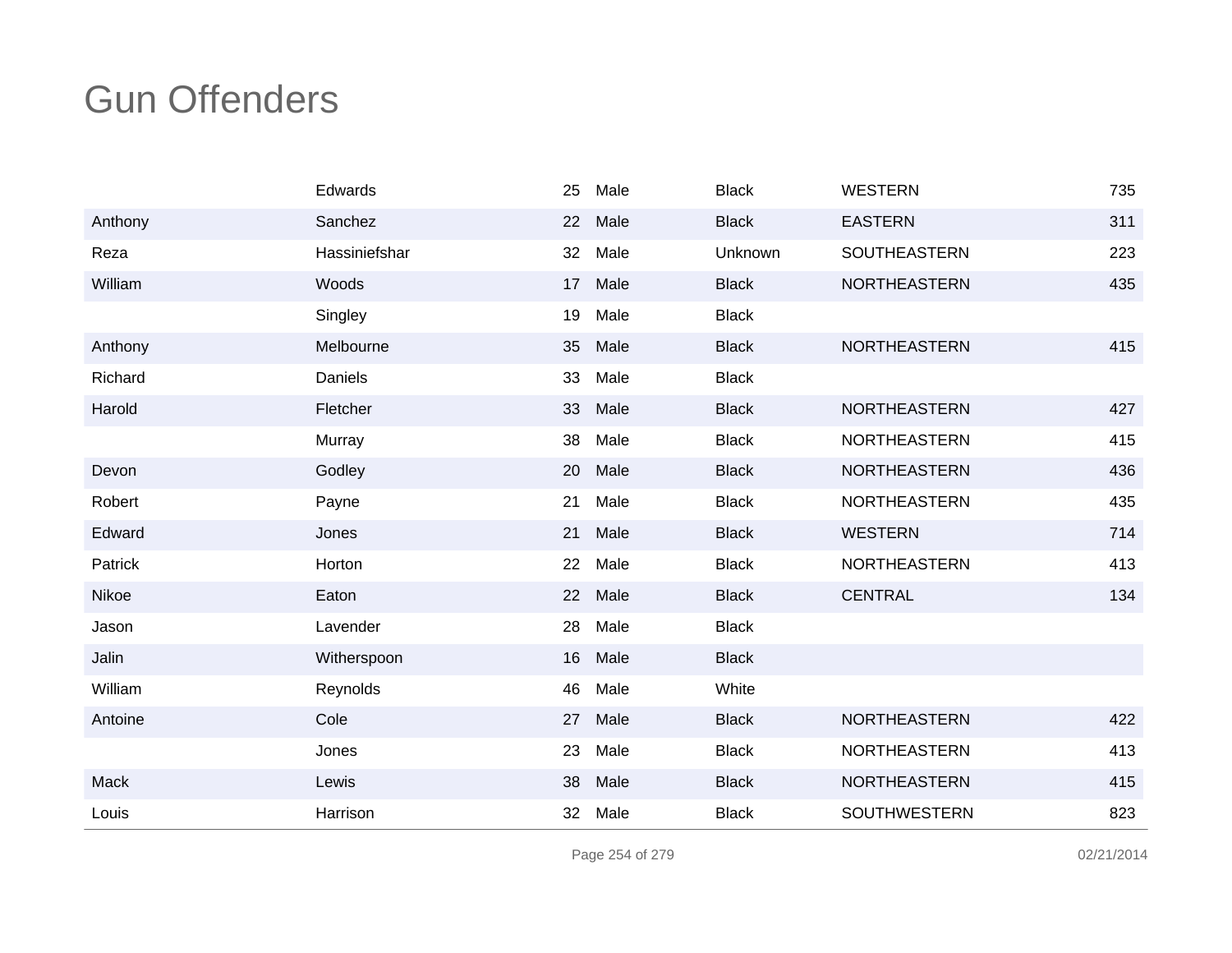| Mondawmin             | (39.31307224490, -76.65147356770) |
|-----------------------|-----------------------------------|
| East Baltimore Midway | (39.31223215170, -76.60423861190) |
| Ellwood Park/Monument | (39.29643917250, -76.57290869480) |
| <b>NORTHEASTERN</b>   | (39.33383987510, -76.54784875430) |
|                       |                                   |
| Belair-Edison         | (39.32484015970, -76.56848557060) |
|                       |                                   |
| Waltherson            | (39.34146995090, -76.55447859250) |
| Belair-Edison         | (39.31838593890, -76.57165427150) |
| Frankford             | (39.32014265200, -76.55157314070) |
| Cedmont               | (39.34187034000, -76.53677867520) |
| Poppleton             | (39.29134272040, -76.63023537650) |
| Four By Four          | (39.31532939970, -76.57826263150) |
| <b>Reservoir Hill</b> | (39.31389272040, -76.63135097580) |
|                       |                                   |
|                       |                                   |
|                       |                                   |
| Waltherson            | (39.33743388220, -76.55596242950) |

| West Hills    | (39.29453837840, -76.70609229510) |
|---------------|-----------------------------------|
| Belair-Edison | (39.32172097500, -76.57192794980) |
| Belair-Edison | (39.31758301120, -76.55705739930) |
| Waltherson    | (39.33743388220, -76.55596242950) |
|               |                                   |

Page 255 of 279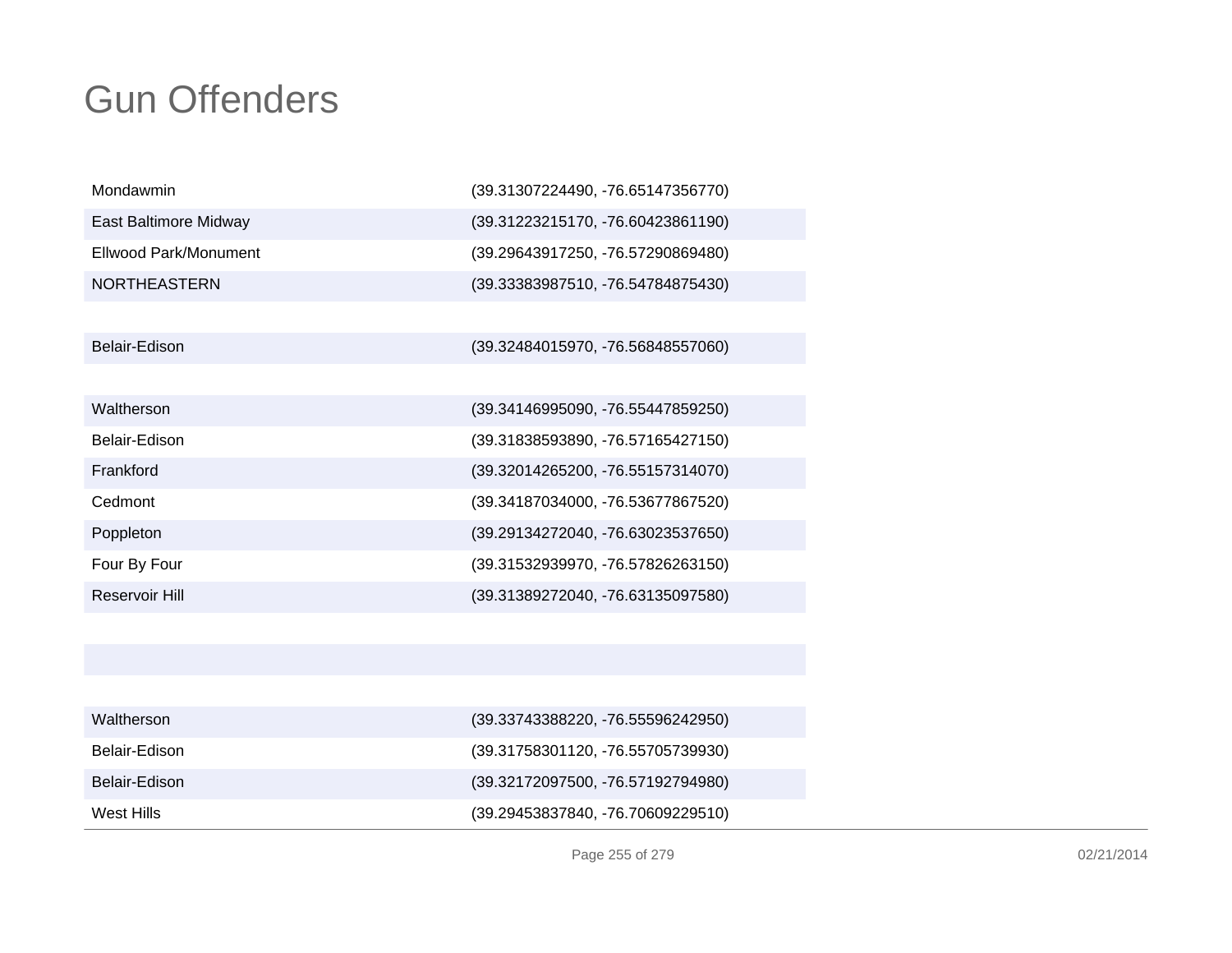| 124H14256 | Guilty |            | Incarcerated            | Derrick          |
|-----------|--------|------------|-------------------------|------------------|
| 124H14315 | Guilty | 12/13/2012 | <b>Baltimore</b>        | <b>Derrick</b>   |
| 124100524 | Guilty | 12/20/2012 | <b>Baltimore</b>        | Dione            |
| 124J04689 | Guilty |            | Incarcerated            | Kareem           |
| 125A02944 | Guilty | 04/18/2012 | Out-Lining Jurisdiction | Michael          |
| 125A03899 | Guilty |            | Incarcerated            | Joshua           |
| 125A03899 | Guilty |            | Incarcerated            | William          |
| 125a06457 | Guilty |            | Incarcerated            | Kojuan           |
| 125A06457 | Guilty | 09/11/2012 | Incarcerated            | Erin             |
| 125B10668 | Guilty | 08/27/2012 | Out-Lining Jurisdiction | <b>Troy</b>      |
| 125C06717 | Guilty |            | Incarcerated            | <b>Broderick</b> |
| 125C9216  | Guilty |            | Incarcerated            | Howard           |
| 125D00532 | Guilty | 11/26/2012 | <b>Baltimore</b>        | <b>Brian</b>     |
| 125D11276 | Guilty | 08/27/2012 | <b>Baltimore</b>        | Tony             |
|           | Guilty | 11/29/2012 | <b>Baltimore</b>        | Dorian           |
| 125H11188 | Guilty | 11/16/2012 | <b>Baltimore</b>        | Alvin            |
| 125H11285 | Guilty | 10/18/2012 | <b>Baltimore</b>        | Mostafa          |
| 126A02798 | Guilty | 07/13/2012 | <b>Baltimore</b>        | Richard          |
| 126C06871 | Guilty | 12/04/2012 | <b>Baltimore</b>        | Zachary          |
| 126D01618 | Guilty |            | Incarcerated            | Shawn            |
| 126D01659 | Pbj    | 01/04/2013 | <b>Baltimore</b>        | Rodney           |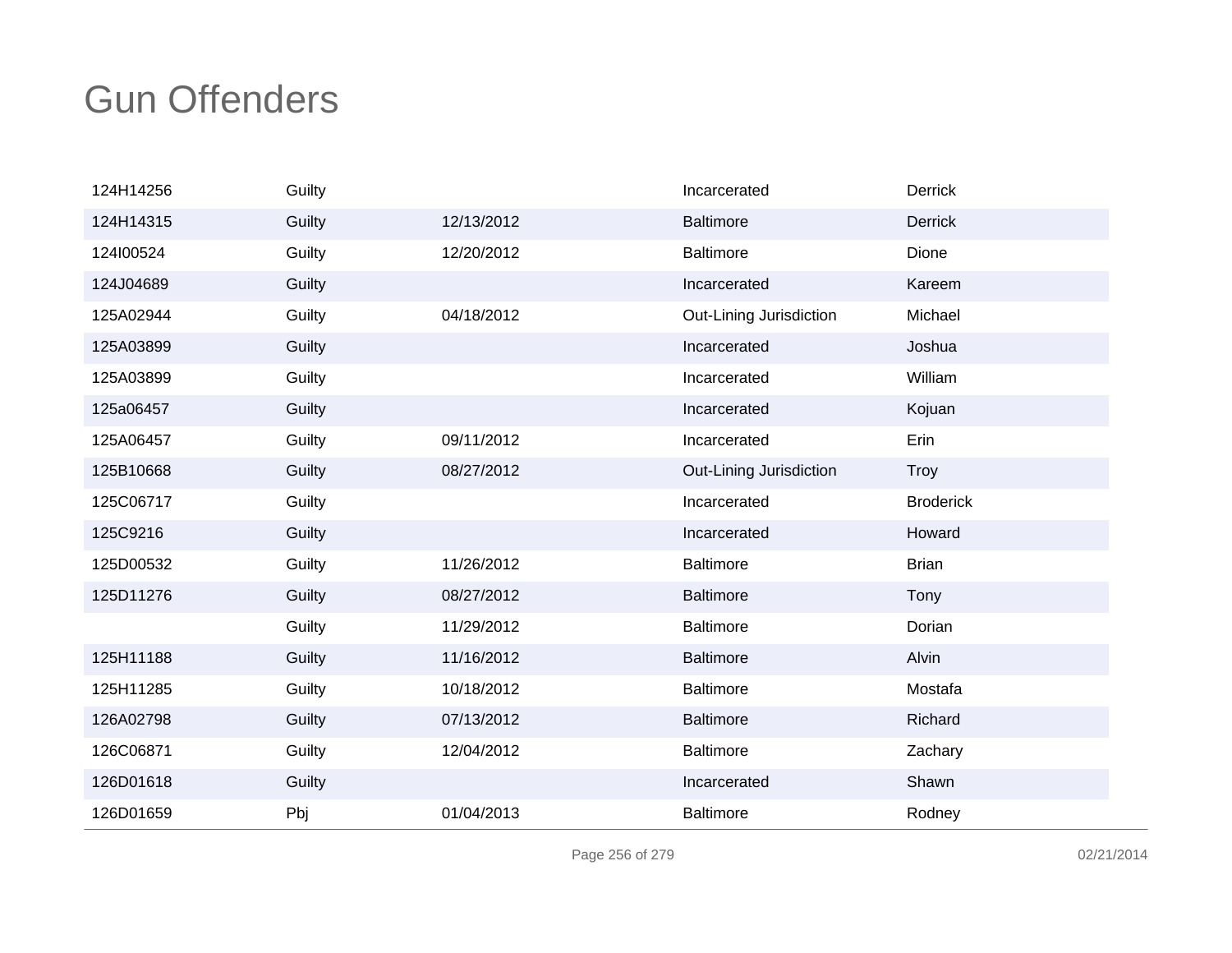|           | Benjamin      | 18 | Male | <b>Black</b> | <b>NORTHERN</b>     | 523 |
|-----------|---------------|----|------|--------------|---------------------|-----|
| Donell    | Dawson        | 20 | Male | <b>Black</b> | NORTHEASTERN        | 423 |
| Marcell   | Mayo          | 26 | Male | <b>Black</b> | <b>SOUTHWESTERN</b> | 835 |
| Joseph    | <b>Brown</b>  | 23 | Male | <b>Black</b> | <b>NORTHEASTERN</b> | 415 |
| Glen      | <b>Blount</b> | 21 | Male | <b>Black</b> |                     |     |
|           | Johnson       | 25 | Male | <b>Black</b> | <b>EASTERN</b>      | 312 |
|           | Roberson      | 44 | Male | <b>Black</b> | <b>EASTERN</b>      | 312 |
|           | Guain         | 19 | Male | <b>Black</b> |                     |     |
| Cortez    | <b>Barnes</b> | 17 | Male | <b>Black</b> | <b>SOUTHERN</b>     | 911 |
| Mark      | Walker        | 21 | Male | <b>Black</b> |                     |     |
|           | Gardner       | 25 | Male | <b>Black</b> |                     |     |
|           | Niner         | 25 | Male | <b>Black</b> | <b>NORTHERN</b>     | 531 |
| Keith     | Taylor        | 22 | Male | <b>Black</b> | <b>NORTHWESTERN</b> | 625 |
|           | Jackson       | 24 | Male | <b>Black</b> | <b>SOUTHEASTERN</b> | 223 |
| Javon     | Thomas        | 33 | Male | <b>Black</b> | <b>NORTHERN</b>     | 524 |
|           | Kelley        | 25 | Male | <b>Black</b> | <b>SOUTHWESTERN</b> | 835 |
| Anthony   | Taylor        | 19 | Male | <b>Black</b> | <b>SOUTHWESTERN</b> | 815 |
| Cardell   | Jones         | 24 | Male | <b>Black</b> | <b>NORTHWESTERN</b> | 625 |
| Lynwood   | Newsome       | 49 | Male | <b>Black</b> | <b>NORTHWESTERN</b> | 623 |
|           | Calvie        | 32 | Male | <b>Black</b> | <b>NORTHWESTERN</b> | 623 |
| Frederick | Shiver        | 44 | Male | <b>Black</b> | <b>NORTHWESTERN</b> | 612 |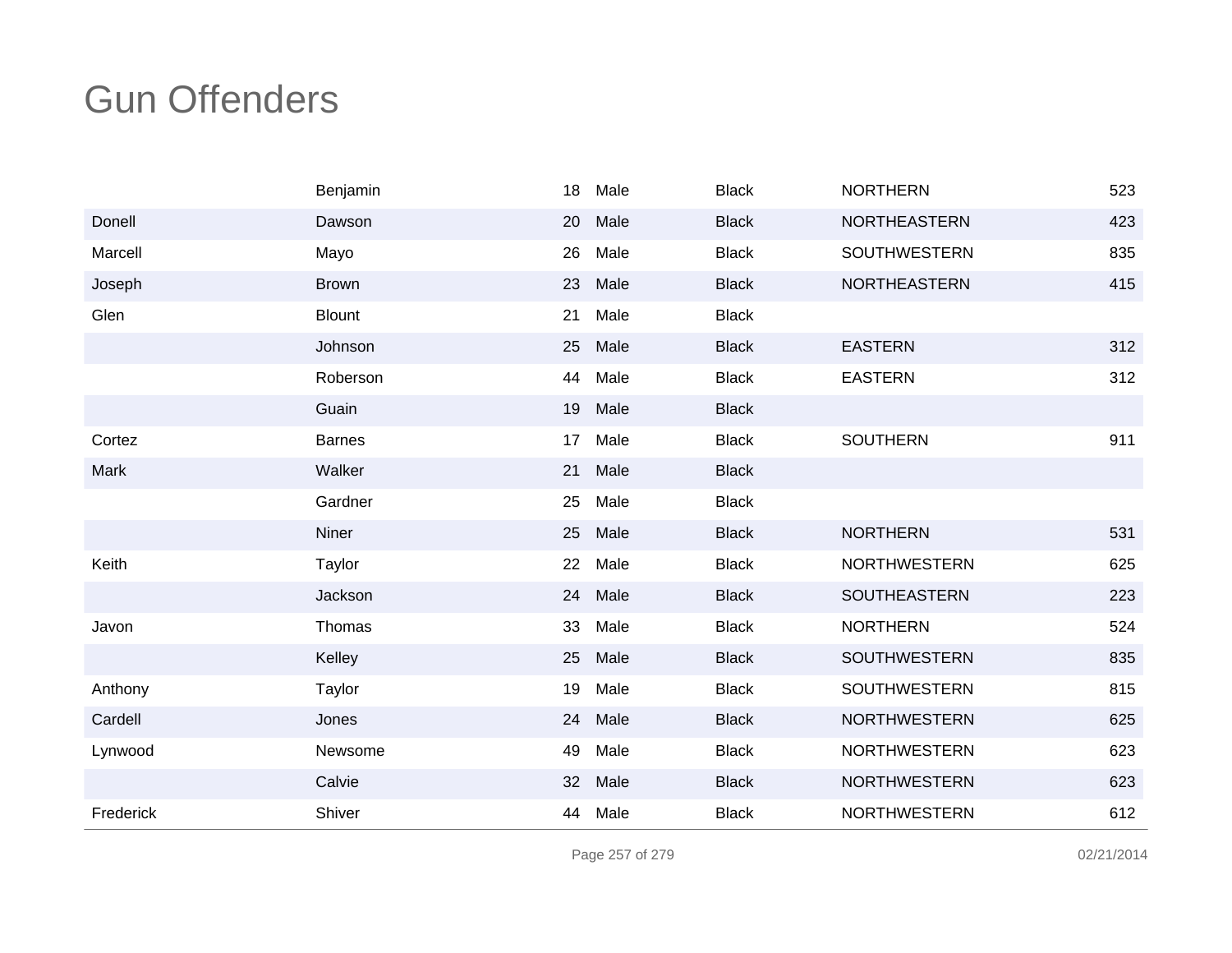| <b>Cameron Village</b>  | (39.35636686590, -76.59648445940) |
|-------------------------|-----------------------------------|
| Loch Raven              | (39.36070938640, -76.58095453950) |
| Millhill                | (39.28039246840, -76.65691011250) |
| Belair-Edison           | (39.32408924300, -76.56874209260) |
|                         |                                   |
| South Clifton Park      | (39.31365592150, -76.59184688620) |
| South Clifton Park      | (39.31365592150, -76.59184688620) |
|                         |                                   |
| <b>Brooklyn</b>         | (39.22756896040, -76.59817025870) |
|                         |                                   |
|                         |                                   |
| Woodberry               | (39.33226215050, -76.64978399870) |
| Ashburton               | (39.32624108450, -76.66495245420) |
| Baltimore-Linwood       | (39.29243531390, -76.57156541320) |
| Winston-Govans          | (39.34784480140, -76.60834219060) |
| <b>Carrollton Ridge</b> | (39.28237191970, -76.65180257300) |
| Allendale               | (39.29017510290, -76.67357714730) |
| East Arlington          | (39.33050890850, -76.66606064590) |
| <b>Howard Park</b>      | (39.32717639480, -76.70161855440) |
| <b>Howard Park</b>      | (39.33416888400, -76.70855422340) |
| <b>Park Circle</b>      | (39.32977731580, -76.66177944150) |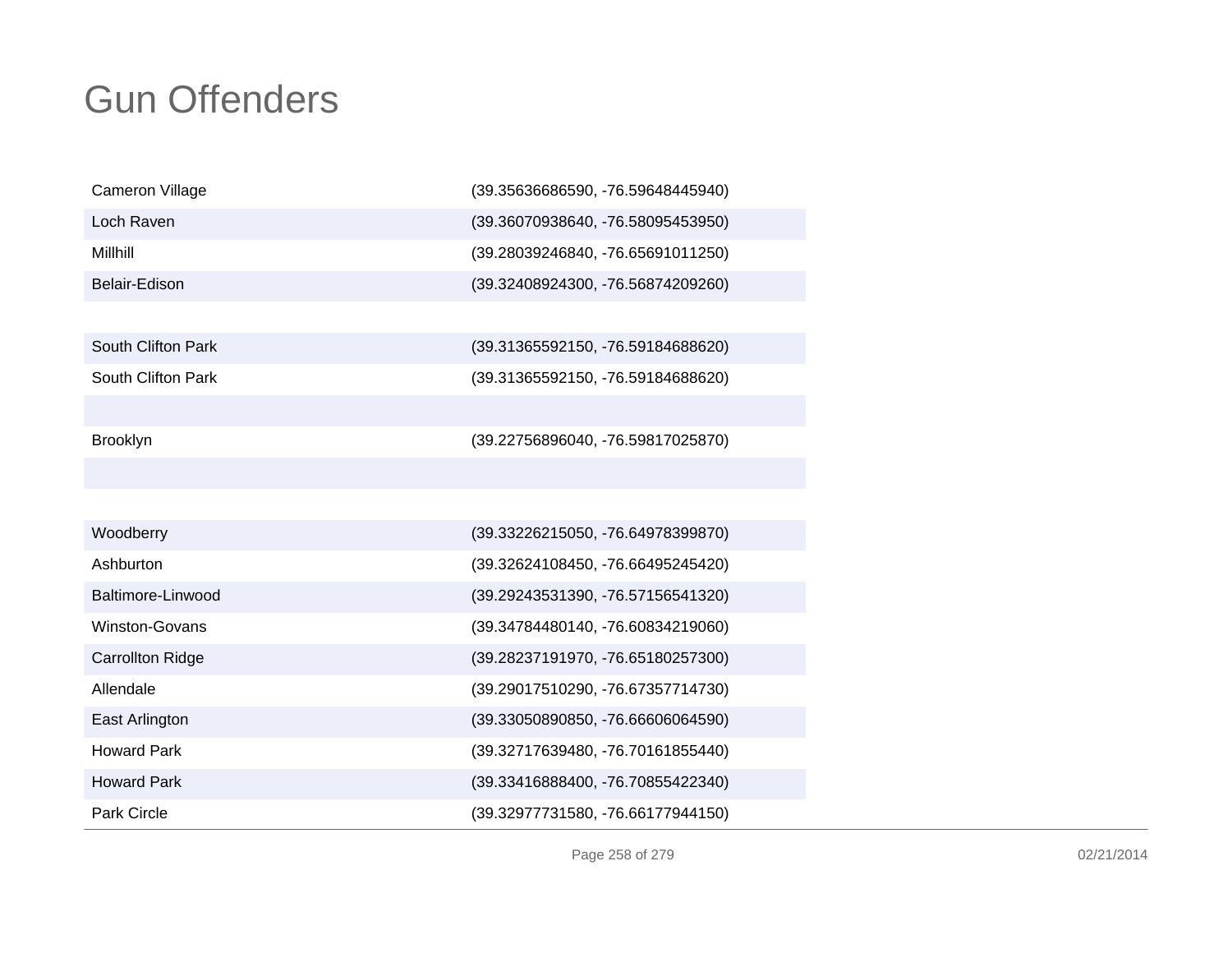|           | Guilty | 12/11/2012 | <b>Baltimore</b> | Jerome        |
|-----------|--------|------------|------------------|---------------|
|           | Guilty |            | Incarcerated     | Thomas        |
|           | Guilty | 08/28/2012 | <b>Baltimore</b> | Terrance      |
| 126109842 | Guilty | 11/13/2012 | <b>Baltimore</b> | Jamal         |
| 126J10066 | Guilty | 12/17/2012 | Baltimore        | Daniel        |
| 127A01720 | Guilty | 06/22/2012 | Incarcerated     | Donald        |
| 127A03784 | Guilty |            | Incarcerated     | Aubrey        |
| 127A06865 | Guilty |            | Incarcerated     | Troy          |
| 127A11521 | Guilty | 09/14/2012 | <b>Baltimore</b> | Darryl        |
| 127A11926 | Guilty |            | Incarcerated     | Hugh          |
| 127A6122  | Guilty | 06/04/2012 | Incarcerated     | <b>Troy</b>   |
| 127B00780 | Guilty |            | Incarcerated     | Robert        |
| 127B04458 | Guilty |            | Incarcerated     | Derron        |
| 127B06829 | Guilty |            | Incarcerated     | Raymond       |
| 127D2991  | Guilty | 11/13/2012 | Baltimore        | Jamal         |
|           | Guilty | 10/10/2012 | <b>Baltimore</b> | Edward        |
| 127F06598 | Guilty | 12/10/2012 | <b>Baltimore</b> | Moses         |
| 127F12344 | Guilty | 01/02/2013 | <b>Baltimore</b> | <b>Brehom</b> |
| 127G01714 | Guilty |            | Incarcerated     | Shannika      |
| 127G06091 | Guilty | 12/14/2012 | <b>Baltimore</b> | Marcus        |
| 127G11580 | Guilty |            | Incarcerated     | Arnold        |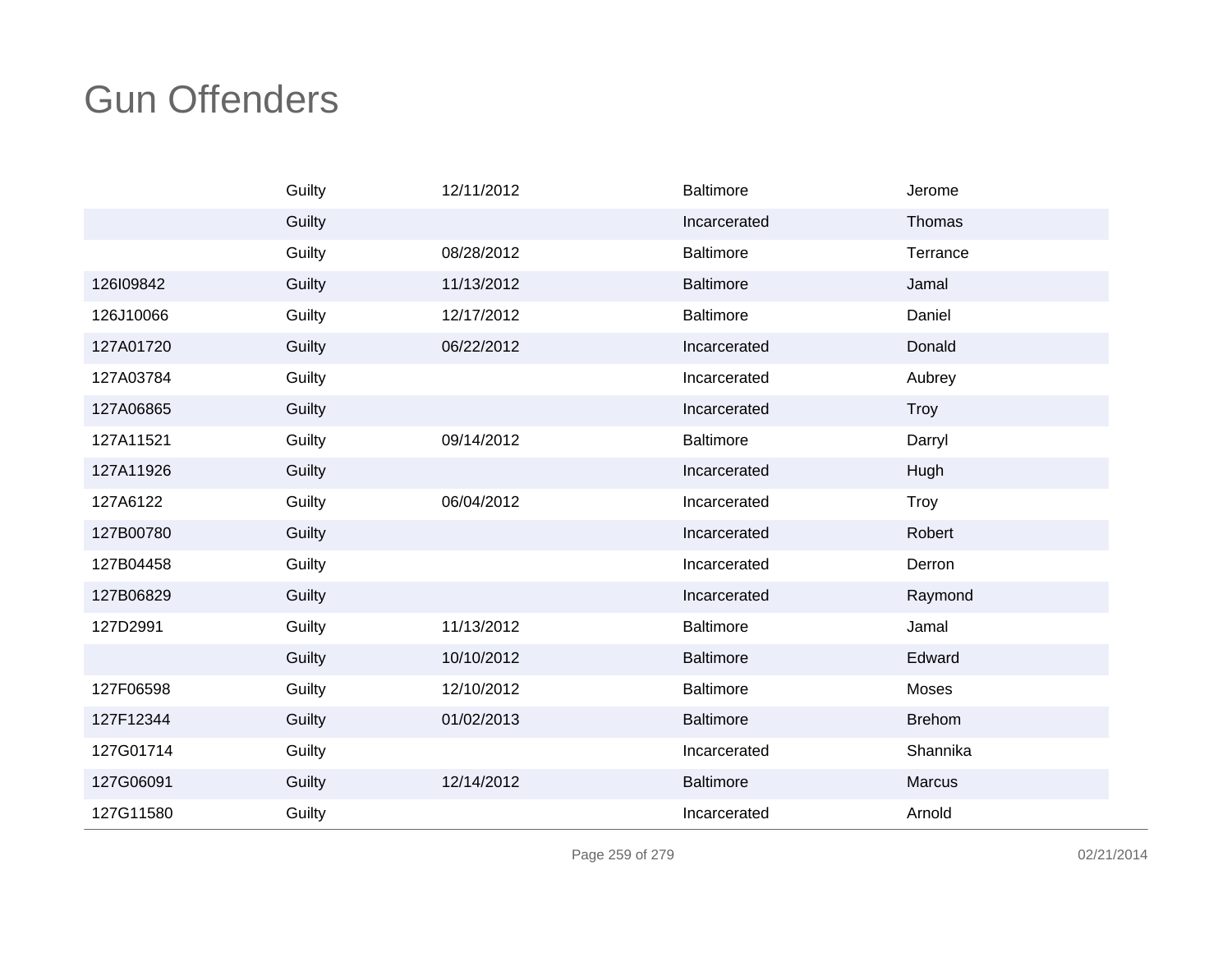| Kenyell          | Jessup          | 29 | Male | <b>Black</b> | <b>CENTRAL</b>      | 122 |
|------------------|-----------------|----|------|--------------|---------------------|-----|
|                  | Sharp           | 34 | Male | <b>Black</b> | <b>NORTHWESTERN</b> | 624 |
|                  | Gillespie       | 27 | Male | <b>Black</b> | <b>NORTHWESTERN</b> | 632 |
| <b>Demetrius</b> | <b>Brownlee</b> | 17 | Male | <b>Black</b> | <b>SOUTHERN</b>     | 933 |
| Roy              | Riley           | 22 | Male | <b>Black</b> | <b>NORTHWESTERN</b> | 613 |
| Lee              | Richardson      | 21 | Male | <b>Black</b> | <b>NORTHWESTERN</b> | 632 |
|                  | Lang            | 26 | Male | <b>Black</b> | <b>SOUTHWESTERN</b> | 814 |
|                  | Lockley         | 24 | Male | <b>Black</b> | <b>CENTRAL</b>      | 122 |
| Dominic          | Davis           | 26 | Male | <b>Black</b> | <b>NORTHWESTERN</b> | 626 |
|                  | Hewitt          | 41 | Male | <b>Black</b> | <b>NORTHWESTERN</b> | 621 |
| Nathaniel        | Williams        | 20 | Male | <b>Black</b> | <b>NORTHERN</b>     | 534 |
|                  | Paige           | 40 | Male | <b>Black</b> | <b>WESTERN</b>      | 732 |
|                  | Demory          | 22 | Male | <b>Black</b> | <b>NORTHWESTERN</b> | 614 |
|                  | <b>Staten</b>   | 26 | Male | <b>Black</b> | <b>WESTERN</b>      | 711 |
| Durrell          | Hunter          | 25 | Male | <b>Black</b> | <b>WESTERN</b>      | 733 |
| Samuel           | Maxfield        | 22 | Male | <b>Black</b> | <b>SOUTHWESTERN</b> | 835 |
| Lee              | Rush            | 18 | Male | <b>Black</b> | <b>SOUTHEASTERN</b> | 233 |
| Vermont          | Woodrup         | 21 | Male | <b>Black</b> | <b>EASTERN</b>      | 312 |
|                  | Howard          | 26 | Male | <b>Black</b> | SOUTHEASTERN        | 233 |
| Anthony          | White           | 25 | Male | <b>Black</b> | <b>NORTHWESTERN</b> | 621 |
|                  | Zachary         | 48 | Male | <b>Black</b> | <b>WESTERN</b>      | 715 |

Page 260 of 279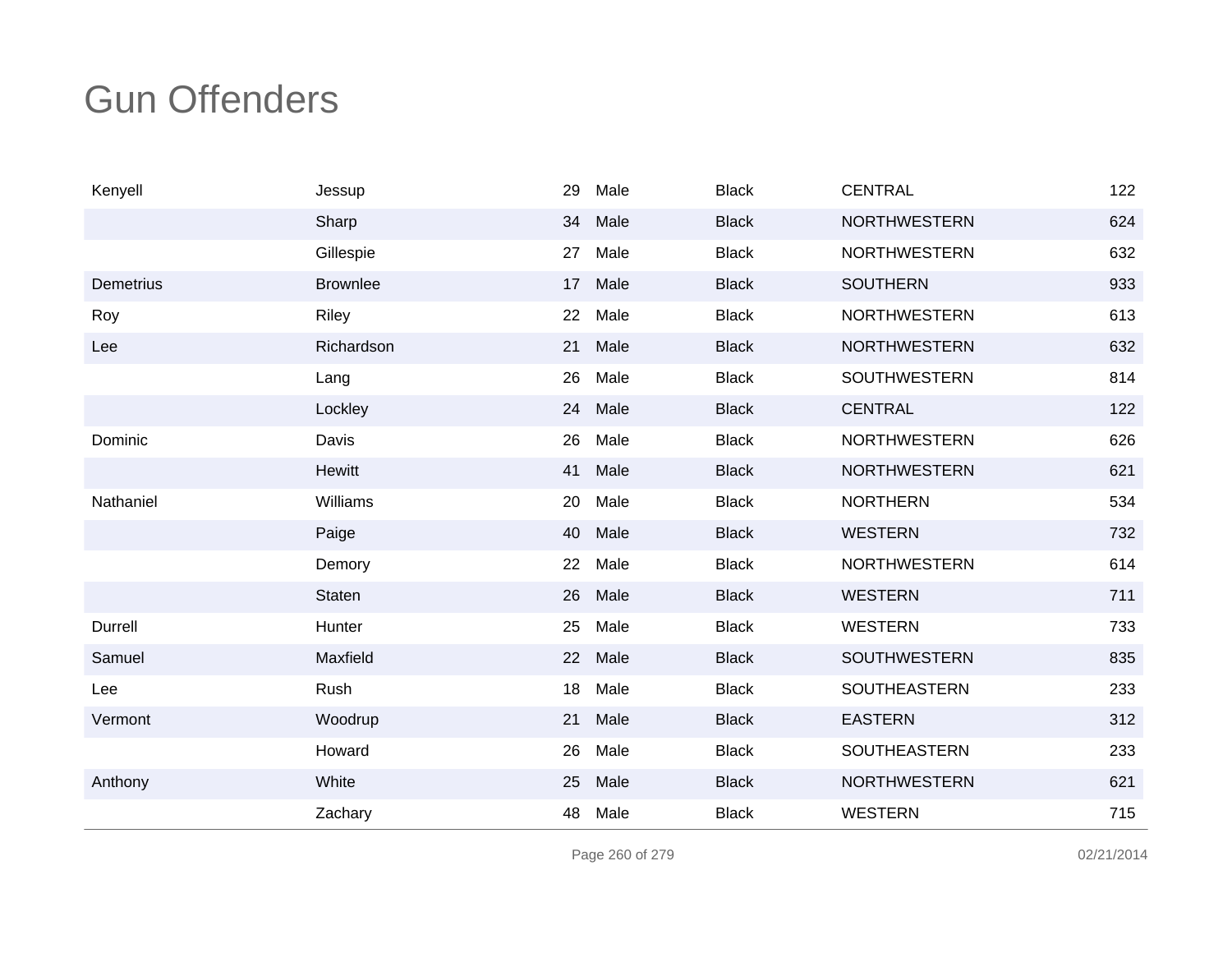| Upton                           | (39.29778819260, -76.63103729240) |
|---------------------------------|-----------------------------------|
| West Arlington                  | (39.33871979010, -76.68751827980) |
| Fallstaff                       | (39.36180692400, -76.70983269880) |
| <b>Union Square</b>             | (39.28728167620, -76.64417119290) |
| <b>Central Park Heights</b>     | (39.34254536440, -76.67522408820) |
| Fallstaff                       | (39.36118667530, -76.70882850610) |
| Rosemont                        | (39.30292837150, -76.66721174350) |
| Poppleton                       | (39.29313106620, -76.62949089240) |
| <b>Howard Park</b>              | (39.33598925950, -76.69344170930) |
| Garwyn Oaks                     | (39.31427557690, -76.68021148470) |
| Cylburn                         | (39.34885280040, -76.66718651590) |
| Sandtown-Winchester             | (39.30665452070, -76.64726102790) |
| Langston Hughes                 | (39.34220107990, -76.67790798980) |
| Penrose/Fayette Street Outreach | (39.28943480500, -76.64741995550) |
| Penn North                      | (39.31305781260, -76.64464864050) |
| <b>SOUTHWESTERN</b>             | (39.28383245480, -76.65260447920) |
| Greektown                       | (39.28660880660, -76.55298003290) |
| East Baltimore Midway           | (39.31540964980, -76.59993591880) |
| <b>Graceland Park</b>           | (39.28106533710, -76.53634241440) |
| Hanlon-Longwood                 | (39.31628349160, -76.67355379540) |
| Sandtown-Winchester             | (39.30298008540, -76.64112004640) |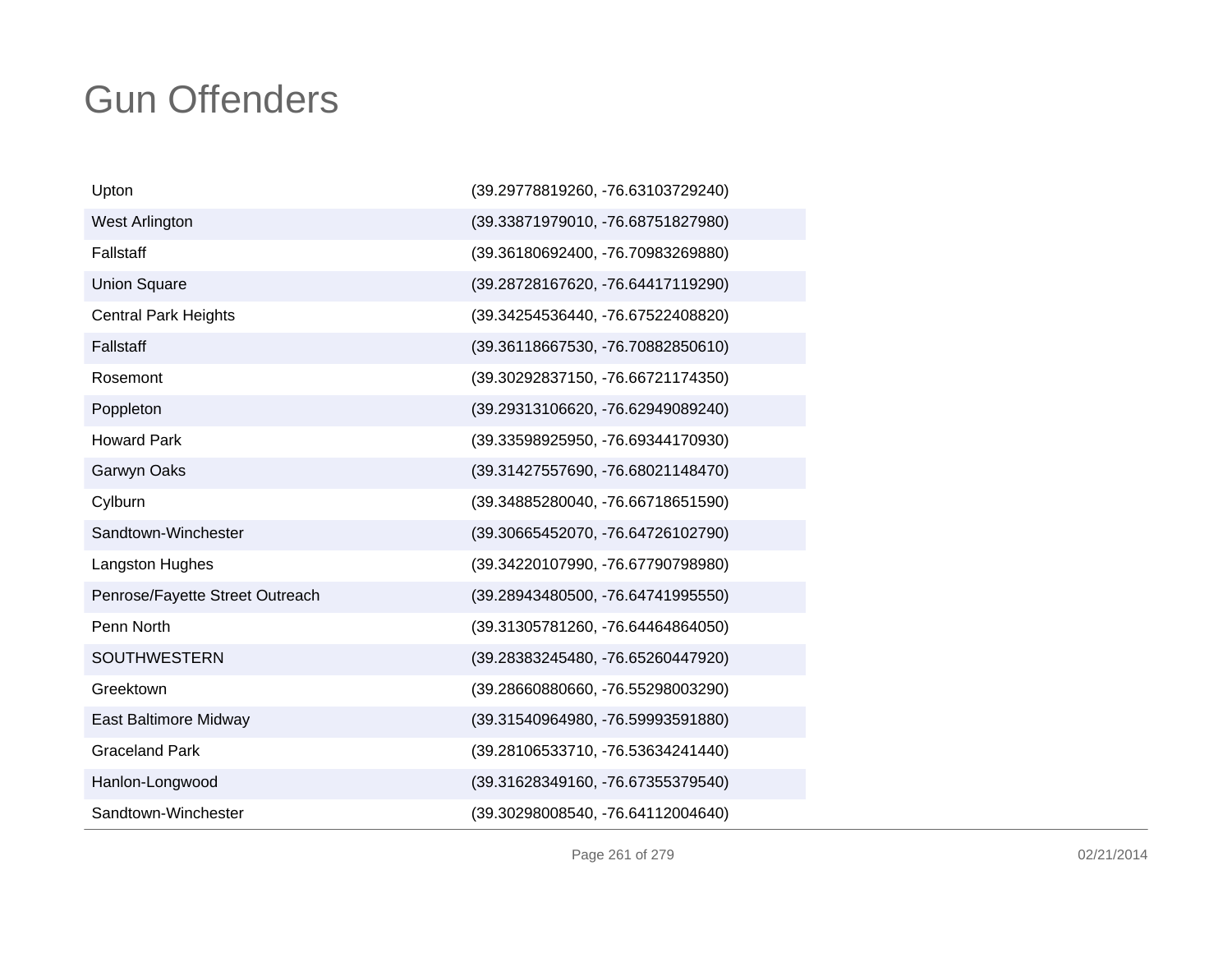| 127H9157  | Guilty | 11/08/2012 | Out-Lining Jurisdiction | Steven         |
|-----------|--------|------------|-------------------------|----------------|
| 127100128 | Guilty |            | Incarcerated            | Dennis         |
| 127J08039 | Guilty | 12/18/2012 | <b>Baltimore</b>        | <b>Brandon</b> |
| 128A00011 | guilty | 10/11/2012 | <b>Baltimore</b>        | Tavon          |
| 128A09955 | Guilty |            | Incarcerated            | Thomas         |
| 128A13424 | Guilty | 01/08/2013 | <b>Baltimore</b>        | William        |
| 128B00218 | Guilty | 01/10/2013 | <b>Baltimore</b>        | Shekil         |
| 128B03272 | Guilty | 05/24/2012 | Out-Lining Jurisdiction | Paul           |
| 128B08233 | Guilty | 11/16/2012 | <b>Baltimore</b>        | Justin         |
| 128B10521 | Guilty |            | Incarcerated            | Ronald         |
| 128B98233 | Guilty | 11/05/2012 | <b>Baltimore</b>        | Michael        |
| 128c10125 | Guilty | 01/09/2013 | <b>Baltimore</b>        | <b>Brian</b>   |
| 128C10894 | Guilty | 12/06/2012 | <b>Baltimore</b>        | James          |
|           | Guilty | 11/28/2012 | Out-Lining Jurisdiction | James          |
| 128F00004 | Guilty |            | Incarcerated            | Jeffrey        |
| 128G11954 | Guilty | 11/05/2012 | Incarcerated            | Aaron          |
| 128H11232 | Guilty |            | Incarcerated            | <b>Byron</b>   |
| 128J08554 | Guilty | 12/20/2012 | <b>Baltimore</b>        | Jordan         |
| 129A06158 | Guilty | 11/19/2012 | <b>Baltimore</b>        | James          |
| 129A10739 | Guilty | 09/07/2012 | <b>Baltimore</b>        | Darryl         |
| 129B01369 | Guilty | 06/19/2012 | Out-Lining Jurisdiction | Tymaine        |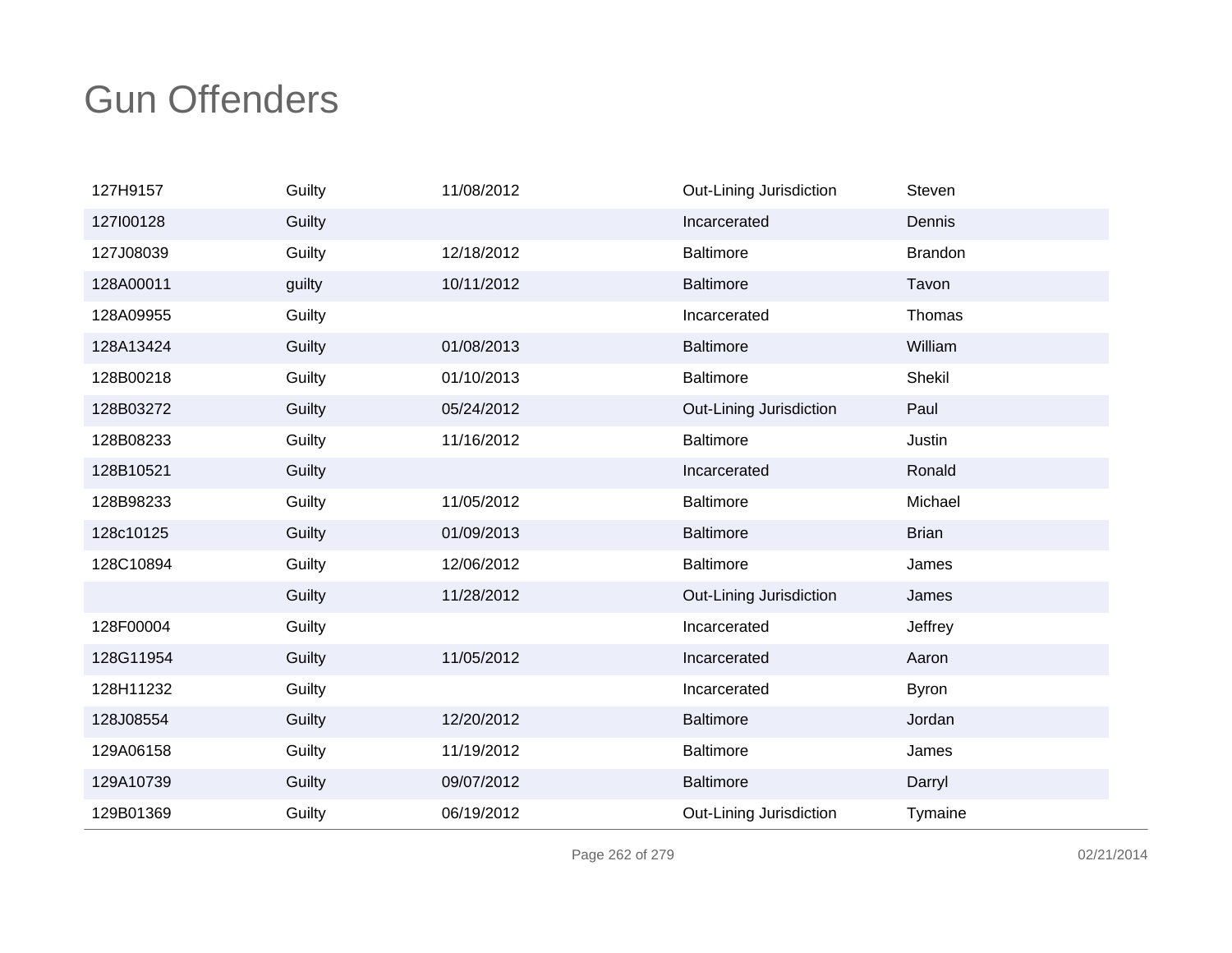| Pardoe   | Smith         | 30 | Male | White        |                     |     |
|----------|---------------|----|------|--------------|---------------------|-----|
|          | Robinson      | 32 | Male | <b>Black</b> |                     |     |
| Stephen  | Naylor        | 26 | Male | <b>Black</b> | <b>WESTERN</b>      | 735 |
| Antonio  | Smith         | 28 | Male | <b>Black</b> | SOUTHWESTERN        | 814 |
|          | Liverman      | 31 | Male | <b>Black</b> | <b>SOUTHWESTERN</b> | 822 |
| Amos     | Murray        | 22 | Male | <b>Black</b> | <b>SOUTHWESTERN</b> | 835 |
| Andre    | Robinson      | 20 | Male | <b>Black</b> | <b>EASTERN</b>      | 331 |
| Robert   | <b>Bond</b>   | 22 | Male | <b>Black</b> |                     |     |
|          | Christian     | 20 | Male | <b>Black</b> | <b>WESTERN</b>      | 735 |
|          | Hall          | 36 | Male | <b>Black</b> | <b>SOUTHWESTERN</b> | 824 |
| Jerome   | <b>Barnes</b> | 26 | Male | <b>Black</b> | <b>NORTHWESTERN</b> | 634 |
| Jermaine | Johnson       | 27 | Male | <b>Black</b> |                     |     |
| Ellis    | Glover        | 56 | Male | <b>Black</b> | <b>WESTERN</b>      | 711 |
|          | Evans         | 22 | Male | <b>Black</b> |                     |     |
|          | Weeks         | 30 | Male | <b>Black</b> | <b>WESTERN</b>      | 713 |
| Clifton  | Colyns        | 19 | Male | <b>Black</b> | <b>EASTERN</b>      | 313 |
|          | Hagans        | 20 | Male | <b>Black</b> | <b>SOUTHWESTERN</b> | 811 |
| Kendrick | Murray        | 19 | Male | <b>Black</b> | <b>SOUTHWESTERN</b> | 835 |
| Jay      | Drummond      | 24 | Male | <b>Black</b> | <b>NORTHEASTERN</b> | 431 |
| Tarrell  | Jones         | 26 | Male | <b>Black</b> |                     |     |
| D'aeir   | Sellman       | 16 | Male | <b>Black</b> |                     |     |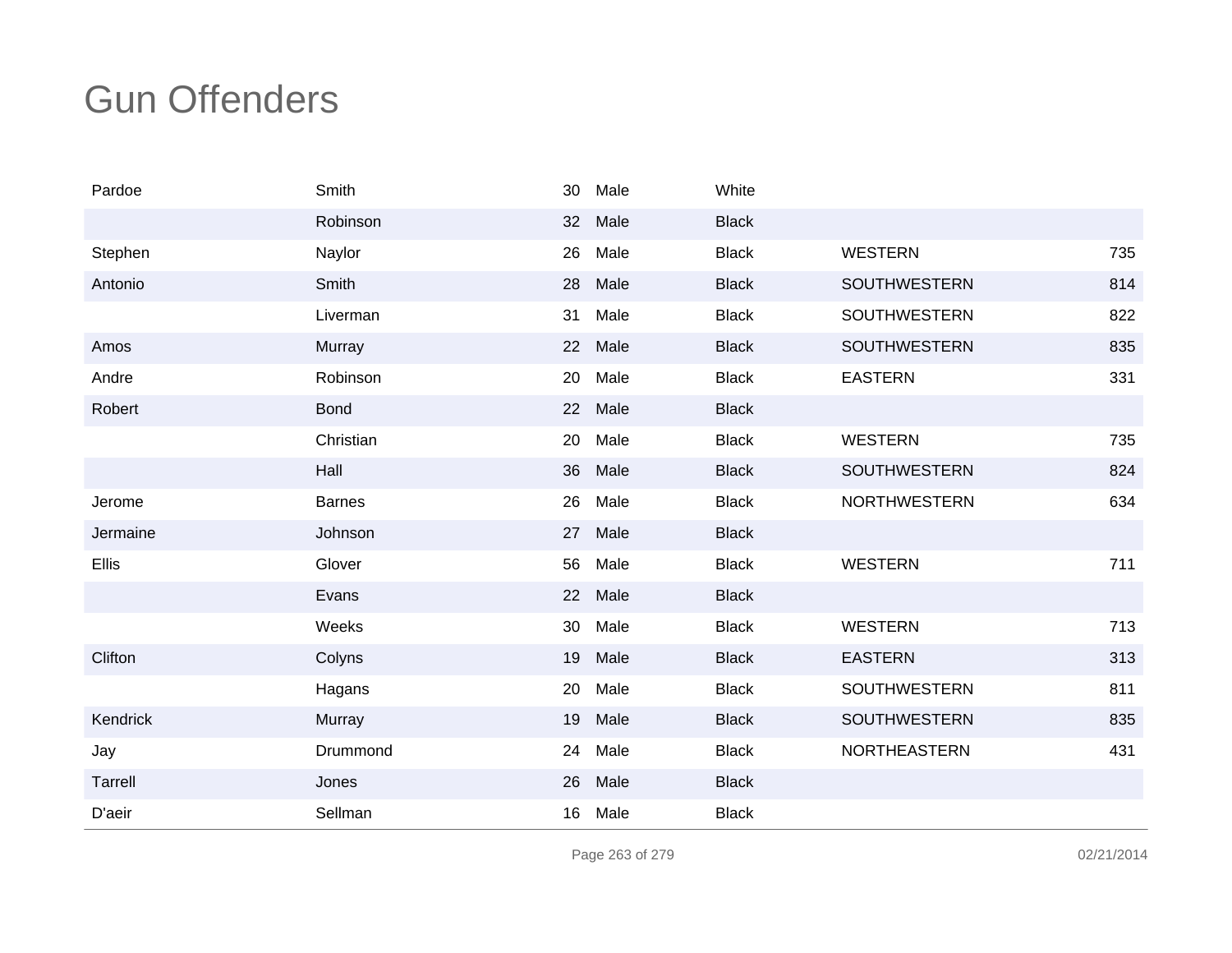| (39.30890618630, -76.65122400130) |
|-----------------------------------|
| (39.30523361560, -76.67073898120) |
| (39.29181541950, -76.68153304830) |
| (39.28118469160, -76.65144716990) |
| (39.31026399190, -76.58858927900) |
|                                   |
| (39.30656531150, -76.66205721440) |
| (39.28497080510, -76.68348735960) |
| (39.34413716350, -76.68369184610) |
|                                   |
| (39.29007623000, -76.64591266850) |
|                                   |
| (39.29406851380, -76.64184162090) |
| (39.31086108450, -76.60080049530) |
| (39.31051395120, -76.66122696910) |
| (39.28118469160, -76.65144716990) |
| (39.31136144100, -76.55962992010) |
|                                   |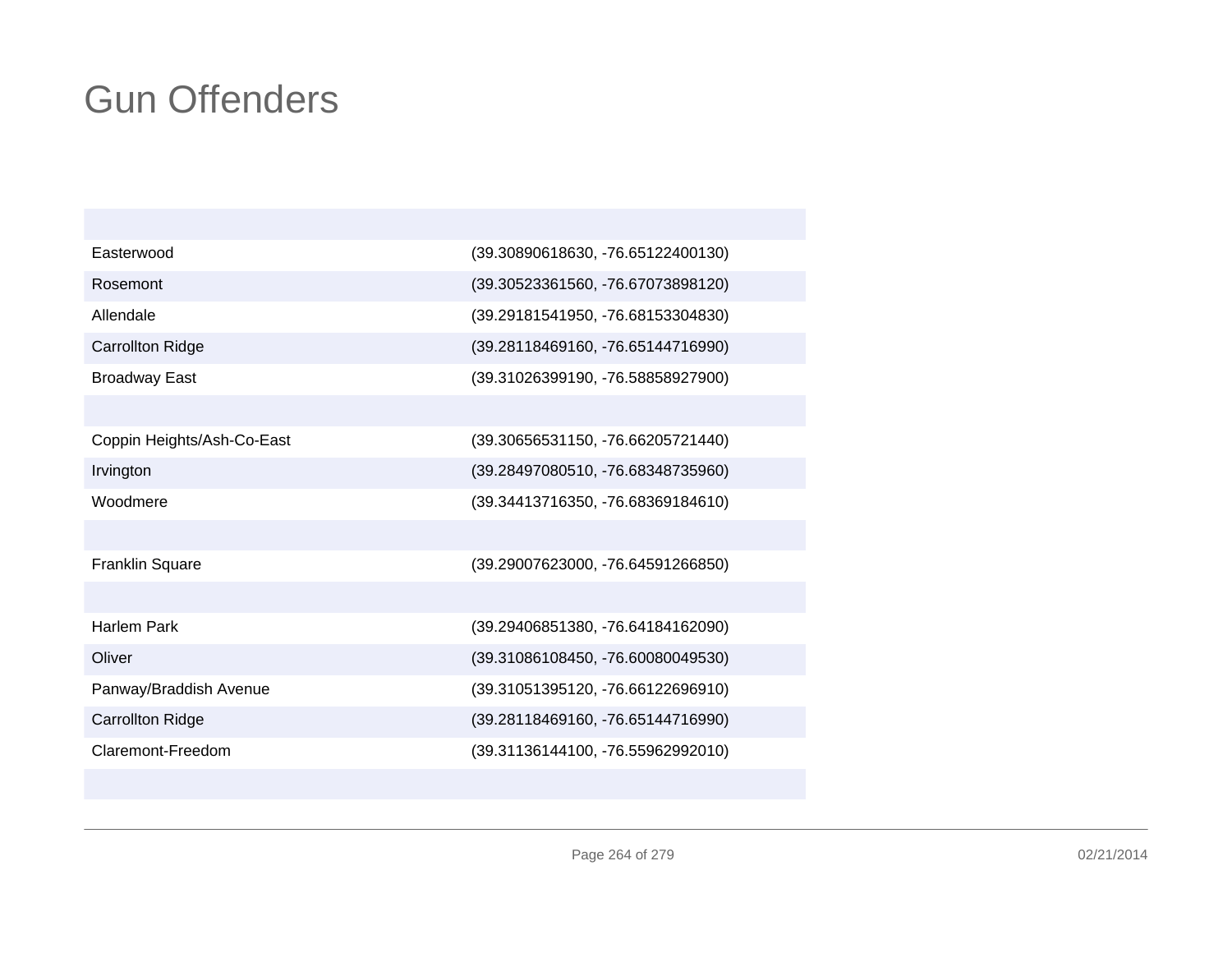| 129b07656 | Guilty | 09/07/2012 | <b>Baltimore</b>        | Dante         |
|-----------|--------|------------|-------------------------|---------------|
| 129B09445 | PBJ    | 06/04/2012 | Out-Lining Jurisdiction | Thornell      |
| 129B11923 | Guilty | 08/22/2012 | <b>Baltimore</b>        | Anthony       |
| 129C05307 | Guilty | 10/10/2012 | Out-Lining Jurisdiction | <b>Steve</b>  |
| 129D00167 | Guilty | 06/05/2012 | Incarcerated            | <b>Travis</b> |
| 129D03232 | Guilty | 11/29/2012 | <b>Baltimore</b>        | Emmanuel      |
| 129D03232 | Guilty | 11/29/2012 | <b>Baltimore</b>        | Micheal       |
| 129D04207 | Guilty | 09/10/2012 | <b>Baltimore</b>        | Charles       |
| 129G06645 | Guilty |            | Incarcerated            | James         |
| 129G09056 | Guilty | 11/09/2012 | <b>Baltimore</b>        | Michael       |
| 12G14108  | Guilty |            | Incarcerated            | Rodney        |
| 13608406  | Guilty | 08/13/2012 | <b>Baltimore</b>        | Kevin         |
| 13G06076  | Guilty |            | Incarcerated            | Hugh          |
|           | Guilty |            | Incarcerated            | Robert        |
| 15 10145  | Guilty |            | Incarcerated            | William       |
| 18B03360  | Guilty | 08/21/2012 | <b>Baltimore</b>        | <b>Tarik</b>  |
| 18G08501  | Guilty |            | Incarcerated            | Demetrius     |
|           | Guilty | 01/11/2013 | <b>Baltimore</b>        | James         |
| 1G12882   | Guilty |            | Incarcerated            | James         |
| 1H10515   | Guilty | 01/02/2013 | <b>Baltimore</b>        | Victor        |
| 1H10719   | Guilty |            | Incarcerated            | James         |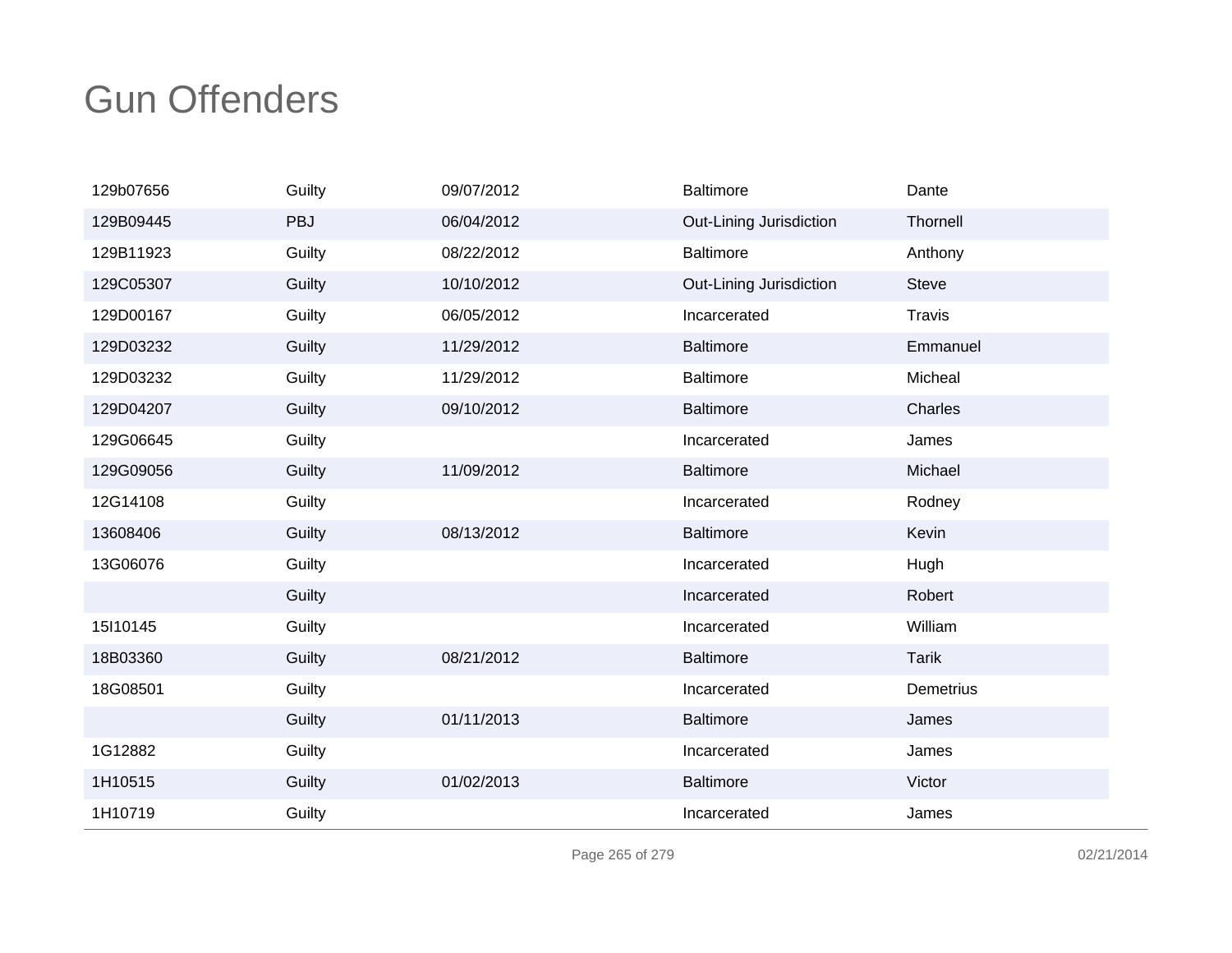| Jermaine       | Carter         | 38  | Male | <b>Black</b> | <b>NORTHEASTERN</b> | 433 |
|----------------|----------------|-----|------|--------------|---------------------|-----|
| Dywayne        | Moorman        | 25  | Male | <b>Black</b> |                     |     |
| Jerome         | English        | 24  | Male | <b>Black</b> | <b>SOUTHERN</b>     | 922 |
|                | Schoefiled     | 30  | Male | <b>Black</b> |                     |     |
| Collin         | Gardner        | 18  | Male | <b>Black</b> | <b>SOUTHERN</b>     | 923 |
| Ronnell        | <b>Dickens</b> | 25  | Male | <b>Black</b> | <b>SOUTHERN</b>     | 935 |
| Charles        | Brogan         | 23  | Male | White        | <b>SOUTHERN</b>     | 935 |
| James          | Serio          | 36  | Male | White        | <b>SOUTHERN</b>     | 924 |
|                | Poston         | 33  | Male | <b>Black</b> | <b>WESTERN</b>      | 725 |
|                | Witherspoon    | 24  | Male | <b>Black</b> | <b>WESTERN</b>      | 735 |
|                | Taylor         | 44  | Male | <b>Black</b> | <b>NORTHEASTERN</b> | 415 |
| Ricardo        | Lee            | 27  | Male | <b>Black</b> | <b>SOUTHWESTERN</b> | 821 |
| Maurice        | Wade           | 20  | Male | <b>Black</b> | <b>SOUTHWESTERN</b> | 823 |
|                | Newbill        | 45  | Male | <b>Black</b> |                     |     |
| Marcus         | Jones          | 34  | Male | <b>Black</b> |                     |     |
| Haran          | Jackson-Bey    | 27  | Male | <b>Black</b> | <b>EASTERN</b>      | 321 |
| Glenn          | <b>Brown</b>   | 26  | Male | <b>Black</b> | <b>SOUTHWESTERN</b> | 833 |
| <b>Beveley</b> | <b>Brown</b>   | 100 | Male | <b>Black</b> | <b>WESTERN</b>      | 725 |
|                | Floyd          | 33  | Male | <b>Black</b> |                     |     |
| Leonard        | Williams       | 19  | Male | <b>Black</b> | <b>NORTHERN</b>     | 525 |
|                | Garner         | 28  | Male | <b>Black</b> | <b>CENTRAL</b>      | 134 |

Page 266 of 279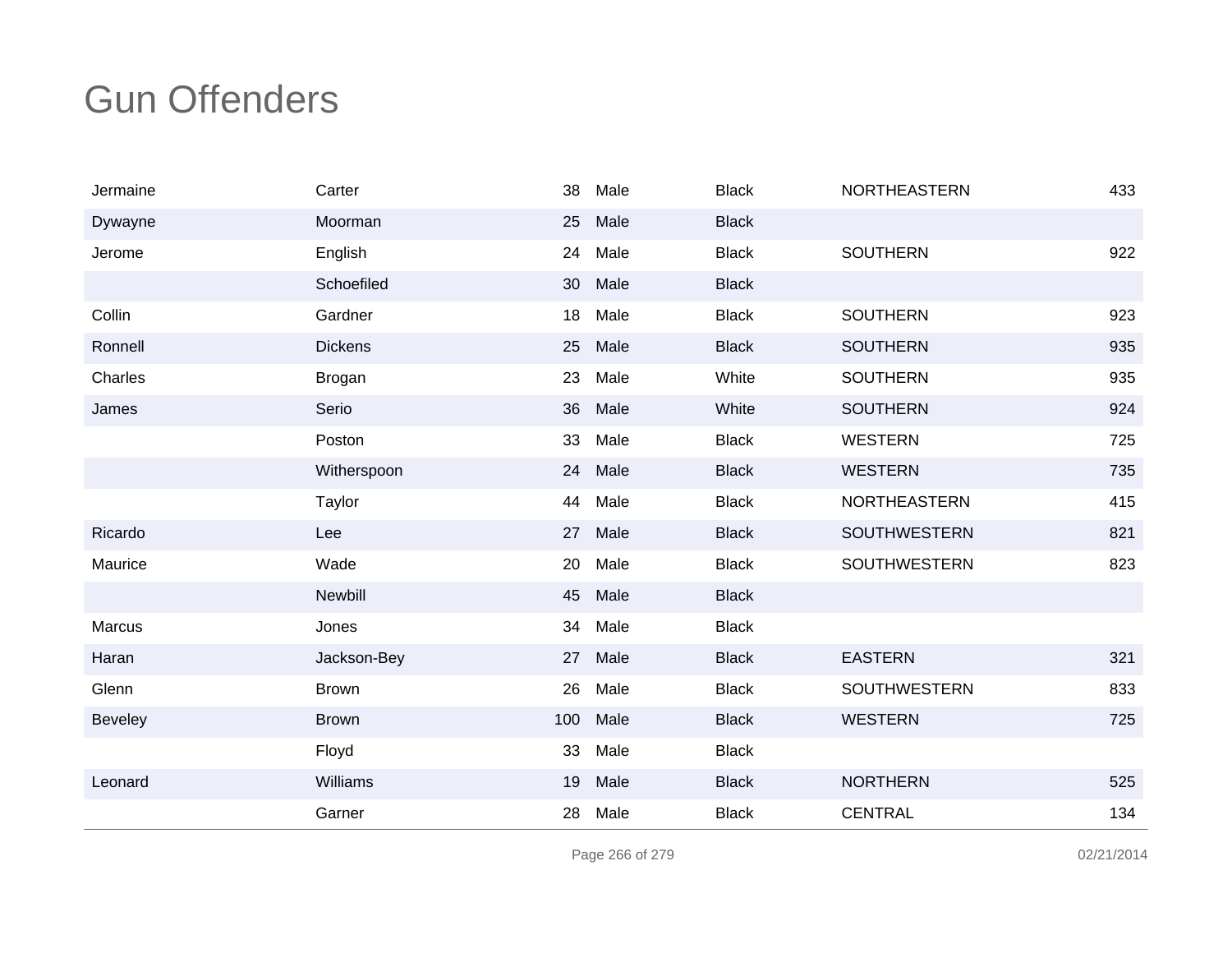| <b>NORTHEASTERN</b>     | (39.32712818100, -76.54875459220) |
|-------------------------|-----------------------------------|
|                         |                                   |
| <b>Cherry Hill</b>      | (39.25126292410, -76.62292940840) |
|                         |                                   |
| <b>Mount Winans</b>     | (39.26312010780, -76.64511390420) |
| <b>Carrollton Ridge</b> | (39.28368754610, -76.64588686730) |
| <b>Carrollton Ridge</b> | (39.28377195910, -76.64546523520) |
| <b>Cherry Hill</b>      | (39.24784719020, -76.62629850210) |
| Bridgeview/Greenlawn    | (39.29913373820, -76.65812386120) |
| Panway/Braddish Avenue  | (39.31143795860, -76.66411732880) |
| Belair-Edison           | (39.31931222000, -76.57509935100) |
| Wakefield               | (39.31229097160, -76.70473730040) |
| <b>West Hills</b>       | (39.29709038360, -76.70543096760) |
|                         |                                   |
|                         |                                   |
| Oliver                  | (39.31045137850, -76.59935923980) |
| Irvington               | (39.28120137880, -76.68554956010) |
| Mosher                  | (39.29950119420, -76.66082114520) |
|                         |                                   |
| Pen Lucy                | (39.34053465060, -76.60320398890) |
| Reservoir Hill          | (39.31583901560, -76.63388151160) |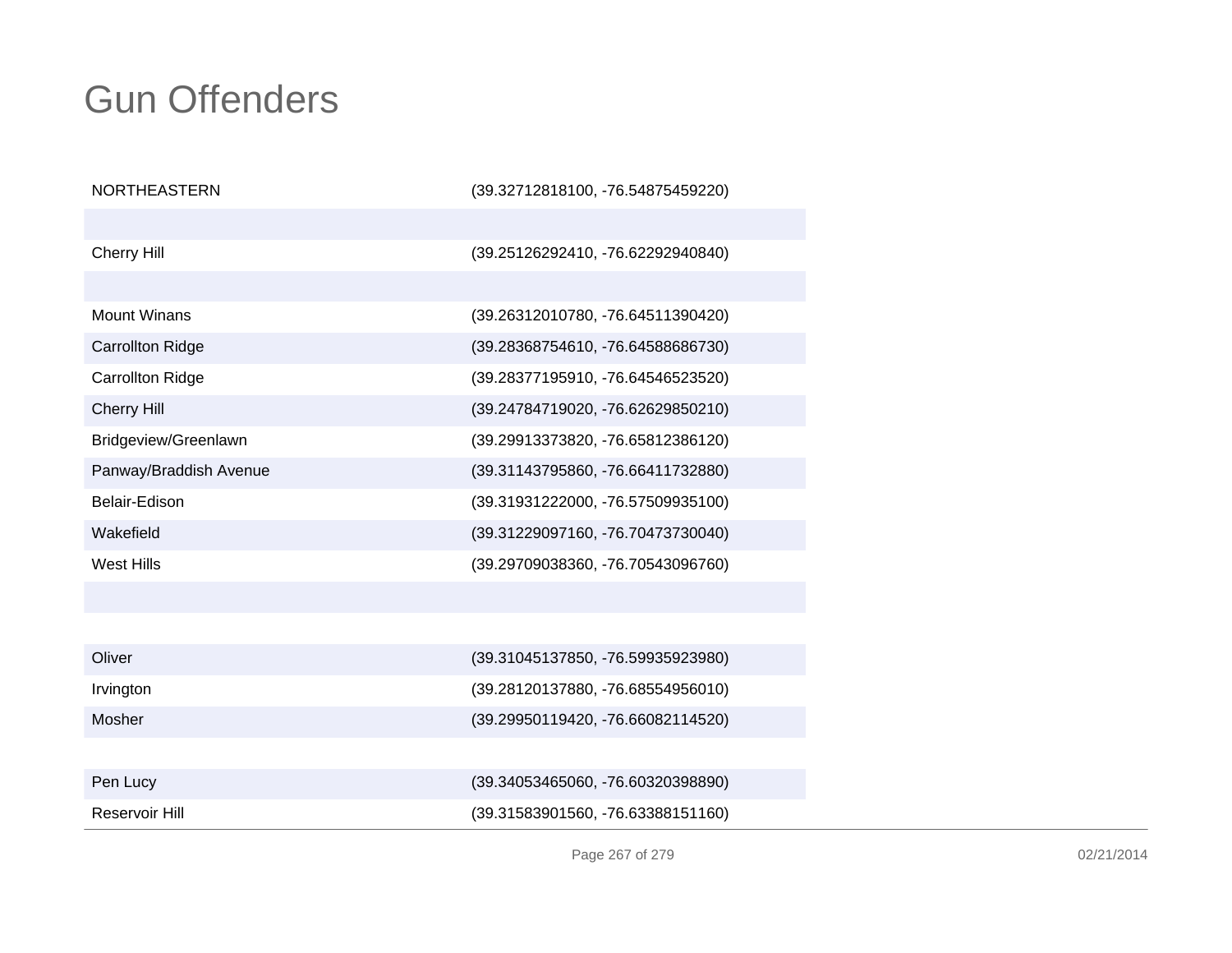| 1T002071  | Guilty |            | Incarcerated            | Micah        |
|-----------|--------|------------|-------------------------|--------------|
| 24D10275  | Guilty | 12/20/2012 | Incarcerated            | Anthony      |
| 27A11521  | Guilty | 09/18/2012 | <b>Baltimore</b>        | <b>Tyler</b> |
|           | Guilty | 08/15/2012 | <b>Baltimore</b>        | Kenneth      |
| 2D05564   | Guilty | 12/11/2012 | <b>Baltimore</b>        | Devin        |
| 3/28/2011 | Guilty | 12/19/2011 | Incarcerated            | Darren       |
| 4H06996   | Guilty | 01/17/2012 | Out-Lining Jurisdiction | Kenyada      |
| 67012046  | Guilty | 07/21/2011 | Out-Lining Jurisdiction | Anthony      |
|           | Guilty |            | Incarcerated            | Shawn        |
| 77F16270  | Guilty |            | Incarcerated            | Antawn       |
| 7106184   | Guilty | 03/25/2011 | Incarcerated            | Demetris     |
| 8/16/2011 | Guilty |            | Incarcerated            | Derwin       |
| 8/18/2011 | Guilty |            | Incarcerated            | Terrance     |
| 81H09002  | Guilty | 01/07/2013 | <b>Baltimore</b>        | Daryl        |
| 83C04575  | Guilty |            | Incarcerated            | Raymond      |
|           | Guilty |            | Incarcerated            | Alonzo       |
| 84L13009  | Guilty |            | Incarcerated            | Ralph        |
| 85B11915  | Guilty | 04/04/2011 | Out-Lining Jurisdiction | Dana         |
| 86H00318  | Guilty | 08/06/2012 | <b>Baltimore</b>        | Donnell      |
| 86L10367  | Guilty | 12/28/2012 | <b>Baltimore</b>        | Ernest       |
| 93J01694  | Guilty |            | Incarcerated            | Donnie       |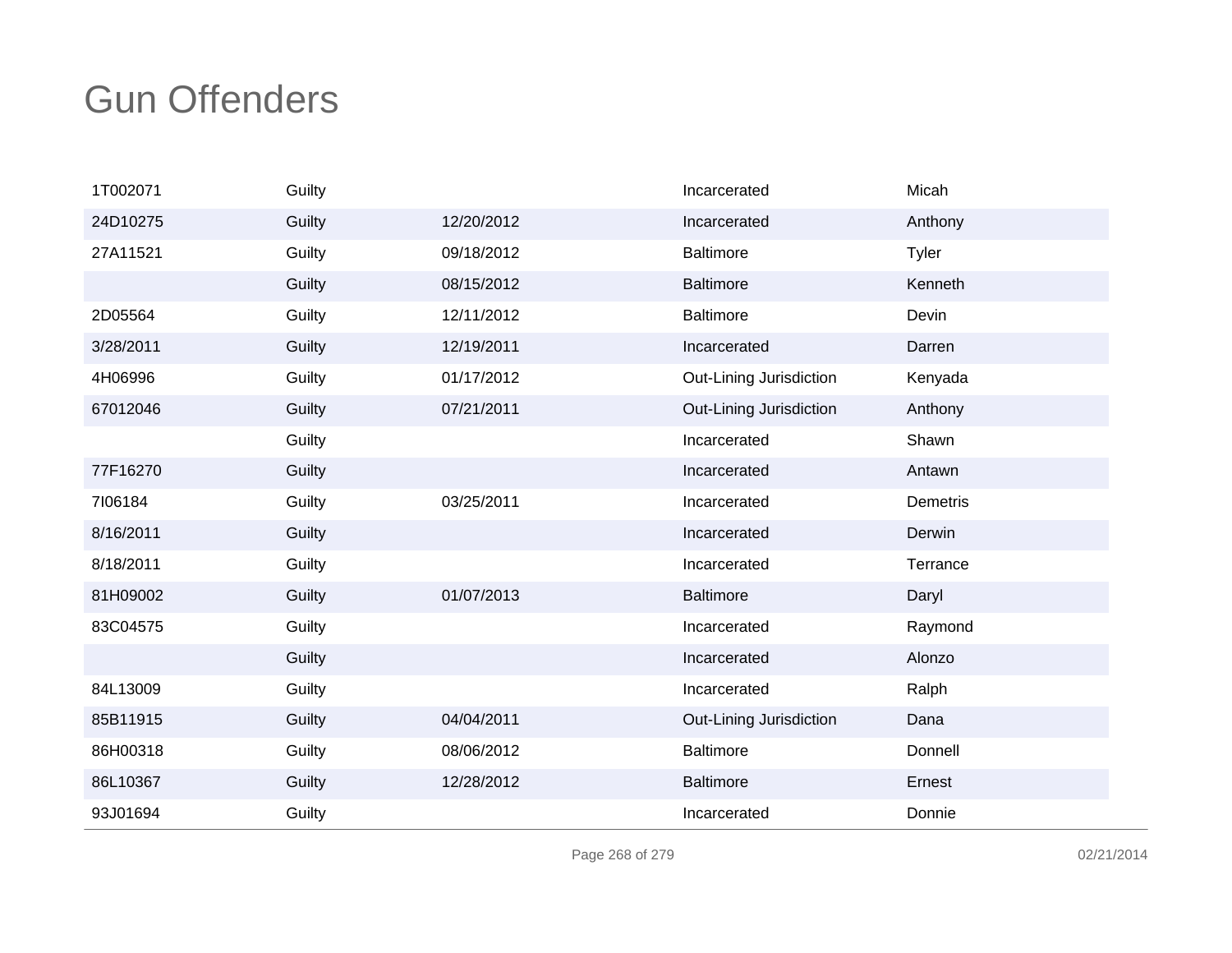| Galen   | Lawton        | 33 | Male   | <b>Black</b> |                     |     |
|---------|---------------|----|--------|--------------|---------------------|-----|
| Edward  | Jackson       | 17 | Male   | <b>Black</b> |                     |     |
| Allen   | Crews         | 19 | Male   | <b>Black</b> |                     |     |
| Norton  | Smith         | 29 | Male   | <b>Black</b> | <b>SOUTHWESTERN</b> | 822 |
| Marcus  | Gray          | 19 | Male   | <b>Black</b> | <b>NORTHERN</b>     | 522 |
| Jay     | <b>Burke</b>  | 22 | Male   | <b>Black</b> | <b>NORTHWESTERN</b> | 623 |
| Chuy    | Williams      | 40 | Male   | <b>Black</b> |                     |     |
| Paul    | White         | 41 | Male   | <b>Black</b> |                     |     |
|         | <b>Dickey</b> | 22 | Male   | <b>Black</b> | <b>EASTERN</b>      | 325 |
|         | <b>Brooks</b> | 31 | Male   | <b>Black</b> | <b>NORTHERN</b>     | 524 |
| Lavon   | Griffin       | 20 | Male   | <b>Black</b> | <b>WESTERN</b>      | 713 |
|         | Jones         | 41 | Male   | <b>Black</b> |                     |     |
| Raynell | <b>Bond</b>   | 34 | Male   | <b>Black</b> | <b>NORTHWESTERN</b> | 621 |
| Anthony | Curry         | 17 | Male   | <b>Black</b> | <b>NORTHEASTERN</b> | 426 |
|         | Drumgolle     | 22 | Male   | <b>Black</b> | <b>WESTERN</b>      | 723 |
|         | Hester        | 24 | Male   | <b>Black</b> |                     |     |
|         | Camper        | 31 | Male   | <b>Black</b> | NORTHEASTERN        | 412 |
| Rene    | Williams      | 41 | Female | <b>Black</b> |                     |     |
|         | <b>Bailey</b> | 19 | Male   | <b>Black</b> | <b>NORTHEASTERN</b> | 415 |
|         | Franklin      | 32 | Male   | <b>Black</b> | <b>NORTHWESTERN</b> | 621 |
| Maurice | Robertson     |    | Male   | <b>Black</b> | <b>EASTERN</b>      | 334 |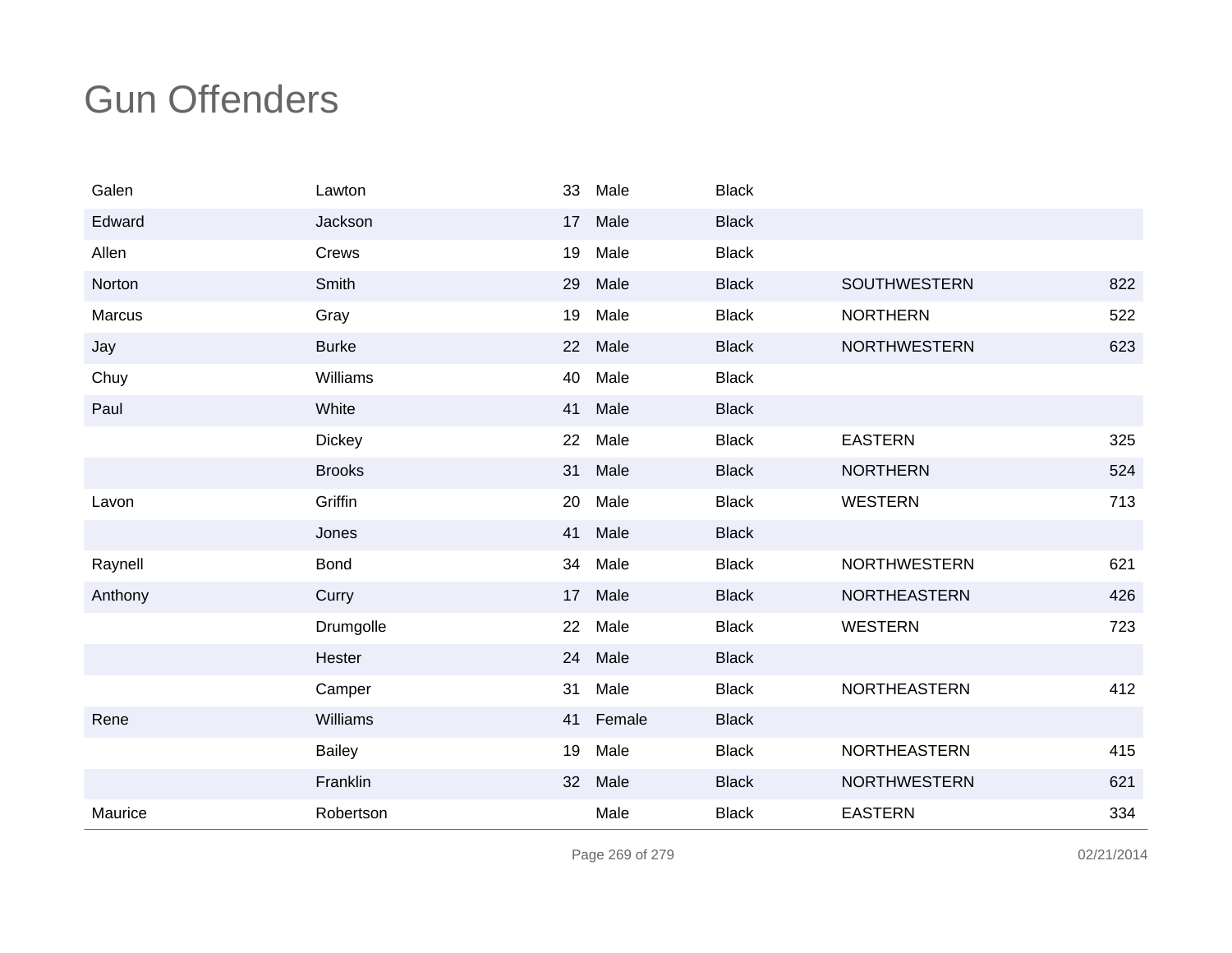| Edmondson Village  | $(39.29453949050, -76.67838385690)$ |
|--------------------|-------------------------------------|
| Glen Oaks          | (39.36380912220, -76.59592051490)   |
| <b>Howard Park</b> | (39.33140568530, -76.71069792600)   |

| Middle East                     | (39.29590058710, -76.58651444030) |
|---------------------------------|-----------------------------------|
| Winston-Govans                  | (39.35007781270, -76.60755564000) |
| Harlem Park                     | (39.29680505080, -76.63943438040) |
|                                 |                                   |
| Hanlon-Longwood                 | (39.31526337290, -76.66912947650) |
| Perring Loch                    | (39.35409526340, -76.58026448390) |
| Rosemont Homeowners/Tenants     | (39.29484707760, -76.65374757870) |
|                                 |                                   |
| Coldstream Homestead Montebello | (39.32258656690, -76.58908509250) |
|                                 |                                   |
| Belair-Edison                   | (39.32253748560, -76.57684912450) |
| <b>NORTHWESTERN</b>             | (39.31410485140, -76.67494383590) |
| Ellwood Park/Monument           | (39.29926745470, -76.57071862710) |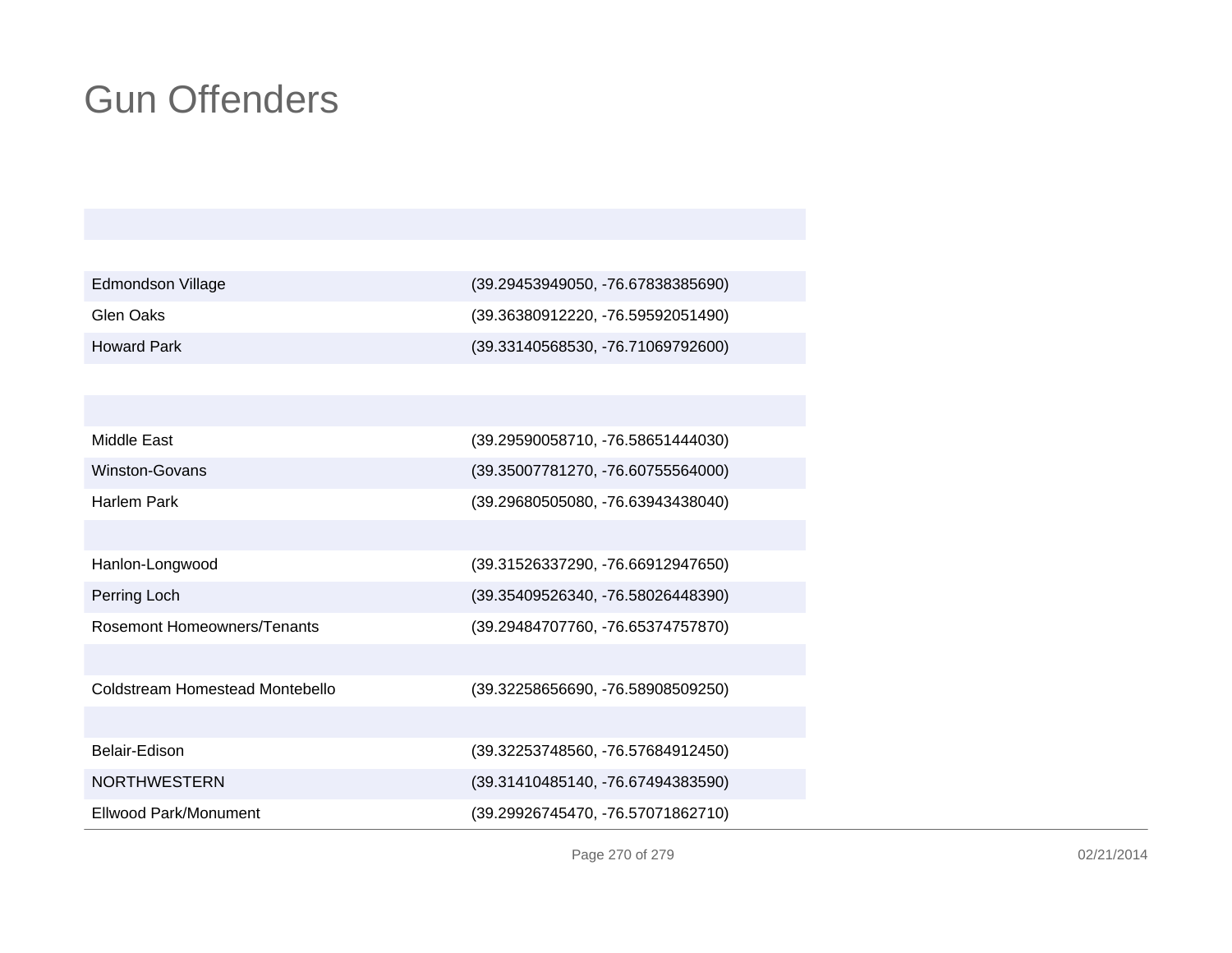| 96G09096    | Guilty | 11/27/2012 | <b>Baltimore</b>        | David     |
|-------------|--------|------------|-------------------------|-----------|
| 96l12434    | Guilty |            | Incarcerated            | Craig     |
| 99G03479    | Guilty | 01/10/2013 | <b>Baltimore</b>        | Larzelle  |
| 9A12913     | Guilty |            | Incarcerated            | Dontay    |
| 9G03793     | Guilty | 04/10/2012 | Incarcerated            | Spencer   |
| 9T015081    | Guilty |            | Incarcerated            | Elton     |
| N/A         | PBJ    | 10/04/2012 | <b>Baltimore</b>        | William   |
| OT014845    | Guilty | 02/07/2011 | Out-Lining Jurisdiction | Matthew   |
| TC09384     | Guilty | 07/11/2012 | <b>Baltimore</b>        | Chad      |
| TC101E99999 | Guilty | 09/22/2010 | Out-Lining Jurisdiction | Jason     |
| TCOK007469  | Guilty |            | Incarcerated            | Ira       |
| <b>UNK</b>  | Guilty | 09/26/2012 | <b>Baltimore</b>        | Dimitrice |
| unk         | Guilty | 12/18/2012 | <b>Baltimore</b>        | James     |
|             | Guilty |            | Incarcerated            | Norman    |
|             | Guilty |            | Incarcerated            | Ricky     |
|             | Guilty |            | Incarcerated            | James     |
|             | Guilty | 05/06/2010 | Out-Lining Jurisdiction | Steven    |
|             | Guilty | 03/22/2011 | Out-Lining Jurisdiction | Donovan   |
|             | Guilty | 03/28/2011 | Out-Lining Jurisdiction | Timothy   |
|             | Guilty | 08/26/2011 | Out-Lining Jurisdiction | James     |
|             | PBJ    | 09/15/2011 | Out-Lining Jurisdiction | Thomas    |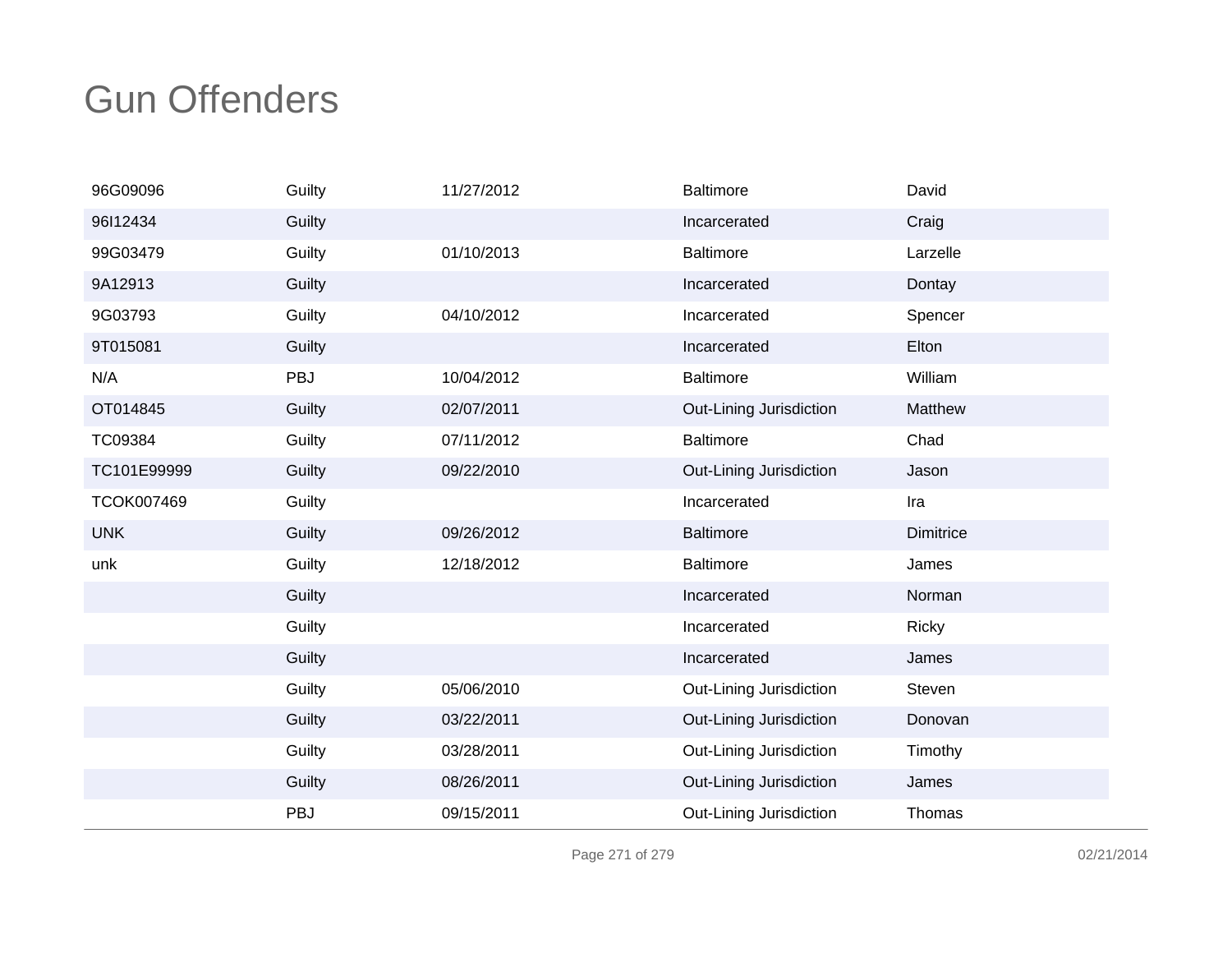| Lee           | Campbell          | 22 | Male    | <b>Black</b> | <b>SOUTHWESTERN</b> | 833 |
|---------------|-------------------|----|---------|--------------|---------------------|-----|
| Irving        | <b>Tillett</b>    | 18 | Male    | <b>Black</b> |                     |     |
|               | <b>Mcwilliams</b> | 20 | Male    | <b>Black</b> |                     |     |
| Lakeith       | Mcclary           | 20 | Male    | <b>Black</b> | <b>NORTHEASTERN</b> | 427 |
| Whitridge     | Thomas            | 38 | Male    | <b>Black</b> | SOUTHWESTERN        | 815 |
|               | Cromwell          | 33 | Male    | <b>Black</b> |                     |     |
| Robert        | Neblett           | 25 | Male    | <b>Black</b> | SOUTHEASTERN        | 221 |
| Steven        | Wilt              |    | 27 Male | White        |                     |     |
| <b>Tyrell</b> | White             | 19 | Male    | <b>Black</b> | <b>WESTERN</b>      | 736 |
| Anthony       | Paul              |    | 23 Male | <b>Black</b> |                     |     |
|               | Thomas            | 22 | Male    | <b>Black</b> |                     |     |
|               | Henderson         | 27 | Male    | <b>Black</b> | <b>SOUTHWESTERN</b> | 834 |
| Eugene        | Coradi            | 23 | Male    | White        | <b>NORTHEASTERN</b> | 426 |
|               | Scott             | 27 | Male    | <b>Black</b> |                     |     |
| Lee           | Mannen            | 26 | Male    | White        |                     |     |
| Edward        | Mcclain           | 21 | Male    | <b>Black</b> |                     |     |
|               | Morton            | 31 | Male    | <b>Black</b> |                     |     |
|               | Tate              | 30 | Male    | <b>Black</b> |                     |     |
|               | <b>Brown</b>      | 33 | Male    | <b>Black</b> |                     |     |
| Lee           | <b>Burke</b>      | 55 | Male    | White        |                     |     |
| Anthony       | Caruso            | 27 | Male    | White        |                     |     |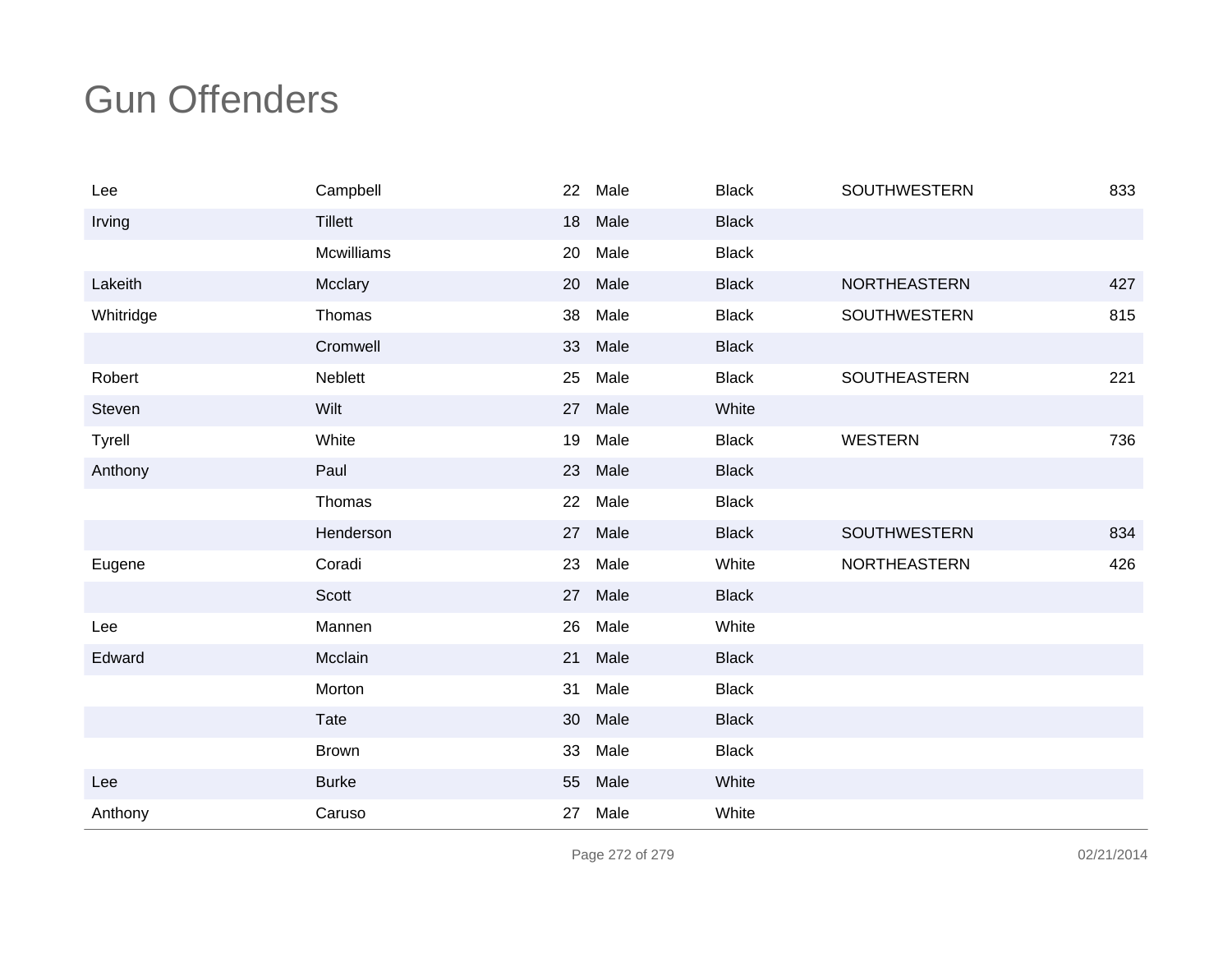| <b>Beechfield</b>                | (39.27706314210, -76.69710830920) |
|----------------------------------|-----------------------------------|
|                                  |                                   |
|                                  |                                   |
| Waltherson                       | (39.34253691510, -76.55217225240) |
| Rosemont                         | (39.30007952950, -76.67025116580) |
|                                  |                                   |
| McElderry Park                   | (39.29833086830, -76.57876282450) |
|                                  |                                   |
| Mondawmin                        | (39.31199485140, -76.64733460240) |
|                                  |                                   |
|                                  |                                   |
| <b>SOUTHWESTERN</b>              | (39.27847274690, -76.66563004650) |
| Harford-Echodale/Perring Parkway | (39.35632064300, -76.56800265410) |
|                                  |                                   |
|                                  |                                   |
|                                  |                                   |
|                                  |                                   |
|                                  |                                   |
|                                  |                                   |
|                                  |                                   |
|                                  |                                   |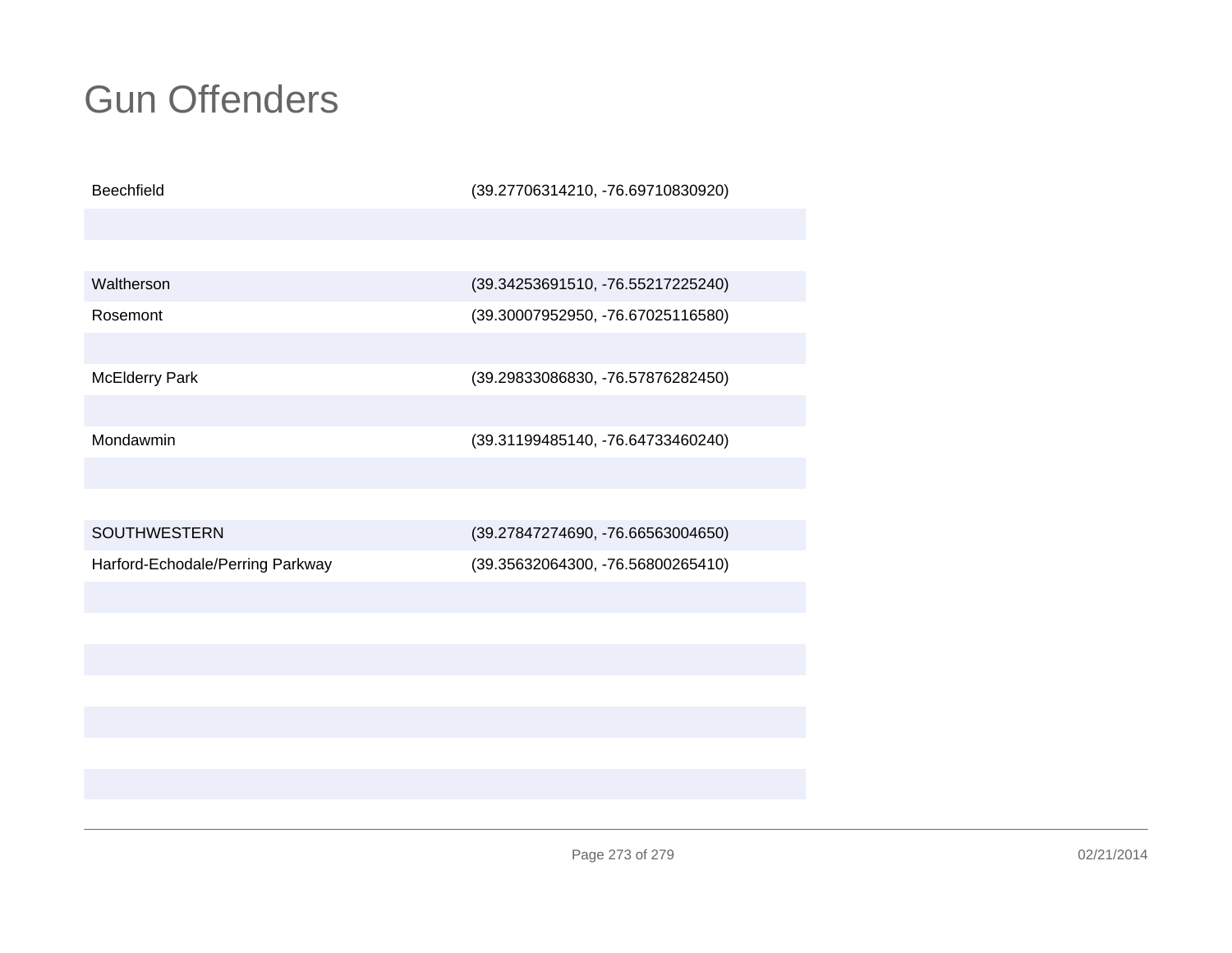| Guilty | 10/22/2012 | Out-Lining Jurisdiction | Perry       |
|--------|------------|-------------------------|-------------|
| Guilty | 04/16/2012 | Out-Lining Jurisdiction | Joshua      |
| Guilty | 11/20/2012 | Out-Lining Jurisdiction | Daante      |
| Guilty | 11/20/2012 | <b>Baltimore</b>        | Michael     |
| Guilty | 11/26/2012 | Out-Lining Jurisdiction | Humphrey    |
| Guilty | 07/25/2012 | <b>Baltimore</b>        | <b>Troy</b> |
| Guilty | 12/12/2012 | <b>Baltimore</b>        | James       |
| Guilty | 09/07/2012 | <b>Baltimore</b>        | Michael     |
| Guilty | 08/16/2012 | <b>Baltimore</b>        | Ronnie      |
| Guilty | 11/16/2012 | Baltimore               | William     |
| Guilty | 09/17/2012 | <b>Baltimore</b>        | Derrick     |
| PBJ    | 09/26/2012 | <b>Baltimore</b>        | Danara      |
| Guilty |            | Incarcerated            | John        |
| Guilty | 09/19/2012 | Baltimore               | Antoine     |
| Guilty | 11/30/2012 | Baltimore               | Ashanti     |
| Guilty | 08/27/2012 | Incarcerated            | Fred        |
| Guilty | 11/19/2012 | <b>Baltimore</b>        | Marcus      |
| Guilty | 01/02/2013 | <b>Baltimore</b>        | Shawn       |
| Guilty | 09/06/2012 | Incarcerated            | Leon        |
| Guilty | 09/18/2012 | Baltimore               | Tommie      |
| Guilty | 01/03/2013 | Baltimore               | James       |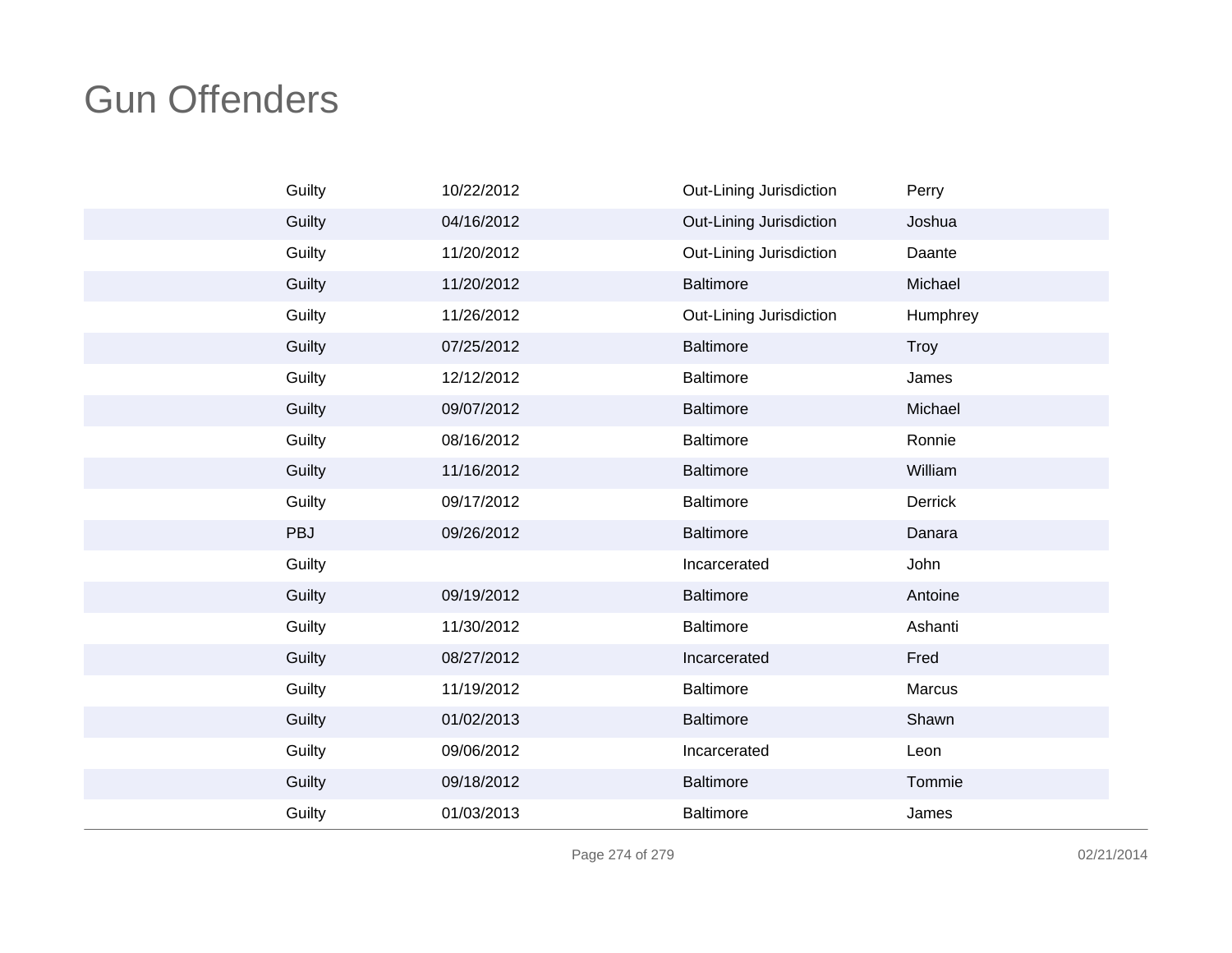| Lamont    | Johnson        | 26 | Male   | <b>Black</b> |                     |     |
|-----------|----------------|----|--------|--------------|---------------------|-----|
| Antwain   | <b>Brown</b>   | 21 | Male   | <b>Black</b> |                     |     |
| Vance     | Cooper         | 24 | Male   | <b>Black</b> |                     |     |
|           | <b>Dillon</b>  | 32 | Male   | White        |                     |     |
| William   | Cash           | 69 | Male   | <b>Black</b> |                     |     |
| Mayo      | Watkins        | 20 | Male   | <b>Black</b> | <b>NORTHWESTERN</b> | 626 |
|           | <b>Boswell</b> | 55 | Male   | <b>Black</b> | SOUTHWESTERN        | 815 |
| Oshea     | Smith          | 29 | Male   | <b>Black</b> | <b>NORTHWESTERN</b> | 621 |
| Cornelius | Finney         | 25 | Male   | <b>Black</b> | SOUTHWESTERN        | 824 |
| Edward    | Johnson        | 24 | Male   | <b>Black</b> | <b>SOUTHWESTERN</b> | 811 |
| Antione   | <b>Jenkins</b> | 33 | Male   | <b>Black</b> | SOUTHWESTERN        | 815 |
| Leticia   | Ashe           | 26 | Female | <b>Black</b> | <b>NORTHWESTERN</b> | 625 |
|           | Allen          | 24 | Male   | <b>Black</b> | <b>SOUTHWESTERN</b> | 834 |
| Jemal     | Johnson        | 20 | Male   | <b>Black</b> | <b>NORTHWESTERN</b> | 611 |
| Nichole   | Smiley         | 38 | Female | <b>Black</b> | <b>WESTERN</b>      | 711 |
| Quinton   | Woods          | 23 | Male   | <b>Black</b> | <b>WESTERN</b>      | 732 |
| Dwight    | Saab           | 17 | Male   | <b>Black</b> | <b>EASTERN</b>      | 321 |
|           | Smith          | 21 | Male   | <b>Black</b> | <b>SOUTHERN</b>     | 911 |
| John      | Weddington     | 28 | Male   | <b>Black</b> | <b>EASTERN</b>      | 322 |
| Lee       | Alford         | 18 | Male   | <b>Black</b> | <b>NORTHEASTERN</b> | 412 |
| Dwayne    | Little         | 16 | Male   | <b>Black</b> | <b>EASTERN</b>      | 325 |

Page 275 of 279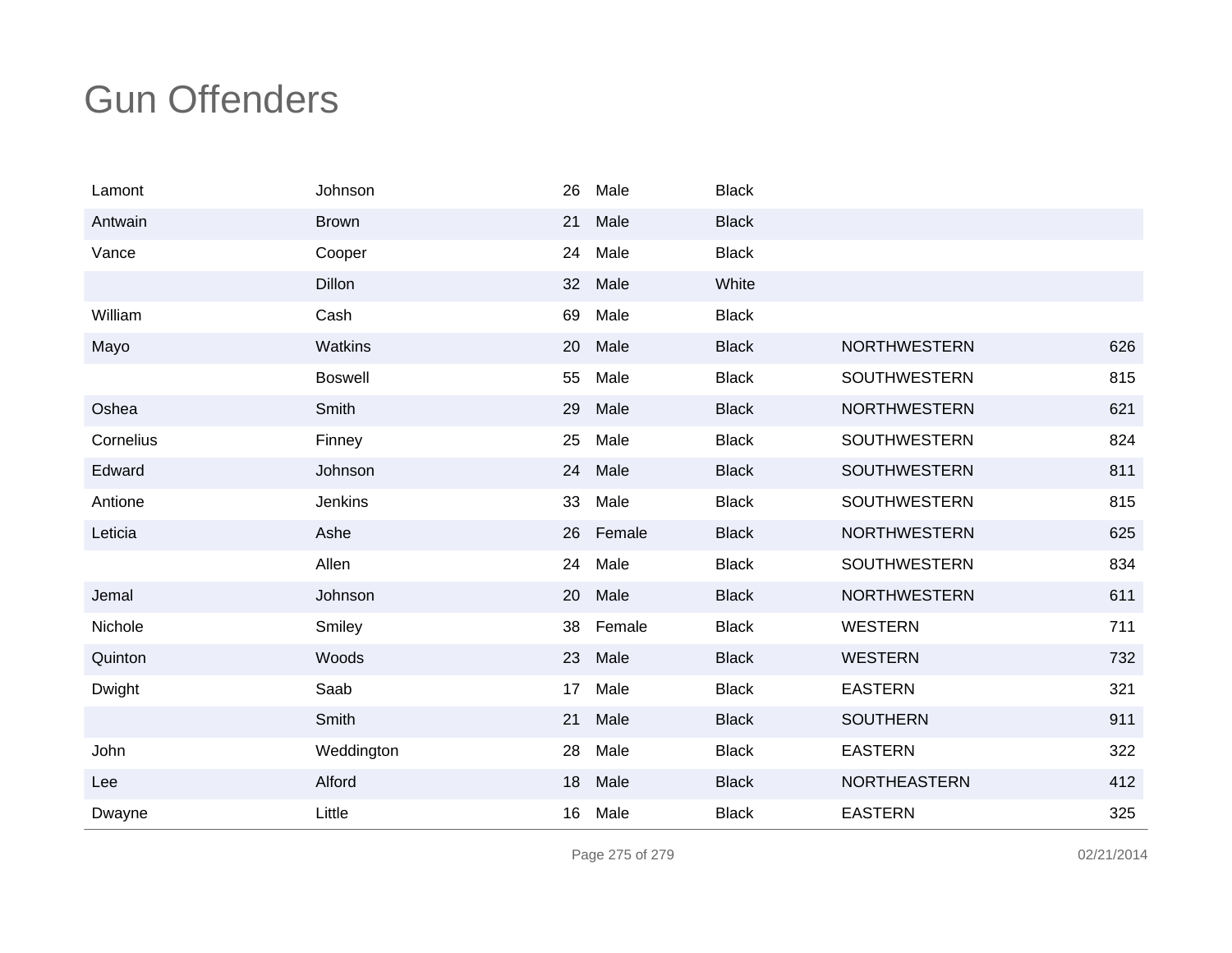| Woodmere                        | (39.34294785590, -76.69244401460) |
|---------------------------------|-----------------------------------|
| Allendale                       | (39.29039690670, -76.67601509720) |
| <b>Forest Park</b>              | (39.32427833390, -76.67565934650) |
| Saint Josephs                   | (39.28586423440, -76.67492434210) |
| Walbrook                        | (39.31011764200, -76.66827001890) |
| <b>Franklintown Road</b>        | (39.29778297210, -76.66811253070) |
| East Arlington                  | (39.33009802660, -76.66595006710) |
| Carroll-South Hilton            | (39.28022587140, -76.66312972870) |
| <b>Park Circle</b>              | (39.33025832280, -76.65447419800) |
| <b>Franklin Square</b>          | (39.29079676620, -76.64537677710) |
| Penn North                      | (39.30891722770, -76.64282052510) |
| Oliver                          | (39.30882644930, -76.59900438470) |
| <b>Brooklyn</b>                 | (39.22725035640, -76.59861250270) |
| Oliver                          | (39.30475586160, -76.59585276660) |
| Coldstream Homestead Montebello | (39.32388904450, -76.59422132160) |
| Middle East                     | (39.29428350880, -76.58588329560) |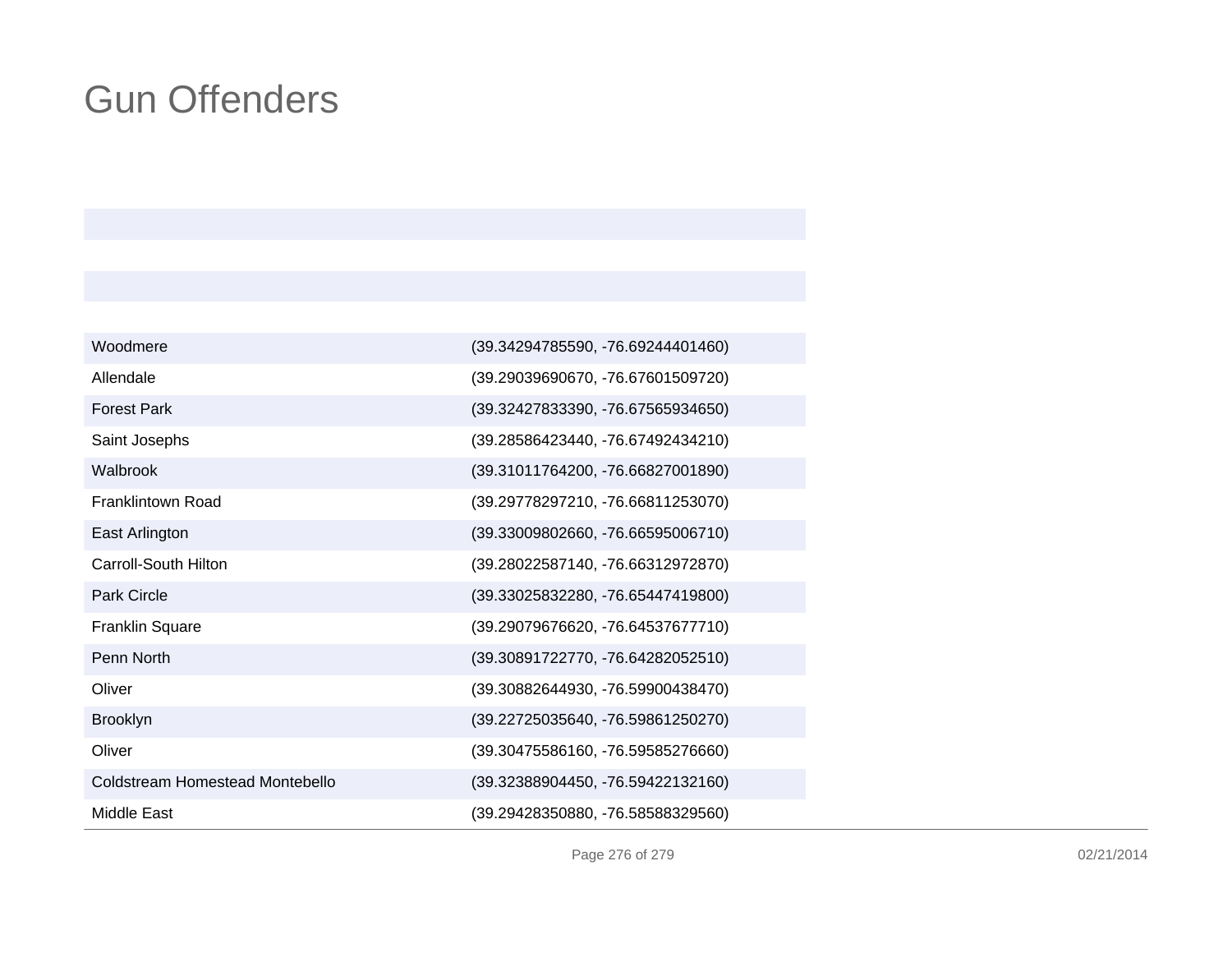| Guilty | 11/19/2012 | Baltimore        | Markeece      |
|--------|------------|------------------|---------------|
| Guilty | 09/04/2012 | <b>Baltimore</b> | Daniel        |
| Guilty | 07/11/2012 | Incarcerated     | Jacqualine    |
| Guilty | 08/16/2012 | <b>Baltimore</b> | Robert        |
| Guilty | 12/18/2012 | Baltimore        | Jimmie        |
| Guilty | 11/15/2012 | <b>Baltimore</b> | <b>Travis</b> |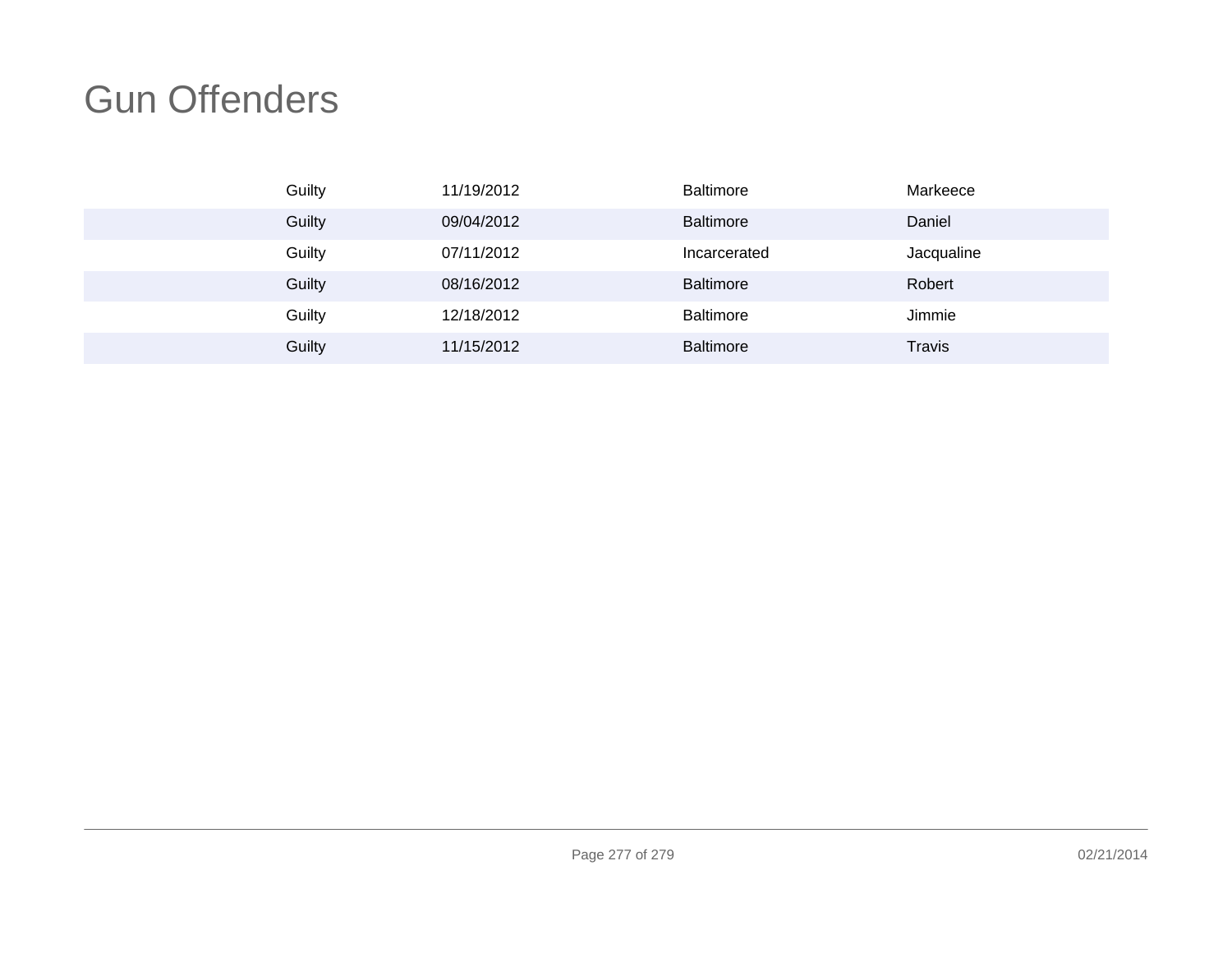| Lavante | Jordan      | 18 | Male | <b>Black</b> | <b>SOUTHEASTERN</b> | 221 |
|---------|-------------|----|------|--------------|---------------------|-----|
| Vanrad  | Boyce       | 29 | Male | <b>Black</b> | <b>NORTHEASTERN</b> | 413 |
| Jon     | Johnson     | 28 | Male | <b>Black</b> | <b>NORTHEASTERN</b> | 415 |
| Edward  | Brown       | 22 | Male | <b>Black</b> | <b>NORTHEASTERN</b> | 424 |
| Dywayne | Griffin     | 21 | Male | <b>Black</b> | <b>NORTHEASTERN</b> | 425 |
| Terrell | <b>Bell</b> | 19 | Male | <b>Black</b> | <b>NORTHEASTERN</b> | 427 |